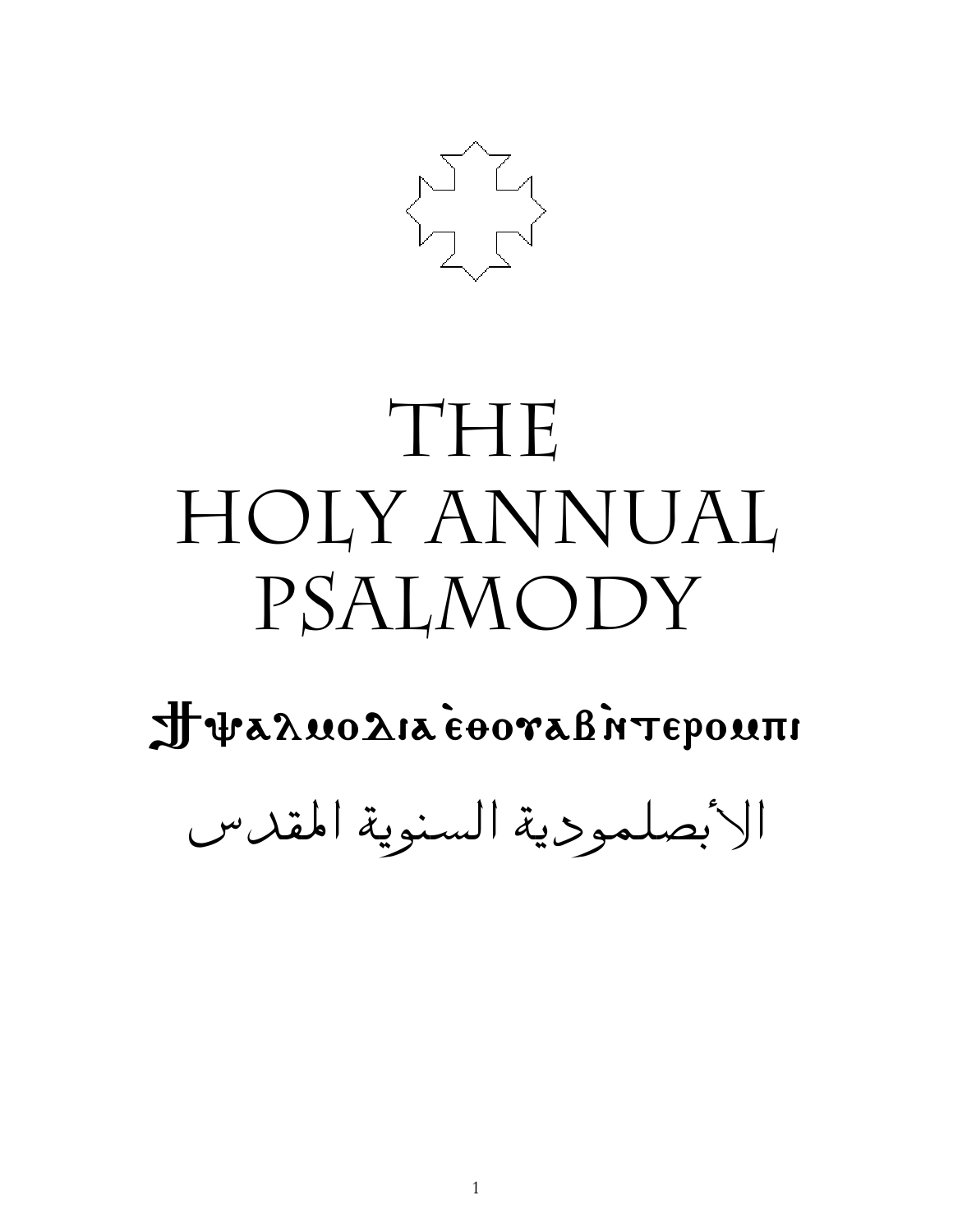# TABLE OF CONTENTS

| $\overline{2}$ |  |
|----------------|--|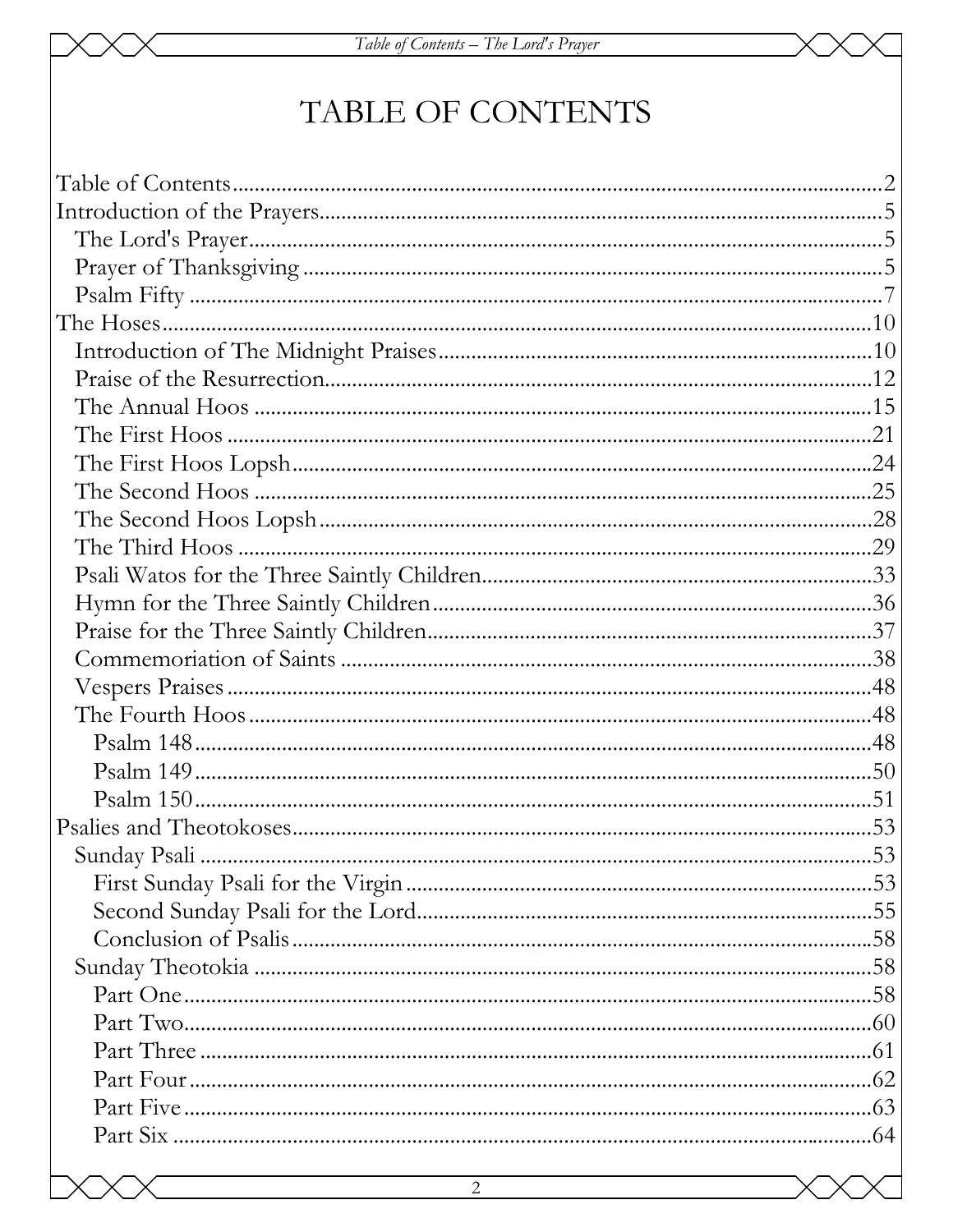| Table of Contents – The Lord's Prayer |  |
|---------------------------------------|--|
|                                       |  |
|                                       |  |
|                                       |  |
|                                       |  |
|                                       |  |
|                                       |  |
|                                       |  |
|                                       |  |
|                                       |  |
|                                       |  |
|                                       |  |
|                                       |  |
|                                       |  |
|                                       |  |
|                                       |  |
|                                       |  |
|                                       |  |
|                                       |  |
|                                       |  |
|                                       |  |
|                                       |  |
|                                       |  |
|                                       |  |
|                                       |  |
|                                       |  |
|                                       |  |
|                                       |  |
|                                       |  |
|                                       |  |
|                                       |  |
|                                       |  |
|                                       |  |
|                                       |  |
|                                       |  |
|                                       |  |
|                                       |  |
|                                       |  |
|                                       |  |
|                                       |  |
|                                       |  |
|                                       |  |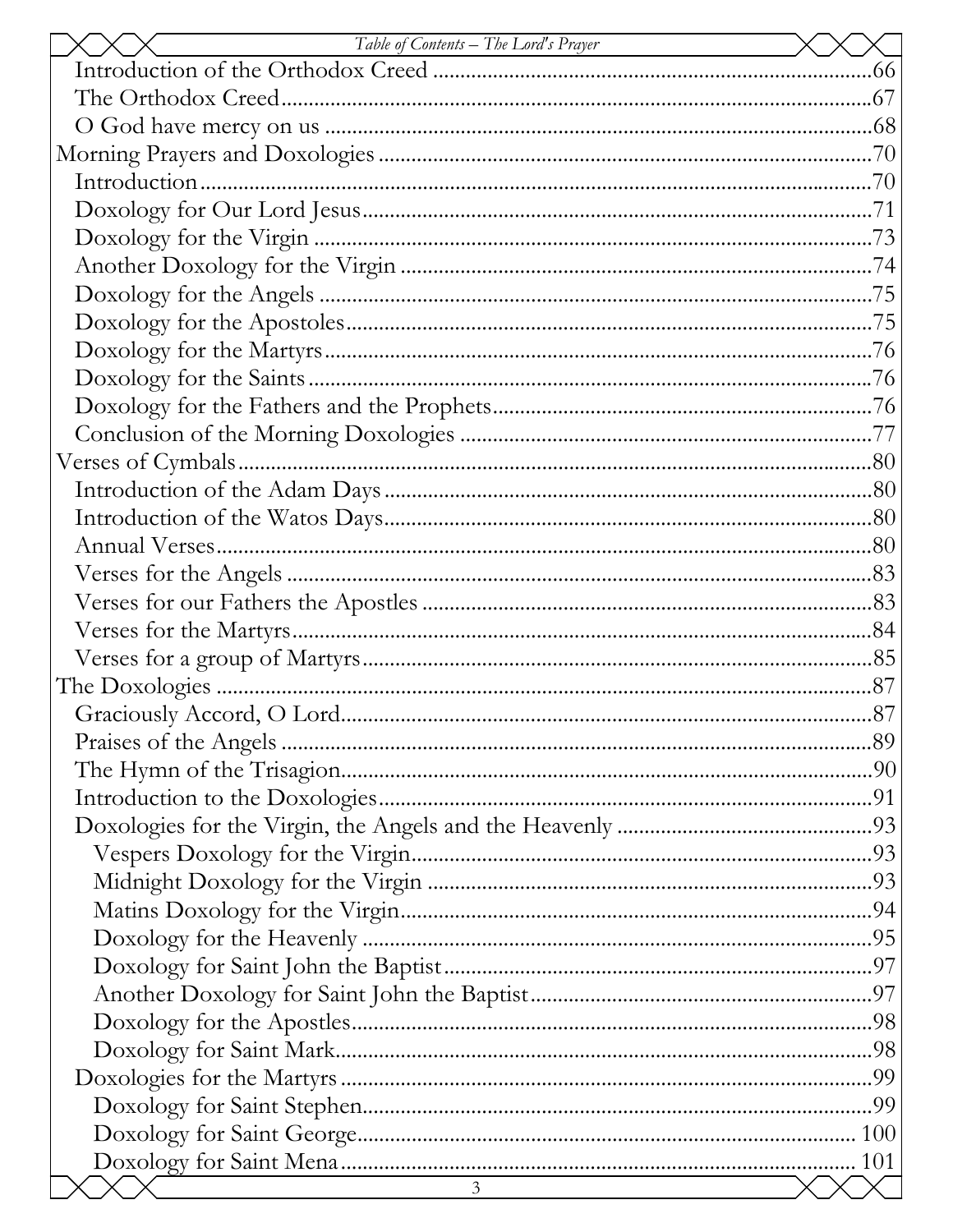| Table of Contents – The Lord's Prayer |
|---------------------------------------|
|                                       |
|                                       |
|                                       |
|                                       |
|                                       |
|                                       |
|                                       |
|                                       |
|                                       |
|                                       |
|                                       |
|                                       |
|                                       |
|                                       |
|                                       |
|                                       |
|                                       |
|                                       |
|                                       |
|                                       |
|                                       |
|                                       |
|                                       |
|                                       |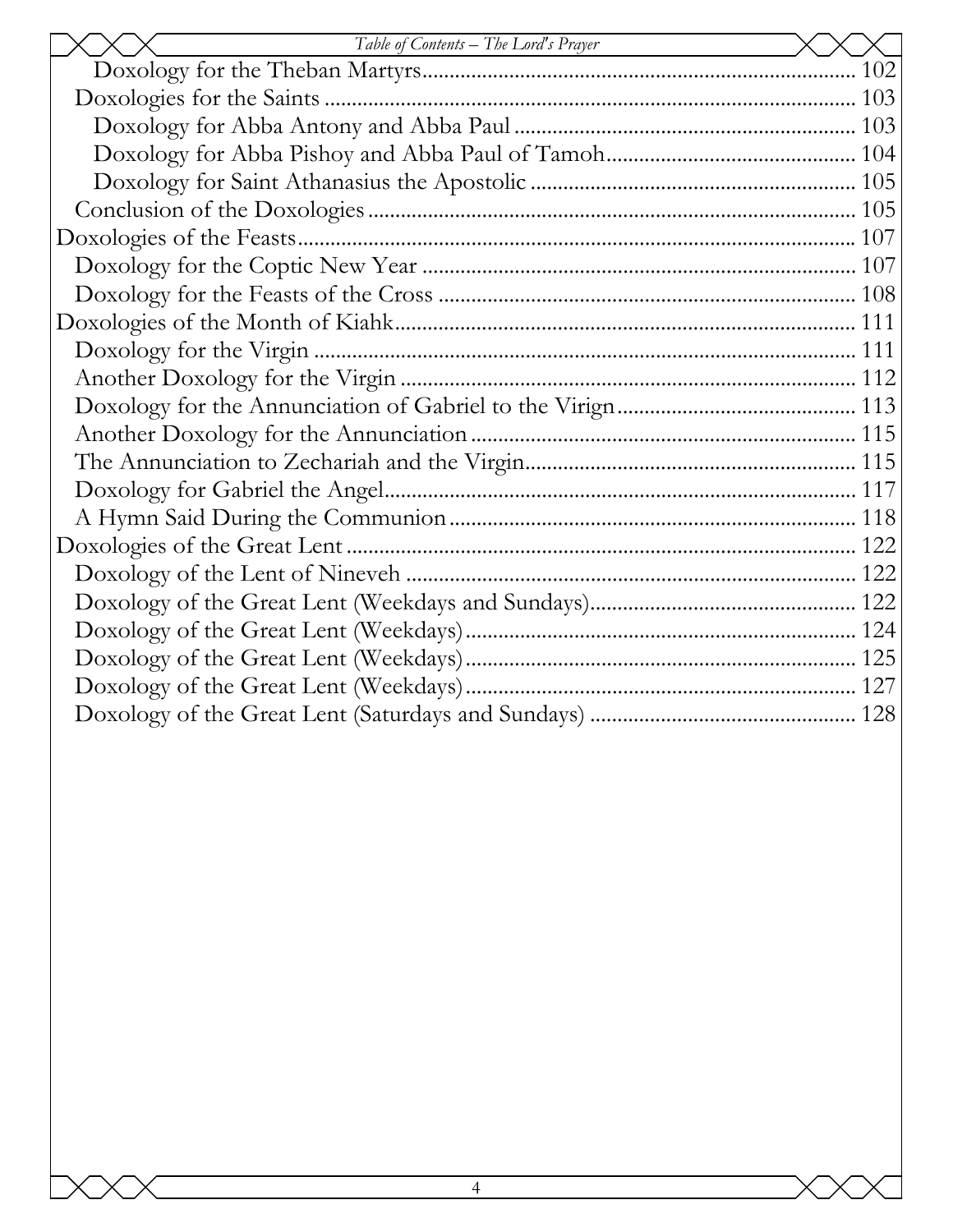

# INTRODUCTION OF THE PRAYERS

In the Name of the Father, **ben pan ughot new**  $\overline{\Pi}$ **y**  $|V|$ יוש און In the Name of the Father, **ben pan ughot new**  $\overline{\Pi}$ **y** and the Son, and the Holy new Hinnerua cooras ornort | . اوالروح القدس إله واحد. Spirit, One God.

Glory be to the Father, the Son, and the Holy Spirit

age of all ages. Amen. Alleluia.

TWYON.

*IIneruati.* 

Now and forever and to the **KE NAT KE AT KE IC TOTC EWNAC**  $\sim$ TWNEWNWMIZUHNIZAAHAOTIZ.

والروح القدس. دهر الـــــدهور. آمــــــين.|

هللىلو با.

# THE LORD'S PRAYER

Make us worthy to pray **Dpiter newings hxoc** Sen  $|\psi|$  thankfully:

Our Father, Who art in heaven, hallowed be Thy Name. **| марестотво ихе пекрам: маресі |** بالسموات، ليتقدس إسمك، ليأت ملكوتـــك. لـــتكن| Thy kingdom come. Thy will be או τεκμετονρο: πετεενιακ done, on earth as it is on **μερες μοπι μφριτ δεn τφε neu** slames done, on earth as it is on **μερες μου το δεν** heaven. Give us this day our **BIXEN TIIKAS: TENWIK NTE pact** | الأرض. | heaven. Give us this day our daily bread. And forgive us our **uHIC MAN** indoor: oros xa Julius daily bread. And forgive us our **uHIC MAN** trespasses, as we forgive those **NHETEPON NAN EBOA: WidpHT 8WN** view Lie et al. who trespass against us. And **Prenxw EBoxinnie TE oron NTAN** lead us not into temptation, but **epwor: oros мперентен еботн** الينا. ولا تدخلنا فى تجربة deliver us from evil. In Christ|επιρασιος: αλλα καεμενι εβολεα|الكن بخنا مسن الشــرير Jesus, our Lord.

ιτου*δ*πευνο|  $\Pi$ елиют ет бен инфноті: أبانـــــــــا الــــــــــذى فى

نقول بشكر :  $|\text{minerv}$ بالمسيح يسوع ربنا.  $\overline{\text{maxc}}$  الت $\overline{\text{maxc}}$  التابع بيسوع ربنا.

### PRAYER OF THANKSGIVING

Let us give thanks to the Uapenwen  $\frac{1}{2}$ فلنشكر صانع الخيرات الرحوم الله أبا ربّنا وإلهنـــا | beneficent and merciful God, אות warpeqepπεθΝaneq oros (با ربّنا وإلهنـــا the Father of our Lord, God  $\Phi$   $\phi$   $\ddot{\Phi}$   $\ddot{\Phi}$   $\ddot{\Phi}$   $\ddot{\Phi}$  $\mathbf{i}$ ومخلصنا يسوع المسيح. ﴿ ٥٣٥8  $\sqrt{100}$  The  $\sqrt{100}$  Tengtherm  $\sqrt{100}$ and Saviour, Jesus Christ. For He has covered us,  $\mathbf{x}_{\epsilon}$  agepckenazin  $\epsilon$   $\mathbf{x}$ wn: أَنه سِترنا وأعاننـا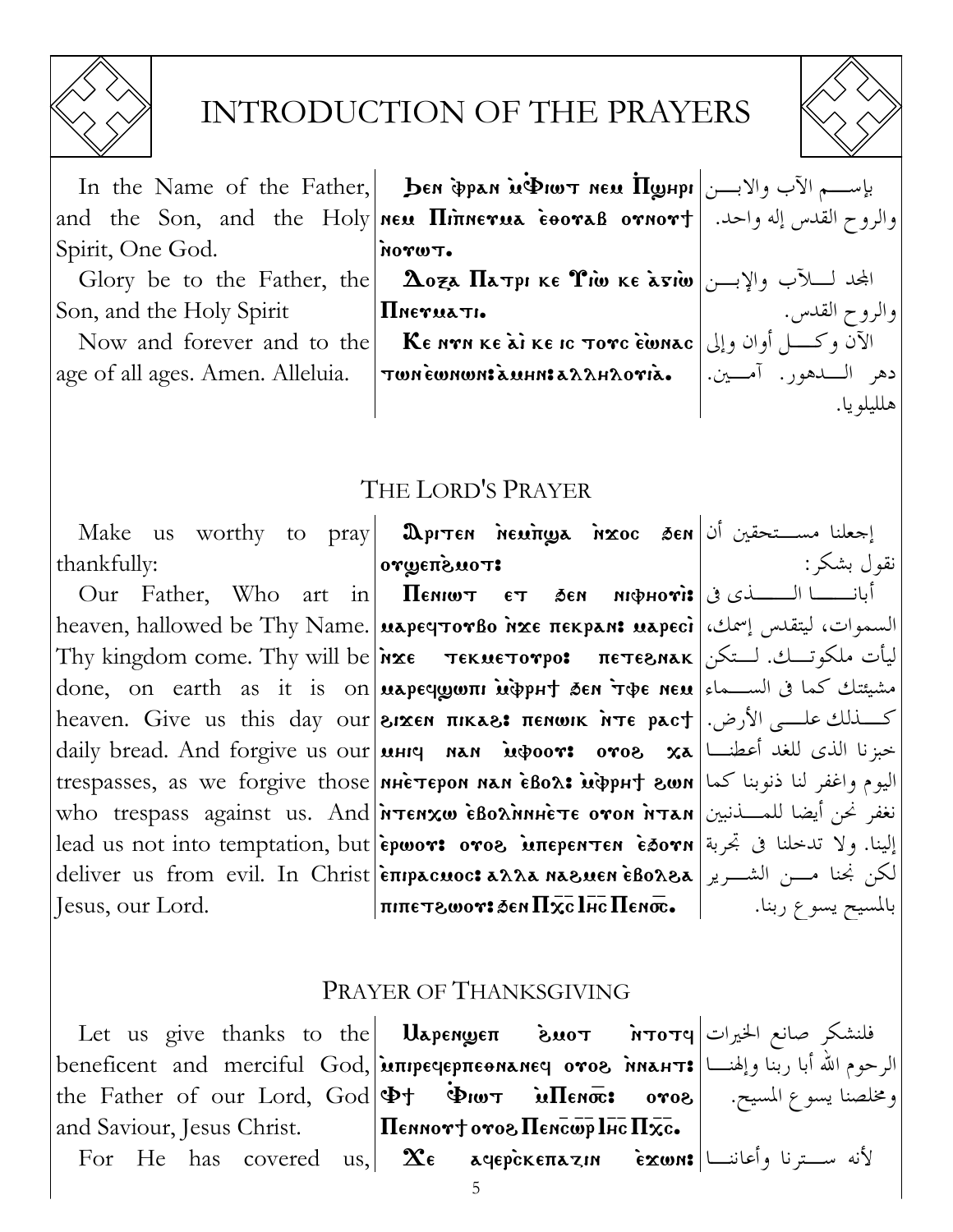|                                                                                                                                             | Introduction of the Prayers – Prayer of Thanksgiving                                                                                                         |                 |
|---------------------------------------------------------------------------------------------------------------------------------------------|--------------------------------------------------------------------------------------------------------------------------------------------------------------|-----------------|
| helped us, guarded us, accepted aqepBonon epon: aqapes epon: وحفظنا وقبلنا إليه وأشفق                                                       |                                                                                                                                                              |                 |
| us to Him, spared us, supported   aqyoπτεη ερος: aqtaco εροη: علينا وعاضدنا وأتي بنسا  us to Him, spared us, supported                      |                                                                                                                                                              |                 |
| us, and has brought us to this aqt TOTEN agenTEN wa ESPHI                                                                                   |                                                                                                                                                              | إلى هذه الساعة. |
| hour.                                                                                                                                       | ETAIOTHOT BAI.                                                                                                                                               |                 |
|                                                                                                                                             | Let us also ask Him, the Lord   Nooq on napent 80 epoq sonwo   أيضا فلنســأله أن                                                                             |                 |
| our God, the Pantocrator, to <b><i>NTECAPER</i></b> epon: SEN πλιεδοον  وسماء البسوم                                                        |                                                                                                                                                              |                 |
| guard us in all peace and this <b>eooras was neu niesoor ¬Hpor</b> and this left was in all peace and this legara                           |                                                                                                                                                              |                 |
| holy day and all the days of our <i>i</i> rte πεΝωΝΑ: ΔεΝ ενρΗΝΗ ΝΙΒεΝ Ναε (الكل) www. day and all the days of our                          |                                                                                                                                                              |                 |
| life.                                                                                                                                       | $ \pi$ الرب إلهنا. $ \pi$ 111) - الرب إلهنا. $ \pi$ 111) - الرب                                                                                              |                 |
|                                                                                                                                             | We thank Thee for <b>уенщен биот итотк: ката</b> انشکرك على كل حال                                                                                           |                 |
| ومن أحل كل حسال وفي العه concerning  الله عليه العهيم العلمية ومن أحل كل حسال وفي إ                                                         |                                                                                                                                                              |                 |
| everything, and in everything. $\cos \theta$ are $\cos \theta$ and $\sin \theta$                                                            |                                                                                                                                                              | كل حال لأنك.    |
|                                                                                                                                             |                                                                                                                                                              |                 |
| helped us, guarded us, accepted <b>akepBohom crons akapes crons</b>   فبلتنا إليــــك وأشـــفقت   helped us, guarded us                     |                                                                                                                                                              |                 |
| us                                                                                                                                          | علينا وعاضدتنا وأتيت بنا to   Thee,   spared   us, aκωσπτεn èpoκ: aκtàco èpon: فلينا وعاضدتنا وأتيت                                                          |                 |
| إلى هذه الساعة. الساعة supported us, and has brought   akt тотем: акентен மூக с̀ѐрни   чали                                                 |                                                                                                                                                              |                 |
| $ \epsilon$ Taiornor $\theta$ ai.<br>us to this hour                                                                                        |                                                                                                                                                              |                 |
|                                                                                                                                             | Therefore, we ask and entreat <b>C</b> OBE $\Phi$ AI <b>TENTEO oros</b> we ask and entreat <b>C</b>                                                          |                 |
| Thy Goodness, O Lover of <b>TENTWEE iTEKMETA5AO0C</b> 2 ملاحك يسا                                                                           |                                                                                                                                                              |                 |
| mankind, grant us to complete <b>THE MALAPWALI:</b> MAN EOPENXWK US to complete                                                             |                                                                                                                                                              |                 |
| this holy day, and all days of our EBox <b>Exalger EBor EBoraB</b> $\phi$ ars انكمل هذا اليوم المقـــدس #this holy day, and all days of our |                                                                                                                                                              |                 |
| life, in all peace with Thy fear.   мем місвоот тнрот ите пемома:   وكل أيام حياتنــا بكــل                                                 |                                                                                                                                                              |                 |
|                                                                                                                                             | مسلام مع خوفك.   ـ Э́єн Зернин иівен нем тек 80†                                                                                                             |                 |
|                                                                                                                                             | All envy, all temptation, all   Φθονος Νιβεν: πιραςμος Νιβεν: أَسْمَعْ السَّلْمُ حَسَّدٌ وَكُلْ بِحْرِبَةَ إِل                                               |                 |
| the work of Satan, the counsel enepsia niBen NTE ficaTanac: اوكر فعسل الشسيطان                                                              |                                                                                                                                                              |                 |
| of wicked men and the rising up   ncoom NTE BANPWAI ETSURE ISLE UP   Julius 1980                                                            |                                                                                                                                                              |                 |
| of                                                                                                                                          | enemies, hidden and $n\pi\omega$ y in $n\pi\epsilon$ and $\sin\omega$ in $\sin\omega\omega$ ane enemies,                                                     |                 |
| manifest.                                                                                                                                   | . Xoda Snwroeahn Nam THSTAN                                                                                                                                  | والظاهرين.      |
|                                                                                                                                             | Take them away from us, and <b>DAITOY</b> eBorsapon: <b>new</b> انزعها عنا وعن سائر <b>T</b> ake them away from us, and                                      |                 |
| from all Thy people, and from εβολελ πεκλλος τηρα new set $\epsilon$ - $\epsilon$ - $\epsilon$                                              |                                                                                                                                                              |                 |
| this holy place that is Thine. <b> eBoλ&amp;απαιμα εθοναβήτακ φαι.</b>   المقدس هذا الذي لك.   وthis holy place that is Thine.              |                                                                                                                                                              |                 |
|                                                                                                                                             | But those things which are <b>MH</b> $\lambda \epsilon$ $\epsilon$ <b>onaner</b> $\lambda \epsilon$ $\lambda \epsilon$ $\lambda \epsilon$ $\lambda \epsilon$ |                 |
| good and profitable do Thou ทนเราอุทงๆproนอกเพิ่มเขอขานลาร $\mathbf{x}$ є ياهـــا  good and profitable do Thou                              |                                                                                                                                                              |                 |
| provide for us, for it is Thou <i>i</i> now ine e trakt intepyong nan: الأنك أنت الذى أعطيتنــا                                             |                                                                                                                                                              |                 |
| Who has given us the authority <b>exen nessay ness ness</b> ness piven us the authority <b>exen ness</b> promit<br>tread<br>to              |                                                                                                                                                              |                 |
|                                                                                                                                             | <u>on serpents and εκεντασατηρεύτεπικακι. والعقارب وكسل قسوة</u><br>6                                                                                        |                 |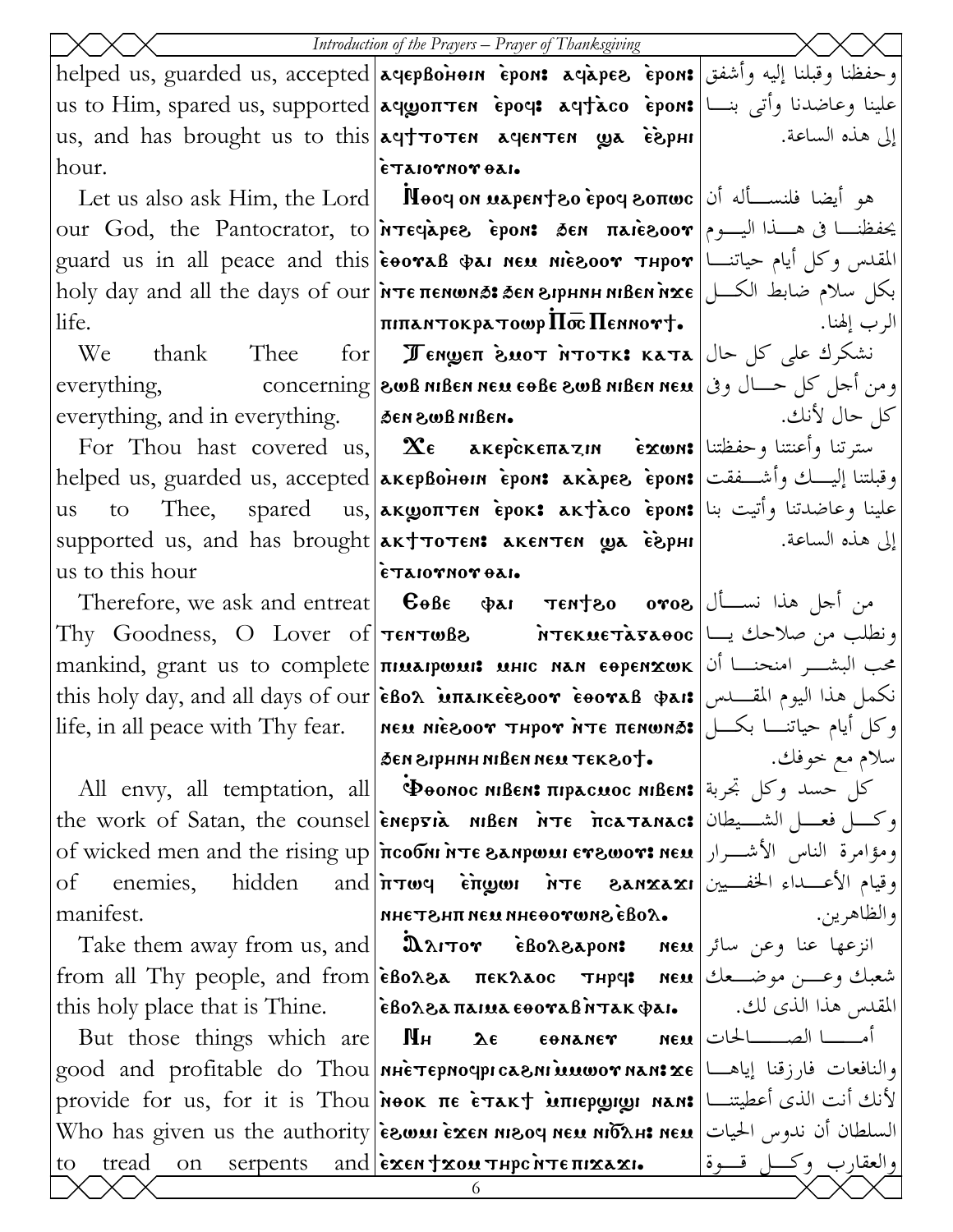Introduction of the Prayers - Psalm Fifty scorpions, and upon all the العدو . power of the enemy. us not into **Oros uπερεητεη εδονη** εν ξενική εν And lead temptation, but deliver us from επιρεσιος: ελλε κελειεή εβολελ | ... الكن بجنا من الشرير.

evil.

Essence with Thee.

Now and at all times and **J** nor new nchor nißen new  $\omega$ a الآن وكسل أوان وإلى

God. according to mercies **blot** out  $acknowledge$   $my$   $m$   $m$   $\theta$   $m$  $For$  $\mathbf{I}$ transgressions: and my sin is ever before me.

Against Thee, Thee only, **Nook MEENALE ASSOCITE** have I sinned, and done this evil **oros πιπετεωον aiarq inπεκίιθο** | الشر قدامك صدنعت. لكي تتبرر في أقوالسك. | in Thy sight: that Thou mightest |εβολ: نكرى تتبرر في أقوالسك. | 

питетгоот. By the grace, compassion and | DENTIBUOT NEU NIUETQENBHT | بالنعمة والرأفات ومحبة love of mankind, of Thine new twe tuelous irre is your liming the dum hote of mankind, of Thine new Only-Begotten Son, our Lord, πεκμονοντενικτήφιμρι: Πενστοντος |الوحيد الجنس ربنا وإلهنا God and Saviour, Jesus Christ. | Пеннот†: отов Пенсир Iнс Пхс. | | سسيح. | میکهای God and Saviour, Jesus Christ. | Пеннот†: отов Пенсир Iнс Пхс Through Whom the glory, the **Pai ETE EBOASITOTY EPE TILOOT** honour, the dominion, and the new  $\pi r x$ io new  $\pi i$ iawazi new  $\vert$  الله والعزة والسجود adoration are due to Thee, with **| thpock Thetes | EPROST BORGETI** MAK | معه ومع الروح Him, and the Holy Spirit, the **Neuage Neu**  $\Pi$ **inna**  $\tilde{\mathbf{e}}$ **eora**  $\mathbf{B}$  القدس المحيى المساوى لك. Life-Giver, Who is of One negrando oros nouvorcioc немак.

unto the age of all ages. Amen.  $\left| \right|$  energines in the symport and  $\left| \right|$ 

## **PSALM FIFTY**

Have mercy upon me, O **| Патинг Фиот + ката пекищу + | ار**حمنی یا الله کعظـیم Thy innais new Kata inawai irre  $\sum_{i=1}^{\infty}$   $\frac{1}{i}$  and  $\frac{1}{i}$ رأفتك تمحو إثمى. اغسلني | lovingkindness: according unto | мекметремент вкесшах the multitude of Thy tender **ATAANOUIA:** EKEPAOT NOOVO (تشمی ومسن خطيتي طهرن، لأن أنـــا| my|eBox8a raanowaa ovo8 أنـــا عارف بسياڻمي وخطسيتي | transgressions. Wash me | εκετονβοι εβολ&λ πληοβι: xe throughly from mine iniquity, Taanoura anok toworn innoc: and cleanse me from my sin. oros nanosi unauoo esoa nchor

دهر الدهور. آمين. ١

أمامي في كل حين.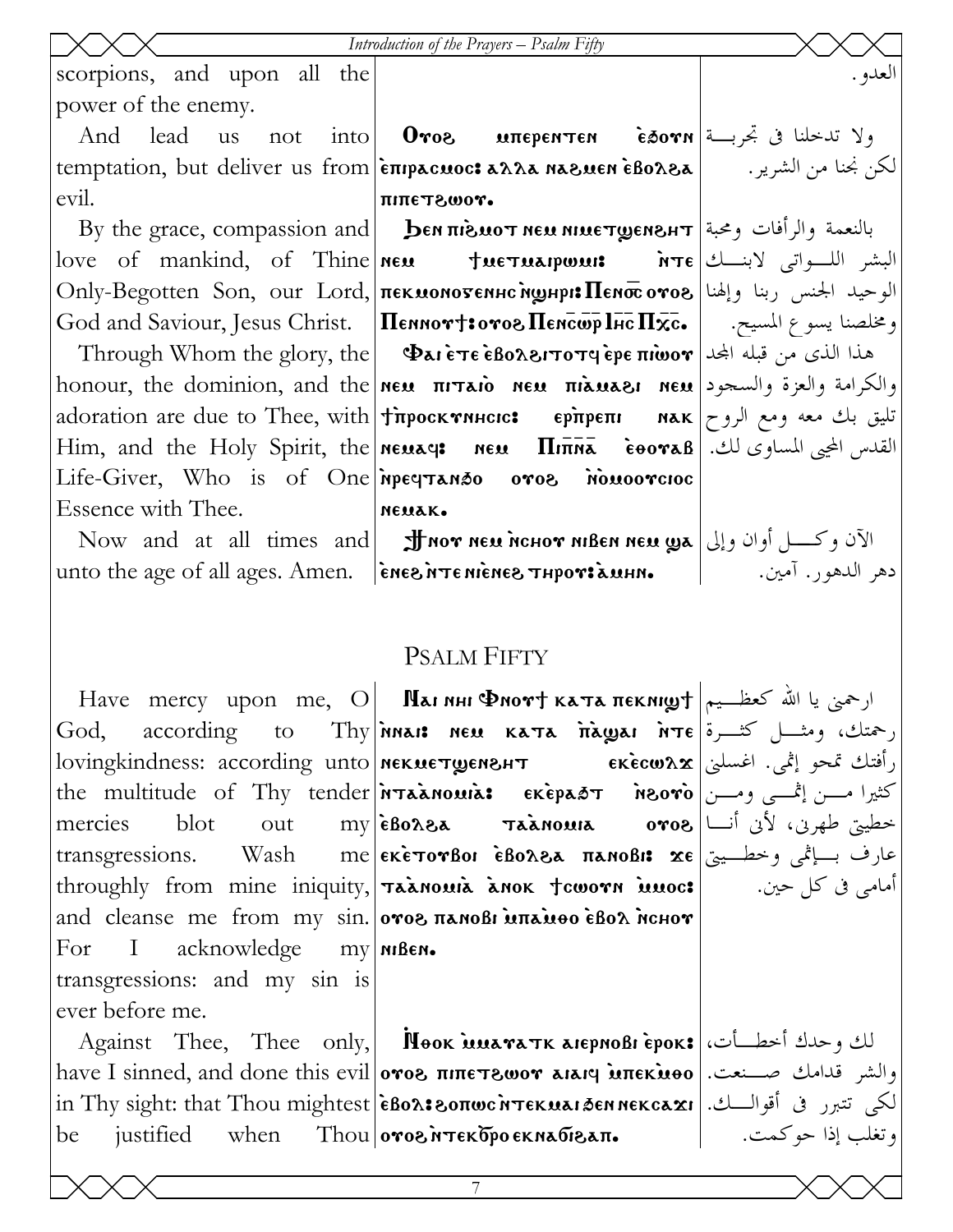#### Introduction of the Prayers - Psalm Fifty

epwor.

етеевнотт.

εκές ολ χον.

 $\ddot{\mathbf{u}}$ 

speakest, and be clear when Thou judgest.

Behold, I was shapen in **BHTTTE Fap SEN SANANOMIA** iniquity; and in sin did my arepBoks woo: oros sen . وبالخطايا ولدتني أمي. mother conceive me. Behold, annosia Tauar biggwor innois = أَذَانَ هَكَذَا قَدْ أَحْسِــتْ الحسق، إذ أوضــحت لي|Thou desirest truth in the зните тар акмемре • динг part Thou shalt make me to **EBOA** AN NTE TEKCOODIA AKTAMOI know wisdom.

Purge me with hyssop, and I  $\left| \right|$   $\mathbf{\mathsf{Exenovz}\&}$ فأطهر، تغسلني فسأبيض|shall be clean: wash me, and I **απεκωεηεντωποη ειετον βο:** أكثر من الثلج. تســمعنى|shall be whiter than snow. Make| الكثر من الثلج. تســمعنى me to hear joy and gladness; exeopicw TEM coroEAHA NEM since in the detail of the cap that the bones which Thou hast orornous ereoenna hxe NIKAC broken may rejoice.

and blot out all mine iniquities. | MARIOBIS OTOS NAANOUIA THPOT | كسل | and blot out all mine iniquities. | MARIOBIS OTOS NAANOUIA THPOT

Create in me a clean heart, O | Отънт счотав скесомтч мант | التحلق في يسا المحلق في التجميع العدة Create in me a clean heart, O | Отънт счотав скесомтч мант | God; and renew a right spirit **Dnort: orinerua eqcorton**  $|\omega|$  الله، وروحــــا مســــتقيما within me.

Cast me not away from Thy Uπερβερβωρτ εδολελ πεκεο: γ تطرحنى من قسدام presence; and take not Thy holy oros **Ileknerua** eooraB using the equal spirit from me.

Restore unto me the joy of | Uor พม พิทิษะลมล พิพะ 25% ห่อง คร Thy salvation; and uphold me пекотхан отог мерни бем رئاسی عضـــدن with Thy free spirit. Then will I | отпистиа пентеминком | الأثمَّــة طرقـــك | with Thy free spirit. Then will والمنافقون إليك يرجعون. [each transgressors Thy ways;|ματαχροι: ειεταλε μιλιομος ει and sinners shall be converted **NEXULATE** unto Thee.

 $\text{from}$ | **Nasuet •̀Bos** 8en 8anc̃noq | أَنِّي من الدماء يـــا الله Deliver me bloodguiltiness, O God, Thou PMort: Фмотт ите тасштнріа: إله خلاصي، فيبتهج لسان God of my salvation: and my eqeoe лна похе палас бем رب افتح العدلك. يسا رب افتح tongue shall sing aloud of Thy текдікеостин: Пбою екедотии | رضاح الله عني، فيخـــــبر فمــــي righteousness. Lord, open Thou MACOOTOT: OTOE EPE PWI XW

ومستوراقما.

تنضح على بزوفــاك|Exwi عظامى المنسحقة.

آثامي. apity in depi den nhetcadorn as is intered.

> لا تنزعه مين. мілсевно

εγεκοτογελροκ.

inteporcieBorsapon.

 $50<sup>0</sup>$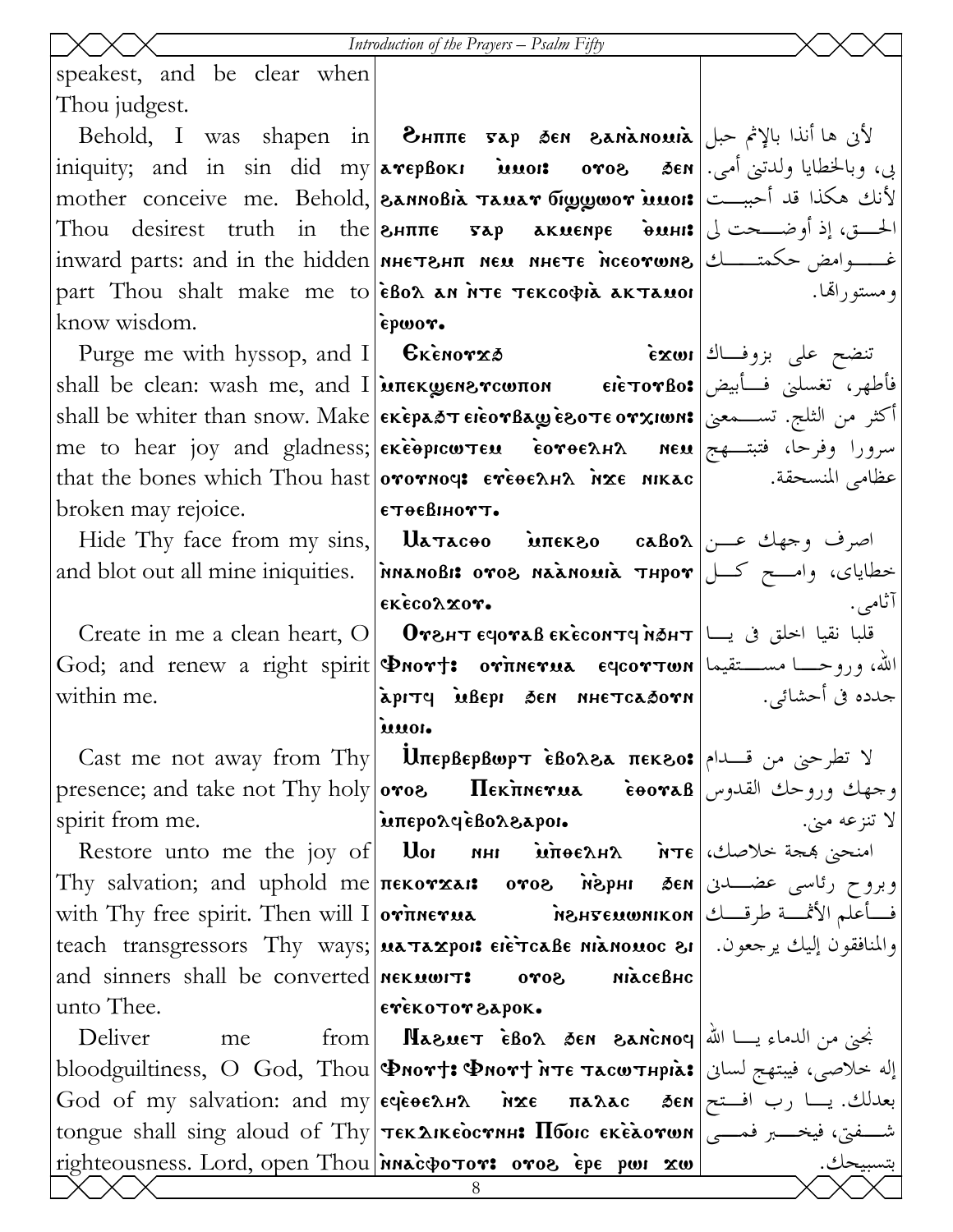my lips; and my mouth shall interieuor. shew forth Thy praise.

For Thou desirest not a contrite heart, O God, Thou **отент** wilt not despise.

Do good in Thy good bullocks upon Thine altar.

لكنــــت الآن أعطــــى،|sacrifice; else would I give it:|naina† on πε: ماي التاقيم المعام العام العا Thou delightest not in burnt anextuat esphi exwor: offering. The sacrifices of God **πιωοτωωοτωι** ητε Φηστ are a broken spirit: a broken and ou`pneuma eftennhout pe>  $\boldsymbol{\chi}$ e ène akorw $\boldsymbol{y}$  yor $\boldsymbol{y}$ wor $\boldsymbol{y}$ is  $\left| \begin{smallmatrix} 1 & 0 & 0 \ 0 & 1 & 0 \end{smallmatrix} \right.$  $\sim$   $\sigma$  $e^{\frac{i}{2}(\cos\theta)}$  is  $\phi$  in  $\phi$  in  $\phi$  is  $\phi$ ழுoழு -

pleasure unto Zion: build Thou pek;ma; `eCiwn> ouo\ nicobt `nte على صهيون، ولتبن أسوار the walls of Jerusalem. Then $\vert$ lнротса $\lambda$ ии иароткотот: тоте $\vert$ ســـر تســـر  ${\rm shalt}$  Thou be pleased with the $|$ ek̄ē†ua† •̃zɛn  $\,$ anw̥orw̥worw̥ı $|$ انا ومحرقات sacrifices of righteousness, with  $\frac{1}{n}$  integration ordinary opa new burnt offering and whole burnt **and the state of event in annuaci** offering: then shall they offer end or exen πεκμελιερωσονωι:  $\mathfrak A$ ріпефнанеч Пбоіс alanhoria.

ولكنك لا تسر بالمحرقات، فالذبيحــــــــــــــة لله روح| Флот† منسحق. القلب المنكسـر والمتواضع لا يرذله االله.

أنعم يا رب بمسـرتك ويقربون على مـذابحك العجول. هلليلويا.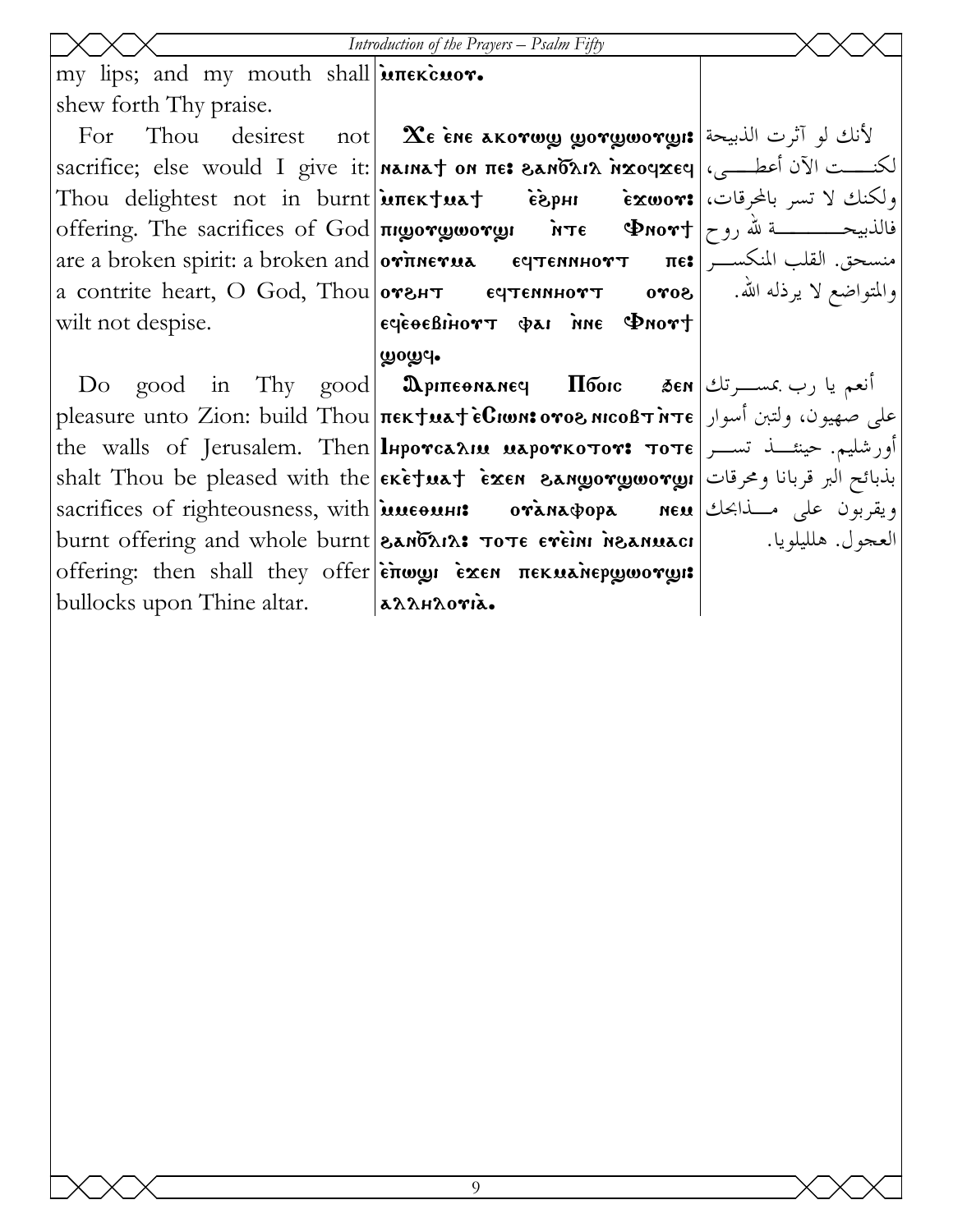

# THE HOSES



# INTRODUCTION OF THE MIDNIGHT PRAISES

|                                                                                                                                       | Arise, O children of the <i>J</i> enonnor engun nighpi $\pi$ Tel $\pi$ implement $\alpha$ and $\alpha$                                                                                 |                                                 |
|---------------------------------------------------------------------------------------------------------------------------------------|----------------------------------------------------------------------------------------------------------------------------------------------------------------------------------------|-------------------------------------------------|
|                                                                                                                                       | Light, let us praise the Lord of <b>The MOTOM ATEROUC</b> in $\vec{h}$ or $\vec{h}$ $\vec{v}$ let us praise the Lord of $ \vec{h}$ $\vec{v}$                                           |                                                 |
| Hosts.                                                                                                                                | MIXOU.                                                                                                                                                                                 |                                                 |
|                                                                                                                                       | That He may grant us the <b>Bonwe</b> <i>i</i> rreqepsior $\text{max}$ $\text{max}$ $\text{max}$ is the $\text{max}$                                                                   |                                                 |
| salvation of our souls.  incordintenent rxH.                                                                                          |                                                                                                                                                                                        | نفو سنا.<br>the contract of the contract of the |
|                                                                                                                                       | <b>Whenever we stand before ben <i>i</i>nxinepenosi</b> epa ren ladi varial                                                                                                            |                                                 |
| Thee in the flesh. Manuscript in the flesh.                                                                                           | and the contract of the contract of                                                                                                                                                    | جسديا.                                          |
|                                                                                                                                       | Cast away from our minds <b>(λλιονί έβολ ειτεν πενικονς</b> (انزع عن عقولنا نسوم                                                                                                       |                                                 |
|                                                                                                                                       |                                                                                                                                                                                        | الغفلة.                                         |
|                                                                                                                                       | the slumber of sleep.<br>Grant us sobriety, O Lord, <b>lume verture de la de la de la de la de la de la</b> de la de la de la de la de la de                                           |                                                 |
|                                                                                                                                       | that we may know how to stand <b>Norue Tpe qepnru on: 80πωc</b>   الكي نفهم أن نقف أمامك                                                                                               |                                                 |
|                                                                                                                                       | before Thee at times of prayer.   NTENKAT MTENOSI EPATEN  [3] and times of prayer.   NTENKAT                                                                                           |                                                 |
|                                                                                                                                       | ίμπεκμοομφηλτήτε τηροσετχη.                                                                                                                                                            |                                                 |
|                                                                                                                                       | And ascribe unto Thee the <b>Oros NTENOTWPIT NAK ETTE OUT</b> (عن إلى فوق السلام الثانية العاملية And ascribe wnto Thee the                                                            |                                                 |
|                                                                                                                                       | التمحيد اللائسق ونفــوز befitting glorification and win א†λοzολοσιλ επερπρεπι: ονοδ                                                                                                    |                                                 |
|                                                                                                                                       | the forgiveness of our many <i>N</i> TENWAGIN CRO $\hat{\mathbf{r}}$ $\mathbf{x}\omega$ $\hat{\mathbf{r}}$ $\mathbf{z}\omega$ $\hat{\mathbf{r}}$ $\mathbf{z}\omega$ $\hat{\mathbf{r}}$ |                                                 |
|                                                                                                                                       | sins. Glory be to Thee, O Lover   MENNOBI       ETOUS:         2024       cr               المجحد لك يا محب البشر.               2027               2028                               |                                                 |
| of mankind.<br><b>Ε</b> ΣΕΙ ΣΕΙ ΣΤΟ ΠΑΙΑ ΤΟ ΠΑΙΑ ΤΟ ΠΑΙΑ ΤΟ ΠΑΙΑ ΤΟ ΠΑΙΑ ΤΟ ΠΑΙΑ ΤΟ ΠΑΙΑ ΤΟ ΠΑΙΑ ΤΟ ΠΑΙΑ ΤΟ ΠΑΙΑ ΤΟ ΠΑΙΑ ΤΟ ΠΑΙΑ ΤΟ Π |                                                                                                                                                                                        |                                                 |
|                                                                                                                                       | Behold; bless the Lord, all <b>EHITE LE CUOT ELOTE MIEBIAIK</b> $\left  \bigcup_{i=1}^{\infty}$ All place $i$                                                                          |                                                 |
|                                                                                                                                       | you servants of the Lord. $\lceil \overline{\text{arc}} : \Delta \text{0} \rceil$                                                                                                      | عبيد الرب. المحد لك يــــا                      |
| Glory                                                                                                                                 |                                                                                                                                                                                        | محب البشر .                                     |
|                                                                                                                                       | $\quad$ You who stand in the house <b>    Мнєто̀ги ѐратот бел пні м<math>\overline{\text{Inc}}\text{:}</math> القائمين في بيت الرب</b>                                                 |                                                 |
|                                                                                                                                       | оf the Lord; in the courts of the <i>  де</i> м мьатанот ите пни м Пеммот +: إله المجمعة of the Lord; in the courts of the                                                             |                                                 |
| house of our God: Glory                                                                                                               | $\lambda$ 0                                                                                                                                                                            | لك يا محب البشر .                               |
| By night lift up your hands, O                                                                                                        | sen niexwps qar إيديكم إيما<br><b>Hagh</b>                                                                                                                                             |                                                 |
|                                                                                                                                       | you saints and bless the Lord. พิทธรรคxเxริทิญพาหนั่งองขอเป็นอง  الی فوق أيها القديســـون                                                                                              |                                                 |
| Glory                                                                                                                                 | $\epsilon \overline{\Pi} \overline{\text{oc}}$ : 20                                                                                                                                    | باركوا الرب. المحد لك يا                        |
|                                                                                                                                       |                                                                                                                                                                                        | محب البشر .                                     |
| The Lord blesses you from                                                                                                             | $\overline{\Pi}$ تيار كك السرب مسن  $\overline{\mathbf{a}}$ 680 A يبار كك السرب مسن                                                                                                    |                                                 |
|                                                                                                                                       | 10                                                                                                                                                                                     |                                                 |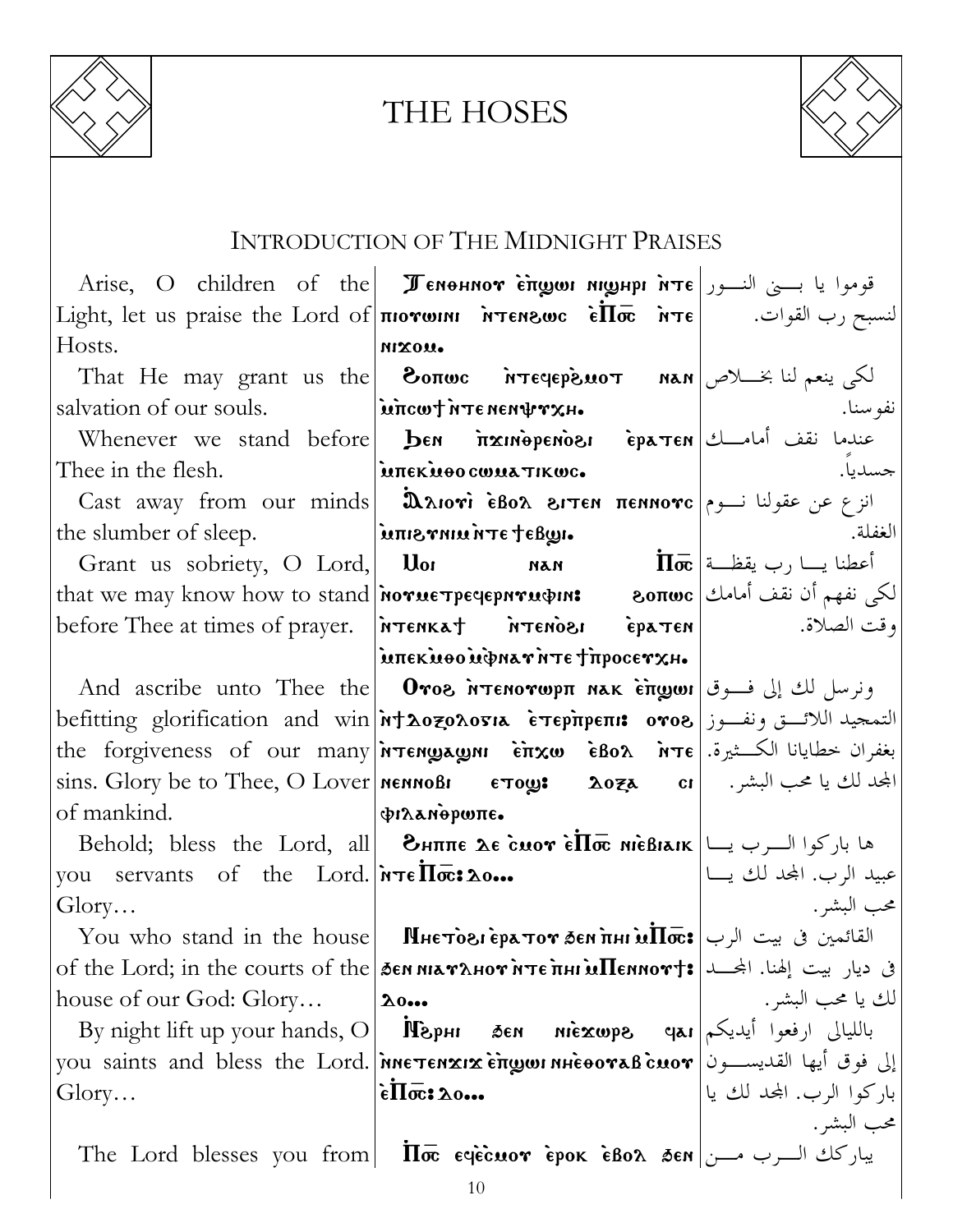|                                                      | The Hoses - Introduction of The Midnight Praises                                                                                                                           |                         |
|------------------------------------------------------|----------------------------------------------------------------------------------------------------------------------------------------------------------------------------|-------------------------|
|                                                      | Zion who made heaven and Ciwn: фнета чеаміо м̀тфє нєм سهيون الذي خلق السماء   Zion who made heaven and                                                                     |                         |
| earth. Glory                                         | $\cdot \cdot \cdot \cdot \cdot \cdot \cdot \cdot \cdot \cdot \cdot \cdot \cdot$                                                                                            | والأرض. المحد لك يا محب |
|                                                      |                                                                                                                                                                            | البشر .                 |
|                                                      | Let my cry come before Thee, <b>Uape πa†80 δωητ мπεκνοο</b> على العالمات وسيلتي قدامك                                                                                      |                         |
|                                                      | О Lord; give me understanding $ \overline{\Pi \varpi}$ : با رب كقولك فهمــــي.   О Lord; give me understanding $ \overline{\Pi \varpi}$ : мака† мни ката пекса $\bf{x}$ и: |                         |
| $\alpha$ according to Thy word. $20$                 |                                                                                                                                                                            | المجد لك يا محب البشر . |
| Glory                                                |                                                                                                                                                                            |                         |
|                                                      | Let my supplication come <b>C</b> gei esorn interiueo nxe John is the lung                                                                                                 |                         |
|                                                      | before Thee; deliver me πaaziwua: κaτa πεκcaxı الحيني. المجلد لك                                                                                                           |                         |
| according to Thy word:  uaTanson: 20                 |                                                                                                                                                                            | يا محب البشر .          |
| Glory                                                |                                                                                                                                                                            |                         |
|                                                      | My lips shall utter praise, for $\mid$ $\dot{\mathbf{E}}$ pe nacopotor BeBi norcuor $\mid$ الســبح                                                                         |                         |
|                                                      | Thou hast taught me Thy ѐуюпакуант̀саво ѐнекиеоині: إذا ما علمتنى حقوقــك.                                                                                                 |                         |
| statutes: $Glor$                                     | $\Delta$ 0                                                                                                                                                                 | المحد لك يا محب البشر . |
|                                                      | My tongue shall speak of Thy <b>ITaxac eqeeporio sen nekcaxi:</b> السابی یجیب بأقوالـــك <b>M</b> y                                                                        |                         |
| for<br>words<br>$commandments$ $are neats$           | all Thy xe NekenTOAH THPOT SANMEOMHI $\int e^{-x^2} dx$                                                                                                                    | حق. المحد لك يا محـــب  |
| righteousness: Glory                                 |                                                                                                                                                                            | البشر .                 |
|                                                      | Let Thy hand become my  <b>U</b> apecωωπι או κε τεκ $\alpha$ ובאב التكن يدك لتخلصــــی                                                                                     |                         |
|                                                      | help, for I have chosen Thy $\epsilon$ <b>)</b> $\epsilon$ <b> Are <math>\epsilon</math> are MEKENTOAH</b> $\epsilon$ $\epsilon$ $\epsilon$ $\epsilon$                     |                         |
| precents: Glory                                      | المجد لك يا محب البشر.   معدα arepèπιθνωιnepwor: λο…                                                                                                                       |                         |
|                                                      | I long for Thy salvation, O <b>  మిఠ్యుల్యంగా మπεκογχai Πoc:</b> اشتقت إلى خلاصـــك                                                                                        |                         |
|                                                      | Lord, and Thy law is my delight:   отог пекномос пе тамелетн: إيا رب وناموســك هـــو                                                                                       |                         |
| Glory                                                | $\lambda$ 0                                                                                                                                                                | تلاوتي. المحد لك يا محب |
|                                                      |                                                                                                                                                                            | البشر .                 |
|                                                      | Let my soul live, and it shall    Gcewns   nxe   Ta\rxH  oro8 تحيا نفسي وتســبحك                                                                                           |                         |
| praise                                               | اوأحكامك تعينني. المجـــد  Thee; and let Thy єсѐс̀иот ѐрок: отов мєквап                                                                                                    |                         |
|                                                      | judgments help me: Glory  everploiennepoi: 20                                                                                                                              | لك يا محب البشر .       |
|                                                      | I have gone astray like a lost <b>  మె</b> icwpeu <b>i</b> ioph† <b>novecwov</b>   الخسروف Thave gone astray like a lost   <b>A</b> icwpeu                                 |                         |
|                                                      | sheep; seek Thy servant, for I ελαμτλκο: κωτ λια πεκβωκ χε $\left  \right.$ الضال فاطلب عبدك لأن                                                                           |                         |
| do<br>not                                            | لوصاياك لم أنسَ. المحــد   forget Thy   мекентолн мперпотовоз до   L                                                                                                       |                         |
| commandments: Glory                                  |                                                                                                                                                                            | لك يا محب البشر .       |
|                                                      | Glory be to the Father, and <b>Loza Патрі ке Ріш: ке а̀тіш</b> المجمد لكلاَّب والابـــن                                                                                    |                         |
| the Son and the Holy Spirit: $\Pi$ Merua $\tau$ : 20 |                                                                                                                                                                            | والروح القدس. المحد لك  |
| Glory                                                |                                                                                                                                                                            | يا محب البشر .          |
|                                                      | Now and forever and unto <b>KE NTR KE AT KE IC TOTC EWNAC</b><br>11                                                                                                        |                         |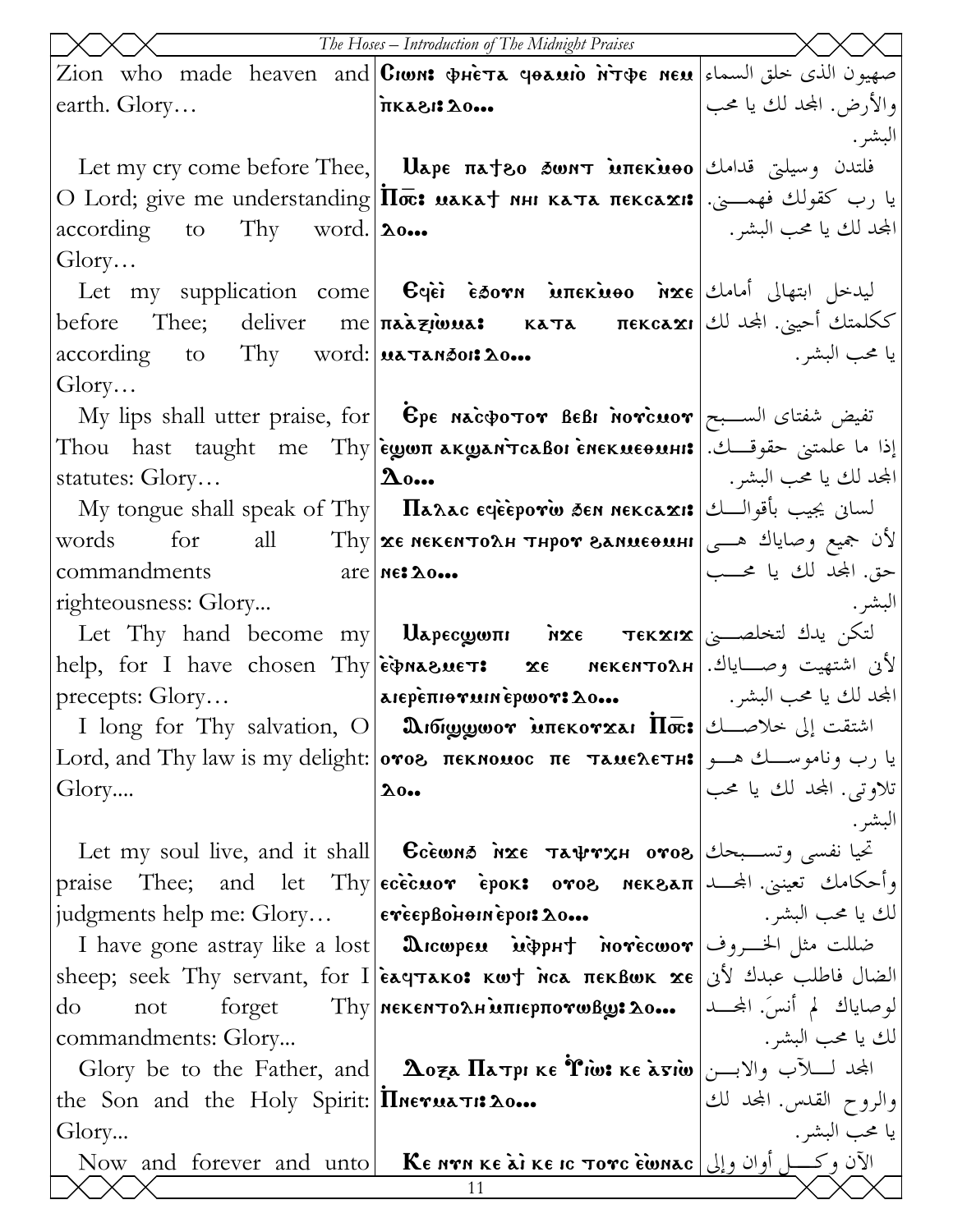|                                                              | The Hoses - Praise of the Resurrection                                                                                                                         |                                                          |
|--------------------------------------------------------------|----------------------------------------------------------------------------------------------------------------------------------------------------------------|----------------------------------------------------------|
| the age of all ages, Amen: Twnewwww.                         |                                                                                                                                                                | دهر الداهرين امين. المحد                                 |
| Glory                                                        |                                                                                                                                                                | الك يا محب البشر .                                       |
|                                                              | Glory be to the Father, and <b>Iliwor in Dur new Ilghpi new</b> المجد لسلآب والابسن <b>G</b> lory be to the Father, and <b>I</b>                               |                                                          |
|                                                              | the Son and the Holy Spirit, <b>Illinnevua eoovaß: Icxen tnov</b> الآن   The Son and the Holy Spirit, <b>Illinnevua eoovaß: Icxen tnov</b>                     |                                                          |
|                                                              | now and forever and unto all new wa enes not energy Thpor version of the now                                                                                   |                                                          |
| ages, Amen: Glory                                            | auhn: 20                                                                                                                                                       | أمين. المجد لك يا محـــب                                 |
|                                                              |                                                                                                                                                                | البشر .                                                  |
|                                                              | Glory be to Thee, O Good   $\Pi$ iwor NAK $\pi$ III $\lambda$ saeoc: الجحد لك يا محب البشر                                                                     |                                                          |
|                                                              | One, the Lover of Mankind. <b> πιωον Ντεκμαν μπαρθεnoc neu</b>  الصالح المجد لأمك العذراء الصحار المعددة                                                       |                                                          |
|                                                              | Glory be to Thy Mother, the $n\text{Hence}$ $\text{Hence}$ $\text{Hence}$                                                                                      | وجميع قديسيك. المحد لك                                   |
| Virgin, and all Thy saints:                                  |                                                                                                                                                                | يا محب البشر .                                           |
| Glory                                                        |                                                                                                                                                                |                                                          |
|                                                              | Glory be to Thee, O Only- <b>Aoza ci ouonovenne: avia</b> $\left  \right $ الجدلك أيها الوحيـــد   Glory be to Thee, O Only-   <b>Aoza ci ouonovenne: avia</b> |                                                          |
| Begotten One, O Holy Trinity, <i>J</i> piac Exencon Huac: 20 |                                                                                                                                                                | أيها الثـــالوث المقــــدس<br>ارحمنا. المحد لك يا محـــب |
| have mercy upon us: Glory                                    |                                                                                                                                                                |                                                          |
|                                                              |                                                                                                                                                                | البشر.                                                   |
|                                                              | enemies be scattered and let all uaporxwp  èßo^  mxe  neqxaxı مدائه وليهرب من قـــدام                                                                          |                                                          |
|                                                              | that hate His holy Name flee <b>Thpor: иаротфшт ѐвол ба тен</b>  سمــه   that hate His holy Name flee                                                          |                                                          |
|                                                              | القدوس. المجد لك يا محب   trom before His face: Glory   μπε νεο ντο νιηθεν εθμος +   معهة from before His                                                      |                                                          |
|                                                              | intequaneooraB: 20                                                                                                                                             | البشر.                                                   |
|                                                              | As for Thy people, let them <b>ITekaaoc 2e uapeqyoni sen</b> $\cos$ $\sin \cos \theta$                                                                         |                                                          |
|                                                              | be blessed, a thousand thousand  <b>nicuor   ceanango   new</b>   بالبركة ألـــوف ألــــوف إل <b>س</b> من مع من م                                              |                                                          |
|                                                              | fold and ten thousand ten <b>SanoBanoBaeriprienckorwy.</b> [اوربوات ربوات يصنعون                                                                               |                                                          |
| thousand fold, doing Thy will.                               |                                                                                                                                                                | إر ادتك.                                                 |
|                                                              | $\text{O}$ Lord, open my lips and my $\left \text{ or }\text{tr} \right.$ $\text{tr} \left. \text{er} \right.$ یارب افستح شسفتی                                |                                                          |
|                                                              | mouth shall show forth Thy <b>oros epepwi xw unekcuor.</b>   . مسبحتك.   mouth shall show forth Thy   <b>oros epepwi xw unekcuor.</b>                          |                                                          |
| praise.                                                      |                                                                                                                                                                |                                                          |
|                                                              |                                                                                                                                                                |                                                          |
|                                                              |                                                                                                                                                                |                                                          |
| PRAISE OF THE RESURRECTION                                   |                                                                                                                                                                |                                                          |
|                                                              | We look at the Resurrection   <b>I ENNAT ETANACTACIC MIXC:</b> ننظر إلى قيامة المسسيح                                                                          |                                                          |
|                                                              | of Christ, and we worship the <b>oros темотицут мфневотав lic</b><br>المسيح ربنا. Holy Jesus Christ our Lord. <b>ITxc Пемос.</b>                               |                                                          |
|                                                              |                                                                                                                                                                |                                                          |
|                                                              | Who alone is without sin. We  Фнетог мेхомовг имататч: الذي بلا خطية وحده.                                                                                     |                                                          |
|                                                              |                                                                                                                                                                |                                                          |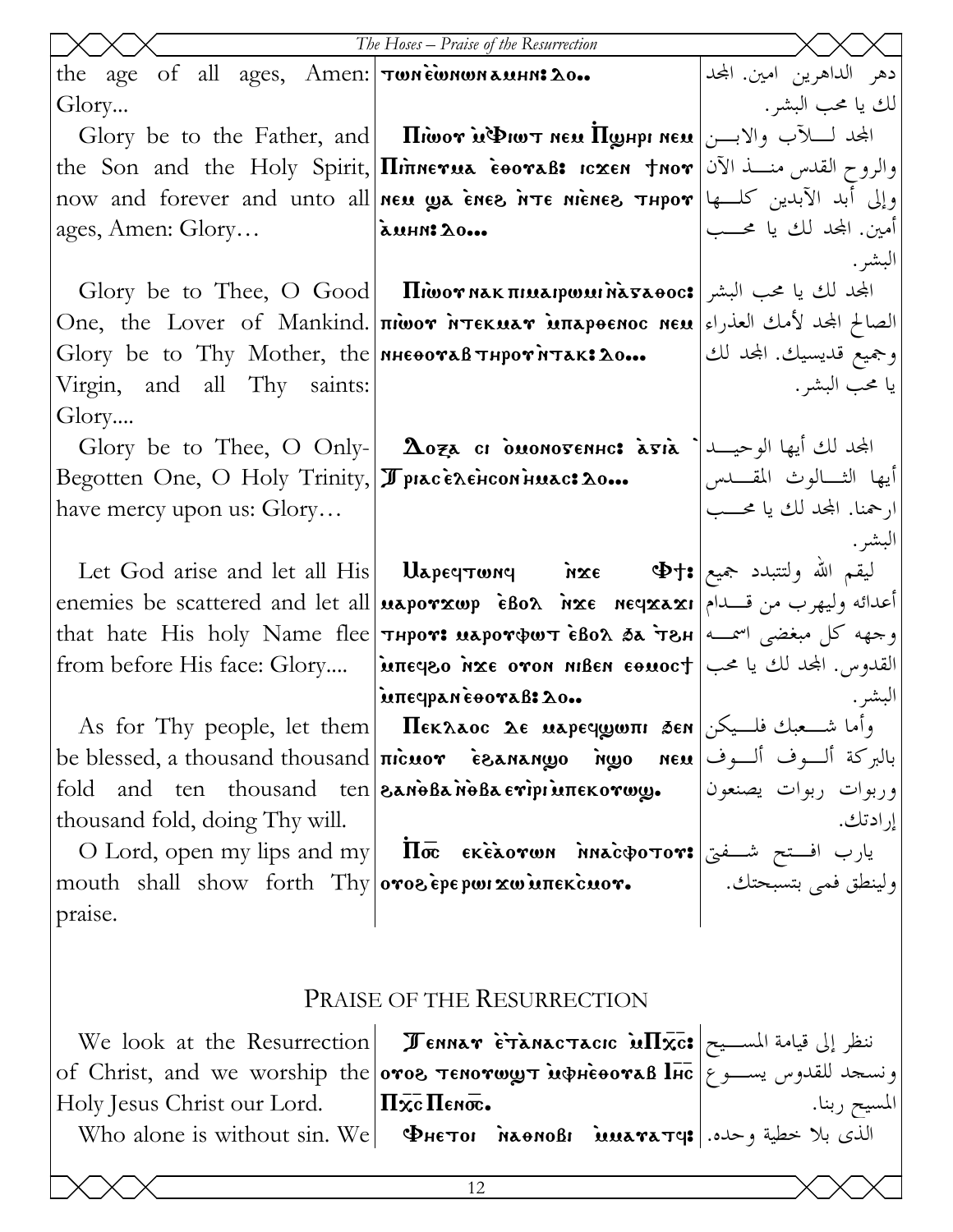|                                                                    | The Hoses – Praise of the Resurrection                                                                                                                                                 |                          |
|--------------------------------------------------------------------|----------------------------------------------------------------------------------------------------------------------------------------------------------------------------------------|--------------------------|
|                                                                    | bow down to Your cross, O <b>Jenorwy intekctarpoc w</b> under the Your cross, O and <b>Tenorwy intervals</b>                                                                           |                          |
|                                                                    |                                                                                                                                                                                        |                          |
| Your Resurrection. MTEKANACTACIC.                                  |                                                                                                                                                                                        | قيامتك.                  |
|                                                                    | For You are our God and we <b>[ <math>\alpha</math><sup>2</sup>)</b> $\alpha$ <b>26 Nook vap <math>\pi</math>e Пеннот †: لأنك</b> أنت هو إلهنا ولا                                     |                          |
|                                                                    | know none but You, and after <i>in</i> Tencworn MKEOTAIAN EPOK: نعسرف أحسدا سواك   know                                                                                                |                          |
|                                                                    | $\quad$ Your name we are called. $\qquad \qquad$   $\qquad \qquad$   $\qquad \qquad$   $\qquad \qquad$   وباسمك دعينا.                                                                 |                          |
|                                                                    | Glory be to the Father, and <b>2074 <math>\Pi</math>ATPI KE TINE KE ATIO</b> $ y - y  \leq$                                                                                            |                          |
| the Son and the Holy Spirit. $ \mathbf{\Pi}$ Neruati.              |                                                                                                                                                                                        |                          |
|                                                                    | Come all you believers let us   السؤمنين السعيم المسؤمنين العالوا ياجميع المسؤمنين                                                                                                     |                          |
|                                                                    | bow down to the Resurrection <i>ויסדאראדא וואס דאראדא דו האס</i> סאס bow down to the Resurrection l                                                                                    |                          |
| of Christ.                                                         |                                                                                                                                                                                        |                          |
|                                                                    | $\delta$ Behold, through His cross, <b>Σε</b> εμππε εδολειτεν الأنه من قبـــل صــــليبه                                                                                                |                          |
|                                                                    | joy has entered into the whole πεφεταναρος: aφi nxe φραωι   الغسرح إلى العسالم المع بوج بين العسالم ا                                                                                  |                          |
| world.                                                             | εδονη επικος πος τηρε.                                                                                                                                                                 | كله.                     |
|                                                                    | Let us bless the Lord Uapencuor $\epsilon \overline{\text{II}}$ we henror nibens افلنبارك الرب كل حين                                                                                  |                          |
|                                                                    | continually, and glorify His oros <b>NTENTWOY NTECARACTACIC:</b> ونمجد قيامته لأنه صبر                                                                                                 |                          |
|                                                                    | Resurrection. For He was <b>xe a qeps που onn: ovos</b>   . وسحق الموت بموته. ا                                                                                                        |                          |
| patient and destroyed death by $a\beta$ ousen und nor arrentequor. |                                                                                                                                                                                        |                          |
| His death.                                                         |                                                                                                                                                                                        |                          |
|                                                                    | Now and forever and unto <b>KE NTR KE AT IN EXE IS TOTE EWALE</b>                                                                                                                      |                          |
| the ages of all ages, Amen.  Twnewnware                            |                                                                                                                                                                                        | دهر الدهور. أمين.        |
|                                                                    | All joy befits you, O Mother   Пирази тнрот сетили ѐро ம்   كل الافراح تليق بـــك   Аll joy befits you, О Мother                                                                       |                          |
| of God.                                                            | Нееотокос.                                                                                                                                                                             | ياو الدة الإله.          |
|                                                                    | For through you, Adam <b>Xe EBoxerTot arTaceo</b> $\dot{\mathbf{n}}$ $\begin{bmatrix} \mathbf{\tilde{r}} & \mathbf{\tilde{r}} & \mathbf{\tilde{r}} \end{bmatrix}$ لأنه من قبلك أرجـــع |                          |
|                                                                    | أدم إلى الفردوس. ونالت  returned back to Paradise. And <b>[λλλευ core confrequence</b> core core] returned                                                                             |                          |
| sadness.                                                           | Eve gained grace to replace her norco $\alpha$ ce $\alpha$ arxe $\mathbf c$ ièpua  الزينة حواء عوض حزهًا. [Bve gained grace to replace her<br><b><i><u><b>THSMSANUSSHU</b></u></i></b> |                          |
|                                                                    | Through you, she gained <b>Eacoi ntereformi</b> nkecon: وأخذت الحرية دفعــة                                                                                                            |                          |
| freedom once more as well as <b>ε</b> θβΗΤ NEM πΙΟΥΧΑΙΝΕΜΝΙΟΝ.     |                                                                                                                                                                                        | أخــــرى مــــن أجلــــك |
| eternal salvation.                                                 |                                                                                                                                                                                        | والخلاص الدهري.          |
|                                                                    | And we too, let us glorify you <b>Donn 26 8000 uspentwor ne:</b> ونحن أيضآ فلنمحـــــدك   And we too, let us glorify you                                                               |                          |
| treasure<br>a<br><i>as</i>                                         | of the <b>swcorason Te fanactacic.</b>                                                                                                                                                 | ككنز القيامة.            |
| Resurrection.                                                      |                                                                                                                                                                                        |                          |
|                                                                    | Hail to the sealed treasure <b>Xe xepe <math>\pi</math>iorca rpoc ETTOB:</b> السلام للكنز المختــوم                                                                                    |                          |
|                                                                    |                                                                                                                                                                                        |                          |
| life.                                                              | $\cdot$ PTOTISAOA                                                                                                                                                                      | قبله.                    |
|                                                                    | 13                                                                                                                                                                                     |                          |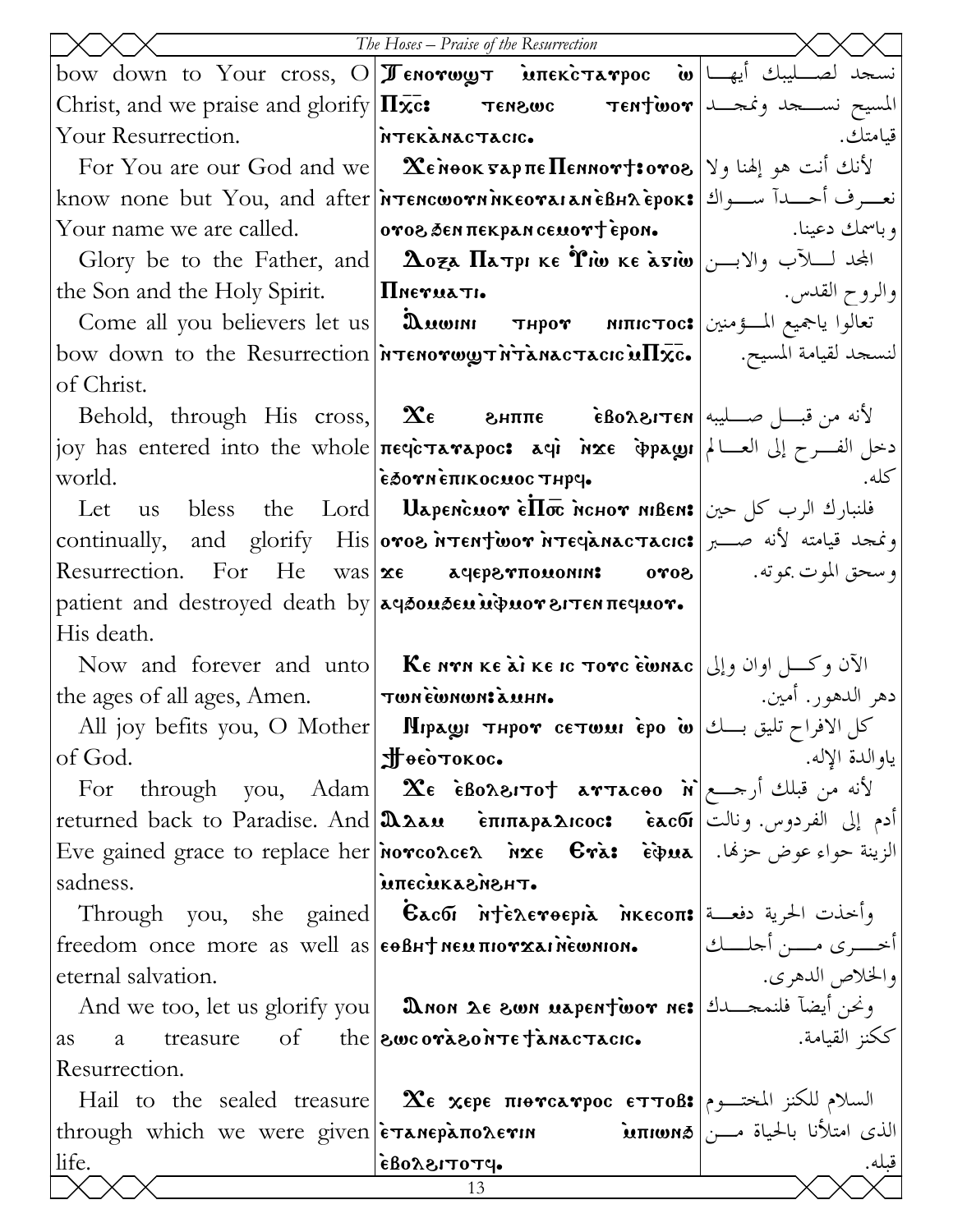|                                                   | The Hoses - Praise of the Resurrection                                                                         |                                                                                                      |
|---------------------------------------------------|----------------------------------------------------------------------------------------------------------------|------------------------------------------------------------------------------------------------------|
|                                                   | Hail to her who gave birth to $\vert$ $\infty$ ере өнетасшси нан $\inf \bar{x}$ с $\vert$ السلام للتي ولدت لنا |                                                                                                      |
|                                                   | المسيح الهنا وأعطانا الحياة @Christ, our God who gave us Πεnnor†: oro& aq† nan innon                           |                                                                                                      |
|                                                   | من قبل قيامته. [[ife through His Resurrection.   ѐВолетем теча̀мастасю    Мария в судении на станци            |                                                                                                      |
|                                                   | Blessed are You, O Lord, Kcuapwort $\overline{\text{H}}$ Toon: مبارك أنست يسارب                                |                                                                                                      |
|                                                   | teach me Your statutes.   <b>ENEXMEED AREAD  </b>                                                              | علميٰ عدلك.                                                                                          |
|                                                   | The angelic hosts were MICTPATIA MATTEAIKON: الجنود الملائكية بُهتــوا                                         |                                                                                                      |
|                                                   | amazed when they saw You <b>artwut sen fixinepornar epok:</b> عند ما رأوك حسبت مع                              |                                                                                                      |
| counted among the dead.   EXTOTK NEU NIPECULOUST. |                                                                                                                | الاموات. المستخدم المستخدم المستخدم المستخدم المستخدم المستخدم المستخدم المستخدم المستخدم المستخدمات |
|                                                   | Yet You destroyed the power   0ros aκδουδευ ήταου ήτε   $\frac{1}{\sqrt{1-x}}$ وحطمت قوة المسوت                |                                                                                                      |
|                                                   |                                                                                                                |                                                                                                      |
|                                                   | You raised Adam with You <b>  Отогактотнос Д<math>\lambda</math>амненак: وأقمـــت أدم معـــك</b>               |                                                                                                      |
|                                                   | and freed him from Hades. oros akaiq npeuse eBonden   الجحسيم. and freed him from Hades.   oros akai           |                                                                                                      |
| Blessed                                           |                                                                                                                |                                                                                                      |
|                                                   | Why did you mix fragrant oil, <b>Севе от місохем мем мімеліі</b>   الطيب والنحيــب                             |                                                                                                      |
|                                                   | weeping and mourning with neu nipiuit TETENOWT MUNOT NEU and mourning with                                     |                                                                                                      |
|                                                   | each other, O disciples of the мотернот и имлентном те $\overline{\text{Inc}}$ . با تلميذات الرب. ال           |                                                                                                      |
| Lord?                                             |                                                                                                                |                                                                                                      |
|                                                   | The luminous angel at the <b>Hexe Hasseroc ETSIEBPHX</b> (I) If the luminous angel at the <b>Hexe Hasser</b>   |                                                                                                      |
| tomb                                              | said to the women $\epsilon$ Bor: 5a Ten $\pi$ inear $\gamma$ inear القبر للنســوة حـــاملات                   |                                                                                                      |
| carrying the spices.   inequirement               |                                                                                                                | الطيب.                                                                                               |
|                                                   | Look and be aware that the <b>DARAT LE MONTEN OTOS APIEMI</b> أنظرن أنتن وأعلمن أنه                            |                                                                                                      |
|                                                   | Savior has risen from the dead. же доры ератч иже Пюштнр: قد فمض المخلص وقام من                                |                                                                                                      |
| Blessed                                           | $ $ nad $\delta$ proda $\delta$ and $\delta$ $\delta$ and $\delta$                                             | الأموات. مبارك                                                                                       |
|                                                   | NHEOMWOTT: KcMAPWOTT                                                                                           |                                                                                                      |
|                                                   | The women rushed very early <b>Mgoph Euago arihe inuwor</b> $ \vec{v} \times\vec{v}$ and $\vec{v}$             |                                                                                                      |
|                                                   | to Your tomb carrying fragrant enekusarinxemsioninqaicoxen   الى قبرك حساملات                                  |                                                                                                      |
| oil while crying.                                 | етле эпъ                                                                                                       | الطيب ينحن.                                                                                          |
|                                                   | But the angel stood before <b>DAAA aqoei epaty eixwor:</b> الكن وقف هن المسلاك                                 |                                                                                                      |
| them saying.                                      | NΣΕ ΠΙΑΣΣΕλος ε γχω μιος ηωογ.                                                                                 | قائلا لهن.                                                                                           |
|                                                   | "The time of weeping is over,   $\alpha$ тенот илприи ачверг   ان زمن البكــاء قـــد                           |                                                                                                      |
|                                                   | do not weep, but preach the <b>μπερριω: aλλa apisiong</b> علي لاتبكين بل بشرن                                  |                                                                                                      |
|                                                   | بالقيامة للرسل. مبارك   Resurrection to the apostles."  Manac Tacic Minanoc To Aoc:    عبارك                   |                                                                                                      |
| Blessed                                           | KcuapworT                                                                                                      |                                                                                                      |
|                                                   | The women came to Your <b>Misioni Myaicoxen ari</b> $ \psi(x) $ and $\sin(x)$                                  |                                                                                                      |
| incense, O Savior.                                | tomb carrying fragrant oil and επεκυελτι NEM πιτοθοικοφι ω   وtomb carrying fragrant oil and  επεκυελτι και πι | البخور أيها المخلص.                                                                                  |
|                                                   | $\frac{1}{\prod_{i} \text{Cov} \top \text{H} \cdot \text{H}}$<br>14                                            |                                                                                                      |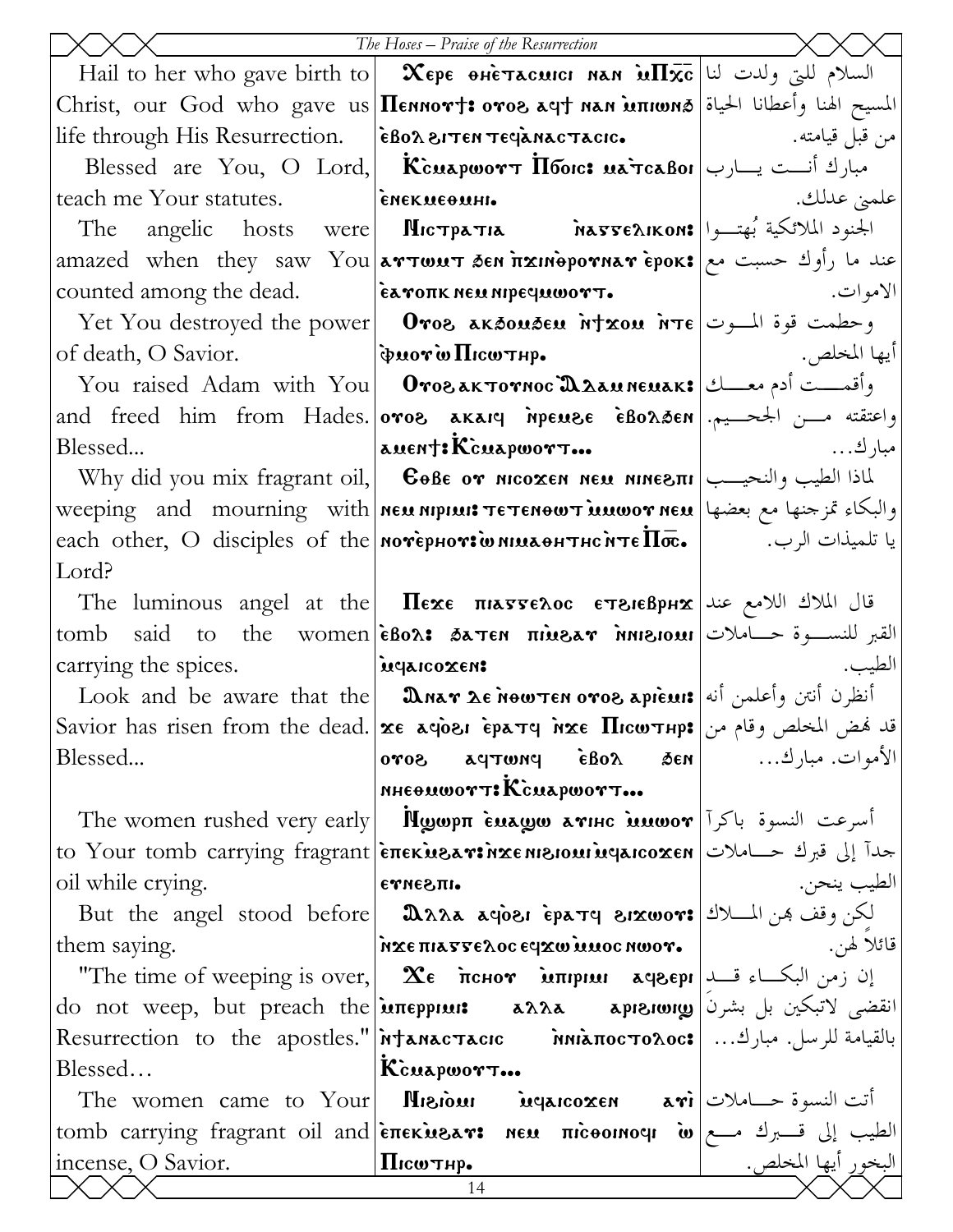|                                                             | The Hoses - The Annual Hoos                                                                                                                                             |                        |
|-------------------------------------------------------------|-------------------------------------------------------------------------------------------------------------------------------------------------------------------------|------------------------|
|                                                             | They heard the angel say to <b>Oroe arcwren</b> $\text{enimes}$ $\text{so}$ $\text{inimes}$ $\text{so}$                                                                 |                        |
|                                                             | them, "Why do you seek the $\epsilon$ $\infty$ imoc nwor: $\infty$ $\epsilon$ $\epsilon$ $\cdot$ $\infty$ $\epsilon$ $\infty$ $\epsilon$ $\infty$ $\epsilon$            |                        |
|                                                             | living among the dead." And He  тетенкшт мсл фнетона мем  الاموات. وهو كآله قسام                                                                                        |                        |
|                                                             | being God is risen from the <b>nipequipart:</b> organos nood your over $\vert$                                                                                          | من القبر .             |
| tomb.                                                       | aqtwnqeBoa den nivear.                                                                                                                                                  |                        |
| Glory be to God $\Delta$ oza $\Pi$ a Typi                   |                                                                                                                                                                         | المجد للآب …           |
|                                                             | We worship the Father, the <b>Fenorwy in DIGIT</b> new $\left  \bigcup_{i=1}^n V_i \right $ in the Father, the <b>Fundally</b>                                          |                        |
|                                                             |                                                                                                                                                                         |                        |
| essence.                                                    | tue TOTAINTE TOTCIA.                                                                                                                                                    |                        |
|                                                             | And we proclaim and say   Oros $\gamma$ (Bor $\alpha$ new $\alpha$ ) $\alpha$   And we proclaim and say                                                                 |                        |
|                                                             | with the Cherubim, "Holy, <b>HixeporBiu: xe xoraB xoraB</b> التلين قسدوس قسلومين                                                                                        |                        |
| Holy, Holy are You O Lord."   XoraBNook $\Pi\bar{\infty}$ . |                                                                                                                                                                         | قدوس أنت يارب. ﴿ إِ    |
| Now and forever                                             | $\mathbf{K}$ $\epsilon$ now                                                                                                                                             | الأن إلى الأبد , حمته. |
|                                                             | You gave birth, O Virgin, to <b>  Ωpeuici w †π</b> apoenoc: <b>u</b> dpeeyt  العسدراء   You gave birth, O Virgin, to   <b>Ωpeuici w †π</b> apoenoc: ولدت أيتها العسدراء |                        |
|                                                             | the Giver of Life, and you saved <b>inons: oros apenosen nΩλan</b>   وخلصت   علمان بيتم عطى الحياة ، وخلصت                                                              |                        |
| Adam from sin.                                              | εβολ δεηφησβι.                                                                                                                                                          | أدم من الخطية.         |
|                                                             | You gave joy to Eve instead   $\textbf{A}$ pet intornoq nera: ومنحت حواء الفرح                                                                                          |                        |
|                                                             | of sorrow, and gave us life and <b>inecukasinshtsoros apeepsuot</b> will be equal to                                                                                    |                        |
|                                                             | salvation from corruption and <b>nan: wirwns neu pnoseu: eBox</b> مــــن   salvation from corruption and                                                                |                        |
| alteration.                                                 | SENTITAKONEUTWIBT.                                                                                                                                                      |                        |
|                                                             | You became our intercessor <b>  Дрешолі нан нотпростатнс:</b> صرت لنا شفيعة أمسام                                                                                       |                        |
| before God our Savior, who <b>NASPEN</b>                    | $\Phi$ الله مخلصنا الذي تجســـد \$πεnpεqcw بالله مخلصنا الذي تجســـد                                                                                                    |                        |
| was incarnate of you.                                       | ΦΗΕΤΑΥΟΊΓΑΡΞΕΒΟΛΝΟΗΤ.                                                                                                                                                   | منك.                   |
|                                                             | Amen. Alleluia. Lord have  اُمین. هللیلویا. یا رب                                                                                                                       |                        |
|                                                             | mercy. Lord have mercy. Lord Exencon: Krpie Exencon: Krpie   إرحم. يا رب إرحم. يا السم العربية التي يتم التجار<br>المعالج العرب إرحم. العرب إرحم.                       |                        |
|                                                             |                                                                                                                                                                         |                        |
|                                                             |                                                                                                                                                                         |                        |
|                                                             |                                                                                                                                                                         |                        |

## THE ANNUAL HOOS

 $\text{O}\,\text{sing}$  unto the LORD a new  $\text{Cov}\,\text{sign}\,\text{Sov}\,\text{Sov}\,\text{Sov}\,\text{Sov}\,\text{Sov}\,\text{Sov}$ سبحوا الرب تســبيحاً song: sing unto the LORD, all  $|$ swc  $\epsilon \overline{\textbf{II}}$ क irkasi जमpe: swc  $\epsilon \overline{\textbf{II}}$ क्त  $|$ اله song: sing unto the LORD, all الأرض كلـــها. ســـبحوا|r**omanovel**|الأرض كلــــها. the earth. Sing unto the LORD, cuor επες επερελή bless his name; shew forth his *uneqovxai* الرب وبساركوا اسمــه.|H&Tٌه ه roosin بشروا بخلاصه يوماً فيوم. salvation from day to day. inesoor: caxi inteqioor 3en واخبروا بمجده في الأمـــم | Declare his glory among the nieonoc neu nequephpi sen ni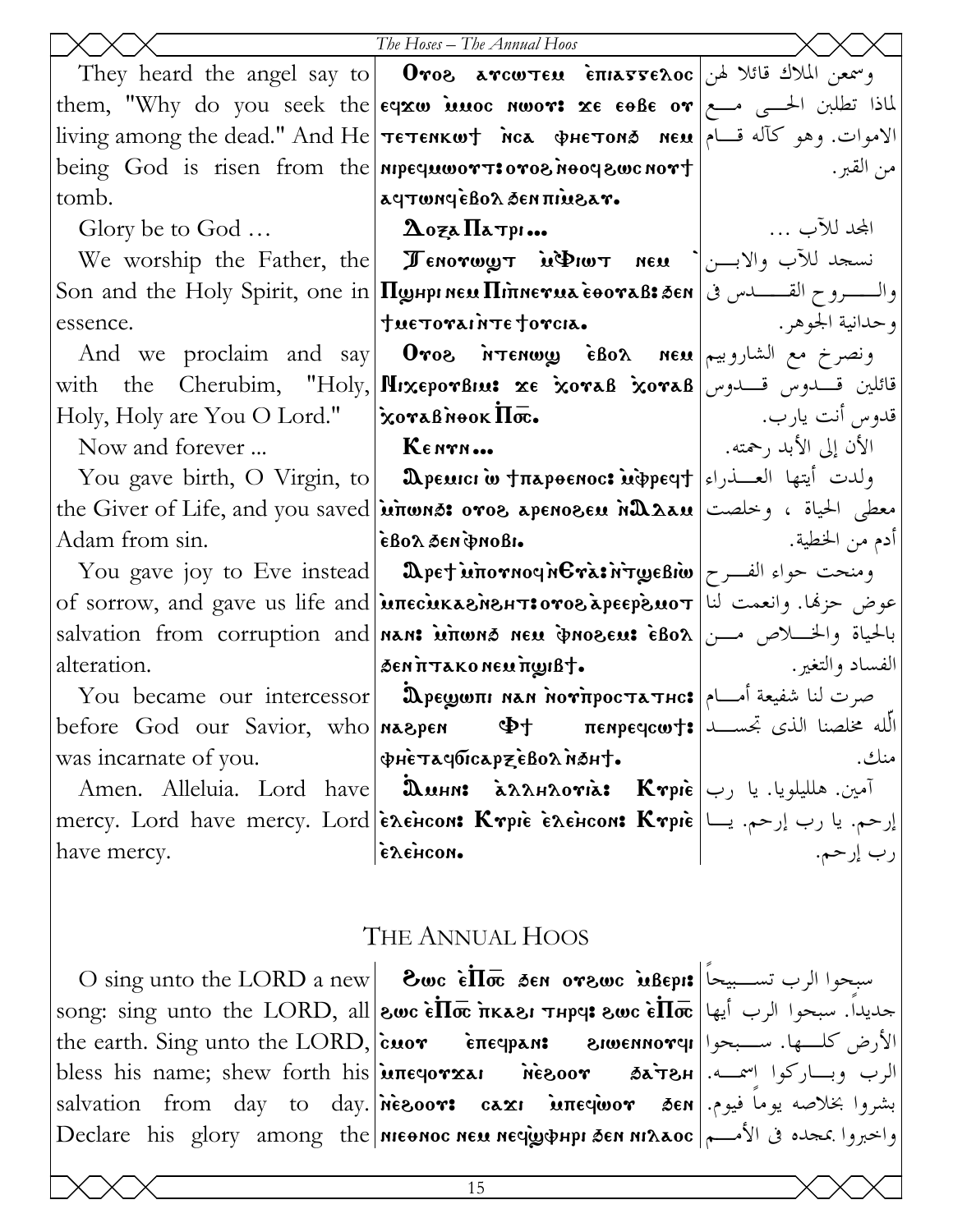people. For the LORD is great, jicuapwort Euaww: ior insot and the Violine people. and greatly to be praised: he is exen ninort THPOTIANAROTIA. to be feared above all gods. Alleluia.

times: his. soul shall make her boast in the  $\overline{\text{II}}$  forc exalt his name together. Alleluia. intequan erorcon: a AAHAOTIa.

Alleluia.

ever. Alleluia.

his the great King. Alleluia.

heathen, his wonders among all **Theor: xe ornigh ne**  $\overline{\text{In}\bar{\text{co}}}$  **oros**  $\left| \text{``s''} \right\rangle$  **.** 

I will bless the LORD at all **Jf масмот е́Пбо**ю иснот мвем: أبارك الرب في كـــل [ praise Shall MCHOT MBEN epe печсиот машопи [16] Shall MCHOT MBEN epe печсиот маш تسبحته موجودة فى فمى. | continually be in my mouth. My | 36N port coregoryor innoc sen **PXE** LORD: the humble shall hear **usporcwten**  $nxe$  mpeupary  $\frac{1}{2}$  الدعة العربية العامل الدعمة العربية العربية الع ويفرحون. عظموا الرب | thereof, and be glad. O magnify | oros N Torornous us orue Thuy + | ربا the LORD with me, and let us **infloor neuss: oves uspendics** 

The wings of a dove covered **EANTENS MOPOUTII ETOLY THE B**  $\int$ with silver, and her feathers **neckers** oros neckenot sen sen less ord sen with yellow gold. When the orotoret NTE ornors: 3en use. وعنــــــدما Almighty scattered kings in it, it *i*тхите фнетвихем тфе оюу إيرسم الســماوى عليهــا was white as snow in Salmon. Meanue orpwor EspHI Exwc: مُلكًا فِيَيَضُّون مثل الثلج ereorBaw uppht norxiwn sen  $C_{\epsilon \lambda}$ uwn:  $\lambda \lambda \lambda \mu \lambda$ ori $\lambda$ .

of Bashan; an high hill as the **єткємюотт: пітюот єтбнс** الجبل المتحمــد. الجبـــل hill of Bashan. Why leap ye, ye **THTWOY ETKENIWOYT: كلدسم.** ما بالكم تظنــون high hills? this is the hill which **TETENUETI** esanTwor erous: جبالاً مجبنة. الجبل السذى God desireth to dwell in; yea, **πιτωον εταςτικατ inxe Φnovτ** |فُسِّرٌ اللهُ أن يسكن فيه. فإن the LORD will dwell in it for εωωπι MAHTY κε sap Πόοις إلى السكن فيسه إلى  $\epsilon$ ς είται τη επιτηματική επιτηματική επιτηματική επιτηματική επιτηματική επιτηματική επιτηματική επιτηματική

Great is the LORD, and  $0$  ornight  $\pi \epsilon$   $\overline{1}$  footc  $\sigma \infty$  ( $\epsilon$ ) and  $\epsilon$  and  $\epsilon$ greatly to be praised in the city *dicuapwort Euagos SEN oBaki* all all all a ser of our God, in the mountain of  $\lambda$   $\text{Mennorr}$  are  $\text{Cov}$   $\text{Cov}$ holiness. Beautiful for eoraB: eqeorwyc den oroeana | الأرض بالتهليل. جبال | holiness. situation, the joy of the whole *n*xe *ituation*, the joy of the whole nxe *ituation*, the joy of the whole earth, is mount Zion, on the nicoppwori NTE MENSIT: TBAKI Is I Hall sides of the north, the city of NTE THING THO TO EXAMAOTIA.

هو ومبارك جدا. ومخوف على كل الآلهة. هلليلويا.

بالرب تفتخـــر نفســـى|та $\bm{\Psi}$ та $\bm{\Psi}$ та هللبلويا.

في صلمون. هلليلويا.

الإنقضاء. هلليلويا.

هللبلويا.

His foundation is in the holy **| Hegcent 3en nitwor cooraB:**  $\frac{1}{2}$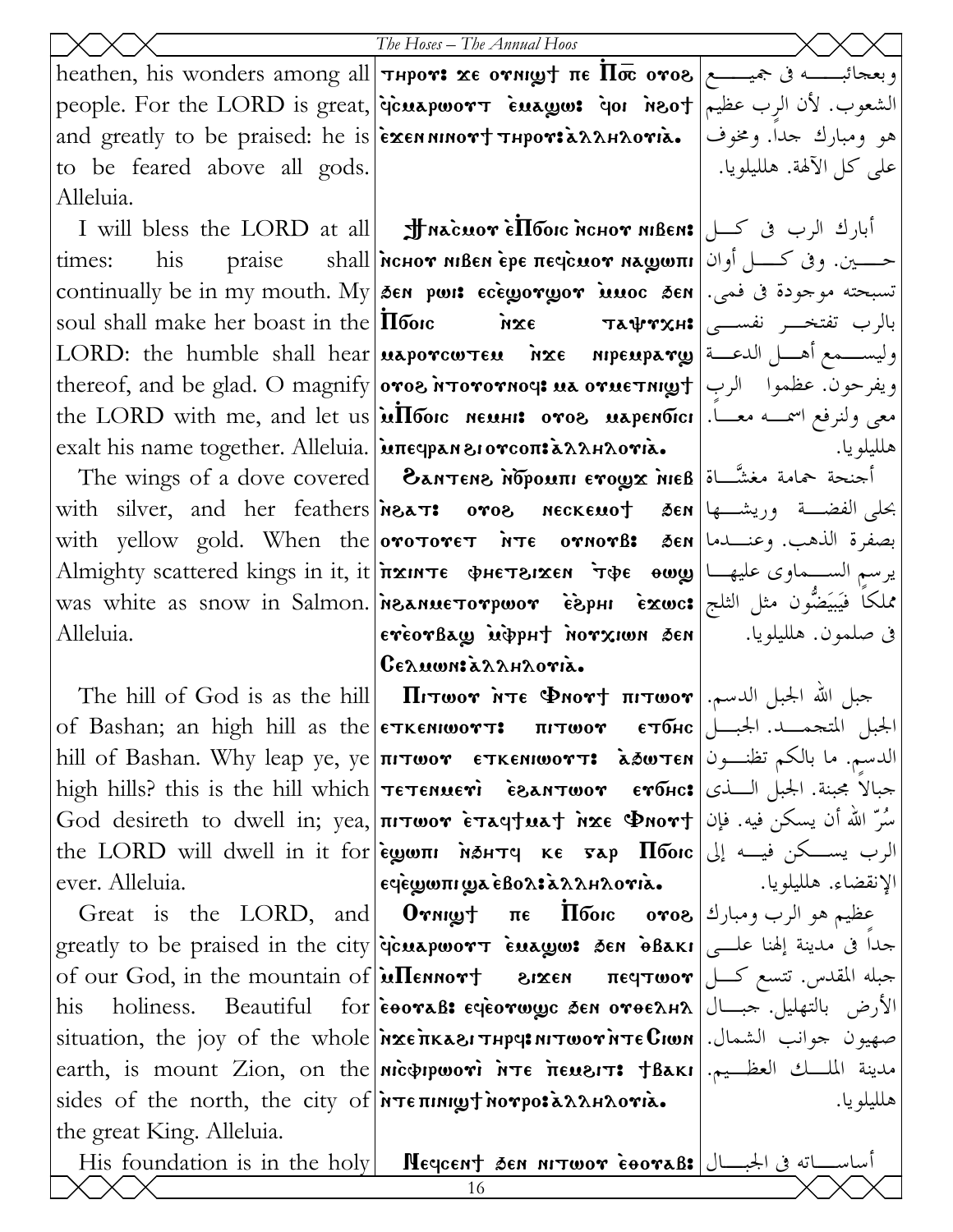|                                                                                                                                                                                                                                                                                                                                                                                                                      | The Hoses - The Annual Hoos                                                                                                                                                                                                                                                                                                                                |                       |
|----------------------------------------------------------------------------------------------------------------------------------------------------------------------------------------------------------------------------------------------------------------------------------------------------------------------------------------------------------------------------------------------------------------------|------------------------------------------------------------------------------------------------------------------------------------------------------------------------------------------------------------------------------------------------------------------------------------------------------------------------------------------------------------|-----------------------|
|                                                                                                                                                                                                                                                                                                                                                                                                                      | mountains. The LORD loveth $\lambda \overline{\text{Im}}$ wei nnin <i>γλ</i> H $\lambda$ H $\alpha$ B $\alpha$ yei $\lambda$ H $\alpha$ LORD loveth $\lambda \overline{\text{Im}}$ wei $\lambda$ H $\alpha$ H $\alpha$ B $\alpha$ H $\alpha$ H $\alpha$ H $\alpha$ H $\alpha$ H $\alpha$ H $\alpha$ H $\alpha$ H $\alpha$ H $\alpha$ H $\alpha$ H $\alpha$ |                       |
|                                                                                                                                                                                                                                                                                                                                                                                                                      | the gates of Zion more than all <i>MILANgOTI THPOY</i> NTE lakwB: ابواب صهيون اكثر مــن   the gates of Zion more than all                                                                                                                                                                                                                                  |                       |
|                                                                                                                                                                                                                                                                                                                                                                                                                      | the dwellings of Jacob. Glorious <b>  летса хг севн† мелиѐвноті</b>   .جيع مساكن يعقــوب.                                                                                                                                                                                                                                                                  |                       |
|                                                                                                                                                                                                                                                                                                                                                                                                                      | things are spoken of thee, $\bigcirc$  еттанютт †Вакг ѝте $\Phi$ †: ن قیلت عنك یــا                                                                                                                                                                                                                                                                        |                       |
| city of God. Alleluia.  a>>> a>>                                                                                                                                                                                                                                                                                                                                                                                     |                                                                                                                                                                                                                                                                                                                                                            | مدينة الله. هلليلويا. |
|                                                                                                                                                                                                                                                                                                                                                                                                                      | Upon thy right hand did  $\pmb{\mathfrak{A}}$ cōe، ѐратс אֹצוּם †orpw) قامت الملكة عن يمينك                                                                                                                                                                                                                                                                |                       |
|                                                                                                                                                                                                                                                                                                                                                                                                                      | stand the queen in gold of <b>caovinau inuok:</b> Sen orbisBwc   مشتملة بلبساس موشّــى                                                                                                                                                                                                                                                                     |                       |
| Ophir. Alleluia.                                                                                                                                                                                                                                                                                                                                                                                                     | MIEB MOTB ECXOAS: ECCEACWA بالذهب مزينــة بــأنواع  م                                                                                                                                                                                                                                                                                                      |                       |
|                                                                                                                                                                                                                                                                                                                                                                                                                      |                                                                                                                                                                                                                                                                                                                                                            |                       |
|                                                                                                                                                                                                                                                                                                                                                                                                                      | Hearken, O daughter, and <b>Cw Eu Tagepi àna r</b> pek اسمعی یا ابنتی وانظری                                                                                                                                                                                                                                                                               |                       |
|                                                                                                                                                                                                                                                                                                                                                                                                                      | consider, and incline thine ear; πεμπωναι λρίπωβω μπελλος nεμ رأميلي سمعــك وانســي                                                                                                                                                                                                                                                                        |                       |
|                                                                                                                                                                                                                                                                                                                                                                                                                      | forget also thine own people, лни ите тнрч ите пеют: xe à صحاف وكل بيت أبيـــك   forget also thine own people,                                                                                                                                                                                                                                             |                       |
|                                                                                                                                                                                                                                                                                                                                                                                                                      | and thy father's house; so shall πιονρο ερεπιθνικικ επεςλικ χε ονιμ   الشستهى and thy father's house; so shall πιονρο ερεπιθνικικ επεςλικ                                                                                                                                                                                                                  |                       |
|                                                                                                                                                                                                                                                                                                                                                                                                                      | the king greatly desire thy Mooqπe Πεδοις: مسنك لأنه هو ربسك.                                                                                                                                                                                                                                                                                              |                       |
| beauty: for he is thy Lord;                                                                                                                                                                                                                                                                                                                                                                                          |                                                                                                                                                                                                                                                                                                                                                            | هلليلو يا.            |
| Alleluia.                                                                                                                                                                                                                                                                                                                                                                                                            |                                                                                                                                                                                                                                                                                                                                                            |                       |
|                                                                                                                                                                                                                                                                                                                                                                                                                      | The king's daughter is all <b>noor The riggepi intorpo</b> $\omega$ and the king's daughter is all <b>notice</b>                                                                                                                                                                                                                                           |                       |
|                                                                                                                                                                                                                                                                                                                                                                                                                      |                                                                                                                                                                                                                                                                                                                                                            |                       |
|                                                                                                                                                                                                                                                                                                                                                                                                                      | of wrought gold. She shall be nieß norb eccescws noroo npHt: موشاة باللفهب مزينة                                                                                                                                                                                                                                                                           |                       |
|                                                                                                                                                                                                                                                                                                                                                                                                                      | بأشكال كشيرة يسدخلن brought unto the king in eveini <b>E50VN</b> into into in                                                                                                                                                                                                                                                                              |                       |
|                                                                                                                                                                                                                                                                                                                                                                                                                      | raiment of needlework: the <i>n</i> esurapenoc entrasor innoc: إلى الملك عذارى خلفها.                                                                                                                                                                                                                                                                      |                       |
|                                                                                                                                                                                                                                                                                                                                                                                                                      | virgins her companions that evein nay esorn ineckey pepi Julian of that                                                                                                                                                                                                                                                                                    |                       |
|                                                                                                                                                                                                                                                                                                                                                                                                                      | $\text{follow her shall be brought unto}$ ] اويدخلن إلى هيكل الملك.  follow her shall be brought unto                                                                                                                                                                                                                                                      |                       |
|                                                                                                                                                                                                                                                                                                                                                                                                                      | thee. With gladness and oror now $\alpha$ or $\alpha$ are $\alpha$ is a reference                                                                                                                                                                                                                                                                          | هلليلو يا.            |
| rejoicing shall they be brought: $\epsilon$ $\delta$ or $\delta$ $\epsilon$ $\delta$ $\delta$ $\epsilon$ $\delta$ $\epsilon$ $\delta$ $\epsilon$ $\delta$ $\epsilon$ $\delta$ $\epsilon$ $\delta$ $\epsilon$ $\delta$ $\epsilon$ $\delta$ $\epsilon$ $\delta$ $\epsilon$ $\delta$ $\epsilon$ $\delta$ $\epsilon$ $\delta$ $\epsilon$ $\delta$ $\epsilon$ $\delta$ $\epsilon$ $\delta$ $\epsilon$ $\delta$ $\epsilon$ | unorpo:                                                                                                                                                                                                                                                                                                                                                    |                       |
| they shall enter into the king's a ARHAOTIA.                                                                                                                                                                                                                                                                                                                                                                         |                                                                                                                                                                                                                                                                                                                                                            |                       |
| palace. Alleluia.                                                                                                                                                                                                                                                                                                                                                                                                    |                                                                                                                                                                                                                                                                                                                                                            |                       |
|                                                                                                                                                                                                                                                                                                                                                                                                                      | And of Zion it shall be said, <b>Cion tuar naxoc xe orpwui</b> (أوالأم صهيون تقول أن                                                                                                                                                                                                                                                                       |                       |
|                                                                                                                                                                                                                                                                                                                                                                                                                      | This and that man was born in <b>  neu oγpwui aqywπi n∌нтс: oγos  </b> إنساناً وإنساناً حلّ فيها.   This and that man was born in                                                                                                                                                                                                                          |                       |
|                                                                                                                                                                                                                                                                                                                                                                                                                      | her: and the highest himself אפסס πετδοςι בשפע العلمي الذي أسســـها  and the highest himself                                                                                                                                                                                                                                                               |                       |
| shall establish her. Alleluia.   ineest $\lambda \lambda A B$ oria.                                                                                                                                                                                                                                                                                                                                                  |                                                                                                                                                                                                                                                                                                                                                            | إلى الأبد. هلليلويا.  |
|                                                                                                                                                                                                                                                                                                                                                                                                                      | The angel of the LORD <b>II</b> a $\mathbf{z}$ angel of the LORD <b>II</b> a $\mathbf{z}$                                                                                                                                                                                                                                                                  |                       |
|                                                                                                                                                                                                                                                                                                                                                                                                                      | encampeth round about them <b>inker</b> noron niben e repsot  العام العدم بينجهم. ذوقــوا                                                                                                                                                                                                                                                                  |                       |
|                                                                                                                                                                                                                                                                                                                                                                                                                      | that fear him, and delivereth 3aTECPH: 0708 gnana8uor: وانظروا ماأطيب السرب.                                                                                                                                                                                                                                                                               |                       |
|                                                                                                                                                                                                                                                                                                                                                                                                                      | them. O taste and see that the <b>χευ†πιονοδληλη χεονδελχεπε</b> الحوبى للرحمل المتوكسل<br>$ LORD$ is good: blessed is the <b>Ilooic:</b> wornia $\tau$ q interposite and in the set of the $ IORD$ is good: blessed is the $ IIO$                                                                                                                         |                       |
|                                                                                                                                                                                                                                                                                                                                                                                                                      | 17                                                                                                                                                                                                                                                                                                                                                         |                       |
|                                                                                                                                                                                                                                                                                                                                                                                                                      |                                                                                                                                                                                                                                                                                                                                                            |                       |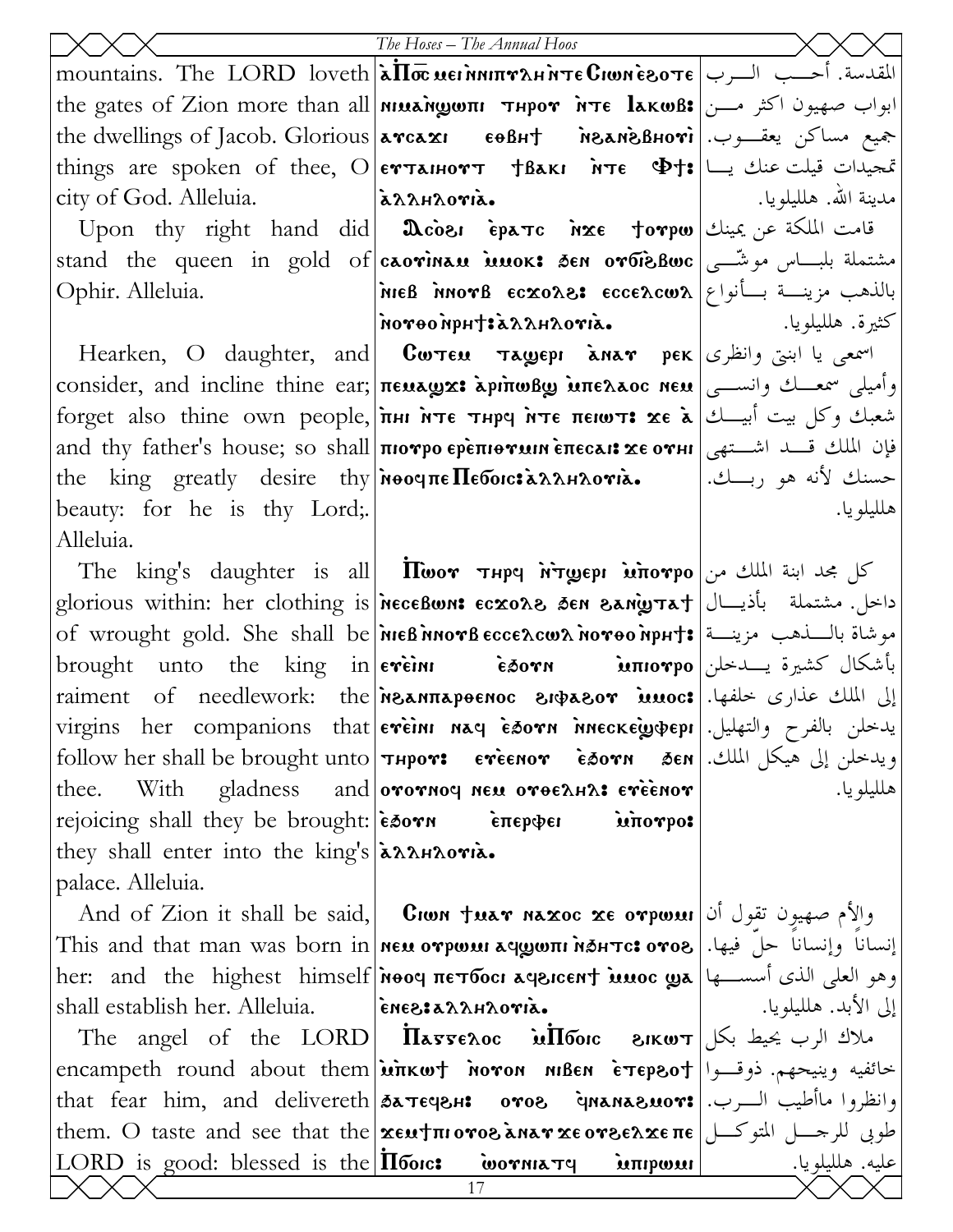|                                                      | The Hoses - The Annual Hoos                                                                                                                                                                                                                                                                                                                                                                                                                                                                                                                                                                                                     |            |
|------------------------------------------------------|---------------------------------------------------------------------------------------------------------------------------------------------------------------------------------------------------------------------------------------------------------------------------------------------------------------------------------------------------------------------------------------------------------------------------------------------------------------------------------------------------------------------------------------------------------------------------------------------------------------------------------|------------|
| man that trusteth in him.  επερεελπισεροφελλειλονιλ. |                                                                                                                                                                                                                                                                                                                                                                                                                                                                                                                                                                                                                                 |            |
|                                                      | Before the angels will I sing <b>Uπευθο MAREXOC</b> - <b>MAREXOC</b> أمام الملائكة أرتل لك.                                                                                                                                                                                                                                                                                                                                                                                                                                                                                                                                     |            |
|                                                      | praise unto Thee. I will worship   $\frac{1}{3}$ will worship   $\frac{1}{3}$ will worship   $\frac{1}{3}$ will worship   $\frac{1}{3}$ will worship   $\frac{1}{3}$ will worship   $\frac{1}{3}$ will worship   $\frac{1}{3}$ will worship   $\frac{1}{3}$ w                                                                                                                                                                                                                                                                                                                                                                   |            |
|                                                      | toward thy holy temple. Alleluia.   $\tau$ Maorwy $\tau$ Maepen $\pi$ ekep $\phi$ er   المقدس. هلليلويا.                                                                                                                                                                                                                                                                                                                                                                                                                                                                                                                        |            |
|                                                      | έθοναβιαλληλονια.                                                                                                                                                                                                                                                                                                                                                                                                                                                                                                                                                                                                               |            |
|                                                      | Who maketh his angels <b>P</b> Herayoaulo Meyarrenoc الذي خلق ملائكته                                                                                                                                                                                                                                                                                                                                                                                                                                                                                                                                                           |            |
|                                                      | spirits; his ministers a flaming <b>Meaninerua oroe necpecygeugy</b>   ارواحاً وخدامه نارا تتقد.                                                                                                                                                                                                                                                                                                                                                                                                                                                                                                                                |            |
| fire. Alleluia.                                      | $\mathbf{a}$ aiyo $\mathbf{A}$ rakashuwq $\mathbf{x}$ n $\mathbf{a}$ asyyon $\mathbf{b}$                                                                                                                                                                                                                                                                                                                                                                                                                                                                                                                                        | هلليلو يا. |
|                                                      | Who maketh the clouds his <b>PHETAGXW MEQUALLUALLY</b>                                                                                                                                                                                                                                                                                                                                                                                                                                                                                                                                                                          |            |
|                                                      | chariot: who walketh upon the <b>arxen monni: φнεθωοςη διχεη</b> (chariot: who walketh upon the                                                                                                                                                                                                                                                                                                                                                                                                                                                                                                                                 |            |
|                                                      |                                                                                                                                                                                                                                                                                                                                                                                                                                                                                                                                                                                                                                 |            |
|                                                      |                                                                                                                                                                                                                                                                                                                                                                                                                                                                                                                                                                                                                                 | هلليلويا.  |
|                                                      | Bless the LORD, ye his <b>Cuore <math>\overline{\text{Hom}}</math> <math>\text{Hom}</math> <math>\overline{\text{Hom}}</math> <math>\text{Hom}</math> <math>\overline{\text{Hom}}</math> . باركوا الرب يا جميـــم</b>                                                                                                                                                                                                                                                                                                                                                                                                           |            |
|                                                      | angels, that excel in strength, мнетхор бем тотхом: етipr الأشداء في قوقم angels, that excel in strength,                                                                                                                                                                                                                                                                                                                                                                                                                                                                                                                       |            |
|                                                      | that do his commandments.   uπε qcaxi cuor epo q ne q λ rnauic   بالصانعين قوله. سبحوه يا                                                                                                                                                                                                                                                                                                                                                                                                                                                                                                                                       |            |
|                                                      | Bless ye the LORD, all ye his <b>THPOY:</b> MHETQWEN NTAY ETIPI 3                                                                                                                                                                                                                                                                                                                                                                                                                                                                                                                                                               |            |
|                                                      | hosts; ye ministers of his, that <b>μπε ονως: cuor εΠσε εβολδεν</b>  الصانعين إرادته. بساركوا                                                                                                                                                                                                                                                                                                                                                                                                                                                                                                                                   |            |
|                                                      | do his pleasure. Bless the <i>n</i> ophovi: cuov epoq eBo $\lambda$ øen   الرب مــن الســـموات.                                                                                                                                                                                                                                                                                                                                                                                                                                                                                                                                 |            |
|                                                      | بساركوه في الأعســالي.                            LORD from the heavens. Bless <b>  мнетбос:: تصدى الأعس</b> ـــالي.                                                                                                                                                                                                                                                                                                                                                                                                                                                                                                            |            |
| Him in the highest. Alleluia.                        |                                                                                                                                                                                                                                                                                                                                                                                                                                                                                                                                                                                                                                 | هلليلويا.  |
|                                                      | <b>Before</b> Ephraim and <b>PHETSENCI SIXEN NIXEPOTBINS</b>                                                                                                                                                                                                                                                                                                                                                                                                                                                                                                                                                                    |            |
|                                                      | Benjamin and Manasseh stir up ογοΝεκ εδολ υπευθονδφρευ νευ   الشاربيم اظهر أمام افرايم  Benjamin and Manasseh stir up                                                                                                                                                                                                                                                                                                                                                                                                                                                                                                           |            |
|                                                      | thy strength, and come and save <b>Beniam MEM Nanacch:</b> وبنيامين ومنسى. الهــض  thy strength, and come and save                                                                                                                                                                                                                                                                                                                                                                                                                                                                                                              |            |
|                                                      | us. Turn us again, O God, and <b>ua Tornoc Tekxou     auor</b> [.الصحيفة and and a Tekxou     and public metal                                                                                                                                                                                                                                                                                                                                                                                                                                                                                                                  |            |
|                                                      | cause thy face to shine; and we <b>etra suent us taceon Prort:</b> اللهم أرددنا ولينر وحهك   cause thy face to shine; and we                                                                                                                                                                                                                                                                                                                                                                                                                                                                                                    |            |
| shall be saved. Alleluia.                            | علينا فنخلص. هلليلويا.     марє пєк ${\bf g}$ о єротонні є̀ ${\bf x}$ онні є́ ${\bf x}$ ом                                                                                                                                                                                                                                                                                                                                                                                                                                                                                                                                      |            |
|                                                      | oros enenoseus a Anaroria.                                                                                                                                                                                                                                                                                                                                                                                                                                                                                                                                                                                                      |            |
|                                                      | He bowed the heavens also, <b>D</b> epek τφε <b>oros</b> agi επεch <b>τε</b> $\left  \int_{0}^{1} \ln \left( \int_{0}^{1} f(x) \, dx \right) dx \right $                                                                                                                                                                                                                                                                                                                                                                                                                                                                        |            |
|                                                      |                                                                                                                                                                                                                                                                                                                                                                                                                                                                                                                                                                                                                                 |            |
|                                                      | was under his feet. And he rode   <code>neq6</code> a $x$ ar $x$ : موركب على الشـــاروبيم                                                                                                                                                                                                                                                                                                                                                                                                                                                                                                                                       |            |
|                                                      |                                                                                                                                                                                                                                                                                                                                                                                                                                                                                                                                                                                                                                 |            |
|                                                      |                                                                                                                                                                                                                                                                                                                                                                                                                                                                                                                                                                                                                                 |            |
|                                                      | wind. He made darkness his aqxw norxakı nız naq: ckwt .سحجابا تحوط به مظلتــه.                                                                                                                                                                                                                                                                                                                                                                                                                                                                                                                                                  |            |
|                                                      |                                                                                                                                                                                                                                                                                                                                                                                                                                                                                                                                                                                                                                 | هلليلو يا. |
| about him. Alleluia.                                 |                                                                                                                                                                                                                                                                                                                                                                                                                                                                                                                                                                                                                                 |            |
| The LORD gave the word:                              |                                                                                                                                                                                                                                                                                                                                                                                                                                                                                                                                                                                                                                 |            |
|                                                      | upon a cherub, and did fly: yea, MixeporBiu oros aqeanis = مطار. طار على أحنحـة   upon a cherub, and did fly: yea,  <br>he did fly upon the wings of the aqeaлa. ieхен игтене итте нонот: الرياح. وحعل الظلمة له   he did fly<br>secret place; his pavilion round epoquer течскопне аллигота.<br>$\frac{\overline{\textbf{a}}\cdot\overline{\textbf{a}}}{\sqrt{18}}$ = $\frac{12}{18}$ = $\frac{12}{18}$ = $\frac{12}{18}$ = $\frac{12}{18}$ = $\frac{12}{18}$ = $\frac{12}{18}$ = $\frac{12}{18}$ = $\frac{12}{18}$ = $\frac{12}{18}$ = $\frac{12}{18}$ = $\frac{12}{18}$ = $\frac{12}{18}$ = $\frac{12}{18}$ = $\frac{$<br>18 |            |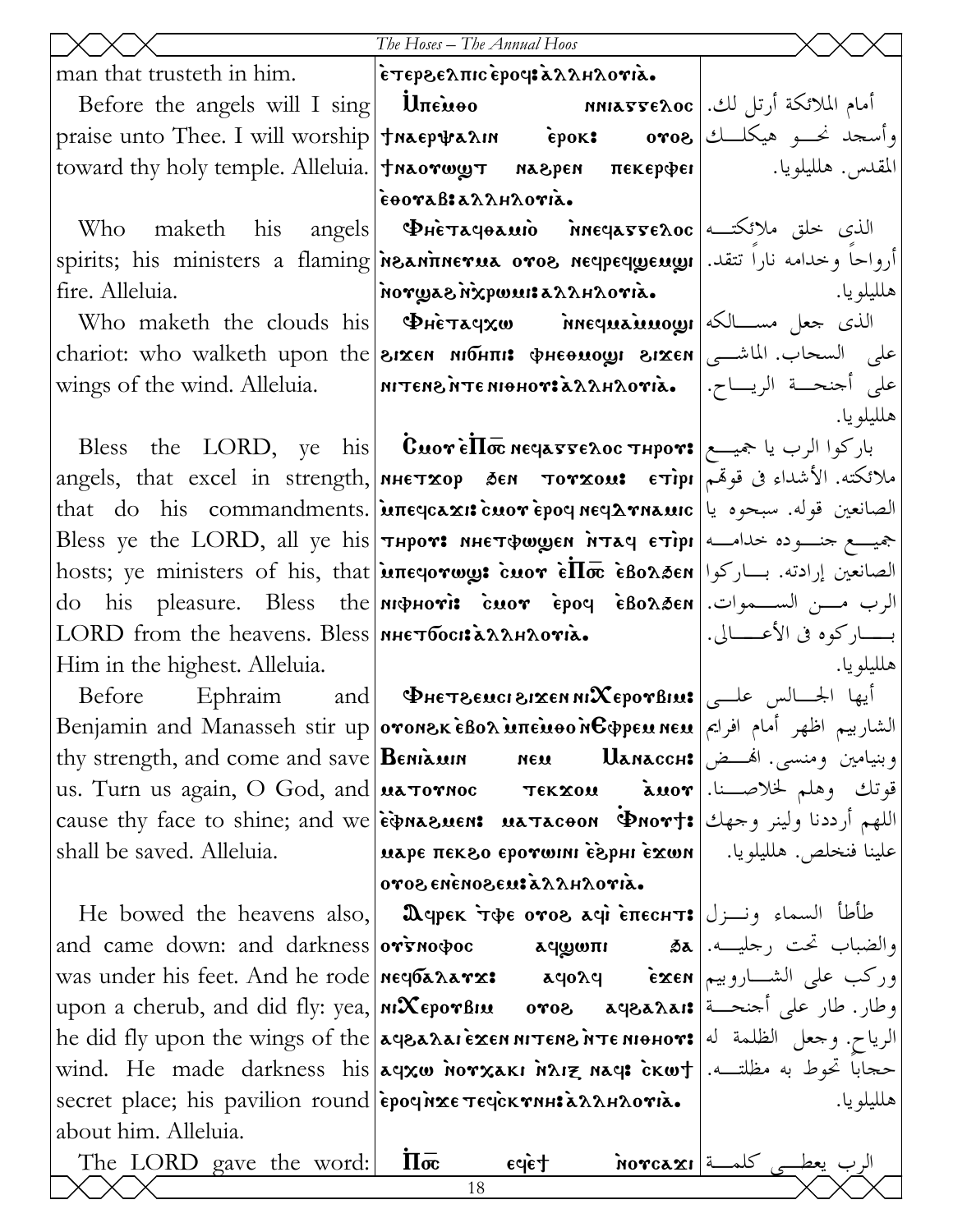the LORD will bless his people Senorsiphnh: annaoria. with peace. Alleluia.

nor language. Alleluia.

Alleluia.

Light is sown for thanks at the remembrance of  $\tau$ eque $\tau$ àgioc: à allamantia. his holiness. Alleluia.

therefore will I deliver him: I paran> `allhloui`a. will set him on high, because he hath known my name. Alleluia.

 $\text{great was the company of those}$   $\mid$ мнет $\text{supersup}$ ен ден отни $\text{gr}$ ј  $\mid$   $\text{degree}$  напол $\mid$ that published it. King of hosts|אָמֹא ονος πονρο λτε nixou πε الحبيب. إ $\frac{1}{2}$ is the beloved. The LORD will  $|{\pi}$ еменрг $\mathbf{r} \mathbf{\cdot} \quad \mathbf{\overline{1}}$ от $\mathbf{\overline{x}}$ ом  $|$  пот $\mathbf{\overline{x}}$ ом  $|$  والرب يعطى شعبه قـــوة.  ${\rm give\ \ strongth}\ \ unit$ unto his people; $|{\bf \ in}$ सह्यдаос ${\bf i}$   $\overline{\rm Im}$  ма̀с ${\bf u}$ от ѐ ${\bf \ in}$ еч $\lambda$ аос $|$  شــــــــــهبه

The heavens declare the glory | Лифнот сесахг м̀π̀woт | السموات تنطق بمجد of God; and the firmament|ນGnor†: πιθλιιο λτε neqxix|پاله. والفَلَكْ يخبر بعمـــل sheweth his handywork. Day πicτερεωμa zwww.imoep: يديه. يومياً يقول كلامــاً ليوم. وليلاً يظهر علمـــاً|lunto day uttereth speech, and $\vert$ xω אστελει אπιεδοον: ovo right unto night sheweth|πièxwps orwns norèmi èboλ|γوnight unto night sheweth knowledge. There is no speech $|$ ùπièxwpe: Sancaxi an ne: o $\mathbf{v}\mathbf{\lambda}\mathbf{\epsilon}$  $\vert$  $\delta$ anxincaxi an ne: à $\lambda\lambda$ h $\lambda$ ovià.

 $\text{Where \,}$  their voice is not **Mhète ncecwteu an ètoviculi** heard. Their line is gone out|àπογðpwor wenaq èßoλ الاعتمام العصوت. خرجت أصواهم through all the earth, and their iso unkası тнрч: ovos novcaxı على وجه الأرض كلــها words to the end of the world.|aтфог ул атрнхс н†окотиенн:|وبلغ كلامهم إلى أقطـــار allhoria.

righteous, and gladness for the **orornoq NOT NOT** NOTE MONET ME upright in heart. Rejoice in the потвит: отноч нідині бен  $\bar\Pi\bar\varpi$ : افرحوا أيها الصــديقون  $\text{LORD, ye\ \text{right} }$  and give oros orwns ebox interi inte . بالرب واعترفــوا لــذكر  ${\bf 0}$ vorwini aqyai ñnionin neu $\big|$ نور أشرق للصــديقين

Thou shalt tread upon the Gkeswui exen orsoq neu $\vert$ الأفعـــى وملـــك $\vert$ lion and adder: the young lion|orBacıAıckoc: oro& الحيات وتسحق الأســـد| and the dragon shalt thou $|$ noruori neu or $\boldsymbol{\hat{z}}$ pakwn:  $\boldsymbol{\hat{z}}$ e $|$ مas and the dragon shalt thou trample under feet. Because he afer\elpic `eroi ;nana\mef فأخلصه. وأستره لأنه قد hath set his love upon me, traepckenazin exwy xe aycoven

 $\operatorname{Gird}$  thy sword upon thy $\vert$   $\operatorname{\sf Uorp}$  м̀тєксн<code>q</code>и є̀ $\operatorname{\sf maxa}$ ло $\operatorname{\sf x}$ : تقلد بســيفك علــي thigh, O most mighty, with thy фнете отон̀ухом моср перни | الجبـــار. | thigh, O most mighty, with thy glory and thy majesty and in thy|āen τεκμετβερι neμ πεκcaι: تعدا الله عبداثتك وهائك. امتــد ا majesty ride prosperously. **Manatapiovposa Anthovia.** واملك. هلليلويا.

بالسلام. هلليلويا.

من كلام. هلليلويا.

المسكونة. هلليلويا. وفرح لمستقيمى القلوب. قدسه. هلليلويا.

عرف إسمى. هلليلويا.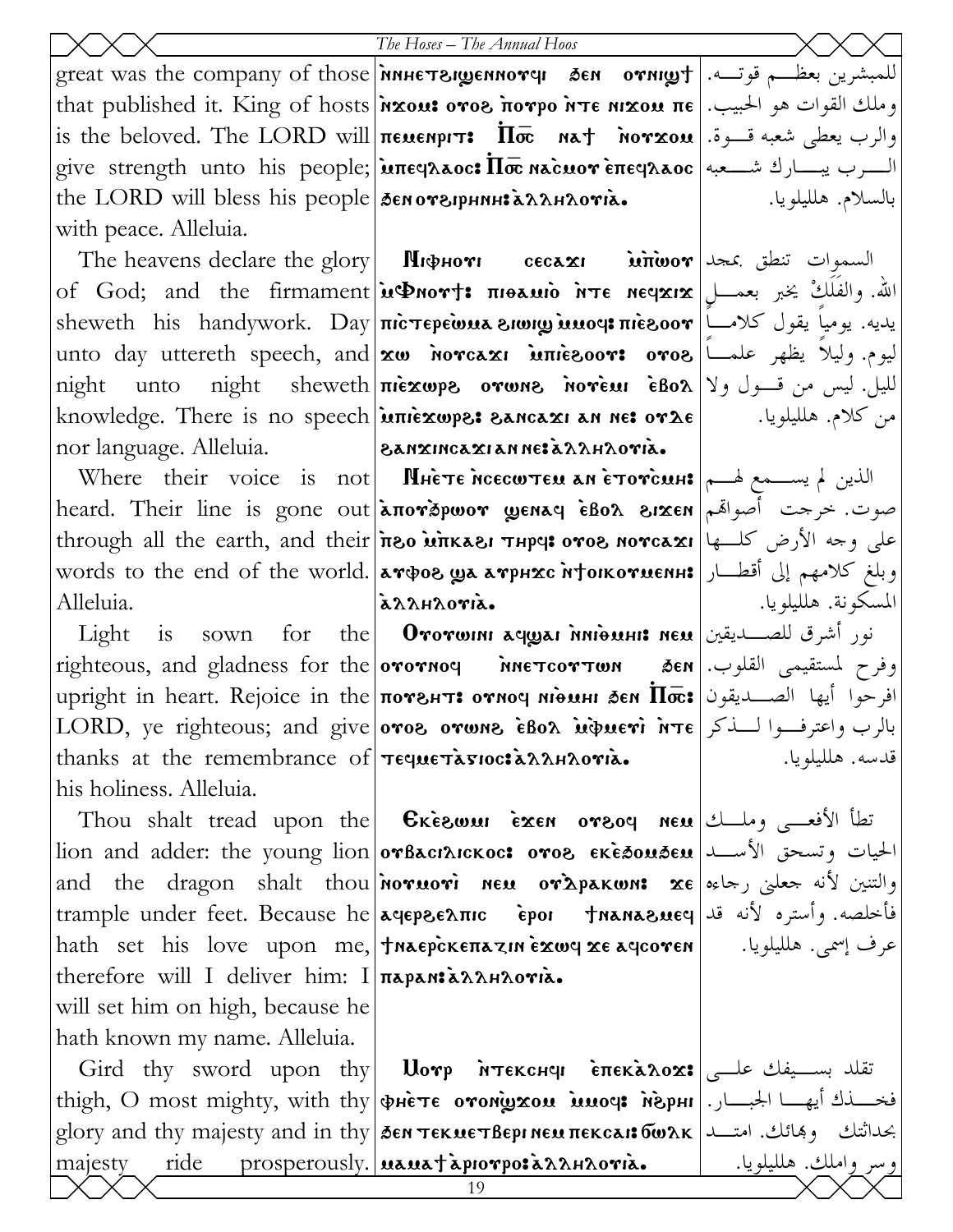Alleluia.

in thee. Be merciful unto me, O vheter\elpic `erok> nai nhi ~P\_ الراجى إليك ارحمنى يـا  $\mathrm{Lord}\colon \mathrm{for}\, \mathrm{I}\,$  cry unto thee daily. $|\mathbf{x}\epsilon\>$  معهدی و تاهنار این دعوتك تاهنــار Rejoice the soul of thy servant: thrf> ma `pounof `n`tyuxh كله. فرح نفس عبـدك.  ${\rm for\;t$ unto thee,  ${\rm O\;Lord}$ ,  ${\rm do\;I\;lift}$   $|{\bf \hat{in}}$ тек ${\bf B}$ шк ${\bf s}\;$   ${\bf z}$ е агчаг  ${\bf \hat{n}}$ т ${\bf \hat{v}}$ ат ${\bf \hat{v}}$ ау ${\bf x}$ н $|$ up my soul. Alleluia.

and deliver them: He shall eqenavous trust in him. Alleluia.

him: righteousness and new judgment are the habitation of interioponoc: annoria. his throne. Alleluia.

courts of our God.

found. Alleluia.

Save thy servant that trusteth **| Noseu `uπekBwk | Панот†: اللهم** خلــص عبــدك  $|$ èπw $\bm$ yi  $\bm{\epsilon}$ apok  $\bm{\bar{\Pi}}$ æ $\bm{\bar{\kappa}}$ . A $\bm{\lambda}$ ar $\bm{\lambda}$ ori $\bm{\lambda}$ .

 $\text{The\ salvation\ of\ the\ right} \leftarrow \text{whose \ \textbf{where} \ \textbf{n} \cdot \textbf{where} \ \textbf{where} \ \textbf{where} \ \textbf{where} \ \textbf{where} \ \textbf{where} \ \textbf{where} \ \textbf{where} \ \textbf{where} \ \textbf{where} \ \textbf{where} \ \textbf{where} \ \textbf{where} \ \textbf{where} \ \textbf{where} \ \textbf{where} \ \textbf{where} \ \textbf{where} \ \textbf{where} \ \textbf{where} \ \textbf{where} \ \textbf{where} \ \textbf{where} \ \textbf{where} \ \textbf{where} \ \textbf{where} \ \$  $\mathrm{is}\,$  of the LORD: he is their $|\tilde{\mathsf{a}}$ атем  $|\bar{\mathsf{Ioc}}:$  oro $\mathsf{a}\,$  oro $\mathsf{a}\,$  and  $\mathsf{a}\,$  is  $\mathsf{a}\,$  ${\rm strength\,\, in\,\, the\,\, time\,\, of\,\, trouble.}\,$ הסא ${\rm area}$ ל ${\rm time\,\, of\,\, two\,\, and\,\, and}$  זוֹ  $\lambda$ nd the LORD shall help them, $|\bar{\Pi\varpi}\>$  eqeepBohonn `epwo $\bm{r}\>$  o $\bm{r}$ os  $|$ وينجيهم وينقذهم مــن deliver them from the wicked, eBonsen nipeqepnoBi: oros and save them, because they eqena suor  $x \in \mathbb{R}$  are proformed by  $\mathbb{R}$ eqèna&uo**r:** eqè $\tau$ orxwor  $\vert$ الخطاة. ويخلصهم لأه allhoria.

The LORD reigneth; let the  $\parallel$   $\pmb{\mathfrak A}\parallel$   $\overline{\mathbf I}$ क्ट єротро иарє т $\kappa$ а $\epsilon$ н $\parallel$  الرب قد ملك فلتتهلل earth rejoice; let the multitude|ອελΗλ: นaporornoq யயலை nxe|الأرض ولتفرح الجزائــر of isles be glad thereof. Clouds <mark>минсос сттоу: отбнпг мем</mark> وضباب وضباب الكثيرة. سحاب وضباب and darkness are round about **orsnosocetkwt epoc: ح**وله. العدل والحكم قوام orsan ne neworten

 $\hbox{ The \,\, righteous\,\, shall \,\, flourish} \big| \quad {\bf II}$  البار يزهو مثل النخلة  $\operatorname{like}$  the palm tree: he shall grow $|$ отоგ є́чѐѧ́ழаı ѝФрн $\dagger$  ѝпреисічі  $|$ ان لبنـــان. like a cedar in Lebanon. Those $\vert$ йтє пі $\boldsymbol{\Lambda}$ іванос: ннєтрнт зен $\,$ інн $\vert$ رب المغروسون فى بيت الرب  $\mathrm{that\,\, be\,\, planeted\,\, in\,\, the\,\, house\,\, of}$   $|\rm\, \dot{u}\overline{\Pi\varpi}\,\, e$ тефрри ѐво $\rm \Lambda\,\,$ э́ем міат $\rm \Lambda$ нот $|$  بيزهرون فى ديار بيت إلهنا. the LORD shall flourish in the  $\lambda$  refinited Ennormial same oris.

 $\rm Be\;~g$ lad  $\rm ~in~the~\; LORD,~\rm and$  | Отноч ѐ $\bf x$ ен  $\bf \Pi$ боіс ото $\bf e\;$ ое $\lambda$ н $\lambda$  | إفرحوا بالرب وهّللــوا rejoice, ye righteous: and shout **niques : gorgor imwten oron** إيها الأبرار. إفتخروا يــا for joy, all ye that are upright in <code>мвем єтсоттом бем потент:</code> جميع مستقيمى القلـــوب. heart. For this shall every one $\vert$ ë $\rm\hat e$ phi e $\rm\hat z$ en  $\rm\hat e$ ai e $\rm\hat r$ e $\rm\hat r$ wgyi $\vert$ بالأبــرار  $\vert$ يا $\rm\hat e$  $\text{that is goldly } \text{gray}$  unto thee in  $a$  **eapok inxe oron niben eoorab 3en** . فى زمــــــان مســـــتقيم. time when thou mayest be **orchor** eqcortwn:  $\lambda \lambda$ H $\lambda$ ori $\lambda$ .

رب. هلليلويا. توكلوا عليه. هلليلويا.

كرسيه. هلليلويا.

هلليلويا.

هلليلويا.

Let the righteous be glad. The  $\parallel$ Mi $\cdot$ uaporornoq  $\parallel$   $\delta$ en  $\mid$   $\sim$   $\parallel$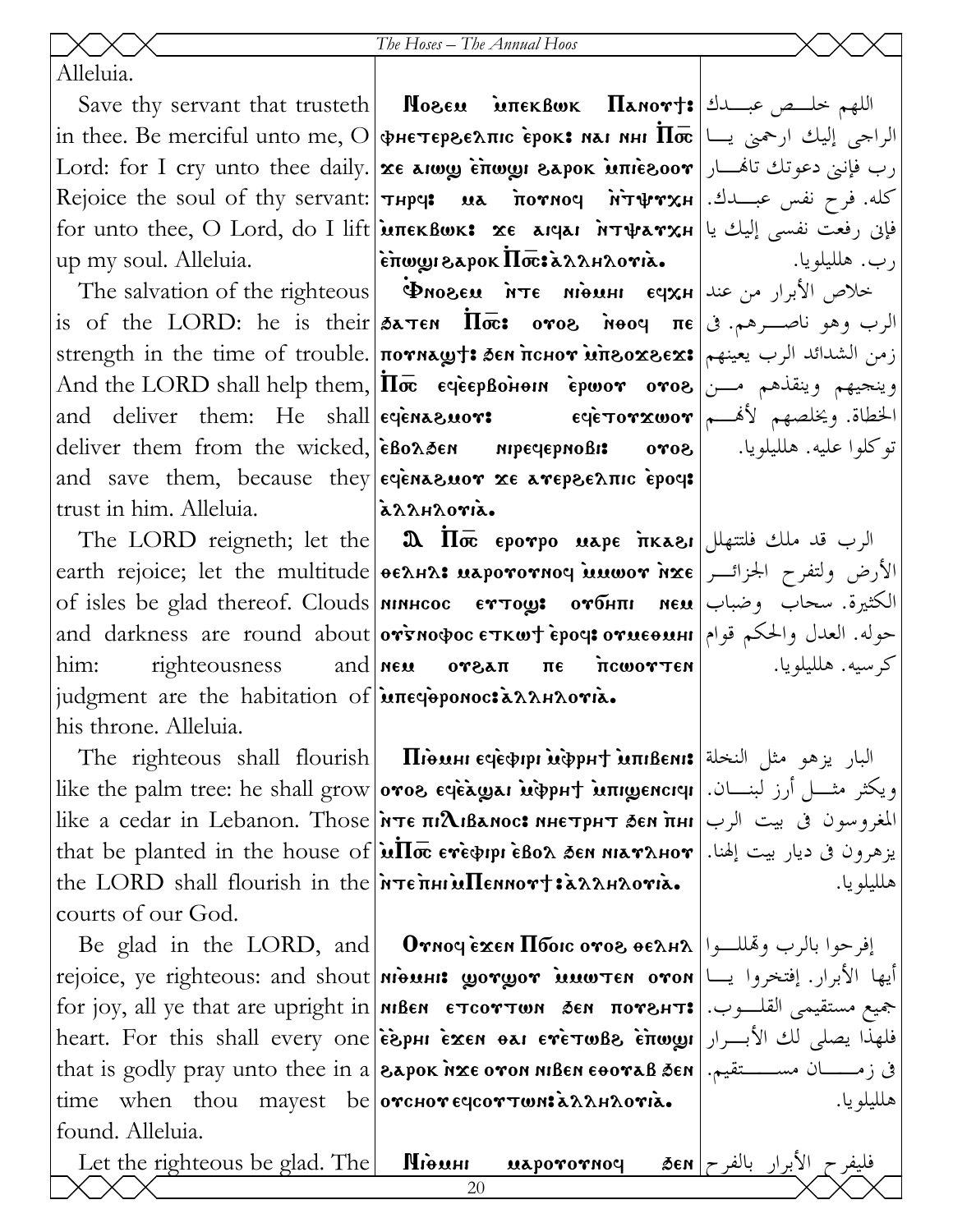|                                                      | The Hoses - The First Hoos                                                                                                                                                                  |            |
|------------------------------------------------------|---------------------------------------------------------------------------------------------------------------------------------------------------------------------------------------------|------------|
|                                                      | righteous cry, and the LORD orornous a nious of the SORD or and the LORD or region or the new regio                                                                                         |            |
|                                                      | heareth, and delivereth them $ \bar{\Pi\varpi}$ aqcw $\tau$ en epwo $\bm{r}$ : o $\bm{r}$ oa الرب فسمع لهم ونجـــاهم                                                                        |            |
|                                                      | out of all their troubles. The aqnazuor eBonden norsoxex = ويب                                                                                                                              |            |
|                                                      | السرب مسن مستقيمي   LORD is nigh unto them that <b>  тнрот:</b> дент ихе $\Pi \bar{\mathbf{\alpha}}$   السرب مسن مستقيمى                                                                    |            |
|                                                      | are of a broken heart; and смнеттеминотт дем потент: القلوب والمتواضيعي                                                                                                                     |            |
|                                                      |                                                                                                                                                                                             |            |
| spirit. Alleluia.                                    | ${\bf o}\hat{{\bf r}}$ Trine ${\bf r}$ ua<br>STOUSANANP                                                                                                                                     | هلليلو يا. |
|                                                      | azzhzoria.                                                                                                                                                                                  |            |
|                                                      |                                                                                                                                                                                             |            |
|                                                      |                                                                                                                                                                                             |            |
|                                                      |                                                                                                                                                                                             |            |
|                                                      |                                                                                                                                                                                             |            |
|                                                      |                                                                                                                                                                                             |            |
|                                                      |                                                                                                                                                                                             |            |
|                                                      |                                                                                                                                                                                             |            |
|                                                      |                                                                                                                                                                                             |            |
|                                                      |                                                                                                                                                                                             |            |
|                                                      |                                                                                                                                                                                             |            |
|                                                      |                                                                                                                                                                                             |            |
|                                                      |                                                                                                                                                                                             |            |
|                                                      |                                                                                                                                                                                             |            |
|                                                      |                                                                                                                                                                                             |            |
|                                                      |                                                                                                                                                                                             |            |
|                                                      |                                                                                                                                                                                             |            |
|                                                      | THE FIRST HOOS                                                                                                                                                                              |            |
|                                                      | Then Moses and the children <b>I</b> ove ayewe nxe Uwrene new $\cos \theta$                                                                                                                 |            |
|                                                      | of Israel sang this song to the мемшнри мПюран ? وبنو اسرائيل هذه التسبحة   оf Israel sang this song to the                                                                                 |            |
|                                                      | Lord and spoke saying, ''I will <b>אדו h T6orc oros געצופ און האר</b> Lord and spoke saying, ''I will <b>h Te H6orc oros געצופ ו</b>                                                        |            |
|                                                      | sing to the Lord for He has xe uapensusc ellos: xe sen orivor   $\overline{\phantom{a}}$ is ing to the Lord for He has $\vert$ xe uapensusc ellos: xe sen orivor   $\overline{\phantom{a}}$ |            |
| triumphed gloriously."                               | $\sqrt{3}$ sapayonooro                                                                                                                                                                      |            |
|                                                      | الفَرس وراكبه طرحهما 0r6xci300                                                                                                                                                              |            |
| The horse and its rider He $0\dot{r}$ <sub>200</sub> |                                                                                                                                                                                             |            |

and He has become salvation.

في البحر. معيني وساترى |<br>مصار لي خلاصاً. لا Tord is my strenoth and song <mark>aqBepBwpor ὲφιουι ειχωιι aqwwπι</mark> Lord is my strength and song orpeqewBc εδολ erxwis aquon  $\text{my}$  | ингиотсштнрід.

Ale is my God and I will | ΦαιπεΠανοντ tνατώον νας: أعجب الله He is my God and I will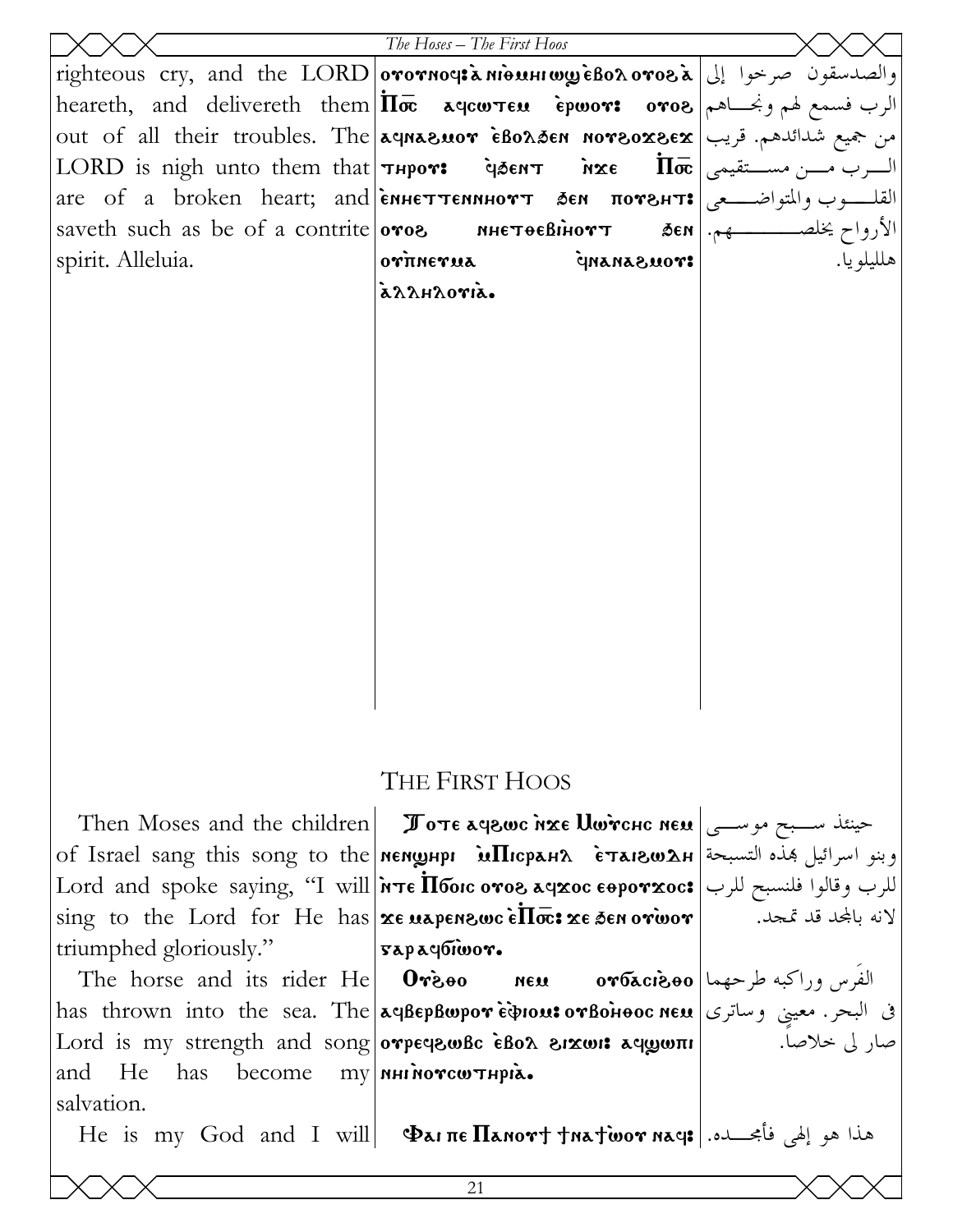|                                                                                             | The Hoses - The First Hoos                                                                                                                                                                                                                                                                                                                                    |                     |
|---------------------------------------------------------------------------------------------|---------------------------------------------------------------------------------------------------------------------------------------------------------------------------------------------------------------------------------------------------------------------------------------------------------------------------------------------------------------|---------------------|
| glorify Him, my fathers God   Φτυπλιωτ τηλόλος.                                             |                                                                                                                                                                                                                                                                                                                                                               | إله أبي فأرفعه.     |
| and I will exalt Him.                                                                       |                                                                                                                                                                                                                                                                                                                                                               |                     |
|                                                                                             | The Lord is a man of war, the $ \overline{\text{In}\bar{\text{}}}\ \overline{\text{In}}\ \overline{\text{in}}\ \overline{\text{In}}\ \overline{\text{in}}\ \overline{\text{In}}\ \overline{\text{in}}\ \overline{\text{In}}\ \overline{\text{in}}\ \overline{\text{In}}\ \overline{\text{in}}\ \overline{\text{In}}\ \overline{\text{in}}$ الرب مُكسر الحروب. |                     |
|                                                                                             | Lord is His name. Pharaohs πε πεφρελε Μιβερεδωοντς Ντε = الرب إسمــه. مركبـــات                                                                                                                                                                                                                                                                               |                     |
|                                                                                             | chariots and his army He has <b>Dapain neu Teyxou Thpc</b>   وعسون وكسل قوتها                                                                                                                                                                                                                                                                                 |                     |
| cast into the sea.                                                                          | aeBepBwporepiou.                                                                                                                                                                                                                                                                                                                                              | طرحهما في البحر . إ |
|                                                                                             | His chosen captains also are <b>[ <math>\delta</math>ансштп hàнаватнс</b>   مَتَنْتَخِّــبِين ذي [ His chosen captains also are                                                                                                                                                                                                                               |                     |
|                                                                                             | drowned in the Red Sea. [MrpIcTATHC AYXOAKOY SEN PION] تَلاث جنبات غـــرقهم في   drowned in the Red Sea                                                                                                                                                                                                                                                       |                     |
|                                                                                             | ngapi.                                                                                                                                                                                                                                                                                                                                                        | البحر الأحمر .      |
|                                                                                             |                                                                                                                                                                                                                                                                                                                                                               |                     |
|                                                                                             | إلى العمق مثل الحجر . ( , them; they sank to the bottom <b>πιμωον: aνωμc ὲਠੋpнι επετωμκ</b>                                                                                                                                                                                                                                                                   |                     |
| as a stone.                                                                                 | .nwron tuqqui                                                                                                                                                                                                                                                                                                                                                 |                     |
|                                                                                             | Your right hand, O Lord, has <b>II</b> $\overline{x}$ <b>Exovinally II</b> $\overline{x}$ active $\overline{y}$ and $\overline{y}$ and $\overline{y}$                                                                                                                                                                                                         |                     |
|                                                                                             | become glorious in power. Your 0YX011 TEKXIX NOYINAU ManoY† بالقوة. يدك اليمني ياإلهي                                                                                                                                                                                                                                                                         |                     |
| right hand, O Lord, has dashed <b>acTAKENEKXAXI.</b>                                        |                                                                                                                                                                                                                                                                                                                                                               | أهلكت أعداءك.       |
| the enemy in pieces.                                                                        |                                                                                                                                                                                                                                                                                                                                                               |                     |
|                                                                                             | And in the greatness of Your <b>ben inages</b> in $\pi$ <b>e</b> πεκίωον سعقت And in the greatness of Your                                                                                                                                                                                                                                                    |                     |
|                                                                                             | excellence, You have <b>aksouseu have have the TiorBhn:</b> الذين يقاوموننا أرســـلت                                                                                                                                                                                                                                                                          |                     |
|                                                                                             | عضبك فأكلَّـهم مثَّــل  overthrown those who rose up <b>λκονωρπ мπεκχωητ λησνομον</b>                                                                                                                                                                                                                                                                         |                     |
| against You. You sent forth wipput neanpwori.                                               |                                                                                                                                                                                                                                                                                                                                                               | لهشيم.              |
| Your wrath; it consumed them                                                                |                                                                                                                                                                                                                                                                                                                                                               |                     |
| like stubble.                                                                               |                                                                                                                                                                                                                                                                                                                                                               |                     |
|                                                                                             | And with the blast of Your   Εβολειτεν πιππλήτε πεκλιβον   اوبروح غضبك وقدف                                                                                                                                                                                                                                                                                   |                     |
| nostrils                                                                                    | the waters were   aqosi ερaτq nxe πιαωον: aνδιci   الماء وارتفعت المياء مثـــل                                                                                                                                                                                                                                                                                |                     |
|                                                                                             | gathered together, the flood <b>ixe niuwor uppht norcoBT:</b> السور. وجمدت الأمواج                                                                                                                                                                                                                                                                            |                     |
|                                                                                             | في وسط البحر. العرب العربي العلاج العام العلم عليه عليه عليه العلم العام العام العام العام العام الع                                                                                                                                                                                                                                                          |                     |
| depths were congealed in the <i>induou</i> .                                                |                                                                                                                                                                                                                                                                                                                                                               |                     |
| heart of the sea.                                                                           |                                                                                                                                                                                                                                                                                                                                                               |                     |
|                                                                                             | The enemy said, "I will <b>D</b> qxoc sap inxe $\pi$ pxaxi xe $\epsilon$ أسرع The enemy said, "I will                                                                                                                                                                                                                                                         |                     |
|                                                                                             | فأدرك. وأقسم الغنسائم  will overtake, I will  tnaбохι мтатаво: мтафωу  فأدرك. وأقسم الغنسائم                                                                                                                                                                                                                                                                  |                     |
|                                                                                             | وأشبع نفســي. وأقتـــل ಚாக்ராம் мтафтхн: الdivide the spoil, my lust shall be مقصـــي. وأقتـــل                                                                                                                                                                                                                                                               |                     |
|                                                                                             | satisfied upon them, I will draw <i>NTASWTEB</i> 5EN TACHUIS NXE   . بسيفى ويدى تتسلط.                                                                                                                                                                                                                                                                        |                     |
| my sword, and my hand shall $\tau \in \mathbb{Z}$ is $\epsilon \in \overline{\mathbb{Q}}$ . |                                                                                                                                                                                                                                                                                                                                                               |                     |
| destroy them.                                                                               |                                                                                                                                                                                                                                                                                                                                                               |                     |
|                                                                                             | You blew with Your wind, <b>[ Ωκογωρπ Μπεκπηλ ληροβcoγ</b>   ارســــلت روحـــــك                                                                                                                                                                                                                                                                              |                     |
|                                                                                             | <u>the sea covered them, they sank inxe doon: arwuc enecht idepht   البحر. وغطسوا   the sea covered them, they sank</u>                                                                                                                                                                                                                                       |                     |
|                                                                                             | 22                                                                                                                                                                                                                                                                                                                                                            |                     |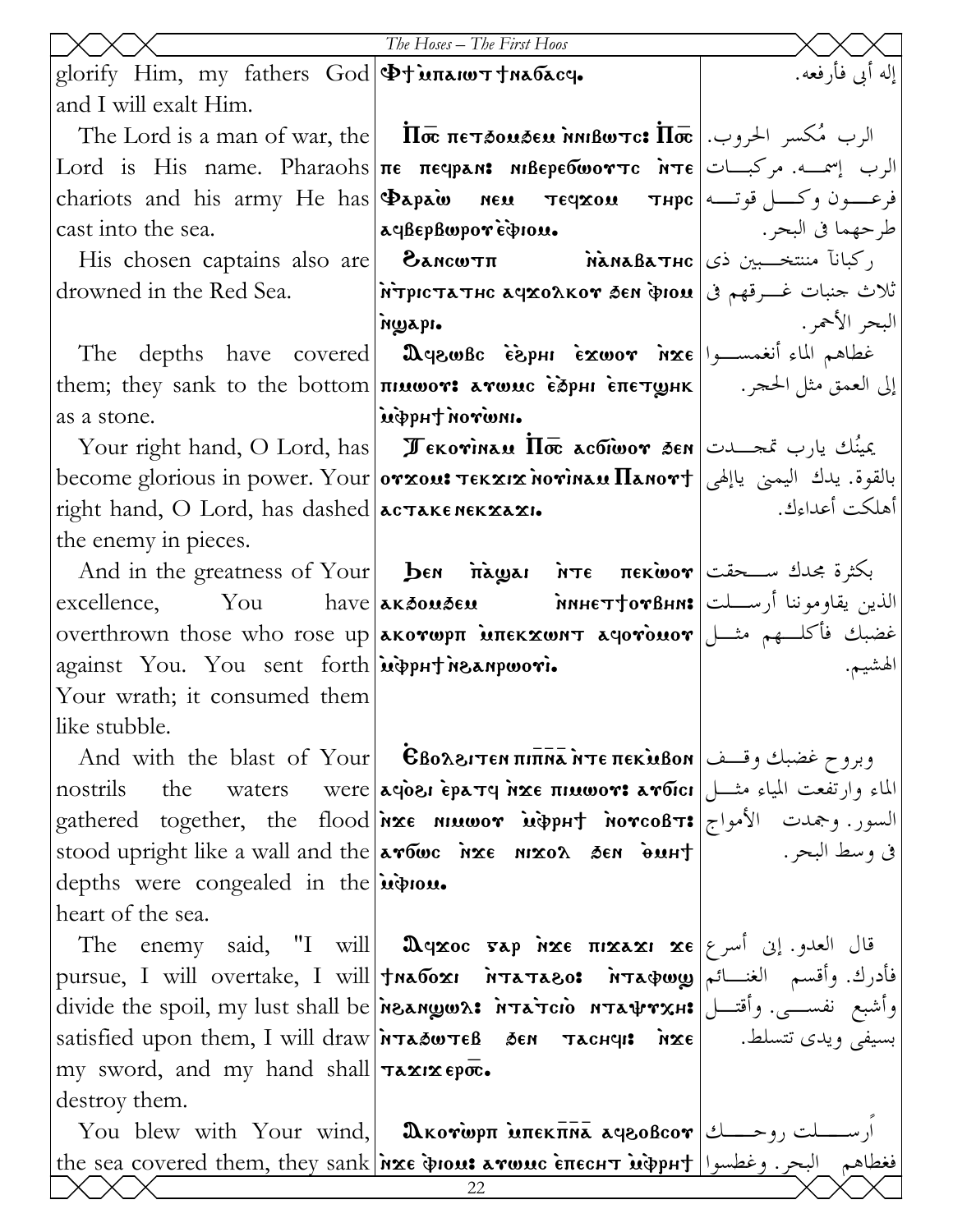|                                                                                   | The Hoses - The First Hoos                                                                                                                                                                                                                                                                                                                                                     |                         |
|-----------------------------------------------------------------------------------|--------------------------------------------------------------------------------------------------------------------------------------------------------------------------------------------------------------------------------------------------------------------------------------------------------------------------------------------------------------------------------|-------------------------|
| like lead in the mighty waters.                                                   | <b>NOTTATE SEN BANUWOT ETOY.</b>                                                                                                                                                                                                                                                                                                                                               | الى أسفل كالرصــــاص فى |
|                                                                                   |                                                                                                                                                                                                                                                                                                                                                                                | مياه كثيرة.             |
|                                                                                   | Who is like You, O Lord, <b>  Пии стом миок зем миот</b> † الله ق الآلهـــة                                                                                                                                                                                                                                                                                                    |                         |
|                                                                                   | among the gods? Who is like $\Pi\bar{\infty}$ : ווא נדסו השנע האסעו האסעול אדו האסעול אדו האסעול אדו האסעול א                                                                                                                                                                                                                                                                  |                         |
|                                                                                   | You, glorified in His saints, Nak Sen MHeooraB MTak: في قديسيك متعجبا منك                                                                                                                                                                                                                                                                                                      |                         |
|                                                                                   | amazing in glory, performing <b>eγepw+pr MMOK SEN o YWOY: EKipr</b> amazing in glory, performing evepw+inuok SEN o YWO                                                                                                                                                                                                                                                         |                         |
| wonders.                                                                          | .iquewasan                                                                                                                                                                                                                                                                                                                                                                     |                         |
|                                                                                   | You stretched out Your right <b>Δκcoντεη τεκονιπευ εβολ</b> $\epsilon$ Bo امددت یمینك فابتلعتهم                                                                                                                                                                                                                                                                                |                         |
|                                                                                   | hand, the earth swallowed them. <b>[λειρικον λεε πκλει: λειδικωιτ   الأرض.</b> هديت شــعبك                                                                                                                                                                                                                                                                                     |                         |
|                                                                                   | You in Your mercy have led διχως υπεκλιος δεν ογμεθμης علقيقة. هذا الذي اخترته  You in Your mercy have led                                                                                                                                                                                                                                                                     |                         |
|                                                                                   | وقويتــــه بتعزيتــــك. الى  forth, the people whom You φaι ετακοστπα ακταου naq δεη                                                                                                                                                                                                                                                                                           |                         |
|                                                                                   | have redeemed. You have <b>TEKNOUT: ETUA NEUTON ECOTAB</b>   . موضع راحة قدسك.                                                                                                                                                                                                                                                                                                 |                         |
| guided them, in Your strength,   NAK.                                             |                                                                                                                                                                                                                                                                                                                                                                                |                         |
| to Your holy habitation.                                                          |                                                                                                                                                                                                                                                                                                                                                                                |                         |
|                                                                                   | The people will hear and be <b>Drcwten inze Saneonoc oros</b> $\cos \theta$ = $\sin \theta$                                                                                                                                                                                                                                                                                    |                         |
|                                                                                   | afraid, sorrow will take hold of <b>arxwnt: 8annak81 aroi</b> and i                                                                                                                                                                                                                                                                                                            |                         |
|                                                                                   | the inhabitants of Palestine.   MINITY THET MOVITIM.                                                                                                                                                                                                                                                                                                                           | فلسطين.                 |
|                                                                                   | Then the dukes of Edom will <b>Iote arise inuwor</b> $\hat{\mathbf{n}}$ <b>xe</b> $\hat{\mathbf{v}}$                                                                                                                                                                                                                                                                           |                         |
|                                                                                   | be amazed, the mighty men of <b>MBHTELLON TTE EXWLI NIAPXWN</b> ادوم. ورؤساء المسؤابيين <b> </b>                                                                                                                                                                                                                                                                               |                         |
|                                                                                   | Moab, trembling will take hold $\lambda \tau \epsilon$ Minwashing or $\epsilon \epsilon$                                                                                                                                                                                                                                                                                       | أخذهم الرعدة.           |
| of them.                                                                          | $ \epsilon$ тачбітот.                                                                                                                                                                                                                                                                                                                                                          |                         |
|                                                                                   | All the inhabitants of Canaan <b>Drbws ebos ixe oron niben</b> $\cos$ $\cos$                                                                                                                                                                                                                                                                                                   |                         |
|                                                                                   | will melt away, fear and dread επωσπ δεν Χανααλι αφί εδριμ $ $ كنعان. وأتــت علــيهم                                                                                                                                                                                                                                                                                           |                         |
| will fall on them.                                                                |                                                                                                                                                                                                                                                                                                                                                                                |                         |
|                                                                                   | By the greatness of Your arm  Бем падзагите пек̀хфог  بكثرة ساعدك فليصيروا                                                                                                                                                                                                                                                                                                     |                         |
|                                                                                   | they will be as still as stone, till <b>uaporepions: gatedcini</b> $\hat{\mathbf{n}}$ xe $\hat{\mathbf{z}}$ and $\hat{\mathbf{z}}$<br>Your people pass over O Lord, лекллос Пос длятеченн أشعبك يارب حتى يجتـــاز   Your people pass over O Lord,                                                                                                                              |                         |
|                                                                                   | شعبك هذا الذي اقتنيته. [10] Your people pass over πεκλλος φλιετλκάφος. [10] الذي اقتنيته. [10] till                                                                                                                                                                                                                                                                            |                         |
| whom You have purchased.                                                          |                                                                                                                                                                                                                                                                                                                                                                                |                         |
|                                                                                   | You will bring them in and  <b>DANTOT ESOTH TOXOT 81XEN</b>                                                                                                                                                                                                                                                                                                                    |                         |
|                                                                                   | plant them in the mountain of <b>or Twor NTE TEKKAHPONOMIS.INEM</b> (e) plant them in the mountain of                                                                                                                                                                                                                                                                          |                         |
|                                                                                   | Your inheritance, in the place, εδονη επεκμεήφωπι ετοεβτωτ: مسكنك المعد. هذا الذي                                                                                                                                                                                                                                                                                              |                         |
| O Lord, which You have made $\phi$ aie TakepswBepoy $\Pi \bar{\mathbf{\infty}}$ . |                                                                                                                                                                                                                                                                                                                                                                                | صنعته يارب.             |
| for You to dwell in.                                                              |                                                                                                                                                                                                                                                                                                                                                                                |                         |
|                                                                                   | In Your sanctuary, O Lord, <b>IIEKUA</b> eovaB $\overline{\text{I\hspace{-1.2mm}I\hspace{-1.2mm}I}}$ $\overline{\text{I\hspace{-1.2mm}I}}$ $\overline{\text{I\hspace{-1.2mm}I}}$ $\overline{\text{I\hspace{-1.2mm}I}}$ $\overline{\text{I\hspace{-1.2mm}I}}$ $\overline{\text{I\hspace{-1.2mm}I}}$ $\overline{\text{I\hspace{-1.2mm}I}}$ $\overline{\text{I\hspace{-1.2mm}I}}$ |                         |
| which                                                                             | <u>Vour hands</u> have pretarceBTwTq nxe nekxix: الذي أعددته يداك. يارب                                                                                                                                                                                                                                                                                                        |                         |
|                                                                                   | 23                                                                                                                                                                                                                                                                                                                                                                             |                         |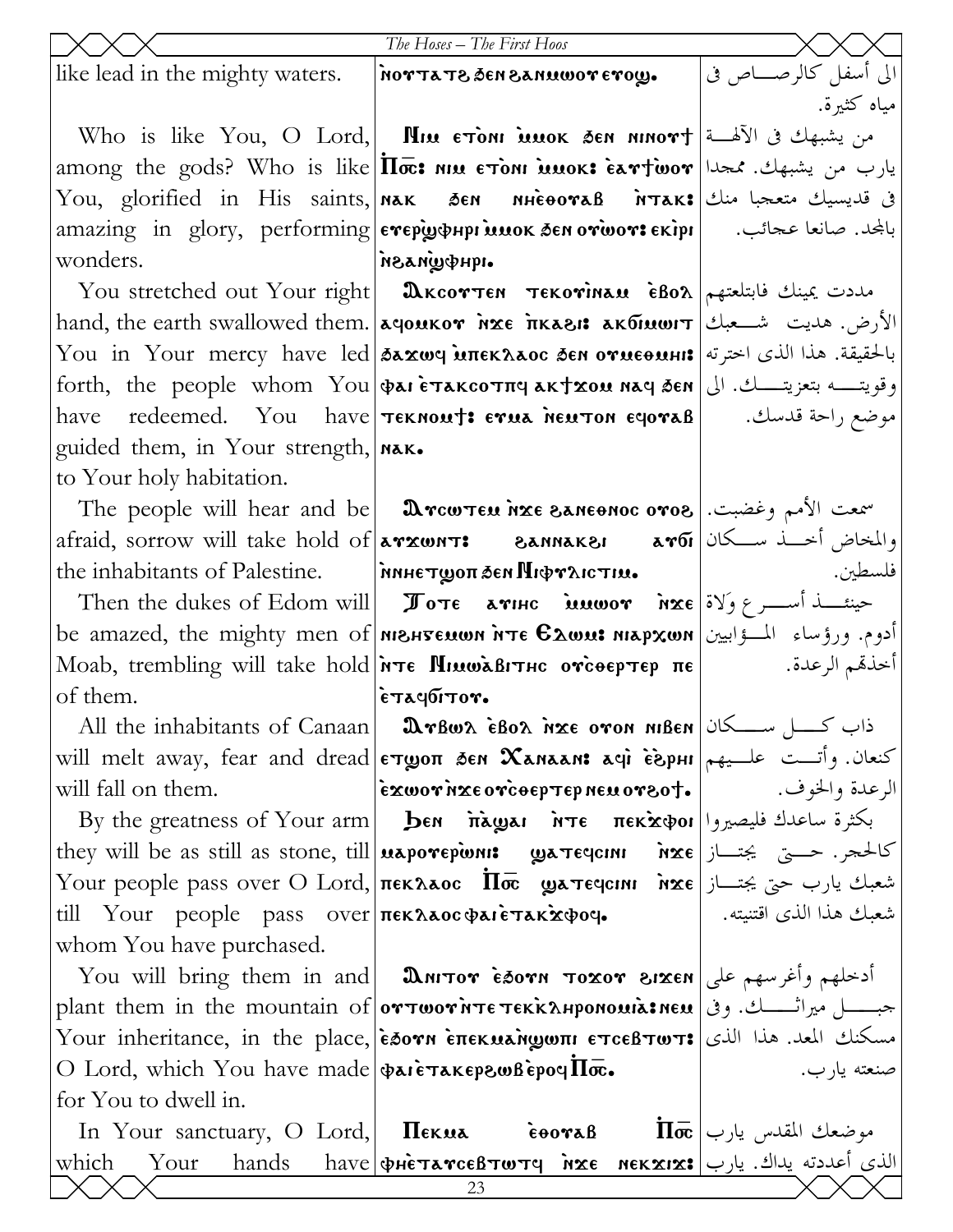|                                           | The Hoses – The First Hoos Lopsh<br>Established, the Lord shall reign <b>II</b> oc EKOI MOTPO <b>ya ènes neu Icxen</b> اتمال والآن المجمع التي تفلك منســذ الأزل والآن                                                                                                                                                                                                                                             |             |
|-------------------------------------------|--------------------------------------------------------------------------------------------------------------------------------------------------------------------------------------------------------------------------------------------------------------------------------------------------------------------------------------------------------------------------------------------------------------------|-------------|
|                                           |                                                                                                                                                                                                                                                                                                                                                                                                                    |             |
| forever and ever.   itenes oros etn.      |                                                                                                                                                                                                                                                                                                                                                                                                                    | والي الأبد. |
|                                           | For the horses of Pharaoh   $\text{Xearièsown\`{convmaxenis}$ فد دخل الى البحر                                                                                                                                                                                                                                                                                                                                     |             |
|                                           | went with his chariots and his <i>in</i> Te Papaw neu neyBepebwor Tc   ومركباته ا                                                                                                                                                                                                                                                                                                                                  |             |
| horsemen into the sea. Neu neu neupacies. |                                                                                                                                                                                                                                                                                                                                                                                                                    | وفرسانه.    |
|                                           | And the Lord brought back <b>a</b> $\overline{\mathbf{a}}$ and the Lord brought back <b>a</b> $\overline{\mathbf{a}}$ <b>a</b> $\overline{\mathbf{b}}$ <b>a</b> $\overline{\mathbf{a}}$ <b>a</b> $\overline{\mathbf{b}}$ <b>a</b> $\overline{\mathbf{a}}$ <b>a</b> $\overline{\mathbf{b}}$ <b>a</b> $\overline{\mathbf{a}}$ <b>a</b> $\overline{\mathbf{b}}$ <b>a</b> $\overline{\mathbf{a}}$ <b>a</b> $\overline$ |             |
|                                           | the waters of the sea upon them $ \tilde{\epsilon}$ pHI $\tilde{\epsilon}$ $\infty$ wor: nenghpI $\Delta \epsilon$ $ $ البحر. أما بنو اسرائيل                                                                                                                                                                                                                                                                      |             |
|                                           | إفكانوا يمشون على اليابسة Энt the children of Israel went மПюрана матиош бем هكانوا يمشون على اليابسة                                                                                                                                                                                                                                                                                                              |             |
|                                           | on dry land in the midst of the петротоот бенонн идном. $\qquad$   $\qquad \qquad$ . وسط البحر                                                                                                                                                                                                                                                                                                                     |             |
| sea.                                      |                                                                                                                                                                                                                                                                                                                                                                                                                    |             |
|                                           | And Miriam the prophetess, <b>Deta</b> $\alpha$ is $\alpha$ and Miriam the prophetess, <b>Deta</b> $\alpha$                                                                                                                                                                                                                                                                                                        |             |
|                                           | the sister of Aaron, took a †профитнс `тсоли мДаром .انحت هرون الدف بيديها.                                                                                                                                                                                                                                                                                                                                        |             |
|                                           | timbrel in her hand, and all the <b>juπικευικευ δεν νεοχιχ: ονοδ λνi</b>   مجيسع   timbrel in her hand, and all the                                                                                                                                                                                                                                                                                                |             |
|                                           | Women went out after her with <b>EBOA CAMENSIC NIE NIGION THPOT</b>   women went out after her with                                                                                                                                                                                                                                                                                                                |             |
|                                           | timbrels and with praises. Journal provises and with praises. Journal procertions and with praises.                                                                                                                                                                                                                                                                                                                |             |
|                                           | And Miriam answered them <b>  дееренте де бахшот нхе</b> $\phi$ = $\phi$                                                                                                                                                                                                                                                                                                                                           |             |
|                                           | saying, "Sing to the Lord for He Uapran Ecxw unoc: xe napenswc   مقدمتهن تقول فلنسبح                                                                                                                                                                                                                                                                                                                               |             |
|                                           | has triumphed gloriously."   ẽ $\overline{\text{I}}$ we ze zenorwor sapayorwor.   الرب لأنه بالمجد قد تمجد.                                                                                                                                                                                                                                                                                                        |             |
|                                           | The horse and its rider, He <b>Orgoo New orbaciooo</b> الفرس وراكب الفرس العامل التاقيم العامل العامل ال                                                                                                                                                                                                                                                                                                           |             |
|                                           | has thrown into the sea. "Let us a rep Bupor Ection: xe napensuse   . سرحهمسا فى البحسر.   has thrown into the sea. "Let us   a rep Bupor Ection: xe napensuse                                                                                                                                                                                                                                                     |             |
|                                           | $\frac{1}{2}$ sing to the Lord for He has $\frac{1}{6}\overline{\text{H}\sigma}$ : $x \in \text{S}\text{C}$ and $y \in \mathbb{R}$ is the Lord for He has $\frac{1}{6}\overline{\text{H}\sigma}$ : فلنسبح الرب لأنه بالمجـــد                                                                                                                                                                                      |             |
| triumphed gloriously."                    |                                                                                                                                                                                                                                                                                                                                                                                                                    | قد تمجد.    |
|                                           |                                                                                                                                                                                                                                                                                                                                                                                                                    |             |
|                                           |                                                                                                                                                                                                                                                                                                                                                                                                                    |             |
|                                           | THE FIRST HOOS LOPSH                                                                                                                                                                                                                                                                                                                                                                                               |             |
|                                           | With the split, the waters of <b>ben orgot aqgot</b> $\alpha$ <b>xe</b> المقطع ماء البحر                                                                                                                                                                                                                                                                                                                           |             |
|                                           | the sea split, and the very deep, πιμωστ Ντε φιομ οτοε φηστη العميـــق صـــار                                                                                                                                                                                                                                                                                                                                      |             |
| became a walkway.                         | $\epsilon$ тшнк ачшипі потиа $\alpha$ иошы                                                                                                                                                                                                                                                                                                                                                                         | مسلكا.      |
|                                           | A hidden earth, was shone   Orkası Naoorwns aipph yai  أرض غـــير ظـــاهرة   A                                                                                                                                                                                                                                                                                                                                     |             |
|                                           |                                                                                                                                                                                                                                                                                                                                                                                                                    |             |
|                                           |                                                                                                                                                                                                                                                                                                                                                                                                                    |             |
|                                           | A muuch carui, was shorter -<br> أشرقت الشمس عليهـــا.  won by the sun, and an <mark>enxwy orwwr hatch arwow:</mark><br> وطريق غير مسلوكة مشوا                                                                                                                                                                                                                                                                     |             |

The flowing water, stood still, by a miraculous, act of wonder.

 $\bf{O}$ ماء منحل وقف بفعل $\bf{O}$ 189  $\bf{e}$ Bo $\bf{\Omega}$  ، ماء ique ausvo nas pragá **`uπapa2ozon.** 

عجيب معجز.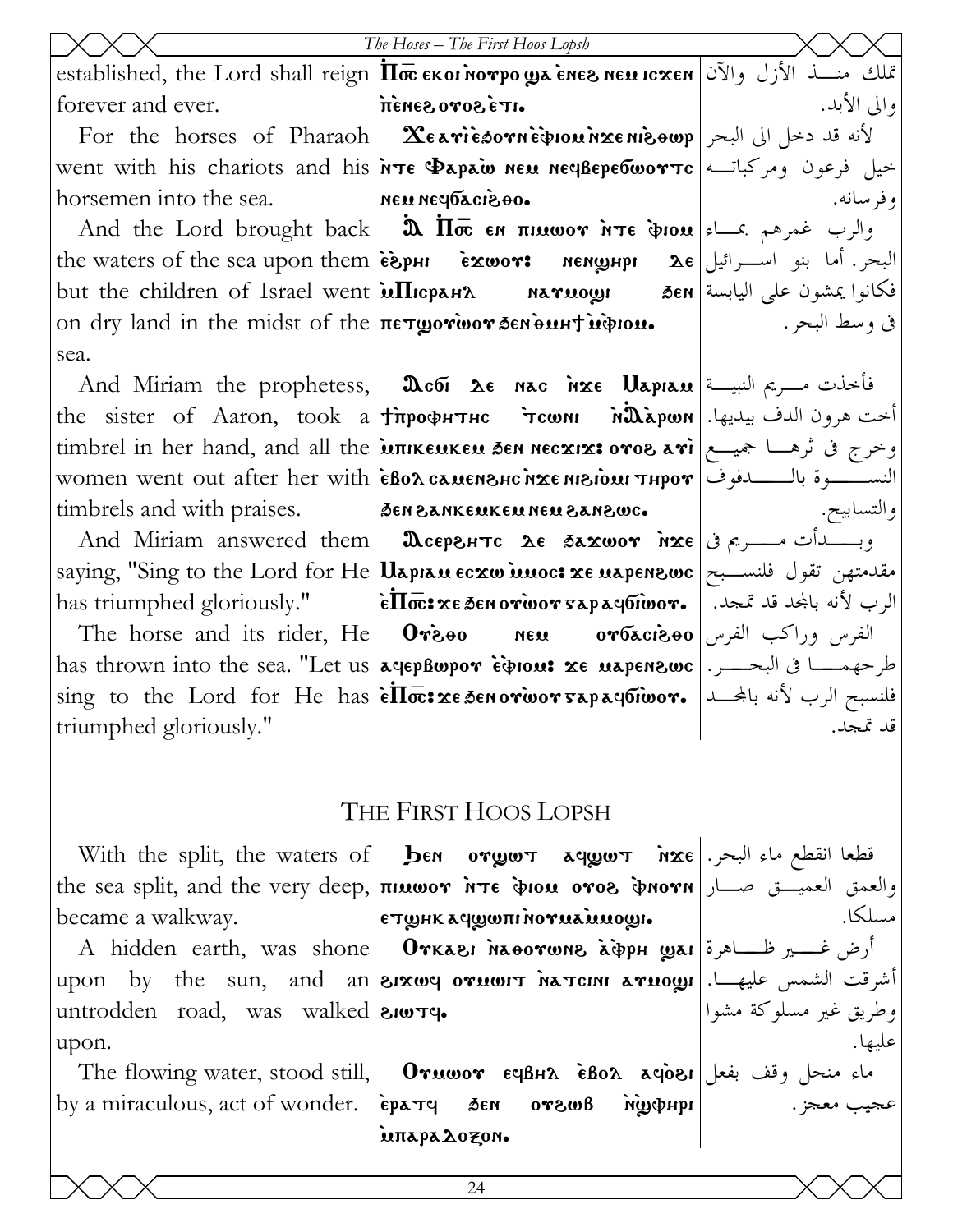|                                                    | The Hoses - The Second Hoos                                                                                                                                                                       |                         |
|----------------------------------------------------|---------------------------------------------------------------------------------------------------------------------------------------------------------------------------------------------------|-------------------------|
|                                                    | <u>Ibe Hoses – The Second Hoos</u><br>Pharaoh and his chariots, <b>Papaw neu neqeapua arwuc</b> ومركباته Pharaoh and his chariots, <b>Papaw neu neqeapua arwuc</b>                                |                         |
|                                                    | were drowned, and the children  епеснт мемфнри иПісран $\lambda$   . وعبر بنو اسرائيل البحر                                                                                                       |                         |
| of Israel, crossed the sea.  avepxiniop indicate   |                                                                                                                                                                                                   |                         |
|                                                    | And in front of them was, <b>Enagewe 3axwor</b> $\pi \epsilon$ $\alpha \leq \epsilon$ $ \epsilon $ $\alpha \leq \epsilon$                                                                         |                         |
|                                                    | Moses the Prophet praising, <i>Шетснс</i> питрофитнс $\frac{1}{2}$ یسبح قــدامهم حـــی                                                                                                            |                         |
|                                                    | until he brought them, to the war requiror Esorn & ngaqe    ادخلهم برية سيناء.                                                                                                                    |                         |
| wilderness of Sinai.   MGINA.                      |                                                                                                                                                                                                   |                         |
|                                                    | And they were praising God, Charewc is the feat Tai swah and they were praising God, Charewc is $\frac{1}{2}$                                                                                     |                         |
|                                                    | with this new psalmody, saying <b>u</b> Bepi xe uspenswe $\epsilon \Pi \bar{\mathbf{\sigma}}$ xe sen - التسبحة الجديسدة                                                                           |                         |
| "Let us sing to the Lord, for He orwor sapayoiwor. |                                                                                                                                                                                                   | قائلين فلنسبح الرب لأنه |
| has triumphed gloriously."                         |                                                                                                                                                                                                   | بالمجد قد تمجد.         |
|                                                    | Through the prayers, of <b>дотем метхн ите Џойснс</b> ابصلوات موسى رئيس                                                                                                                           |                         |
|                                                    | Moses the Archprophet, О плархнирофитис $\overline{\mathbf{a}}$ аргомот $ \Box$ أالأنبياء يارب أنعــم لنــا                                                                                       |                         |
|                                                    | Lord grant us, the forgiveness <b>  MAN MILLON DE TE MENTO DE LORE EXECUTE 1</b>                                                                                                                  |                         |
| of our sins.                                       |                                                                                                                                                                                                   |                         |
|                                                    | Through the intercessions, of $\mid$ 1768 $\rho$ بشفاعات والدة الالــه                                                                                                                            |                         |
|                                                    | the Mother of God Saint Mary,   † $\vec{r}$ $\vec{r}$ $\vec{r}$ $\vec{r}$ $\vec{n}$ $\vec{r}$ $\vec{n}$ $\vec{r}$ القديسة مريم يارب أنعم                                                          |                         |
|                                                    | O Lord grant us, the apiswoτ nan warxw εβολ nτε    النا بمغفرة خطايانا.                                                                                                                           |                         |
| forgiveness of our sins. NennoBi.                  |                                                                                                                                                                                                   |                         |
|                                                    | We worship You, O Christ, <i>J</i> enorwy $\pi$ into $\omega$ in $\omega$                                                                                                                         |                         |
|                                                    | with Your Good Father, and <i>Hixpic Tocs NEM HEKIWT NASAOC</i> : مع أبيك الصالح والروح                                                                                                           |                         |
|                                                    | with Your Good Father, and Minories Coral: xe aki (القدس لأنسك أن أنت المستخدمة التأثير التي تناسب التأثير ال<br>  القدس لأنسك (أتيست)   womtimina.                                               |                         |
| (come) and saved us.                               |                                                                                                                                                                                                   |                         |
|                                                    |                                                                                                                                                                                                   |                         |
|                                                    | THE SECOND HOOS                                                                                                                                                                                   |                         |
|                                                    |                                                                                                                                                                                                   |                         |
|                                                    | O give thanks to the Lord for <b>Orwne éBoλ ùΠσ xe</b> معده O give thanks to the Lord for <b>Orwne éBoλ أ</b> شكروا الــــرب لأنـــه He is good: Alleluia. For His <b>orxphc τος orasaeoc</b> πe: |                         |
| mercy endures forever.                             | اِلِی الأَبد رحمته.   aλλHλovia: xe πeqnai gon gja                                                                                                                                                |                         |
|                                                    | ·Sana                                                                                                                                                                                             |                         |
|                                                    | O give thanks to the God of   Orwns iBox uDt ire ninort: [[صد الآلهـــة.] [O give thanks to the God of                                                                                            |                         |
|                                                    | gods: Alleluia. For His mercy <b>aλληλονia: хє пєчнаі ழоп ழக</b> علليلويا. لأن إلى الأبـــد                                                                                                       |                         |
| endures forever.                                   | ·Sana                                                                                                                                                                                             |                         |
|                                                    | O give thanks to the Lord of $ $ Orwns is the $\ln \pi$ irre niots $ \cdot $ شكروا رب الأباب.                                                                                                     |                         |
|                                                    | lords: Alleluia. For His mercy <b>aλληλονία: xe πεqnai ωσπ ωα ال</b> طلويا. لأن إلى الأبــد lords: Alleluia. For His mercy <b>aλληλονία: xe πεqnai ωσπ ωα</b>                                     |                         |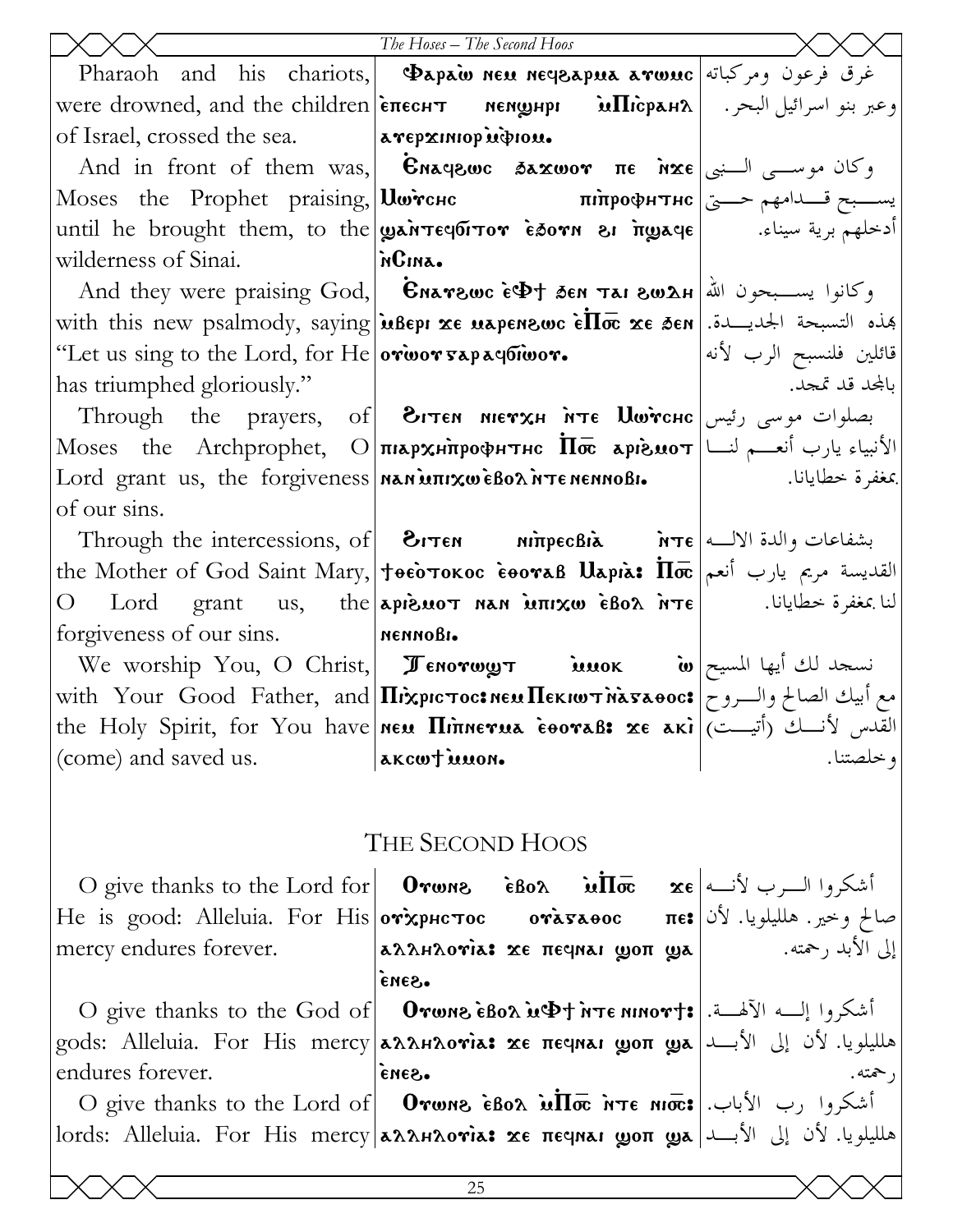|                                                      | The Hoses - The Second Hoos                                                                                                 |                         |
|------------------------------------------------------|-----------------------------------------------------------------------------------------------------------------------------|-------------------------|
| endures forever.                                     | ·Sana                                                                                                                       | ر حمته.                 |
|                                                      | To Him who alone does great   Фнєтірі   йолищу † ѝழுфнрі   الصانع العجائب العظام                                            |                         |
|                                                      | wonders: Alleluia. For His iuua ra Ty: a A A H A o ria: xe                                                                  | وحده. هلليلويا. لأن إلى |
| mercy endures forever.                               |                                                                                                                             | الأبد , حمته.           |
|                                                      | $\overline{\text{To}}$ Him who by wisdom <b>  Фнєтачеаміо імнфноті бем</b> الذي خلق الســـموات                              |                         |
|                                                      | made the heavens: Alleluia. For <b>orkat: aλληλονία: xe πεqnai</b> [إلى   made the heavens: Alleluia. For                   |                         |
| His mercy endures forever. <b>ψοπωλείνες.</b>        |                                                                                                                             | الأبد , حمته.           |
|                                                      | To Him who stretched out <b>  Фнетачтахро мпказі зіхен</b>  الذي ثبت الأرض على                                              |                         |
|                                                      | the earth above the waters: nιμωον: λλληλονιλ: xε πεγηλι  إلمياه. هلليلويــا. لأن إلى                                       |                         |
| Alleluia. For His mercy endures   won wa εnεε.       |                                                                                                                             | الأبد , حمته.           |
| forever.                                             |                                                                                                                             |                         |
|                                                      | To Him who made great <b>Фнетачеаміо</b> по нетиру ) الذي خلـــق نيريـــن                                                   |                         |
|                                                      | lights: Alleluia. For His mercy <b>inpecieporwini busines is alleluia.</b> For His mercy <b>inpecieporwini</b>              |                         |
| endures forever.                                     | لأن إلى الأبد رحمته. [ aλλHλoγia: xe πeqnai goπ gya                                                                         |                         |
|                                                      | eues.                                                                                                                       |                         |
|                                                      | The sun to rule by the day:   Фрн сотерущи ите пісвоот:   الشمس لحكم النهار.                                                |                         |
|                                                      | هلليلويا. لأن إلى الأبـــد  Alleluia. For His mercy endures אطليلويا. لأن إلى الأبـــد Alleluia. For                        |                         |
| forever.                                             | ·Gana                                                                                                                       | ر حمته.                 |
|                                                      | The moon and stars to rule <b>IIIIIIIII NEXT EXERCTION</b> of the moon and stars to rule <b>IIIIIIIIIIIIIIIIIIIIIIIIIII</b> |                         |
|                                                      | by the night: Alleluia. For His πιεχωρε: مالليلويـــا. لأن إلى  by the night: Alleluia. For His πιεχωρε: مالليلويــا        |                         |
| mercy endures forever.                               | woπ wa εnεε.                                                                                                                | الأبد رحمته.            |
|                                                      | To Him who smote Egypt in $\blacklozenge$ PHETAqwapi Ena XHMI neu                                                           |                         |
|                                                      | their firstborn: Alleluia. For His  <b>norgauici:        x</b> AAHA <b>oria:       x</b> e . يم أبكارهم. هلليلويـــا.       |                         |
| mercy endures forever.                               | Ineqnargoπ ga ènes.                                                                                                         |                         |
|                                                      | And brought out Israel from     Отов дчин мПюранл ѐвол бен   سرائيل مـــن                                                   |                         |
|                                                      | among them: Alleluia. For His <b>τονυμτ: aλλμλονia: xe πεγιλι</b>   إلى among them: Alleluia. For His                       |                         |
| mercy endures forever.                               | -Sana ay <del>n</del> oy                                                                                                    | الأبد , حمته.           |
|                                                      | With a strong hand and with   ben orxix ecauses neu   $\epsilon$ ابیسد عزیسـزة وذراع                                        |                         |
|                                                      | a stretched out arm: Alleluia. တrgဖBg ပေါ်စင်း၊ နေ့ညေးကလေးနဲ့ xe عالية. هلليلويـــا. لأن إلى                                |                         |
| For His mercy endures forever.   печная доп да енег. |                                                                                                                             | الأبد , حمته.           |
|                                                      | To Him who divided the Red  PHETaqpwpx wiprowngaprsen سالذى شق البحر الأحمر                                                 |                         |
|                                                      | إلى أقسام. هلليلويا. لأن Sea into parts: Alleluia. For His გѧӎֆωpϫਃѧ۩ѧҥ۩٥જiѧਃϫͼ πεϥͷѧι                                      |                         |
| mercy endures forever.                               | goπ ψα εnεε.                                                                                                                | إلى الأبد رحمته.        |
|                                                      | And made Israel to pass   Отовачин иПюран бемнр бем   وأحسار إسبرائيل في ا                                                  |                         |
|                                                      | وسطه. هلليلويا. لأن إلى through the midst of it: Alleluia. πεquurt: aλληλονιλι xe πεqnar                                    |                         |
| For His mercy endures forever. $\psi$ $\psi$         | 26                                                                                                                          | الأبد رحمته.            |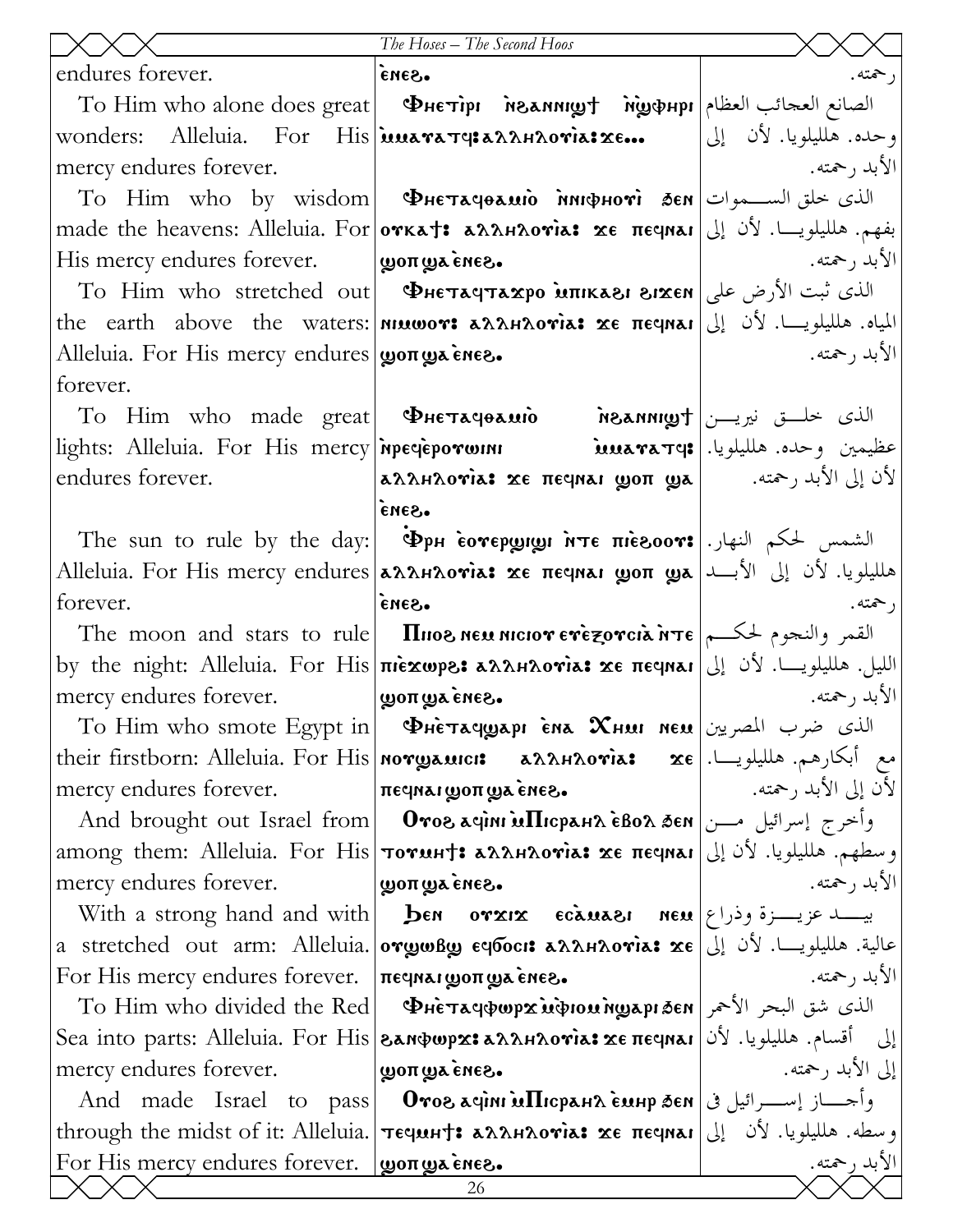|                                                                                                                                               | The Hoses - The Second Hoos                                                                                                                                          |                  |
|-----------------------------------------------------------------------------------------------------------------------------------------------|----------------------------------------------------------------------------------------------------------------------------------------------------------------------|------------------|
|                                                                                                                                               | But overthrew Pharaoh and <b>Oros ayBopBep is Dapaio neu</b> وطرح فرعون وكسل                                                                                         |                  |
|                                                                                                                                               | his hosts in the Red Sea: <b>Teqxou Thpc Eipiou ngapi:</b> الجمسر الأحمسر. his hosts in the Red Sea: <b>Teqxou Thpc Eipiou</b>                                       |                  |
|                                                                                                                                               | هلليلويا. لأن إلى الأبـــد  Alleluia. For His mercy endures אطليلويا. لأن إلى الأبـــد Alleluia. For                                                                 |                  |
| forever.                                                                                                                                      | enes.                                                                                                                                                                | , حمته.          |
|                                                                                                                                               | To Him who led His people   ΦHετλιμπι Μπειλλος εδολ   بالذي أخرج شعبه إلى                                                                                            |                  |
|                                                                                                                                               | through the wilderness: Alleluia. <i> พ</i> ้อpн & mgaqe: аллнлотіа: xe  إلى التبرية. هلليلويـــا. لأن إلى                                                           |                  |
| For His mercy endures forever.   печная доп да енег.                                                                                          |                                                                                                                                                                      | الأبد , حمته.    |
|                                                                                                                                               | To Him who retrieved water <b>DHETAUINI NOYUWOY EBOA SEN</b> الذى أخرج ماء مـــن                                                                                     |                  |
|                                                                                                                                               |                                                                                                                                                                      |                  |
| mercy endures forever.                                                                                                                        | إذن إلى الأبد رحمته.       aλλΗλογίa: xe πεςμαι goπ gya                                                                                                              |                  |
|                                                                                                                                               | .Gana                                                                                                                                                                |                  |
|                                                                                                                                               | To Him who smote great <b>PHETAqwAPI</b> notannigh than who smote great                                                                                              |                  |
|                                                                                                                                               | عظماء. هلليلويا. لأن إلى  kings: Alleluia. For His mercy พorpwor: منظماء. هلليلويا. لأن إلى                                                                          |                  |
| endures forever.<br>$\sim$ 3 παιτικά με τη συμβουασία με τη συμβουασία και της περιοχής της περιοχής της περιοχής της περιοχής περιοχής της π |                                                                                                                                                                      | الأبد رحمته.     |
|                                                                                                                                               | And slew famous kings: <b>Oros ayšwteß insanorpwor</b> . وقتل ملوكا عجيبين                                                                                           |                  |
|                                                                                                                                               | هلليلويا. لأن إلى الأبـــد  Alleluia. For His mercy endures єтої м̀ழфнрі: مطليلويا. لأن إلى الأبـــد                                                                 |                  |
| forever.                                                                                                                                      | ι πες με του πωα τη Περι                                                                                                                                             | , حمته.          |
|                                                                                                                                               | Sihon, the King of the <b>Choon norpo inte Hiamoppeoc:</b> ســــــيحون ملـــــــــك Sihon, the King of the $\theta$                                                  |                  |
|                                                                                                                                               | Amorites: Alleluia. For His <b> aλλΗλονὶa: xe πεςιναι ωρπ ωλ  </b> ألأموريين. هلليلويا. لأن <b> </b>                                                                 |                  |
| mercy endures forever.                                                                                                                        | .Sana                                                                                                                                                                | إلى الأبد رحمته. |
|                                                                                                                                               | And Og, the King of Bashan: <b>  Neu Us norpo NTE OBacan:</b>   اوعوج ملك باشــان.                                                                                   |                  |
|                                                                                                                                               | Alleluia. For His mercy endures <b> aλληλογὶa: xe πεqnaı ωσπ ω  ال</b> جلويا. لأن إلى الأبـــد Alleluia. For His mercy endures   <b>aλληλογὶa: xe πεqnaı ωσπ ω  </b> |                  |
| forever.                                                                                                                                      | .Gana                                                                                                                                                                | , حمته.          |
|                                                                                                                                               | And gave their lands for a   Ωqt мпотказь стканрономы   أعطى أرضهم ميراثــاً.                                                                                        |                  |
|                                                                                                                                               | heritage: Alleluia. For His mercy μπες βωκ Πισρειήλ: ελληλονίε: بالى الأبــد   heritage: Αlleluia. For His mercy                                                     |                  |
| endures forever.                                                                                                                              | · Saná awoπ mow τα Free.                                                                                                                                             | رحمته.           |
|                                                                                                                                               | A heritage unto Israel His   Εγκληροποιιλ   .اســرائيل A heritage unto Israel His   Εγκληροποιιλ                                                                     |                  |
| endures forever.                                                                                                                              | هلليلويا. لأن إلى الأبـــد  servant: Alleluia. For His mercy Пюрана: مطليلويا. لأن إلى الأبـــد                                                                      | , حمته.          |
|                                                                                                                                               | -Saná au proul                                                                                                                                                       |                  |
|                                                                                                                                               | low estate: Alleluia. For His لوب. هلليلويـــا. لأن إلى ا $\bar{\mathbf{w}}$ estate: Alleluia. For His مرب. هلليلويـــا. لأن إلى                                     |                  |
| mercy endures forever.                                                                                                                        | $\alpha$ λληλονία: χε πεγιαι ψοπ ψα                                                                                                                                  | الأبد , حمته.    |
|                                                                                                                                               | ·Gana                                                                                                                                                                |                  |
|                                                                                                                                               | And has redeemed us from <b>Oros agcotten e</b> Bo $\lambda$ gen <b>c</b> $\frac{1}{2}$ and has redeemed us from <b>Oros</b>                                         |                  |
|                                                                                                                                               | our enemies: Alleluia. For His nenxıxiv=nenxaxı:aλληλονia: والدائنا. هلليلويا. لأن إلى                                                                               |                  |
| mercy endures forever.                                                                                                                        | <i>κε πε</i> μαι χροπ χράτες.                                                                                                                                        | الأبد رحمته.     |
|                                                                                                                                               | 27                                                                                                                                                                   |                  |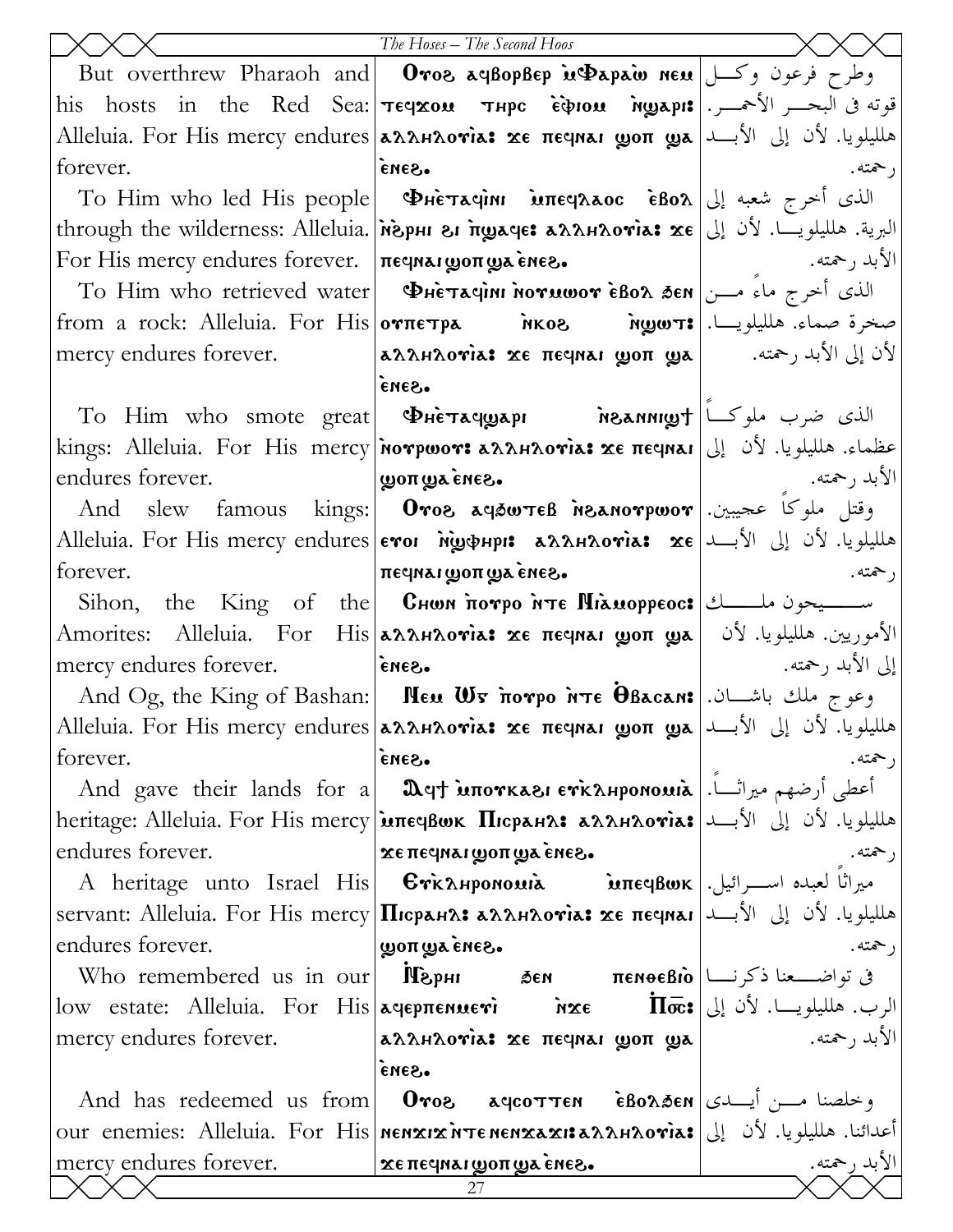|                                                                                                              | The Hoses - The Second Hoos Lopsh                                                                                                                                                                                                                                                                                                                                             |                    |
|--------------------------------------------------------------------------------------------------------------|-------------------------------------------------------------------------------------------------------------------------------------------------------------------------------------------------------------------------------------------------------------------------------------------------------------------------------------------------------------------------------|--------------------|
|                                                                                                              | Who gives food to all flesh: <b>  Фнет† бре нсари ивен етоноз:  </b> الذي يُعطى طعاماً لكل                                                                                                                                                                                                                                                                                    |                    |
|                                                                                                              | جسد حي. هلليلويا. لأن Alleluia. For His mercy endures סאמאמאו κε πεςμειτία. For His mercy endures                                                                                                                                                                                                                                                                             |                    |
| forever.                                                                                                     | eues.                                                                                                                                                                                                                                                                                                                                                                         | إلى الأبد , حمته.  |
|                                                                                                              | O give thanks to God of <b>Orwns εδολ μΦ† nτε τφε:</b> إحمدوا إلــه الســـماء.                                                                                                                                                                                                                                                                                                |                    |
|                                                                                                              | heaven: Alleluia. For His mercy <b>aλληλονία: xe πεqnaı ωοπ ωa</b> علليلويا. لأن إلى الأبــد aللجمعات heaven: Alleluia. For His mercy <b>aλληλονία: xe πεqnaı ωοπ ωa</b>                                                                                                                                                                                                      |                    |
| endures forever.                                                                                             | •Gana                                                                                                                                                                                                                                                                                                                                                                         | ر حمته.            |
|                                                                                                              | O give thanks to the Lord of     Orwns εδολ μΠσ Ντε Νιστ xe  إحمدوا رب الأربـــاب                                                                                                                                                                                                                                                                                             |                    |
|                                                                                                              | $\text{ords for He is good: Alleluia.}   \text{or} \text{x} \text{p} \text{h} \text{c} \text{or}$ أنــه طيــب وصـــالح.                                                                                                                                                                                                                                                       |                    |
|                                                                                                              | For His mercy endures forever. [AAAHAOVIA: xe печная доп дл  الأبد  الأباسويا. لأن الى الأبسد                                                                                                                                                                                                                                                                                 |                    |
|                                                                                                              | ·Sana                                                                                                                                                                                                                                                                                                                                                                         | , حمته.            |
|                                                                                                              |                                                                                                                                                                                                                                                                                                                                                                               |                    |
|                                                                                                              |                                                                                                                                                                                                                                                                                                                                                                               |                    |
|                                                                                                              | THE SECOND HOOS LOPSH                                                                                                                                                                                                                                                                                                                                                         |                    |
|                                                                                                              |                                                                                                                                                                                                                                                                                                                                                                               |                    |
|                                                                                                              | our God, with David the $\hat{\mathbf{u}}$ $\hat{\mathbf{u}}$ $\hat{\mathbf{v}}$ $\hat{\mathbf{v}}$ $\hat{\mathbf{v}}$ $\hat{\mathbf{v}}$ $\hat{\mathbf{v}}$ $\hat{\mathbf{v}}$ $\hat{\mathbf{v}}$ $\hat{\mathbf{v}}$ $\hat{\mathbf{v}}$ $\hat{\mathbf{v}}$ $\hat{\mathbf{v}}$ $\hat{\mathbf{v}}$ $\hat{\mathbf{v}}$ $\hat{\mathbf{v}}$ $\hat{\mathbf{v}}$ $\hat{\mathbf{v}}$ | المرتل داود النبي. |
| prophet, and psalmist.                                                                                       | $\mathbf{\Delta}$ arı $\mathbf{\Delta}$<br>пперофалтнс:                                                                                                                                                                                                                                                                                                                       |                    |
|                                                                                                              | піпрофитис.                                                                                                                                                                                                                                                                                                                                                                   |                    |
|                                                                                                              | For He has made the <b>Xe ageamo numphoris neu</b> تأنه خلق الســموات   For He has made the                                                                                                                                                                                                                                                                                   |                    |
|                                                                                                              | heavens, and all its hosts, and <mark>noγλγnauc: aqeicent intikaei: و</mark> جنودها وأسس الأرض                                                                                                                                                                                                                                                                                |                    |
| established the earth, on the $\epsilon$ $\epsilon$ $\epsilon$ $\mu$ $\alpha$ $\alpha$ $\mu$                 |                                                                                                                                                                                                                                                                                                                                                                               | على المياه.        |
| waters.                                                                                                      |                                                                                                                                                                                                                                                                                                                                                                               |                    |
|                                                                                                              | These two great stars, the sun <b>Mai night inducting: при нем</b> $ \psi(x) $                                                                                                                                                                                                                                                                                                |                    |
|                                                                                                              | and the moon, He has made to <b>nios: aqxav eveporwini: 3en</b> Jean (العظيمان الشمس والقمر                                                                                                                                                                                                                                                                                   |                    |
|                                                                                                              | enlighten, the firmament. $ \text{ncrep}$ eiwua. $ \text{ncrep}$ and $ \text{red} \rangle$ .                                                                                                                                                                                                                                                                                  |                    |
|                                                                                                              | He brought forth the winds, $\vert$ Дери пельенот ѐволбем $\vert$ المحرج الريساح مــن                                                                                                                                                                                                                                                                                         |                    |
|                                                                                                              | out of His treasure box, He neclasure acuncu niggunn   التحباياها. نفخ في الأشجار                                                                                                                                                                                                                                                                                             |                    |
| breathed unto the trees, and $\alpha$ is interpresent.                                                       |                                                                                                                                                                                                                                                                                                                                                                               | حتي أزهرت.         |
| they blossomed.                                                                                              |                                                                                                                                                                                                                                                                                                                                                                               |                    |
|                                                                                                              | He caused the rain to fall, <b>D</b> egwor norwornswor sixen as $e^{\pm i}$ and $e^{\pm i}$                                                                                                                                                                                                                                                                                   |                    |
|                                                                                                              | upon the face of the earth, and <i>וֹאֹם וֹאָאπκאוּ wan</i> reqpw וֹצ <i>וֹפֹם حــــــــى أنبتــــــــــــــــــ</i>                                                                                                                                                                                                                                                          |                    |
| it sprouted, and gave its fruit. Freely intersetable                                                         |                                                                                                                                                                                                                                                                                                                                                                               | [وأعطت ثمرها.      |
|                                                                                                              | He brought forth water, out <b>Demini noruwor</b> eBo $\lambda$ øen is and it is it is it it is $\lambda$                                                                                                                                                                                                                                                                     |                    |
|                                                                                                              | of a rock, and gave it to His <b>oνπετρα αφτοο inteqλaoc nephi</b> s                                                                                                                                                                                                                                                                                                          |                    |
| people, in the wilderness. $\vert$ $\delta$ $\mathbf{r}$ $\mathbf{w}$ $\mathbf{w}$ $\mathbf{w}$ $\mathbf{w}$ |                                                                                                                                                                                                                                                                                                                                                                               | البرية.            |
|                                                                                                              |                                                                                                                                                                                                                                                                                                                                                                               |                    |
|                                                                                                              |                                                                                                                                                                                                                                                                                                                                                                               |                    |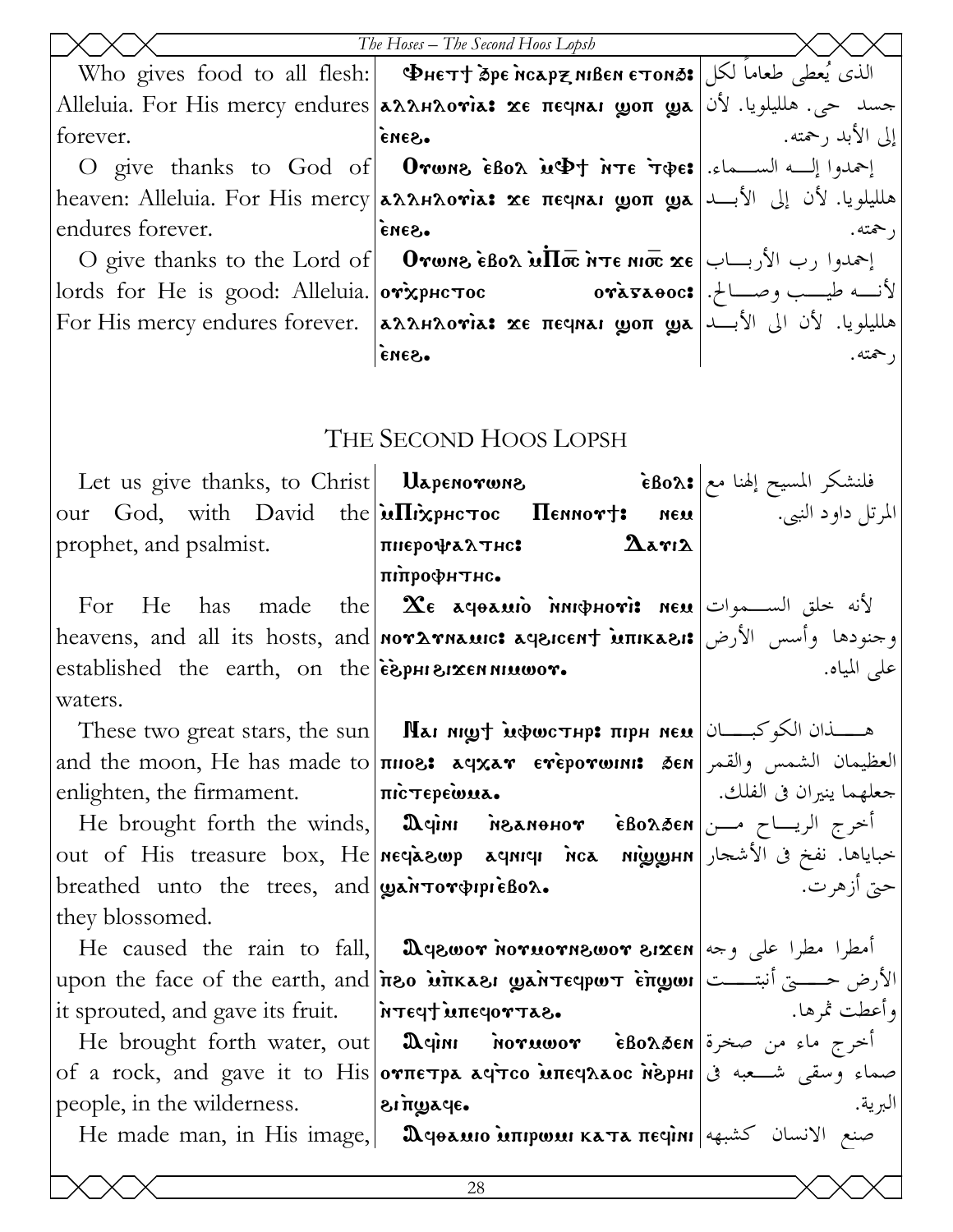|                                                                          | The Hoses - The Third Hoos                                                                                                                                                        |                    |
|--------------------------------------------------------------------------|-----------------------------------------------------------------------------------------------------------------------------------------------------------------------------------|--------------------|
| and His likeness, that he may new $\tau$ ey on $\epsilon$ apeycuove poy. |                                                                                                                                                                                   | وصورته لکي پيارکه. |
| praise Him.                                                              |                                                                                                                                                                                   |                    |
|                                                                          | Let us praise Him, and exalt <b>Uapenzwc epoq Tenoici</b> $\alpha$ <sup>u</sup> ونرفع اسمعه ونرفع اسمعه                                                                           |                    |
|                                                                          | ونشكره لأن رحمته كائنة His name, and give thanks to μπεψρι τενονωνε νια ερολ χε                                                                                                   |                    |
| Him, His mercy endures πεγναιωσπωλένες.                                  |                                                                                                                                                                                   | الى الأبد.         |
| forever.                                                                 |                                                                                                                                                                                   |                    |
|                                                                          | Through the prayers, of $\text{O}-\text{O}$ אזדו $\text{O}-\text{O}$ את Through the prayers, of                                                                                   |                    |
|                                                                          | David the Psalmist, O Lord <b>пнерофалтис <math>\Delta</math>аті<math>\Delta</math> Пос</b> المعلمة                                                                               |                    |
|                                                                          | grant us, the forgiveness of our $\alpha$ is not nan intervalue $\alpha$ inte                                                                                                     | خطايانا.           |
| sins.                                                                    | меммовь.                                                                                                                                                                          |                    |
|                                                                          |                                                                                                                                                                                   |                    |
|                                                                          |                                                                                                                                                                                   |                    |
| O Lord                                                                   |                                                                                                                                                                                   |                    |
|                                                                          |                                                                                                                                                                                   |                    |
|                                                                          | all the heavenly hosts, O Lord   $\tau$ $\pi$ $\sigma$ $\alpha$ $\sigma$ $\pi$ $\sigma$ $\alpha$ $\sigma$ $\alpha$ $\sigma$ $\alpha$ $\sigma$ $\alpha$ $\sigma$ $\alpha$ $\sigma$ |                    |
|                                                                          | Blessed are You indeed, with   Ксилроотт $\lambda$ лнөшс: мем   مبارك أنت بالحقيقة مع                                                                                             |                    |
|                                                                          | You Good Father, and the Holy <b> Пекішт натавос: нем Піпнетма</b>  والسروح   You Good Father, and the Holy                                                                       |                    |
|                                                                          | Spirit, for You have (come) and  eooraB: xe(aki)akcw†iunon.   (القدس لأنسك (أتيست)                                                                                                |                    |
| saved us.                                                                |                                                                                                                                                                                   | و خلصتنا.          |
|                                                                          |                                                                                                                                                                                   |                    |
|                                                                          |                                                                                                                                                                                   |                    |
|                                                                          | THE THIRD HOOS                                                                                                                                                                    |                    |
|                                                                          | Blessed art Thou, O Lord, Kcuapwort $\overline{\text{II}\bar{\sigma}}$ $\Phi$ t $\overline{\text{I}\bar{\sigma}}$ $\Phi$ t $\overline{\text{I}\bar{\sigma}}$ $\Phi$               |                    |
|                                                                          | God of our Fathers, and <b>nemo†: kepsoro cuapwor</b> $\tau$ اإله أبائنا ومتزايد بركــة                                                                                           |                    |
|                                                                          | exceedingly to be praised, and keprovo biciga nienes. [3] exceedingly to be praised, and keprovo biciga nienes                                                                    |                    |
| exalted above all forever.                                               |                                                                                                                                                                                   |                    |
|                                                                          | Blessed art Thine Holy Name   icuapwort NXE HIPAN EOOTAB   المبارك اسم بحسدك                                                                                                      |                    |
|                                                                          | and Thy Glory, and exceedingly <i>אד</i> ו (and Thy Glory, and exceedingly in e πεκωονι depsovo cuapwort                                                                          |                    |
|                                                                          | to be praised and exalted above   depsoro bicrya nienes. [1] [1] to be praised and exalted above                                                                                  |                    |
| all forever.                                                             |                                                                                                                                                                                   |                    |
|                                                                          | Blessed art Thou in the holy <b>Kcuapwort δεν πιερφει nτε</b> مبارك أنت فى هيكـــل                                                                                                |                    |
|                                                                          |                                                                                                                                                                                   |                    |
|                                                                          |                                                                                                                                                                                   |                    |
| exalted above all forever nienes.                                        |                                                                                                                                                                                   | الآياد.            |

Thou who  $\overline{\textbf{K}}$ cuapwort фнеемат с̀миюти الناظر  $\overline{\textbf{K}}$ 

Blessed

art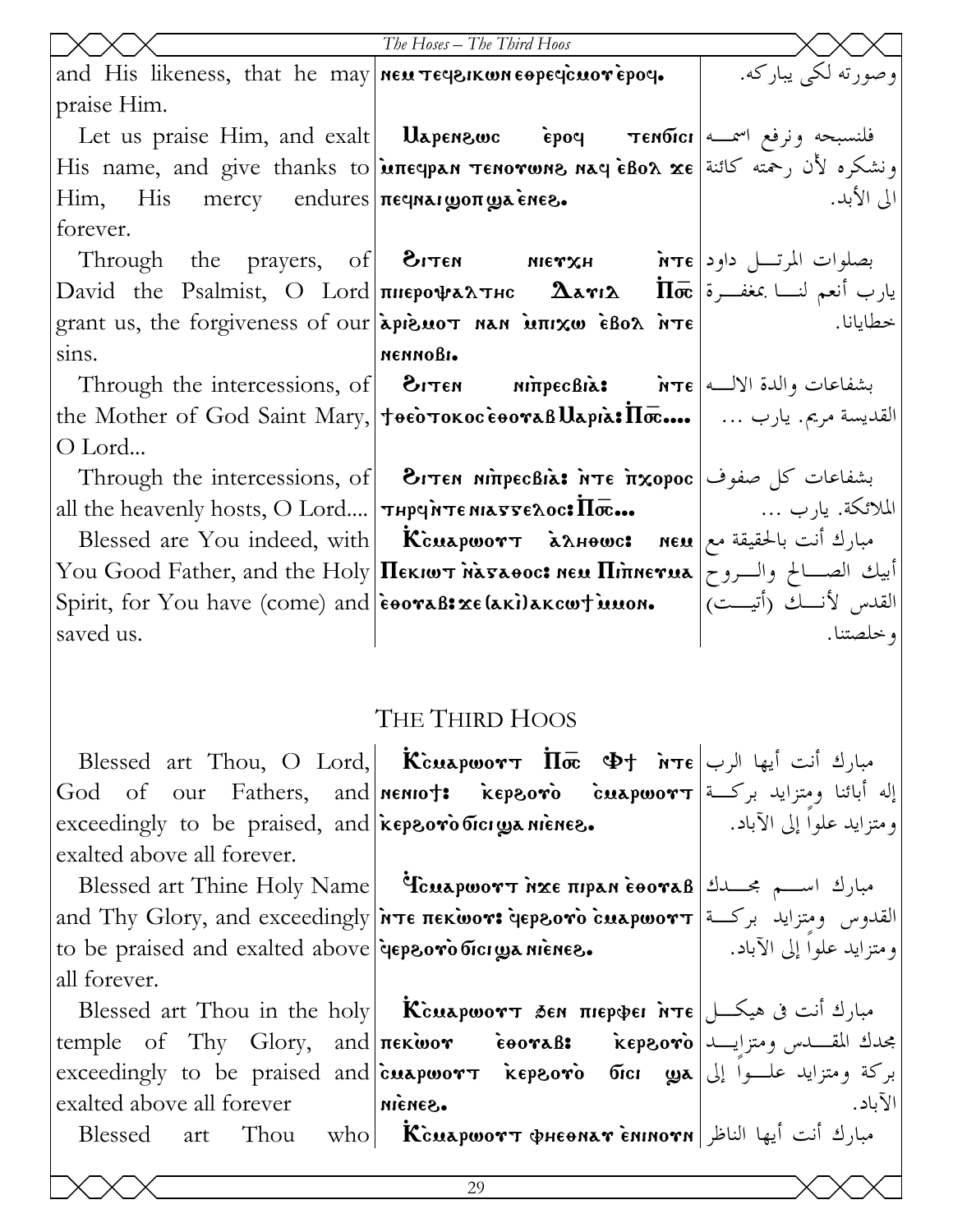|                                                        | The Hoses - The Third Hoos                                                                                                                                                                                                                                                                                                                   |                           |
|--------------------------------------------------------|----------------------------------------------------------------------------------------------------------------------------------------------------------------------------------------------------------------------------------------------------------------------------------------------------------------------------------------------|---------------------------|
|                                                        | beholds the depths and sits eqecuci 81xen $n\mathcal{X}$ eporBius site it is beholds the depths and sits eqecuci                                                                                                                                                                                                                             |                           |
| upon                                                   | the Cherubim, and ikepsoro cuapwor $\bm{\tau}$ kepsoro bici الشاروبيم ومتزايد بركــة                                                                                                                                                                                                                                                         |                           |
| exceedingly to be praised, and $\cos$ nienes.          |                                                                                                                                                                                                                                                                                                                                              | ومتزايد علوا إلى الآباد.  |
| exalted above all forever.                             |                                                                                                                                                                                                                                                                                                                                              |                           |
|                                                        | Blessed art Thou on the <b>Kcuapwort 81xen nieponoc</b> مبارك أنت على عرش                                                                                                                                                                                                                                                                    |                           |
|                                                        | Throne of Thy kingdom, and <b>א</b> דו <b>Tekue¬orpo:     kepsoro</b> المملكك ومتزايـــد بركــة                                                                                                                                                                                                                                              |                           |
|                                                        | exceedingly to be praised and cuapwor $\tau$ kepsoro fici ya [1] exceedingly to be praised and cuapwor $\tau$ kepsoro fici                                                                                                                                                                                                                   |                           |
| exalted above all forever. Michea.                     |                                                                                                                                                                                                                                                                                                                                              |                           |
|                                                        | Blessed art Thou in the <b>Kcuapwort Sen mic Tepewua</b> $\exists$ and $\exists$ in the $\exists$ $\forall$ in the $\exists$ or $\exists$ or $\exists$ or $\exists$ or $\exists$ or $\exists$ or $\exists$ or $\exists$ or $\exists$ or $\exists$ or $\exists$ or $\exists$ or $\exists$ or $\exists$ or $\exists$ or $\exists$ or $\exists$ |                           |
|                                                        | السماء ومتزايـــد بركــة firmament of heaven and พระ ร���: kepsoro cuapwors                                                                                                                                                                                                                                                                  |                           |
|                                                        | exceedingly to be praised, and Esprovio bicrya nienes. [13] الآباد. [13] exceedingly to be praised, and                                                                                                                                                                                                                                      |                           |
| exalted above all forever                              |                                                                                                                                                                                                                                                                                                                                              |                           |
|                                                        | Bless the Lord, O you works   CuoreПостеноти тнротите   باركى الرب يساجميع                                                                                                                                                                                                                                                                   |                           |
|                                                        | of the Lord, Praise Him and $ \overline{\text{In}\bar{\text{ce}}}$ : محيه التسبحيه ) of the Lord, Praise Him and $ \overline{\text{In}\bar{\text{ce}}}$ : والمعه                                                                                                                                                                             |                           |
| $\alpha$ exalt Him above all forever. $\alpha$ nienes. |                                                                                                                                                                                                                                                                                                                                              | وزيديه علوا إلى الآباد. ١ |
|                                                        | Bless the Lord, O heaven, <i>Cuor</i> $\epsilon \overline{\text{II}\bar{\text{oc}}}$ мфноті: гос ероч $ $ ابارکی السرب أيتسها                                                                                                                                                                                                                |                           |
| Praise Him and exalt Him apreoro bacquanience.         |                                                                                                                                                                                                                                                                                                                                              | السموات سبحيه وزيديه      |
| above all forever.                                     |                                                                                                                                                                                                                                                                                                                                              | علوا إلى الآباد.          |
|                                                        | Bless the Lord, all you angels <b>  Cuor èllo niasseloc тнрот</b>  باركوا الرب يساجميع                                                                                                                                                                                                                                                       |                           |
|                                                        | of the Lord, Praise Him and <i>i</i> rre <i>IIo</i> c: swc epoq apisoro bacq   ملائكة الرب. سبحوه                                                                                                                                                                                                                                            |                           |
| exalt Him above all forever. $\log a$ nienes.          |                                                                                                                                                                                                                                                                                                                                              | وزيدوه علوا إلى الآباد.   |
|                                                        | Bless the Lord, all you waters <b>  Cuorello nuwor тнротетса</b>   باركى الرب يساجميع                                                                                                                                                                                                                                                        |                           |
|                                                        | that be above the heaven, Praise <b> πωωι หา++ e: المياه التي فوق الســـماء. [that be above the heaven, Praise</b>                                                                                                                                                                                                                           |                           |
| Him and exalt Him above all $\alpha$ acquainlence.     |                                                                                                                                                                                                                                                                                                                                              | سبحيه وزيديه علسوا إلى    |
| forever.                                               |                                                                                                                                                                                                                                                                                                                                              | الآباد.                   |
|                                                        | Bless the Lord, all you powers <b>  Cuor èllo nixou тнрот ите</b> مجميع <b>  Bless the Lord, all you powers   Cuor èllo nixou тнрот ите</b>                                                                                                                                                                                                  |                           |
|                                                        | of the Lord, Praise Him and $ \overline{\Pi} \overline{\varpi}$ : swc epoq apisovo oacq ga مسبحيه $ \mathbf{x} $                                                                                                                                                                                                                             |                           |
| exalt Him above all forever.                           | Sanain                                                                                                                                                                                                                                                                                                                                       | وزيديه علوا إلى الآباد.   |
|                                                        | Bless the Lord, O Sun and   Cuor $\epsilon \Pi \bar{\varpi}$ прн нем пного всло   باركا السرب أيتسها                                                                                                                                                                                                                                         |                           |
|                                                        | Moon, Praise Him and exalt epocapporo bacqwanienes. الشمس والقمر سبحاه                                                                                                                                                                                                                                                                       |                           |
| Him above all forever.                                 |                                                                                                                                                                                                                                                                                                                                              | وزيداه علواً إلى الآباد.  |
|                                                        | Bless the Lord, all you stars <b>  Cuor èllo nicior тнрот ите</b> باركى الرب ياســائر   Bless the Lord, all you stars                                                                                                                                                                                                                        |                           |
|                                                        | of heaven, Praise Him and exalt (700: 800 èpoq apisovò басq ya  سسماء. سـبحيه   of heaven, Praise Him and exalt                                                                                                                                                                                                                              |                           |
| Him above all forever.                                 | S <sub>3</sub> N <sub>3</sub> IN                                                                                                                                                                                                                                                                                                             | وزيديه علوا إلى الآباد.   |
|                                                        | Bless the Lord, O you rain <b>Cuor Elloc niuovnewor neu</b> باركى السرب أيتسها   Bless the Lord, O you rain                                                                                                                                                                                                                                  |                           |
|                                                        | <u>and dew, Praise Him and exalt nuwt: swc epoq apisovo bacq ya   الأمطار مسع الانسداء. [عدم الله عن الله المستر</u>                                                                                                                                                                                                                         |                           |
|                                                        | 30                                                                                                                                                                                                                                                                                                                                           |                           |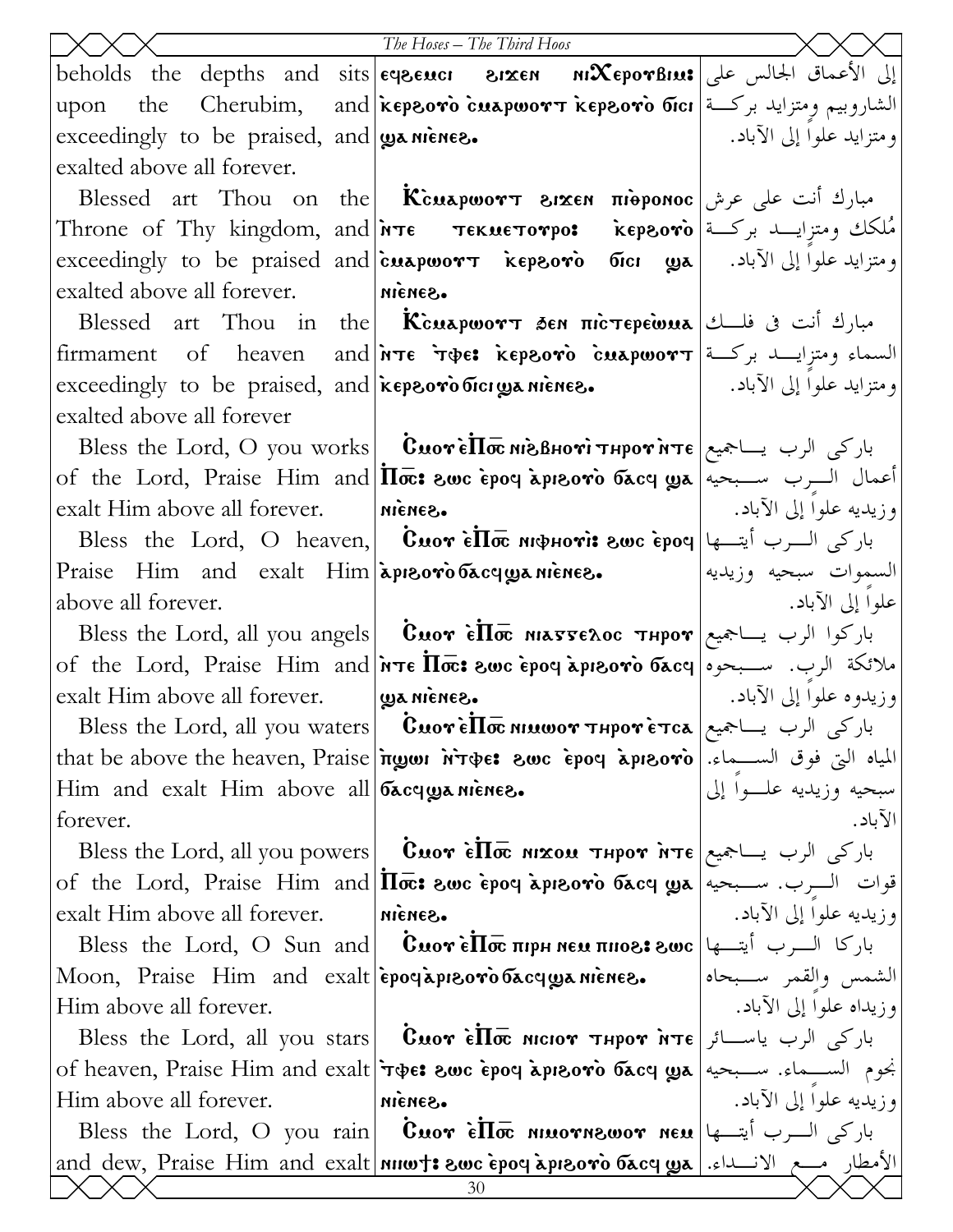|                                     | The Hoses - The Third Hoos                                                                                                                                                |                         |
|-------------------------------------|---------------------------------------------------------------------------------------------------------------------------------------------------------------------------|-------------------------|
| Him above all forever.              | S <sub>3</sub> N <sub>3</sub> IN                                                                                                                                          | سبحيه وزيديه علموا إلى  |
|                                     |                                                                                                                                                                           | الآباد.                 |
|                                     | Bless the Lord, O you clouds <b>  Смот є̀П</b> ос мібни мем міонот: باركي السرب أيتسها                                                                                    |                         |
|                                     | and winds, Praise Him and exalt  <b>&amp;wc epoclapi&amp;ovo бассуда міенег.</b> السَّحب الرياح. سـبحيه  and winds, Praise Him and exalt                                  |                         |
| Him above all forever.              |                                                                                                                                                                           | وزيديه علوا إلى الآباد. |
|                                     | Bless the Lord, all you spirits,   Cuor Elloc Minerua Thpor: باركى الرب يساجميع                                                                                           |                         |
|                                     | الأرواح. سبحيه وزيديــه  .Praise Him and exalt Him  <b>zwc̀epoq̀apızoròбacqyaniènes</b>                                                                                   |                         |
| above all forever.                  |                                                                                                                                                                           | علوا إلى الآباد.        |
|                                     | Bless the Lord, O fire and <b>Cuor</b> $\hat{\epsilon} \overline{\Pi} \overline{\sigma}$ <b>nixpws neu</b> باركا الرب أيتها النار                                         |                         |
|                                     | heat, Praise Him and exalt Him πικαγμα: والحرارة. سبحاه وزيـــداه  heat, Praise Him and exalt Him πικαγμα: و                                                              |                         |
| above all forever.                  | ·Sanana ay                                                                                                                                                                | علوا إلى الآباد.        |
|                                     | Bless the Lord, O cold and $\cos \theta$ $\sin \theta$ $\cos \theta$ $\sin \theta$ $\cos \theta$ $\sin \theta$ $\sin \theta$ $\cos \theta$                                |                         |
|                                     | heat, Praise Him and exalt Him πικαγοωνι εως εροφλριεογο δας   والحر. سبحاه وزيداه علوا                                                                                   |                         |
| above all forever.                  | ·Sanain aw                                                                                                                                                                | إلى الآباد.             |
|                                     | Bless the Lord, O you dew <b>Cuor ello numely new numers</b> $ \psi - \psi $                                                                                              |                         |
|                                     | and winds, Praise Him and exalt 800cepoc aprovo bacqyanienes. الأهوية والأنداء. سبحيه   and winds, Praise Him and exalt                                                   |                         |
| Him above all forever.              |                                                                                                                                                                           | وزيديه علوا إلى الآباد. |
|                                     | Bless the Lord, O you nights <b>Cuor</b> $\hat{\epsilon} \overline{\Pi} \overline{\sigma}$ niexwps neu باركى السرب أيتسها ا                                               |                         |
|                                     | and days, Praise Him and exalt niesoor: swc epoq aprsoro басq سليالى والايسام. ســبحيه                                                                                    |                         |
| Him above all forever.              | .Sanain aw                                                                                                                                                                | وزيديه علوا إلى الآباد. |
|                                     | Bless the Lord, O light and <b>Cuor</b> $\vec{\epsilon} \Pi \bar{\vec{\alpha}}$ <b>morwini neu</b> باركا الرب أيها النور                                                  |                         |
|                                     | والظلمة سبحاه وزيـــداه معرام darkness, Praise Him and exalt πιχικι: والظلمة سبحاه وزيـــداه معرا                                                                         |                         |
| Him above all forever.              | ·Sanain                                                                                                                                                                   | علوا إلى الآباد.        |
|                                     | Bless the Lord, O frost and <b>Cuor ello nixay neu niwxeß:</b> باركا الرب أيها البرد                                                                                      |                         |
|                                     | cold, Praise Him and exalt Him awcepoqapreoro bacquanienee. [مالصقيع سبحاه وزيــــداه ]                                                                                   | علوا إلى الآباد.        |
| above all forever.                  | Bless the Lord, O snow and <b>Cuor</b> $\vec{\epsilon} \cdot \vec{\ln} \cdot \vec{\sigma}$ $\vec{\pi} \cdot \vec{\pi}$ $\vec{\pi} \cdot \vec{\pi}$ باركا الرب أيها الجليد |                         |
|                                     |                                                                                                                                                                           |                         |
| above all forever                   | ice, Praise Him and exalt Him <mark>πιχιωνι εως εροφλριεονο δλcqωλ</mark>   والثلج. سبحاه وزيـــداه   مع<br>·Sanain                                                       | علوا إلى الآباد.        |
|                                     | Bless the Lord, O you <b>Cuor elloc MiceTeBphx Neu</b>                                                                                                                    |                         |
|                                     | البروق والسحب. سبحيه   lightnings and clouds, Praise   MIOHTII: 8wc ερο appe oro σεσα με   سبحيه   and clouds,                                                            |                         |
| Him and exalt Him above all nienes. |                                                                                                                                                                           | وزيديه علوا إلى الآباد. |
| forever.                            |                                                                                                                                                                           |                         |
|                                     | Bless the Lord, all the earth, <b>Cuor ello mikasi Thpes swc</b> $ \psi - \psi $ where $\psi$                                                                             |                         |
|                                     | Praise Him and exalt Him epociapiesoro bacques niènes. الأرض كلَّــها. سبحيه                                                                                              |                         |
| above all forever.                  |                                                                                                                                                                           | وزيديه علوا إلى الآباد. |
|                                     | 31                                                                                                                                                                        |                         |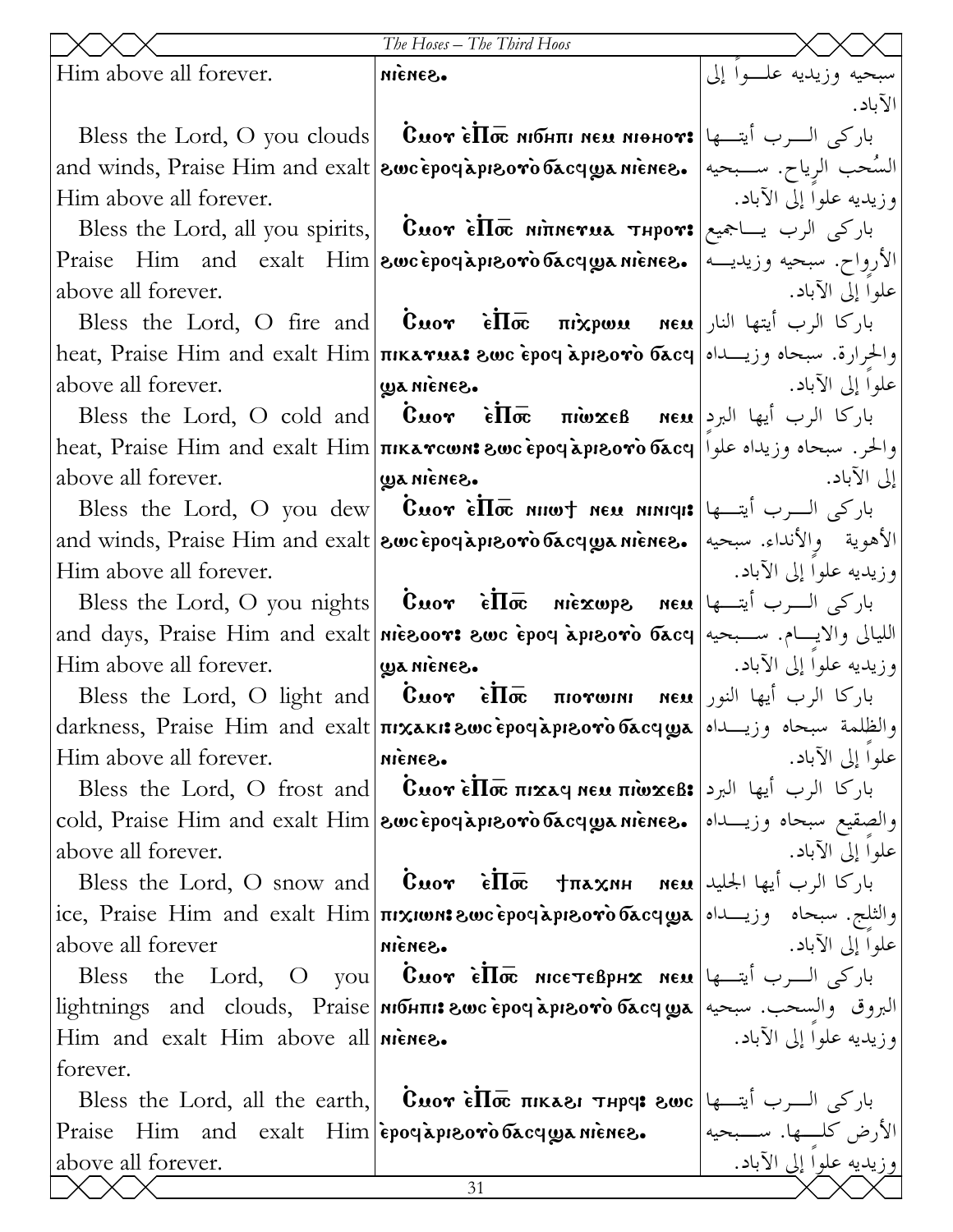|                                                                                        | The Hoses - The Third Hoos                                                                                                                                                                                                                                                                                                                                                                          |                             |
|----------------------------------------------------------------------------------------|-----------------------------------------------------------------------------------------------------------------------------------------------------------------------------------------------------------------------------------------------------------------------------------------------------------------------------------------------------------------------------------------------------|-----------------------------|
|                                                                                        | Bless the Lord, O you <b>Cuor et look</b> $\mathbf{u}$ $\mathbf{v}$ $\mathbf{v}$ $\mathbf{v}$ $\mathbf{v}$ $\mathbf{v}$ $\mathbf{v}$ $\mathbf{v}$ $\mathbf{v}$                                                                                                                                                                                                                                      |                             |
|                                                                                        | mountains and all hills, Praise πικαλαμφωον τμρον: الجبال وجميـــع الآكـــام.                                                                                                                                                                                                                                                                                                                       |                             |
| Him and exalt Him above all apieoro bacquanience.                                      |                                                                                                                                                                                                                                                                                                                                                                                                     | سبحيه وزيديه علــوا إلى     |
| forever.                                                                               |                                                                                                                                                                                                                                                                                                                                                                                                     | الآباد.                     |
|                                                                                        | Bless the Lord, all you things   Смот ѐ $\overline{\text{h\}}$ بارك الرب ياجميع مــا   Вless the Lord, all you things   Смот ѐ $\overline{\text{h\}}$                                                                                                                                                                                                                                               |                             |
|                                                                                        | that spring up on the earth, <b>Sixen free</b> <i>inkasi</i> : swc epoq light spring up on the earth, sixen <b>free</b> <i>inkasi</i> : swc epoq                                                                                                                                                                                                                                                    |                             |
| Praise Him and exalt him above $\alpha$ is preovious $\alpha$ or $\alpha$ is a rience. |                                                                                                                                                                                                                                                                                                                                                                                                     | ســــبحه وزده علــــوا إلى  |
| all forever.                                                                           |                                                                                                                                                                                                                                                                                                                                                                                                     | الآباد.                     |
|                                                                                        | Bless the Lord, O you cero $\mathbf{\hat{e}}$ $\mathbf{\hat{I}}$ $\mathbf{\hat{w}}$ and $\mathbf{\hat{v}}$ and $\mathbf{\hat{v}}$ and $\mathbf{\hat{v}}$ and $\mathbf{\hat{v}}$ and $\mathbf{\hat{v}}$ and $\mathbf{\hat{v}}$ and $\mathbf{\hat{v}}$ and $\mathbf{\hat{v}}$ and $\mathbf{\hat{v}}$ and $\mathbf{\hat{v}}$ and $\mathbf{\hat$                                                        |                             |
|                                                                                        | fountains, Praise Him and exalt apreoro bacqua nienes.                                                                                                                                                                                                                                                                                                                                              | الينابيع. سبحيه وزيديـــه   |
| Him above all forever                                                                  |                                                                                                                                                                                                                                                                                                                                                                                                     | علوا إلى الآباد.            |
|                                                                                        | Bless the Lord, O you seas <b>Cuor</b> $\hat{\epsilon} \Pi \bar{\sigma}$ niauaior neu باركى السرب أيتسها                                                                                                                                                                                                                                                                                            |                             |
|                                                                                        | and rivers, Praise Him and exalt ทนรุดของ: swc epoq apisovo басq البحار والأنهار. سبحيه                                                                                                                                                                                                                                                                                                             |                             |
| Him above all forever.                                                                 | Sanin au                                                                                                                                                                                                                                                                                                                                                                                            | وزيديه علوا إلى الآباد.     |
|                                                                                        | Bless the Lord, O you whales <b>Cuor ello mikhtioc neu enxai</b> ly باركى السرب أيتسها                                                                                                                                                                                                                                                                                                              |                             |
|                                                                                        | and all that moves in the waters,   мівен єткім бен мімшот: الحيتان وجميع ما يتحـــرك   and all that moves in the waters,   мівен єткім бен мімшот:                                                                                                                                                                                                                                                 |                             |
| Praise Him and exalt Him apieoro bacquanience.                                         |                                                                                                                                                                                                                                                                                                                                                                                                     | في المياء. سبحيه وزيديــــه |
| above all forever.                                                                     |                                                                                                                                                                                                                                                                                                                                                                                                     | علوا إلى الآباد.            |
|                                                                                        | Bless the Lord, all you birds <b>  Cuorello MBAAT THPOT NTE</b>                                                                                                                                                                                                                                                                                                                                     |                             |
|                                                                                        | of the sky, Praise Him and exalt (age: swc epoq apisoro $\delta$ acq $\alpha$ a مليور الســماء. ســبحيه   of the sky, Praise Him and exalt                                                                                                                                                                                                                                                          |                             |
| Him above all forever.                                                                 | ·Sanain                                                                                                                                                                                                                                                                                                                                                                                             | وزيديه علوا إلى الآباد.     |
|                                                                                        | Bless the Lord, all you wild <b>Cuor</b> $\dot{\epsilon} \overline{\Pi} \overline{\sigma}$ <b>Midhelic Mexical Mex</b> Pless the Lord, all you wild                                                                                                                                                                                                                                                 |                             |
|                                                                                        | beasts and cattle, Praise Him MTEBNWOTI THPOT: 8WC Epoq   الوحوش وكل البسفجائم.   beasts and cattle, Praise Him                                                                                                                                                                                                                                                                                     |                             |
| and exalt Him above all forever. [apiroro bacqua niènes.                               |                                                                                                                                                                                                                                                                                                                                                                                                     | سبحيه وزيديه علــواً إلى    |
|                                                                                        |                                                                                                                                                                                                                                                                                                                                                                                                     | الآباد.                     |
|                                                                                        | Bless the Lord, O you sons of   Cuor ellow pri nte Mipwau   باركوا السرب يسابني                                                                                                                                                                                                                                                                                                                     |                             |
|                                                                                        | men, worship the Lord, Praise orwy <del>g i ullos:</del> swc epoq apisoro البشر واسحدوا للــــرب<br>Him and exalt Him above all bacqyanienes.                                                                                                                                                                                                                                                       |                             |
| forever                                                                                |                                                                                                                                                                                                                                                                                                                                                                                                     | الآباد.                     |
|                                                                                        | Bless the Lord, O Israel, $\mid$ Cuor è $\overline{\ln}$ $\overline{\ln}$ $\overline{\ln}$ $\overline{\ln}$ $\overline{\ln}$ $\overline{\ln}$ $\overline{\ln}$ $\overline{\ln}$ $\overline{\ln}$ $\overline{\ln}$ $\overline{\ln}$ $\overline{\ln}$ $\overline{\ln}$ $\overline{\ln}$ $\overline{\ln}$ $\overline{\ln}$ $\overline{\ln}$ $\overline{\ln}$ $\overline{\ln}$ $\overline{\ln}$ $\over$ |                             |
|                                                                                        | Praise Him and exalt Him apreoro басуща ніснего.                                                                                                                                                                                                                                                                                                                                                    | ســــبحه وزده علــــوا إلى  |
| above all forever                                                                      |                                                                                                                                                                                                                                                                                                                                                                                                     | الآباد.                     |
|                                                                                        | Bless the Lord, O you priests <b>  CuoreII</b> o MornB NTe $\overline{\text{In}}$ buor $\vert$ كهنة Bless the Lord, O you priests   $\overline{\text{C}}$                                                                                                                                                                                                                                           |                             |
|                                                                                        | of the Lord, Praise Him and epocapie oro bacquanience.                                                                                                                                                                                                                                                                                                                                              | الرب سبحوه وزيدوه علواً     |
| exalt Him above all forever.                                                           |                                                                                                                                                                                                                                                                                                                                                                                                     | إلى الآباد.                 |
| the Lord, O<br><b>Bless</b><br>vou                                                     | $\mathbf C$ י אַ $\mathbf C$ פֿן الرب يا عبيـــد   $\mathbf{\overline{m}}$ זית הואפ $\mathbf{\overline{m}}$ דאס $\mathbf{\overline{r}}$                                                                                                                                                                                                                                                             |                             |
|                                                                                        | 32                                                                                                                                                                                                                                                                                                                                                                                                  |                             |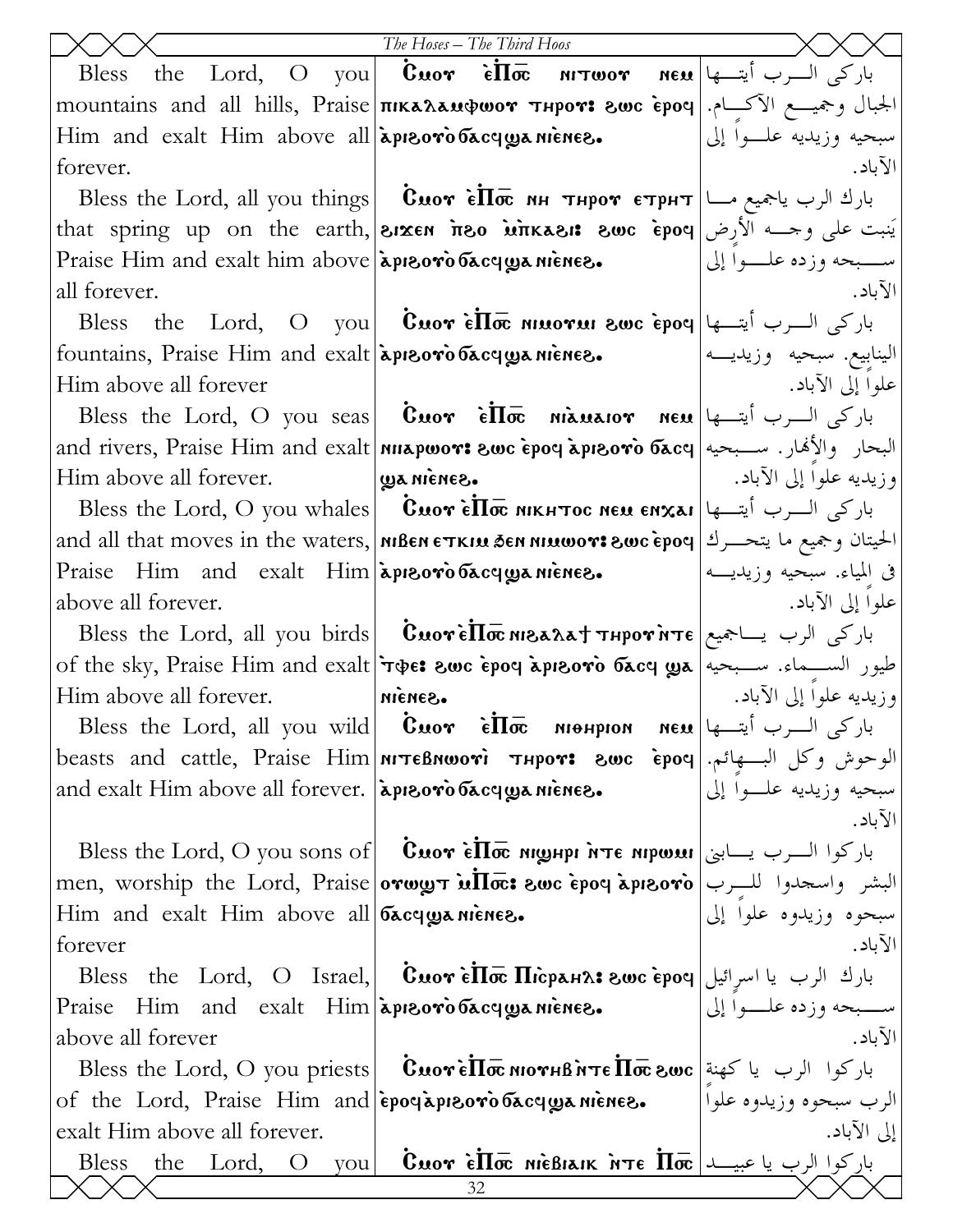|                                                          | The Hoses - Psali Watos for the Three Saintly Children                                                                                                                                                                                               |                         |
|----------------------------------------------------------|------------------------------------------------------------------------------------------------------------------------------------------------------------------------------------------------------------------------------------------------------|-------------------------|
|                                                          | servants of the Lord, Praise <b>Swcepogapisoro bacquanienes.</b> وزيدوه ا                                                                                                                                                                            |                         |
| Him and exalt Him above all                              |                                                                                                                                                                                                                                                      | علوا إلى الآباد.        |
| forever.                                                 |                                                                                                                                                                                                                                                      |                         |
|                                                          | Bless the Lord, O you spirits <b>Cuor</b> $\overrightarrow{e}\overrightarrow{\Pi\varpi}$ ninerua neu باركوا الرب يا أرواح                                                                                                                            |                         |
|                                                          | and souls of the just, Praise Him <b>N*\prxH</b> $\overrightarrow{h}$ $\overrightarrow{r}$ <b>Example 10</b> and souls of the just, Praise Him $\overrightarrow{h}$                                                                                  |                         |
| and exalt Him above all forever. [apisoro bacqua niènes. |                                                                                                                                                                                                                                                      | وزيدوه علوا إلى الآباد. |
|                                                          | Bless the Lord, O you holy <b>Cuor</b> $\vec{\epsilon} \cdot \vec{\ln} \cdot \vec{\epsilon}$ $\vec{\epsilon} \cdot \vec{\epsilon}$ $\vec{\epsilon} \cdot \vec{\epsilon}$ $\vec{\epsilon} \cdot \vec{\epsilon}$ $\vec{\epsilon} \cdot \vec{\epsilon}$ |                         |
|                                                          | and humble of heart, Praise MHETOEBIHOTT SEN NOTEHT 8WC   القديســـون والمتواضـــعو                                                                                                                                                                  |                         |
|                                                          | Him and exalt Him above all epogapieoro bacquanience.                                                                                                                                                                                                | القلوب. سبحوه وزيدوه    |
| forever.                                                 |                                                                                                                                                                                                                                                      | علوا إلى الآباد.        |
|                                                          | Bless the Lord, O Hananiah, <b>Cuor èllo Dananiac Dzapiac</b> باركوا الرب يا حنانيا                                                                                                                                                                  |                         |
|                                                          | Azariah and Mishael, Praise Шсанл ке Дамніл гос е́роч . وعزاريــــا وميصــــائيل                                                                                                                                                                     |                         |
| Him and exalt Him above all apieorobacquanience.         |                                                                                                                                                                                                                                                      | سبحوه وزيدوه علوا إلى   |
| forever.                                                 |                                                                                                                                                                                                                                                      | الآباد.                 |
|                                                          | Bless the Lord, O you who <b>Cuor</b> $\vec{\epsilon} \cdot \vec{\ln} \cdot \vec{\epsilon}$ باركوا الرب ياعابدى                                                                                                                                      |                         |
|                                                          | worship the Lord, the God of $\ln \overline{\ln \alpha}$ $\Phi$ t א $\pi$ e neniot swc epoq we kee i                                                                                                                                                 |                         |
| our fathers, Praise Him and apieoro bacquanience.        |                                                                                                                                                                                                                                                      | وزيدوه علوا إلى الآباد. |
| exalt Him above all forever.                             |                                                                                                                                                                                                                                                      |                         |

## PSALI WATOS FOR THE THREE SAINTLY CHILDREN

علوّاً.

سبحوه وزيدوه علوّاً.

 $\rm O\; \; sing \;$ unto  $\rm Him \;\; who \;\; was$  **Дрифали ѐфнѐтата** $\bm{w}$ **а! ѐърні |**  $\ddot$ etucified, buried and resurrected |غير وقام. وأبطل المــوت | crucified, buried and resurrected for us, who trampled and aqkwpq wibwor aqtyoyq: swc abolished death. Praise Him and  $\epsilon$ poq apreovo  $\delta$ acq. exalt Him above all.

 $\hbox{Take off the old man, and put} \begin{vmatrix} & \hbox{Bow} \ \hbox{Mnpow inna} \hbox{Rooc: oro} \ \hbox{Oone} \end{vmatrix}$ . اخلعوا الإنسان العتيق والبسوا الجديد الفــاخر.| on the new and superior one,|xωλ8 אתπιβερι εγκλεος: ογο8 come closer to the Greatness of `e'wnt `emega`eleoc> \wc `erof واقتربوا إلى عظم الرحمة.  $\text{mercy,}$  Praise Him and exalt approviation. Him above all.

All you Christian people, the **Senoc** priests and the deacons, glorify **|ninpecBขาepoc ке Aiakonoc: القســو**س والشمامســة. the Lord for He is worthy, **uawor ulloc** xe oreikanoc: اعطوا مجداً للــرب لأنــه Praise Him and exalt  $\lim|\tilde{\epsilon}$ poe apreovo bace. Genoc `nni`xricti`anoc> يا جنس المسـيحيين. مســتوجب. ســبحوه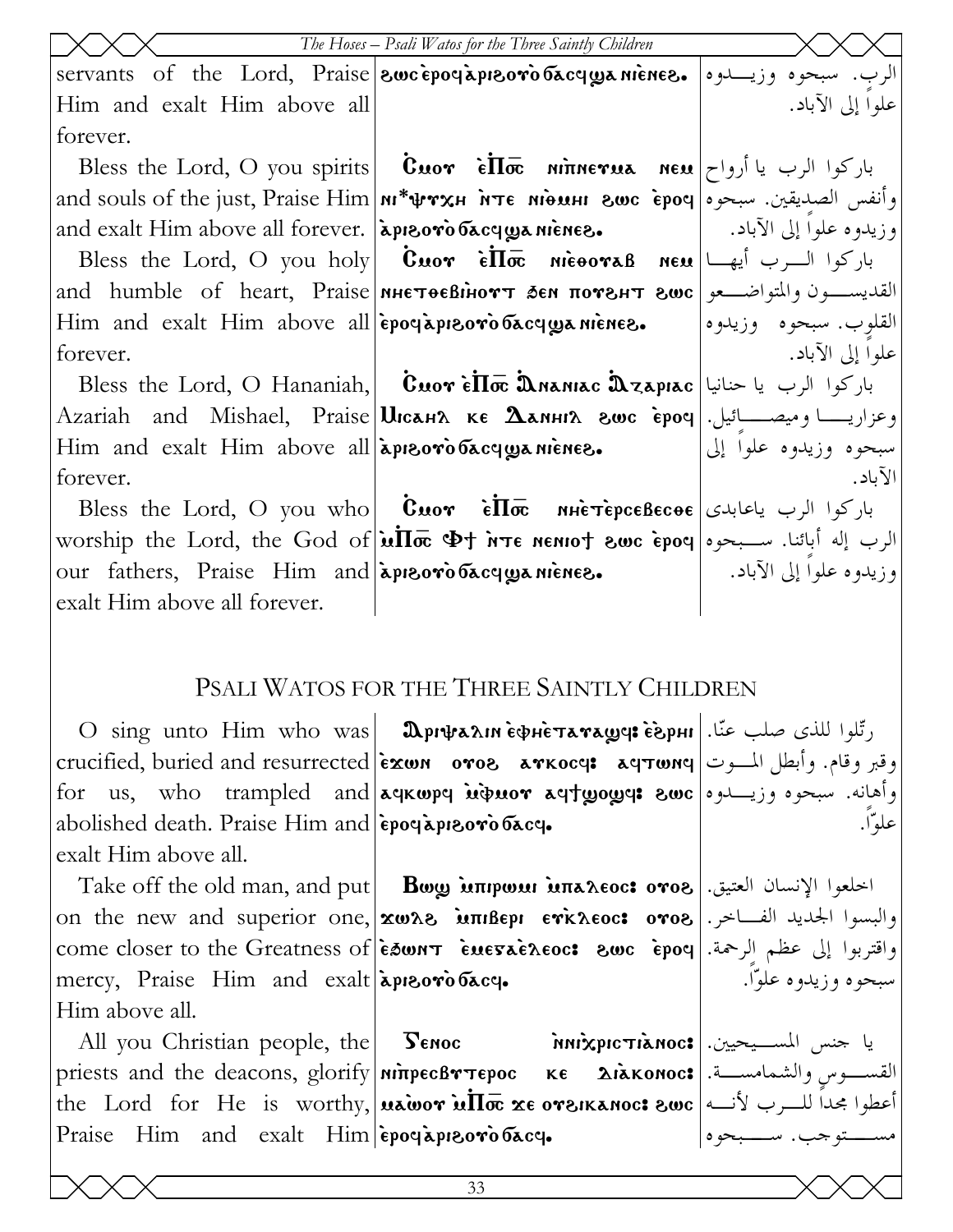above all. Come to us O three children, **AETTE** 8apon **w**  $\overline{m}$   $\overline{m}$ الثلاثة الثلاثة التابعة التابعة التابعة التابعة التابعة التابعة التابعة التابعة التابعة التابعة التابعة التابعة التابعة التابعة التابعة التابعة التابعة التا whom Christ our God has Manor: ETA HixpicToc Hennort |سلسـيح | whom Christ our God has lifted, and from the devil has  $\delta$   $\delta \sim r$ : delivered, Praise Him and exalt **ni** LiaBonov: 2wc epoy apisovo басч. Him above all. For the sake of your God the **E Co**Be **Heknort Uaciac: Specif** | العالي ماسسيا Messiah, the Giver of all good nevepsectac: معلم إلينا | Messiah, the Giver of all good nevepsectac:

unto

Hananiah, Praise Him and exalt Him above all.

come

things,

 $\operatorname{Zeadot},$ يا عزاريا الغيور عشية|Zealot, Zн $\alpha$ wтє  $\mathbf{\hat{a}}$ zарıас: єспєрас кє Azariah  $\Omega$ the evening and morning and in the *newi* **KE MECHMBPIAC: wawor** like self and morning and in the new i noon, glorify the power of the **NTxou Morthly in act evoc epoy** is a swe **ext** where  $\alpha$ Trinity, Praise Him and exalt apreorobacy. Him above all.

and exalt Him above all.

and proclaim with the priests, **caxi NEM MITTEROTTEPOTS cuor** USA of the priests, bless the Lord all His works, |  $\epsilon \overline{\text{II}\bar{\text{oc}}}$  мече внот тнрот: гоос  $\epsilon$ роч | المجيسع | bless the Lord all His works, |  $\epsilon$ Praise Him and exalt Him apreorobacq. above all.

Praise Him and exalt Him bacq. above all.

Him and exalt Him above all.

إلهنا وأنقذهم من إبليس.|&Bo2جة rousanpa

و زيدوه علوّا.

علواٌ).

علوّا.

وزده علوّا.

علوهّا.

علواٌ).

أعماله. سبحوه وزيـــدوه

أنشأهم. سبحوه وزيدوه

سبحوه وزيدوه علوّا.

سبحوه وزيدوه علوّا.

us  $\text{O}$ ايا حنانيا. ســـبحه وزده|عربية من التابع العربية التابع التابع التابع التابع التابع التابع

Behold Emmanuel, is now in **H** $\pi$  **H** $\pi$   $\pi$   $\sigma$   $\pi$   $\sigma$   $\sigma$   $\pi$   $\sigma$   $\sigma$   $\sigma$   $\sigma$   $\sigma$ our midst O Mishael, proclaim|темин† พ Uıcан2: 2а21 бем|سطنا یا میصائیل تکلــم with a voice of joy, Praise Him orcun noe ansis swe epoy aprooro | سبحه التهليل. سبحه السبحه الله بعده التهليل  $6acq.$ 

Gather now and persevere, **Owort thor kata xin thpor:** اجتمعوا وثابروا جميعا

The heavens declare the **lc инфноті сесахімітю оті мФ**† | الســموات تنطــق The heavens declare the | **Ic инфноті сесахімітю оті**  $\left. \right.$ بمجد الله إلى هذا اليوم يا $\left. \right\vert$  glory, of God until this day, O $\left\vert \right.$ يعق في مُعاد الله إلى هذا اليوم يا you angels whom He has made, etaqxowor: swc epoq aprsoro ايها الملائكة السذين

Now you powers of the Lord, **Ke NTH ATHAMIC TOT KTPIOT:** والآن يا قوات السرب باركوا اسمه الكريم أيتــها |bless His honored name, O sun|c̀иот є̀πєчран тот тииот: πιρн and moon and the stars, Praise new nicors are suc epoy [... ] and moon and the stars, Praise apisoro dacq.

أيضاً أيته عا الأمطار | neu And also you rain and dew,  $\lambda$  or  $\lambda$   $\alpha$   $\alpha$   $\gamma$   $\alpha$   $\alpha$   $\gamma$  $\frac{1}{2} \sin\!g$  praises unto our Savior, for nuw†:  $\epsilon$ тфника т $\epsilon$  Пенречсит $\epsilon$ ) العاء امدحى مخلصـــنا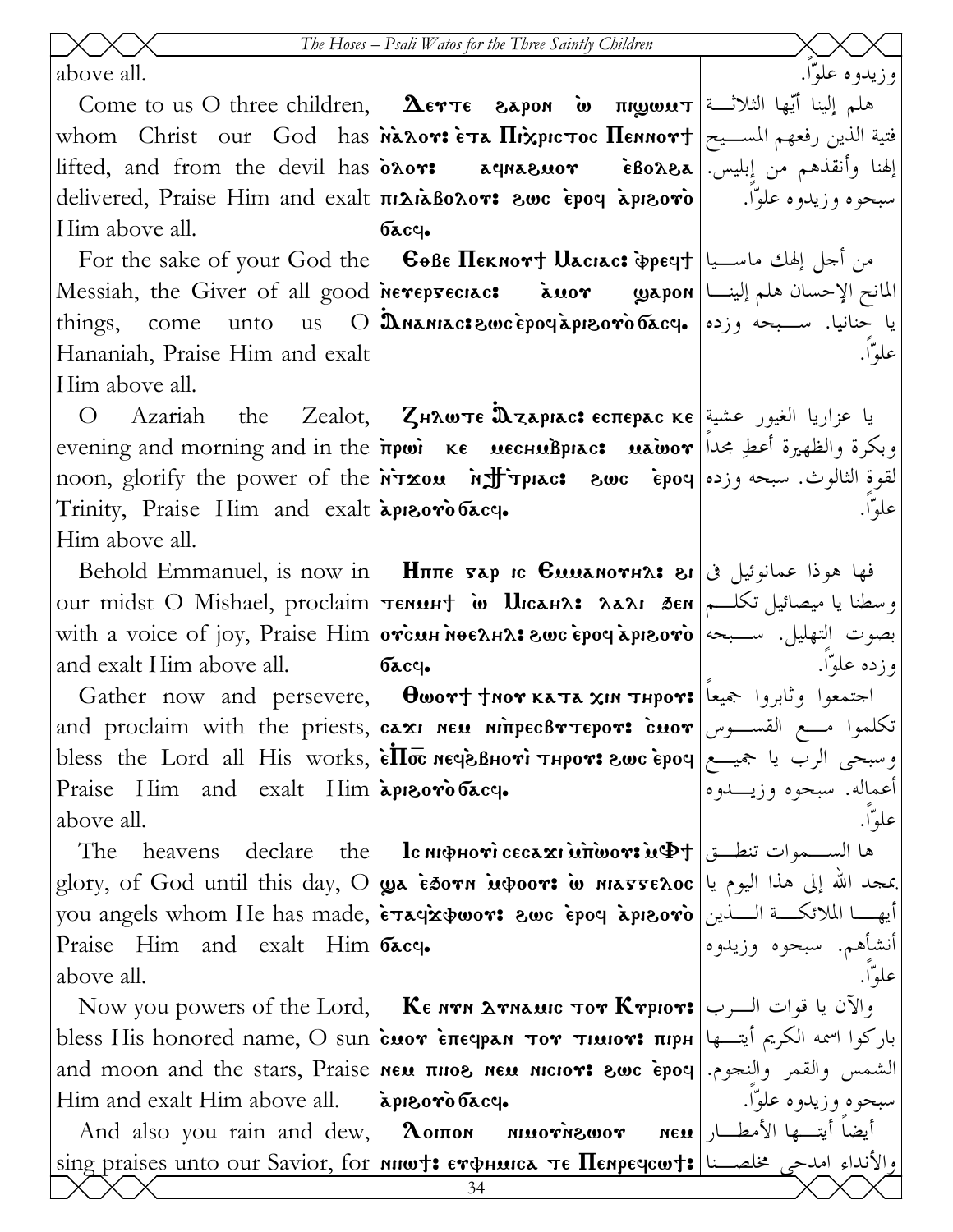$\rm He$  is the God of our fathers, $\vert {\bf x}$ е ̀мооч πε  $\Phi$ т ̀ите мемю $\uparrow$ : نه هو إله آبائنا. سبحوه Praise Him and exalt  $\lim|\tilde{\epsilon}$ poe aprovio bacq. above all. وزيدوه علوّاً.

and fire and heat, Praise Him  $\epsilon$ poq apreovo bacq. and exalt Him above all.

Praise Him and exalt  $\lim |\nabla \text{c} \cdot \mathbf{c}|$ . above all.

Him above all.

Him and exalt Him above all.

Praise Him and exalt  $\lim|\mathbf{\lambda}P\|\mathbf{\lambda}$ above all.

above all.

and exalt Him above all.

O Israel offer before Him,  $\parallel$  Жинке доза ̀w Пісранл: أبامه أسامه ا $\parallel$ 

Glorify the Lord O clouds | Uawor uHo io mohni erua: أعــطِ مجــدا أيتــها and winds, together with the менот нем нініч нем нілнетма: السحب معــا والأهويـــة souls and the spirits, O you cold **|πικαq neu πιχρωυ πικαγμα; sωc |** النفوس والأرواح والـبرد

You also O nights and days, Mrκτες κε ниерерω πε: جام الليـــالى والأيـــام light and darkness and lightning,|cκοτος κε ac̀τpaπε**: x**ε λο<del>z</del>a cı|تيضاً والنــور والظلمــة  $\text{glorify the Lower of manifold, }|\textbf{wh}|\textbf{h}$ والبروق قائلة المجد لك يا

You trees and all that springs |  $\cal Z}$ тла ке панта та фтоиена: أيتها الأشجار وجميــع on the earth, and all that moves вн тн тн ке панта та кінотиєна: الأرض وكل  $\;$ in the waters, mountains and $\;$ sı או $\;$ יווט וואס ne $\;$  nem האדמס $\;$  nem  $\;$ the forests, Praise Him and exalt **`Apruona: نوالغياض.** سبحوه وزيدوه | مه**f**orests, Praise Him and exalt

 $\operatorname{And}$  bless without ceasing, $|$   $\textbf{O}$ ro $\textbf{s}$  on  $\operatorname{c}{\boldsymbol{u}}$  or  $\operatorname{h}$ م $\textbf{a}$  or  $\operatorname{c}{\boldsymbol{u}}$  $\text{the Lord the King of the kings, }|\tilde{\text{\textbf{e}}}\text{\textbf{I}}\text{\textbf{w}}$  ألرب ملك الملوك أيتــها  $\rm O$  you seas and rivers,  $\rm Praise$ |niauaio $\bm r$  neu niiapwo $\bm r$ : نسـبحيه  $\bm r$ o `epoq البحار والأهار. سـبحيه apisorò bacq.

 $\rm{And} \,\,$  ve also seeing them, let **Haipht ànon tenna** $\rm{\bf r}$  **epwo** $\rm{\bf r}$ **:** انخــن إذ ننظــر us say with all these things,|**uapenxocneunaiwn thpovicuov**|ملع هــذه العام العمام لله التابع بها بن التابع بن Bless the Lord all you birds, $|\dot{\tilde{\epsilon}}\overline{\Pi} \bar{\varpi}$  мюд $\lambda$ д† тнрот: نالموجودات جميعها باركى

 $\rm O$  snow and ice, cattle and  $\mid\, {\bf P}$ ω אווא $\rm x$ אווא $\rm x$ וואות κε الـثلج (O snow and ice, cattle and wild beasts, bless the Lord of  $\kappa$  when new niquipron: cuover  $\epsilon \Pi \bar{\infty}$  $\text{holds,}$  Praise Him and exalt Him  $|\text{row} \times \text{approx}$  swc `epoq `api $\text{so}\text{v}$ `o  $6acq.$ 

Bless the Lord as befits Him, ~Cmou `e~P\_ kata `vtwmi> `erof سبحوا الرب كما يليق and not like the disobedient, all ке от ин парамоми ̀о ніднрі ̀нте  $\vert$  به وليس كالمخالفين يــا you sons of men, Praise Him **nipwui: Swc epocapieovo bacq.** 

علوّاً.

والنار والحرارة. سـبحيه

محب البشـر. سـبحوه

وزيديه علوّاً.

وزيدوه علوّاً.

وزيديه علوّاً. الرب يا جميـع الطيـور. سبحيه وزيديه علوّاً. والبهائم والوحوش باركى رب الأربـاب: سـبحيه وزيديه علوّاً.

أبناء البشـر. سـبحوه وزيدوه علوّاً.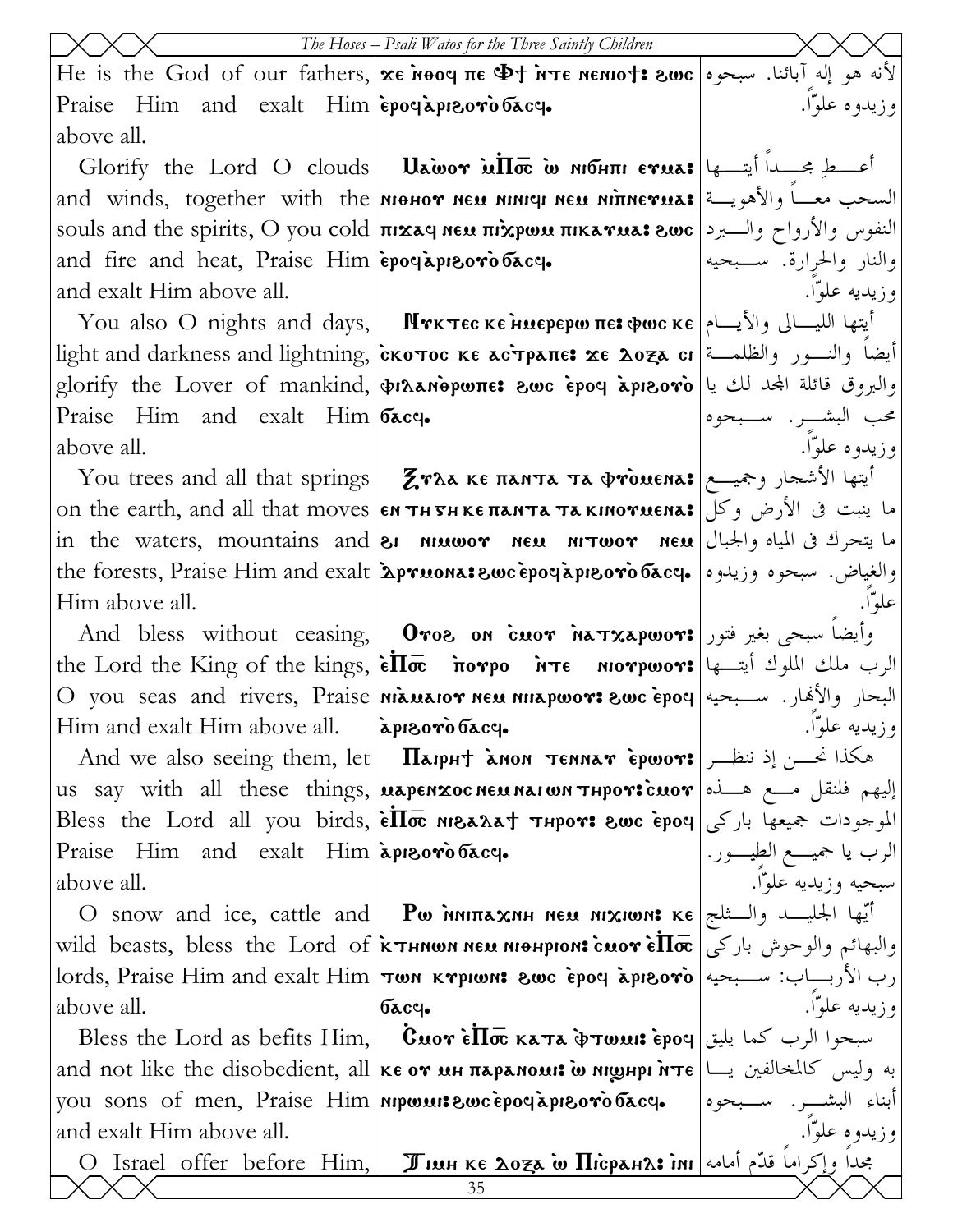| The Hoses - Hymn for the Three Saintly Children      |                                                                                                                                                                                                                                 |                        |  |
|------------------------------------------------------|---------------------------------------------------------------------------------------------------------------------------------------------------------------------------------------------------------------------------------|------------------------|--|
|                                                      | يا إسرائيل بصوت التهليل honor and glory in a joyful ма&рач бем отсин моедна:                                                                                                                                                    |                        |  |
| all<br>voice,                                        | یا کهنة عمانوئیل. سبحوه ори рriests of мютнв ите Сиилмотн $\alpha$ : 8wc یا کهنة عمانوئیل. سبحوه                                                                                                                                |                        |  |
| Emmanuel, Praise Him and epoclapizoro bacq.          |                                                                                                                                                                                                                                 | وزيدوه علوّا.          |  |
| exalt Him above all.                                 |                                                                                                                                                                                                                                 |                        |  |
|                                                      | You servants of the true God, <b><i>Υπηρετωπ ινΦτ ισμη: neu</i></b> $\left  \int_{-\infty}^{\infty}$ $\frac{1}{2}$ $\frac{1}{2}$ $\frac{1}{2}$                                                                                  |                        |  |
|                                                      | the souls of the just, and the <b>NIPTXH inte nificulties</b> $\mathbf{N}$ <b>inte nificulties</b> $\mathbf{N}$                                                                                                                 |                        |  |
|                                                      | humble and the charitable,   мнетоевінотт пречиеі: гоос ероч   وزيسدوه وزيسدوه   humble                                                                                                                                         |                        |  |
| Praise Him and exalt Him apreoro bacq.               |                                                                                                                                                                                                                                 | علوّا.                 |  |
| above all.                                           |                                                                                                                                                                                                                                 |                        |  |
|                                                      | $\text{God my God is the One, who}$ 4t $\text{Haou}$ $\text{Haou}$ $\text{H}$                                                                                                                                                   |                        |  |
|                                                      | saved you from danger, O $\pi$ e er $\pi$ on $\frac{1}{\alpha}$ you from danger, O $\pi$ e $\pi$ e er $\pi$ on $\frac{1}{\alpha}$ you $\frac{1}{\alpha}$                                                                        |                        |  |
|                                                      | Shadrach Meshach and CEApax Urcax 2BAENa5w: ewc إستسملراك وميســــاك   Shadrach                                                                                                                                                 |                        |  |
| Abednego, Praise Him and exalt epoquipresoro bacq.   |                                                                                                                                                                                                                                 | وأبدناغو. سبحوه وزيدوه |  |
| Him above all.                                       |                                                                                                                                                                                                                                 | علواٌ.                 |  |
|                                                      | Hurry with great haste, O you   Xwxeu sen ornigh nigpwic: أسرعوا بحرص عظــيم   Hurry with great haste, O you                                                                                                                    |                        |  |
|                                                      | $\frac{1}{2}$ righteous of the Lord, and all  <b>NHETEPCEBECOE</b> in the with the Lord, and all                                                                                                                                |                        |  |
|                                                      | the creatures He has made, <i>THPOT</i> ETACRICS 2000 EPOC APIBOTO   الطبائع الستى صنعها.                                                                                                                                       |                        |  |
| Praise Him and exalt $\lim \mathbf{c}_{\text{ac}}\ $ |                                                                                                                                                                                                                                 | سبحوه وزيدوه علوّا.    |  |
| above all.                                           |                                                                                                                                                                                                                                 |                        |  |
|                                                      | Coolness and repose without   $\Phi$ тхос ке анапатсьс: ион нан   اعطنـــا                                                                                                                                                      |                        |  |
|                                                      | ceasing, grant unto all of us, that <b>THPEN XWPIC PPATCIC: EOPENXW</b> كلنا بغير انقطاع لنقـــول                                                                                                                               |                        |  |
|                                                      | بتمتع. سبحوه وزيـــــدوه اوGen oràπολarcıc: و بي الله عليه عليه الله عليه عليه الله عليه عليه الله we may joyfully proclaim, Praise<br>عليه السلم الله الله الله عليه الله عليه الله عليه الله عليه الله الله Him and exalt Him |                        |  |
| Him and exalt Him above all. <i>[apreoro bace]</i> . |                                                                                                                                                                                                                                 | علواٌ.                 |  |
|                                                      | And also Thy poor servant <b>WearTwe πεκβωκ πιπτωχος:</b> كذلك عبدك المسكين                                                                                                                                                     |                        |  |
|                                                      | Sarkis, make him without Capkic api rq eqoi nenoxoc: ecaxi si اسركيس اجعله بغير دينونة   Sarkis,                                                                                                                                |                        |  |
|                                                      |                                                                                                                                                                                                                                 |                        |  |
|                                                      | condemnation, that he may join <b>MEN NAIS SWC METOXOC SWC epoq</b><br>all those and say, Praise Him <b>apporobacq.</b><br>and exalt Him above all                                                                              |                        |  |
| and exalt Him above all.                             |                                                                                                                                                                                                                                 |                        |  |
|                                                      |                                                                                                                                                                                                                                 |                        |  |
| HYMN FOR THE THREE SAINTLY CHILDREN                  |                                                                                                                                                                                                                                 |                        |  |
| We                                                   | therefore present an <b>Jenen deen creian KE THN</b>                                                                                                                                                                            |                        |  |
|                                                      | offering and rational worship; [λοσικμη: λατριαν ληαπευπωυεν   العقلية ونرســـل                                                                                                                                                 |                        |  |
|                                                      | we send unto Thee this day <b>cearTw сниером waac: irpoc</b> $\frac{1}{\pi}$ الك فى هذا اليوم التسابيح                                                                                                                          |                        |  |
|                                                      | psalmidies for Thy glory O our 2077 сот сотнр нишля Дланнас   الدى مجدك يا مخلصـنا.                                                                                                                                             |                        |  |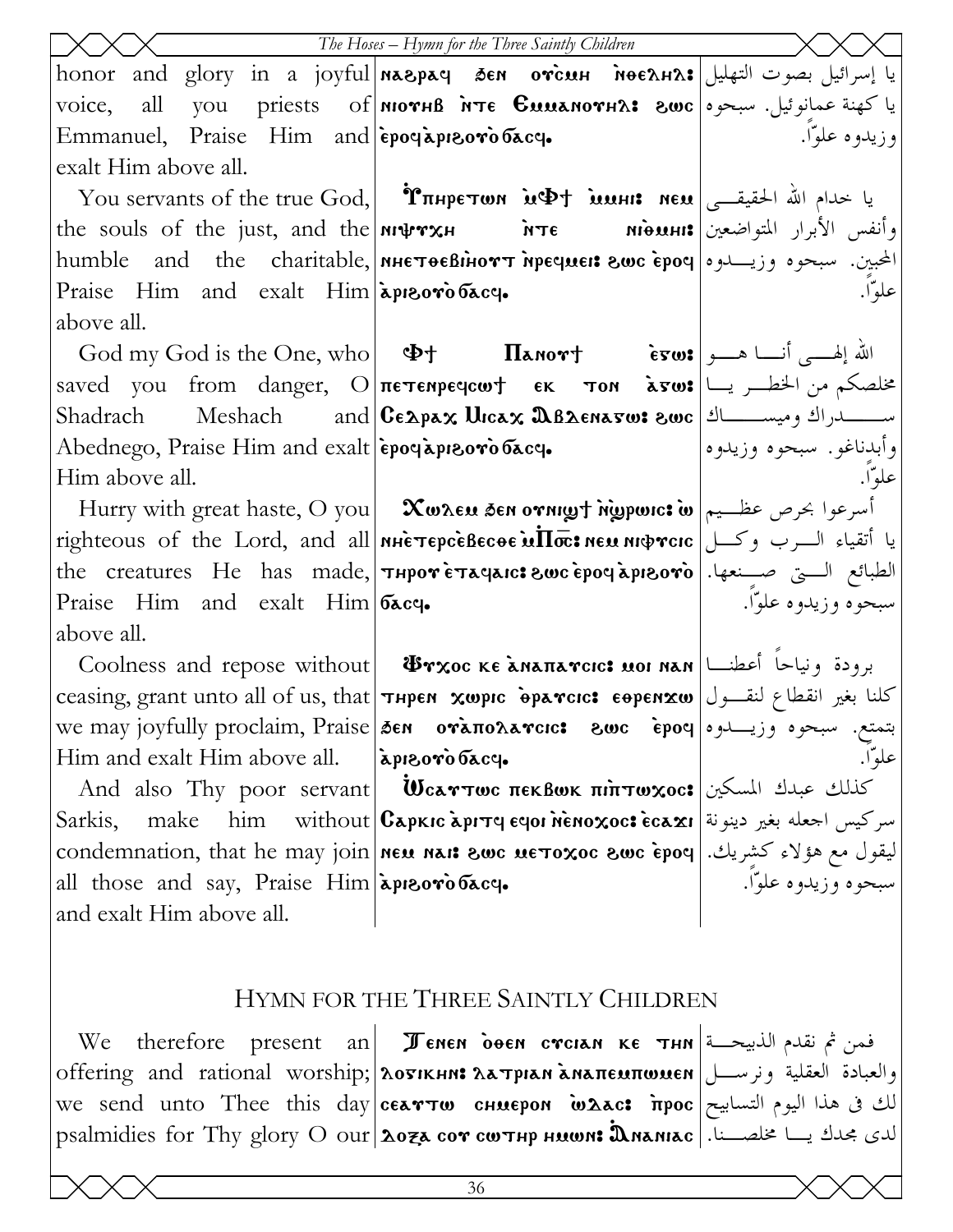|                                                 | The Hoses - Praise for the Three Saintly Children                                                                                      |                          |
|-------------------------------------------------|----------------------------------------------------------------------------------------------------------------------------------------|--------------------------|
| Savior; Hananiah, Azariah and Dzapiacke Uicaha. |                                                                                                                                        | حنانيا وعزاريا وميصائيل. |
| Mishael.                                        |                                                                                                                                        |                          |
|                                                 | When they were raised to take <b>I pion <math>\pi</math>aioon nxe ue ain na to r</b> and they were raised to take                      |                          |
|                                                 | في أحسادهم انحدر ملاك  glory in their bodies, the angel περος λο <del>z</del> a wnca Teror: cεμa Toc                                   |                          |
|                                                 | came down, stopped the fire <b>asseroc sap cenacer oede:</b> وأطفأ اللهيب وصيره باردا   came down, stopped the fire                    |                          |
| it became<br>and                                | $\text{cool} \quad \text{for} \text{a}$ 913 - 100 مـــن حنانيــــا وعزاريــــا                                                         |                          |
|                                                 | Hananiah, Azariah and Mishael. Finon: DNANIAC DZAPIAC KE                                                                               | وميصائيل.                |
|                                                 | UICAH2.                                                                                                                                |                          |
|                                                 | $\mathbf{E}$ كانوا يباركون الــرب א& $\mathbf{c}$ Kapion كانوا يباركون الــرب                                                          |                          |
|                                                 | الثلاثة. إذ هم في وســط stépw فاسم irgours erāen anāri                                                                                 |                          |
|                                                 | الأتون المتوقد. ولم يقــو  nca τε a vw inte πκω&τ wxou والأتون المتوقد. ولم يقــو                                                      |                          |
|                                                 | عليهم الحريق. لأن ملاك repwor: massenoc sap u $\Pi$ oc eq $8$ en                                                                       |                          |
|                                                 | الرب كان في وسطهم سعة:TETUHTE: aqno8EU MUWOT: arw                                                                                      |                          |
|                                                 | وخلصهم. ولم يدع شيئا πεςκaλaar `` месртa&wo                                                                                            |                          |
|                                                 | من الشر يدركهم. حنانيا      இианас $\mathbf{\mathfrak{A}}$ дярнаске $\mathbf{\mathfrak{U}}$ сан $\lambda$ .                            |                          |
|                                                 |                                                                                                                                        | وعزاريا وميصائيل.        |
|                                                 | $\textbf{U}$ enenca $\textbf{\textit{v}}$ ومن بعد أن ننال مـــن  $\textbf{\textit{re}}$ 80 و $\textbf{\textit{v}}$                     |                          |
|                                                 | أسراره المقدسة نصب خ   нечитстнрюм ѐвотав емшу ѐвол                                                                                    |                          |
|                                                 | قائلين: قدوس الله. قدوس   Moi AaaB in tenxw iuuoc: xe qoraaB                                                                           |                          |
|                                                 | القوى. قدوس الذي هــو πιοντε: أو φνααβ λοί πετχωρε                                                                                     |                          |
|                                                 | وحده غير مائت. الــــذي   •વoraaß n̄бī πεтиот an uuaraтq:                                                                              |                          |
|                                                 | أعطانا انعامه وتحنن على   пентач† нан е́воден несремот                                                                                 |                          |
|                                                 |                                                                                                                                        |                          |
|                                                 | عدم معرفتنـــا. حنانيـــا   aqwana&THq     èxen     asnia:<br>وعزاريا وميصائيل.<br>وسبحوا وبـــاركوا الله   Erawc  ercuor  eDt   nchor |                          |
| They praise and worship God                     |                                                                                                                                        | كل حين.                  |
| continually.                                    | мівем.                                                                                                                                 |                          |
|                                                 |                                                                                                                                        |                          |
|                                                 | PRAISE FOR THE THREE SAINTLY CHILDREN                                                                                                  |                          |
|                                                 |                                                                                                                                        |                          |

We follow Thee with all our **| Ленотег ном бен пенгнт** | مقلوبنــا | We follow Thee with all our hearts, and we fear Thee, and *тнр*ч: темергот батекгн: отог [زان بو نطلب وحهك] یا اللہ لا تخزنا. we seek Thy face, O God do  $\tau$ enkwt пса Ф† лек 80: not forsake us. inteptwininan. But rather deal with us, 2022 aprovi newan: Kara بال إصنع معنا بحسب according to Thy meekness, and **текнетепинс: нем ката па̀gai** (3) according to Thy meekness, and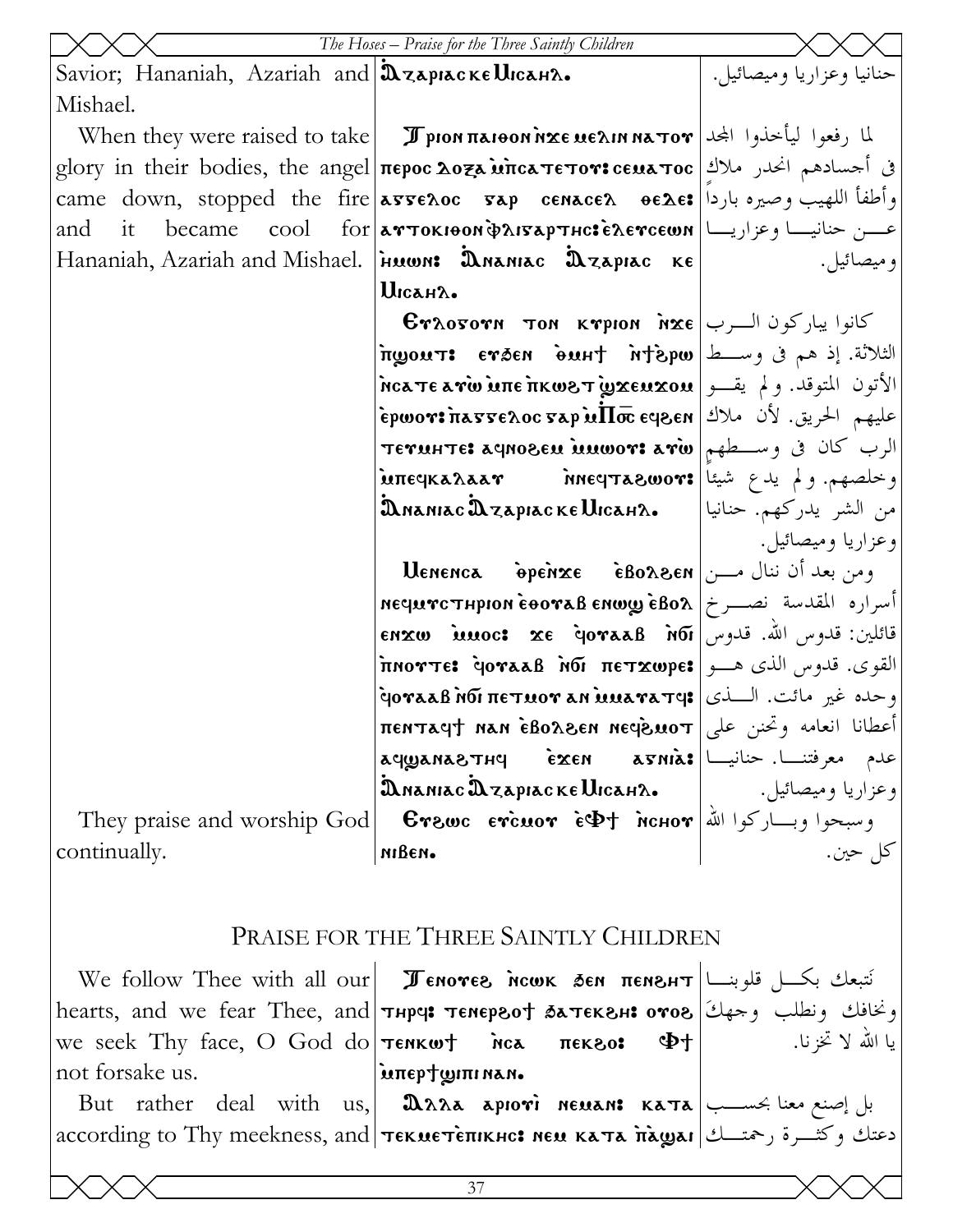|                                                                                                                                           | The Hoses - Commemoriation of Saints                                                                                                                          |                         |
|-------------------------------------------------------------------------------------------------------------------------------------------|---------------------------------------------------------------------------------------------------------------------------------------------------------------|-------------------------|
| according to Thy great mercy, $\frac{1}{n}$ $\pi \epsilon \pi \epsilon \kappa n \kappa \kappa \kappa \pi \epsilon \pi \kappa \rho \kappa$ |                                                                                                                                                               | يار ب أعنا.             |
| O Lord help us.                                                                                                                           |                                                                                                                                                               |                         |
|                                                                                                                                           | May our prayers ascend unto   Uape τεΝπροσενχΗ πεΝΝΗΒ: i مالك   i May our prayers ascend unto   Uape τεΝπροσενχΗ πεΝΝΗΒ: i                                    |                         |
|                                                                                                                                           | Thee, O our Master, like burnt $\lambda$ engor interios inpert   ایاسیدنا مثـــل محرقـــات                                                                    |                         |
|                                                                                                                                           | Offerings of lambs, and fatted אגשות הת Te Banwar איז בואדו offerings of lambs, and fatted א                                                                  |                         |
| calves.                                                                                                                                   | SANUACIETKENIWOTT.                                                                                                                                            |                         |
|                                                                                                                                           | Do not forget the covenant, $ $ $\mathbf{l}$ лерерпову $\mathbf{w}$ $\mathbf{w}$ $\mathbf{w}$ $\mathbf{w}$ $\mathbf{w}$ $\mathbf{w}$                          |                         |
|                                                                                                                                           | قطعته مع أبائنا أبــراهيم #which Thou hast made with our өнетаксемннтс мем мемю†                                                                              |                         |
|                                                                                                                                           | وإسحق ويعقوب إسرائيل  fathers, Abraham Isaac and  <b>ື Βρααυ Ισαακ Ιακωβ: πιΙσρα</b> μλ                                                                       |                         |
| Jacob, (Israel) Thine holy one.   $\vec{n}$ <b>e</b> $\vec{r}$                                                                            |                                                                                                                                                               | قديسك.                  |
|                                                                                                                                           | Bless the Lord all you nations, $ \textbf{C}_{\text{uov}} $ $\textbf{C}_{\text{uov}}$ $\textbf{C}_{\text{uov}}$ $\textbf{C}_{\text{uov}}$ باركوا الرب يساجميع |                         |
|                                                                                                                                           | the tribes and all kinds of nιφγλΗ nιαcπι nλαc: swc epoq الشعوب والقبائل ولغات                                                                                |                         |
|                                                                                                                                           |                                                                                                                                                               |                         |
| Him, above all forever. Miches.                                                                                                           |                                                                                                                                                               | وزيدوه علوا إلى الآباد. |
|                                                                                                                                           | Pray to the Lord on our <b>I whe in Tue of in Fray</b> i w $  \psi \rangle$ and the Lord on our <b>I we be in Tue of in Fray</b>                              |                         |
|                                                                                                                                           | أيها الثلاثة فتية القديسين.  behalf, O three saintly children, πιωουτ λελον λετιος: Cελρεκ                                                                    |                         |
|                                                                                                                                           | Shadrach, Meshach, and UIcak BBAENa5w: wreqxa سدراك وميساك وابدناغو                                                                                           |                         |
| Abednego, that He may forgive <b>NET</b> NOR 1802.                                                                                        |                                                                                                                                                               | ليغفر لنا خطايانا.      |
| us our sins.                                                                                                                              |                                                                                                                                                               |                         |
|                                                                                                                                           |                                                                                                                                                               |                         |

#### **COMMEMORIATION OF SAINTS**

Intercede on our behalf, O our Savior, that He may forgive nennoBinaneBox. us our sins.

our sins.

Intercede on our behalf, O our sins.

اِشفعي فينا يا ســيدتنا | Ü mpiπpecBeγın esphi exwns w Lady of us all the Mother of TENOC MAHB THPEN TOEOTOKOC: كلنا السيدة والدة الإلــه God, Saint Mary the Mother of Uapia buar ullencw THP in Teqxa [ Li Saint Mary the Mother of | Uapia buar ullencw THP in Teqxa

Intercede on our behalf, O **DpinpecBevin esphi exwn: أ**شفعا فينا يارئيسها (Intercede on our behalf, O  $\alpha$ holy archangels, Michael and|мархнаттелос соотав: Шканл|الملائكة الطاهرين ميخائيل Gabriel, that He may forgive us NEM  $\sum_{\mathbf{A}}$ BpHA:  $\inf_{\mathbf{A}}$  NemnoBi (المغفسر لنسا nanèBor.

 $\mathbf{D}$ أشفعا فينا يا رئيســـى |  $\omega$  exwns  $\mathbf{D}$  in Fig. holy archangels, Raphael and|мархнаттелос соотав: Рафанл|الملائكة الطاهرين رافائيل Suriel, that He may forgive us new Corpina: *n* reqxa nenno Binan | اسمه المعامل Suriel, that He may forgive us  $\epsilon$ Bo $\lambda$ .

خطابانا.

خطايانا.

خطايانا.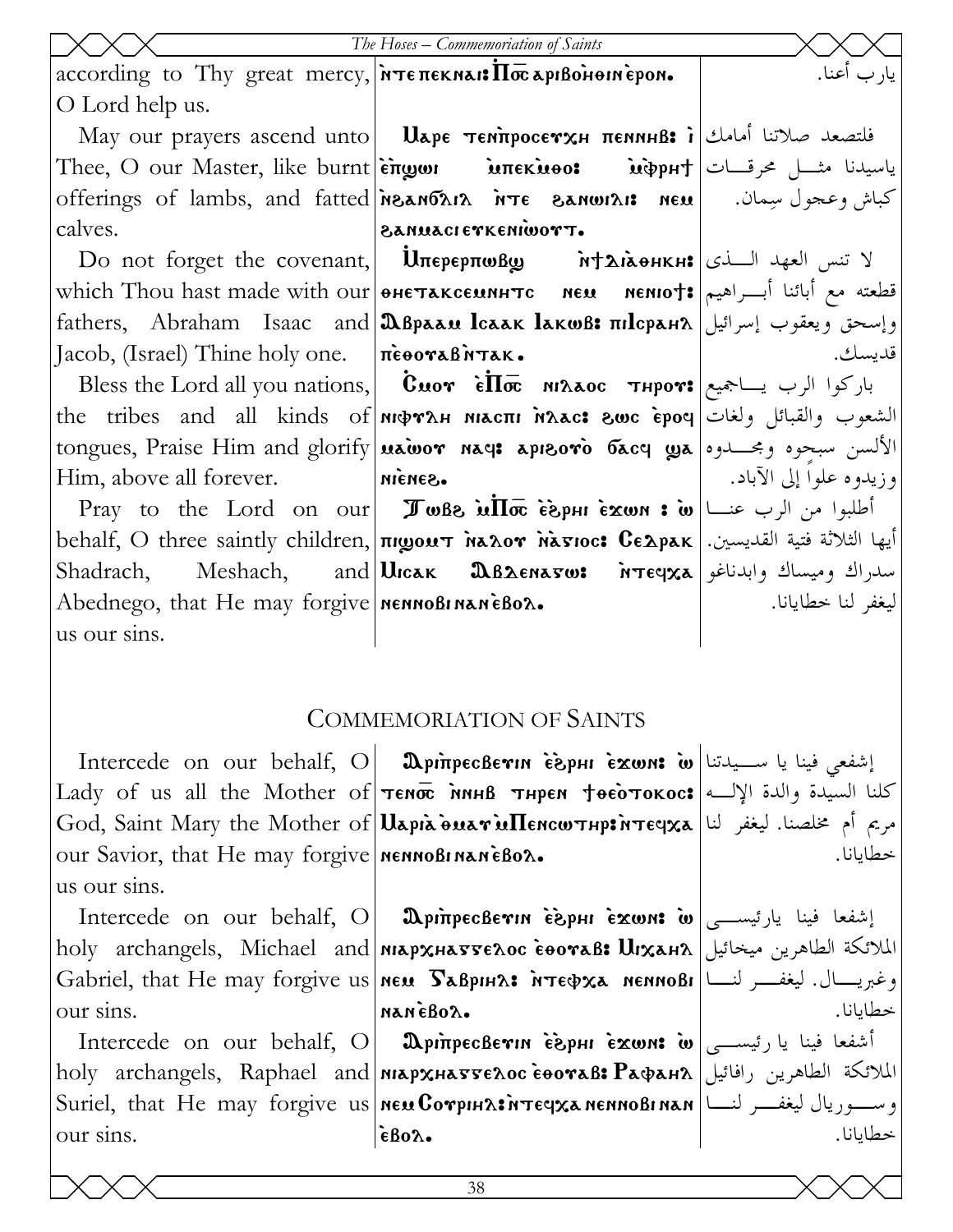|                                                                          | The Hoses – Commemoriation of Saints                                                                                                      |                    |
|--------------------------------------------------------------------------|-------------------------------------------------------------------------------------------------------------------------------------------|--------------------|
|                                                                          | Intercede on our behalf, O <b>DpinpecBevin esphi exwn: w</b> اشفعوا فينا يا رؤســـاء ا                                                    |                    |
|                                                                          | holy archangels, Sedakiel, MAPXHATTELOC : فالملائكة الأطهار سداكيال ا                                                                     |                    |
|                                                                          | Sarathiel, and Ananiel, that He <b>CEAAKIHA CapaeIHA MEN</b> lists be directly be a GapaeIHA                                              |                    |
| may forgive us our sins.                                                 |                                                                                                                                           | خطايانا.           |
|                                                                          | $\epsilon$ Bo $\lambda$ .                                                                                                                 |                    |
|                                                                          | Intercede on our behalf, O   DpinpecBevin $\epsilon$ èphi $\epsilon$ ismon: [التسلفعي فينسا أيتسها                                        |                    |
|                                                                          | Thrones, Dominions and Mooponoc Mueto Mxout   الكراســــى والأربـــــاب                                                                   |                    |
|                                                                          | Powers, the Cherubim and the <b>MiXepoBiu Result AuCepa pius</b>   والقــــوات والشــــيروبيم                                             |                    |
|                                                                          | والســــيرافيم ليغفــــر لنــــا             Seraphim, that He may forgive   ireqxa nennoBi nan eBoa                                      |                    |
| us our sins.                                                             |                                                                                                                                           | خطايانا.           |
|                                                                          | Intercede on our behalf, O <b>  இpinpecBevin   èSphi   exwn: أشفع</b> وا فينا أيها الأربعة <b> </b>                                       |                    |
|                                                                          | four incorporeal beasts, the πιάτον <i>inzwon nacwuatoc</i> : الحيوانات غير المتجسدين                                                     |                    |
|                                                                          | ministers fervent as fire, that He MAITOTPFOC Myas Mixpwus   الخدام الملتهبين نارا ليغفر                                                  |                    |
|                                                                          | may forgive us our sins.<br>livi <a></a>                                                                                                  |                    |
|                                                                          | Intercede on our behalf, O   $\mathbf 0$ pinpecBevin $\mathbf i$ èxwn: اشفعوا فينـــا ياكهنـــة                                           |                    |
|                                                                          | Priests of the Truth, the twenty- MOTHB MTE + MEOUHI والحشرين   Priests of the Truth, the twenty-   MOTHB                                 |                    |
|                                                                          | four Presbyters, that He may πικοντίμτιον impecBντερος: [ اقسيساً ليغفر لنا خطايانا.                                                      |                    |
| forgive us our sins.   MTEYXA NENNOBI NANEBOL.                           |                                                                                                                                           |                    |
|                                                                          | Intercede on our behalf, O <b>  Ω</b> piπpecBevin $\epsilon$ èpHi $\epsilon$ exwn: اشــفعوا فينـــا أيهــا                                |                    |
|                                                                          | angelic hosts, and all the MICTPATIA MATTELIKON: NEU [ العســاكر الملائكيــة                                                              |                    |
|                                                                          | heavenly multitudes, that He niπaσua nenorpanion: nτεςγχa بعنه السمائية ليغفر                                                             |                    |
| may forgive us our sins.                                                 | MENNOBINAN EBOA.                                                                                                                          | لنا خطايانا.       |
|                                                                          | Pray to the Lord on our <b>I Jule ME is phi exwn: nao Pray</b> to the Lord on our <b>Jule ME</b> $\vec{a}$                                |                    |
|                                                                          | behalf, our lords and fathers the   мот илатриахнс: Двраам Ісаак   البطاركة   علمها الجاء البطاركة   علمها                                |                    |
|                                                                          | patriarchs, Abraham, Isaac and lakwß:พับธุรุน ทรมทอบเทลท์ธิบอล. ابراهيم وإسحق ويعقوب                                                      |                    |
| Jacob, that He may forgive us                                            |                                                                                                                                           | ليغفر لنا خطايانا. |
| our sins.                                                                |                                                                                                                                           |                    |
|                                                                          | Pray to the Lord on our <b>I Jule in Trang is phi exwn:</b> $\omega$ $\omega$ $\omega$ $\omega$ $\omega$ $\omega$ Pray to the Lord on our |                    |
|                                                                          | behalf, O perfect man, the πιρωμι ντελιος: πιδιμι Ενωχ بالكامل البار الكامل البار                                                         |                    |
|                                                                          | righteous and the just Enoch, πιλικεος: אית κερικει και الصديق ليغفر لنا πιλικεος: بالصديق ليغفر لنا                                      |                    |
| that He may forgive us our sins. $ \epsilon \text{Bo}\lambda_{\bullet} $ |                                                                                                                                           | خطايانا.           |
|                                                                          | Pray to the Lord on our <b>I whe in the i</b> sput $\vec{c}$ and $\vec{c}$ and $\vec{c}$                                                  |                    |
|                                                                          | إيليا التســـبيتي وأليشـــع  behalf, O Elijah the Tishbite,  <b>Ηλικς πιθεςβιτης: нем Єλιςεος</b>                                         |                    |
|                                                                          | and Elisha his disciple, that He $ \pi$ equaoh $\pi$ Here $\pi$ $\pi$ eqxa   nennoßi   المجانا. [and Elisha his disciple, that He         |                    |
| may forgive us our sins. MANEBOX.                                        |                                                                                                                                           |                    |
|                                                                          | Pray to the Lord on our Just into isput is une w lu and the Lord on our Just<br>39                                                        |                    |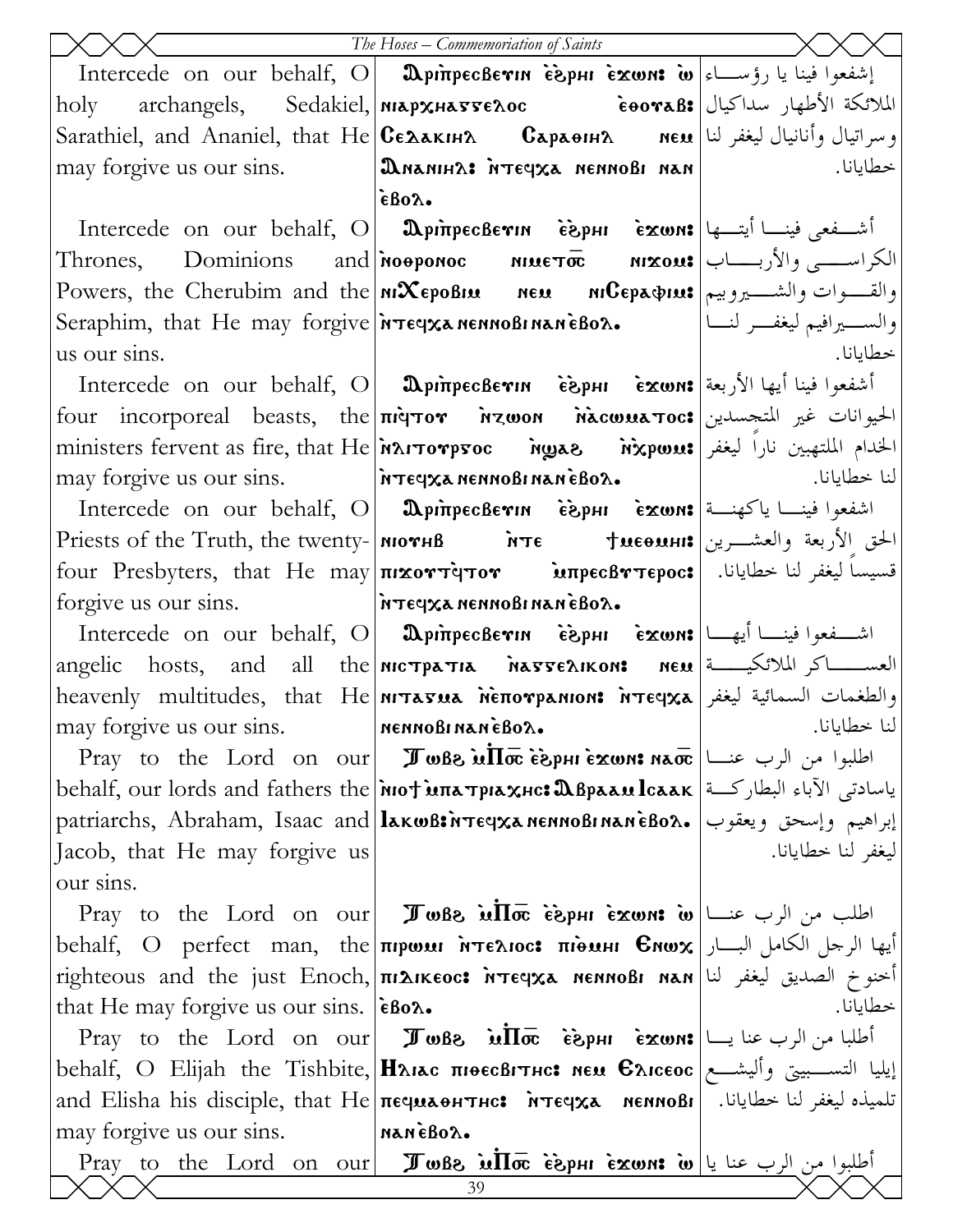|                                                                                 | The Hoses - Commemoriation of Saints                                                                                                                                                                                                                                                                           |                    |
|---------------------------------------------------------------------------------|----------------------------------------------------------------------------------------------------------------------------------------------------------------------------------------------------------------------------------------------------------------------------------------------------------------|--------------------|
| behalf,<br>$\overline{O}$                                                       |                                                                                                                                                                                                                                                                                                                |                    |
|                                                                                 | Archprophet, and Isaiah and  <b>Hcainac neu lepeurac: הُ</b> تَّعْمُو لِمَعْيَّا وَأَرْمِيَا لِيَغْفِرِ لِنَسَا                                                                                                                                                                                                |                    |
| Jeremiah, that He may forgive <b>NET NOBI NANEBOX.</b>                          |                                                                                                                                                                                                                                                                                                                | خطايانا.           |
| us our sins.                                                                    |                                                                                                                                                                                                                                                                                                                |                    |
|                                                                                 | Pray to the Lord on our <b>I whe in the External Pray</b> to the Lord on our <b>I when</b> $\vec{a}$                                                                                                                                                                                                           |                    |
|                                                                                 | behalf, O David the Psalmist, $ \Delta$ arı $\lambda$ пнерофа $\lambda$ тнс: мем $ \cup$ وحزقیـــال                                                                                                                                                                                                            |                    |
|                                                                                 | Ezekiel and Daniel, that He may lezекина мем Данна: итечха  اليغفر لنا خطايانا. [ Ezekiel and Daniel, that He                                                                                                                                                                                                  |                    |
| forgive us our sins. MennoBinaneBox.                                            |                                                                                                                                                                                                                                                                                                                |                    |
|                                                                                 | Pray to the Lord on our <b>I whe in Tray</b> is put is use $\sin \pi x$ with $\sin \pi x$                                                                                                                                                                                                                      |                    |
|                                                                                 | behalf, Joachim, Anna and lwakiu неи Днна неи lwcнф يواقيم وحنــه ويوســف                                                                                                                                                                                                                                      |                    |
|                                                                                 | الشيخ والصديق ايسوب Joseph the Presbyter, and the πιπρεσβΗπεροσ: neu πιθuH lωβ                                                                                                                                                                                                                                 |                    |
|                                                                                 | just Job, Joseph and мем lwcнф мем Ніко $\Delta$ нмос: ويوســـف ونيقودىجـــوس                                                                                                                                                                                                                                  |                    |
|                                                                                 | Nicodemus, that He may $\frac{1}{2}$ $\frac{1}{2}$ $\frac{1}{2}$ $\frac{1}{2}$ $\frac{1}{2}$ $\frac{1}{2}$ $\frac{1}{2}$ $\frac{1}{2}$ $\frac{1}{2}$ $\frac{1}{2}$ $\frac{1}{2}$ $\frac{1}{2}$ $\frac{1}{2}$ $\frac{1}{2}$ $\frac{1}{2}$ $\frac{1}{2}$ $\frac{1}{2}$ $\frac{1}{2}$ $\frac{1}{2}$ $\frac{1}{2}$ | ليغفر لنا خطايانا. |
| forgive us our sins.                                                            |                                                                                                                                                                                                                                                                                                                |                    |
|                                                                                 | Pray to the Lord on our Juse in $\overline{I\sigma}$ is $\overline{I\sigma}$ is $\overline{I\sigma}$ is $\overline{I\sigma}$ is $ u $ and $ u $                                                                                                                                                                |                    |
|                                                                                 | behalf,    O    Melchizedek    and  <b>Ue^xice^ek    neu   Dapwn:  neu</b>  فلشيصــــادق وهــــــرون                                                                                                                                                                                                           |                    |
|                                                                                 | Aaron, and Zachariah and Zaxapeac нем Стиешн: اوزكريا وسمعان ليغفر لنا Ааron, аnd Zachariah аnd Zaxapeac нем Стиешн                                                                                                                                                                                            |                    |
| Simeon, that He may forgive us $n$ menno Binan $\epsilon$ Bo $\lambda$ .        |                                                                                                                                                                                                                                                                                                                | خطايانا.           |
| our sins.                                                                       |                                                                                                                                                                                                                                                                                                                |                    |
|                                                                                 | <b>Pray</b> to the Lord on our <b>I TwBe in the complight is rewser</b> is put if $\vec{r}$                                                                                                                                                                                                                    |                    |
| behalf,<br>$\overline{O}$                                                       | صفوف الأنبياء والأبــرار  chorus - of - the nixopoc אדе интрофнтнс: нем                                                                                                                                                                                                                                        |                    |
|                                                                                 | prophets, and all the righteous мідин мем мідіксос: мтєчха نيغفر لنسا   prophets, and all the righteous                                                                                                                                                                                                        |                    |
| and the just, that He may $\left \right $ nenno Binan $\epsilon$ Bo $\lambda$ . |                                                                                                                                                                                                                                                                                                                | خطايانا.           |
| forgive us our sins.                                                            |                                                                                                                                                                                                                                                                                                                |                    |
|                                                                                 | Intercede on our behalf, O <b>DpinpecBevin esphi exwn: w</b> $\omega$ الشفع من الرب عنسا                                                                                                                                                                                                                       |                    |
|                                                                                 | أيها السابق الصابغ يوحنا Βαπτιστμο: أيها السابق الصابغ يوحنا  forerunner and baptizer, John πιπροΔροιιος                                                                                                                                                                                                       |                    |
|                                                                                 | the Baptist, that He may forgive <b>  lwannhc</b> пречтиле: <b>h</b> reqxa   المعمدان ليغفر لنا خطايانا.                                                                                                                                                                                                       |                    |
| us our sins.                                                                    | MENNOBINANEBOX.                                                                                                                                                                                                                                                                                                |                    |
|                                                                                 | Intercede on our behalf, O <b>DpinpecBevin esphi exwn: w</b> إشفعوا من الرب عنسا ]                                                                                                                                                                                                                             |                    |
|                                                                                 | the hundred and forty four πιωεδιιείτον Mwo: neu أيها المثلسة والأربعسة   the hundred and forty four<br>والأربعين ألفَاً والبتـــول  thousand, and the celibate πιπερθεΝος herasseλιcτμc: توالأربعين ألفـــاً والبتـــول                                                                                       |                    |
|                                                                                 | الانجيلي ليغفر لنا خطايانا.   Evangelist, that He may forgive   ir reqxa nennoßi nan ẽBo2.                                                                                                                                                                                                                     |                    |
| us our sins.                                                                    |                                                                                                                                                                                                                                                                                                                |                    |
|                                                                                 | Pray to the Lord on our <b>I who willow</b> $\vec{a}$ are $\vec{b}$ and $\vec{a}$ $\vec{b}$ and $\vec{b}$                                                                                                                                                                                                      |                    |
|                                                                                 | mehalf, our lords and fathers the Mot Maπocτoλoc: new πceπι λτε   بسادتي الآباء الرسل وبقية                                                                                                                                                                                                                    |                    |
|                                                                                 | apostles, and the rest of the <b>MILLATHC: MTECCA MENNOBI NAN</b>   . التلاميذ ليغفر لنا خطايانا                                                                                                                                                                                                               |                    |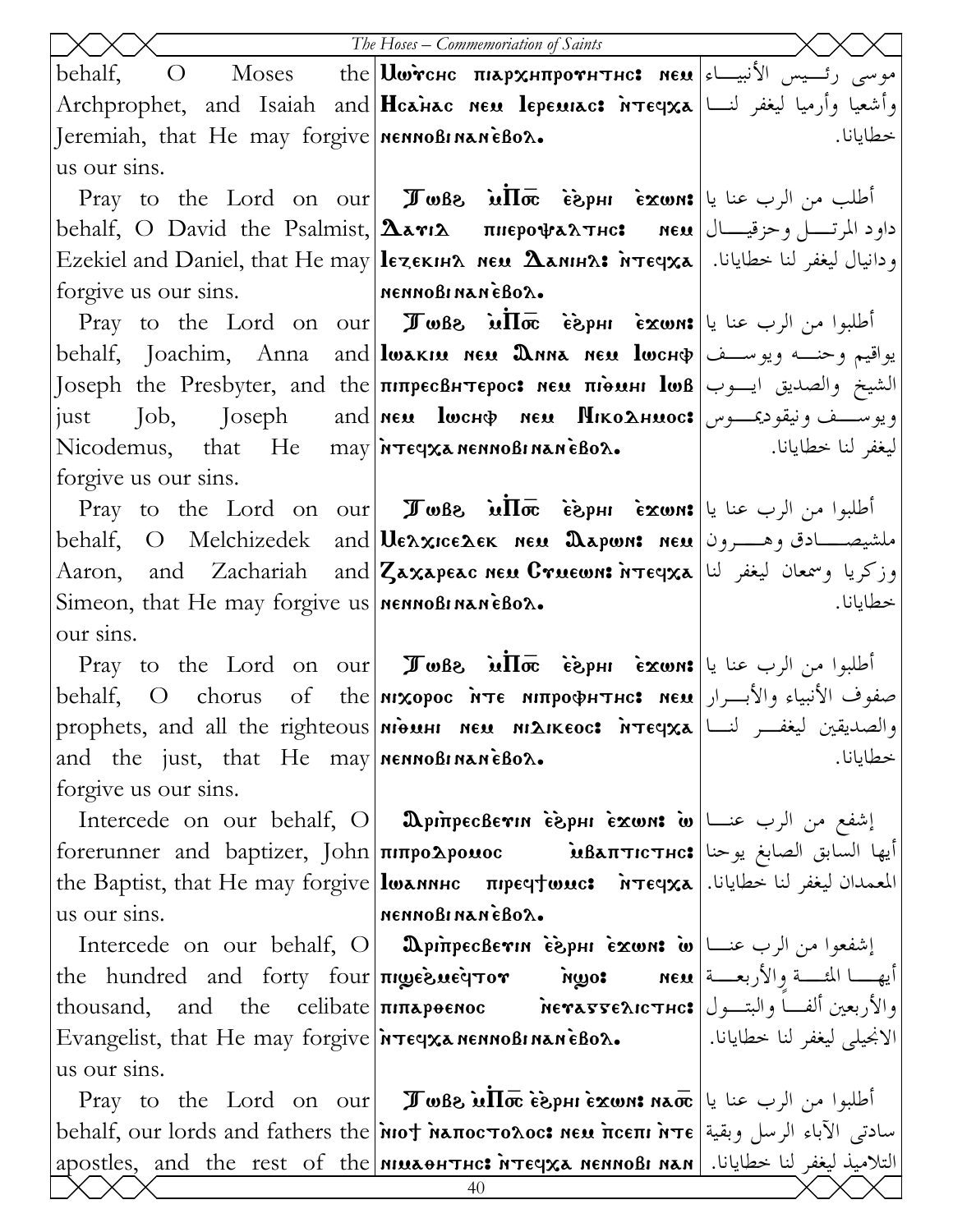disciples, that He may forgive us  $|\hat{\epsilon}$ Bo $\lambda$ . our sins.

behalf, O blessed archdeacon, $\vert$ πιѧρχн $\lambda$ ὶѧκωn eт̀с $\bm{x}$ арωοтт: $\vert$ اعط المبـــارك Stephen the First Martyr, that $|{\bf C}$ тєφалос пі ${\bf w}$ орп ̀ ${\bf u}$ март ${\bf v}$ рос ${\bf r}$  استفانوس الشـــهيد الأول He may forgive us our sins.

that He may forgive us our sins. |  $n$  ennoBinan eBo $\lambda$ .

that He may forgive us our sins. | MANEBOL.

behalf. Theodore Theodore, Leontius and  $\lambda$ **EXECUTER** Panikarus, that He may forgive **Moteqxa nennoßi nan èßox.** us our sins.

 $\Pr$ y to the Lord on our **Jo**Be  $\inf\bar{\varpi}$  iejphi is in  $\sup$ behalf, O lover of the Father Vilopathr Merkourioc> nem apa فيلوباتير مرقوريوس وأبـا Mercurius, and Abba Mena and $|\mathbf{U}$ нна нем апа Віктюр: אينا وأبا بقطر ليغفر لنــا Abba Victor, that He may **NEXT MOBINANEBOL.** forgive us our sins.

Abba Isaac, that He may forgive **MTECXa nennoBi nan èBox.** us our sins.

He may forgive us our sins.

 $\Pr$ اطلبوا من الرب عنا يا $\ket{\texttt{a}\texttt{B}}$ مة  $\bar{\mathbf{a}}$ ما $\mathbf{b}$ مة  $\mathbf{b}$ ما  $\mathbf{b}$  on  $\text{curl}$  اطلبوا من الرب عنا يا behalf, Abba Pisura and Abba $\big| \Pi$ rco ${\tt v}$ ра нем апа  $\Pi$ ழமா: нем апа $\big|$ با بشای وأبا بشای وأبا بشای و Epshoi, Abba Isi and Thecla his <mark>Hcı neu Oekaa teqcwnı: אايسى وتكلا اخته ليغفر لنا | E</mark>pshoi, A

 $\Pr$ y to the Lord on our **Jobs in** $\Pi$ **oe esphi carons** `ntefxa nennobi nan `ebol.

 $\Pr$ من الرب عنـــا $\ker~\mathbf{s}$  im $\mathbf{r}$  ،  $\mathbf{w}$   $\mathbf{s}$  ،  $\mathbf{w}$   $\mathbf{s}$  ،  $\mathbf{w}$  ،  $\mathbf{s}$  ،  $\mathbf{w}$  ،  $\mathbf{s}$ behalf, O Beholder of God the <mark>πιθεωριωος λεγαγελις πιε: ماها الناظر الإله الإنجيلـــى behalf, O Beholder of God the</mark>  $\text{Evangelist, } \text{Mark }$  the  $\text{ Apostle, } |\textbf{U}\textbf{xpk}$ ос  $\text{ maxnor.}$   $\text{max}$   $\text{Var}|\text{Lip}$  مرقس الرسول ليغفر لنـــا

 $\Pr$ من الرب عنـــا $\ker~\mathbf{s}$  im $\mathbf{w}$   $\mathbf{s}$   $\mathbf{s}$   $\mathbf{w}$   $\mathbf{s}$   $\mathbf{s}$   $\mathbf{w}$   $\mathbf{s}$   $\mathbf{s}$   $\mathbf{s}$   $\mathbf{s}$ behalf, O struggle mantled <mark>πιαθλοφορος mater moc: πασε ا</mark>يها الشهيد الجحاهِد سيدى martyr, my lord Prince George, $\vert$ потро  $\bf{S}$ ешр $\bf{F}$ юс: итеч $\bf{x}$ а неннові $\vert$  میؤرجیوس لیغفــر

 $\Pr$ y to the Lord on our **Jobs inToc esphi exwn:** أطلبوا من الرب عنا يا  $\bf\Theta$ eò $\bf\Delta}$ wpoc neu  $\bf\Theta$ eò $\bf\Delta}$ wpoc $\bf\Omega$  neu  $\big\vert$ Leontioc nem Panikaroc> ولاونديوس وبانيكاروس

 $\Pr$ الطلبوا من الرب عنا يا $\ker~\mathbf{F}$ wBe أطلبوا من الرب عنا يا behalf, lord Claudius and $|\mathbf{K}$ Aar $\mathbf{x}$ 100 ne $\mathbf{u}$  deò $\mathbf{\hat{a}}$ wpoc: ne $\mathbf{u}$  اســــيدي اقلوديـــــوس Theodore, Abba Eskhyron and|aπa Cxrpon neu aπa lcaak:|وتيؤدوروس وأبا سخيرون

Pray to the Lord on our Twb\ `m~P\_ `e`\rhi `ejwn> اطلبوا من الرب عنا يا behalf, Basilidis and Eusebius,|Васілітнс мем Єтсєвіос: мем $\,$   $\,$ ابيوس وأوســـابيوس Macarius and Philotheus, that Uakapıoc neu Pınooeoc: أومقاريوس وفيلوثـــاؤس nennobi nan `ebol.

ليغفر لنا خطايانا.

ليغفر لنا خطايانا.

خطايانا.

لنا خطايانا.

خطايانا.

وأبا اسحق ليغفـر لنـا خطايانا.

ليغفر لنا خطايانا.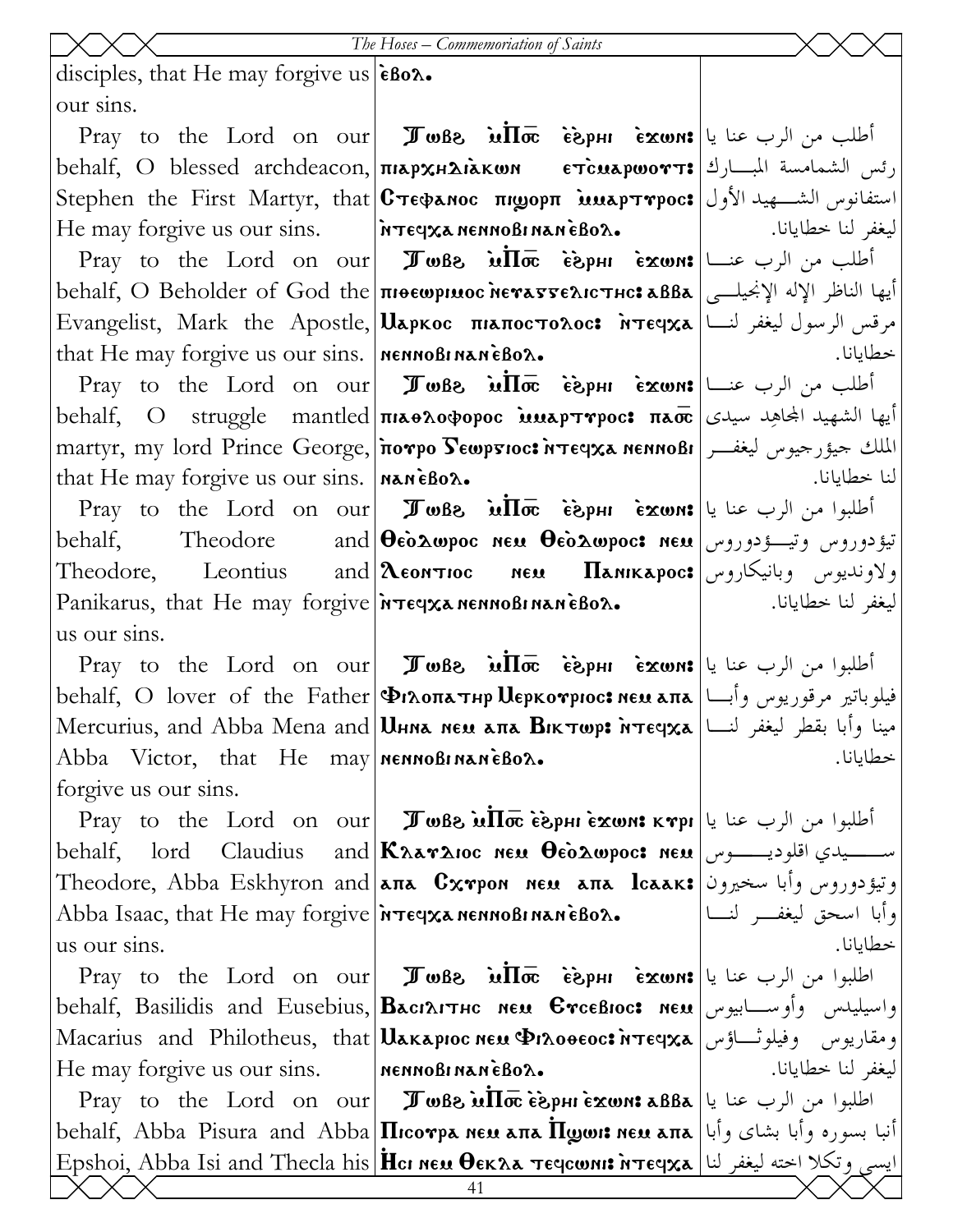|                                                                                                              | The Hoses - Commemoriation of Saints                                                                                                                                                                                                                                                                                                                                                                                                                                                                                                                                                                         |                             |
|--------------------------------------------------------------------------------------------------------------|--------------------------------------------------------------------------------------------------------------------------------------------------------------------------------------------------------------------------------------------------------------------------------------------------------------------------------------------------------------------------------------------------------------------------------------------------------------------------------------------------------------------------------------------------------------------------------------------------------------|-----------------------------|
| sister, that He may forgive us   NENNOBINANEBOX.                                                             |                                                                                                                                                                                                                                                                                                                                                                                                                                                                                                                                                                                                              | خطايانا.                    |
| our sins.                                                                                                    |                                                                                                                                                                                                                                                                                                                                                                                                                                                                                                                                                                                                              |                             |
|                                                                                                              | Pray to the Lord on our <b>I whe in like</b> $\check{\mathbf{c}}$ $\check{\mathbf{c}}$ $\check{\mathbf{c}}$ $\check{\mathbf{c}}$ and $\check{\mathbf{c}}$ $\check{\mathbf{c}}$                                                                                                                                                                                                                                                                                                                                                                                                                               |                             |
|                                                                                                              | behalf, O struggle mantled  <b>NI&amp;OAOOPOC MEAPTYPOC:</b> أيها الشهداء المجاهـــدون                                                                                                                                                                                                                                                                                                                                                                                                                                                                                                                       |                             |
| martyrs, Justus, Apali and  <b>lorcτocneu. התאת θεοκλιλε</b> العديد martyrs, Justus, Apali and               |                                                                                                                                                                                                                                                                                                                                                                                                                                                                                                                                                                                                              |                             |
| Theoclia, that He may forgive $\lambda$ -                                                                    |                                                                                                                                                                                                                                                                                                                                                                                                                                                                                                                                                                                                              | ليغفر لنا خطايانا.          |
| us our sins.                                                                                                 |                                                                                                                                                                                                                                                                                                                                                                                                                                                                                                                                                                                                              |                             |
|                                                                                                              | $\text{Pray}$ to the Lord on our <b>J</b> wBs $\text{M}$ σε εδρμιέχωns aBBa $ $ باب عنا يا                                                                                                                                                                                                                                                                                                                                                                                                                                                                                                                   |                             |
|                                                                                                              | behalf, Abba Jacob the Persian, <b>[laκωβoc πιαερειε: мεμ πιàσιος</b>   انبا يعقسوب الفارسي                                                                                                                                                                                                                                                                                                                                                                                                                                                                                                                  |                             |
|                                                                                                              | Saint Sergius and Saint Bacchus, Cepsioc neu Baxoc: NTEepxa   والقـــــــديس ســــــرجيوس                                                                                                                                                                                                                                                                                                                                                                                                                                                                                                                    |                             |
| that He may forgive us our sins. $n$ <b>NERIT NAME BOX.</b>                                                  |                                                                                                                                                                                                                                                                                                                                                                                                                                                                                                                                                                                                              | وواخــــس ليغفــــر لنــــا |
|                                                                                                              |                                                                                                                                                                                                                                                                                                                                                                                                                                                                                                                                                                                                              | خطايانا.                    |
|                                                                                                              | Pray to the Lord on our <b>I</b> wBs $\overline{u}\overline{\text{Im}}\overline{c}$ $\overline{\text{sign}}\overline{u}$ $\overline{\text{max}}$ $ u - v $                                                                                                                                                                                                                                                                                                                                                                                                                                                   |                             |
|                                                                                                              | behalf, O struggle mantled  <b>NIAOAOOPOC MAAPTYPOC: Kocua</b> الشهداء المجاهــدون                                                                                                                                                                                                                                                                                                                                                                                                                                                                                                                           |                             |
| martyrs, Cosmas his brothers neu necionnor neu Toruar: وأمهم ا                                               |                                                                                                                                                                                                                                                                                                                                                                                                                                                                                                                                                                                                              |                             |
|                                                                                                              | and their mother, that He may $\frac{1}{x}$ is near $\frac{1}{x}$ are $\frac{1}{x}$                                                                                                                                                                                                                                                                                                                                                                                                                                                                                                                          | ليغفر لنا خطايانا.          |
| forgive us our sins.                                                                                         |                                                                                                                                                                                                                                                                                                                                                                                                                                                                                                                                                                                                              |                             |
|                                                                                                              | Pray to the Lord on our <b>I w</b> Be $\overline{\text{w}}$ $\overline{\text{m}}$ <sub><math>\overline{\text{m}}</math> <math>\overline{\text{m}}</math> <math>\overline{\text{m}}</math> <math>\overline{\text{m}}</math> <math>\overline{\text{m}}</math> <math>\overline{\text{m}}</math> <math>\overline{\text{m}}</math> <math>\overline{\text{m}}</math> <math>\overline{\text{m}}</math> <math>\overline{\text{m}}</math> <math>\overline{\text{m}}</math> <math>\overline{\text{m}}</math> <math>\overline{\text{m}}</math> <math>\overline{\text{m}}</math> <math>\overline{\text{m}}</math> </sub> |                             |
| behalf, Abba Kir and his Kip New lwannuc πεςιτοπε New later leads                                            |                                                                                                                                                                                                                                                                                                                                                                                                                                                                                                                                                                                                              |                             |
| brother John, and Barbara, BapBapa Neu loraianh Neu                                                          |                                                                                                                                                                                                                                                                                                                                                                                                                                                                                                                                                                                                              |                             |
| Juliana and Demiana, that He  $\Delta$ тилан: אוד $\epsilon$ уха иєннові нан $ $                             |                                                                                                                                                                                                                                                                                                                                                                                                                                                                                                                                                                                                              |                             |
| may forgive us our sins. <b>EBo</b> $\lambda$ .                                                              |                                                                                                                                                                                                                                                                                                                                                                                                                                                                                                                                                                                                              |                             |
|                                                                                                              | Pray to the Lord on our <b>I</b> wBs $\overline{u}\overline{\text{Im}}\overline{c}$ $\overline{\text{sign}}\overline{u}$ $\overline{\text{max}}$ $ u - v $                                                                                                                                                                                                                                                                                                                                                                                                                                                   |                             |
| behalf, O struggle mantled  <b>MLO</b> Aopopoc <b>interprecs KTPI</b>                                        |                                                                                                                                                                                                                                                                                                                                                                                                                                                                                                                                                                                                              |                             |
| السيد أبادير وإيرائي أخته πartyrs, lord Apatir and Irae his <b> మπ</b> ατнр мем <b>H</b> pai   течсωм:       |                                                                                                                                                                                                                                                                                                                                                                                                                                                                                                                                                                                                              |                             |
| sister, that He may forgive us $\frac{1}{2}$ is the sense of $\frac{1}{2}$ .                                 |                                                                                                                                                                                                                                                                                                                                                                                                                                                                                                                                                                                                              | ليغفر لنا خطايانا.          |
| our sins.                                                                                                    |                                                                                                                                                                                                                                                                                                                                                                                                                                                                                                                                                                                                              |                             |
|                                                                                                              | Pray to the Lord on our <b>I</b> wBs $\overrightarrow{u}\overrightarrow{\text{In}\sigma}$ $\overrightarrow{e}$ $\overrightarrow{e}$ $\overrightarrow{r}$ $\overrightarrow{u}$ $\overrightarrow{v}$ $\overrightarrow{r}$                                                                                                                                                                                                                                                                                                                                                                                      |                             |
|                                                                                                              | behalf, O struggle mantled  <b>NI&amp;OAOOPOC MEAPTYPOC:</b> أيها الشهداء المجاهــــدون                                                                                                                                                                                                                                                                                                                                                                                                                                                                                                                      |                             |
| martyrs, Julius and those who loraioc neu nheoneuace wreqxa [من معه ليغفر لنا  martyrs, Julius and those who |                                                                                                                                                                                                                                                                                                                                                                                                                                                                                                                                                                                                              |                             |
| were with him, that He may   nennoBinaneBox.                                                                 |                                                                                                                                                                                                                                                                                                                                                                                                                                                                                                                                                                                                              | خطايانا.                    |
| forgive us our sins.                                                                                         |                                                                                                                                                                                                                                                                                                                                                                                                                                                                                                                                                                                                              |                             |
|                                                                                                              | Pray to the Lord on our <b>I when</b> $\overline{u}$ $\overline{w}$ $\overline{w}$ $\overline{w}$ $\overline{w}$ $\overline{w}$ $\overline{w}$ $\overline{w}$ $\overline{w}$ $\overline{w}$ $\overline{w}$ $\overline{w}$ $\overline{w}$ $\overline{w}$ $\overline{w}$ $\overline{w}$ $\overline{w}$ $\overline{w}$ $\overline{w}$ $\overline{w}$ $\overline{w}$                                                                                                                                                                                                                                             |                             |
| behalf, O struggle mantled  <b>NIAOAOOPOC MAAPTYPOC: MAPI</b>  الشهيدان المجاهـــدان                         |                                                                                                                                                                                                                                                                                                                                                                                                                                                                                                                                                                                                              |                             |
| martyrs, Mari Pahnam and πιδηικι New Cappa πεςτουηι: مار بهنام وسساره أختــه                                 |                                                                                                                                                                                                                                                                                                                                                                                                                                                                                                                                                                                                              |                             |
|                                                                                                              | Sarah his sister, that He may <mark>hreeyxa nennoBinanèBox.</mark>   اليغفر لنا خطايانا. المسمعة                                                                                                                                                                                                                                                                                                                                                                                                                                                                                                             |                             |
|                                                                                                              | 42                                                                                                                                                                                                                                                                                                                                                                                                                                                                                                                                                                                                           |                             |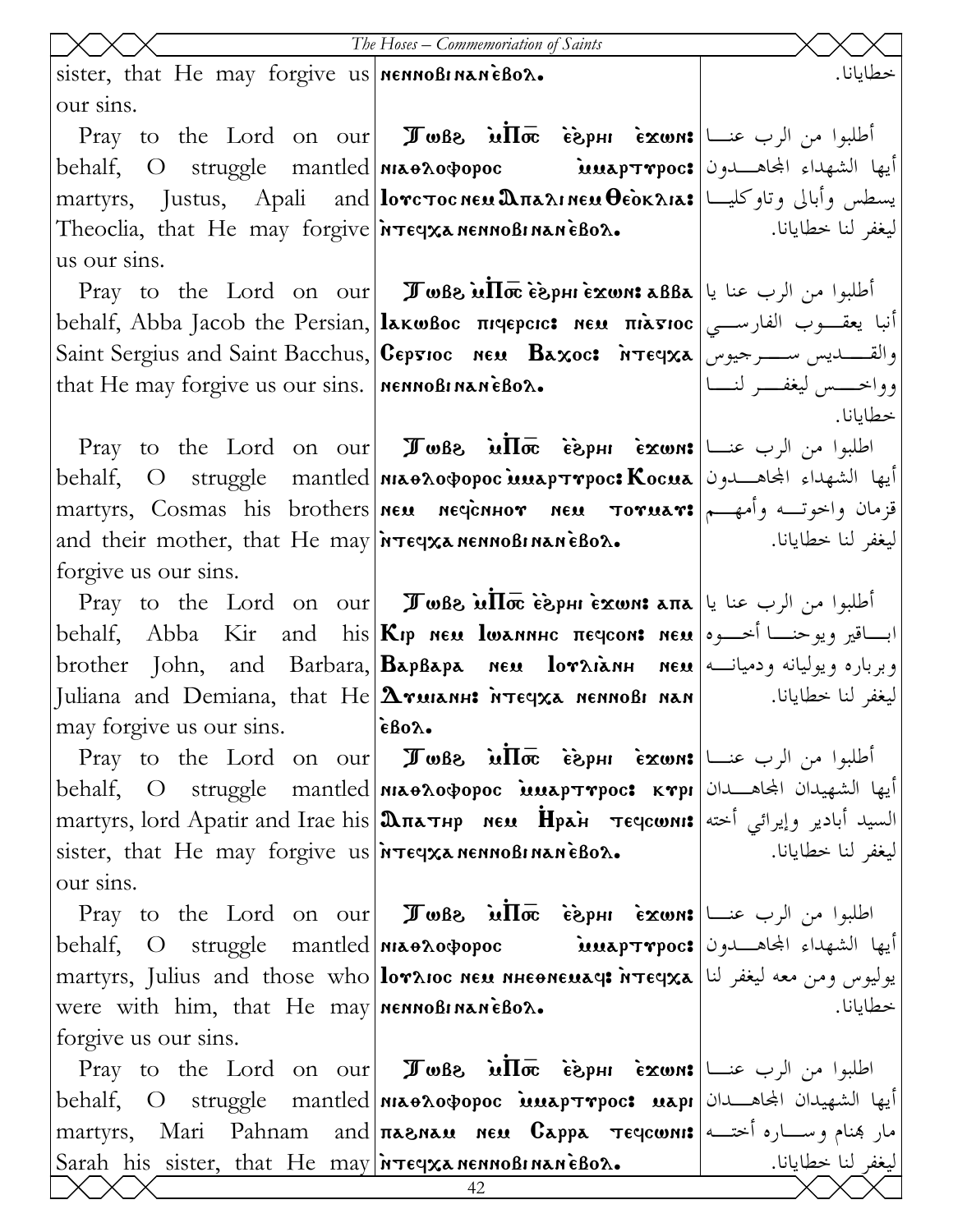forgive us our sins.

that He may forgive us our sins. |  $n$ еннові напевол.

Sebaste, that He may forgive us **NET MOBINAN EBOX.** our sins.

may forgive us our sins.

friend Peter, that He may  $\frac{1}{n}$   $\frac{1}{n}$   $\frac{1}{n}$   $\frac{1}{n}$   $\frac{1}{n}$   $\frac{1}{n}$   $\frac{1}{n}$   $\frac{1}{n}$ forgive us our sins.

that He may forgive us our sins. | NENNOBINANEBOY.

that He may forgive us our sins. **For eyxa nennoBinan eBo2.** 

may forgive us our sins.

and Susinius, that He may  $\frac{1}{n}$   $\frac{1}{n}$   $\frac{1}{n}$   $\frac{1}{n}$   $\frac{1}{n}$   $\frac{1}{n}$   $\frac{1}{n}$   $\frac{1}{n}$   $\frac{1}{n}$ forgive us our sins.

 $\Pr$ اطلبوا من الرب عنا يا $\ket{\texttt{a}\texttt{B}}$ مة  $\mathbf{\overline{a}}$ wB أصلبوا من الرب عنا يا behalf, Abba Sarapamon the $|{\bf C}$ apa $\pi$ anauwn  $\pi$ iè $\pi$ icko $\pi$ oc: neu $|$ سرابامون الأســقف Bishop, Psate and Gallinikos, $|\mathbf{\Phi}$ ате нем  $\mathbf{\Sigma}$ алликос: итечха $|$ وأبصادى وغلينيكــوس

 $\Pr$ اطلبوا من الرب عنـــا $\ker~\mathbf{s}$ ray to the Lord on our $\mathbf{s}$  ،  $\mathbf{s}$ لاه $\mathbf{s}$ behalf, O struggle mantled|**мьөλофорос шларттрос: пі̀зле** |ايها الشهداء الجحاهـــدون martyrs, the Forty Saints of $|\tilde{\texttt{e}}$ eoraß ה $\texttt{e}$ Geßac $\texttt{v}$ es `n $\texttt{v}$ eqxa الأربعون قديساً بسبسطية

 $\Pr$ اطلبوا من الرب عنا يا $\ket{\texttt{a}\texttt{B}}$ مة  $\mathbf{\overline{a}}$ wB أصلبوا من الرب عنا يا behalf, Abba Piru and Atom, $|\Pi$ pwor neu Дөwu: неи lwannнс $|$ يوه واتوم ويوحنـــا and John and Simeon, that He <code>ne</code>u<code>C $\bm{r}$ ue</code>un: وسمعان ليغفر لنا خطايانا.  $\bm{s}$  neu C $\bm{r}$ uewn: وسمعان ليغفر لنا خطايانا.  $\epsilon$ Bo $\lambda$ .

 $\Pr$ اطلبوا من الرب عنـــا $\ker~\mathbf{s}$ ray to the Lord on our $\mathbf{s}$  ،  $\mathbf{s}$ لاه $\mathbf{s}$ behalf, O struggle mantled <mark>|ньөлофорос миарттрос: апа |أيها الشهيدان الجحاهدان أبا |</mark> martyrs, Abba Pishoi and his $|\Pi$ ழமா ne $\bm u$  пeҷ̀ழஞ்нр  $\Pi$ етрос $\bm s$  بشوى وصديقه بطــرس

Pray to the Lord on our **I wbs ulloc esphi exwn: ا**طلبوا من الرب عنا يا behalf, Abba Eklog the priest, $\vert\mathbf K$ גס πιπρεσβντερος: new aπa أبا إكلوج القس وابا بجول and Abba Epgol and Abba Kav, $|\Pi$ xол пем апа Кат: нтечха $|$ نـــا $|$  میها

Pray to the Lord on our **I wbs ulloc esphi exwn: ana** أطلبوا من الرب عنا يا behalf, Abba John of Heraclia,|**lwannhc премгарак** $\Lambda$ **ia: мем** الهرقلى والسيد  $\operatorname{lord}$  Piphamon and Pistavros, $|$ k ${\bm\mathsf{v}}$ pı  $\prod$ ı $\varphi$ auwn neu  $\prod$ ic ${\bm\tau}$ a ${\bm\mathsf{v}}$ poc ${\bm\mathsf{s}}|$ ل

 $\Pr$ اطلبوا من الرب عنا يا $\ker~\mathbf{z}$ ray to the Lord on our $\Vert~\mathbf{J}$ wß  $\mathbf{z}$ ست  $\mathbf{z}$ behalf, Isidorus and Pantaleon, $\vert$ Hch $\Delta$ wpoc neu  $\,$  Панте $\,$ еом: $\vert$ ونا Sophia and Euphemia, that He $|{\bf C}$ o $\phi$ ia neu  $\bf G$ r $\phi$ ouia: `n $\bf{\tau}$ eqxa $|$ نا ليغفر لنا nennoßinan eßo $\lambda$ .

 $\Pr$ اطلبوا من الرب عنا يا $\ker~\mathbf{F}$ مت  $\mathbf{F}$ م $\mathbf{F}$ م $\mathbf{F}$ مع $\mathbf{F}$ مع $\mathbf{F}$ مع ا $\mathbf{F}$ مع ا $\mathbf{F}$ مع  $\mathbf{F}$ behalf, lord Apa-Nob and $|\textbf{2}\pi$ anovß neu  $\Pi$ bo $\Lambda$ oueoc: neu $|\text{2}\pi|$ ا Ptolemaeus, and Apa Ekragon|మπაкратом мен Corncennioc:|وأبطلماوس وابكراجــون

ليغفر لنا خطايانا. ليغفر لنا خطايانا.

ليغفر لنا خطايانا.

خطايانا.

خطايانا.

خطايانا.

وسوسنيوس ليغفـر لنـا خطايانا.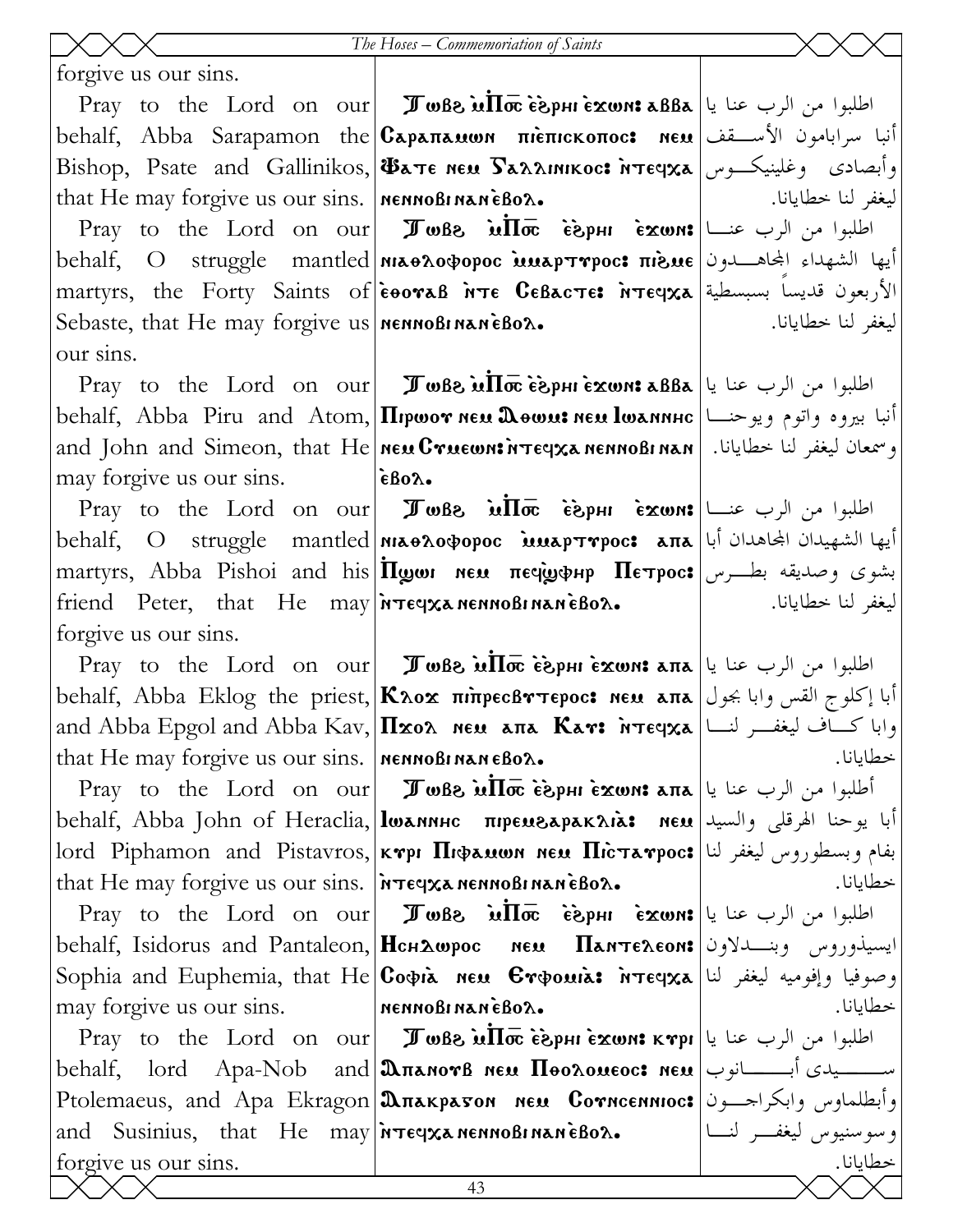|                                                                           | The Hoses - Commemoriation of Saints                                                                                                                                                                                                                                                                                                                        |                           |
|---------------------------------------------------------------------------|-------------------------------------------------------------------------------------------------------------------------------------------------------------------------------------------------------------------------------------------------------------------------------------------------------------------------------------------------------------|---------------------------|
|                                                                           | Pray to the Lord on our <b>I whe in the following in the lead of the lord on our</b>                                                                                                                                                                                                                                                                        |                           |
|                                                                           | رئيس الكهنة العظيم أنبا   behalf,   O   great   high   priest,   πινιωτ λερχμερενο: مقاهد Πετρος   بر                                                                                                                                                                                                                                                       |                           |
|                                                                           | Abba Peter Seal of the Martyrs, repouapTrpoc: MTEerxa MENNoBi  ابطرس خساتم الشكهداء                                                                                                                                                                                                                                                                         |                           |
| that He may forgive us our sins. $ $ NAN $\epsilon$ Bo $\lambda$ .        |                                                                                                                                                                                                                                                                                                                                                             | ليغفر لنا خطايانا.        |
|                                                                           | Pray to the Lord on our <b>I Twee in the is the form</b> $\mathbf{\hat{i}}$ $\mathbf{\hat{j}}$ be $\mathbf{\hat{j}}$                                                                                                                                                                                                                                        |                           |
|                                                                           | behalf, O new martyrs,   MiBepi MuapTrpoc: HicTarpoc   الشهيدان الجديــــــدان   behalf, O new martyrs,   MiBepi                                                                                                                                                                                                                                            |                           |
|                                                                           | Pistavros and Arsenius, that He New Dpcentoc: Megxa NennoBi اسطوروس وارســانيوس                                                                                                                                                                                                                                                                             |                           |
| may forgive us our sins. MANEBOX.                                         |                                                                                                                                                                                                                                                                                                                                                             | ليغفر لنا خطايانا.        |
|                                                                           | Pray to the Lord on our <b>IF</b> wBe $\inf$ $\bar{\sigma}$ ie $\sup$ if $\sigma$ is $\vert \cup$ $\vert$ $\bot$ $\vert$ $\bot$ $\vert$ $\bot$ $\vert$                                                                                                                                                                                                      |                           |
|                                                                           | behalf, O Michael the hegumen, Urxана привнуотиенос: пем   رابعه العام العام العام العام العام العام                                                                                                                                                                                                                                                        |                           |
|                                                                           | and Michael the monk, that He <b>Urxans Truonaxoc:</b> $n\pi$ eqxa and Michael the monk, that He Urxans                                                                                                                                                                                                                                                     |                           |
| may forgive us our sins. MennoBinaneBox.                                  |                                                                                                                                                                                                                                                                                                                                                             |                           |
|                                                                           | <b>Pray</b> to the Lord on our <b>I TwBe in Too esphi εχωns</b> $ u  \sim 1$                                                                                                                                                                                                                                                                                |                           |
|                                                                           | behalf, O chorus of the martyrs, <b>  MXOPOC MTE</b> MILAPTYPOC: صفوف الشهداء السذين                                                                                                                                                                                                                                                                        |                           |
|                                                                           | who suffered for the sake of <b>ETAYOETIOKAS EOBE HIXPICTOC:</b> تألموا من أحسل المسسيح                                                                                                                                                                                                                                                                     |                           |
|                                                                           | Christ, that He may forgive us $\frac{1}{x}$ is the nearest nearest naneally character $\frac{1}{x}$                                                                                                                                                                                                                                                        | ليغفر لنا خطايانا.        |
| our sins.                                                                 |                                                                                                                                                                                                                                                                                                                                                             |                           |
|                                                                           | Pray to the Lord on our <b>  மகைப்பி</b> ன் சேயர் போல வாற்று மான் வாழி பிடிக்கிய பிடிக்கும் பிடிக்கிய பிடிக்கிய பிடிக                                                                                                                                                                                                                                       |                           |
|                                                                           | behalf, our lords and fathers <b>not imamorghps aBBa</b> $\left  \bigcup_{i=1}^n S_i \right $ where $\left  \bigcup_{i=1}^n S_i \right $                                                                                                                                                                                                                    |                           |
|                                                                           | who loved their children, Abba మిగాwnioc neu aBBa Harre: اولادهما أنطونيوس وأنبسا                                                                                                                                                                                                                                                                           |                           |
|                                                                           | Antony and Abba Paul, that $He $ $\overline{r}$ $\overline{r}$ $\overline{r}$ $\overline{r}$ $\overline{r}$ $\overline{r}$ $\overline{r}$ $\overline{r}$ $\overline{r}$ $\overline{r}$ $\overline{r}$ $\overline{r}$ $\overline{r}$ $\overline{r}$ $\overline{r}$ $\overline{r}$ $\overline{r}$ $\overline{r}$ $\overline{r}$ $\overline{r}$ $\overline{r}$ | بولا ليغفر لنا خطايانا.   |
| may forgive us our sins.                                                  |                                                                                                                                                                                                                                                                                                                                                             |                           |
|                                                                           |                                                                                                                                                                                                                                                                                                                                                             |                           |
|                                                                           | أيهـــا الثلاثـــة مقــــارات  behalf, O three saints Macarii, πιωουττεθοναβαββα Uaκαpı: neu                                                                                                                                                                                                                                                                |                           |
|                                                                           | and all their children the cross- <b> norghpi hctarpodopoc: irteqxa</b> [بالقديسون وأولادهم لباس                                                                                                                                                                                                                                                            |                           |
| bearers, that He may forgive us $n$ menno Binan $\epsilon$ Bo $\lambda$ . |                                                                                                                                                                                                                                                                                                                                                             | الصليب ليغفر لنا خطايانا. |
| our sins.                                                                 |                                                                                                                                                                                                                                                                                                                                                             |                           |
|                                                                           | Pray to the Lord on our <b>I who willow</b> $\vec{a}$ or $\vec{b}$ and $\vec{b}$ $\vec{c}$ or $\vec{b}$                                                                                                                                                                                                                                                     |                           |
|                                                                           | behalf, our masters and fathers <i>  мот ментотиемос: مدل الأبوين</i> القمصــين   behalf, our masters and fathers   мот ментотиемос: авва lwannнс                                                                                                                                                                                                           |                           |
|                                                                           |                                                                                                                                                                                                                                                                                                                                                             | ليغفر لنا خطايانا.        |
| Abba Daniel, that He may   nennoBinaneBox.                                |                                                                                                                                                                                                                                                                                                                                                             |                           |
| forgive us our sins.                                                      | Pray to the Lord on our <b>I Jule in Trans</b> in $\overline{\text{max}}$ and $\overline{\text{max}}$ lupl                                                                                                                                                                                                                                                  |                           |
|                                                                           | behalf, our masters and fathers <i>inot</i> is allarinory up it alla <b>H</b> igor $ \psi_{\text{max}} $                                                                                                                                                                                                                                                    |                           |
|                                                                           | who loved their children, Abba พยม&B& Патлезитечханенновн أولادهما أنبا بيشوي وأنبا who loved their children, Abba                                                                                                                                                                                                                                          |                           |
| Pishoi and Abba Paul, that $He $ naneBo $\lambda$ .                       |                                                                                                                                                                                                                                                                                                                                                             | بولا ليغفر لنا خطايانا.   |
|                                                                           | 44                                                                                                                                                                                                                                                                                                                                                          |                           |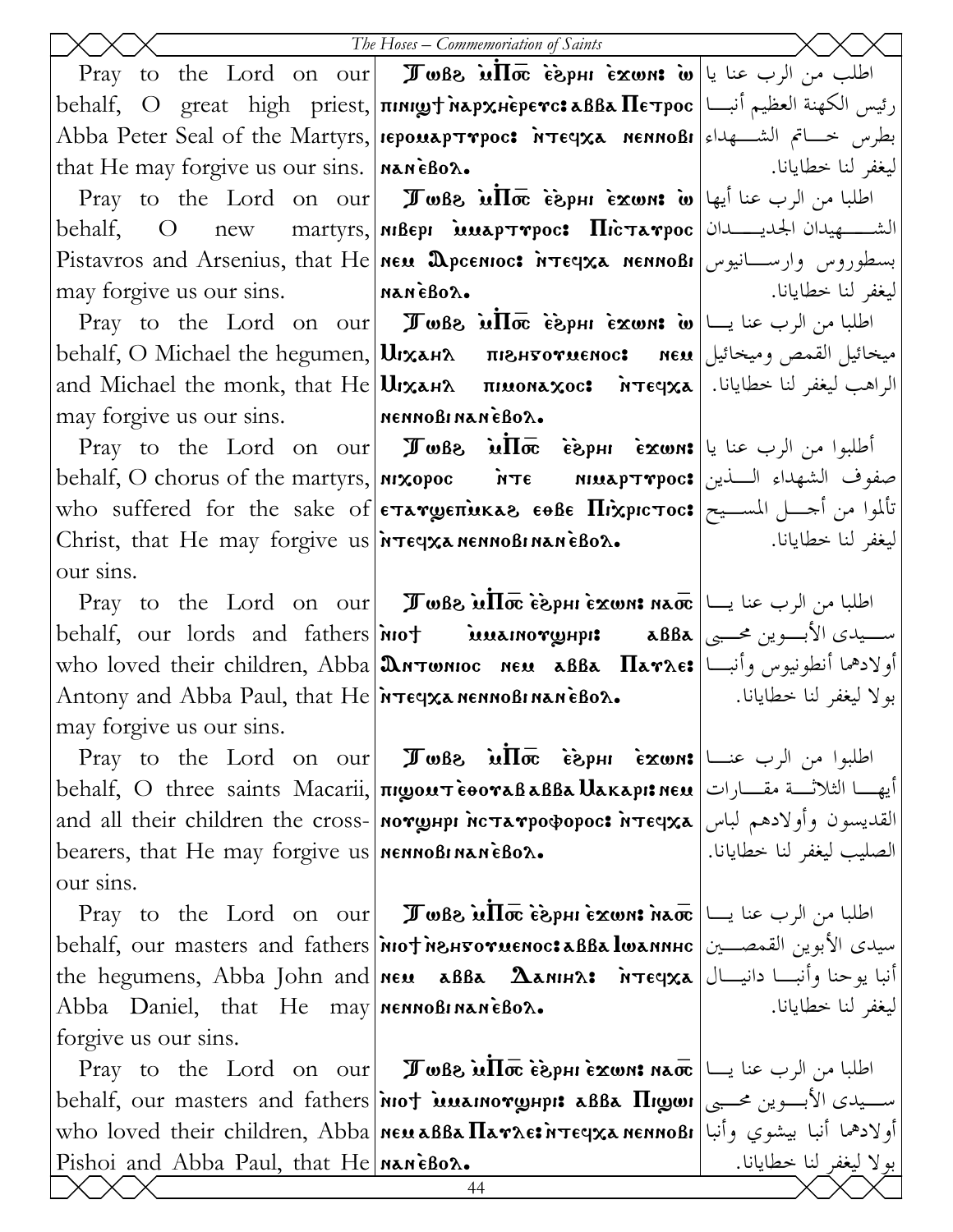may forgive us our sins.

 $\Pr$ اطلبا من الرب عنا يــا $\ket{\text{max}}$  ie  $\text{max}$  in  $\text{max}$   $\ket{\text{max}}$  . In  $\text{max}$ behalf, our saintly Roman |nenio† èooraß npwueoc: Uaziuoc |سوينا القديسين الــروميين fathers. Maximus Dometius, that He may forgive  $n$ an  $\epsilon$ Bo $\lambda$ . us our sins.

behalf, O forty nine martyrs, the <mark>πιενεψμτ ιμαρτγρος: niāeλλοι</mark> والأربعــون ال Elders of Shiheet, that He may $|{\bf \hat{M}}$ те  ${\bf \textbf{W}}$ внт $\bf{r}$  птеч ${\bf x}$ а меннові нан  $|$  شهيداً شــيوخ شــيهات forgive us our sins.

may forgive us our sins.

behalf, Abba Pachomius of the $|\bf{\Pi}$ مین به هنا باخوم أبــا الشـــركة  $\bf{\mu}$  ne $\bf{\mu}$ Koinonia, and his disciple $|\mathbf{\Theta}$ ѐо̀∆ωрос печиаонтнс: אדרפןха $|$ يغفــر | جنودورس تلميذه ليغفــر Theodore, that He may forgive **MENNORITALE BOX.** us our sins.

 $\Pr$ اطلبا من الرب عنا يــا $\Gamma$ ه TwBe أطلبا من الرب عنا يــا $\Gamma$ بة ف $\Pi$ w Be أطلبا من الرب عنا يــا behalf, Abba Shenute the|Ϣeno۳† πιαρχμωανλριτμο: new أنبــــا شـــنوده رئــــيس Archimandrite, and Abba Wisa|aßa Bıca πεςμαθΗτης: יالمتوحدين وأنبــا ويصــا his disciple, that He may forgive **NETRO MANEBOL.** us our sins.

Paphnutius, that He may forgive **NETRO PROBITATE Box.** us our sins.

behalf, Abba Samuel Confessor, and Justus may forgive us our sins.

neu  ${\bf A}$ ouetioc: מאשה האפן אסות האפשרא

ليغفر لنا خطايانا.

ليغفر لنا خطايانا.

خطايانا.

لنا خطايانا.

خطايانا.

تلميذه ليغفر لنا خطايانا.

ليغفر لنا خطايانا.

 $\Pr$ اطلبوا من الرب عنـــا $\ker~\mathbf{s}$ ray to the Lord on our $\mathbf{s}$  ،  $\mathbf{w}$ الا،  $\mathbf{s}$  $\epsilon$ Bo $\lambda$ .

 $\Pr$ zwn to the Lord on our **JwBe**  $\inf$ **wne exwn: أط**لبا من الرب عنا أيها behalf, O strong saint Abba|пı $\bm{x}$ wpı ѐвотав авва  $\bm{U}$ wсн $\bm{s}$  ме $\bm{u}$  موسي  ${\rm Moses,~and~John~Kame,~that~He\bigl| {\bf l}$ wannhc  $\pi$ i ${\bf x}$ a nen ${\bf n}$ a nenno<code>B</code>i ويحنس كاما ليغفـــر لنـــا nan `ebol.

 $\Pr$ اطلبا من الرب عنا يــا $\Gamma$ ه TwBe أطلبا من الرب عنا يــا $\Gamma$ بة ف $\Pi$ w Be أطلبا من الرب عنا يــا

 $\Pr$ z to the Lord on our $\mid~\bm{\mathcal{J}}$ wße ש $\bar{\mathbf{h}}$ e $\vec{\epsilon}$ ابوا من الرب عنا يا $\mid$  bray to the Lord on our behalf, Abba Nopher and Abba|<code>Nov</code>qep neu aßBa Kapoc: neu $\,$ انبا نفر وأنبـــا كــــاروس Karus, and our father $|\pi$ емют Пафмоттюс: нтечха $|\psi\rangle$ ما المغفر لنا

 $\Pr$ اطلبوا من الرب عنا يا $\ket{\texttt{a}\texttt{B}}$ مة  $\mathbf{\overline{a}}$ wB أصلبوا من الرب عنا يا Apollo his disciples, that He нечилонтнс: мтечха неннові انبا صـــموئيل المعتـــرف| Canoγhλ πιοnολο51тнс: nen and  $\lambda$ nan `ebol. ويُسطس وأبوللو تلميذيه

 $\Pr$ z to the Lord on our $\mid~\bm{\mathcal{J}}$ wße ש $\overline{\ln\bm{\varpi}}$ ègphièxwn: اطلبوا من الرب عنا يا behalf, Abba Apollo and Abba $|{\bf \Omega}$ полло нем авва  ${\bf \Omega}$ піп: нем $|$ ابوللو وأنبا أبيب وأبانا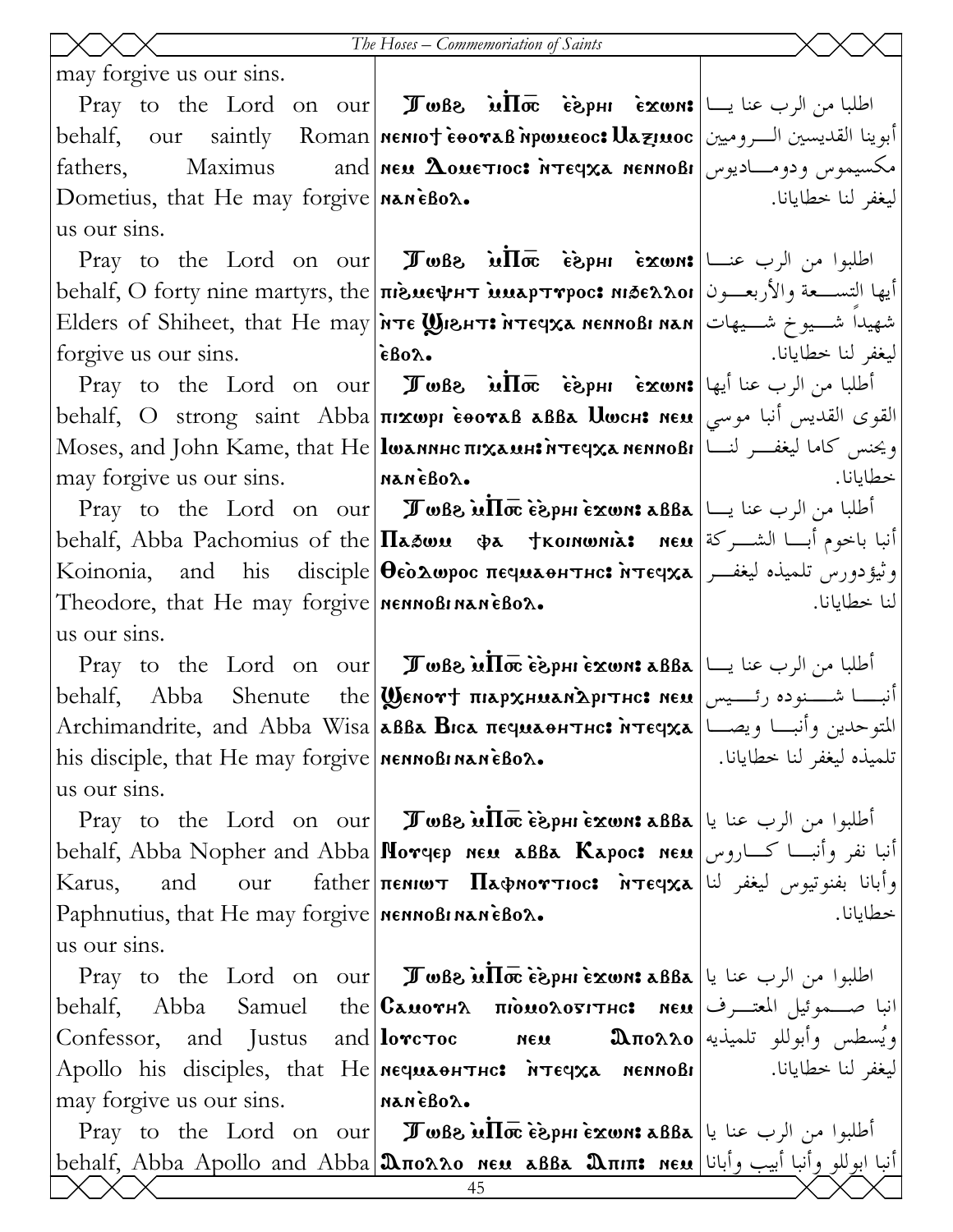|                                                            | The Hoses - Commemoriation of Saints                                                                                                                                                                                                                                                                          |                    |
|------------------------------------------------------------|---------------------------------------------------------------------------------------------------------------------------------------------------------------------------------------------------------------------------------------------------------------------------------------------------------------|--------------------|
|                                                            | Apip, and our father Abba пемют авва Піхни: мтечха أنبا بيحيمي ليغفــر لنــا  Арір, аnd оur father Abba                                                                                                                                                                                                       |                    |
| Pigimi, that He may forgive us <b>NERIO BIRANEBOX.</b>     |                                                                                                                                                                                                                                                                                                               | خطايانا.           |
| our sins.                                                  |                                                                                                                                                                                                                                                                                                               |                    |
|                                                            | Pray to the Lord on our <b>I Jule : <i>Jule</i></b> $\vec{H}$ or $\vec{e}$ $\vec{g}$ phi $\vec{g}$ and $\vec{g}$ and $\vec{g}$                                                                                                                                                                                |                    |
|                                                            | أنبا افكين وانبا اهرون وأبا   behalf, Abba Evkin and Abba €ткıн нем авва Ёрон: нем апа                                                                                                                                                                                                                        |                    |
|                                                            | Ehron, Abba Hor and Abba $\bigotimes_{\omega} p$ мем апа $\Phi$ ic: אנפּן ليغفر لنسا   بیس لیغفر لنسا   عر                                                                                                                                                                                                    |                    |
| Phis, that                                                 | NENNOBINANÈBOX.                                                                                                                                                                                                                                                                                               | خطايانا.           |
|                                                            | Pray to the Lord on our <b>I Jule : <i>Jule in To E</i> Exunt aBBa</b> اطلبوامن الرب عنا يا                                                                                                                                                                                                                   |                    |
|                                                            | behalf, Abba Parsouma and  <b>Hapcwua neu E</b> ippeu: neu juga eges de la p                                                                                                                                                                                                                                  |                    |
|                                                            | Ephrem, and John and Simeon, lwannнс мем Стиєши: أوسمعان ليغفر لنا خطايانا. [ Ephrem, and John and Simeon,                                                                                                                                                                                                    |                    |
| that He may forgive us our sins.   NENNOBINANEBOX.         |                                                                                                                                                                                                                                                                                                               |                    |
|                                                            | Pray to the Lord on our <b>I when</b> $\overline{u}$ $\overline{w}$ $\overline{e}$ $\overline{e}$ $\overline{e}$ $\overline{w}$ $\overline{w}$ is $\overline{w}$                                                                                                                                              |                    |
|                                                            | behalf, Epiphanius and <b>Cπιφαnioc neu Duuwnioc: neu</b> ابیفـــانیوس وأمونیــــوس behalf,                                                                                                                                                                                                                   |                    |
|                                                            | وأرشليدس وأرســـانيوس Дрхналитнс мем Дрсемюс: وأرشليدس وأرســـانيوس Ammounious, and Arshillidis                                                                                                                                                                                                               |                    |
|                                                            | and Arsenius, that He may $\frac{1}{2}$ $\frac{1}{2}$ $\frac{1}{2}$ $\frac{1}{2}$ $\frac{1}{2}$ $\frac{1}{2}$ $\frac{1}{2}$ $\frac{1}{2}$ $\frac{1}{2}$ $\frac{1}{2}$ $\frac{1}{2}$ $\frac{1}{2}$ $\frac{1}{2}$ $\frac{1}{2}$ $\frac{1}{2}$ $\frac{1}{2}$ $\frac{1}{2}$ $\frac{1}{2}$ $\frac{1}{2}$ $\frac{1$ | ليغفر لنا خطايانا. |
| forgive us our sins.                                       |                                                                                                                                                                                                                                                                                                               |                    |
|                                                            | Pray to the Lord on our <b>I Jule : المحالجا من</b> الرب عنا يسا   Pray to the Lord on our                                                                                                                                                                                                                    |                    |
|                                                            | behalf, our lords the ascetic <b>not nackhtric: aBBa Depaau</b> اسيدى الأبوين الناسكين                                                                                                                                                                                                                        |                    |
|                                                            | أنبا أبرآم وحيؤرجي ليغفر   fathers,   Abba   Abraham   and   мем Бешртн: أنبا أبرآم وحيؤرجي ليغفر   fathers,                                                                                                                                                                                                  |                    |
| George, that He may forgive us eBox.                       |                                                                                                                                                                                                                                                                                                               | لنا خطايانا.       |
| our sins.                                                  |                                                                                                                                                                                                                                                                                                               |                    |
|                                                            | Pray to the Lord on our <b>I Jule in the Sepsisting State</b>                                                                                                                                                                                                                                                 |                    |
| behalf,<br>Athanasius                                      | اثاناســـــيوس الرســـــولى πὶаπος τολικος (عدد τητί                                                                                                                                                                                                                                                          |                    |
| Apostolic,                                                 | Severus and CerHpoc New AIOCKOPOC: NTEYXA   Severus and   CerHpoc New AIOCKOPOC: NTEYXA                                                                                                                                                                                                                       |                    |
| Dioscorus, that He may forgive MennoBinaneBox.             |                                                                                                                                                                                                                                                                                                               | ليغفر لنا خطايانا. |
| us our sins.                                               |                                                                                                                                                                                                                                                                                                               |                    |
|                                                            | Pray to the Lord on our <b>I when</b> $\vec{u}$ $\vec{n}$ $\vec{\sigma}$ $\vec{\sigma}$ $\vec{\sigma}$ $\vec{\sigma}$ $\vec{\sigma}$ $\vec{\sigma}$ $\vec{\sigma}$ $\vec{\sigma}$                                                                                                                             |                    |
|                                                            | behalf, Basil and Gregory, and <b>Bacinioc neu Spiropioc neu:</b> واغريغوريوس ا                                                                                                                                                                                                                               |                    |
|                                                            | our father Abba Cyril, that He πεΝΙωτ aBBa Kγpιλλος: اوابانا أنبا كيرلس ليغفر لنا                                                                                                                                                                                                                             | خطايانا.           |
| may forgive us our sins.                                   | <b>A</b> A DA BONNORI NA NÈBO $\lambda$ .<br>Pray to the Lord on our <b>I</b> wBe $\overline{u}\overline{\text{In}}\overline{\text{ce}}$ is $\overline{u}$ in $\overline{v}$ $\overline{v}$ and $\overline{v}$                                                                                                |                    |
|                                                            |                                                                                                                                                                                                                                                                                                               |                    |
| behalf, O three hundred and <b>The Auge of The Augment</b> | eighteen gathered, at Nicaea for ETAYOWOYT: 3EN MIKEA EOBE صتمعوا في نيقيه من أجل                                                                                                                                                                                                                             |                    |
|                                                            | the faith, that He may forgive us $ \text{max}+1 $ $ \text{max}+1 $ $ \text{max}+1 $ $ \text{max}+1 $ $ \text{max}+1 $ ily $ \text{max}+1 $                                                                                                                                                                   |                    |
| our sins.                                                  | $\epsilon$ Bo $\lambda$ .                                                                                                                                                                                                                                                                                     |                    |
|                                                            | Pray to the Lord on our Just ide in Ture is not on the Lord on our Just allow in Ture is not in the prince in                                                                                                                                                                                                 |                    |
|                                                            | 46                                                                                                                                                                                                                                                                                                            |                    |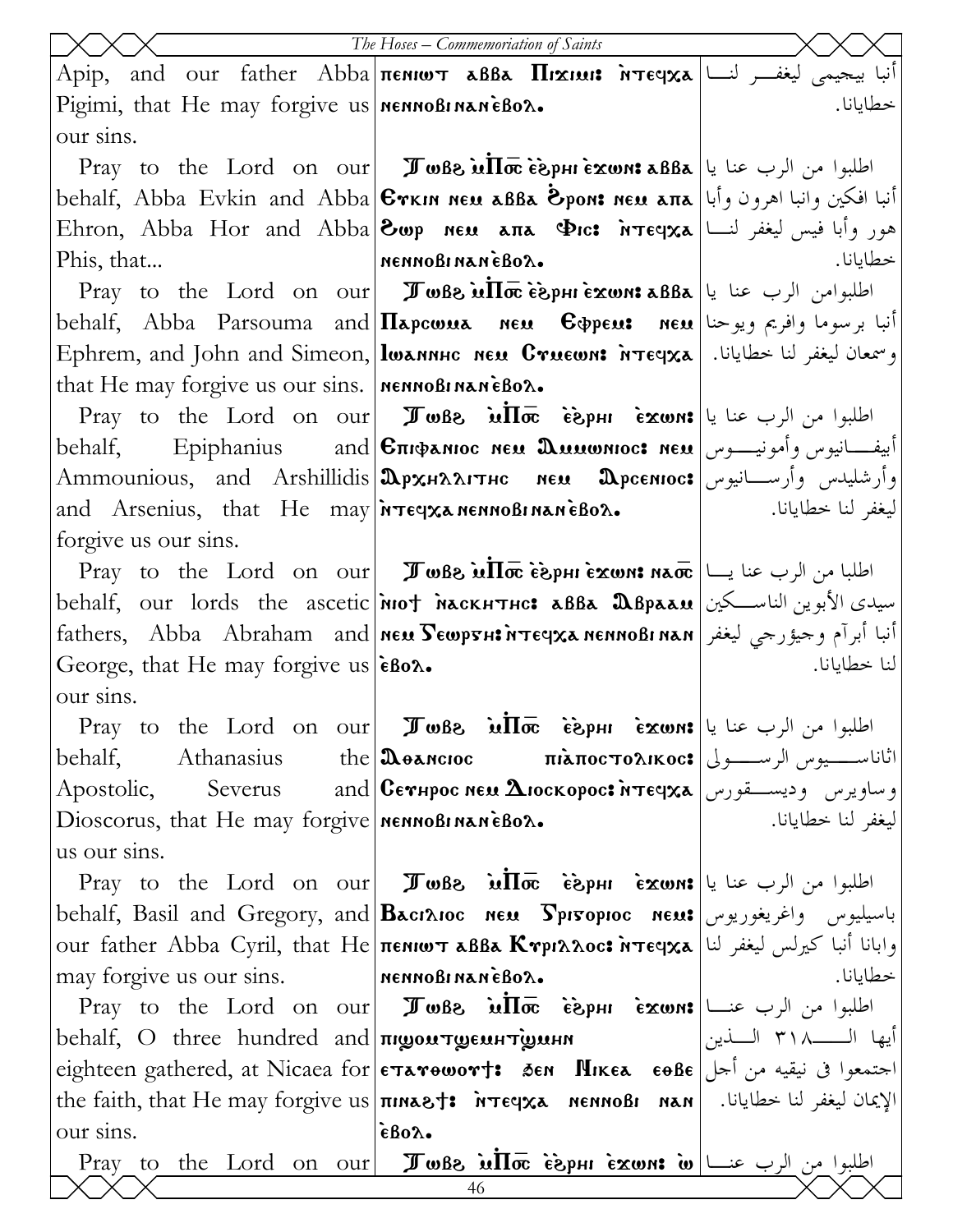|                                                           | The Hoses – Commemoriation of Saints                                                                                                                                                                                                                                                                                                                            |                    |
|-----------------------------------------------------------|-----------------------------------------------------------------------------------------------------------------------------------------------------------------------------------------------------------------------------------------------------------------------------------------------------------------------------------------------------------------|--------------------|
| behalf, O hundred and fifty at $\pi$ gue $\pi \epsilon B$ |                                                                                                                                                                                                                                                                                                                                                                 |                    |
|                                                           | Constantinople, and the two <b>Kωcτanτιnoνπoλιc: neu πὶcnaν</b> القسطنطينية وال المسائتين ا                                                                                                                                                                                                                                                                     |                    |
|                                                           | hundred at Ephesus, that He <b>אדе Сфесос: אדביו h</b> undred at Ephesus, that He <b>  אדе Сфесос: א</b>                                                                                                                                                                                                                                                        |                    |
| may forgive us our sins.                                  | εβολ.                                                                                                                                                                                                                                                                                                                                                           |                    |
|                                                           | Pray to the Lord on our <b>I whe in the lord on our I when</b> $\vec{a}$                                                                                                                                                                                                                                                                                        |                    |
|                                                           | behalf, Abba Hadid and Abba  <b>8a2i2 neu aBBa lwannhc neu</b>  انبا حديد وأنبـــا يوحنـــا                                                                                                                                                                                                                                                                     |                    |
|                                                           | وأبانا العظيم أنبا برسوما  John, our great father Parsouma πεΝιωτ πιΝιωτ هو آبانا العظيم أنبا برسوما                                                                                                                                                                                                                                                            |                    |
|                                                           | and Abba Teji, that He may new aBBa $\pi$ exi: אד $\epsilon$ eqxa nennoBi العفسر لنسا                                                                                                                                                                                                                                                                           |                    |
| acoas nan   nanébox.<br>forgive us our sins.              |                                                                                                                                                                                                                                                                                                                                                                 | خطايانا.           |
|                                                           | Pray to the Lord on our <b>I who willow</b> $\vec{a}$ be $\vec{a}$ abla $ u $ where $\vec{b}$                                                                                                                                                                                                                                                                   |                    |
|                                                           | أنبا ابرآم القمص وأبانا أنبا اسعه behalf, Abba Abraham the <b>  Ω</b> враам пюнтотиєнос: нем                                                                                                                                                                                                                                                                    |                    |
|                                                           | hegumen, and our father Abba πεΝΙωτ δββλ Uapκoc: Ντες λείμμεν - امرقس ليغفر لنا خطايانا.   hegumen, and our father Abba                                                                                                                                                                                                                                         |                    |
| Mark, that He may forgive us <b>MERIO MARGEON.</b>        |                                                                                                                                                                                                                                                                                                                                                                 |                    |
| our sins.                                                 |                                                                                                                                                                                                                                                                                                                                                                 |                    |
|                                                           | Pray to the Lord on our Juse $\overline{u}$ $\overline{w}$ $\overline{w}$ $\overline{w}$ $\overline{w}$ $\overline{w}$ $\overline{w}$ $\overline{w}$ $\overline{w}$ $\overline{w}$ $\overline{w}$ $\overline{w}$ $\overline{w}$ $\overline{w}$ $\overline{w}$ $\overline{w}$ $\overline{w}$ $\overline{w}$ $\overline{w}$ $\overline{w}$ $\overline{w}$ $\over$ |                    |
|                                                           | behalf, O chorus of the cross- Mxopoc $n\tau\epsilon$ nic $\tau\lambda\tau\epsilon$ nerrarpo $\phi$ opoc: مصاف لبساس الصسليب                                                                                                                                                                                                                                    |                    |
|                                                           | bearers, perfected in the <b>ETATXWK EBOA &amp; MILLAGETS</b> bearers, perfected in the <b>ETATXWK EBOA &amp; MILLAGETS</b>                                                                                                                                                                                                                                     |                    |
|                                                           | wilderness, that He may forgive $\frac{1}{n}$ $\frac{1}{n}$ $\frac{1}{n}$ $\frac{1}{n}$ $\frac{1}{n}$ $\frac{1}{n}$ wilderness, that He may forgive $\frac{1}{n}$ $\frac{1}{n}$ $\frac{1}{n}$ $\frac{1}{n}$ $\frac{1}{n}$ $\frac{1}{n}$                                                                                                                         |                    |
| us our sins.                                              |                                                                                                                                                                                                                                                                                                                                                                 |                    |
|                                                           | Pray to the Lord on our <b>I WBe uII</b> o <b>esphi εxwn: πλος</b> اطلبا من الرب عنا يــا Pray to the Lord on our                                                                                                                                                                                                                                               |                    |
| behalf,                                                   | my lord King <i>norpo Kwc</i> Tan Tinoc: New H $\lambda$ anh will simply                                                                                                                                                                                                                                                                                        |                    |
| Queen Helen, that He may                                  | Constantine, and his mother †orpw:พระบุรลทะททอธิเทลทะิธอล. سلكة ليغفر لنسا                                                                                                                                                                                                                                                                                      | خطايانا.           |
| forgive us our sins.                                      |                                                                                                                                                                                                                                                                                                                                                                 |                    |
|                                                           | Pray to the Lord on our <b>I</b> wBe $\overline{u}$ $\overline{w}$ $\overline{e}$ $\overline{e}$ $\overline{e}$ $\overline{w}$ $\overline{w}$ $\overline{w}$ $\overline{w}$ $\overline{w}$ $\overline{w}$ $\overline{w}$ $\overline{w}$ $\overline{w}$ $\overline{w}$ $\overline{w}$ $\overline{w}$ $\overline{w}$ $\overline{w}$ $\overline{w}$ $\overline{w}$ |                    |
|                                                           | behalf, O wise virgin ladies, the <b>  Mix λor         McaBe         Mixpeenoc:   أيتها</b> الفتيـــات العـــذاري   behalf, O wise virgin ladies, the   Mix λo <b>r</b>                                                                                                                                                                                         |                    |
|                                                           | brides of Christ, that He may <b>  міделет мте Піхрістос: мтечха</b>   الحكيمات عرائس المسيح                                                                                                                                                                                                                                                                    |                    |
| forgive us our sins.                                      | nennoßinanèßox.                                                                                                                                                                                                                                                                                                                                                 | ليغفر لنا خطايانا. |
|                                                           | Pray to the Lord on our <b>I whe inter exum:</b> اطلبوا من الرب عنا يا   Pray to the Lord on our                                                                                                                                                                                                                                                                |                    |
|                                                           | behalf, O saints of this day, each <b>  NHEOOYAB NTE πλΙΕδΟΟΥ: πΙΟΥλΙ</b>   محسى هذا اليوم كسل                                                                                                                                                                                                                                                                  |                    |
|                                                           | one by his name, that He may πιοναι κατα πεαραΝε Ντεαχα [سحد باسمه ليغفر لنسا   σηε                                                                                                                                                                                                                                                                             |                    |
| forgive us our sins.                                      | nennoßinaneßo $\lambda$ .                                                                                                                                                                                                                                                                                                                                       | خطايانا.           |
|                                                           | Likewise we magnify You, <b>WearTwe Tendici muok: New</b> $\sim$ $\sim$ $\sim$ $\sim$ $\sim$                                                                                                                                                                                                                                                                    |                    |
|                                                           | with David the Psalmist, You πι <b>8γμηολος Δλεγιλ: xe ноок πε</b>  بلمرتل داود قائلين أنت هو                                                                                                                                                                                                                                                                   |                    |
|                                                           | are the priest forever, according <b>novel wa enes: ката ттаде</b> $\left  \int f(x) \, dx \right $ like                                                                                                                                                                                                                                                        |                    |
| to the order of Melchizedek   μθελχις ελεκ.               |                                                                                                                                                                                                                                                                                                                                                                 | طقس ملشيصاداق.     |
|                                                           | 47                                                                                                                                                                                                                                                                                                                                                              |                    |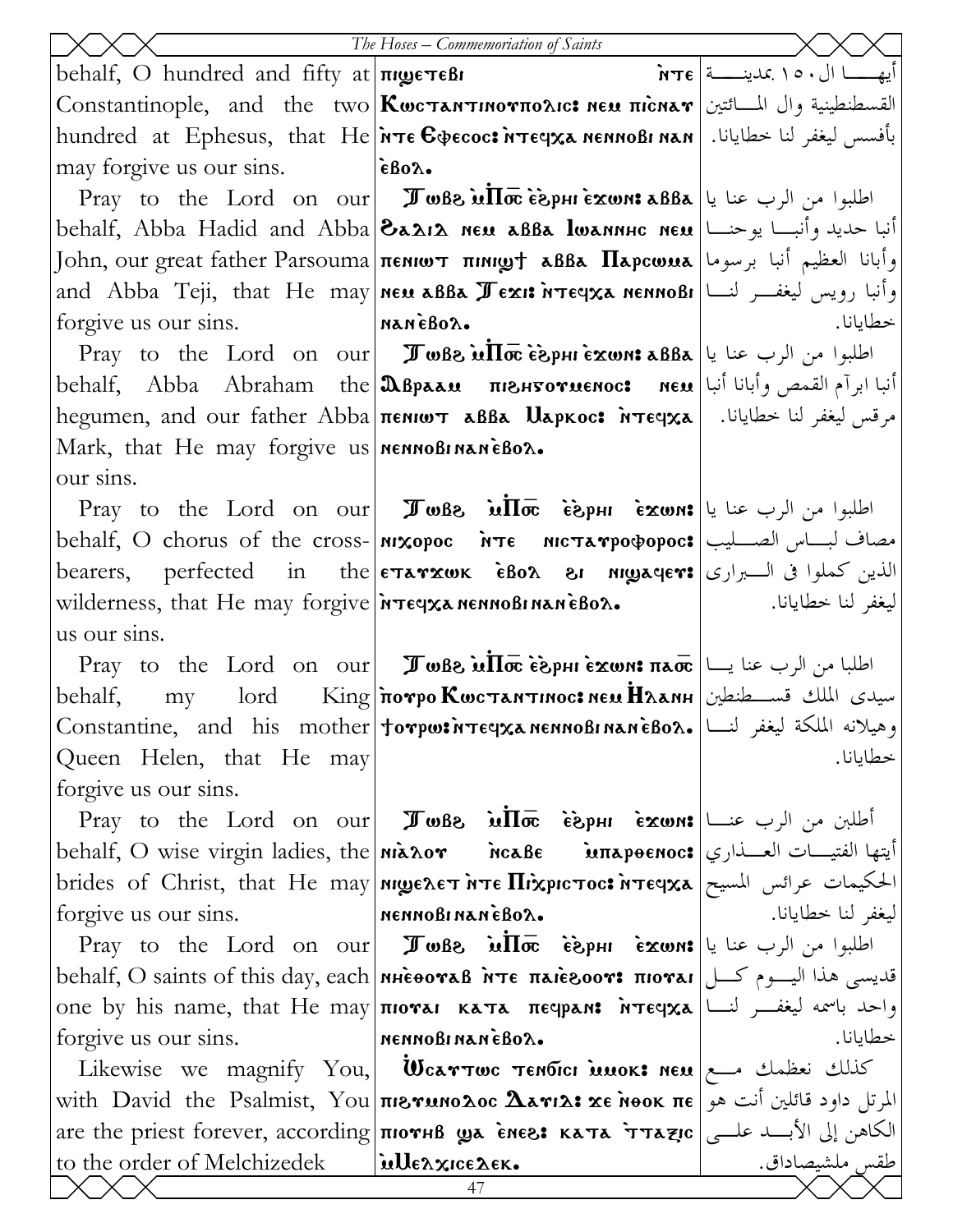|                                                   | The Hoses - The Fourth Hoos                                                                                                                                                                                                                                                                                                                                                                                                                                   |                  |
|---------------------------------------------------|---------------------------------------------------------------------------------------------------------------------------------------------------------------------------------------------------------------------------------------------------------------------------------------------------------------------------------------------------------------------------------------------------------------------------------------------------------------|------------------|
|                                                   | Pray to the Lord on our <b>I</b> wBs $\overline{u}\overline{\text{Im}}\overline{c}$ $\overline{\text{sign}}\overline{u}$ $\overline{\text{lim}}\overline{c}$ $\overline{\text{lim}}$ $\overline{c}$                                                                                                                                                                                                                                                           |                  |
|                                                   | behalf, our holy father the πεΝΙωτ εθοναβ Μπατριαρχμο: أبانا القديس البطريرك أنبا                                                                                                                                                                                                                                                                                                                                                                             |                  |
|                                                   | patriarch, Pope Abba () the  aBBa () anapxxHeperc: MTEqxa  الكهنة ليغفر   معه ب                                                                                                                                                                                                                                                                                                                                                                               |                  |
| highpriest, that He may forgive   NENNOBINANEBOX. |                                                                                                                                                                                                                                                                                                                                                                                                                                                               | لنا خطابانا.     |
| us our sins.                                      |                                                                                                                                                                                                                                                                                                                                                                                                                                                               |                  |
|                                                   | Pray, our holy father the <b>I</b> wBe $\overline{u}\overline{1}$ $\overline{\sigma}$ $\overline{\sigma}$ $\overline{\sigma}$ $\overline{\sigma}$ $\overline{\sigma}$ $\overline{\sigma}$ $\overline{\sigma}$ $\overline{\sigma}$ $\overline{\sigma}$ $\overline{\sigma}$ $\overline{\sigma}$ $\overline{\sigma}$ $\overline{\sigma}$ $\overline{\sigma}$ $\overline{\sigma}$ $\overline{\sigma}$ $\overline{\sigma}$ $\overline{\sigma}$ $\overline{\sigma}$ |                  |
|                                                   | righteous, Abba () the πεΝΙωτεθοναβήλικεος: aBBa () listing in the i                                                                                                                                                                                                                                                                                                                                                                                          |                  |
|                                                   | Bishop, that He may forgive us πιεπισκοπος: <i>i</i> τε γχλ κεινοβι κλη   الأسقف ليغفر لنا   Bishop, that He may forgive us                                                                                                                                                                                                                                                                                                                                   |                  |
| our sins.                                         | $\epsilon$ Bo $\lambda$ .                                                                                                                                                                                                                                                                                                                                                                                                                                     | خطايانا.         |
|                                                   |                                                                                                                                                                                                                                                                                                                                                                                                                                                               |                  |
|                                                   |                                                                                                                                                                                                                                                                                                                                                                                                                                                               |                  |
|                                                   | <b>VESPERS PRAISES</b>                                                                                                                                                                                                                                                                                                                                                                                                                                        |                  |
|                                                   | $\Delta$ المجد لإلهنا. يـــا كــــل  Aozaci õ $\theta$ eoc r̃uwn: Hieonoc                                                                                                                                                                                                                                                                                                                                                                                     |                  |
|                                                   | <b>THPOY</b> cuor ellos: $\text{uapor}$ cuor $ $ الأمـــم ســبحوا الـــرب                                                                                                                                                                                                                                                                                                                                                                                     |                  |
|                                                   | ولتباركه كل الشــعوب   ερος arxe niλaoc тнрот: xe                                                                                                                                                                                                                                                                                                                                                                                                             |                  |
|                                                   | لأن رحمته قد قويت علينا   клєчилі тахро є̀дрні є́хωм: отов                                                                                                                                                                                                                                                                                                                                                                                                    |                  |
|                                                   | $+$ ееодні нтє $\Pi$ ос доп дів внез $ \downarrow $ звиєнні ниевни                                                                                                                                                                                                                                                                                                                                                                                            |                  |
|                                                   | azzhzoria.                                                                                                                                                                                                                                                                                                                                                                                                                                                    | الأبد. هللبلويا. |

Glory be to the Father, and  $|$   $\Delta$ oza  $\Pi$ атрı ке  $\hat{\mathbf{r}}$ і̀w ке а̀ङі̀w $|$ الجحد لــــلآب والابـــن the Son and the Holy Spirit. **|Пнетиаті: кентнке àì кеіс тотс** |القــدس. الآن Now and forever and unto the ewnac الدهور. أمين. هلليلويـــا.|ages of all ages, Amen. Alleluia.|عُمْداندهور. أمين. هلليلويـــا.|ages of all ages, Alleluia. Glory be to our God.

#### THE FOURTH HOOS

 $\delta \Theta$  $\epsilon$ oc ruwn.

twn ewnwn:

وكــل اوان وإلى دهــر

هلليلويا. اجملد لإلهنا.

#### Psalm 148

|                                                                                                              | Praise the Lord from the <b>Cuor εΠ</b> σε εβολδεη MφHori                  |                   |
|--------------------------------------------------------------------------------------------------------------|----------------------------------------------------------------------------|-------------------|
| heavens Alleluia. Praise Him in كســـــموات هلليلويـــــا. heavens Alleluia. Praise Him in مكارها:           |                                                                            |                   |
| the heights.                                                                                                 | мнетбось.                                                                  | سبحوه في الأعالي. |
|                                                                                                              | Praise Him all His angels <b>Cuor</b> epoq neques repose $\frac{1}{2}$     |                   |
| Alleluia. Praise Him all His كاملائكته هلليلويا. سبحوه  Alleluia. Praise Him all His ملائكته هلليلويا. سبحوه |                                                                            |                   |
| hosts.                                                                                                       | NECLATHAMIC THPOT.                                                         | يا جميع جنوده.    |
|                                                                                                              | Praise Him sun and moon <b>Cuor epoq πIPH NEU πIIOS</b> $\int$ mino $\int$ |                   |
|                                                                                                              |                                                                            |                   |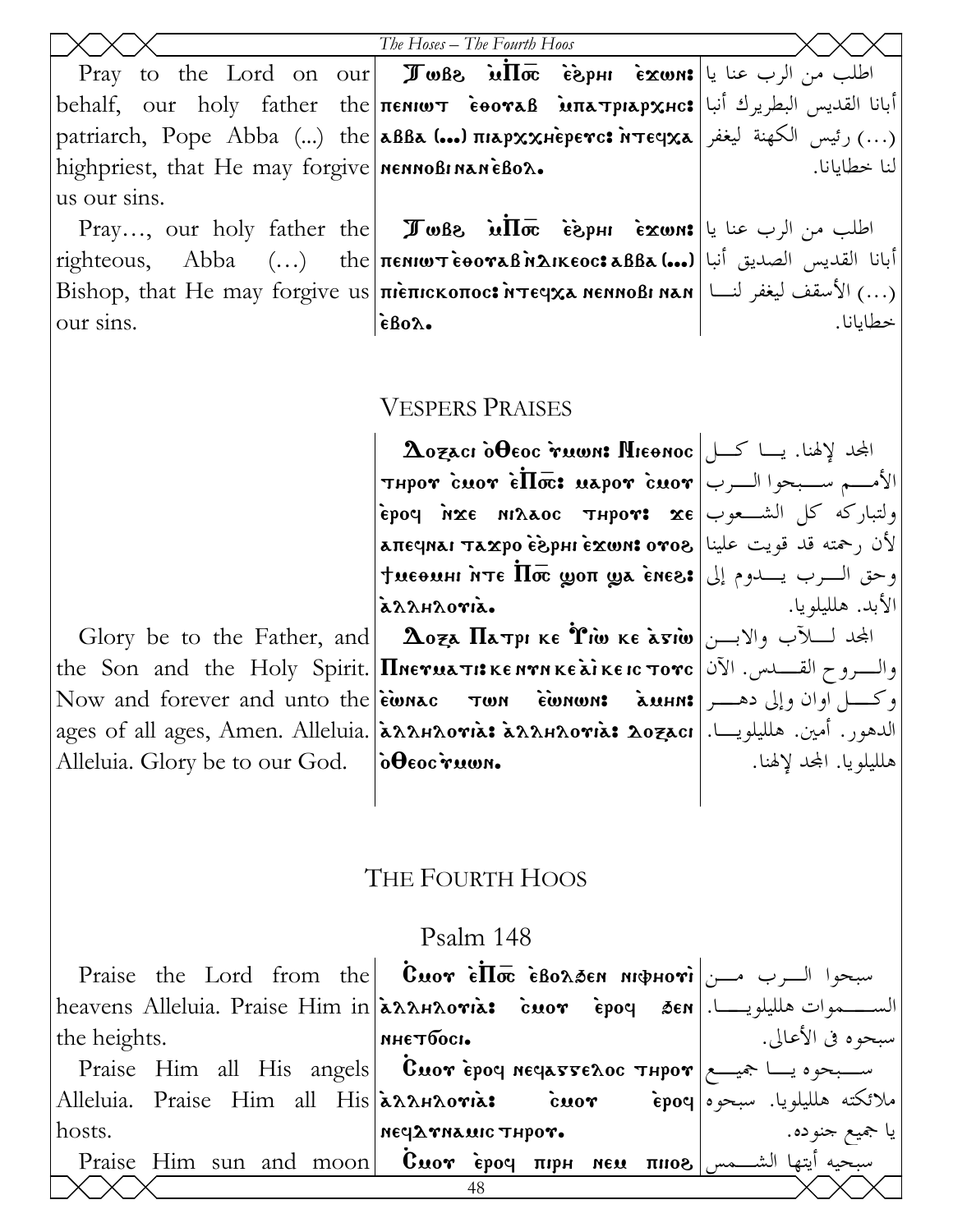|                                                                      | The Hoses - The Fourth Hoos                                                                                                                                            |                                |
|----------------------------------------------------------------------|------------------------------------------------------------------------------------------------------------------------------------------------------------------------|--------------------------------|
|                                                                      | والقمر هلليلويا. سبحيه يا Alleluia. Praise Him all you stars حُمْدُ مالليلويا. سبحيه يا Alleluia. Praise Him all you stars                                             |                                |
| of light.                                                            | THPOY NTE HIOYWINI.                                                                                                                                                    | جميع كواكب النور. ١١ - 1       |
|                                                                      | Praise Him you heavens of <b>Cuor</b> epoq $m\phi$ Hori $\alpha$ $\phi$                                                                                                |                                |
|                                                                      | heavens Alleluia. and you waters <b>[aʌʌɹʌoʏia: неи нікеишот єтса   ا</b> لسموات هلليلويا. وأيتها <b> </b>                                                             |                                |
| above the heavens.                                                   | $\cdot$ ivon $\Phi$ nni wy $\pi$                                                                                                                                       | المياه التي فوق السموات.       |
|                                                                      | Let them praise the Name of <b>U</b> aporcuor Thpore $\phi$ pan $\tilde{\textbf{u}}$ lo $\phi$ $\sim$ $\phi$ $\sim$ $\phi$                                             |                                |
|                                                                      | the Lord Alleluia. For He גאואמאו אוי הthe Lord Alleluia. For He                                                                                                       |                                |
| commanded and they were <b>argum.</b>                                |                                                                                                                                                                        | فكانت.                         |
| created.                                                             |                                                                                                                                                                        |                                |
|                                                                      | He has ordered and they were <b>N</b> ooq aqronsen oros arcount   . بوأمر فخلقت هلليلويا                                                                               |                                |
|                                                                      | أقامها إلى الأبد وإلى أبـــد  created     Alleluia.     He     has كما إلى الأبد وإلى أبـــد  created                                                                  |                                |
| established them forever and $\psi$ a energy energy are nonegatives. |                                                                                                                                                                        | الأبد.                         |
| ever.                                                                |                                                                                                                                                                        |                                |
|                                                                      | He has made a decree which <b>D</b> qxw nors no oros inequitively in the las made a decree which <b>D</b>                                                              |                                |
|                                                                      | shall not pass away Alleluia. גאואמאואוואווארגג shall not pass away Alleluia. נהאפנט هلليلويا. سبحي                                                                    |                                |
| Praise the Lord from the earth. $ \hat{\pi}$ KA81.                   |                                                                                                                                                                        | الرب من الأرض.                 |
|                                                                      | You great sea creatures and <b>Mixpakwn neu ninovn тнроv</b> رحميــــع   You great sea creatures and                                                                   |                                |
|                                                                      | all the depths Alleluia; fire and <b>[aʌʌʁnovia: ovixpwu ova</b> ʌ الأعماق هلليلويا. النسار                                                                            |                                |
|                                                                      | hail, snow and clouds, stormy orxiwn          orxprcтa $x \lambda \alpha$ c والبرد والسثلِج والجليـــد                                                                 |                                |
| wind fulfilling His word.                                            | والريح العاصفة الصـــانعة отпнетиа псараенот инетiрг                                                                                                                   | كلمتة                          |
| Mountains                                                            | intedcaxi.<br>and all hills <b>Mitwor ETOOCI NEX</b> $\begin{bmatrix} e & e \end{bmatrix}$ $\begin{bmatrix} 1 & 1 \end{bmatrix}$ $\begin{bmatrix} 1 & 1 \end{bmatrix}$ |                                |
| Alleluia, fruitful trees and all <b>NIKALAAMPWOY</b>                 |                                                                                                                                                                        | الآكام هلليلويا. الأشجار Пирот |
| cedars.                                                              | المثمرة و كُلّ الأرز. العملي العالمي المعام المعربي المعنى الأرز. المع                                                                                                 |                                |
|                                                                      | мем мішенсісі тирот.                                                                                                                                                   |                                |
| Beasts and all cattle Alleluia.                                      | الوحوش وكل البهائم Юсьяни исцаном понаниом в в                                                                                                                         |                                |
|                                                                      | هلليلويا. الهسوام وكسل Сreeping things and flying birds.  тнрот хланлотіх: мібатчі мем                                                                                 |                                |
|                                                                      | .SNETNIOTE LASSIN                                                                                                                                                      | الطيور ذات الأجنحة. ﴿ إِ       |
|                                                                      | Kings of the Earth and all  MIorpwor $n\tau \in \pi$ and all propose $ \psi(x) $                                                                                       |                                |
|                                                                      | people Alleluia. Princes and all niλλος     тнрот     λλλΗλονιλ: الشعوب هلليلويا. الرؤساء                                                                              |                                |
| judges of the earth.                                                 | وكل حُكام الأرض.   мідрхом мем иресуфал тнрот                                                                                                                          |                                |
|                                                                      | <b>NTETIKASI.</b>                                                                                                                                                      |                                |
| Both young men and maidens                                           | الشُــــبان والعـــــذارى  Замбелшри мем занлароемос                                                                                                                   |                                |
|                                                                      | Alleluia. Old men and children. [aʌʌʁʌvria:    ৪anāɛʌʌoɪ    nɛu  خلليلويــــــــا. الشــــــيوخ بين                                                                    |                                |
|                                                                      | airowazas                                                                                                                                                              | و الصبيان .                    |
|                                                                      | Let them praise the Name of   Uaporcuor Thpor Edpan ulta  ســم   Let them praise the Name of   Uaporcuor Thpor<br>49                                                   |                                |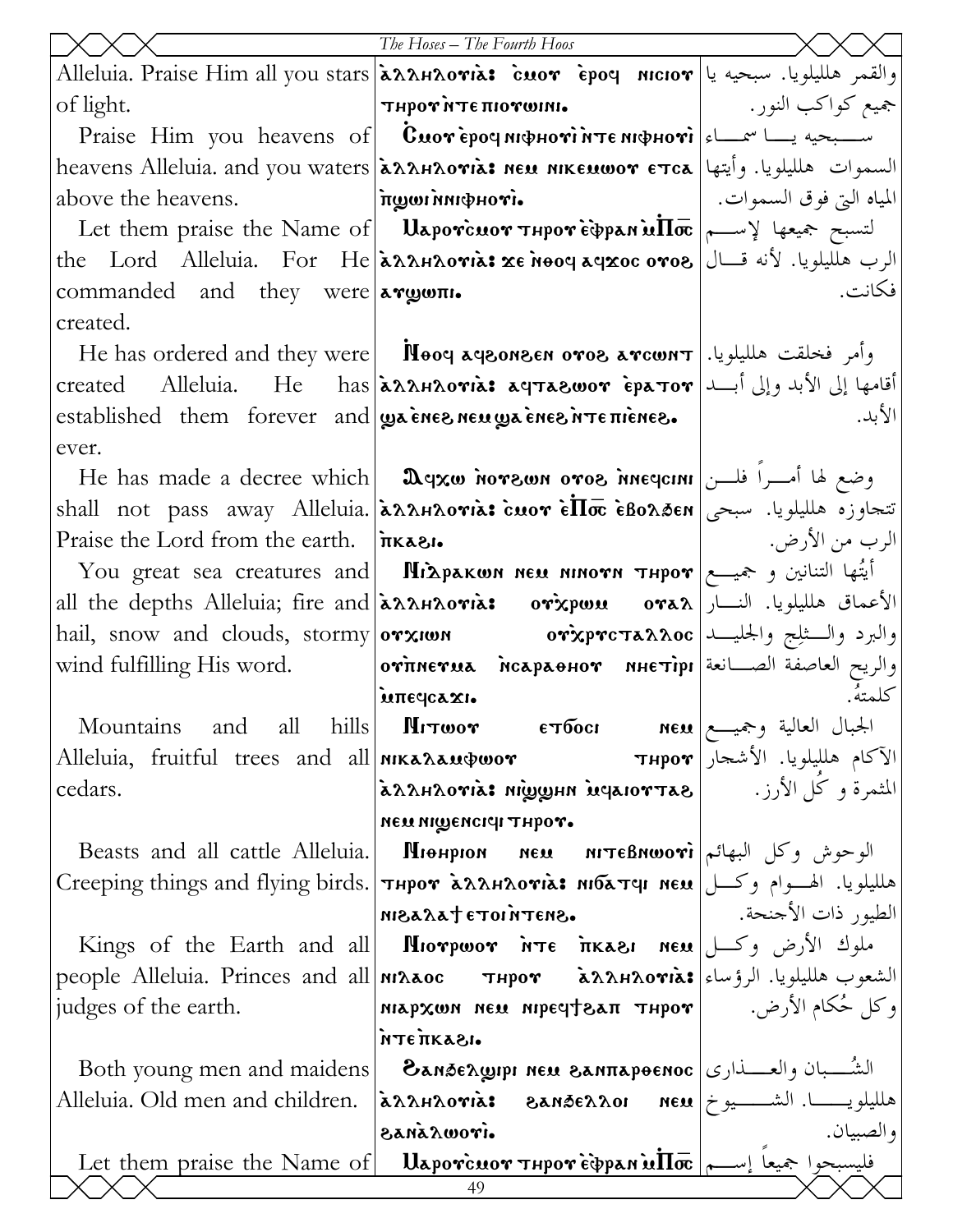|                                                                          | The Hoses - The Fourth Hoos                                                                                                                                                                                                                                                                                                                      |                     |
|--------------------------------------------------------------------------|--------------------------------------------------------------------------------------------------------------------------------------------------------------------------------------------------------------------------------------------------------------------------------------------------------------------------------------------------|---------------------|
|                                                                          | the Lord Alleluia. For His <mark>ລົກກາດຫລະ χε aqoici nxe πεqpan</mark> عليه إن الرب هلليلويا. لأنه قـــد                                                                                                                                                                                                                                         |                     |
| Name alone is exalted. <b>Example 1</b> is <b>Name alone is exalted.</b> |                                                                                                                                                                                                                                                                                                                                                  | تعالى إسمه وحده.    |
|                                                                          | His glory is above the earth   Πεφονωης εδολ ψοπ ειχεη   سنكره كسائن علــي                                                                                                                                                                                                                                                                       |                     |
|                                                                          | and heaven Alleluia. And He <b>inkası neu neyeni sen r</b> ope  الأرض وفي الســـــــماء                                                                                                                                                                                                                                                          |                     |
|                                                                          | has exalted the horn of His خەكىمە تىرن  has exalted the horn of His                                                                                                                                                                                                                                                                             |                     |
| people.                                                                  | πεγλλος.                                                                                                                                                                                                                                                                                                                                         | شعبه.               |
|                                                                          | The praise of all His saints <b>Orcuor NTE MHEOOTAB THPOT</b> $\left  \right $ with the praise of all His saints                                                                                                                                                                                                                                 |                     |
|                                                                          | هلليلويا. بــــني إســــرائيل Alleluia. The children of Israel, אقم Alleluia. The children of Israel                                                                                                                                                                                                                                             |                     |
|                                                                          |                                                                                                                                                                                                                                                                                                                                                  |                     |
| Alleluia Alleluia Alleluia                                               | බි $\lambda$ גראמא   а́ $\lambda$ д $\lambda$ ндот $\mathrm{i}$ а   ملليلويـــا.   а́ $\lambda$ д $\lambda$ д $\lambda$                                                                                                                                                                                                                          |                     |
|                                                                          | azzhzoria.                                                                                                                                                                                                                                                                                                                                       | هلليلو يا           |
|                                                                          | Psalm 149                                                                                                                                                                                                                                                                                                                                        |                     |
|                                                                          | Sing to the Lord a new song. $\alpha$ in $\overline{\text{Im}}$ and $\alpha$ and $\alpha$ and $\alpha$ in $\overline{\text{Im}}$ and $\alpha$ and $\alpha$ in $\overline{\text{Im}}$ and $\alpha$ and $\alpha$ and $\alpha$ in $\overline{\text{Im}}$ and $\alpha$ and $\alpha$ and $\alpha$ in $\overline{\text{Im}}$ and $\alpha$ and $\alpha$ |                     |
|                                                                          | Alleluia. and His praise in the <b>[λλλΗλονιλ: xe λpe πεςcuov δεn</b>   أنا Alleluia. and His praise in the                                                                                                                                                                                                                                      |                     |
| congregation of the saints.                                              | تسبحته في بيعة القديسين.   TEKKλHCIA NTE NHEOOVAB.                                                                                                                                                                                                                                                                                               |                     |
|                                                                          | Let Israel rejoice in their <b>Uapeyovnoy nxe П</b> icpaн $\lambda$ exen sile for level is                                                                                                                                                                                                                                                       |                     |
|                                                                          | هلليلويا. وبنو صـــهيون Хакеr Alleluia. Let the children фнетачвамюч     مطليلويا. وبنو صـــهيون                                                                                                                                                                                                                                                 |                     |
|                                                                          | of Zion be joyful in their King.  พยมนูนp พิเวิเขท มลpoขอยามา ร้อยท   www.alegraphy                                                                                                                                                                                                                                                              |                     |
|                                                                          | $\pi$ ororpo.                                                                                                                                                                                                                                                                                                                                    |                     |
|                                                                          | Let them praise His Name in   <b>Uaporcuor επες με το εθοναβ</b>  اسمه القدوس [Let them praise His Name in                                                                                                                                                                                                                                       |                     |
|                                                                          | the chorus Alleluia. Let them <i>d</i> en orxopoc $\lambda \lambda A A \lambda$ ori $\lambda$ : den   ابصف هلليلويســا. بـــــدف                                                                                                                                                                                                                 |                     |
|                                                                          | sing praises unto Him with orkenken nen orwarnpon                                                                                                                                                                                                                                                                                                | ومزمار فليرتلوا له. |
| timbrel and harp.                                                        | ιαλρονερψαλιη έρος.                                                                                                                                                                                                                                                                                                                              |                     |
|                                                                          | For the Lord takes pleasure in <b>  Δε Πσε ηλείτερε του πε</b> φλ <b>λος</b>   الأن الرب يُسر بشعبه                                                                                                                                                                                                                                              |                     |
|                                                                          | His people Alleluia. Не will аллнлотіа: чнабісі інпремрату) الطلويا. يُعلى الودعـــاء                                                                                                                                                                                                                                                            |                     |
| raise the meek with salvation.   SEN OTOTXAI.                            |                                                                                                                                                                                                                                                                                                                                                  | بالخلاص.            |
|                                                                          | Let the saints be joyful in <b>Creworwor inuwor hxe</b> less the saints be joyful in                                                                                                                                                                                                                                                             |                     |
|                                                                          | glory Alleluia. Let them sing nhèooraß ðen orivorà2λλHλoria: ويتهللون علــي                                                                                                                                                                                                                                                                      |                     |
| aloud upon their beds.                                                   | <b>εγέθελ</b> Ηλ μιωογ<br>$\vert$ naxis                                                                                                                                                                                                                                                                                                          | مضاجعهم.            |
|                                                                          | потианенкот.                                                                                                                                                                                                                                                                                                                                     |                     |
|                                                                          | تعليــــــــــــات الله في Let the high praises of God  Пибісі мтє Ф† єтхн бем                                                                                                                                                                                                                                                                   |                     |
|                                                                          | be in their mouth Alleluia. And <b>TorigBwBI EXAHAovia: SANCHY</b>   العميد الجرهم هلليلويـــــــــــــــــــــــــــ                                                                                                                                                                                                                            |                     |
|                                                                          | a two edged sword in their พpoс̀матетхнаеммотхіх.    اوسیوف ذات حـــدین فی                                                                                                                                                                                                                                                                       |                     |
| hands.                                                                   |                                                                                                                                                                                                                                                                                                                                                  |                     |
|                                                                          | To execute vengeance on the Crizinipi noroininging 3en Jero اليصنعوا نقمة في الأمم                                                                                                                                                                                                                                                               |                     |
|                                                                          | 50                                                                                                                                                                                                                                                                                                                                               |                     |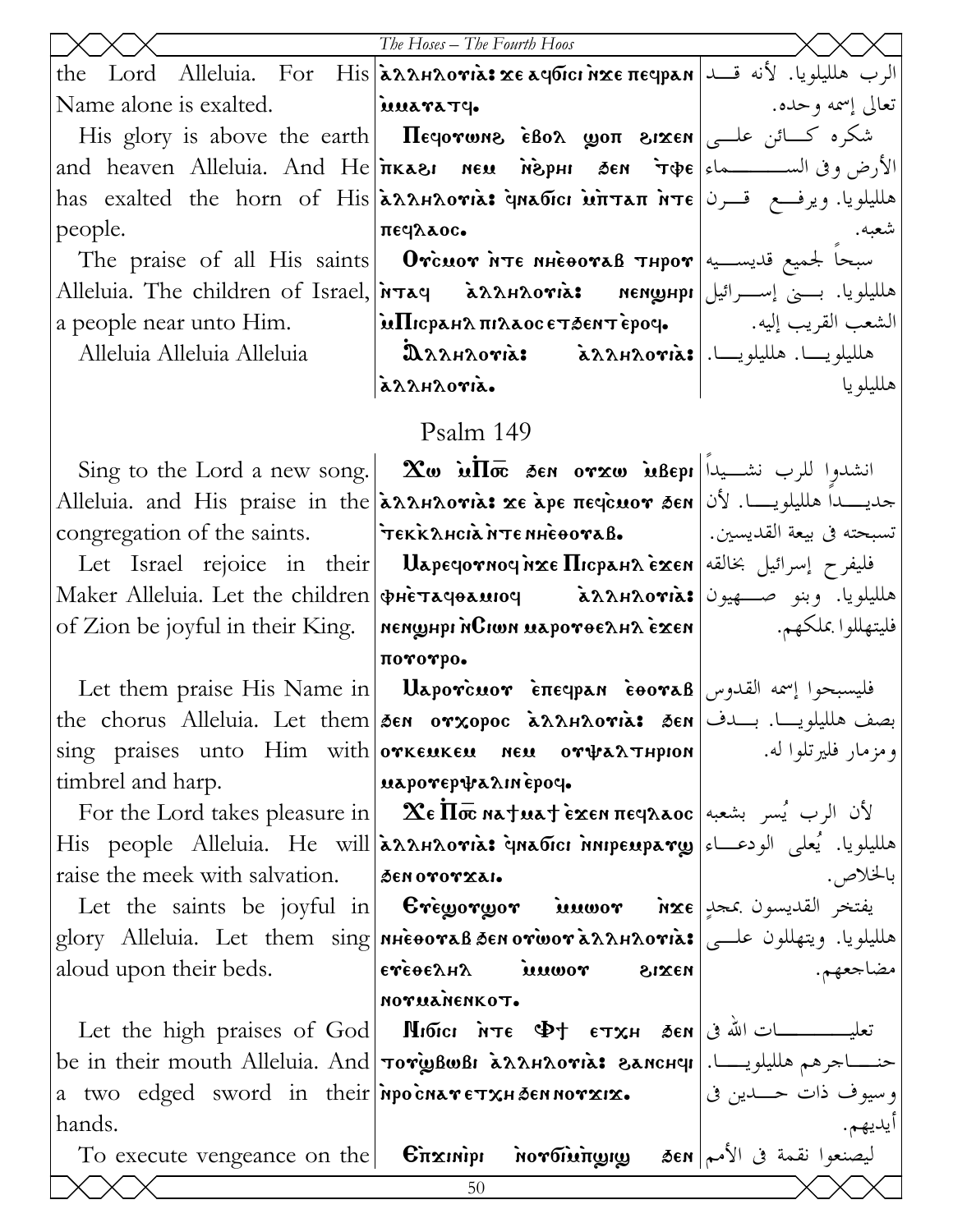|                                                                          | The Hoses - The Fourth Hoos                                                                                                                                                                               |               |
|--------------------------------------------------------------------------|-----------------------------------------------------------------------------------------------------------------------------------------------------------------------------------------------------------|---------------|
| nations                                                                  | Alleluia. And MEONOC ARAHAOTIA: NEU SANCOSI   فالمللويا. وتوبيخــات في   Alleluia.                                                                                                                        |               |
| punishments on the people. $ \phi$ <b>EN NIXAOC.</b>                     |                                                                                                                                                                                                           | الشعو ب.      |
|                                                                          | To bind their kings with <b>Enxincuns Meanorpwor 3en</b> بيوثقوا ملوكهم بقيودٍ To                                                                                                                         |               |
|                                                                          | chains Alleluia. And their nobles   SANIE ARC ARAHAOVIA: neu   مالميلويا. واشرافهم باغلال   chains Alleluia. And their nobles                                                                             |               |
| with fetters of iron.                                                    | <b>AUGE YOUTH TYOHIATTEN</b>                                                                                                                                                                              | من حديد.<br>. |
|                                                                          | • ΠΙΗΘΑΝ ΣΙΣΝ ΟΗ ΔΟΠΛΑΒ                                                                                                                                                                                   |               |
|                                                                          |                                                                                                                                                                                                           |               |
|                                                                          | written judgment Alleluia. This εφεδιοντ λλλιλονιλ: πλιωον  المجادا المجادا المجازا written                                                                                                               |               |
| honor have all His saints.                                               | $\vert \varphi$ كائن فى جميع قديسه.       фат афроп бем иненотав тнрот                                                                                                                                    |               |
|                                                                          | <b>PATH</b>                                                                                                                                                                                               |               |
| Alleluia Alleluia Alleluia.                                              | $\mathbf{\hat{a}}$ ملليلويـــا. هلليلويـــا. axxantorias axxantorias $\mathbf{\hat{a}}$                                                                                                                   |               |
|                                                                          | azzhzoria.                                                                                                                                                                                                | هلليلو يا     |
|                                                                          | Psalm 150                                                                                                                                                                                                 |               |
|                                                                          | Praise God in all His saints <b>Cuor</b> $\epsilon \Phi$ t sen nuevoral sen $\epsilon$                                                                                                                    |               |
| Alleluia.                                                                | $\vert$ ى تلايسە، ھلليلويا. $\vert$ aλλμλονιa. تلايسە، ھلليلويا. پ                                                                                                                                        |               |
|                                                                          | Praise Him in the firmament <b>Cuor ερο</b> φ δεν πιτεχρο ήτε εξενώ εξεντρο                                                                                                                               |               |
| of His power Alleluia.   τε φεραλληλονια.                                |                                                                                                                                                                                                           | هلليلويا.     |
|                                                                          | Praise Him for His mighty <b>Cuor</b> epoq espHI 81xen values along                                                                                                                                       |               |
| acts Alleluia.                                                           | τεςμετχωριλληλονιλ.                                                                                                                                                                                       |               |
|                                                                          | Praise Him according to His <b>Cuor epoq ката падда</b> пте عظمتِهِ، Praise Him according to His                                                                                                          |               |
| $\big $ excellent greatness Alleluia.              течиетнир†х̀ллнлотіх. |                                                                                                                                                                                                           |               |
|                                                                          | Praise Him with the sound of $ $ Cuor Epoq sen orcun $ \psi\rangle$ where $\psi$                                                                                                                          |               |
|                                                                          | the trumpet Alleluia.   MCanissocanAntoria.                                                                                                                                                               | هلليلو يا.    |
|                                                                          | Praise Him with the psaltery <b>  Cuor èpoq sen or<math>\psi</math>a<math>\lambda</math>тнрюн</b> وقيثارة، Praise Him with the psaltery                                                                   |               |
| and harp Alleluia.                                                       | nd harp Alleluia.<br>Praise Him with the timbrel <b>Cuor</b> epoy sen eankeukeu neu Praise Him with the timbrel <b>Cuor</b> epoy sen eankeukeu neu                                                        | هلليلو يا.    |
|                                                                          |                                                                                                                                                                                                           |               |
| and chorus Alleluia.                                                     | وصفوف، هلليلويا.<br>Id chorus Alleluia. <b>اوصفوف، هلليلويا.</b><br>Praise Him with stringed <b>Cuor èpoy sen eankaπ neu</b> وارغن، <mark>Praise Him with stringed</mark> <b>Cuor èpoy sen eankaπ neu</b> |               |
|                                                                          |                                                                                                                                                                                                           |               |
| instruments and organs. oropy anon a 22 AH20 via                         |                                                                                                                                                                                                           | هلليلو يا.    |
| Alleluia.                                                                |                                                                                                                                                                                                           |               |
|                                                                          | Praise Him with pleasant Cuor epoy sen SANKTUBARON = سبحوه بصنوج حسنة                                                                                                                                     |               |
|                                                                          | sounding cymbals Alleluia. Perece Torcuria Araoria.   الصوت، هلليلويا. ``   sounding cymbals Alleluia.                                                                                                    |               |
|                                                                          | Praise Him with cymbals of <b>Cuor</b> epoy sen SANKTUBARON $\sim$                                                                                                                                        |               |
| joy Alleluia.                                                            | litre oregia AHAOria AAHAOria.   التهليل، هلليلويا.                                                                                                                                                       |               |
|                                                                          | Let every thing that has <b>Mich Mish Mapovcuov Thpov</b> $ \text{max}$                                                                                                                                   |               |
|                                                                          | 51                                                                                                                                                                                                        |               |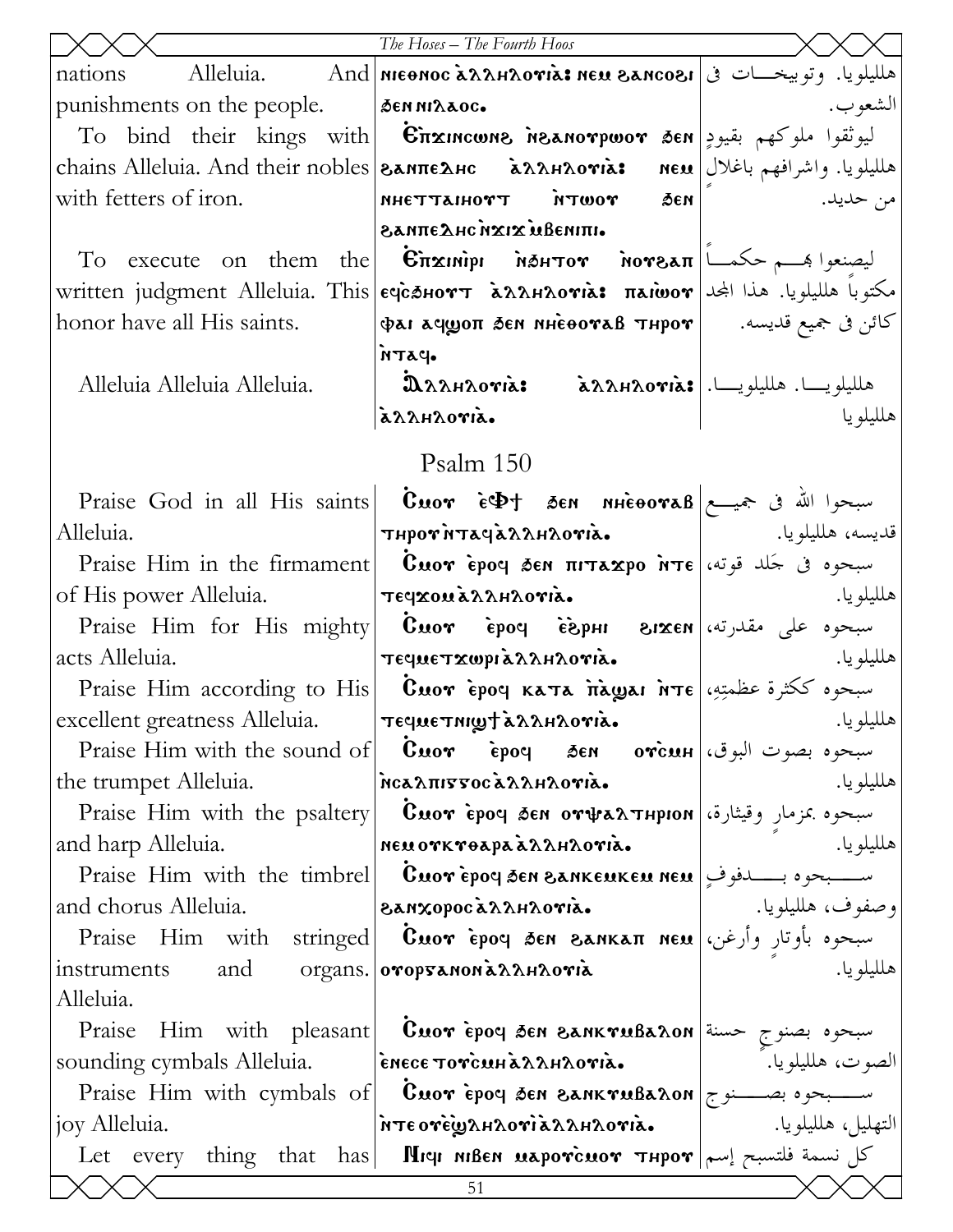|                                                                                                                                                                               | The Hoses - The Fourth Hoos |                      |                                                        |
|-------------------------------------------------------------------------------------------------------------------------------------------------------------------------------|-----------------------------|----------------------|--------------------------------------------------------|
| breath praise the Name of the $\epsilon \rightarrow \mathbf{u}$                                                                                                               |                             |                      | $\Pi$ الرب إلهنا، هلليلويا. $\Pi$ е́ммо́т $\pm$        |
| Lord our God Alleluia.                                                                                                                                                        | arrhroria.                  |                      |                                                        |
| Glory be to the Father, and $\Delta$ oza $\Pi$ a pr ke Tiw ke aviw $ y $ بالجد لسلآب والإبسن                                                                                  |                             |                      |                                                        |
| the Son and the Holy Spirit Inerua TianAnovia.                                                                                                                                |                             |                      | والروح القدس، هلليلويا.                                |
| Alleluia.                                                                                                                                                                     |                             |                      |                                                        |
| Now and forever and unto <b>Ke Now and forever and unto <b>Ke Now <math>\kappa</math>e</b> <math>\kappa</math> <b>ke IC Tore</b> <math>\lfloor \frac{1}{2} \rfloor</math></b> |                             |                      |                                                        |
| ca - دهــــر الـــــدهور أمـــــين،   the age of all ages Amen   èwnac Jun                                                                                                    |                             |                      |                                                        |
| Alleluia.                                                                                                                                                                     | azzhzoria.                  |                      | هلليلو يا.                                             |
| Alleluia, Alleluia, Glory be to                                                                                                                                               |                             |                      | AAAHAOTIÀ ÀAAHAOTIÀ: AOZA   KU ALLA AAHAOTIÀ ÀAAHAOTIÀ |
| our God Alleluia.                                                                                                                                                             | σιοθεος γιωνιάλληλογιά.     |                      |                                                        |
| Alleluia, Alleluia, Glory be to                                                                                                                                               |                             |                      |                                                        |
| our God Alleluia.                                                                                                                                                             | <b><i>Hiwor</i></b>         | фа Пеннот† пе $\mid$ | لإلهنا، هلليلويا.                                      |
|                                                                                                                                                                               | azzhzoria.                  |                      |                                                        |
|                                                                                                                                                                               |                             |                      |                                                        |
|                                                                                                                                                                               |                             |                      |                                                        |
|                                                                                                                                                                               |                             |                      |                                                        |
|                                                                                                                                                                               |                             |                      |                                                        |
|                                                                                                                                                                               |                             |                      |                                                        |
|                                                                                                                                                                               |                             |                      |                                                        |
|                                                                                                                                                                               |                             |                      |                                                        |
|                                                                                                                                                                               |                             |                      |                                                        |
|                                                                                                                                                                               |                             |                      |                                                        |
|                                                                                                                                                                               |                             |                      |                                                        |
|                                                                                                                                                                               |                             |                      |                                                        |
|                                                                                                                                                                               |                             |                      |                                                        |
|                                                                                                                                                                               |                             |                      |                                                        |
|                                                                                                                                                                               |                             |                      |                                                        |
|                                                                                                                                                                               |                             |                      |                                                        |
|                                                                                                                                                                               |                             |                      |                                                        |
|                                                                                                                                                                               |                             |                      |                                                        |
|                                                                                                                                                                               |                             |                      |                                                        |
|                                                                                                                                                                               |                             |                      |                                                        |
|                                                                                                                                                                               |                             |                      |                                                        |
|                                                                                                                                                                               |                             |                      |                                                        |
|                                                                                                                                                                               |                             |                      |                                                        |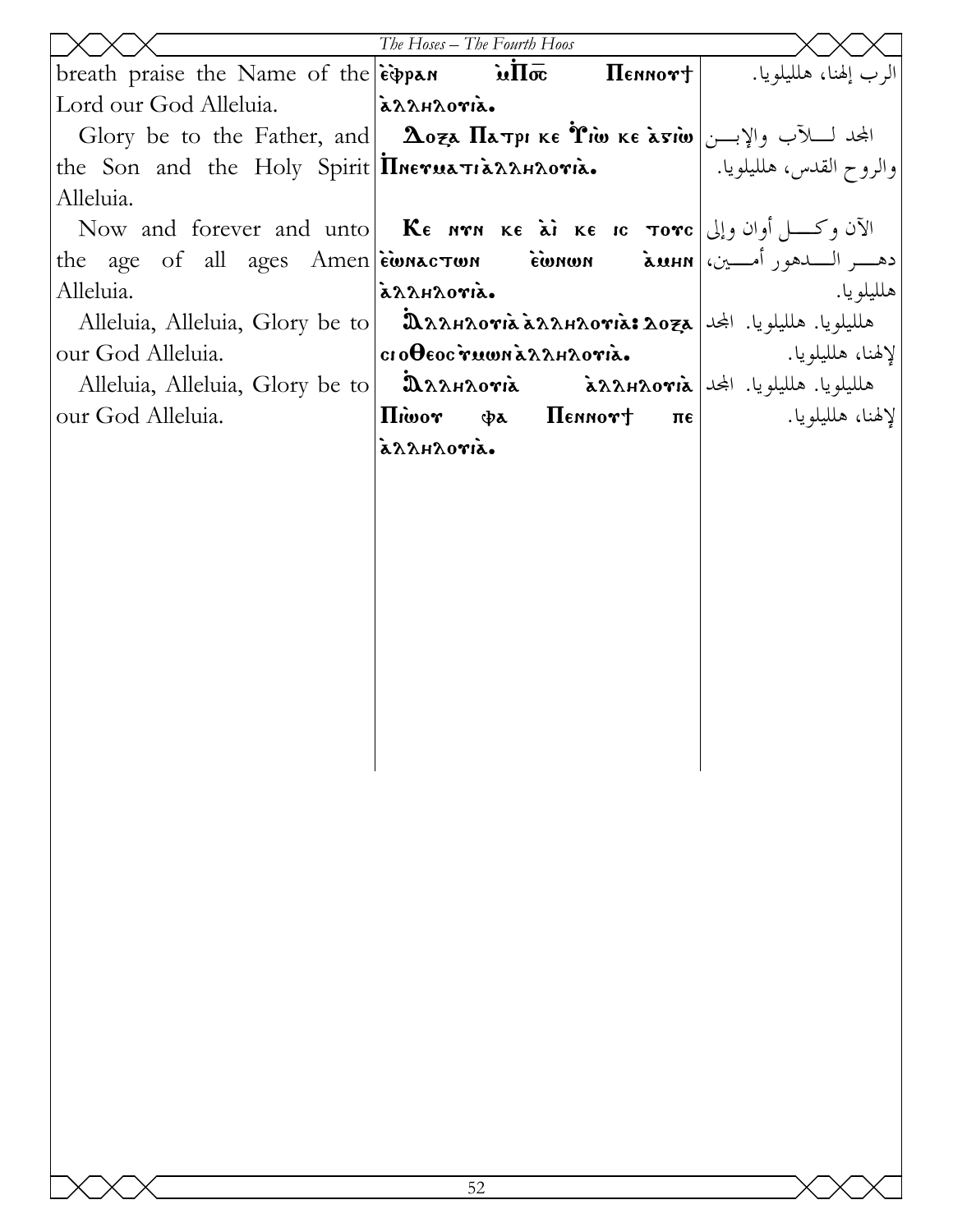

## PSALIES AND THEOTOKOSES



### SUNDAY PSALI

### First Sunday Psali for the Virgin

|                                                                                         | I believed therefore I spoke, <b>DINALLY 60BE CAST AGAY SEN</b> $\vert$ منت لذلك تكلمـــت                                                                |                        |
|-----------------------------------------------------------------------------------------|----------------------------------------------------------------------------------------------------------------------------------------------------------|------------------------|
|                                                                                         | with great strength, about Your отхом: сөве пекнирт мла: По   سن أحسل عظــم                                                                              |                        |
| great mercy, O Lord of hosts. FITE NIXOU.                                               |                                                                                                                                                          | رحمتك يارب القوات.     |
|                                                                                         | Help me my Lord, Jesus the <b>Bohem ipor <math>\Pi</math>aoe: l</b> Heo $\mathbf{r}$ e اعنی یسا ربی یســـو ع                                             |                        |
|                                                                                         | الرؤوف لأمجد سـيدتى Соmpassionate, to glorify my пречуенент: соргтоот итапе;                                                                             |                        |
| lady, Your mother the Bride.   Tεκμανήψελετ.                                            |                                                                                                                                                          | أمك العروس.            |
|                                                                                         | For truly, this virgin, who is   $\textbf{S}$ е яар а $\textbf{a}$ нөшс: асбісі ѐма $\textbf{g}$ шз قد تعالت   نالحقيقة قد تعالت                         |                        |
|                                                                                         | full of honor, was greatly <i>n</i> xe Tamapoenoc: eoues ntaio.  المغدراء المفعمة                                                                        |                        |
| exalted.                                                                                |                                                                                                                                                          | كر امة.                |
|                                                                                         | David spoke of her saying, <b>Aavis</b> ageaxi $\epsilon \theta$ BHTC: $\alpha \epsilon$ $\lambda$ $ \epsilon \rangle$ and $\alpha$ is $\alpha$          |                        |
|                                                                                         | "The Lord has chosen Zion, He $ \Pi\overline{\varpi} $ נשל الرب اختار صهيون ا $\eta$ ששו $\mathbf{u}$ are تائلا الرب اختار صهيون                         |                        |
| came and dwelt in her, in order <i>non-</i> came and dwelt in her, in order <i>non-</i> |                                                                                                                                                          | وأتبي وحل فيهسا حستي   |
| to save us."                                                                            |                                                                                                                                                          | خلصنا.                 |
|                                                                                         | This is Mary, who brought  $\bm{e}$ $\bm{\tau}$ e $\bm{e}$ $\bm{u}$ $\bm{\tau}$ e $\bm{u}$ $\bm{\tau}$ e $\bm{\tau}$ $\bm{\tau}$ $\bm{\tau}$ $\bm{\tau}$ |                        |
|                                                                                         | unto us, the eternal, freedom.   wapontinteneropiatine mon.       إلينا الحرية الأبدية.                                                                  |                        |
|                                                                                         | Zechariah has said, the Zaxapiac aqxoc: xe tarxnia أركريا قال إلها المنسارة                                                                              |                        |
|                                                                                         | golden lampstand, which was אnorß: әнетатәамюс: الذهب المصنوعة بأيـــادٍ golden lampstand, which was                                                     |                        |
| made, with golden hands. <b>anxix inovel.</b>                                           |                                                                                                                                                          | ذهبية.                 |
|                                                                                         | Isaiah said to us, with a joyful <b>Hchac agzoc nan: бел отселн</b>   اشعياء قال لنا بصوت                                                                |                        |
|                                                                                         | voice, that "She will give birth моелил: же есещен мам: التهليل إنهــا تلـــد لنـــا                                                                     |                        |
| to, Emmanuel for us." $\ \mathbf{R}\mathbf{u}\ \mathbf{x}\ $                            |                                                                                                                                                          | عمانوڻيل.              |
|                                                                                         | This is Jerusalem, the city of $ $ $\theta$ ar $\tau$ e leporca $\lambda$ ни $\tau$ по $\lambda$ ic $ $ المست العبر This is Jerusalem, the city of $ $   |                        |
|                                                                                         | our God, the throne of all <b>ullennort: neapua nniXepoBius</b> and $\sim$ 3. [4] our God, the throne of all                                             |                        |
| ranks, of the Cherubim.                                                                 | - τμηνιοθγονίιοτε                                                                                                                                        | الكاروبيم ذات الأنسواع |
|                                                                                         |                                                                                                                                                          | كثيرة.                 |
|                                                                                         |                                                                                                                                                          |                        |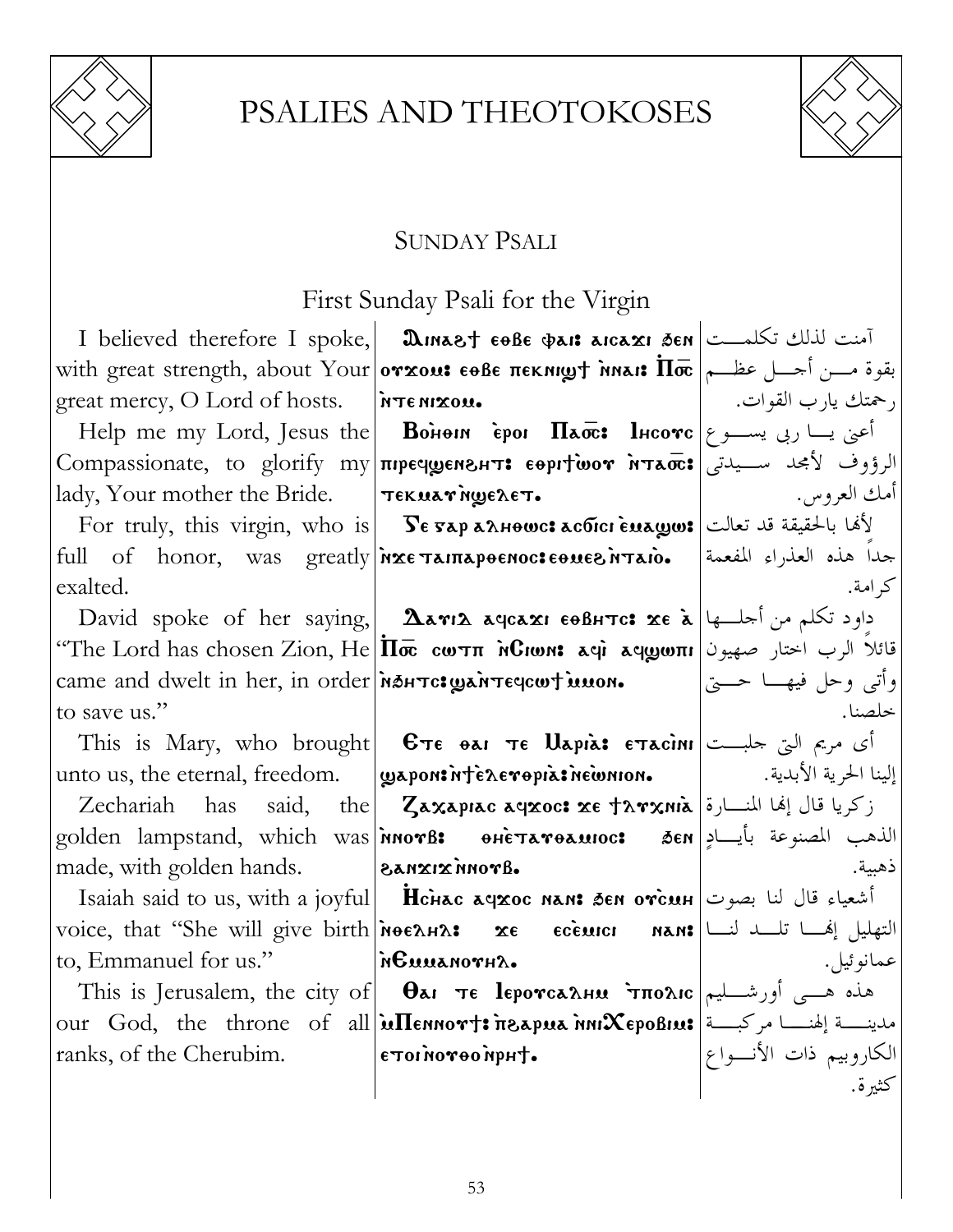|                                                          | Psalies and Theotokoses - Sunday Psali                                                                                                                                                                                                                                                                                  |                    |
|----------------------------------------------------------|-------------------------------------------------------------------------------------------------------------------------------------------------------------------------------------------------------------------------------------------------------------------------------------------------------------------------|--------------------|
|                                                          | Ezekiel has witnessed, and lezekins agepueope: حزقيال شهد وأظهــرٍ   Ezekiel has witnessed, and                                                                                                                                                                                                                         |                    |
|                                                          | لنا هذا قائلا إنى رأيت بابا   revealed this to us, saying "I saw   nan u�ai: xe aina r èo τπνλμ: nca                                                                                                                                                                                                                    |                    |
| $a$ door, to the East."                                  |                                                                                                                                                                                                                                                                                                                         | ناحية المشارق.     |
|                                                          | "The Lord the Savior, entered   Ктрюс пречновем: الرب المخلص دخــل   The Lord the Savior, entered                                                                                                                                                                                                                       |                    |
|                                                          | into it, and it remained, esorn gapoc: acosi ecgotess! الحيسدا العجيسانا بعضه علم العربة عن التجيسا ا                                                                                                                                                                                                                   |                    |
| thoroughly shut as before."   μπες pH καλως.             |                                                                                                                                                                                                                                                                                                                         | بحاله.             |
|                                                          | All the nations sing, with   λλος MBEN ce&wc: Neu MAcπι   الشعوب يسبحون                                                                                                                                                                                                                                                 |                    |
|                                                          | different tongues, to the Mac: etoeoTokoc: buar jouled ifferent tongues, to the Mac:                                                                                                                                                                                                                                    |                    |
| Theotocos, the Mother of the illaciac.                   |                                                                                                                                                                                                                                                                                                                         | الإله أم ماسيا.    |
| Messiah.                                                 |                                                                                                                                                                                                                                                                                                                         |                    |
|                                                          | Mary the chaste, the joy of   Uapia +ceune: nornoq  تعفيفة بمجسة                                                                                                                                                                                                                                                        |                    |
|                                                          | the righteous, and truly she is <i>inni</i> AIKEOC: отогла льенин: Фраун (الصديقين. وبالحقيقة فرح                                                                                                                                                                                                                       |                    |
| the joy, of the faithful. <b>NATELACTOC.</b>             |                                                                                                                                                                                                                                                                                                                         | المؤمنين.          |
|                                                          | You are the tabernacle, and   Пео те тскнин: ста Шwrснс   أنتِ هي القبسة السيّ                                                                                                                                                                                                                                          |                    |
|                                                          | the ark, which Moses has made,  منعها موسى بعظم كرامة  the ark, which Moses has made,  منعها موسى بعظم كرامة                                                                                                                                                                                                            |                    |
| with great honor.   MTKIBWTOC.                           |                                                                                                                                                                                                                                                                                                                         | و التابو ت.        |
|                                                          | Beyond all the thoughts, of <b>Zangole Terris Neπo γρanion:</b> امتعال عسن الأفكار                                                                                                                                                                                                                                      |                    |
|                                                          | the heavens, is this mysterious <i>in</i> xe πarsws Migothpis MTE   رالســمائية هــذا الأمــر                                                                                                                                                                                                                           |                    |
|                                                          | matter, of the mercy seat. $ \pi \mathbf{in} \lambda \mathbf{x}$ $\epsilon$ $\pi \mathbf{in} \lambda \mathbf{x}$ $\epsilon$ $\pi \mathbf{in} \lambda \mathbf{x}$                                                                                                                                                        |                    |
|                                                          | Great is the glory, of your <b>Ornight Tre inwors</b> $\overline{\mathbf{r}}$ $\mathbf{r}$ $\mathbf{r}$ $\mathbf{r}$ $\mathbf{r}$ $\mathbf{r}$ $\mathbf{r}$ $\mathbf{r}$ $\mathbf{r}$ $\mathbf{r}$ $\mathbf{r}$ $\mathbf{r}$ $\mathbf{r}$ $\mathbf{r}$ $\mathbf{r}$ $\mathbf{r}$ $\mathbf{r}$ $\mathbf{r}$ $\mathbf{r}$ |                    |
|                                                          | virginity, O full of glory, O TETTAPOENIA: w ΘΗΕΘΜΕΘ NWOT  ايتها الممتلئة مجدا القديسة                                                                                                                                                                                                                                  |                    |
| Saint Mary.                                              | tasià Uapià.                                                                                                                                                                                                                                                                                                            | مريم.              |
|                                                          | The honored pot, and the <b>  Пістаннос єттаннотт: отог</b>  القسط المكرم والمنارة.                                                                                                                                                                                                                                     |                    |
|                                                          | lamp stand, the pure censer, full   + ложна: + дотрн сттотвнотт: والمجمرة النقية المملوءة   атр stand, the pure censer, full   + ложна: + дотрн сттотвнотт:                                                                                                                                                             |                    |
| of blessings.                                            | εθμεδήεγλογιά.                                                                                                                                                                                                                                                                                                          | بر كة.             |
|                                                          | All the high names, of the Pan MBen ETToon: พิт $\epsilon$ ا الأسماء العالية التي                                                                                                                                                                                                                                       |                    |
|                                                          | incorporeal, did not reach the <b>  Mixcwua Toc: MTOriy + OG ETTOTCI:</b> إلغير المتحسدين لم يبلغــوا   incorporeal, did                                                                                                                                                                                                |                    |
| height, of your blessedness. [NTENEMAKAPICMOC.           |                                                                                                                                                                                                                                                                                                                         | إلى علو طوباويتك.  |
|                                                          | You resemble the Rod, of <b>Cetenewnt επιςιβωτ: mte</b> and the Rod, of                                                                                                                                                                                                                                                 |                    |
|                                                          | Aaron, which blossomed and 2 apwn: Etaq&ppi EBo2 aqpwt: التي أزهـــرت وأنبتـــت                                                                                                                                                                                                                                         |                    |
| budded, and produced its fruit.   <b>orogay thapmon.</b> |                                                                                                                                                                                                                                                                                                                         | وأعطت ثمرة.        |
|                                                          |                                                                                                                                                                                                                                                                                                                         |                    |
|                                                          | the Cherubim, and honored MCSEPOTBINI TETAIHOTT NOOTOS   من الشاروييم ومكرمة                                                                                                                                                                                                                                            |                    |
| more, than the Seraphim.   implepador.                   |                                                                                                                                                                                                                                                                                                                         | أكثر من السارافيم. |
|                                                          |                                                                                                                                                                                                                                                                                                                         |                    |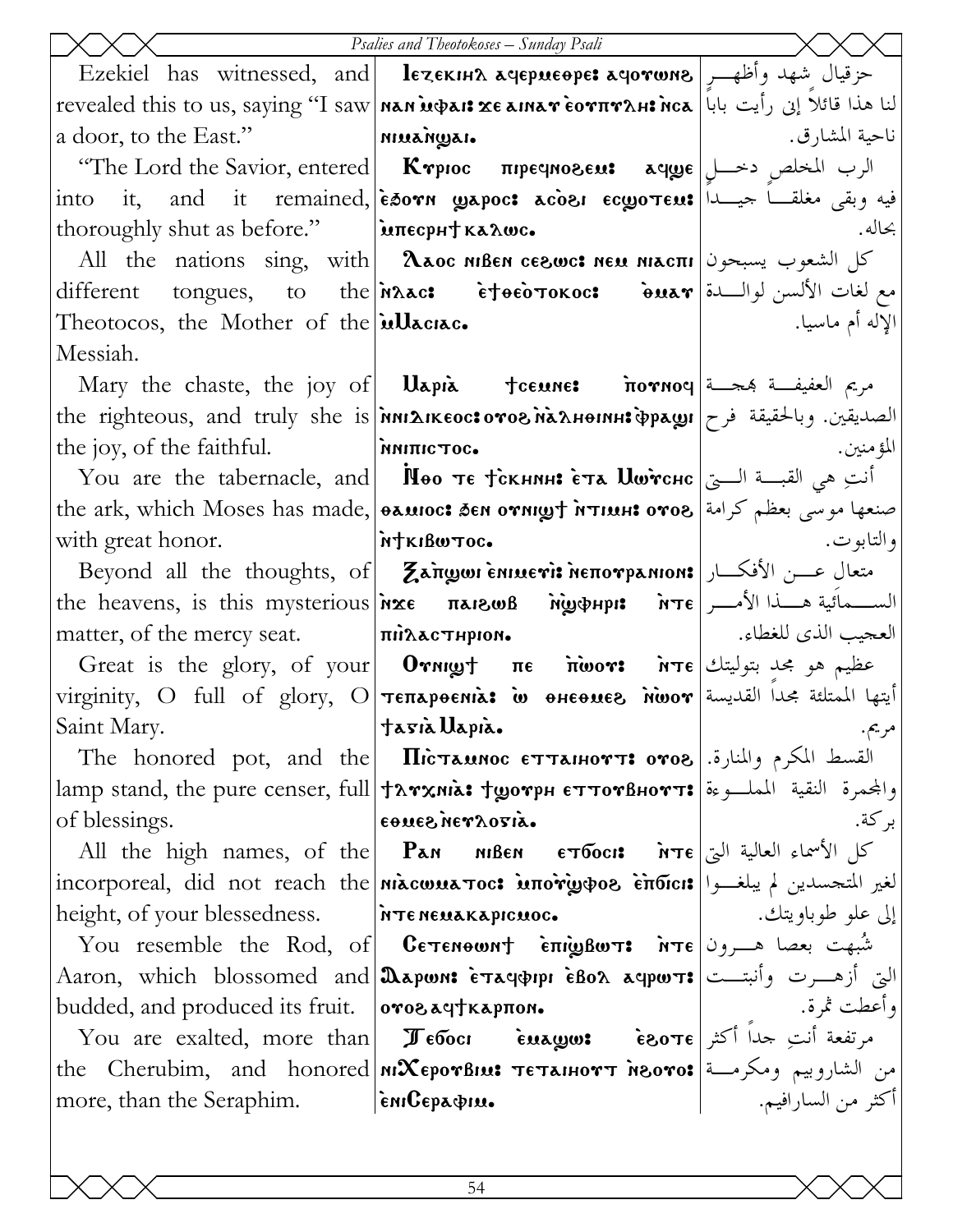|                                                  | Psalies and Theotokoses - Sunday Psali                                                                                                                   |                |
|--------------------------------------------------|----------------------------------------------------------------------------------------------------------------------------------------------------------|----------------|
|                                                  | The Son of God our God, <b>Moc Ococ Пеннот†: аремісі</b> ابن الله إلهنا ولدتــه.                                                                         |                |
|                                                  | you gave birth to, we glorify  <b>imog: Tentioor nag swc nort:</b>   .هجده كإله ونسجد له.                                                                |                |
| Him as God, and also worship oros Tenorwy Tunoy. |                                                                                                                                                          |                |
| Him.                                             |                                                                                                                                                          |                |
|                                                  | $\left  \frac{1}{2} \right $ الساكن في النور الذي [ He who abides in light, whom   Φнετωσπ   δεη   πιονωινι:                                             |                |
|                                                  | no one can approach, showed <i>ina Tigaun T</i> epoq: aqorwns  الا يُدنى منه أظهر آياتِه                                                                 |                |
|                                                  | us His miracles, and you fed  <b>Mnequelinis Lept epwile epwile</b>   www. etc.                                                                          |                |
| Him.                                             |                                                                                                                                                          |                |
|                                                  | Hail to you Mary, the fair   Χερε ne Uapia: †σρουπι   السلام لك يسا مسريم                                                                                |                |
|                                                  | dove, full of wisdom, the concours conce noopias onar detail that the let                                                                                |                |
|                                                  | حكمة أم يسوع المسيح.   Mother of Jesus Christ.   Mincorc Πιλεριστος.   السيح. .                                                                          |                |
|                                                  | For the rest of our days, we <b>iBem</b> $\overline{\text{h} \tau \epsilon}$ <b>Nene soors</b> $ \text{Lip} \tau \epsilon $ is readed with $\epsilon$    |                |
|                                                  | will praise you, O full of glory,   TENEPET wor in theo of esteads   ill                                                                                 |                |
|                                                  | and clothed with purity. Misson and clothed with purity.                                                                                                 | بالطهار ة.     |
|                                                  | Be patient O Lover of man, <b>Worner пимарши: فَأَ</b> ن يامحب البشر على                                                                                 |                |
|                                                  | with Thy servant, and forgive us exen πεκβωκ: xw nan εδολ  المعايانا   with Thy servant, and forgive us                                                  |                |
| our sins, and accept us.                         | واقبلنا إليك. ١٧ مام meno81: 0708 goπ Ten epok.                                                                                                          |                |
|                                                  |                                                                                                                                                          |                |
|                                                  |                                                                                                                                                          |                |
|                                                  | Second Sunday Psali for the Lord                                                                                                                         |                |
|                                                  | I sought after You: from the   మொய† ношк: бен пழшк   عللبتك من عمق قلبي يا                                                                               |                |
|                                                  | depths of my heart: My Lord $\lambda$ and $\lambda$ and $\lambda$ are liest apison-                                                                      | ربي يسوع أعني. |
| Jesus: help me.                                  | epon.                                                                                                                                                    |                |
| Loosen for me: all the bonds                     | $\mathbf B$ ש $\lambda$ $\hat{\mathbf e}$ באס $\lambda$ פֿ $\mathbf A$ ס $\mathbf A$ פֿ $\mathbf B$ ס $\lambda$ פֿ $\mathbf A$                           |                |
|                                                  | of sin: My Lord Jesus Christ: <b>  Probis II&amp;ox</b> lecove <b>II</b> ixpic rocs   الخطية يسا ربى يســـو ع                                            |                |
| help me.                                         | арівонопіероі.                                                                                                                                           | المسيح أعبي.   |
|                                                  | Be a help to me: so that You   SENTHI MBOHOOC: EOPEKCWT   $\sum_{i=1}^{n}$ $\sum_{j=1}^{n}$                                                              |                |
|                                                  | may save me: My Lord Jesus: <b>inno: Плос Incorc: артвонет</b> ( $\epsilon$ یســو ع                                                                      |                |
| help me.                                         | epon.                                                                                                                                                    | اعني.          |
|                                                  | May Your goodness: come  $\bm{\Lambda}$ екиєтаваос иареставої $ $ ركنى فليــــــــدركنى                                                                  |                |
|                                                  | speedily to me: My Lord Jesus $\lambda$ wxw.eu: <b>Ilao direction</b> Lico <b>v</b> c $\epsilon$ with $\lambda$                                          |                |
| Christ: help me.                                 | Πιχριστος: αριβοίτθικέροι.                                                                                                                               | المسيح أعبي.   |
|                                                  | Overshadow me: with the <b>  Єкєрэ́ніві є̀<math>x</math>ωі: هلس ملسى بظل   Оver</b> shadow me: with the <b>  Єкєрэ́ніві є̀<math>x</math>ωι: هم تو هو</b> |                |
|                                                  | shadow of Your wings: My Mek Tene: $\Pi$ ao lheorc: apibonein   جناحیك یا ربی یســـو ع                                                                   |                |
|                                                  |                                                                                                                                                          |                |
| Lord Jesus: help me.                             | epor.                                                                                                                                                    | اعني.          |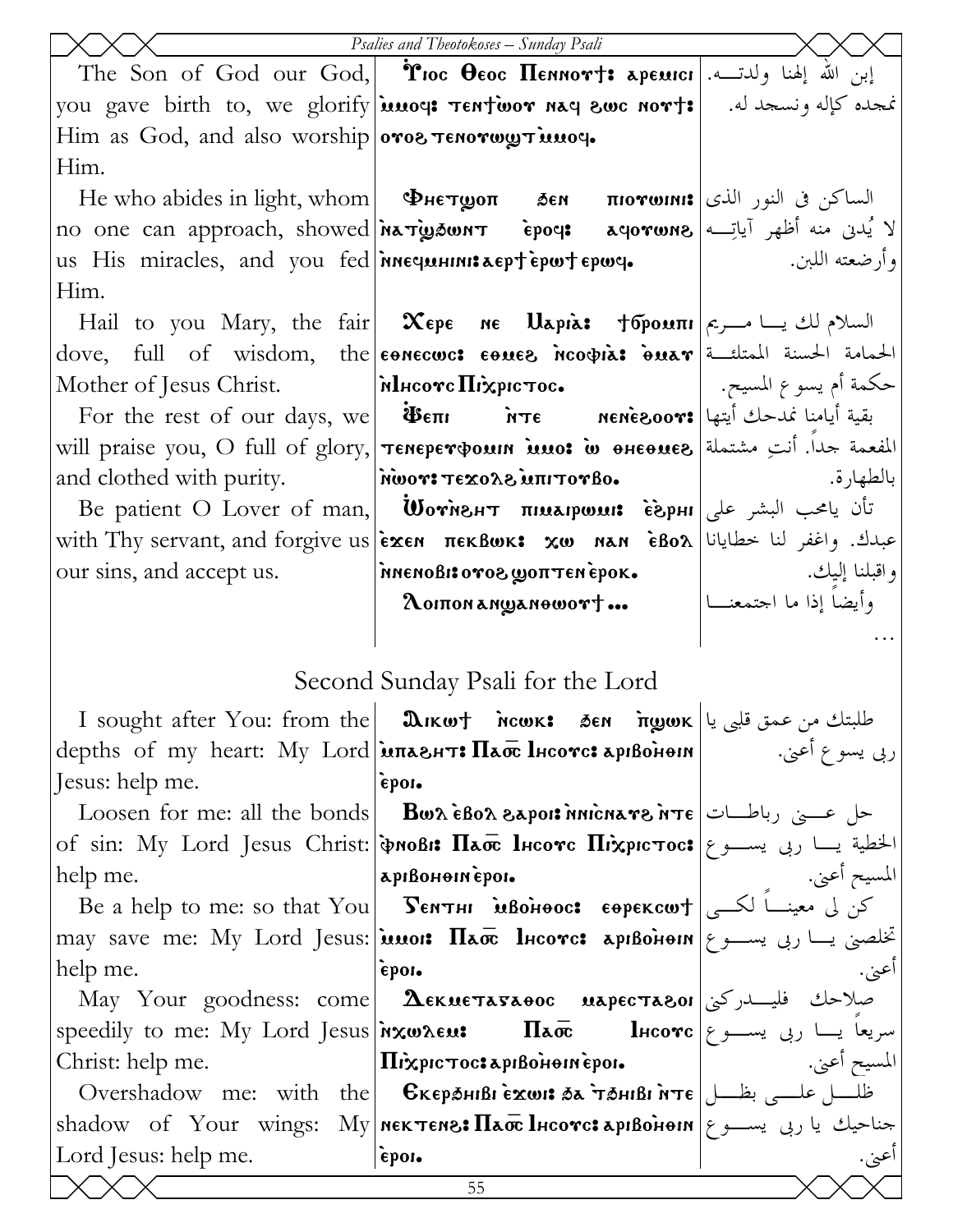|                                            | Psalies and Theotokoses - Sunday Psali                                                                                            |                   |
|--------------------------------------------|-----------------------------------------------------------------------------------------------------------------------------------|-------------------|
|                                            | In six days You have made: <b>Coor <math>\bar{x}</math>ap neesoor: akeamio</b> $\int$ ی ستة أيام صنعت كل                          |                   |
|                                            | all the creation: My Lord Jesus <i>Ntichter Hand</i> <b>Haore</b> lesses lesses is the creation: 1                                |                   |
| Christ: help me.                           | $ \Pi$ i $\chi$ pic $\tau$ oc: Lapibolioniepoi. $ $                                                                               | المسيح أعبي.      |
|                                            | Seven times everyday: I will   Wawy NCON MAHII: TNACMOT  السبع مرات فى اليسوم                                                     |                   |
|                                            | praise Your Name: My Lord επεκραν: Πασε Ιнсотс: арιβοнеин ربی یسوع praise Your Name: My Lord επεκραν: Γιάσε Ι                     |                   |
| Jesus: help me.                            | epon.                                                                                                                             | اعني.             |
|                                            | All the creation: glorifies <b>Hc Tix Their Thpe: cetwor</b> $\lambda$ and $\lambda$ and $\lambda$                                |                   |
|                                            | Your Name: My Lord Jesus <b>  MERERAN:</b> Πλοπ Πεισνε   اسمك يا ربى يسوع المسيح   Tour Name: My Lord Jesus                       |                   |
| Christ: help me.                           | $\mathbf{I}$ Trixpic to c: a pisolioni epoi-                                                                                      | اعني.             |
|                                            | $\sim$ Yours is the Lordship: and $\mid$ θωκ τε †μετσ $\bar{\rm \alpha}$ : neu †ετροτιλε السلطان                                  |                   |
|                                            | the Authority: My Lord Jesus: $\Pi$ a $\bar{\mathbf{\alpha}}$ Incorc: apiBonometron.                                              | يا ربي يسوع أعني. |
| help me.                                   |                                                                                                                                   |                   |
|                                            | Make haste, O my God: so   lwc แนok Панот†: єөрєксω†   اسرع ياإلهي لتخلصني                                                        |                   |
|                                            | يا ربى يسوع المسيح أعنى. [that You may save me: My Lord <b> المسيح أعنى. [th</b> at You may save me: My Lord                      |                   |
| Jesus Christ: help me.  apiBoHoneipoi.     |                                                                                                                                   |                   |
|                                            | كل ركبة تجثو أمامك  Every knee: bows down  <b>Κελι Nißen ceκωλx: يُمَثِلُ</b> رَكْبَة تَجْثُو أَمَامُكْ –                         |                   |
|                                            | يا ربى يسوع أعنى.         before You: My Lord Jesus:  èBo <b>^: Плос Інсотс: арıBòнеın</b>                                        |                   |
| help me.                                   | epon.                                                                                                                             |                   |
|                                            | All the diverse tongues: <b>Aac MBEN ETCOTI:</b> cecuor بحماً تبارك الألسنه معاً تبارك                                            |                   |
|                                            | اسمك يا ربى يسوع المسيح together bless Your Name: My επεκρελι:Πεσε Ιμςονς Πιχρις τος:                                             |                   |
| Lord Jesus Christ: help me.  apiBoHonepoi. |                                                                                                                                   | اعني.             |
|                                            | Turn away Your face: from all    Uaπacoo     ̀иπεκεο:    caBoλ أصرف وجهك عـــن                                                    |                   |
|                                            | of my sins: My Lord Jesus: help <b>MAANOB</b> i: $\Pi$ ao lucorc: apiBonom = با ربی یســـو ع                                      |                   |
| me.                                        | e.<br>Blot out, O God: all my <mark>Паа̀номіа тнрот: Ф</mark> † عليه بالله امحها إلام العهام العهام العهام العامل المعرفة العامل  |                   |
|                                            |                                                                                                                                   |                   |
|                                            | iniquities: My Lord Jesus Christ:   EKECOAXOV:         Пао        Iнсотс   أعني.   ariquities: My Lord Jesus Christ:   EKECOAXOV: |                   |
| help me.                                   | Πιχριστος: αριβοίθεια έροι.                                                                                                       |                   |
|                                            | You know my thoughts: and Zorwn Maueri: k30T3ET [أنت تعرف أفكـــارى                                                               |                   |
|                                            | You search my depths: My Lord אאה Tao Tao Encorc: وتفحص كليتي يسا ربي                                                             |                   |
| Jesus: help me.                            | sus: neıp me.<br>Create in me: a clean heart: <b>Отентечотавекесонтчиант:</b> قلباً طاهراً أخلقه فى يا                            |                   |
|                                            | ربي يسوع المسيح أعني. [Паотс Пі́хрістос:] ربي يسوع المسيح أعني. [                                                                 |                   |
| My Lord Jesus Christ: help me.             | apisonomepoi.                                                                                                                     |                   |
|                                            |                                                                                                                                   |                   |
|                                            |                                                                                                                                   |                   |
| help me.                                   | apıßonomepor.                                                                                                                     |                   |
|                                            | 56                                                                                                                                | <u>اعن.</u>       |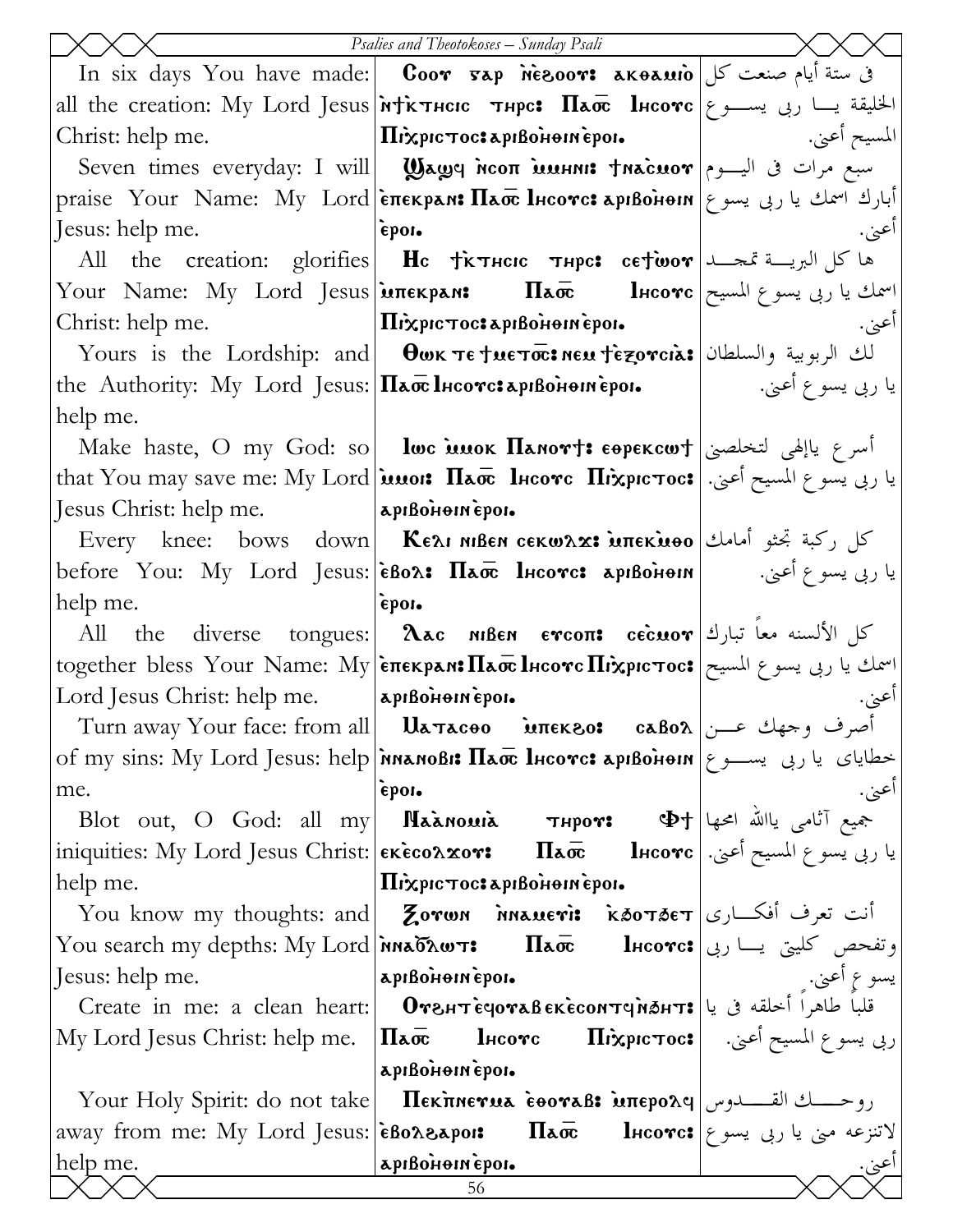|                                                                  | Psalies and Theotokoses - Sunday Psali                                                                                                                                                                                                                                       |                    |
|------------------------------------------------------------------|------------------------------------------------------------------------------------------------------------------------------------------------------------------------------------------------------------------------------------------------------------------------------|--------------------|
|                                                                  | Incline Your ears: make haste   PEK πεκμεν εροι: cω τεμ εροι   إلى المسلسلك إلى   Incline Your ears: make haste                                                                                                                                                              |                    |
|                                                                  | and hear me: My Lord Jesus <b> ixw2eu: Ilao       l</b> hcovc                               واستحب لي عاحلا يسا                                                                                                                                                              |                    |
|                                                                  | ربى يسوع المسيح أعني.   Mixpic Toc: apiBoHein epoi.   ربى يسوع المسيح أعني.                                                                                                                                                                                                  |                    |
|                                                                  | Set before me a law: in the <b>Ceune nouse nhis ei duwit nte</b> $\epsilon$ $\omega$ in $\epsilon$                                                                                                                                                                           |                    |
|                                                                  | way of Your justice: Му Lord тєкиєѳинн:    Па $\overline{\alpha}$ Інсотс: ویق عدلك یا ربی یسو ع                                                                                                                                                                              |                    |
| Jesus: help me.   apisonem epois                                 |                                                                                                                                                                                                                                                                              | أعني.              |
|                                                                  |                                                                                                                                                                                                                                                                              |                    |
|                                                                  | аn eternal kingdom: My Lord отиєтотро ненез: Пат Інсотс ملکوت أبـــدی یـــا ربی                                                                                                                                                                                              |                    |
|                                                                  |                                                                                                                                                                                                                                                                              |                    |
|                                                                  | You are the Son of God: I   Troc Ococ: Nook amast epok: أنت إبن الله آمنت بك                                                                                                                                                                                                 |                    |
|                                                                  |                                                                                                                                                                                                                                                                              |                    |
| help me.                                                         |                                                                                                                                                                                                                                                                              |                    |
|                                                                  | You Who carries the sins of <b>PHETWAI</b> <i>ind</i> noBi: $\pi$ i $ \lambda $ العالم العربية العامل خطية العسالم                                                                                                                                                           |                    |
|                                                                  | the world Have mercy upon me:   пикосмос мал мни: Паос lнеоте   ربی یسوع   the world Have mercy upon me:                                                                                                                                                                     |                    |
|                                                                  | $\rm My$ Lord Jesus Christ: help me.   $\rm \Pi$ i $\rm \chi p$ ic $\rm \tau o$ oc $\rm \star a$ pibo $\rm \tilde{H}$ iepoi $\rm \star$    www.architic.lelp me.   $\rm \Pi$ i $\rm \chi p$ ic $\rm \tau o$ oc $\rm \star a$ pibo $\rm \tilde{H}$ ibonientic poi $\rm \star$ |                    |
|                                                                  | Forgive me the multitude: of $\alpha$ $\infty$ $\alpha$ $\infty$ $\alpha$ $\alpha$ $\alpha$ $\alpha$ $\alpha$ $\alpha$ $\beta$ $\beta$ $\alpha$ $\beta$                                                                                                                      |                    |
|                                                                  | my iniquities: My Lord Jesus: <b>  Maxinouria: Ilao             lheove:</b>                             (به يسوع أعني.                                                                                                                                                       |                    |
| help me. apison apison apison apison.                            |                                                                                                                                                                                                                                                                              |                    |
|                                                                  | All of the souls: together <b>i</b> Urx milen ercon: cecuor الأنفس معاً تبارك                                                                                                                                                                                                |                    |
|                                                                  | bless Your Name: My Lord  επεκρενι: Πεσε Ιнсотс Πιχριστος: اسمك يا ربى يسوع المسيح                                                                                                                                                                                           |                    |
| Jesus Christ: help me.  apiBoHoinepoi.                           | -<br>Flave patience with me: do Wornsнт мемни мпертаког                                                                                                                                                                                                                      | أعنى.              |
|                                                                  |                                                                                                                                                                                                                                                                              |                    |
|                                                                  | سريعاً يا ربى يسو ع أعنى.  hasten to destroy me: My Lord אندريعاً يا ربى يسو ع أعنى.                                                                                                                                                                                         |                    |
| Jesus: help me.                                                  | epor.                                                                                                                                                                                                                                                                        |                    |
|                                                                  | Early in the morning: I will   Wагтюнт ѝфнат муюрп: أقوم وقست الســـحر   Early in the morning: I will                                                                                                                                                                        |                    |
|                                                                  | rise and Bless Your Name: My <b>Natacuov Elekpan: Пасе Інсотс</b> ربی   rise and Bless Your Name: My                                                                                                                                                                         |                    |
| Lord Jesus Christ: help me. $ \Pi$ ixpic $\tau$ oc: apißonomeno. |                                                                                                                                                                                                                                                                              | يسو ع المسيح أعني. |
|                                                                  | Your yoke is sweet: and Your  Ý80λx אנד πεκηλεθεφ: طو هو نيرك وحملك                                                                                                                                                                                                          |                    |
|                                                                  | خفيف يـــا ربي يســـو ع burden is light: My Lord Jesus:  тєкєтфо хісіюот: Пао lнсотс: خفيف يـــا ربي يســـو ع                                                                                                                                                                |                    |
| help me.                                                         | apıßonomepor.                                                                                                                                                                                                                                                                |                    |
|                                                                  | In the accepted time: hear <b>ben отснот ечунп: екесштем</b> $ \text{max}$ في زمن مقبول استجب                                                                                                                                                                                |                    |
| me.                                                              | لى يا ربى يسوع المســيح #me: My Lord Jesus Christ: help epoi: $\Pi$ a، و المســيح  #me: My Lord Jesus Christ: he<br>apıßonomepor.                                                                                                                                            |                    |
|                                                                  | Oh, how beloved: is Your <b>Οως ονωσνασιριτη: πεπεκρλη</b> $\left  \begin{array}{c} \mathcal{L} \end{array} \right $ $\mathcal{L}$                                                                                                                                           |                    |
|                                                                  | ${\rm Holy\; Name: \; My\; Lord\; Jesus: \`eoovaß: \; \Pi a\overline{a}$ lncovc: арıво̀нени $ \gamma $ القدوس يا ربى يســـو ع                                                                                                                                                |                    |
| help me.                                                         | epor.                                                                                                                                                                                                                                                                        |                    |
|                                                                  | 57                                                                                                                                                                                                                                                                           | اعن.               |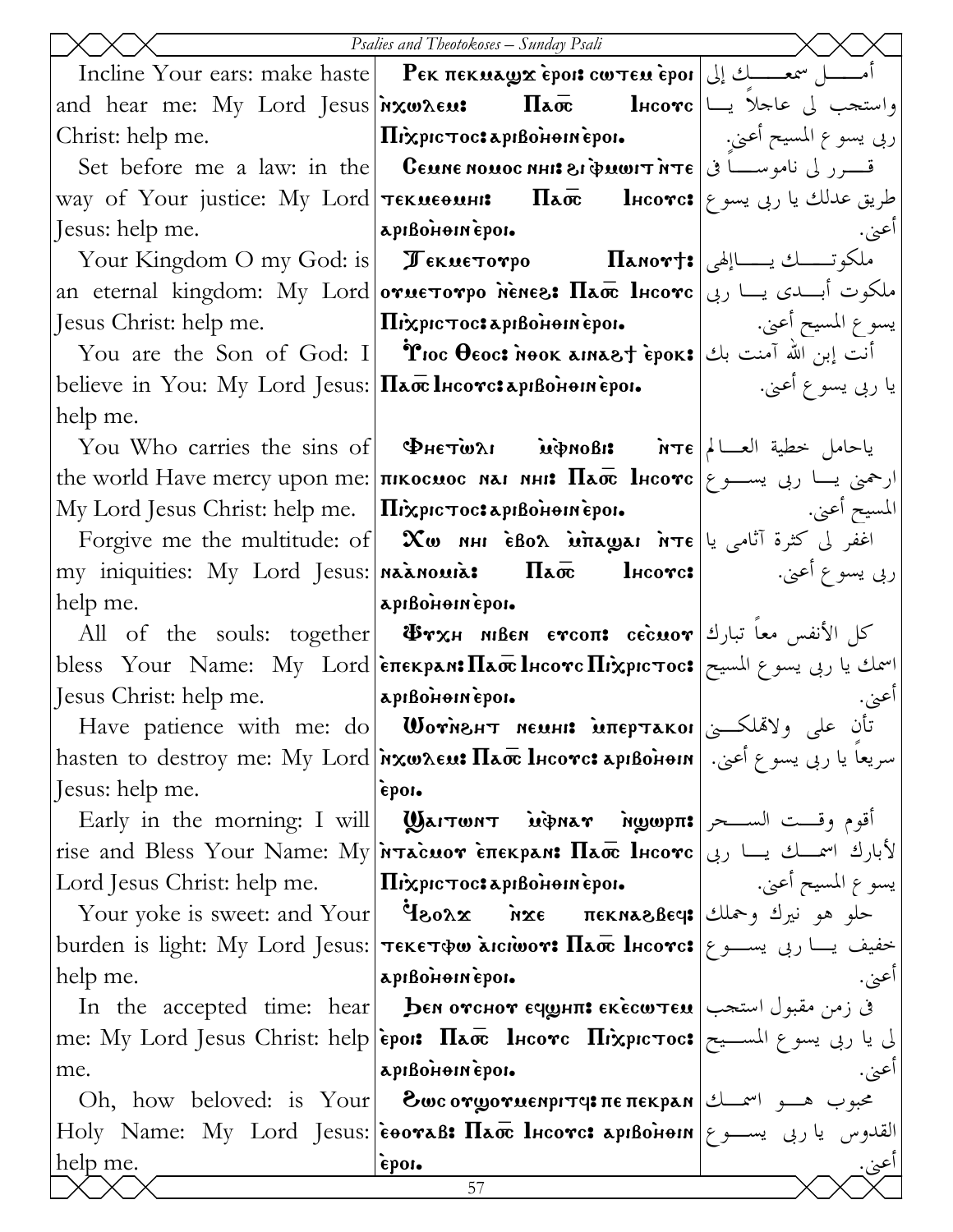|                                                                                                                                                                                                                                      | Psalies and Theotokoses - Sunday Theotokia                                                                                                                                                                                                                                    |                    |
|--------------------------------------------------------------------------------------------------------------------------------------------------------------------------------------------------------------------------------------|-------------------------------------------------------------------------------------------------------------------------------------------------------------------------------------------------------------------------------------------------------------------------------|--------------------|
|                                                                                                                                                                                                                                      | Disperse away from me: all of $\ \mathbf{x}_{\text{wp}}\ $ èBo $\alpha$ azpois $\ \mathbf{x}_{\text{abs}}\ $ فرق عني كل الأبالسة                                                                                                                                              |                    |
|                                                                                                                                                                                                                                      | the devils: My Lord Jesus <b>  MBEN: Плос Інсотс Піхрістос:</b> إيا ربي يسوع المسيح أعني. [the devils: My Lord Jesus                                                                                                                                                          |                    |
| Christ: help me. <b>Apisonie in Apisonie in Apisonie in Apisonie in Apisonie in Apisonie in Apisonie in Apisonie in Apisonie in Apisonie in Apisonie in Apisonie in Apisonie in Apisonie in Apisonie in Apisonie in Apisonie in </b> |                                                                                                                                                                                                                                                                               |                    |
|                                                                                                                                                                                                                                      | Sow within me: the seed of   О°о ѝठрни ѝठнт: ѝпоттав ѝтє  اغرس فى ثمرة برك يــا   Sow within me: the seed of                                                                                                                                                                  |                    |
|                                                                                                                                                                                                                                      | Your righteousness: Му Lord <b>  текмеемні: Плос Ннсотс:</b>   Му сультрани на простани                                                                                                                                                                                       |                    |
| Jesus: help me.   apisonem epoi.                                                                                                                                                                                                     |                                                                                                                                                                                                                                                                               |                    |
|                                                                                                                                                                                                                                      | Grant us Your true реасе: <del>Jлан итек</del> алрнин <b>минн: ха</b> اعطنا سلامك الحقيقى                                                                                                                                                                                     |                    |
|                                                                                                                                                                                                                                      | and forgive us our sins: My Mennoßi nan èBo $\alpha$ : Пао lнсотс $ $ ربی and forgive us our sins: My  nennoßi nan èBo $\alpha$ : Пао lнсотс                                                                                                                                  |                    |
|                                                                                                                                                                                                                                      |                                                                                                                                                                                                                                                                               |                    |
|                                                                                                                                                                                                                                      | Conclusion of Psalis                                                                                                                                                                                                                                                          |                    |
|                                                                                                                                                                                                                                      |                                                                                                                                                                                                                                                                               |                    |
|                                                                                                                                                                                                                                      | And whenever we, gather for   2 ΣοιποΝ   Σοιπον   Σοιπον   Σοιπον   Σοιπον   Σοιπον   Σ                                                                                                                                                                                       |                    |
|                                                                                                                                                                                                                                      | prayer, Let us bless the Name, etimpocerxH: uapencuor enipan: اللصلاة فلنبارك إسم ربى                                                                                                                                                                                         |                    |
| Of my Lord Jesus.   NTE Haoc IHCOTC.                                                                                                                                                                                                 |                                                                                                                                                                                                                                                                               | يسو ع.             |
|                                                                                                                                                                                                                                      | We bless You, O my Lord <b>Xe темнасиот ерок: w Паос</b> ربی <b>IIaoc</b> اینا نبارکك یسا ربی                                                                                                                                                                                 |                    |
|                                                                                                                                                                                                                                      | Jesus, save us through Your lncorc: naɛ.uen ðen Пекрам: xe نسوع نجنا بإسمك لأننـــا                                                                                                                                                                                           |                    |
|                                                                                                                                                                                                                                      |                                                                                                                                                                                                                                                                               |                    |
|                                                                                                                                                                                                                                      | That we may praise You, with <b>Copenzwc epok: Neu Hekiw T</b>                                                                                                                                                                                                                |                    |
|                                                                                                                                                                                                                                      | Your Good Father, And the navaoo: neu Hinnerua eooraB: الصالح والروح القــــدس Your Good Father, And the<br>Holy Spirit, For You have come   xe (aki) akcort is non.                                                                                                          | لأنك اتيت وخلصتنا. |
| and saved us.                                                                                                                                                                                                                        |                                                                                                                                                                                                                                                                               |                    |
|                                                                                                                                                                                                                                      | Glory be to the Father, the $\mid \Delta$ оза Патрике 'Гіш: ке а̀ѕіш $\mid$ المجد لــــا(آب والإبـــن                                                                                                                                                                         |                    |
|                                                                                                                                                                                                                                      |                                                                                                                                                                                                                                                                               |                    |
|                                                                                                                                                                                                                                      |                                                                                                                                                                                                                                                                               |                    |
| all ages. Amen.                                                                                                                                                                                                                      | والروح القدس الآن وكل  Son and the Holy Spirit, now <b>  Пиетиаті: ке нти ке а̀і ке іс тотс</b><br> أوان وإلى دهر الداهرين. <br> آمين.  all ages. Amen.                                                                                                                       |                    |
|                                                                                                                                                                                                                                      |                                                                                                                                                                                                                                                                               |                    |
|                                                                                                                                                                                                                                      |                                                                                                                                                                                                                                                                               |                    |
|                                                                                                                                                                                                                                      | <b>SUNDAY THEOTOKIA</b>                                                                                                                                                                                                                                                       |                    |
|                                                                                                                                                                                                                                      |                                                                                                                                                                                                                                                                               |                    |
|                                                                                                                                                                                                                                      | Part One                                                                                                                                                                                                                                                                      |                    |
|                                                                                                                                                                                                                                      | You are called righteous, O   CEMOTT EPO 2IKEWC: $\omega$  الله   You are called righteous, O   CEMOTT EPO 2IKEWC:                                                                                                                                                            |                    |
|                                                                                                                                                                                                                                      | blessed one, among women, the <b>  әнетсиаршотт: бем мівіомі: xe   المباركة فى النساء القبــة   b</b> lessed one, among women, the                                                                                                                                            |                    |
| Second Tabernacle.                                                                                                                                                                                                                   | - twasconort nckhnh<br> الثانية.<br>  Which is called, the Holy of <del>  Maecnory Mick Holes are   Which is called, the Holy of   Microruory</del><br> الأقداس وفيها لوحا.   Holies, wherein are the tablets, <mark>өнеөотав: йте мнееотав: ере</mark>   الأقداس وفيها لوحا. | الثانية.           |
|                                                                                                                                                                                                                                      |                                                                                                                                                                                                                                                                               |                    |
|                                                                                                                                                                                                                                      |                                                                                                                                                                                                                                                                               |                    |

**nin**<br>Azarin

of the covenant.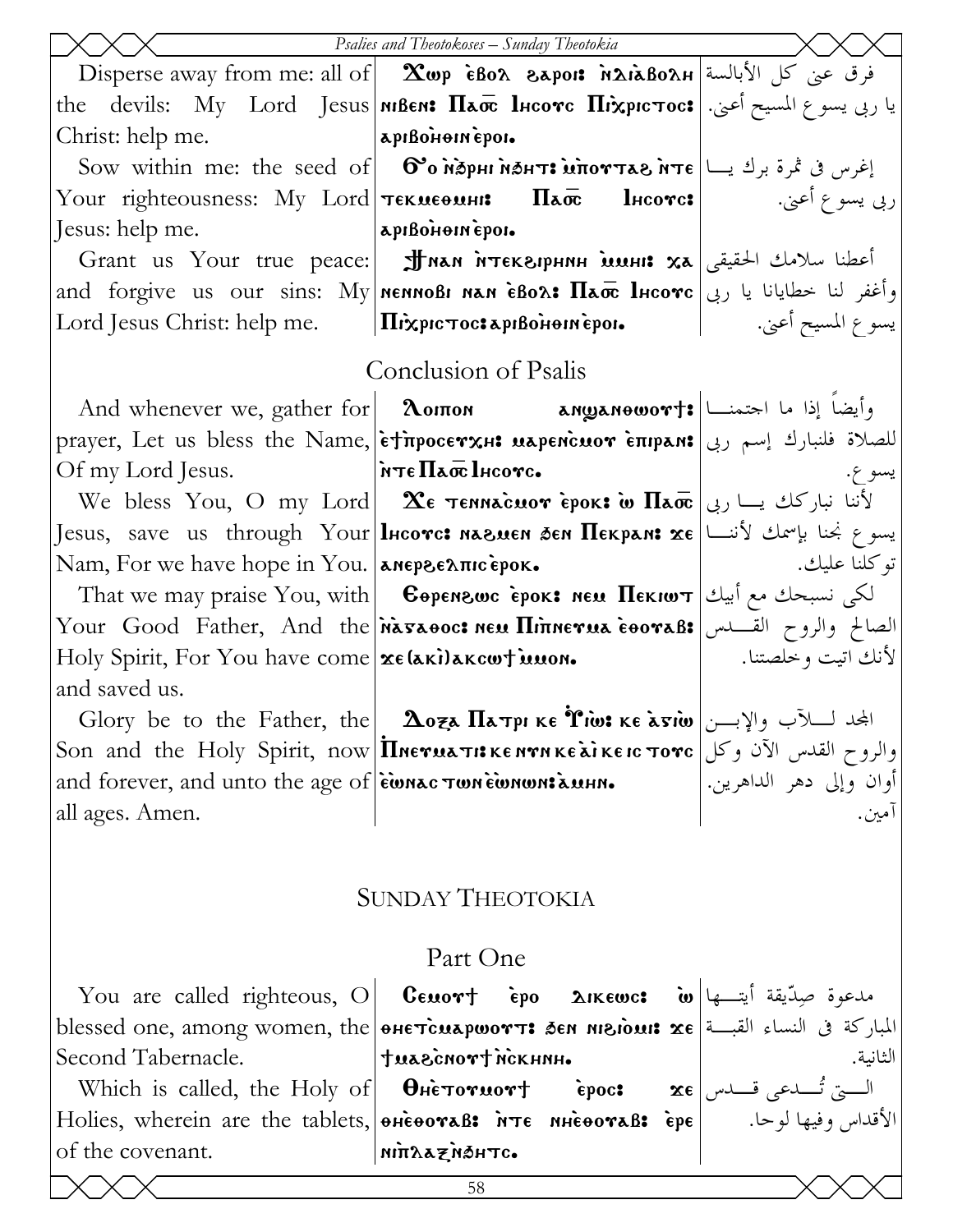|                                                                              | <b>Psalies and Theotokoses - Sunday Theotokia</b>                                                                              |                           |
|------------------------------------------------------------------------------|--------------------------------------------------------------------------------------------------------------------------------|---------------------------|
|                                                                              | Whereupon is, the Ten M $\tau$ є †діанкн: мєм пімн $\tau$ العهد والعشر الكلمات                                                 |                           |
|                                                                              | هذه المكتوبة بأصبع الله.   [Gommandments,   these   which พсахı:   маг  єтачс̀бнтот:   м̀хє                                    |                           |
| are written, by the finger of $\pi r$ and $\Phi r$ .                         |                                                                                                                                |                           |
| God.                                                                         |                                                                                                                                |                           |
|                                                                              | They have directed us, to the <b>C</b> eepwopn <b>Meperumentish Man</b> $ \psi\rangle$ and $ \psi\rangle$ where                |                           |
|                                                                              | Iota, the Name of Salvation, of עת שות דאר πιρεπ אות τε עیوطة إسم الخلاص الذی                                                  |                           |
| Jesus Christ.                                                                | $ \mathbf{l}$ нсотс $\mathbf{\Pi}$ і̀хрістос. $ $ ماسيح. $ $                                                                   |                           |
|                                                                              | Who was incarnate, of you <b>Dai ETACOICAPZ NAH: AEN</b> $\left \right $ الذي تجسد منك                                         |                           |
|                                                                              | بغير تغيير وصار وســـيطا without change, and became the ογμετλτωιΒ†: منظم تغيير وصار وســـيطا                                  |                           |
|                                                                              |                                                                                                                                |                           |
|                                                                              | Through the shedding, of His   $\epsilon$ Bo $\alpha$ וסואס • GBo $\alpha$ פאדפאס • הא $\epsilon$ Through the shedding, of His |                           |
|                                                                              | holy Blood, He purified the πεવενος εθονιδε αqτονβο المقدس طهــر المـــؤمنين                                                   |                           |
|                                                                              |                                                                                                                                |                           |
|                                                                              | Wherefore             everyone, <b>C</b> OBE $\phi$ AI OTON NIBEN: cedici من أجل هسنذا كسل                                     |                           |
|                                                                              | magnifies you, O my Lady the யயo: тао †өєотокос: с̀вотав سـيدتى magnifies you, O my Lady the                                   |                           |
| Mother of God, the Ever-Holy.   NCHOT NIBEN.                                 |                                                                                                                                | والدة الإله القديسة كـــل |
|                                                                              |                                                                                                                                | حين.                      |
|                                                                              | And we too, hope to win <b>Down 800n TENTWEE:</b> وُنِحْنِ أَيْضاً نِطْلِبٍ أَنْ                                               |                           |
|                                                                              | mercy, through your <b>expengrages in Express</b> $\frac{1}{2}$ interved through through                                       |                           |
|                                                                              | عند محب البشر. [المستر: intercession, with the Lover of   MeπpecBia: محند محب البشر. المستمر المستوى بين المستوى               |                           |
| mankind.                                                                     |                                                                                                                                |                           |
|                                                                              | Who can speak of, the honor <b>  Пии пеема̀усахі: سَ</b> ن يقـــدر أن ينطـــق   Who can speak of, the honor                    |                           |
|                                                                              | of the Tabernacle, which Moses Mick нин: Ета llwrcнс вамюс: ابكرامة القبة التي صــنعها                                         |                           |
|                                                                              | had made, on Mount Sinai.     الاقتصاد العديم العام العديم العديم العديم العديم العديم العديم العديم                           |                           |
|                                                                              | He made it with glory, as <b>D</b> epausoc sen orwor: $\kappa$ a and $\frac{1}{2}$ and $\kappa$ and $\alpha$                   |                           |
|                                                                              | commanded by the Lord, псахі мПос: мем ката иіттпос الرب وكحميع الشبالات                                                       | التي أعلنت له.            |
| according to the patterns, <i>THPOT</i> : ETATTAMOYEPWOT.<br>shown unto him. |                                                                                                                                |                           |
|                                                                              | Therein Aaron, and his sons <b>OH</b> epe <b>Dapwis New NeywHpi</b> تلك التي كان هـــرون                                       |                           |
|                                                                              | served, the example of the <b>geugi NSHTC: SEN TITTIOC NTE</b> Julius 3:4 Served, the example of the                           |                           |
|                                                                              | العلاء وظل السمائيات. [ ص Highest, in the shadow of the ποιειτανιει ταιθιντεικλτφε. [[العلاء وظل السمائيات. [                  |                           |
| heavenly ones.                                                               |                                                                                                                                |                           |
|                                                                              | They likened it to you, O <b>Drienown Epoc:</b> Uapia $\epsilon$ شبهوك بهما يسامريم                                            |                           |
|                                                                              | Virgin Mary, the true +паровнос: + скнин минг ере Ф+ العذراء القبة الحقيقية التي                                               |                           |
| Tabernacle, wherein dwelt God.   casovniunoc.                                |                                                                                                                                | في داخلها الله.           |
|                                                                              |                                                                                                                                |                           |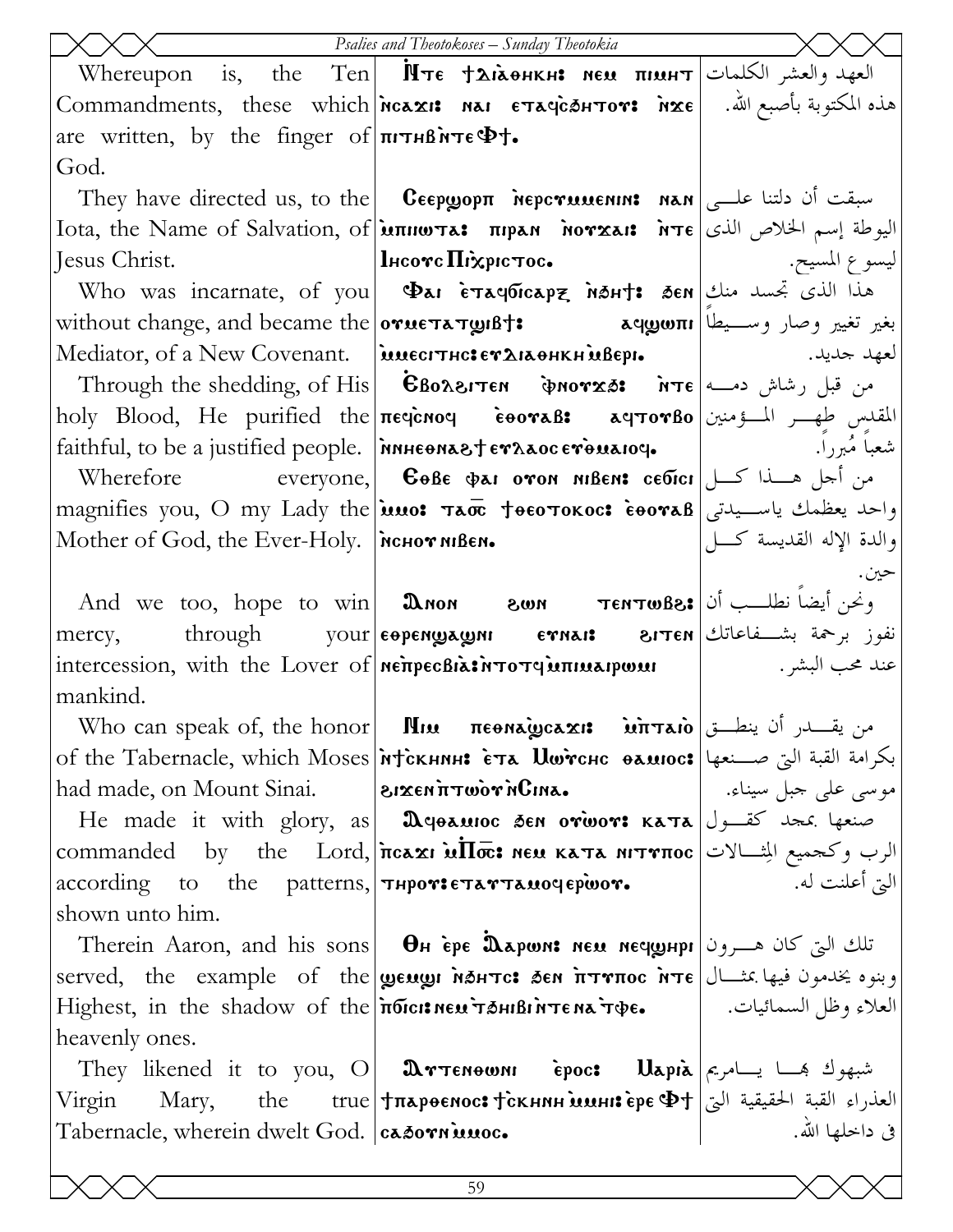|                                                                  | Psalies and Theotokoses - Sunday Theotokia                                                                                                                                                                                                                                                                                                                                                                                                                                                                                                                  |                               |
|------------------------------------------------------------------|-------------------------------------------------------------------------------------------------------------------------------------------------------------------------------------------------------------------------------------------------------------------------------------------------------------------------------------------------------------------------------------------------------------------------------------------------------------------------------------------------------------------------------------------------------------|-------------------------------|
|                                                                  | Nicrefore we, magnify you   Cole Dar Tendicis isso aziwes   نحل هذا نُعظمك                                                                                                                                                                                                                                                                                                                                                                                                                                                                                  |                               |
|                                                                  |                                                                                                                                                                                                                                                                                                                                                                                                                                                                                                                                                             |                               |
| hymnology.                                                       | імпрофитіком.                                                                                                                                                                                                                                                                                                                                                                                                                                                                                                                                               |                               |
|                                                                  | For they spoke of you, with <b>Σελγιαλιεθβητελιδελιονι  </b> الأَهْم تكلموا من أحلك   For they spoke of you, with                                                                                                                                                                                                                                                                                                                                                                                                                                           |                               |
|                                                                  | great honor, O Holy City, of the <b>ev танютт: Нвакі соотав: мте</b> عليها المدينة great honor, O Holy City, of the <b>ev танютт: Нвакі соотав:</b> i                                                                                                                                                                                                                                                                                                                                                                                                       |                               |
| Great King.                                                      | oqvon twint                                                                                                                                                                                                                                                                                                                                                                                                                                                                                                                                                 | المقدســـة الــــتي للملــــك |
|                                                                  |                                                                                                                                                                                                                                                                                                                                                                                                                                                                                                                                                             | العظيم.                       |
|                                                                  | We entreat and pray, that we $\boxed{\mathcal{J}}$ entreat and pray, that we $\boxed{\mathcal{J}}$ entr $\boxed{\mathcal{J}}$ entro $\boxed{\mathcal{J}}$                                                                                                                                                                                                                                                                                                                                                                                                   |                               |
|                                                                  | may win mercy, through your <b>EOPENWAWNI ETNAIS</b> 81TEN 2011 LIFTEN                                                                                                                                                                                                                                                                                                                                                                                                                                                                                      |                               |
|                                                                  | intercessions, with the Lover of <b>Net pechant of the Toron Contract point</b>                                                                                                                                                                                                                                                                                                                                                                                                                                                                             | محب البشر .                   |
| mankind.                                                         |                                                                                                                                                                                                                                                                                                                                                                                                                                                                                                                                                             |                               |
|                                                                  | Part Two                                                                                                                                                                                                                                                                                                                                                                                                                                                                                                                                                    |                               |
|                                                                  | The Ark overlaid, roundabout <b>Jthe Strage Strage Strage Strage Strai</b> n The Ark overlaid, roundabout                                                                                                                                                                                                                                                                                                                                                                                                                                                   |                               |
|                                                                  | with gold, that was made, with reaca MBEN ONETATORMIOC SEN and with gold, that was made, with reaca                                                                                                                                                                                                                                                                                                                                                                                                                                                         |                               |
| wood that would not decay. <b>Example in Tepsoli</b>             |                                                                                                                                                                                                                                                                                                                                                                                                                                                                                                                                                             | المصنوع مسن خشسب              |
|                                                                  |                                                                                                                                                                                                                                                                                                                                                                                                                                                                                                                                                             | لايسوس.                       |
|                                                                  | Tt foretold the sign, of God   $\textbf{D}$ серуор $\textbf{m}$ итини и $\textbf{M}$ Фт $\text{M}$                                                                                                                                                                                                                                                                                                                                                                                                                                                          |                               |
|                                                                  | the Word, who became man, πιλοσος φμετας ψοπι ήρωμι δεν   الكلمة الذي صار انسانا                                                                                                                                                                                                                                                                                                                                                                                                                                                                            |                               |
| without separation.                                              | orue τα τφωρχ                                                                                                                                                                                                                                                                                                                                                                                                                                                                                                                                               | بغير افتراق.                  |
|                                                                  | * One nature out of two, a   Отаі пе ѐволбен в отцеонот $\dag$   احد من اثنين لاهوت   Ме патите оит об туо, а   Отаї пе ѐволбен в отцеонот                                                                                                                                                                                                                                                                                                                                                                                                                  |                               |
|                                                                  | $ \!\!\operatorname{Holy}\nolimits\!\!\operatorname{Divinity}\nolimits\!,$ co-essential with $ \!$ ec $\texttt{rowB}$ нот $\texttt{\texttt{or}}\!\!\operatorname{--}\nolimits\!\!\operatorname{--}\nolimits\!\!\operatorname{--}\nolimits\!\!\operatorname{--}\nolimits\!\!\operatorname{--}\nolimits\!\!\operatorname{--}\nolimits\!\!\operatorname{--}\nolimits\!\!\operatorname{--}\nolimits\!\!\operatorname{--}\nolimits\!\!\operatorname{--}\nolimits\!\!\operatorname{--}\nolimits\!\!\operatorname{--}\nolimits\!\!\operatorname{--}\nolimits\!\!\$ |                               |
| the Father, and incorruptible.   MOMOOTCIOC NEM PIWT             |                                                                                                                                                                                                                                                                                                                                                                                                                                                                                                                                                             | للآب.                         |
|                                                                  | A holy Humanity, begotten   Neu orue¬pwui ecoraß xwpic   بوناسوت طاهر بغــير                                                                                                                                                                                                                                                                                                                                                                                                                                                                                |                               |
|                                                                  | without seed, co-essential with <b>crnorcia nouoorcioc neuan ka Ta</b> with                                                                                                                                                                                                                                                                                                                                                                                                                                                                                 |                               |
| us, according to the economy.                                    | toikonomia                                                                                                                                                                                                                                                                                                                                                                                                                                                                                                                                                  | كالتدبير .                    |
|                                                                  | This which He has taken, <b><math>\theta</math>ai</b> $\vec{\epsilon}$ $\vec{\epsilon}$ $\vec{\epsilon}$ $\vec{\epsilon}$ $\vec{\epsilon}$ $\vec{\epsilon}$ $\vec{\epsilon}$ $\vec{\epsilon}$ $\vec{\epsilon}$ $\vec{\epsilon}$ $\vec{\epsilon}$ $\vec{\epsilon}$ $\vec{\epsilon}$ $\vec{\epsilon}$ $\vec{\epsilon}$ $\vec{\epsilon}$ $\vec{\epsilon}$ $\vec{\epsilon}$ $\vec{\epsilon}$ $\vec{\epsilon}$ $\vec{\epsilon}$ $\vec{\epsilon}$ $\vec{\epsilon}$ $\$                                                                                            |                               |
|                                                                  | أيتها الغير الدنسة وأتحد به  from you O undefiled, He made †ѧтѳωλєß Èѧϥϩωτπ Èрос кѧтѧ                                                                                                                                                                                                                                                                                                                                                                                                                                                                       |                               |
| one with Him, as a hypostasis.                                   | <b>OYSTIOCTACIC</b>                                                                                                                                                                                                                                                                                                                                                                                                                                                                                                                                         | كاقنوم.                       |
|                                                                  |                                                                                                                                                                                                                                                                                                                                                                                                                                                                                                                                                             |                               |
|                                                                  | Wherefore everyone<br>And we too <b>Cobe parovon MBen Cobe All the souls together, of the</b><br>all the souls together, of the <b>The Macked Street of the Street of The All Computed Street Street Street in Terms</b>                                                                                                                                                                                                                                                                                                                                    |                               |
|                                                                  |                                                                                                                                                                                                                                                                                                                                                                                                                                                                                                                                                             |                               |
|                                                                  | children of Israel, brought   unich avini nean Awpon EtickHNH   إسرائيل قدموا قرابين إلى                                                                                                                                                                                                                                                                                                                                                                                                                                                                    |                               |
| offering unto, the Tabernacle of $\pi \epsilon \Pi \bar{\infty}$ |                                                                                                                                                                                                                                                                                                                                                                                                                                                                                                                                                             | قبة الر ب.                    |
| the Lord.                                                        |                                                                                                                                                                                                                                                                                                                                                                                                                                                                                                                                                             |                               |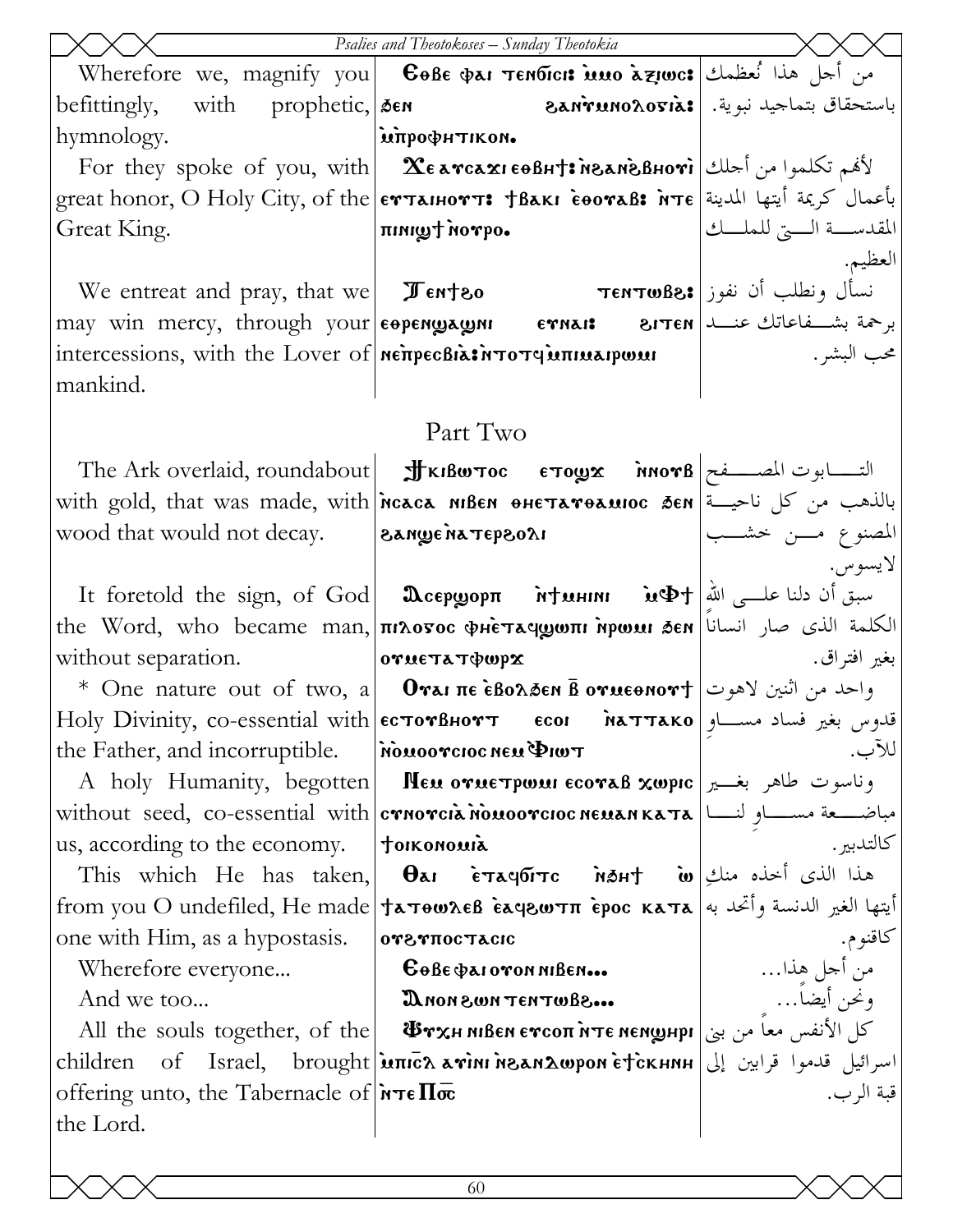|                                                              | Psalies and Theotokoses - Sunday Theotokia                                                                                                                                                                                     |                            |
|--------------------------------------------------------------|--------------------------------------------------------------------------------------------------------------------------------------------------------------------------------------------------------------------------------|----------------------------|
|                                                              | Gold and silver, and precious   Πικονβ κευ πιδετ κευ πιώνι   $\frac{1}{2}$   الذهب والفضة والحجر                                                                                                                               |                            |
|                                                              | stone, purple and scarlet, and ம்ம்பா меи πремс стса† меи الكريم والحرير المغـــزول                                                                                                                                            |                            |
| fine linen.                                                  | <b>ΠΙΒΥΑΚΥΝΘΙΝΟΝ</b>                                                                                                                                                                                                           | و الأرجو ان.               |
|                                                              | And they made an ark, of <b>Dreamio MorkiBwtoc 3en</b>                                                                                                                                                                         |                            |
|                                                              |                                                                                                                                                                                                                                |                            |
| overlaid with gold, within and <b>nor</b> B casorn neu caBox |                                                                                                                                                                                                                                | وصفحوه بالذهب داحلا        |
| without.                                                     |                                                                                                                                                                                                                                | و خار جا.                  |
|                                                              | You too O Mary, are clothed <b>I</b> $\epsilon$ <b>xo</b> $\lambda$ <b>s</b> $\alpha$ <b>p</b> and $\alpha$ $\alpha$ $\beta$ $\alpha$ $\beta$ $\beta$                                                                          |                            |
|                                                              | with the glory, of the Divinity, Trapoenoc wriver or it resport   العذراء متســـربلة بمحـــد                                                                                                                                   |                            |
| within and without.                                          | cadoyn neu cabox                                                                                                                                                                                                               | اللاهوت داخلاً وخارجاً.    |
|                                                              | For you have brought, unto $\ \mathbf{x}_\epsilon\ $ انكِ قـــدمت شـــعباً                                                                                                                                                     |                            |
| God your Son, many people,   и Ф + пе унри витем петотво     |                                                                                                                                                                                                                                | كثيراً لله إبنك من قبــــل |
| through your purity.                                         |                                                                                                                                                                                                                                | طهارتك.                    |
| Wherefore we                                                 | $6066$ $Q$ $\lambda$ i Tendici                                                                                                                                                                                                 | مـــــن أجـــــل هــــــذا |
|                                                              |                                                                                                                                                                                                                                | نعظمك                      |
| For they spoke of you                                        | $\mathbf{\chi}_{\epsilon}$ a reazi eo Bh $\dagger$                                                                                                                                                                             | لأفمِم تكلموا…             |
| We entreat and pray                                          | Jent 80 TENTWAR                                                                                                                                                                                                                | نسال ونطلب                 |
|                                                              | Part Three                                                                                                                                                                                                                     |                            |
|                                                              | The Mercy Seat, was over- <b>Il</b> inacThpion etorswBc inner algebral discussed likely                                                                                                                                        |                            |
| shadowed                                                     | by, the forged eiten Mixepor Bineroinsikum                                                                                                                                                                                     | بالكروبين المصورين.        |
| Cherubim, from all sides.                                    |                                                                                                                                                                                                                                |                            |
|                                                              | * Was a symbol of God the   $\bar{E}$ στε $\Phi$ † πιλογος εταφίσαρξ   أي الله الكلمة السذى                                                                                                                                    |                            |
|                                                              |                                                                                                                                                                                                                                |                            |
| you without change, O orue Ta Tuist                          |                                                                                                                                                                                                                                | عيب بغير تغيير.            |
| undefiled.                                                   |                                                                                                                                                                                                                                |                            |
|                                                              | He became the purification, $\alpha$ aqguer interse intersense $\alpha$ due to respect the purification, $\alpha$                                                                                                              |                            |
|                                                              | of our sins, and the forgiveness,   neu orpeyxweBox NTENENANOUIR   Viole Viole 9                                                                                                                                               |                            |
| of our iniquities.                                           |                                                                                                                                                                                                                                |                            |
| * Wherefore everyone                                         |                                                                                                                                                                                                                                |                            |
| And we too                                                   | And we too<br>  XeporBluB ทิทоrв erol ทิรเพต   الكووباً ذهب مصوران   The two golden Cherubim,   XeporBluB ทิทоrв erol ทิรเพต * The two golden Cherubim,  <br>  сontinually covered, with their    еrawBc    миталастирион    б |                            |
|                                                              |                                                                                                                                                                                                                                |                            |
|                                                              |                                                                                                                                                                                                                                |                            |
|                                                              |                                                                                                                                                                                                                                |                            |
|                                                              |                                                                                                                                                                                                                                |                            |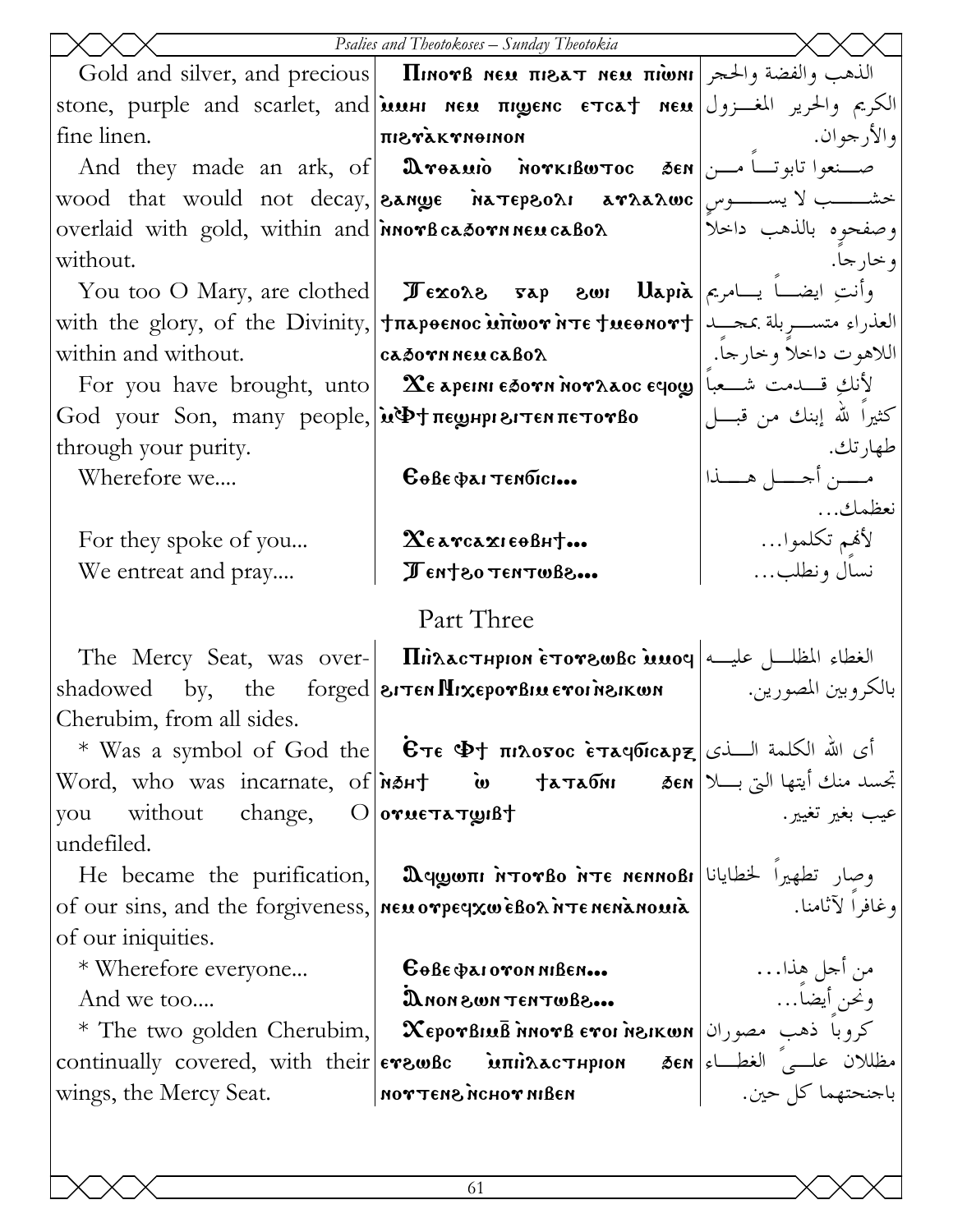|                                        | Psalies and Theotokoses - Sunday Theotokia                                                                                                                                                           |                        |
|----------------------------------------|------------------------------------------------------------------------------------------------------------------------------------------------------------------------------------------------------|------------------------|
|                                        | Overshadowing, the place of <b>  Єтераніві ѐерні зі<math>\mathbf{x}</math>емпіца е́от   موضـــع   Оvershadowing, the place of   Стераніві ѐврні зі<math>\mathbf{x}</math>емпіца е́от   о</b>         |                        |
|                                        | the Holy, of the Holies, in the $ \overline{\text{nr}} e - \overline{\text{nr}} - \overline{\overline{\text{e}} e} \overline{\text{r}} - \overline{\text{r}} e$ قدس الأقداس في القبـــة              |                        |
| Second Tabernacle.                     | tronosauu                                                                                                                                                                                            | الثانية.               |
|                                        | * You too O Mary, thousands      Noo swi Uapia nianango ngo   ارأنتِ أيضــــاً بـــامريم ا $\bullet$                                                                                                 |                        |
|                                        | of thousands, and myriads of neu niananoba note ceepsuibi   ألوف ألسوف وربسوات                                                                                                                       |                        |
| myriads, overshadow you.               | $\epsilon x \omega$                                                                                                                                                                                  | ربوات يظللون عليك.     |
|                                        | Praising their Creator, who <b>Crewc Erewc Eπονρες EUXH</b> SEN $\alpha$ وهو Praising their Creator, who <b>Crewc E</b>                                                                              |                        |
|                                        | ق بطنك. هذا الذي أخذ  was in your womb, and took  Tεnexi φai εταφδί υπεnini χωρις                                                                                                                    |                        |
| our likeness, without sin or noBisings |                                                                                                                                                                                                      | شبهنا ما حبلا الخطيسة  |
| alteration.                            |                                                                                                                                                                                                      | والتغيير .             |
| * Wherefore we                         | $\mathbf{G}$ өве фаттембісі                                                                                                                                                                          | مــــن أحــــل هــــذا |
|                                        |                                                                                                                                                                                                      | نعظمك                  |
| For they spoke of you                  | $\chi_{\epsilon}$ a reazi $\epsilon$ o Bh $\tau$                                                                                                                                                     | لأفمم تكلموا…          |
| * We entreat and pray                  | Jent 80 TENTWAR                                                                                                                                                                                      | نسأل ونطلب             |
|                                        | Part Four                                                                                                                                                                                            |                        |
|                                        | You are the pot, made of <b>N</b> eo πε πιετλευνος δινοντβ $\left  \begin{array}{cc} \sqrt{1-\frac{1}{n}} & \sqrt{1-\frac{1}{n}} \\ \sqrt{1-\frac{1}{n}} & \sqrt{1-\frac{1}{n}} \end{array} \right $ |                        |
|                                        | pure gold, wherein was hidden, <b>ETTOYBHOYT EPE THUANNA SHT</b> 3 النقى المخفــى المـــن فى الم معده                                                                                                |                        |
| the true manna.                        | thupar na& ingsn                                                                                                                                                                                     | و سطه.                 |
|                                        | * The Bread of Life, which   Пюнк ите пома етачі епеснт   خبز الحياة الذي نـــزل                                                                                                                     |                        |
|                                        | came down from heaven, and <b>NAN EBOASEN TOE AUT MINONS</b>                                                                                                                                         |                        |
| gave life, unto the world. MITIKOCHOC  |                                                                                                                                                                                                      | الحياة للعالم.         |
| Wherefore everyone                     | Gobe parovon niBen                                                                                                                                                                                   | من أجل هذا…            |
| * And we too                           | a.6800TH3T NWS NON                                                                                                                                                                                   | ونحن أيضاً…            |
| It befits you, to be called, the       | $\mathbf{P}$ يليق بسكِ أن يُسلحى   لاست Fap eeporwort يليق بسكِ أن                                                                                                                                   |                        |
|                                        | Golden pot, where the manna <b>επεραν χε πισταυνος ληστβ</b> ερε Like                                                                                                                                |                        |
| was hidden.                            | <b>PTHON THS SNN SUIT</b>                                                                                                                                                                            | المخفى فيه المن.       |
|                                        | * For that was kept, in the   $\,$ Фн иен етешиат уатхач бен   قذاك وضع فى القبــة                                                                                                                   |                        |
|                                        |                                                                                                                                                                                                      | شهادة لبني إسرائيل.    |
| the children of Israel.                | $\bar{X}$ อา $\prod$ นั้ง เขนพูหาจน                                                                                                                                                                  |                        |
|                                        | Of the good things, that the <b>C G</b> <sub>θ</sub> Bε NITE <b>ender</b> εταφαιτον الخيرات التي                                                                                                     |                        |
|                                        |                                                                                                                                                                                                      |                        |
| the wilderness of Sinai.               | aniJn                                                                                                                                                                                                | في برية سيناء.         |
|                                        |                                                                                                                                                                                                      |                        |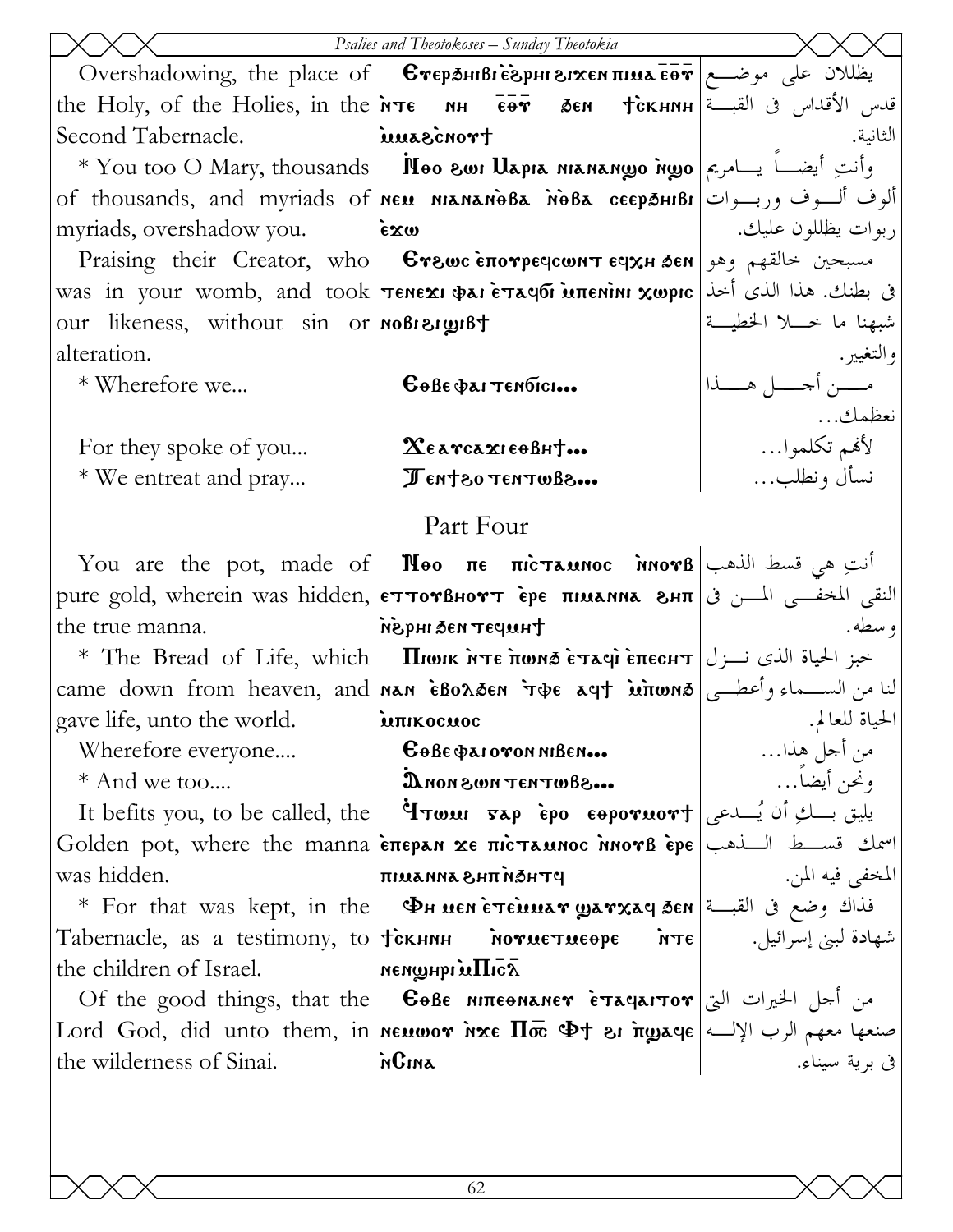|                                                                                                         | Psalies and Theotokoses - Sunday Theotokia                                                                                                                                                                                                                                                                                                                                                                                                                                                                                       |                            |
|---------------------------------------------------------------------------------------------------------|----------------------------------------------------------------------------------------------------------------------------------------------------------------------------------------------------------------------------------------------------------------------------------------------------------------------------------------------------------------------------------------------------------------------------------------------------------------------------------------------------------------------------------|----------------------------|
|                                                                                                         | * You too O Mary, have   Noo swi Uapia apeqai sen  التَّبَعُ أَيضَــا يَــامَرِيم الله عَلَيْهَا عَب                                                                                                                                                                                                                                                                                                                                                                                                                             |                            |
|                                                                                                         | carried in your womb, the TENEXI MILLANIA MONTON ETACILLE in your womb, the TENEXI MILLANIA MONTON ETACILLE                                                                                                                                                                                                                                                                                                                                                                                                                      |                            |
| rational Manna, that came from $\epsilon$ Bo $\lambda$ 5en $\Phi$ Iw $\tau$                             |                                                                                                                                                                                                                                                                                                                                                                                                                                                                                                                                  | العقلي الذي أتـــي مــــن  |
| the Father.                                                                                             |                                                                                                                                                                                                                                                                                                                                                                                                                                                                                                                                  | الآب.                      |
|                                                                                                         | You bore Him without   మpeuacy aone ownes ayt nan   وولدته بغــير دنـــس                                                                                                                                                                                                                                                                                                                                                                                                                                                         |                            |
|                                                                                                         | blemish, He gave unto us, His மாസേயூ معده πευ πες وأعطانا حســده ودمــه blemish, He gave unto us, His                                                                                                                                                                                                                                                                                                                                                                                                                            |                            |
|                                                                                                         | honored Body and Blood, and єттанюттаномэ́ழுаєнєв   الكريمين فحيينا إلى الآبد.                                                                                                                                                                                                                                                                                                                                                                                                                                                   |                            |
| we lived forever.                                                                                       |                                                                                                                                                                                                                                                                                                                                                                                                                                                                                                                                  |                            |
| * Wherefore we                                                                                          | $6066$ $Q$ антембиско                                                                                                                                                                                                                                                                                                                                                                                                                                                                                                            | مـــــن أحـــــل هــــــذا |
|                                                                                                         |                                                                                                                                                                                                                                                                                                                                                                                                                                                                                                                                  | نعظمك                      |
| For they spoke of you                                                                                   | $\chi_{\epsilon}$ a reazi $\epsilon$ o Bh $\dagger$                                                                                                                                                                                                                                                                                                                                                                                                                                                                              | لأفمم تكلموا…              |
| * We entreat and pray                                                                                   | Jent 20 TENTWB2                                                                                                                                                                                                                                                                                                                                                                                                                                                                                                                  | نسأل ونطلب                 |
|                                                                                                         | Part Five                                                                                                                                                                                                                                                                                                                                                                                                                                                                                                                        |                            |
|                                                                                                         | You are the lampstand, made   <b>Noo</b> $\tau \epsilon$ +λγχηιλ $\lambda$ $\lambda$ $\theta$   انت ِالمنسارة السلامب                                                                                                                                                                                                                                                                                                                                                                                                            |                            |
|                                                                                                         | of pure gold, carrying, the ever- επτονβнοντ ετqaι δα πιλαυπας النقى الحاملــة المصــباح                                                                                                                                                                                                                                                                                                                                                                                                                                         |                            |
| burning lamp                                                                                            | иэани тоной зэмөэ                                                                                                                                                                                                                                                                                                                                                                                                                                                                                                                | المتقد كل حين.             |
|                                                                                                         |                                                                                                                                                                                                                                                                                                                                                                                                                                                                                                                                  |                            |
|                                                                                                         | $Light$ of the world, that <b>πιλτώνου τ έρος πι εδολδεκ</b> المقترب إليه السناى مسن                                                                                                                                                                                                                                                                                                                                                                                                                                             |                            |
|                                                                                                         | $p$ roceeds from, the $\pi$ iorwini $\lambda$ w $\delta$ w $\tau$ epoq                                                                                                                                                                                                                                                                                                                                                                                                                                                           | النور غير المدني منه.      |
| unapproachable light.                                                                                   |                                                                                                                                                                                                                                                                                                                                                                                                                                                                                                                                  |                            |
|                                                                                                         | The True God, out of True   Пиютт йтафин • е́волбен الإله الحق مـــن الإلـــه                                                                                                                                                                                                                                                                                                                                                                                                                                                    |                            |
|                                                                                                         | God, who was incarnate, of you <b>ornort</b> $\overrightarrow{\bf{n}}$ $\overrightarrow{\bf{n}}$ $\overrightarrow{\bf{n}}$ $\overrightarrow{\bf{n}}$ $\overrightarrow{\bf{n}}$ $\overrightarrow{\bf{n}}$ $\overrightarrow{\bf{n}}$ $\overrightarrow{\bf{n}}$ $\overrightarrow{\bf{n}}$ $\overrightarrow{\bf{n}}$ $\overrightarrow{\bf{n}}$ $\overrightarrow{\bf{n}}$ $\overrightarrow{\bf{n}}$ $\overrightarrow{\bf{n}}$ $\overrightarrow{\bf{n}}$ $\overrightarrow{\bf{n}}$ $\overrightarrow{\bf{n}}$ $\overrightarrow{\bf{n}}$ |                            |
| without change.                                                                                         | <b>TalwaTaurona&amp;TH&amp;n</b>                                                                                                                                                                                                                                                                                                                                                                                                                                                                                                 | بغير تغيير.                |
|                                                                                                         | * By His appearing, He gave   Э́гтєм тєчпаротсіà ачѐротюни   بظهوره أضاء علينا نحن                                                                                                                                                                                                                                                                                                                                                                                                                                               |                            |
|                                                                                                         | light to us, we who sit in the <b>ером ба инетесисі бем ихакі нем</b> الجلوس في الظلمة وظلال                                                                                                                                                                                                                                                                                                                                                                                                                                     |                            |
| darkness, and in the shadow of $\vec{r}$ and $\vec{w}$ wor                                              |                                                                                                                                                                                                                                                                                                                                                                                                                                                                                                                                  | المو ت.                    |
| death.                                                                                                  |                                                                                                                                                                                                                                                                                                                                                                                                                                                                                                                                  |                            |
|                                                                                                         | And He guided our feet, in <b>D</b> qcorten Nentra darx Equout   أرجلنا إلى طريق                                                                                                                                                                                                                                                                                                                                                                                                                                                 |                            |
|                                                                                                         | the path of peace, through the <i>NTE</i> Jephnh SITEN JKOINWNIA NTE Jum in the path of peace, through the                                                                                                                                                                                                                                                                                                                                                                                                                       |                            |
| communion, of His holy $\lceil \frac{\text{deg}(\text{arg}(\mathbf{x}))}{\text{deg}(\mathbf{x})}\rceil$ |                                                                                                                                                                                                                                                                                                                                                                                                                                                                                                                                  | المقدسة.                   |
| sacraments.                                                                                             |                                                                                                                                                                                                                                                                                                                                                                                                                                                                                                                                  |                            |
| * Wherefore everyone                                                                                    | Gobe parovon niBen                                                                                                                                                                                                                                                                                                                                                                                                                                                                                                               | من أجل هذا<br>ونحن أيضاً   |
| And we too                                                                                              | <b>JANON SWOT HOT ON LE</b>                                                                                                                                                                                                                                                                                                                                                                                                                                                                                                      |                            |
|                                                                                                         |                                                                                                                                                                                                                                                                                                                                                                                                                                                                                                                                  |                            |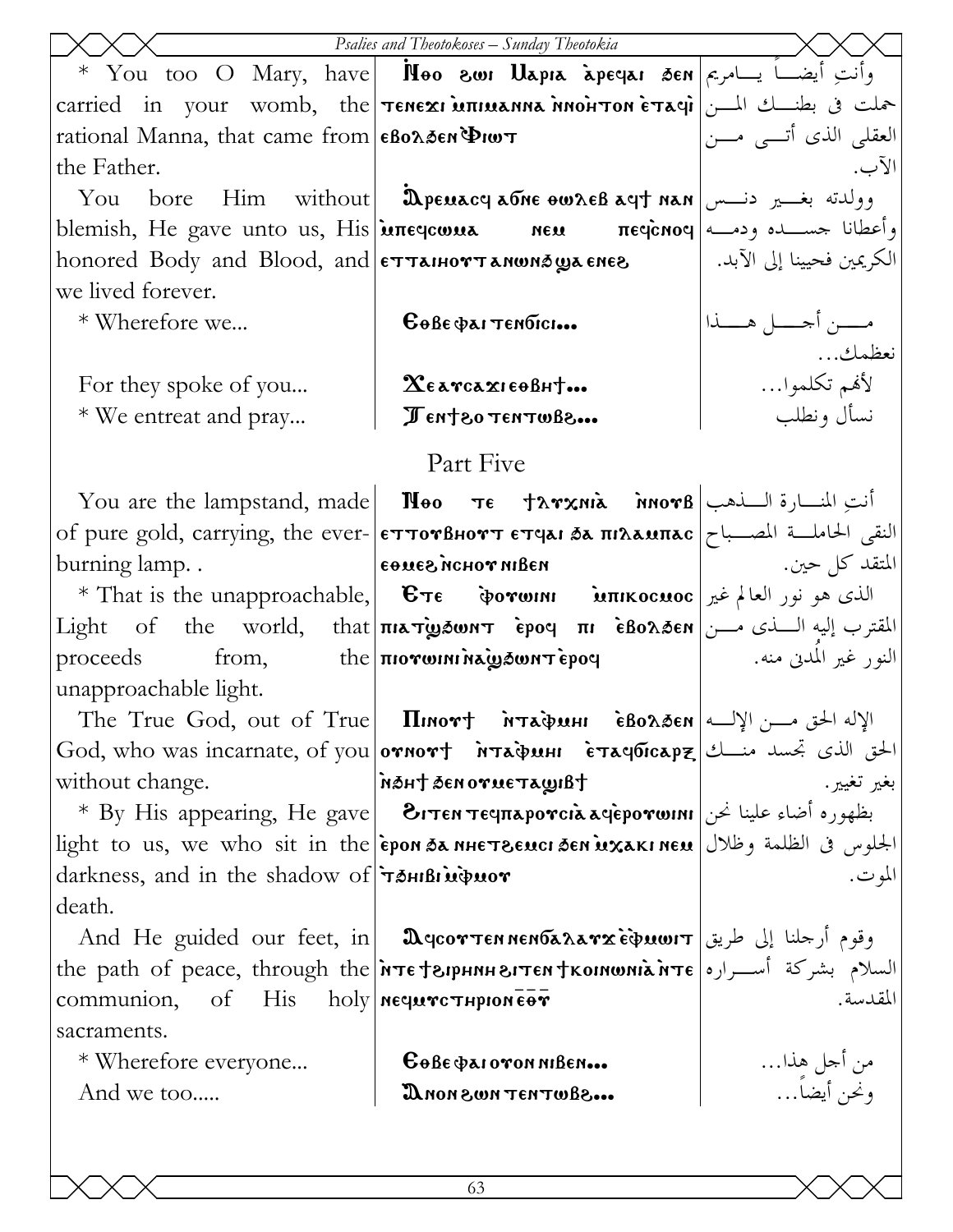|                                                                   | Psalies and Theotokoses - Sunday Theotokia                                                                                                  |                             |  |
|-------------------------------------------------------------------|---------------------------------------------------------------------------------------------------------------------------------------------|-----------------------------|--|
|                                                                   | * All the ranks on high,  <i>*</i> roc мвем $\epsilon$ т э $\epsilon$ м $\pi$ бісі $\vert$ > العلويــة لم                                   |                             |  |
|                                                                   | cannot resemble you, O golden <b>μπονωτειοωνον έρο ω tλνχnia</b>  ابتسمهك أيتسها   cannot resemble you, O golden                            |                             |  |
| lampstand, that carries the True InnorBerqaisa morwini uuHi       |                                                                                                                                             | المنارة الذهبية حاملة النور |  |
| Light.                                                            |                                                                                                                                             | الحقيقى.                    |  |
|                                                                   | That was made of, pure and <b>OH MEN ETE MUAT QATORMIOC</b> (افتلك صُنعت من ذهب                                                             |                             |  |
|                                                                   | elect gold, and was placed in, <i>δ</i> εη ογηογβ ε αριωτπ ηκλεθλρος عنار نقى ووضـعت فى                                                     |                             |  |
| the Tabernacle.                                                   | guarxac ðen tскнин                                                                                                                          | القبة.                      |  |
|                                                                   | * That was made, by the   CEEPKEBEPNITHC EPOC SITEN  فمايدى البشـــر إذ                                                                     |                             |  |
|                                                                   | hands of men, who brought oil <b>SANXIX Mpwan ertnes</b> nca less design in the set                                                         |                             |  |
|                                                                   | for its lamps, by day and by nechaunac intersoor neu                                                                                        | لهارا وليلا.                |  |
| night.                                                            | Sqwxan                                                                                                                                      |                             |  |
|                                                                   | He who dwells in your womb, <b>Фнетхн бем темех: Царіа</b>  جوالذي في بطنك يامريم   Не who dwells in your womb,                             |                             |  |
|                                                                   | O Virgin Mary, gives light to Tπapoenoc aqeporwini epwil العذراء اضاء لكل إنسانٍ O Virgin Mary, gives light to                              |                             |  |
| every man, who comes into the $n$ Bene on Hore entrocuse          |                                                                                                                                             | أت إلى العالم.              |  |
| world.                                                            |                                                                                                                                             |                             |  |
|                                                                   | * For He whom you have <b>N</b> ooq sap $\pi \epsilon$ $\phi$ p $\pi \epsilon$ $\pi \epsilon$ $\mu$ $\pi \epsilon$ $\mu$ $\mu$ $\mu$ $\tau$ |                             |  |
| born,                                                             | is the Sun of +22IKEOCTNH apENaCY aYTAAOON . اولدته وشفانا من خطايانا                                                                       |                             |  |
| Righteousness, and He has eBonden nennoBi                         |                                                                                                                                             |                             |  |
| healed us, of all our sins.                                       |                                                                                                                                             |                             |  |
| Wherefore we                                                      | $6066$ $Q$ $\lambda$ I TENDICI                                                                                                              | أحسسل هسسذا                 |  |
|                                                                   |                                                                                                                                             |                             |  |
| * For they spoke of you                                           | $\mathbf X$ e a rca $\mathbf x$ i eo Bh $\dagger$                                                                                           | لأفمم تكلموا…               |  |
| We entreat and pray                                               | Jent 80 TENTWBe                                                                                                                             | نسأل ونطلب                  |  |
| Part Six                                                          |                                                                                                                                             |                             |  |
|                                                                   | * You are the censer, made of   Поо те tworpн мотв   $\frac{1}{2}$ ii                                                                       |                             |  |
|                                                                   | pure gold, carrying the blessed, Mκαθαρος επιμίδα πιχεβς Mχρωμ   النقى حاملة جمسر النسار                                                    |                             |  |
| and live coal.                                                    | ETCUAPWOTT                                                                                                                                  | المباركة.                   |  |
| That is taken, from the altar,                                    | الذي يُؤخذ من المذبح  Φμετονδι و νιιος εβολδεη                                                                                              |                             |  |
|                                                                   | to purge the sins, and take away <b>πιμενιερωσονωι με φρατον βο</b> محمد و الخطايـــا ويمحـــو   to purge the sins, and take away           |                             |  |
| the iniquities.                                                   | SIMONAINNI RWP3TNIBONINN                                                                                                                    | الآثام.                     |  |
|                                                                   | * Which is God the Word,   $E\tau$ e $\Phi$ † $\pi$ 120000 è $\tau$ aqōrcap $\bm{z}$  أى الله الكلمة السذى                                  |                             |  |
|                                                                   | who took flesh from you, and <i>n</i> sht agorg engor norcoomorg [  اتجسد منك ورفع ذاته                                                     |                             |  |
| offered Himself as incense, to $\psi \rightarrow \psi + \pi \psi$ |                                                                                                                                             | بخوراً إلى الله أبيه.       |  |
| God His Father.                                                   |                                                                                                                                             |                             |  |
| Wherefore everyone                                                | $\mathbf{G}$ $\theta$ <i>B</i> $\epsilon$ $\phi$ <i>zi</i> ovon niBen                                                                       | من أجل هذا…                 |  |
|                                                                   | 64                                                                                                                                          |                             |  |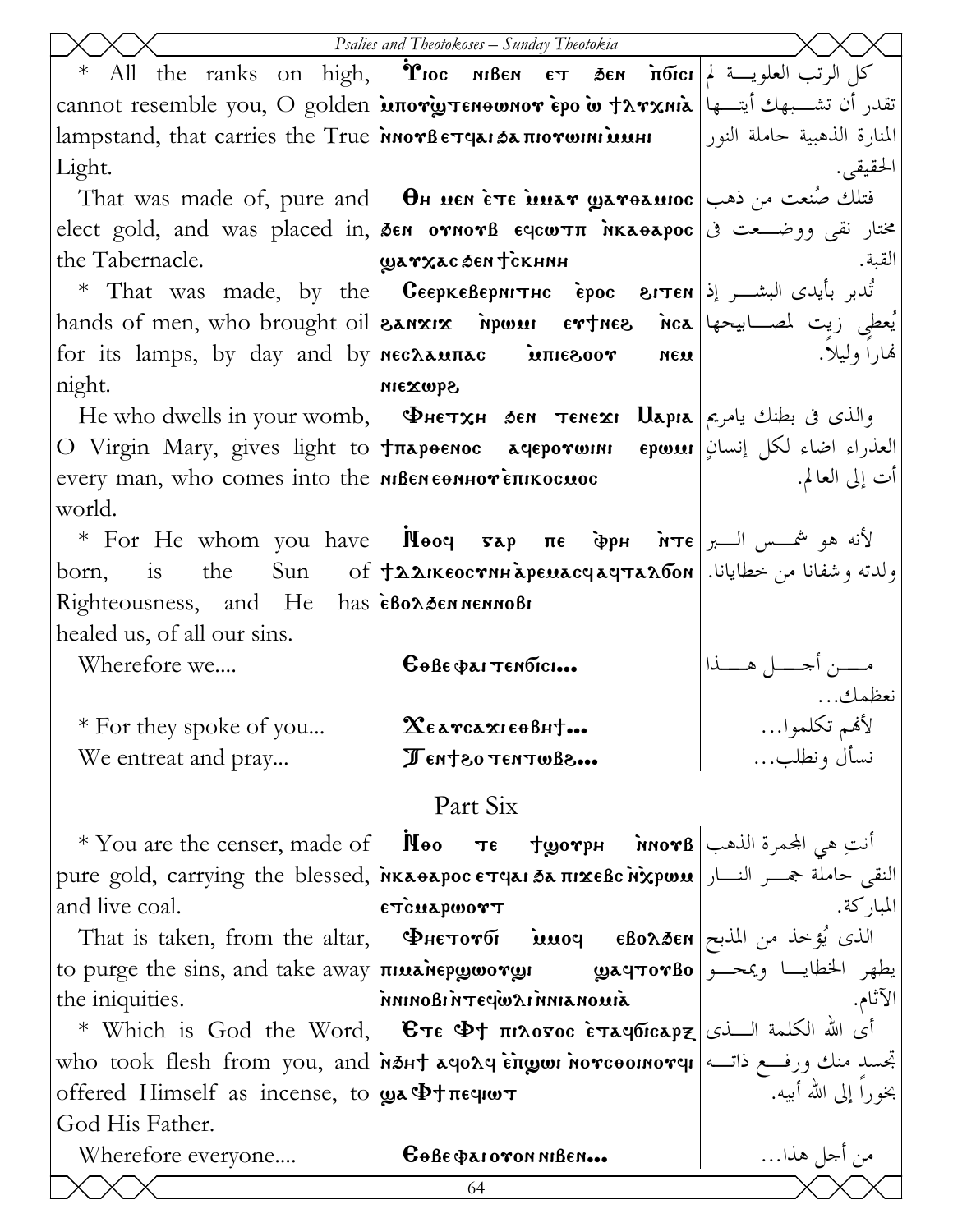|                                                                                         | Psalies and Theotokoses - Sunday Theotokia                                                                                      |                            |
|-----------------------------------------------------------------------------------------|---------------------------------------------------------------------------------------------------------------------------------|----------------------------|
| * And we too                                                                            | a.6800TH3T NWS NON                                                                                                              | ونحن أيضا…                 |
|                                                                                         | Wherefore truly, I do not err, $\ \mathcal{J}\text{or}\epsilon\ $ алноше $\ A\ $ ушерт ам $\ A\ $                               |                            |
|                                                                                         | whenever I call you, the golden near arganuovt epo xe tyovph [أخطىء فى شيء إذا مـــا                                            |                            |
| censer.                                                                                 | Aronn                                                                                                                           | دعو تكِ المحمرة الذهب.     |
|                                                                                         | * For therein, is offered, the <b>O</b> H wen ete waar warta20 الجنور العام بين البخور العام البخور العام فيها البخور ا         |                            |
| choice                                                                                  | incense, before the <b>engon</b> MAHTC Municoomorqu   المختار أمام الأقداس.                                                     |                            |
| Holies.                                                                                 | TG THRO OUT THE MOTH                                                                                                            |                            |
|                                                                                         | Wherein God takes away, the <b>Wape <math>\Phi</math>t wai iuuar innnoßi</b> الإسلام العيام المستمركية ويرفع الله صناك خطايا    |                            |
|                                                                                         | sins of the people, through the <b>Ντεπιλλος εβολειτεν πιδλιλ νευ</b>   الشعب من قبل المحرقات   sins of the people, through the |                            |
| burnt offerings, and the aroma $\pi$ $\alpha$ $\alpha$ $\pi$ $\alpha$ $\alpha$ $\alpha$ |                                                                                                                                 | ورائحة البخور .            |
| of incense.                                                                             |                                                                                                                                 |                            |
|                                                                                         | * You too O Mary, have   Noo swi Uapia apeyai sen $\vert$ جامريم   Kou too O Mary, have                                         |                            |
|                                                                                         | carried in your womb, the <b>TENEXI MILATIONAY EPOY NAOFOC</b> 3 المجملت في بطنسك غـــــــر                                     |                            |
| invisible, Word of the Father.                                                          | $T$ wi $\Phi$ <sub>3</sub> $Tn$                                                                                                 | المنظور كلمة الآب.         |
|                                                                                         | He who offered Himself, as <b>Φai επαγεηγ επωσι η ονθητία</b> (الذي أصعد ذاته He who offered Himself, as <b>b</b>               |                            |
|                                                                                         | an acceptable sacrifice, upon the <b>EcgHT 31xEN TII* 3d 1004xa1</b> and acceptable sacrifice, ироп the <b>EcgHT</b> 31xEN TI   |                            |
| Cross, for the salvation of our <i>intensence</i>                                       |                                                                                                                                 | الصليب عـــن خــــلاص      |
| race.                                                                                   |                                                                                                                                 | جنسنا.                     |
| * Wherefore we                                                                          | $\mathbf{G}$ өве фаттембісі                                                                                                     | مـــــن أجـــــل هــــــذا |
|                                                                                         |                                                                                                                                 | نعظمك                      |
| For they spoke of you                                                                   | $\mathbf X$ е атсахі еови $\dagger$                                                                                             | لأفمم تكلموا…              |
| * We entreat and pray                                                                   | Jent 80 TENTWB8                                                                                                                 | نسأل ونطلب                 |
|                                                                                         |                                                                                                                                 |                            |
|                                                                                         |                                                                                                                                 |                            |
|                                                                                         |                                                                                                                                 |                            |
|                                                                                         |                                                                                                                                 |                            |
|                                                                                         |                                                                                                                                 |                            |
|                                                                                         |                                                                                                                                 |                            |
|                                                                                         |                                                                                                                                 |                            |
|                                                                                         |                                                                                                                                 |                            |
|                                                                                         |                                                                                                                                 |                            |
|                                                                                         |                                                                                                                                 |                            |
|                                                                                         |                                                                                                                                 |                            |
|                                                                                         |                                                                                                                                 |                            |
|                                                                                         |                                                                                                                                 |                            |
|                                                                                         | 65                                                                                                                              |                            |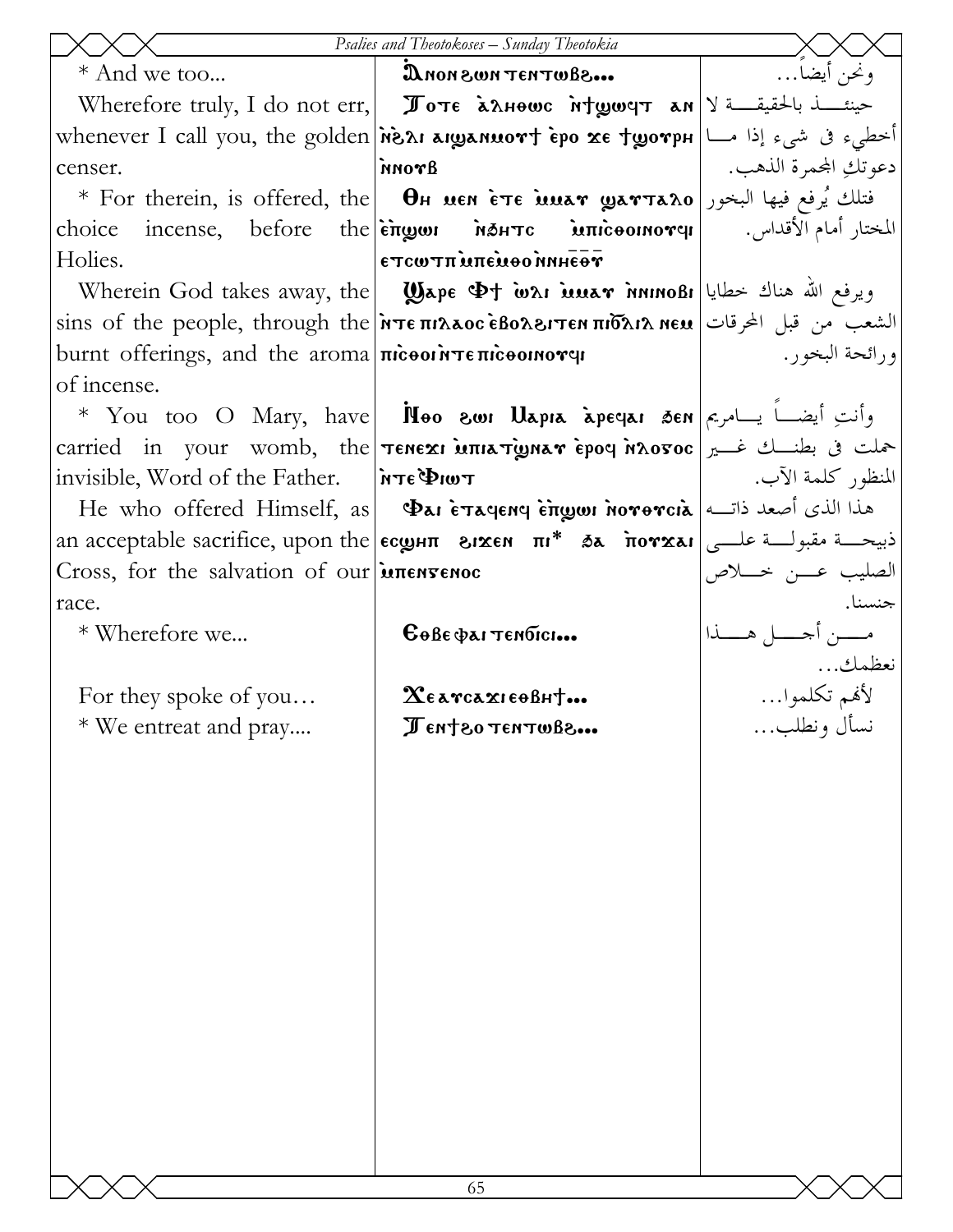Psalies and Theotokoses – Introduction of the Orthodox Creed

#### **INTRODUCTION OF THE ORTHODOX CREED**

We exalt you, the Mother of **I Tendici isso buar inforwini** أم النسور the True Light. We glorify you, *אד*א www. Tentwor ne in w O saint and Mother of God, for *exe ora* B oros innacnort: xe ULL واللسدة O saint and Mother of God, for *exe* you have brought forth unto us ареми ман млсотнр мпикосмос | الإله، لأنك ولسدت لنسا | the Saviour of the whole world. THPy: ayioros aycwt nnen prxH. تي وخلص العالم، أتي وخلص He came and saved our souls.

our King, Christ. The pride of  $\Pi$ *i*xpic Toc: the martyrs, churches, the forgiveness of **NTE NINOBI.**  $sins.$ 

Lord bless, Amen.

Glory to Thee, our Master, **Orwor NAK THE TENOTPO**  $\vert \psi \rangle$ the Apostoles, the crown of the *inni*aπocτoλoc: πιλλου *i*nτε الرسل، إكليل الشــهداء ا joy of the *nimap* Trpoc: поелна миакеос: تُبايل الصديقين، ثبــات  $righteous$ , the firmness of the  $n\pi x p o$   $nnek x n cia$ :  $n x \omega$   $eBox$   $|$   $\pm \omega$   $\omega$   $\omega$   $\omega$ 

We proclaim the Holy Trinity **I Ensiming Mt Tpiac coovaB: ec** بالثمسلوث We proclaim the Holy Trinity **I I** ensime is the normal set in One Godhead. We worship sen orueonort norwst: القدوس، لاهوت واحد، Elim. We glorify Him. Lord **Tenorwy Timoc Tentwor nac:** استجد له ونمجده. يا رب have mercy. Lord have mercy. Krpie Exencon: Krpie Exencon: | رحم. يا رب ارحم. يصا  $|K$ rpie er $\lambda$ ovhcon: auhn.

نفو سنا.

أسســـيح، فخـــر|πgorgor

ں یا لوگی اُمین پہ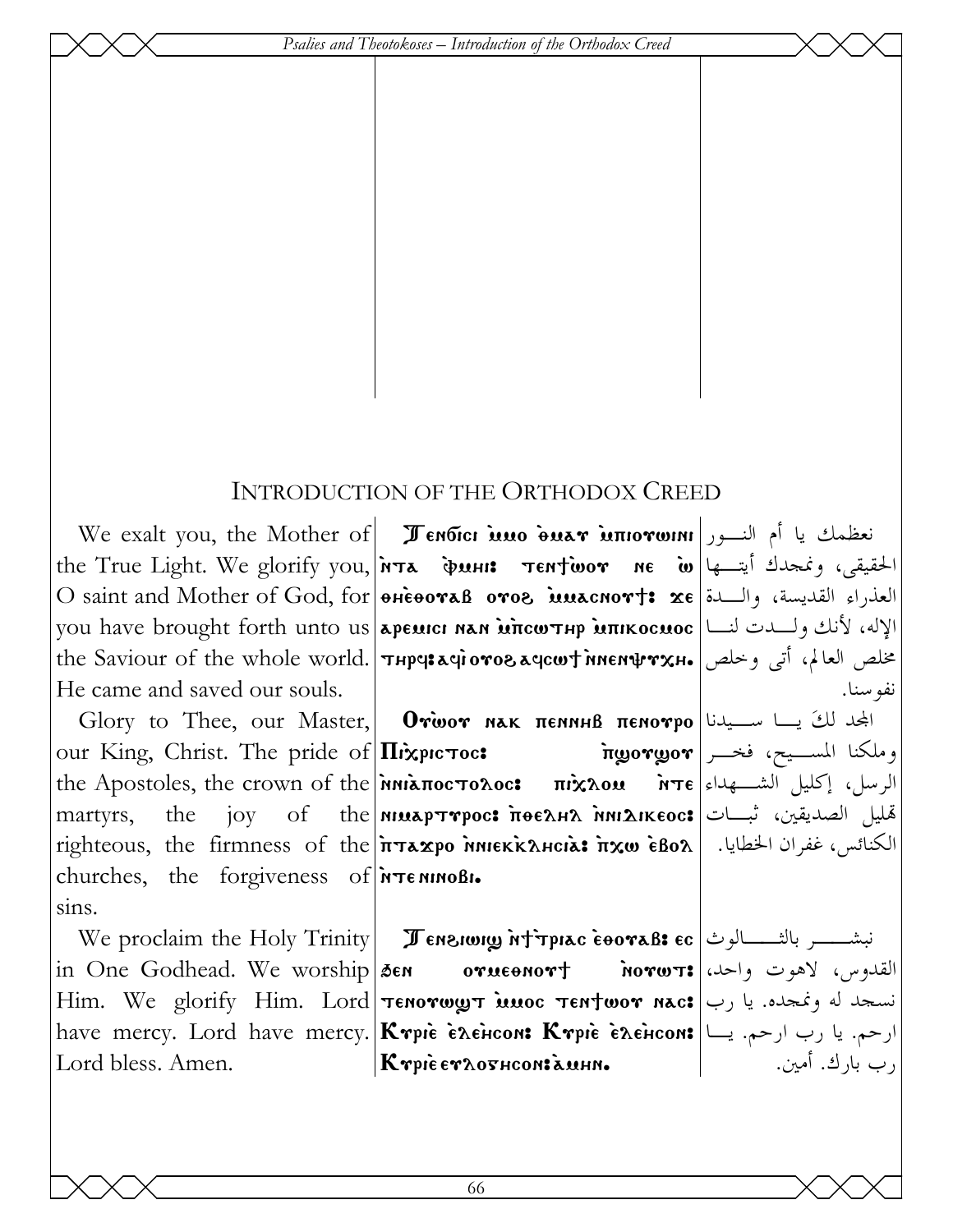#### THE ORTHODOX CREED

the God Father. Pantocrator. Who seen and unseen.

were made.

and was buried.

from the dead, according to the **NHE NHE NHE NHE EXEM** scriptures.

He sits at the right hand of His agencicaorinan interproor. Father.

 $\text{the}$   $\text{isomor}$   $\text{inom}$   $\text{inom}$   $\text{inom}$   $\text{inom}$   $\text{inom}$ الكل، خالق السهاء |Стеаted | піпантократюр: фнетачоаміо heaven and earth, and all things, *Notre New Trkasis NHETOTHAT* 2 والأرض، ما يُرَى وما لا epwor neu nhete neenar epwor λM.

We believe in one Lord Jesus Jennast coro norws lic  $\left|\frac{1}{\text{Hic}}\right|$ Christ, the Only-begotten Son **|П**xc **Поднри и Фт пимомотеннс:** يسوع المسيح، ابسن الله **Christ**, the Only-begotten Son | Пxc **Поднри и Фт** пимомотеннс: of God, begotten of the Father **πιμιαι εδολδεη Φιωτ δεχωον** |آلوحيد، المولود من الآب before all ages. Light of light; *inniewn* ד<sub>H</sub>por: ототшин èBo $x$ த்єм الدهور، نور من true God of true God; begotten, | ототши: потнот + Питафинг | (اله حق من إله حق من إله حق من الله حق not created; of one essence with | eBo $\lambda$ den ornort MTapuhi: مولود غير مخلوق، مساو the Father; by Whom all things πεονθελιίο an πειονδικοοντιος πε الآب في الجوهر، السذي  $\vert$ แพ $\omega$ ทอนิเท $\alpha$ พ $s$  ส $\tau$ ว์น $\phi$  เ $\tau$ พ $\psi$  นอท $\vert$  $\bullet$ PTOTISS083

Who, for us men and for our **Dai** ETE EOBHTEN ANON  $\delta a$ <sup>1</sup> salvation, came down from **nipwai neu eoße πεnoγxai: acjì** البشر، ومسن أجسل heaven, and was incarnate of  $\epsilon$ Enecht  $\epsilon$ Bo $\lambda$ Den Tope: aqoicapz the Holy Spirit and of the EBoasen **Hinnerua eooraB: neu** letter of the Virgin Mary, and became man. [εβολδεν Παριλ †παρθενιος ονοδ|العسدراء، [بيرم العسدراء ] астеррози.

And He was crucified for us **Oros arepcrarpwnin issum**  $\theta$ under Pontius Pilate; suffered |espHI Exwn Maspen  $\Pi$ onTioc |ريلاطس البنطى. وتسألم Πιλατος: αγωεπευκαε ονοε arkocc.

And the third day He rose | Oros agrwng EBo $\lambda$ zen | الأموات And the third day He rose | Oros agrwng inuasyonTKaTanispadh.

Ascended into the heavens; | Дещенае стщин стрноті | السموات، | Ascended into the heavens; | Дещенае

And He is coming again in | Κε παλιη άμμον δεν πεσώον | مسابق في مجسده And He is coming again in

یر ی.

به کان کل شئ.

و تأنس. و قبر .

ف اليوم الثالث كمـــا فى $\mathbf{r}$ 000 $\mathbf{r}$   $\mathbf{r}$ الكتب. و جلس عن يمين أبيه.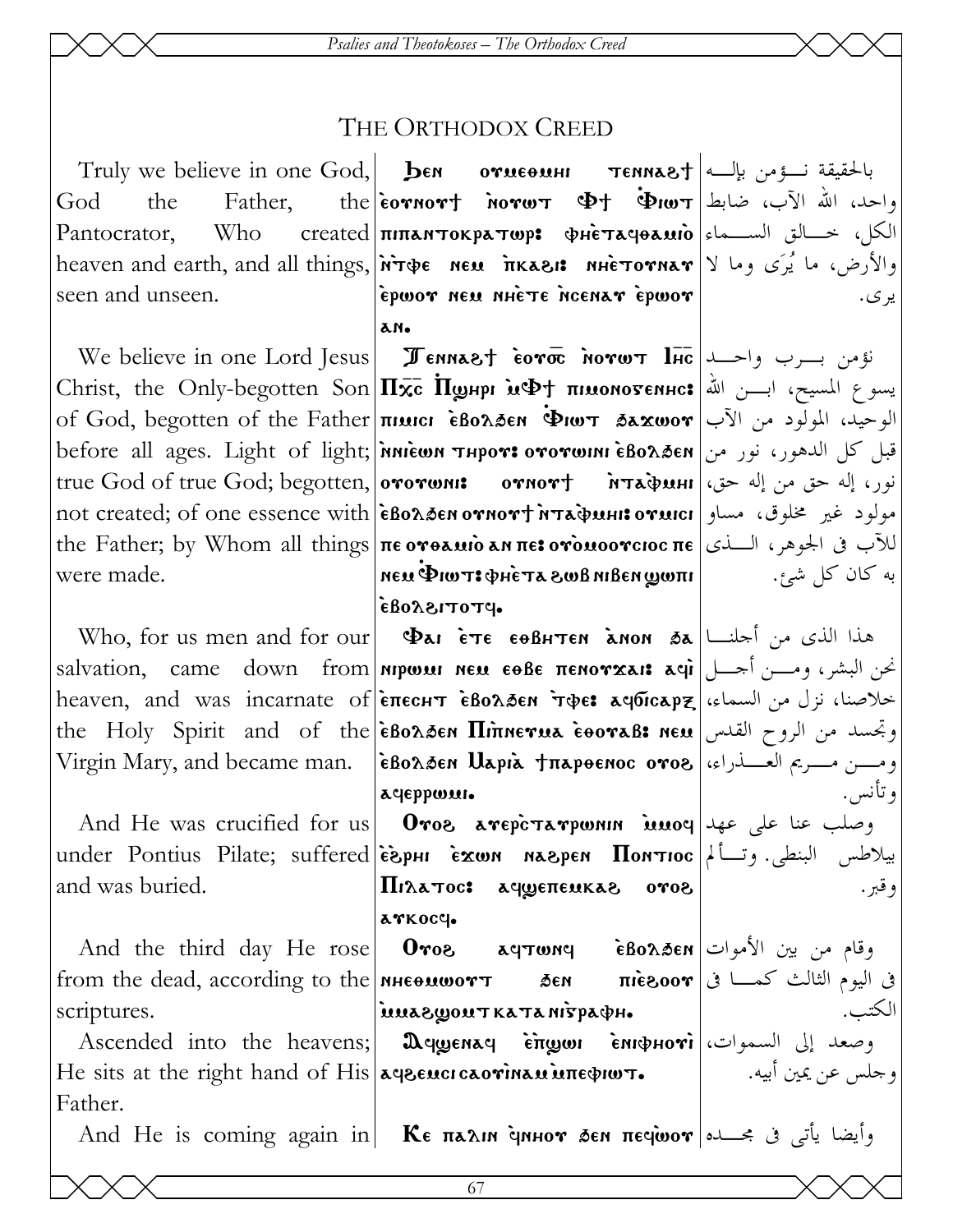|                                              | Psalies and Theotokoses $-$ O God have mercy on us                                                                                                                        |                   |
|----------------------------------------------|---------------------------------------------------------------------------------------------------------------------------------------------------------------------------|-------------------|
|                                              | ليدين الأحياء والأموات،  His Glory to judge the living è†&ап      сынетома     мем                                                                                        |                   |
|                                              | and the dead; Whose Kingdom   мнеомоотт: Фнете течиетотро   الذي ليس لملكه انقضاء. الله                                                                                   |                   |
| shall have no end.                           | $ $ ora $\theta$ work te.                                                                                                                                                 |                   |
|                                              | Yes, we believe in the holy   CE TENNAST EILIMETUA  تعم نسؤمن بسالروح                                                                                                     |                   |
|                                              | spirit, the Lord, the Life-Giver, $\left \frac{\partial u}{\partial x} - \frac{\partial u}{\partial y}\right  = \frac{\partial u}{\partial x}$ القدس، الرب المجيى المنبثق |                   |
|                                              | Who proceeds from the Father; фиеопнот • ѐволбен • Фиот: من الآب. نســــــجد لـــه   Who proceeds from the Father;                                                        |                   |
|                                              | Who, with the Father and the ceorwyt imod cetwor nad nem (الآب والابن، إ $\mathbf{\hat{y}}$                                                                               |                   |
|                                              | Son, is worshipped and $\phi$ iw neu $\overline{\Pi}$ று pretaqca $\alpha$ i wishipped and $\phi$ iw neu $\overline{\Pi}$                                                 |                   |
| glorified; Who spoke by the Senninporphysic. |                                                                                                                                                                           |                   |
| prophets.                                    |                                                                                                                                                                           |                   |
|                                              |                                                                                                                                                                           |                   |
| apostolic church.                            | مقدسة جامعة رسولية.   ΝάποςτολικΗΝεκκλΗςιά.                                                                                                                               |                   |
|                                              | We confess one baptism for <b>I Enepouolosin Morwuc</b> $\left  \begin{array}{ccc} \sim & \sim & \sim \end{array} \right.$ ونعتــــرف بمعموديــــة                        |                   |
|                                              | واحدة لمغفرة الخطايا.   ما διονωτι επχω εβολ λτε nino Bi واحدة لمغفرة الخطايا. لـ the remission of sins.                                                                  |                   |
|                                              | We look for the resurrection   JENXOTOT EBOR 35ATSH   We look for the resurrection   JENXOTOT                                                                             |                   |
|                                              | of the dead, and the life of the <b>intanactacic</b> ite supequoort: وحياة الدهر الآتي. أمين. [[of the dead, and the life of the                                          |                   |
| coming age. Amen.                            | Remea nwaiπ atní &nwiπ uan                                                                                                                                                |                   |
|                                              | auhn.                                                                                                                                                                     |                   |
|                                              |                                                                                                                                                                           |                   |
|                                              |                                                                                                                                                                           |                   |
| O GOD HAVE MERCY ON US                       |                                                                                                                                                                           |                   |
| O God have mercy on us.                      | $\Phi$ t nainan.                                                                                                                                                          | ياالله ارحمنا.    |
| O God hear us.                               | $\Phi$ + cw $\tau$ enepon.                                                                                                                                                | ياالله اسمعنا.    |
| O God look to us.                            | $\Phi$ + concepon.                                                                                                                                                        | يالله أنظر إلينا. |

O God behold us.

O God have compassion on us.

We are Thy people. We are Thy creation. Deliver us from our enemies. Deliver us from inflation. We are Thy servants. Thou art the Son of God.

We believe in Thee.

DNON SA TTEK LAOC. Днон бапекпласиа. NazuenèBorgennenxaxi. MazueneBorzaorzBwn. ANON DA NEKEBIAIK. Troc Oeoc Nook. DANNA& TEPOK.

ياالله أطلع علينا. ياالله تراءف علينا.

> نحن شعبك. نحن جُبلتك. نجنا من أعدائنا. نجنا من الغلاء. نحن عبيدك. أنتَ إبنِ الله. آمنا بك.

Ф+ хотутером.

·moqa& THSnay t¢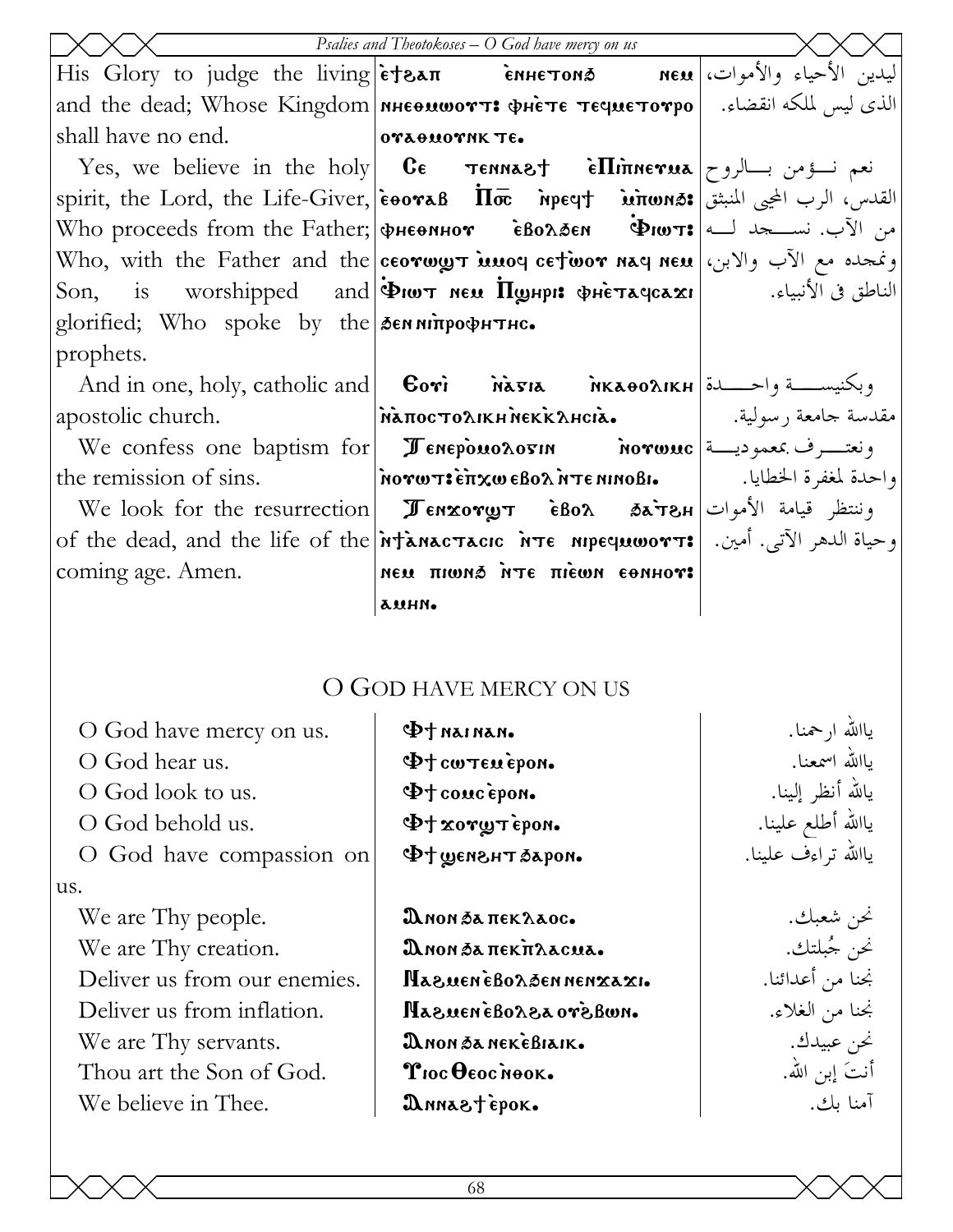| لأنك أتيت وخلصتنا.<br>For Thou hast come and<br>XE AKIAKCWT MUON.<br>saved us.<br>Visit us with Thy salvation.<br>تعهدنا بخلاصك.<br>وأغفر لنا خطايانا.<br>$\boldsymbol{\chi}$ емпен $\boldsymbol{\mathfrak{g}}$ іні бен пекот $\boldsymbol{\mathfrak{x}}$ аі.<br>And forgive us our sins.<br>Oros xa nennoBi nanéBox. | Psalies and Theotokoses $-$ O God have mercy on us |  |  |  |
|-----------------------------------------------------------------------------------------------------------------------------------------------------------------------------------------------------------------------------------------------------------------------------------------------------------------------|----------------------------------------------------|--|--|--|
|                                                                                                                                                                                                                                                                                                                       |                                                    |  |  |  |
|                                                                                                                                                                                                                                                                                                                       |                                                    |  |  |  |
|                                                                                                                                                                                                                                                                                                                       |                                                    |  |  |  |
|                                                                                                                                                                                                                                                                                                                       |                                                    |  |  |  |
|                                                                                                                                                                                                                                                                                                                       |                                                    |  |  |  |
|                                                                                                                                                                                                                                                                                                                       |                                                    |  |  |  |
|                                                                                                                                                                                                                                                                                                                       |                                                    |  |  |  |
|                                                                                                                                                                                                                                                                                                                       |                                                    |  |  |  |
|                                                                                                                                                                                                                                                                                                                       |                                                    |  |  |  |
|                                                                                                                                                                                                                                                                                                                       |                                                    |  |  |  |
|                                                                                                                                                                                                                                                                                                                       |                                                    |  |  |  |
|                                                                                                                                                                                                                                                                                                                       |                                                    |  |  |  |
|                                                                                                                                                                                                                                                                                                                       |                                                    |  |  |  |
|                                                                                                                                                                                                                                                                                                                       |                                                    |  |  |  |
|                                                                                                                                                                                                                                                                                                                       |                                                    |  |  |  |
|                                                                                                                                                                                                                                                                                                                       |                                                    |  |  |  |
|                                                                                                                                                                                                                                                                                                                       |                                                    |  |  |  |
|                                                                                                                                                                                                                                                                                                                       |                                                    |  |  |  |
|                                                                                                                                                                                                                                                                                                                       |                                                    |  |  |  |
|                                                                                                                                                                                                                                                                                                                       |                                                    |  |  |  |
|                                                                                                                                                                                                                                                                                                                       |                                                    |  |  |  |
|                                                                                                                                                                                                                                                                                                                       |                                                    |  |  |  |
|                                                                                                                                                                                                                                                                                                                       |                                                    |  |  |  |
|                                                                                                                                                                                                                                                                                                                       |                                                    |  |  |  |
|                                                                                                                                                                                                                                                                                                                       |                                                    |  |  |  |
|                                                                                                                                                                                                                                                                                                                       |                                                    |  |  |  |
|                                                                                                                                                                                                                                                                                                                       |                                                    |  |  |  |
|                                                                                                                                                                                                                                                                                                                       |                                                    |  |  |  |
|                                                                                                                                                                                                                                                                                                                       |                                                    |  |  |  |
|                                                                                                                                                                                                                                                                                                                       |                                                    |  |  |  |
|                                                                                                                                                                                                                                                                                                                       |                                                    |  |  |  |
|                                                                                                                                                                                                                                                                                                                       |                                                    |  |  |  |
|                                                                                                                                                                                                                                                                                                                       |                                                    |  |  |  |
|                                                                                                                                                                                                                                                                                                                       |                                                    |  |  |  |
|                                                                                                                                                                                                                                                                                                                       |                                                    |  |  |  |
|                                                                                                                                                                                                                                                                                                                       |                                                    |  |  |  |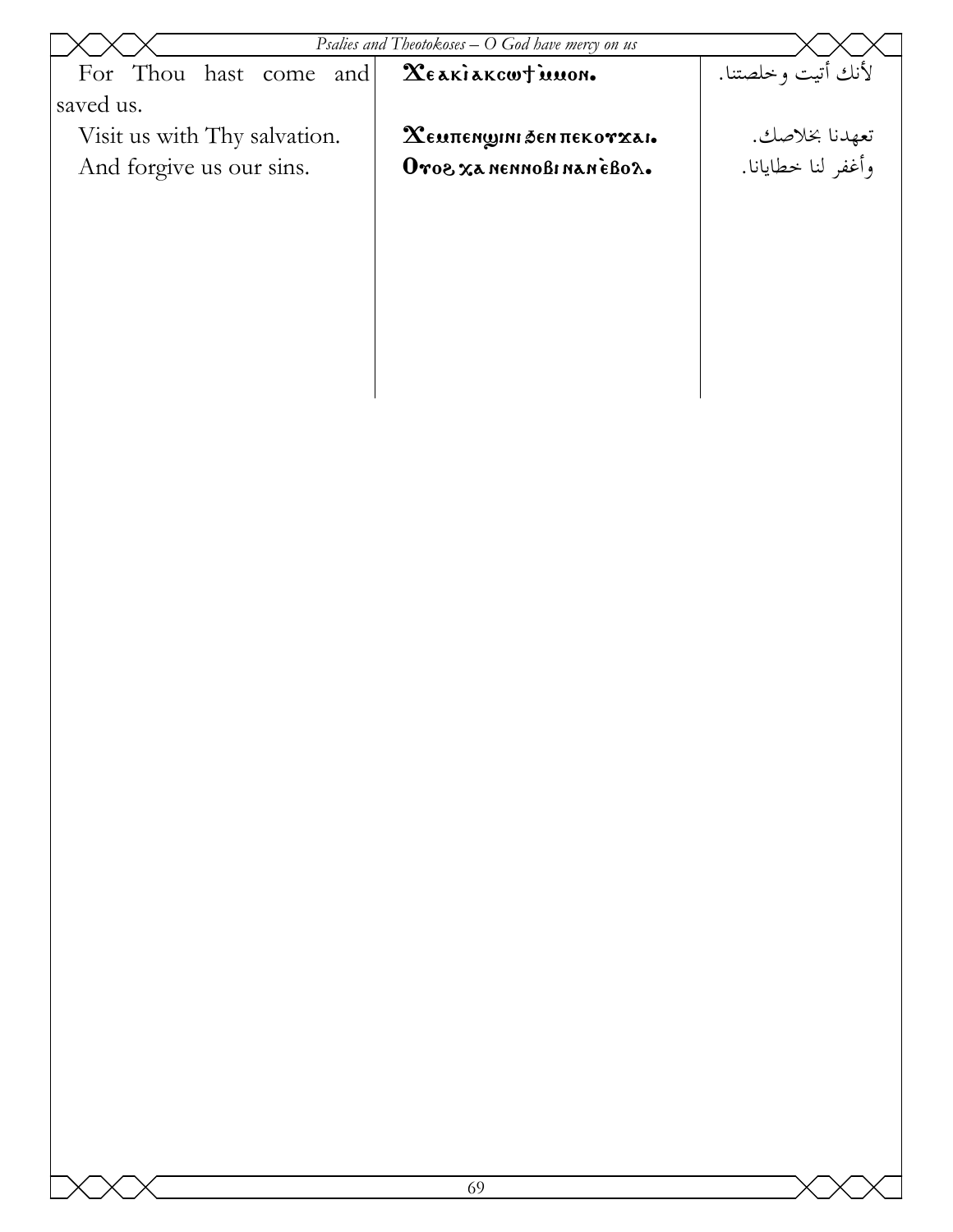

# MORNING PRAYERS AND DOXOLOGIES



#### INTRODUCTION

|               | We worship the Father, the <b>I Enorwy T</b> in $\Phi$ w T neu اسجد للآب والابـــن                                                                                                                                                                                                                                                                                                                                                                                                                                                           |                     |
|---------------|----------------------------------------------------------------------------------------------------------------------------------------------------------------------------------------------------------------------------------------------------------------------------------------------------------------------------------------------------------------------------------------------------------------------------------------------------------------------------------------------------------------------------------------------|---------------------|
|               | Son and the Holy Spirit, the <i>Ilghpi</i> : <b>New Himerua cooraB:</b> والروح القدس. الثــالوث                                                                                                                                                                                                                                                                                                                                                                                                                                              |                     |
|               |                                                                                                                                                                                                                                                                                                                                                                                                                                                                                                                                              |                     |
|               | Hail to the Virgin, who gave $\mid x_{\text{epe}} + \pi x_{\text{p}}$ السلام للعذراء الــــي                                                                                                                                                                                                                                                                                                                                                                                                                                                 |                     |
|               |                                                                                                                                                                                                                                                                                                                                                                                                                                                                                                                                              |                     |
|               | birth to our Saviour. Hail to <b>Hencw THP:</b> $x \in \mathbb{R}$ $\mathbb{R}$ $\mathbb{R}$ $\mathbb{R}$ $\mathbb{R}$ $\mathbb{R}$ $\mathbb{R}$                                                                                                                                                                                                                                                                                                                                                                                             |                     |
|               | Gabriel, who brought her the $ \epsilon\tau\text{a}$ explored nace                                                                                                                                                                                                                                                                                                                                                                                                                                                                           | لغبريال الذي بشرها. |
| good news.    |                                                                                                                                                                                                                                                                                                                                                                                                                                                                                                                                              |                     |
|               |                                                                                                                                                                                                                                                                                                                                                                                                                                                                                                                                              |                     |
|               | archangel. Hail to the twenty พลpxнаттелос: хере Бавринл: الملائكة. السلام للأربعــة                                                                                                                                                                                                                                                                                                                                                                                                                                                         |                     |
| four priets.  |                                                                                                                                                                                                                                                                                                                                                                                                                                                                                                                                              |                     |
|               | Hail to the Cherubim. Hail to $\vert$ $\infty$ $\infty$ $\infty$ $\infty$ $\infty$ $\infty$ $\infty$ $\infty$ $\infty$ $\infty$ $\infty$ $\infty$                                                                                                                                                                                                                                                                                                                                                                                            |                     |
|               | the Seraphim. Hail to all the <i>NIGEPAQIUS</i> xepe NITAFUA THPOT: السلام للسيرافيم. السلام الله                                                                                                                                                                                                                                                                                                                                                                                                                                            |                     |
|               |                                                                                                                                                                                                                                                                                                                                                                                                                                                                                                                                              |                     |
|               | Hail to John, the great $\alpha$ $\text{K}$ epe $\alpha$ $\text{I}$ $\text{W}$ $\text{M}$ $\text{M}$ $\text{M}$ $\text{M}$ $\text{M}$ $\text{M}$                                                                                                                                                                                                                                                                                                                                                                                             |                     |
|               | السابق. الســــلام للإثــــي   forerunner. Hail to the, twelve   Mapo Aponoc: xepe πιμΗτ cnav: السابق. الســــلام للإثــــي                                                                                                                                                                                                                                                                                                                                                                                                                  |                     |
| apostles.     |                                                                                                                                                                                                                                                                                                                                                                                                                                                                                                                                              |                     |
|               | Hail to our father Mark, the $\vert$ $\infty$ epe <b>пениот</b> $\vert$ $\vert$ $\perp$ $\parallel$ $\infty$ exoc: السلام لأبينا مـــرقس                                                                                                                                                                                                                                                                                                                                                                                                     |                     |
|               | Evangelist, the destroyer, of the пютавтелютнс: пречхор ѐвол:  الإنجيلي مبدد الأوثان.       Еvangelist, the destroyer, of the пютавтелютнс: الإ                                                                                                                                                                                                                                                                                                                                                                                              |                     |
| idols.        | MORWAIN 3TH                                                                                                                                                                                                                                                                                                                                                                                                                                                                                                                                  |                     |
|               | Hail to Stephen, the first <b>  Χερε Cτεφαnoc: πιμορπ</b>   السكلام لاستفانوس                                                                                                                                                                                                                                                                                                                                                                                                                                                                |                     |
|               | $ \text{matrix},\>\>\>\>\>\>\>\>\>\>\>\text{Hail}\>\>\>\>\text{to}\>\>\>\>\>\text{George},\>\>\>\text{the} \text{inner} \>\>\>\text{number},\>\>\>\text{upper} \>\>\>\text{upper} \>\>\>\text{upper} \>\>\text{upper} \>\>\text{upper} \>\>\>\text{upper} \>\>\text{lower} \>\>\>\text{lower} \>\>\text{lower} \>\>\text{lower} \>\>\text{lower} \>\>\text{lower} \>\>\text{lower} \>\>\text{lower} \>\>\text{lower} \>\>\text{lower} \>\>\text{lower} \>\>\text{lower} \>\>\text{lower} \>\>\text{lower} \>\>\text{lower} \>\>\text{lower}$ |                     |
| morning star. | $\text{minimize} \sum_{i=1}^{n} \text{minimize} \sum_{i=1}^{n} \text{minimize} \sum_{i=1}^{n} \text{minimize} \sum_{i=1}^{n} \text{minimize} \sum_{i=1}^{n} \text{minimize} \sum_{i=1}^{n} \text{minimize} \sum_{i=1}^{n} \text{minimize} \sum_{i=1}^{n} \text{minimize} \sum_{i=1}^{n} \text{minimize} \sum_{i=1}^{n} \text{minimize} \sum_{i=1}^{n} \text{minimize} \sum_{i=1}^{n} \text{minimize} \sum_{i=1}^{n} \text{minimize} \sum_{i=1$                                                                                               |                     |
|               |                                                                                                                                                                                                                                                                                                                                                                                                                                                                                                                                              |                     |
|               | السلام لجميع صفوف  Hail to the whole choir, of <b>Xepe أَسْتَلَهُمْ صَفُوفَا   Hail to the whole choir, of Xepe أَسْتَهَدَاء.</b> السَّلام لِمَحْمَّيْعِ صَفُوف <b>ًا   Hail to the whole choir, of <b>Xepe أَسْتَهَدَاء.</b> السَّلام</b>                                                                                                                                                                                                                                                                                                   |                     |
|               |                                                                                                                                                                                                                                                                                                                                                                                                                                                                                                                                              |                     |
|               |                                                                                                                                                                                                                                                                                                                                                                                                                                                                                                                                              |                     |
|               |                                                                                                                                                                                                                                                                                                                                                                                                                                                                                                                                              |                     |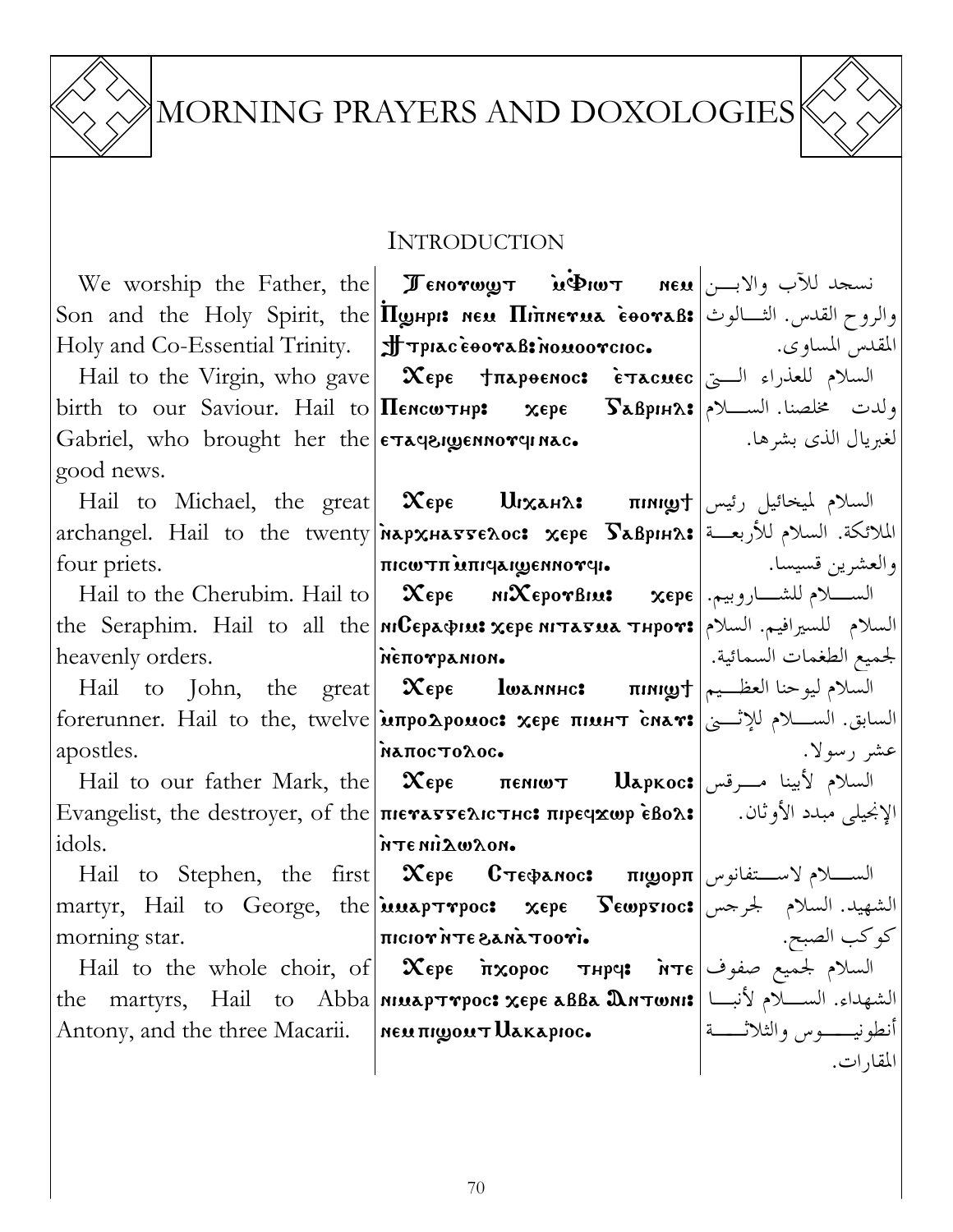|                                                                                      | Morning Prayers and Doxologies - Doxology for Our Lord Jesus                                                  |                         |
|--------------------------------------------------------------------------------------|---------------------------------------------------------------------------------------------------------------|-------------------------|
|                                                                                      |                                                                                                               |                         |
|                                                                                      | the cross-bearers, Hail to all the <b>nic Ta rpopopoc: xepe nieoora</b> B   المباس الصليب. الســـلام          |                         |
| saints, who have pleased the $\tau$ HPOTIETATPANAGUI $\Pi$ $\bar{\mathbf{\infty}}$ . |                                                                                                               | لجميع القديسين الـــذين |
| Lord.                                                                                |                                                                                                               | أرضوا الرب.             |
|                                                                                      | Through their prayers, O <b>BITEN NOTETXH: HIXPICTOC</b>                                                      |                         |
|                                                                                      | $ {\rm Christ}\>$ our ${\rm King},\>$ have $\sf{mercy} {\bf II}$ енотро: جصلواقم إصنع معنا رحمة إ $\bullet$ ا |                         |
| upon us, in Thy kingdom.                                                             | τεκαετογρο.                                                                                                   | في ملكوتك.              |
|                                                                                      |                                                                                                               |                         |

## DOXOLOGY FOR OUR LORD JESUS

|                                                            | O True Light, that gives light,   Пютони Матафинг   مالنسور الحقيقــى                                                                                                                                                                                                                                               |          |
|------------------------------------------------------------|---------------------------------------------------------------------------------------------------------------------------------------------------------------------------------------------------------------------------------------------------------------------------------------------------------------------|----------|
|                                                            | to every man, that comes into фистеротони: срози ивем: الذي يضيّ كل إنســان                                                                                                                                                                                                                                         |          |
| the world.                                                 |                                                                                                                                                                                                                                                                                                                     |          |
|                                                            | Thou hast came into the <b>E E Exercise CARGION A</b> Read of the <i>E</i> and <i>Came</i> into the <b>CARGION CARGION CONDITION</b>                                                                                                                                                                                |          |
|                                                            | world, through Thy Love for <b>TekueTuarpwur a f k Theic Thpe:</b> للبشر وكل الخليقة تمللت                                                                                                                                                                                                                          |          |
| man, and all the creation, <b><i>HEAHA SATTEKXINI.</i></b> |                                                                                                                                                                                                                                                                                                                     | يمجىئك.  |
| rejoiced at Thy coming.                                    |                                                                                                                                                                                                                                                                                                                     |          |
|                                                            | Thou hast saved Adam, from   మెkcw† พังมิมลม: فطصت آدم من الغواية                                                                                                                                                                                                                                                   |          |
|                                                            | seduction, and delivered Eve, Jana JHE AKEP Eva MPENSE: 3EN JULION, and delivered Eve, Jana Inc                                                                                                                                                                                                                     |          |
|                                                            |                                                                                                                                                                                                                                                                                                                     | المو ت.  |
|                                                            | Thou gavest unto us, the <b>Durt nan intimerua: ivile</b> it is the last $\mathbf{a}$                                                                                                                                                                                                                               |          |
|                                                            | Spirit of Sonship, we praise and tuergupp: Enswc ENCHOY EPOK: نسبحك ونباركك مـع                                                                                                                                                                                                                                     |          |
|                                                            | bless Thee, with Thine angels.   NEM NEKASSEROC.                                                                                                                                                                                                                                                                    | ملائكتك. |
|                                                            | When the morning hour, ben frameper nan esorn: مندما يسدحل وقست   When the morning hour,                                                                                                                                                                                                                            |          |
|                                                            | comes upon us, O Christ our   ψηλλ ν νημορπ: w Πιλριστος   إلينا أيها المسيح إلهنا   باكر إلينا أيها المسيح                                                                                                                                                                                                         |          |
|                                                            | God, the True Light. $ \Pi$ еммот $\dagger$ : пютшинта̀финь $ \Pi$                                                                                                                                                                                                                                                  |          |
|                                                            | Let the thought of light, shine <b>Uaporgial Materes Matrens</b> $\mathbf{\hat{n}}\mathbf{\hat{z}}\mathbf{\hat{\epsilon}}$ فلتشرق فينا حـــواس                                                                                                                                                                      |          |
|                                                            | within us, and do not let the <b>Mλοσιcouoc NTE πιογωιηι: oγοε</b> تغطينـــا ظلمـــة   within us, and do not let the                                                                                                                                                                                                |          |
|                                                            | darkness, of pain cover us. $\boxed{\text{incomplete}}$ bequonstriant $\frac{1}{2}$ $\frac{1}{2}$ $\frac{1}{2}$ $\frac{1}{2}$ $\frac{1}{2}$ $\frac{1}{2}$ $\frac{1}{2}$ $\frac{1}{2}$ $\frac{1}{2}$ $\frac{1}{2}$ $\frac{1}{2}$ $\frac{1}{2}$ $\frac{1}{2}$ $\frac{1}{2}$ $\frac{1}{2}$ $\frac{1}{2}$ $\frac{1}{2}$ | الآلام.  |
|                                                            | мипаеос.                                                                                                                                                                                                                                                                                                            |          |
|                                                            | That we may praise Thee, <b>BINA NTENSWG EPOK: MOHTOC</b> $\alpha$ $\alpha$ be the may praise Thee,                                                                                                                                                                                                                 |          |
|                                                            | with understanding, proclaiming NEW 2x712: ENWY OTBHK: 0TO8 3                                                                                                                                                                                                                                                       |          |
| and saying, with David.   ENXWILLOC.                       |                                                                                                                                                                                                                                                                                                                     | قائلين.  |
|                                                            |                                                                                                                                                                                                                                                                                                                     |          |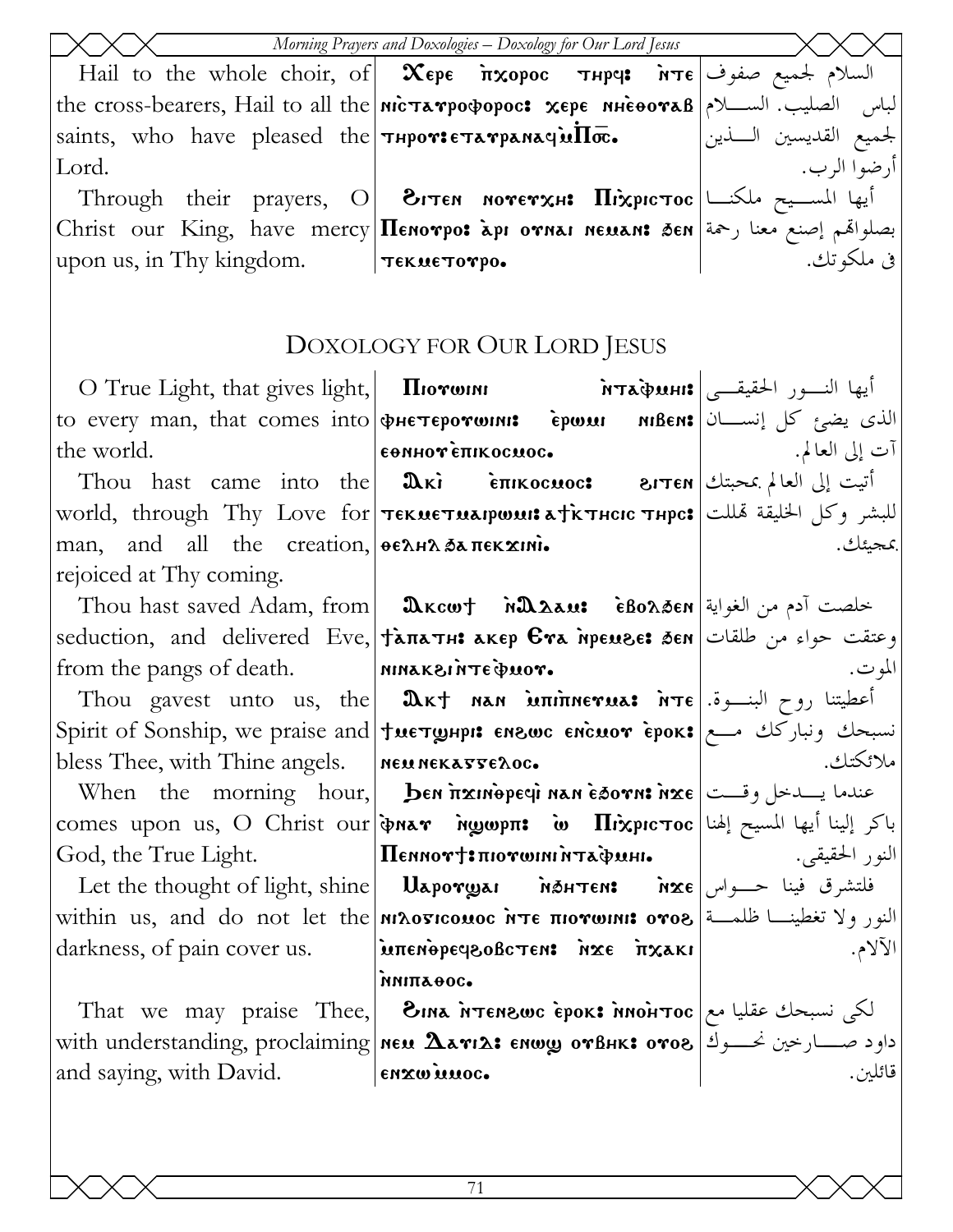|                                                                   | Morning Prayers and Doxologies - Doxology for Our Lord Jesus                                                                          |                              |
|-------------------------------------------------------------------|---------------------------------------------------------------------------------------------------------------------------------------|------------------------------|
|                                                                   | My eyes have reached, the <b>Σε aγερωoρπ invos: nxe</b> $\alpha$                                                                      |                              |
|                                                                   | morning watch, that I might <b> naBaλ       inprav ngopπ: و</b> قت السحر لأتلو جميـــع                                                |                              |
|                                                                   | meditate, upon all Thy words. [espuene Tan: Sennekca xi Thpor.                                                                        | أقو الك .                    |
|                                                                   | Hear our voices, according to $\vert$ Сwтем е́тенсин: ката $\vert$ اسمع صوتنا كعظـيم                                                  |                              |
|                                                                   | Thy great mercy, save us O $\pi$ EKNIQT MALI NASMEN $\overline{\Pi}$ $\overline{\varpi}$ / الرب Thy great mercy, save us O $\pi$      |                              |
|                                                                   | [لهنا حسب رأفاتك.       [ Lord our God, according to <b>[Пеннот†:катанекиет<math>\boldsymbol{\omega}</math>енънт.</b> [       (أها    |                              |
| Thy compassion.                                                   |                                                                                                                                       |                              |
|                                                                   | $\text{O}$ Caring God, the Maker of <b>Φnort πι περινονως</b> $\text{C}$ = τικρινονως = της της της της εναιρίας είναι της της πρ     |                              |
|                                                                   | all good things, who governs neer preenances                                                                                          | الخيرات مــــدبر مختاريــــه |
|                                                                   | well, with His chosen ones. $\vert \pi$ peqepoikonouin: $\delta$ $\delta$ neqcω $\pi$ π $\vert$                                       |                              |
|                                                                   | MK&AWC.                                                                                                                               |                              |
|                                                                   | The strong governor for <b>II</b> rpeqepsem <b>ETXOP:</b> المدبر القوى للملتحئين                                                      |                              |
|                                                                   | those, who take refuge in Him, <b>MARETATOUT 8apocs</b> exposition of the refuge in Him, <b>MARETATOUT</b>                            |                              |
|                                                                   | who longs for the salvation, and <b>peer to you are oron nibens</b>   who longs for the salvation, and <b>peer organ integration</b>  |                              |
| deliverance of everyone. Mozeu irrororxai.                        |                                                                                                                                       |                              |
|                                                                   | Through Thy goodness, Thou   <b>Бем текметхрнстос: аксо</b> в $f$  نصلاحك هيأت لنسا                                                   |                              |
|                                                                   | provided for us the night, grant <b>  nan</b> iniexwps: apisuoτ nan   الليل. أنعم لنا هذا اليـــوم   provided for us the night, grant |                              |
|                                                                   |                                                                                                                                       |                              |
|                                                                   | That we may be worthy, to <b>Copenepirenings equi inenxix</b> we is the worthy, to                                                    |                              |
|                                                                   | lift up our hands, before Thee  επωωι: гарок мпекиоо: хωрιс   إليك أمامك بغير غضب                                                     |                              |
| without anger, or evil thoughts.   XWNT NEM MOKMEK EY8WOT.        |                                                                                                                                       | ولا فكر ردئ. إ               |
|                                                                   | 8 At this dawn, make straight   ben Tai BanaTooris corTwn   السحر سلهل                                                                |                              |
|                                                                   | our coming in, and our going nenwort Esorn: neu nenwort  اطرقنا الداخلية والخارجية our coming in, and our going                       |                              |
|                                                                   |                                                                                                                                       |                              |
| protection.                                                       |                                                                                                                                       |                              |
|                                                                   | That we may proclaim, Thy   Copenxw MTEKMEONHI: NEBOOT   الننطق بعدلك كل يوم                                                          |                              |
|                                                                   | righteousness daily, and praise <b>MBEN: NTENSWC ETEKXOUS</b> neu   مفجد قوتك مسع داود                                                |                              |
| Thy power, with David the $\Delta x \cdot \ln \eta$               |                                                                                                                                       |                              |
| prophet.                                                          | Saying "In Thy peace, O <b>2 E бен текелрнин: Піхрістос</b> تقائلين بسلامك أيها                                                       |                              |
|                                                                   | Christ our Savior, we slept and Пенситнр: аненкот антиотн: رقــدنا   Christ our Savior, we slept and                                  |                              |
| arose, for we have hoped in $x \in \mathbb{R}$ are $\mathbb{R}$ . |                                                                                                                                       | وقمنا لأننا توكلنا عليك. [   |
| Thee.                                                             |                                                                                                                                       |                              |
|                                                                   | Behold how beneficent, and <b>θHππε oγπεθNANE</b> q: <b>IE</b> $\begin{bmatrix} 1 & 0 & 0 \\ 0 & 0 & 0 \end{bmatrix}$                 |                              |
|                                                                   | how pleasant, it is for brethren, <b>oνπετδολα εδμλ:</b> επτωλτ   i الحلو. إلا إتفاق اخرة                                             |                              |
|                                                                   | to dwell together in unity."   NEANCHHOTETYON BIOTUA.                                                                                 | ساكنين معا.                  |
|                                                                   | 72                                                                                                                                    |                              |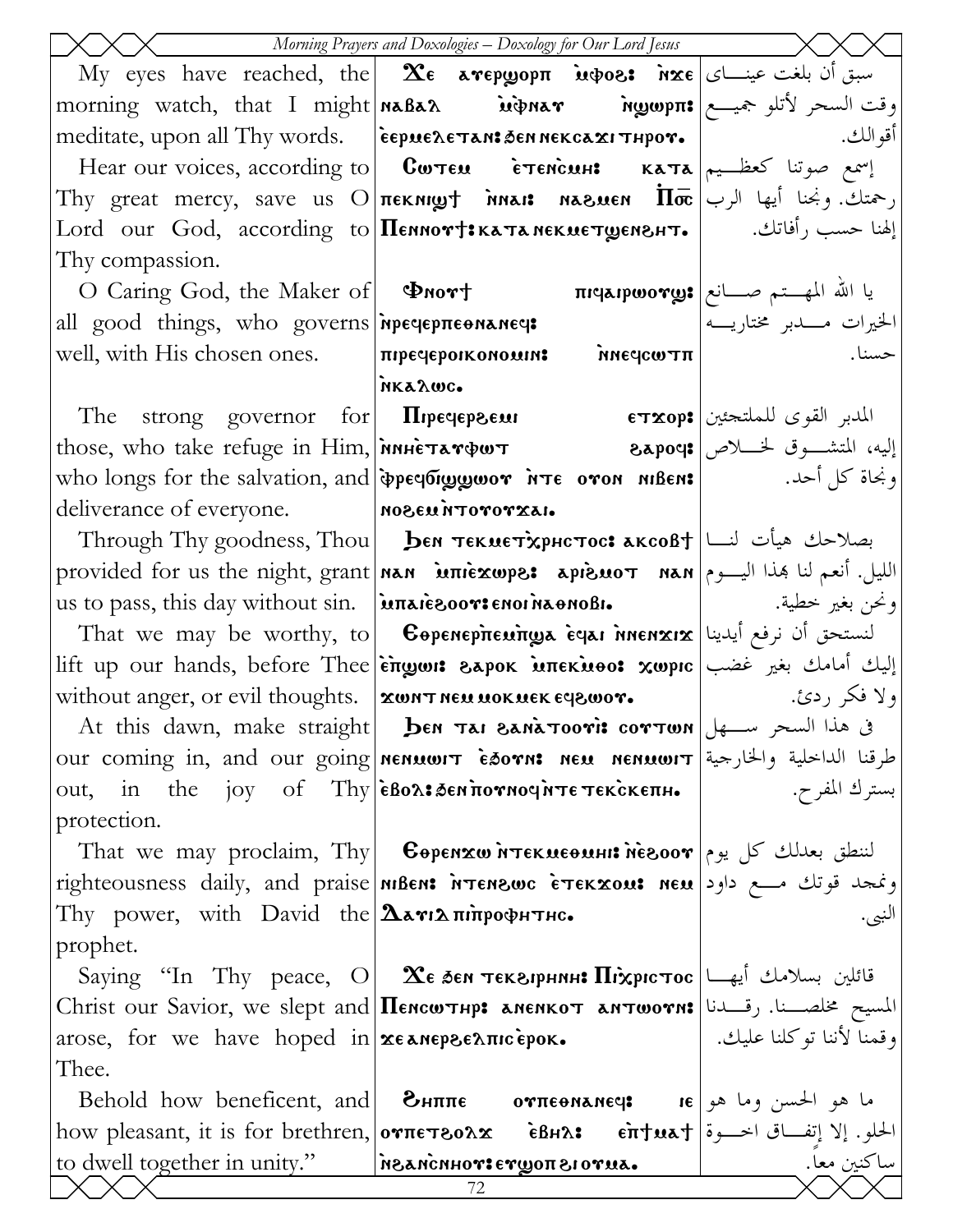|                                                           | Morning Prayers and Doxologies - Doxology for the Virgin                                                                                                                                                                                                                                                                                                                                                                                    |                   |
|-----------------------------------------------------------|---------------------------------------------------------------------------------------------------------------------------------------------------------------------------------------------------------------------------------------------------------------------------------------------------------------------------------------------------------------------------------------------------------------------------------------------|-------------------|
|                                                           | United, in the True, evangelic   <b>Crepcructumis 3en orasaπ</b> i   التفقين بمحبة حقيقية                                                                                                                                                                                                                                                                                                                                                   |                   |
| love, like the apostles.                                  | iuuHI: METATEAIKH: KATA   wuHI: VerayyeAIKH:                                                                                                                                                                                                                                                                                                                                                                                                |                   |
|                                                           | міапостолос.                                                                                                                                                                                                                                                                                                                                                                                                                                |                   |
|                                                           | It is like the fragrant oil, on UcopH intoxens etape $\int$ $\vec{r}$ at $\phi$ e $\int$ $\phi$ and $\phi$                                                                                                                                                                                                                                                                                                                                  |                   |
|                                                           | the head of Christ, running $\sqrt{\text{uTxc}}$ : eqnhor $\frac{\text{v}}{\text{v}}$ the head of Christ, running $\sqrt{\text{uTxc}}$ : eqnhor $\frac{\text{v}}{\text{v}}$                                                                                                                                                                                                                                                                 |                   |
| down the beard, down to the esphienion Aarx.              |                                                                                                                                                                                                                                                                                                                                                                                                                                             | إلى أسفل الرجلين. |
| feet.                                                     |                                                                                                                                                                                                                                                                                                                                                                                                                                             |                   |
|                                                           | That anoints every day, the <b>C</b> qowsc <b>issum MBEN: And Ex Aoi</b>   يمسح كل يوم الشيوخ                                                                                                                                                                                                                                                                                                                                               |                   |
|                                                           | elders, the children and young new nix novis new nise new prisine en election and young new                                                                                                                                                                                                                                                                                                                                                 |                   |
| men, and the deacons. MILIAKONICTHC.                      |                                                                                                                                                                                                                                                                                                                                                                                                                                             | والخدام.          |
|                                                           | Those whom the Holy Spirit, Mai ETaq80TH07 ETCON: NXE مؤلاء السندين آلفهم )                                                                                                                                                                                                                                                                                                                                                                 |                   |
|                                                           | has attuned together, as a $\pi\bar{\pi}$ is $\bar{\epsilon}$ $\bar{\epsilon}$ $\bar{\epsilon}$ $\bar{\epsilon}$ $\bar{\epsilon}$ $\bar{\epsilon}$ $\bar{\epsilon}$ $\bar{\epsilon}$ $\bar{\epsilon}$ $\bar{\epsilon}$ $\bar{\epsilon}$ $\bar{\epsilon}$ $\bar{\epsilon}$ $\bar{\epsilon}$ $\bar{\epsilon}$ $\bar{\epsilon}$ $\bar{\epsilon}$ $\bar{\epsilon}$ $\bar{\epsilon}$ $\bar{\epsilon}$ $\bar{\epsilon}$ $\bar{\epsilon}$ $\bar{\$ |                   |
|                                                           | stringed instrument, always พотктөара: стсиот сेФ† мснот صلحين الله كـــل                                                                                                                                                                                                                                                                                                                                                                   |                   |
| blessing God.                                             | мівем.                                                                                                                                                                                                                                                                                                                                                                                                                                      | حين.              |
|                                                           | $\rm\,By\,$ psalms $\rm\,and\,$ hymns, $\rm\,and\,$ <b>ben san<math>\rm\,wa</math>nes sanswc:</b> عزامیر وتساییح وترانیم.                                                                                                                                                                                                                                                                                                                   |                   |
|                                                           | spiritual songs, by day and by $ \mathbf{\epsilon n u} - \mathbf{\epsilon n s u} \times \mathbf{\epsilon n}$ روحية النهار والليل بقلب   spiritual songs, by day and by                                                                                                                                                                                                                                                                      |                   |
|                                                           | night, with an incessant heart.   μπιεερού Nεμ πιεχωρε: δεν                                                                                                                                                                                                                                                                                                                                                                                 | لا يفتر .         |
|                                                           | $o$ PWQAXTANTH $o$ PU                                                                                                                                                                                                                                                                                                                                                                                                                       |                   |
|                                                           |                                                                                                                                                                                                                                                                                                                                                                                                                                             |                   |
|                                                           | <b>DOXOLOGY FOR THE VIRGIN</b>                                                                                                                                                                                                                                                                                                                                                                                                              |                   |
|                                                           |                                                                                                                                                                                                                                                                                                                                                                                                                                             |                   |
|                                                           | the honored Mother of God, ETTAIHOTT MACNOTT: apeqai 3a اوالدة الإله حملت الكلمة                                                                                                                                                                                                                                                                                                                                                            |                   |
| have<br>you                                               | carried, the $\pi\lambda$ over $\pi\lambda$ xwpiroc.                                                                                                                                                                                                                                                                                                                                                                                        | غير المحوى.       |
| Uncircumscript Logos.                                     |                                                                                                                                                                                                                                                                                                                                                                                                                                             |                   |
|                                                           | ere you gave birth to Him, Uenenca opeuacy apeosi epeor (الدت) After you gave birth to Him, I                                                                                                                                                                                                                                                                                                                                               |                   |
|                                                           | you remained a virgin, with <b>inapeenoc: sen eanewc neu</b> test is der                                                                                                                                                                                                                                                                                                                                                                    |                   |
| and blessings, we <b>SANCHOTS TENDICI MAO.</b><br>praises |                                                                                                                                                                                                                                                                                                                                                                                                                                             | بتسابيح وبركات.   |
| magnify you.                                              |                                                                                                                                                                                                                                                                                                                                                                                                                                             |                   |
|                                                           | For of His own will, and the <b>  Ϫε אُ</b> ον πεφονως: neu عَلام بارادته ومسرة ابيه                                                                                                                                                                                                                                                                                                                                                        |                   |
|                                                           | pleasure of His Father, and the <i>i</i> rtuat in lequors nen Himnerua   والسروح القسدس أتسى                                                                                                                                                                                                                                                                                                                                                |                   |
| Holy Spirit, He came and saved eooraB: aqiaqcout innon.   |                                                                                                                                                                                                                                                                                                                                                                                                                                             | و خلصنا.          |
| us.                                                       |                                                                                                                                                                                                                                                                                                                                                                                                                                             |                   |
|                                                           |                                                                                                                                                                                                                                                                                                                                                                                                                                             |                   |
|                                                           |                                                                                                                                                                                                                                                                                                                                                                                                                                             |                   |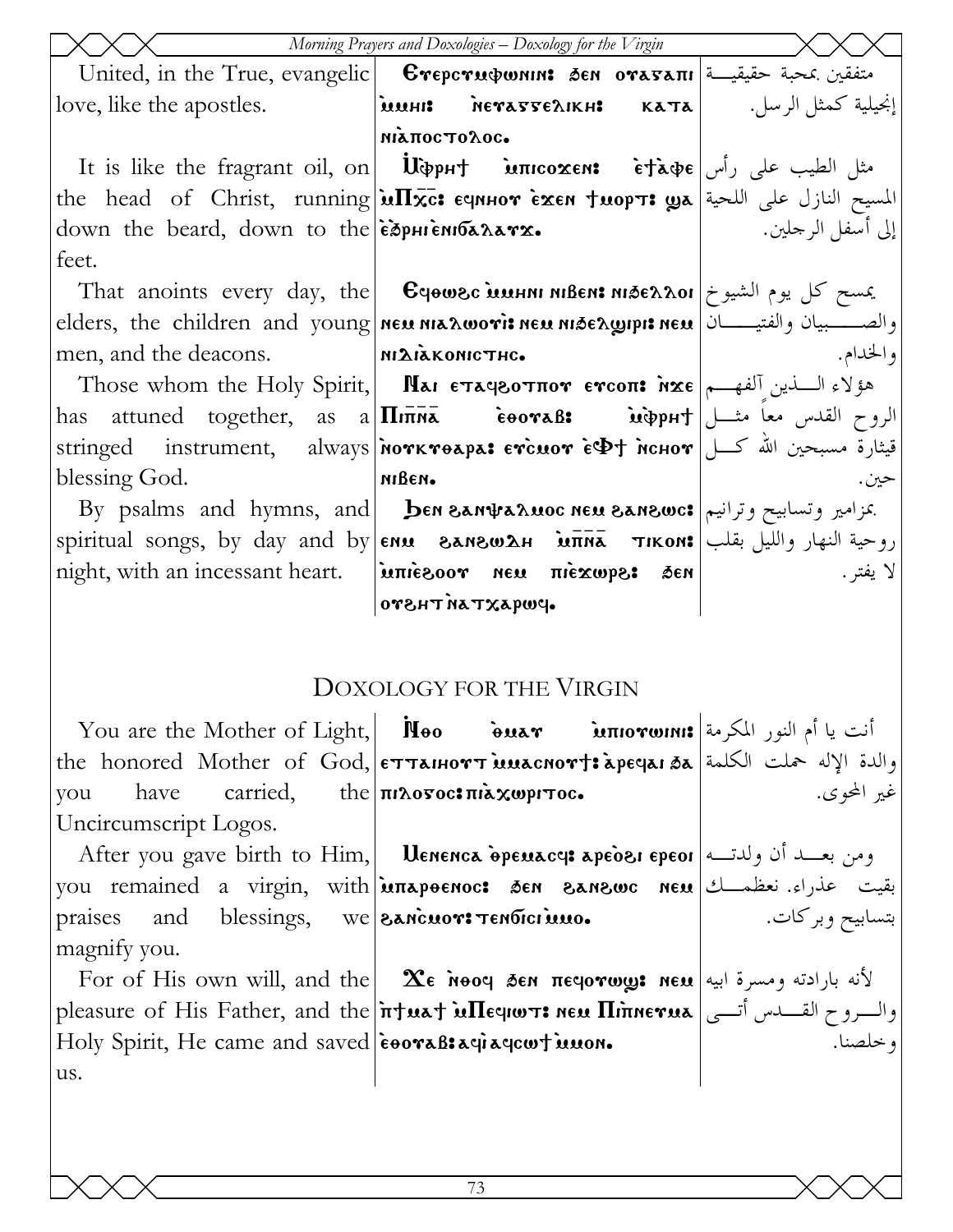| Morning Prayers and Doxologies - Another Doxology for the Virgin |                                                                                                                                                                                                                                                                                                                                        |          |  |
|------------------------------------------------------------------|----------------------------------------------------------------------------------------------------------------------------------------------------------------------------------------------------------------------------------------------------------------------------------------------------------------------------------------|----------|--|
|                                                                  | And we too, hope to win <b>D</b> non <b>800 SMON TENTWEE:</b> $\int$ $\phi \to \infty$                                                                                                                                                                                                                                                 |          |  |
| mercy,                                                           | through your eopenwayoun ernais diren under through                                                                                                                                                                                                                                                                                    |          |  |
|                                                                  |                                                                                                                                                                                                                                                                                                                                        |          |  |
| mankind.                                                         |                                                                                                                                                                                                                                                                                                                                        |          |  |
|                                                                  |                                                                                                                                                                                                                                                                                                                                        |          |  |
|                                                                  | ANOTHER DOXOLOGY FOR THE VIRGIN                                                                                                                                                                                                                                                                                                        |          |  |
|                                                                  |                                                                                                                                                                                                                                                                                                                                        |          |  |
|                                                                  | virginity, ascended to the <b>Teπapoenia: aqwenaq èπwon: ya   ال</b> بتوليتك صعد إلى كرسي                                                                                                                                                                                                                                              |          |  |
| throne, of the Father. $ \pi$ ioponoc $\mu \Phi$ Iw $\tau$ .     |                                                                                                                                                                                                                                                                                                                                        | الآب.    |  |
|                                                                  | Better than the incense, of the <b>C</b> 80τε πιδεοικονη: $\tilde{\mathbf{r}}$ τε $\tilde{\mathbf{r}}$ $\tilde{\mathbf{r}}$ δειτε                                                                                                                                                                                                      |          |  |
|                                                                  | Cherubim, and the Seraphim, O MXEporBius    neu    NiCepa&ius  الشاروبيم والسيرافيم يسا   Cherubim, and the Seraphim, O                                                                                                                                                                                                                |          |  |
|                                                                  |                                                                                                                                                                                                                                                                                                                                        |          |  |
|                                                                  | Hail to the New heaven, $\alpha$ $\exp$ $\exp$ $\exp$ $\exp$ $\sin \exp$ $\sin \exp$ $\sin \exp$                                                                                                                                                                                                                                       |          |  |
|                                                                  | whom the Father has created, <b>bauloc: aqxac norua neuton:</b> التي صنعها الآب وجعلها                                                                                                                                                                                                                                                 |          |  |
|                                                                  | and made a place of rest, for <b>in The expression of the set of control in the place</b> of rest, for <b>in Figure</b>                                                                                                                                                                                                                |          |  |
| His beloved Son.                                                 |                                                                                                                                                                                                                                                                                                                                        |          |  |
|                                                                  | Hail to the Royal throne, of $\alpha$ $\infty$ $\infty$ $\infty$ $\infty$ $\infty$ $\infty$ $\infty$ $\infty$ $\infty$ $\infty$ $\infty$ $\infty$ $\infty$ $\infty$ $\infty$ $\infty$ $\infty$ $\infty$ $\infty$ $\infty$ $\infty$ $\infty$ $\infty$ $\infty$ $\infty$ $\infty$ $\infty$ $\infty$ $\infty$ $\infty$ $\infty$           |          |  |
|                                                                  | Him who is, carried by, the <i>менетотча</i> имоч: вихем <i>  بالملوكي الذي للمحمــول</i>                                                                                                                                                                                                                                              |          |  |
| Cherubim.                                                        |                                                                                                                                                                                                                                                                                                                                        |          |  |
|                                                                  | Hail to the advocate, of our <b>Xepe +</b> $\pi$ <b>poc</b> $\pi$ $\pi$ <b>ree</b> $\pi$ <b>)</b> $\pi$ <b>c</b> $\pi$                                                                                                                                                                                                                 |          |  |
|                                                                  | souls, you are indeed, the pride <b> nen\rxH: нео 5ap àλнеωc: πε</b>   أنت بالحقيقة فخر جنسنا.                                                                                                                                                                                                                                         |          |  |
| of our race.                                                     | πωονωον Μπεηγεριος.                                                                                                                                                                                                                                                                                                                    |          |  |
|                                                                  | Intercede on our behalf, O   DpinpecBevin • exwn: أَسْفَعَى فِينا يا مُمْتَلَحِتْهُمْ [10] [11] [شفعي فينا يا                                                                                                                                                                                                                          |          |  |
|                                                                  |                                                                                                                                                                                                                                                                                                                                        |          |  |
|                                                                  |                                                                                                                                                                                                                                                                                                                                        |          |  |
|                                                                  | Піхрістос.<br>That He may confirm us, in   වං $\mathbf n$ ေကား ကားပောအေးစာ၊ အာ $\mathbf s$ ော) الکی یثبتنا فی الإیمــــان                                                                                                                                                                                                              |          |  |
|                                                                  |                                                                                                                                                                                                                                                                                                                                        |          |  |
|                                                                  | the upright faith, and grant us <b>πικετειρή επροντωκε ovos</b> 3. مغفرة (sovos 1<br>the forgiveness, of our sins. $ \overrightarrow{n\tau}$ ( $\rho$ ) $\overrightarrow{n\tau}$ $\overrightarrow{n\tau}$ $\overrightarrow{n\tau}$ $\overrightarrow{n\tau}$ $\overrightarrow{n\tau}$ $\overrightarrow{n\tau}$ $\overrightarrow{n\tau}$ | خطايانا. |  |
|                                                                  | • итеменновь                                                                                                                                                                                                                                                                                                                           |          |  |
|                                                                  | Through the intercessions of $\vert$ 3. ابشفاعات والدة الالــه   Through the intercessions of                                                                                                                                                                                                                                          |          |  |
|                                                                  | the Theotokos, Saint Mary, O <b>Jeèo Tokoc èeovaß Uapià: Пос</b> القديسة مريم يا رب انعم                                                                                                                                                                                                                                               |          |  |
|                                                                  | لنا بمغفرة خطايانا. [ Lord, grant us the forgiveness appendition nan: וلنا بمغفرة خطايانا.                                                                                                                                                                                                                                             |          |  |
| of our sins.                                                     | меммовь.                                                                                                                                                                                                                                                                                                                               |          |  |
|                                                                  |                                                                                                                                                                                                                                                                                                                                        |          |  |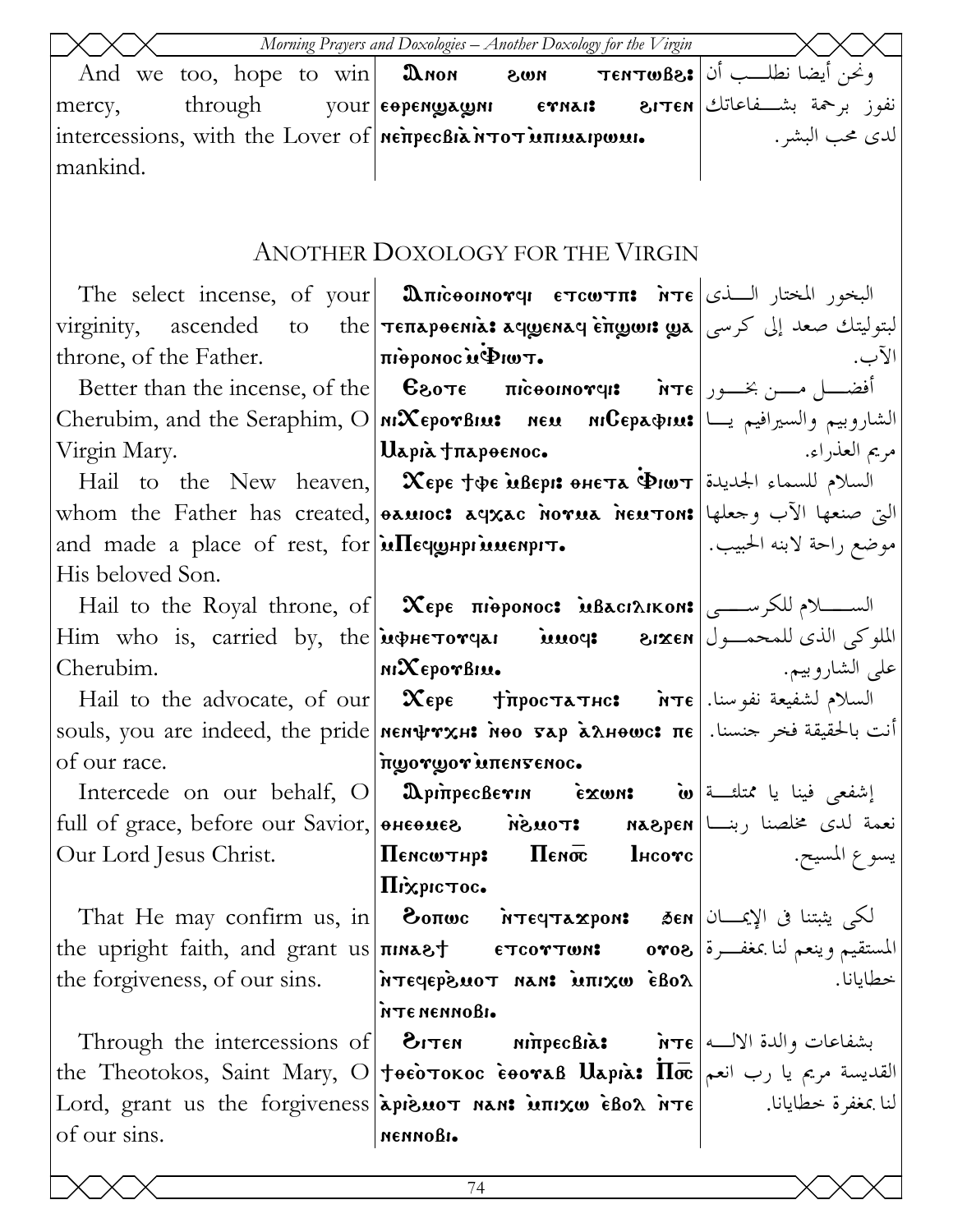Morning Prayers and Doxologies - Doxology for the Apostoles

### **DOXOLOGY FOR THE ANGELS**

Thousands of thousands, and | Eanango ngo: neu Banoßa | الوف ألوف وربوات | Thousands of thousands myriads, of *n*oBa: napxha55e20c: new like the new  $\sigma$ myriads والملائكة المقدسين. archangels, and holy angels. asseloceooraB. the **Cross epators** intensive  $\left| \begin{array}{cc} \sum_{i=1}^{n} a_i \end{array} \right|$ They stand before, throne, of the Pantocrator, **אחוה אדו האחוה ואדו המשל** ethrone, of the Pantocrator, **אחוה** proclaiming and saying. ενωω εβολενχω μπος. قائلين. Holy Holy, Holy in truth, the **2 Exorab xorab: xorab 3en**  $\vert$ باس قدوس قلبوس قلبوس العلاقة glory and the honor, befit the **orueousis πιωον neu πιταιο:** والكرامة and the honor, befit the **orueousis** epπpeπιnJFτpiac. يليقان بالثالوث. Trinity. Through the intercessions, of  $\vert$   $\bullet$   $\tau$ en  $\pi$  $\tau$ ecBi $\lambda$ :  $\tau$ e  $\tau$  $\tau$  $\infty$ poc $\vert$   $\rightarrow$   $\sim$ the whole choir of the angels,  $O|\tau$ нрч пте инаттелос:  $\overline{\text{In}}$  $\overline{\text{in}}$   $\rightarrow$   $\tau$   $\downarrow$  $\text{Lord, grant us the forgiveness|\text{apismum min}$  וنعم لنا بمغفرة خطايانا. [عדة هكة سمعة الله عديدة العديدة العديدة العديدة العديد of our sins. пеммовь.

## **DOXOLOGY FOR THE APOSTOLES**

Gospel, of Jesus Christ.

Their voices went forth, into  $\alpha$  norspwor wenage sixen J  $\alpha$  is  $\alpha$ all the earth, and their words *n*kasi They: oros norcaxi الارض كلــها وبلـــغ have reached, the ends of the **aroos: yaarphxcntoikoruenh.** إلى اقطـــار | have reached, the ends of the world.

masters apostles, O Lord, grant us the intravelson intenennosi. forgiveness of our sins.

Our fathers the apostles, **Menniot Maπocτoλoc: areiwig** اباؤنا الرسل بشروا فى المحدة preached unto the nations, the sen meenoc: sen πιεναστελιοn: إنجيسل يسوع preached unto the nations, the sen meenoc: sen πιεναστελιοn: |λτε Ιμεονε Πιχριετος.

Through the prayers of my **BITEN MIETXH:** *NTE NAO* [4] Through the prayers of my and fathers, the *n*anocronoc:  $\overline{\text{II}\bar{\sigma}}$  apisuot nan: الرسل يا رب انعهم لنسا | and

المسكه نة.

بمغفرة خطابانا.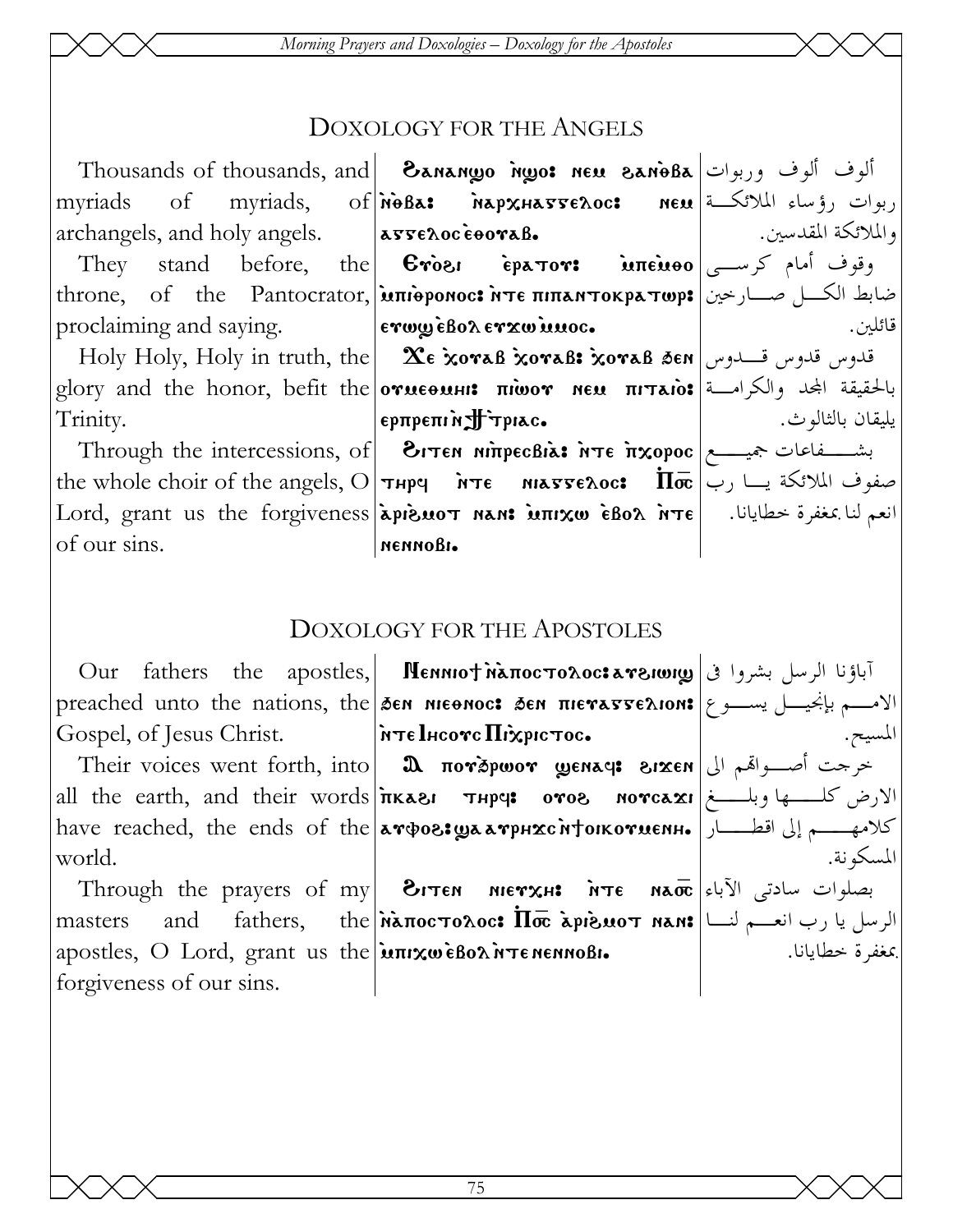*Morning Prayers and Doxologies – Doxology for the Fathers and the Prophets* 

#### DOXOLOGY FOR THE MARTYRS

Unfading crowns, the Lord |an`xlom `natlwm> afthitou أكاليل غير مضـمحلة has placed, upon the whole choir, of the martyrs.  $\mathbf{w}$ s pyrto  $\mathbf{w}$ s and  $\mathbf{w}$  is  $\mathbf{w}$ ni<mark>na</mark>pt<mark>r</mark>poc**.** جعلها الرب على جميـع صفوف الشهداء.

He saved and delivered them, | Дертотхшот деравднот: хе |أنقذهم وخلصهم لأهم because they took refuge in $\vert$ ar $\psi$ wt  $\delta$ apoq: arep $\psi$ ai ne $\alpha$ aq: وعيّدوا معه Him, they celebrated with  $\lim_{n \to \infty}$   $\frac{1}{2}$  sen  $\pi$ eque $\pi$ o $\pi$ po. in His Kingdom.

Through the prayers, of the **Вітен мієтхн: іттє ітхорос** جميع صفوف whole choir of the martyrs,  $\mathrm{O}|\bm{\tau}$ нрч  $\bm{\varepsilon}$  аниар $\bm{\tau}$ трос $\bm{\varepsilon}$   $\bm{\varepsilon}$  الشهداء يا رب انعم لنــا Lord, grant us the forgiveness apieuot nan: iunixw ebox ite of our sins. nennobi. بمغفرة خطايانا.

فى ملكوته.

#### DOXOLOGY FOR THE SAINTS

|                                                    | Thy saints bless Thee, and <b>  M</b> HeooraB   irak:  erecuor . قديسوك يباركونـــك                                                    |  |
|----------------------------------------------------|----------------------------------------------------------------------------------------------------------------------------------------|--|
|                                                    | they speak, of the glory, of Thy epok: $er\acute{e}c$ axi $\grave{u}\noverline{u}$ witwor: $r\overline{r}$ e $\downarrow$ exection $s$ |  |
| Kingdom.<br>$\tau$ Tekes To $\eta$ Tekes To $\eta$ |                                                                                                                                        |  |
|                                                    | Thy Kingdom O my God, is  $\textcolor{blue}{\blacktriangledown}$ бкистотро         Панот†: ملكوتــك يــا إلهـــى                       |  |
|                                                    | an eternal kingdom, and Thy orue torpo nenes: oros 3 املکوت ابدی وربوبیتك                                                              |  |
|                                                    |                                                                                                                                        |  |
|                                                    | Through the prayers, of the  Элтем мютхн: אجملوات كافة مصاف                                                                            |  |
|                                                    | whole choir of the cross- <b>  тнрч ите містатрофорос: мем</b>   الابسی الصلیب والأبــرار   whole choir of the cross-                  |  |
|                                                    | bearers, the righteous and the <b>NIGUAL MEM NEM</b> NEM <b>NIGE   اوالصديقين يا رب انعم لنا   b</b> earers, the righteous and the     |  |
|                                                    | just, O Lord, grant us the <b>apieuot nan: iunxω eBoλ nτε</b>   $\cdot$                                                                |  |
| forgiveness of our sins. NennoBI.                  |                                                                                                                                        |  |
|                                                    |                                                                                                                                        |  |

#### DOXOLOGY FOR THE FATHERS AND THE PROPHETS

Hail to Elijah, the prophet of $\|\mathbf x$ ере  $\|\mathbf H$ ль $\mathbf x$ с $\mathbf x$  пісофром $|$ السلام لإيليـــا الــنبى temperance, and Elisha, his|ம̀πрофнтнс: мем Елісеос:|مالمتعفف واليشع تلميــذه elect disciple.  $\vert$ печсωтп милонтнс. المختار.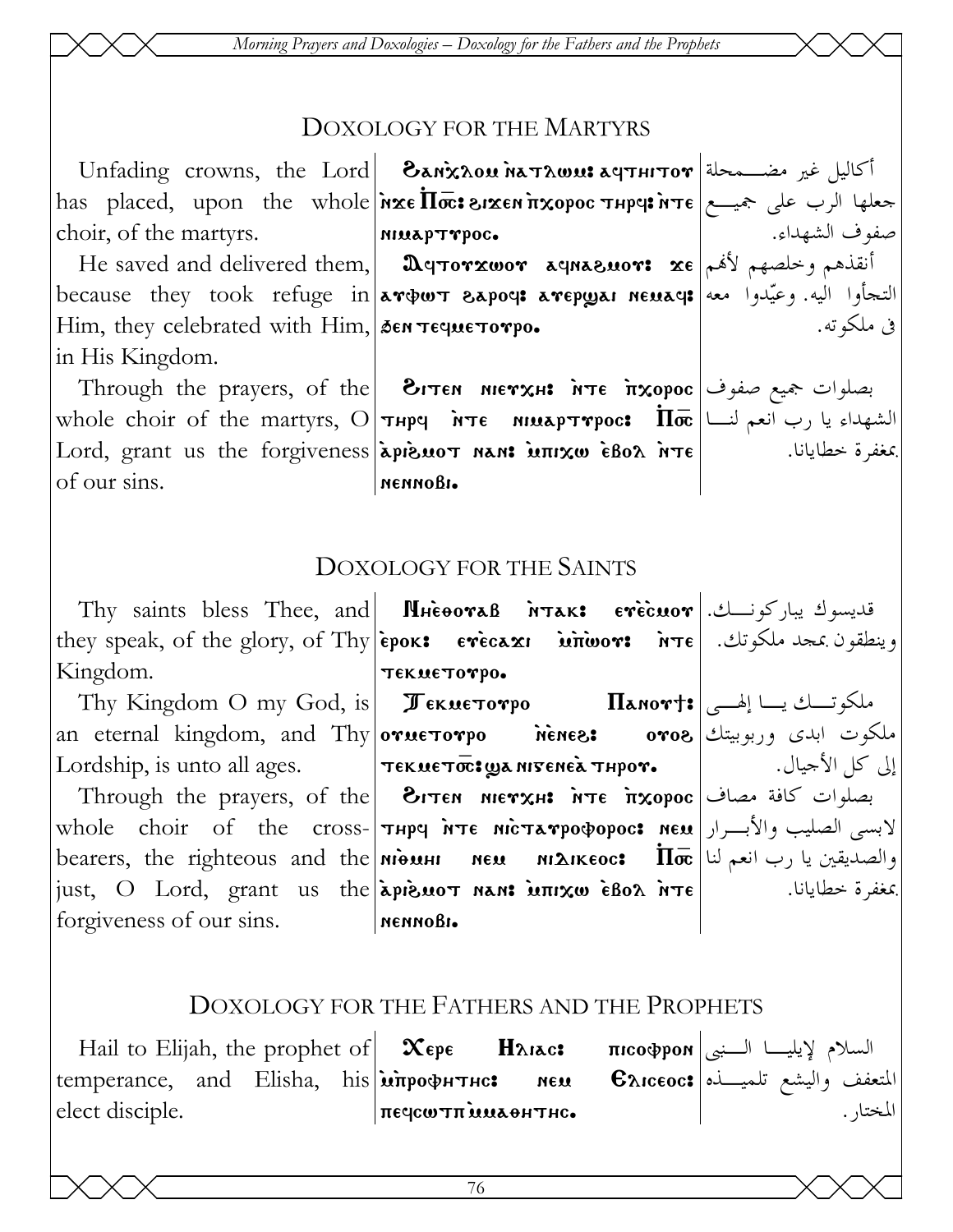| Morning Prayers and Doxologies - Conclusion of the Morning Doxologies |                                                                                                                                                                                                                                                                                                                                                                                                                                                                                                                                                                                                                                     |                         |
|-----------------------------------------------------------------------|-------------------------------------------------------------------------------------------------------------------------------------------------------------------------------------------------------------------------------------------------------------------------------------------------------------------------------------------------------------------------------------------------------------------------------------------------------------------------------------------------------------------------------------------------------------------------------------------------------------------------------------|-------------------------|
|                                                                       | The great Evangelist, of the <b>IImpyt meesiongs 3en txwpa</b> المبشر العظيم في كورة   The great Evangelist, of the                                                                                                                                                                                                                                                                                                                                                                                                                                                                                                                 |                         |
|                                                                       | land of Egypt, Mark the <b>Nore ΧHMI: Աapkoc πιλποc τολος:</b> الرسول                                                                                                                                                                                                                                                                                                                                                                                                                                                                                                                                                               |                         |
|                                                                       | Apostle, the first prelate. <b>Πεςωρρπ ήρε μερονικ</b> (1995) - (1991) Apostle, the first prelate.                                                                                                                                                                                                                                                                                                                                                                                                                                                                                                                                  |                         |
|                                                                       | You are the Mother of God, <b>  Νθο πε δυετ μΦηοτ†: Uapia</b>   انت هی أم الله یا مریم                                                                                                                                                                                                                                                                                                                                                                                                                                                                                                                                              |                         |
|                                                                       | العذراء. اطلبي منه عنا أن O Virgin Mary, ask Him on our   tπapeenoc: πωβ8 iuuoq exwn: العذراء. اطلبي منه عنا أن                                                                                                                                                                                                                                                                                                                                                                                                                                                                                                                     |                         |
| behalf, to have mercy upon our <b>ееречны</b> да пентенос.            |                                                                                                                                                                                                                                                                                                                                                                                                                                                                                                                                                                                                                                     | يرحم جنسنا.             |
| race.                                                                 |                                                                                                                                                                                                                                                                                                                                                                                                                                                                                                                                                                                                                                     |                         |
|                                                                       | The great patriarch, our <b>IIemmyt Matriarch ا</b> لبطريرك العظيم أبونا                                                                                                                                                                                                                                                                                                                                                                                                                                                                                                                                                            |                         |
|                                                                       | father Abba Severus, whose <b>авва Сетнрос: фнета нечѐвшоті</b> أنبا ساويرس الذى أنارت [ather Abba Severus, whose                                                                                                                                                                                                                                                                                                                                                                                                                                                                                                                   |                         |
|                                                                       | noly teachings, enlightened our εθοναβιερονωιΝιυπεΝΝονς.   القدسة عقولنا.   الصحة                                                                                                                                                                                                                                                                                                                                                                                                                                                                                                                                                   |                         |
| minds.                                                                |                                                                                                                                                                                                                                                                                                                                                                                                                                                                                                                                                                                                                                     |                         |
|                                                                       | Our father the confessor, <b><math>\Pi</math> <math>\overline{\text{N}}</math> <math>\overline{\text{N}}</math> <math>\overline{\text{N}}</math> <math>\overline{\text{N}}</math> <math>\overline{\text{N}}</math> <math>\overline{\text{N}}</math> <math>\overline{\text{N}}</math> <math>\overline{\text{N}}</math> <math>\overline{\text{N}}</math> <math>\overline{\text{N}}</math> <math>\overline{\text{N}}</math> <math>\overline{\text{N}}</math> <math>\overline{\text{N}}</math> <math>\overline{\text{N}}</math> <math>\overline{\text{N}}</math> <math>\overline{\text{N}}</math> <math>\overline{\text{N}}</math> </b> |                         |
|                                                                       | Abba Dioscorus, defended the Διοσκορος: میسقوروس حارب عـــن #Abba Dioscorus, defended the                                                                                                                                                                                                                                                                                                                                                                                                                                                                                                                                           |                         |
|                                                                       | faith, against the heretics. •••   orBe MI&EPETIKOC. •••   الإيمان ضد الهراطقة. ••   faith, against the heretics.                                                                                                                                                                                                                                                                                                                                                                                                                                                                                                                   |                         |
|                                                                       | And all of our fathers, who <b>  Neu nenio† тнрот: етатранач</b>   السلفى And all of our fathers, who                                                                                                                                                                                                                                                                                                                                                                                                                                                                                                                               |                         |
|                                                                       | have pleased the Lord, may <b>ullo: ερε πονεμον εθοναβ: yoni</b>   رضوا الرب بركتهم                                                                                                                                                                                                                                                                                                                                                                                                                                                                                                                                                 |                         |
| their holy blessings, be a guard <b>NARA</b> norpeque.                |                                                                                                                                                                                                                                                                                                                                                                                                                                                                                                                                                                                                                                     | المقدسة تكون لنا حارسا. |
| unto us.                                                              |                                                                                                                                                                                                                                                                                                                                                                                                                                                                                                                                                                                                                                     |                         |
|                                                                       | Through their prayers, O <b>BITEN NOTETXHE APISUOT NAN</b> إصلواهم انعم لنا يا الله   Through their prayers, O                                                                                                                                                                                                                                                                                                                                                                                                                                                                                                                      |                         |
|                                                                       | $\rm God~grant~us,~the~forgiveness~of $\Phi$$ جَعْفرة حطايانا وأعطنـــا ) ا $\sim$ Renargiveness of $\rm s$                                                                                                                                                                                                                                                                                                                                                                                                                                                                                                                         |                         |
| our sins, and give us peace. <b>ARA ARA POYSE</b>                     |                                                                                                                                                                                                                                                                                                                                                                                                                                                                                                                                                                                                                                     | سلاما.                  |
|                                                                       |                                                                                                                                                                                                                                                                                                                                                                                                                                                                                                                                                                                                                                     |                         |
|                                                                       | CONCLUSION OF THE MORNING DOXOLOGIES                                                                                                                                                                                                                                                                                                                                                                                                                                                                                                                                                                                                |                         |
|                                                                       |                                                                                                                                                                                                                                                                                                                                                                                                                                                                                                                                                                                                                                     |                         |
|                                                                       |                                                                                                                                                                                                                                                                                                                                                                                                                                                                                                                                                                                                                                     |                         |
|                                                                       | countless, and exceedingly innous comp enagles inxe and exceedingly                                                                                                                                                                                                                                                                                                                                                                                                                                                                                                                                                                 |                         |
| plenteous, is Thy compassion.   NEKMETWENSHT.                         |                                                                                                                                                                                                                                                                                                                                                                                                                                                                                                                                                                                                                                     | , أفاتك.                |
|                                                                       | All the rain drops, are Mιτελτιλμ μυονηδωον: сє̀нπ الطر محصــاة All the rain drops, are                                                                                                                                                                                                                                                                                                                                                                                                                                                                                                                                             |                         |
|                                                                       | counted by Thee, and the sand <b>ProTK THPOT: THEC DITE PIOUS</b> Just 3 and the sand ProTK THPOT: THKEWW NTE PIOUS                                                                                                                                                                                                                                                                                                                                                                                                                                                                                                                 |                         |

كائن أمام عينيك.

How much more are, the sins le arup uarrour ninoBi  $n\tau\epsilon$  =  $\epsilon$  +  $\epsilon$  +  $\epsilon$ of my soul, manifest before TAUTXH: NAI EOOTWN& EBOA: نفسى هذه الظاهرة أمامك Thee, O my God. intekioo Haoc. يا ربي.

of the sea, are before Thine cexHNA& PENNEKBAA.

eyes.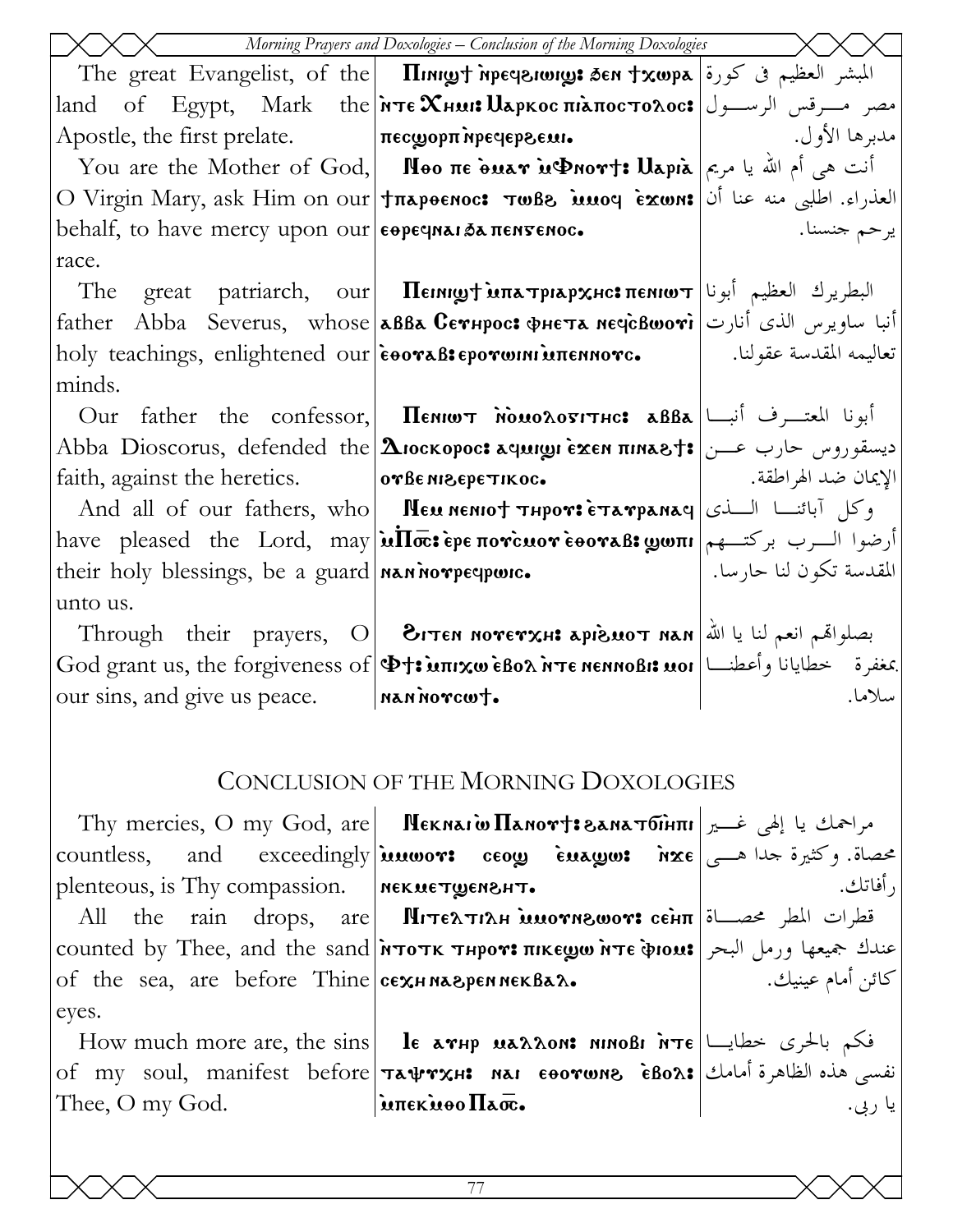|                                                      | Morning Prayers and Doxologies - Conclusion of the Morning Doxologies                                                                                   |                    |
|------------------------------------------------------|---------------------------------------------------------------------------------------------------------------------------------------------------------|--------------------|
| The<br>$\sin s$                                      | that I have <b>  Minoßi єтаіатот: Паос</b>  الخطايا التي صنعتها يا                                                                                      |                    |
|                                                      | ربي لا تذكرها ولا تحسب   committed, do not remember  плекерпотиеті: ربي لا تذكرها ولا تحسب                                                              |                    |
| my Lord, and do not count, my intepteenk: enaanouia. |                                                                                                                                                         | اثامي.             |
| iniquities.                                          |                                                                                                                                                         |                    |
|                                                      | For Thou hast chosen the <b>Δε πιτελωνικε ακεοτπι):</b> فإن العشـــار اخترتـــه                                                                         |                    |
|                                                      | Publican, and the adulteress   tπορημ aκcwt intons   meoni   والزانية خلصتها. واللص   Publican, and the adulteress                                      |                    |
|                                                      | Thou hast saved, and the right- єтсаоті́нам:Пао̄сакєрпє́чиєті.   اليمين يا سيدى ذكرته.   Тьои hast saved, and the right- єтсаоті́нам:Пао̄сакєрпє́чиєті. |                    |
| hand thief, my Lord Thou hast                        |                                                                                                                                                         |                    |
| remembered.                                          |                                                                                                                                                         |                    |
|                                                      | And me too, the sinner, teach <b>  మిగ్గుల్ మెడ్: رَ</b> أَنَا أَيْضَا الْحَاطِئِ بِسَا                                                                 |                    |
|                                                      | me O my Master, to offer <b>uarcaBointaipit novue tanaoia.</b> صيدى علمنى أن أصـنع                                                                      |                    |
| repentance.                                          |                                                                                                                                                         | تو بة .            |
|                                                      | For Thou doest not desire, $\alpha \in \mathbb{R}$ لأنك لا تشاء مـــوت                                                                                  |                    |
|                                                      |                                                                                                                                                         |                    |
|                                                      | that he returns, and that his soul <b>NTECTACOOCS NTECWING NXE</b>                                                                                      |                    |
| may live.                                            | $\mathbf{r}$                                                                                                                                            |                    |
|                                                      | Restore us O God, to Thy   Uatacoon $\Phi$ +: $\epsilon$ 50 $\mathbf{v}$ n   الله إلى   Restore us O God, to Thy                                        |                    |
|                                                      | salvation, and deal with us, επεκονχει: apιονί neuan: κατα  التصديك وعاملند    salvation, and deal with us,                                             |                    |
| according to Thy Goodness. TEKMETASAOC.              |                                                                                                                                                         | كصلاحك.            |
|                                                      | For Thou art good, and $\mathbf{\hat{x}}$ $\epsilon$ $\text{new}$ $\text{ex}$ $\text{new}$ $\text{new}$ $\text{new}$ $\text{new}$                       |                    |
|                                                      | merciful, let Thy compassion, <i>innahts</i> uaportagon <i>inxwreus</i> (أفاتك merciful, let Thy compassion, <i>innahts</i> uaportagon <i>i</i>         |                    |
| speedily come to us.                                 | AXE NEKNETWENSHT.                                                                                                                                       | سر يعا.            |
|                                                      | Have compassion upon us all,     Wемент баром тнрем: Пос Фт   ابن الله علينا كلنا أيها [Have compassion upon us all                                     |                    |
|                                                      | O Lord God our Savior, and Пенситнр: отог на нан: ката الرب الاله مخلصنا وارحمنا  О                                                                     |                    |
| have mercy upon us, according <b>nexilly</b> invar.  |                                                                                                                                                         | كعظيم رحمتك.       |
| to Thy great mercy.                                  |                                                                                                                                                         |                    |
|                                                      | Remember those, O Christ   Παι κίρι μπονμενί ω πενικιβ   العوّلاء أذكرهم يسا                                                                            |                    |
|                                                      | our Master, be among us, and $\Pi\bar{\mathbf{x}}$ c: $\epsilon\mathbf{x}$ èழமா бем темин $\mathbf{t}$ : سيدنا المســيح. كـــن فى                       |                    |
| proclaim and say.                                    | εβολ εκχω μμος.                                                                                                                                         | وسطنا صارخا قائلا: |
|                                                      | My peace I give to you, the $\vert$ Хе таврнин а́нок: †† и́шос $\vert \rightarrow$                                                                      |                    |
|                                                      | peace, of my Father, I leave мытем: של אדשрнин את реасе, of my Father, I leave мытем: سلام أبي أتركه معكم.                                              |                    |
| with you.                                            | <b>MUOC NEUWTEN.</b>                                                                                                                                    |                    |
| O King of peace, grant $us$                          | $\text{Inoppo}$ אדר לשלנ   תגום וסנו און ומאן אדר הראש היא סניים                                                                                        |                    |
|                                                      | Thy peace, render unto us Thy итекарнин: семии иан رمك، قرر بنا سلامك السلامك                                                                           |                    |
|                                                      | peace, and forgive us our sins. FORTEXSIPHNH: X3 NENNOBI NAN                                                                                            | واغفر لنا خطيانا.  |
|                                                      | $\epsilon$ Bo $\lambda$ .<br>78                                                                                                                         |                    |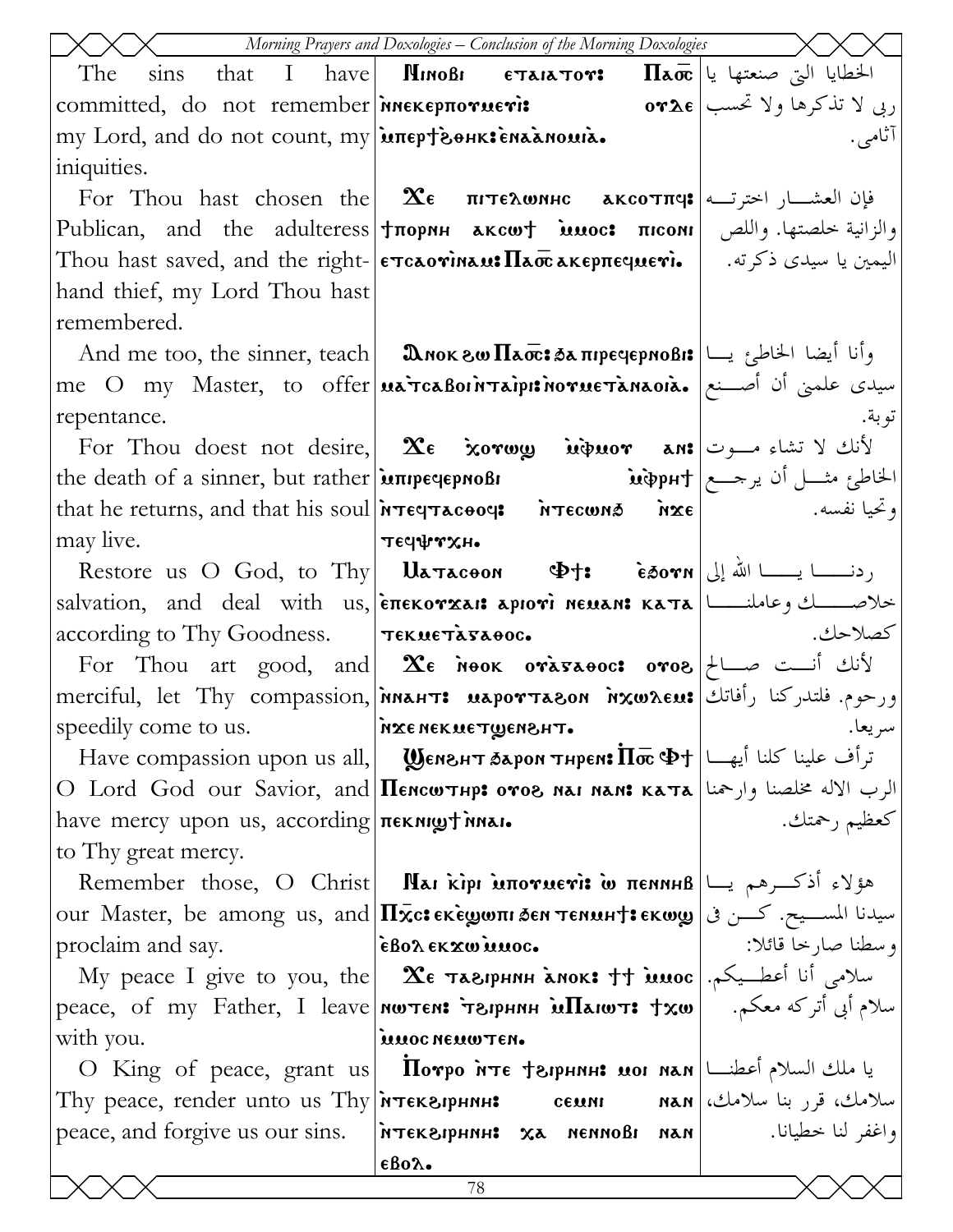| Morning Prayers and Doxologies - Conclusion of the Morning Doxologies |                                                                                                                                                         |           |  |
|-----------------------------------------------------------------------|---------------------------------------------------------------------------------------------------------------------------------------------------------|-----------|--|
|                                                                       | Disperse the enemies, of the <b>Exop èBo<math>\lambda</math></b> $\lambda$ $\lambda$ <b>inixaxis</b> $\lambda$ <b>i</b> $\tau \epsilon$ أعداء الكنيســة |           |  |
|                                                                       | وحصنها فلا تتزعزع الى   Church, and fortify her, that she   † вккансіа: арісовт ерос: мескім                                                            |           |  |
| may not be shaken forever. <b>Designed.</b>                           |                                                                                                                                                         | الأبد.    |  |
|                                                                       | Emmanuel our God, is now <b>Cuuanov+2 Hennov+:</b> 5en اعمانوئيــــــل إلهنـــــــــا في                                                                |           |  |
|                                                                       | in our midst, with the glory of <b>Tenunt from: Sen indor inte</b> and $\vec{x}$                                                                        |           |  |
|                                                                       |                                                                                                                                                         |           |  |
|                                                                       |                                                                                                                                                         |           |  |
|                                                                       | рurify our hearts, and heal the <b>мератотво мисмент: ت</b> لوبنا ويشفى أمــراض   purify our hearts, and heal the                                       |           |  |
|                                                                       | sicknesses, of our souls and <b>ingonis ite nemtrysh neu</b>                                                                                            |           |  |
| bodies.                                                               | NENCWUA.                                                                                                                                                |           |  |
|                                                                       | تسجد لك أيها المسيح We worship Thee, O Christ, Jenorwy تسجد لك أيها المسيح الله ع                                                                       |           |  |
|                                                                       | with Thy Good Father and the <b>Ilixpic Toc: NEMIEKIWT MATAOOC:</b> مع أبيك الصالح والسروح with Thy Good Father and the                                 |           |  |
|                                                                       | Holy Spirit, for Thou hast new <i>Hinnerua</i> cooraß: xe aki  تقسيس لأنسك أتيست                                                                        |           |  |
| (come) and saved us. <b>AKCWT MUON.</b>                               |                                                                                                                                                         | ا خلصتنا. |  |
|                                                                       |                                                                                                                                                         |           |  |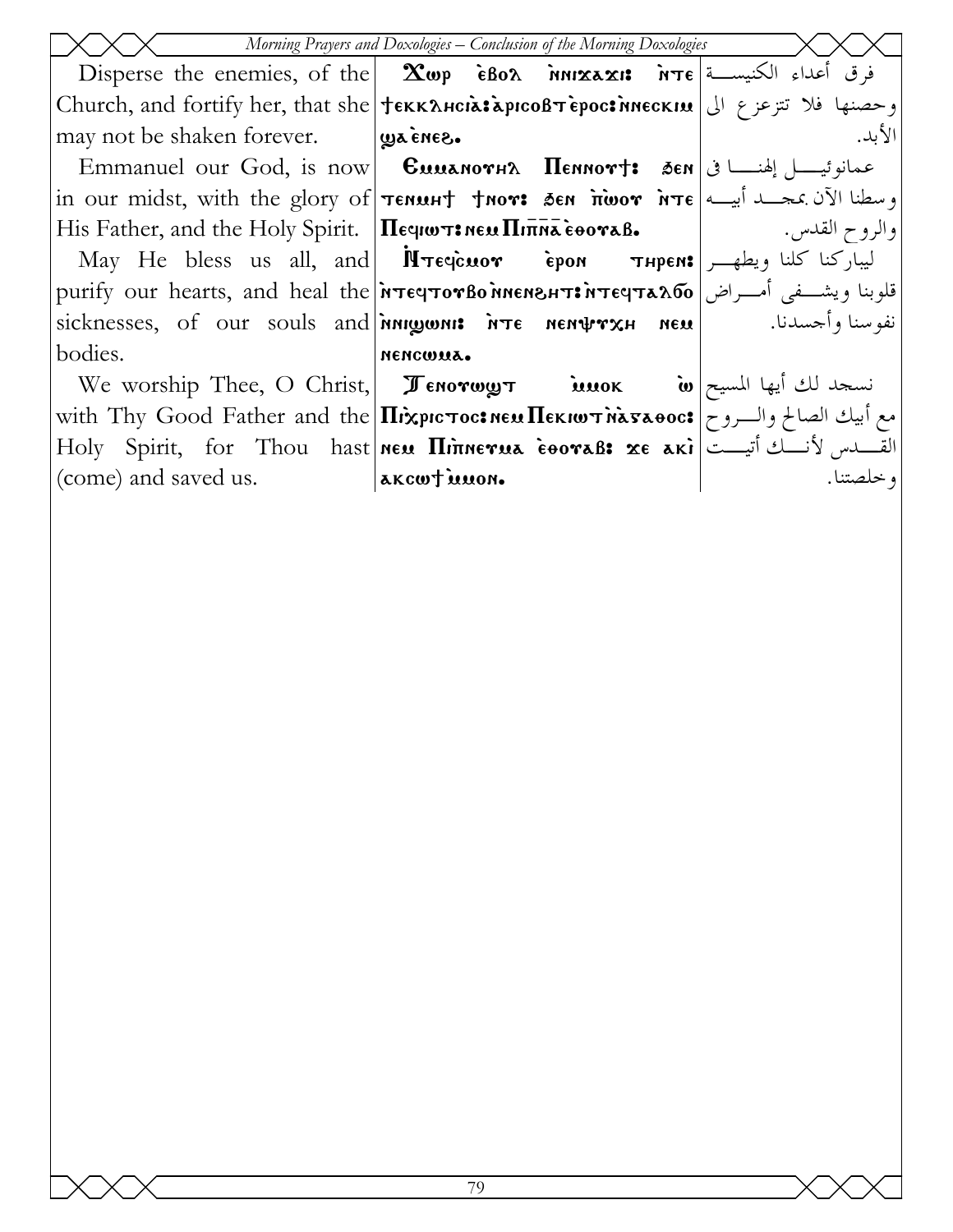

## VERSES OF CYMBALS



#### INTRODUCTION OF THE ADAM DAYS

Oh come let us worship the Son and the Holy Spirit.

We the Christian people, for this is our True God.

We have hope in Saint Mary us through her intercessions.

All calmness in the world, is Mary the Virgin.

 ${\rm Holy}$  Trinity: the Father, the  $|$ און $\bf H$ ין האופד $\bf H$  are  $\bf P$ iw nem القدوس الذى هــو الآب Amoini marenouw]t> تعالوا فلنسجد للثالوث  $\Pi$ ghpi: new  $\Pi$ innerua E $_{\rm e}$ ora $_{\rm B}$ .

 ${\bf \mathfrak A}$ non sa ni ${\bf \mathfrak A}$ ac: שלכט الشعوب المسيحيين  $\Phi$ ai 5ap $\pi$ e  $\Pi$ ennov $\dagger$ : na $\lambda$ hoinoc. that God will have mercy upon | өнеөотав  $\bm{\mathrm{U}}$ арıа: ере Ф† наі нан: مـــــريم. الله يرحمنــــــا  ${\bf 0}$ von o ${\bf v}$ eελπιc λτan: đen النا رجاء فى القديســة  $\cdot$ BITEN NECTIPECBIA.

through the prayers of Saint|πικοςμος: •̀βολειτεν πινολει $\ket{\pi}$  ملاة القديسة مــريم  ${\bf O}$ كل هدوء فى العالم من $\bm \epsilon$  ien كل هدوء فى العالم من

والابن والروح القدس. لأن هذا هو الهنا الحقيقى. بشفاعاهتا.

العذراء.

## Inte fasia Uapia frapoenoc.

## INTRODUCTION OF THE WATOS DAYS

 $\mathrm{We}$  vorship the Father, the  $|\hspace{0.1cm} {\bm{\mathcal J}}$ емотш $\bm{y}$ т пем  $|\hspace{0.1cm} {\bm{\mathcal v}}$  и $\Phi$ иот пем نسجد للآب والابـــن Holy and Co-Essential Trinity.

who gave birth to our Saviour.  $\|$ ѐтасмес $\Pi$ емсωтнр.

Son and the Holy Spirit, the  $|\Pi$ றுнр1: нем  $\Pi$ іпнетиа ̀еоотав: والروح القدس. الثـــالوث  $|\textcolor{red}{\textbf{f}}\textcolor{red}{\textbf{f}}$  Tpiac eooraB: nouoorcioc. Hail to the Church, the house |  $\bm{\chi_{\epsilon}}$ ре тек̀к $\bm{\chi}$ нсі $\bm{\kappa}$ : أسلام للكنيسة بيــت  $\mathrm{of\; the\; angles. \; Hail\; to\; the\; Virgin,}$ الملائكة. السلام للعــذراء

المقدس المساوى. التى ولدت مخلصنا.

#### ANNUAL VERSES

|                                                         | Hail to you, O Mary, the fair $\vert \mathcal{X}$ epe ne Uapia: †бромпн $\vert$ ج السلام لك يسا مـــريم                                    |                    |
|---------------------------------------------------------|--------------------------------------------------------------------------------------------------------------------------------------------|--------------------|
|                                                         | الحمامة الحسنة التي ولدت dove, who brought forth unto еөмесшс:     өнетасшсі      мам: نجى ولدت                                            |                    |
| $ $ us, God the Logos. $\dot{u}\Phi$ nor† $\Pi$ ixosoc. |                                                                                                                                            | لنا الله الكلمة.   |
|                                                         | – السلام لك يا مـــريم.  Hail to you, O Mary, a holy  – $\pmb{\chi}$ ере не $\pmb{\mathrm{U}}$ арі $\pmb{\lambda}$ зен от $\pmb{\chi}$ ере |                    |
|                                                         | $ \text{hail. Hail to you, O Mary, the  eqor\texttt{aB: xepe}$ ne $\texttt{Uapia: \texttt{\`ouar}}$ السلام لك $\texttt{w}$                 |                    |
| Mother of the Holy.                                     | inpresovaB.                                                                                                                                | يا مريم أم القدوس. |
|                                                         |                                                                                                                                            |                    |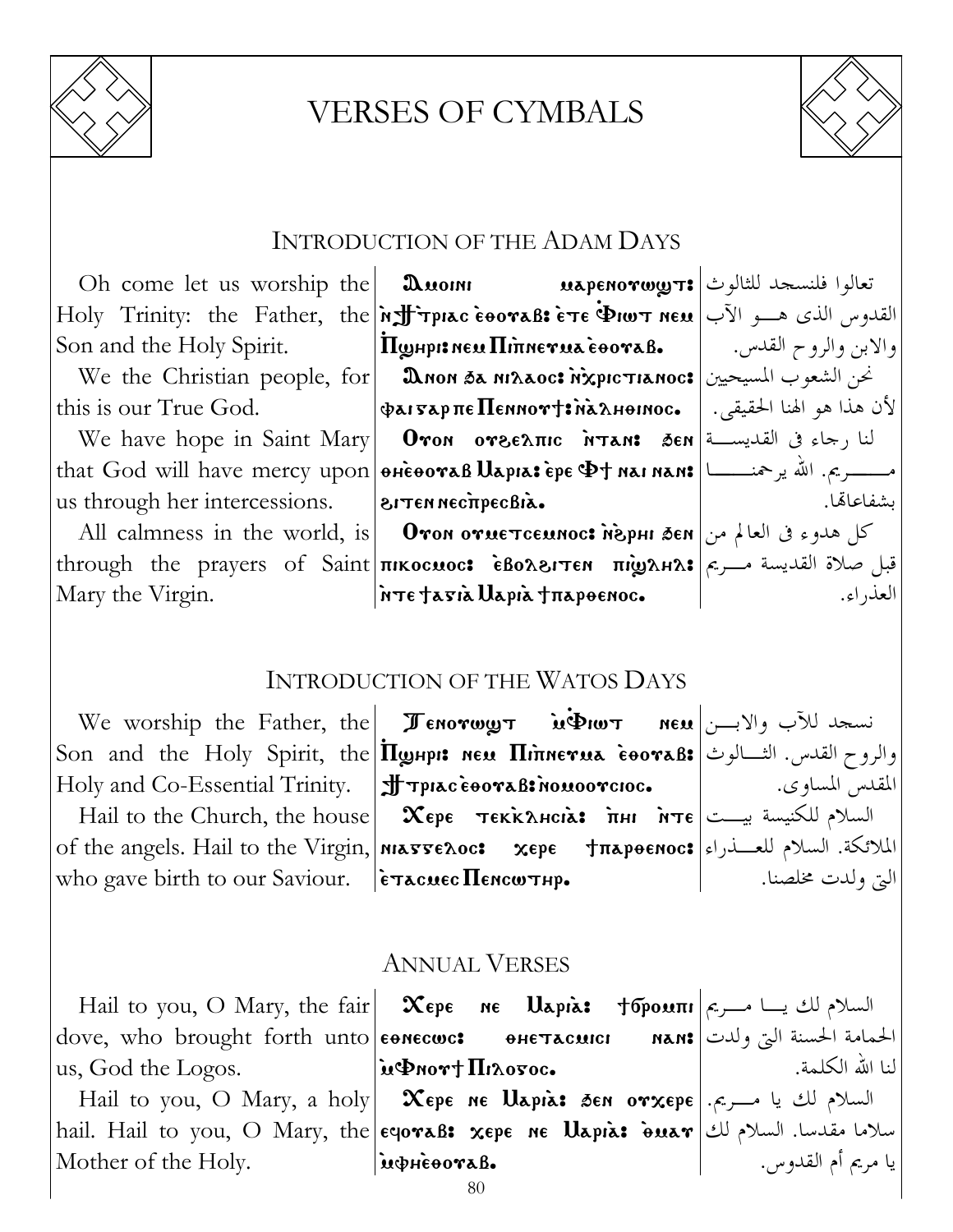|                                                 | Verses of Cymbals - Annual Verses                                                                                                                                  |                                                         |
|-------------------------------------------------|--------------------------------------------------------------------------------------------------------------------------------------------------------------------|---------------------------------------------------------|
|                                                 | Hail to Michael, the great $\propto$ $\mathcal{X}$ ере $\mathbf{U}$ السلام لميخائيل رئيس $\mathbf{I}$                                                              |                                                         |
|                                                 | archangel. Hail to Gabriel the Mapxнаттелос: хере Бавринл: الملائكة العظيم. الســـلام                                                                              |                                                         |
| Angel-Evangel.                                  |                                                                                                                                                                    |                                                         |
|                                                 | Hail to the Cheriubim. Hail to $\vert \mathbf{\propto}$ ере м $\mathbf{\propto}$ еро $\mathbf{\propto}$ вре $\vert$ . وبيم. [ $\mathbf{\propto}$ ере               |                                                         |
|                                                 | the Seraphim. Hail to all the MCEpapius xepe NITATUA THPOT: السلام للسيرافيم. السلام                                                                               |                                                         |
|                                                 | لجميع الطغمات السمائية.   ممركة معرفة متفسِّر معالجة معرفة من المتفسِّر من المتفسِّر العالجة من المت                                                               |                                                         |
|                                                 | Hail to my lords and fathers, <b>Χερε NATO MOT: MATOCTOAOC:</b> السلام لساداتي الآباء Hail to my lords and fathers, <b>Χερε NATO</b>                               |                                                         |
|                                                 | the Apostles. Hail to the <b>xepe MELAPTHC: NTE Henoc</b> University when $\mathbf{R}$ enocles. Hail to the $\mathbf{x}$ epe $\mathbf{R}$                          |                                                         |
| disciples of our Lord Jesus   lHcove Πιχριστος. |                                                                                                                                                                    | ربنا يسوع المسيح. ﴿ إِ                                  |
| Christ.                                         |                                                                                                                                                                    |                                                         |
|                                                 | Hail to you, O martyr. Hail to $\vert$ <b>Χερε κακ ω πιμαρτηρος: χερε</b> $\vert$ السلام لسلة أ                                                                    |                                                         |
|                                                 | the Evangelist. Hail to the πιεναντελιστικ: محتفيد. السلام للإنجيلي. the Evangelist. Hail to the πιεναντελιστικ                                                    |                                                         |
|                                                 | السلام للرسول أنبا مرقس Αpostle,    Abba    Mark,    the πὶѧποςтολος:    ѧββѧ    Uѧpκος                                                                            |                                                         |
| divinely-inspired.   Triewpruoc.                |                                                                                                                                                                    | ناظر الإله.                                             |
|                                                 | Hail to you, O martyr. Hail to $\vert$ $\infty$ ερε nak ω πιμαρτηρος: $x$ ερε $\vert$ الصلام لسلام لسلام ل                                                         |                                                         |
|                                                 | the courageous hero. Hail to πιωωιχ Myenneoc: xepe   بالشهيد. السلام للشحاع                                                                                        |                                                         |
|                                                 | victorious martyr, my lord the πιλθλοφορος: πλιποπρο πονρο   البطل. السلام للمحاهد.                                                                                |                                                         |
|                                                 |                                                                                                                                                                    |                                                         |
|                                                 | Hail to our father Antony, the $\vert$ $\mathbf{\chi}$ ερε πεκιωτ aBBa $\mathbf{\mathfrak{A}}$ Nτωκιοc: الســـلام لأبينـــا أنبـــا                                |                                                         |
|                                                 | light of monasticism. Hail to <b>The SHBC NTE TRETRONEXOC: XEPE</b> lequity . well                                                                                 |                                                         |
|                                                 | our father Paul, the beloved of <b>πεΝΙΟΥ αββα Παγλε: πιμεΝριτ</b>   السلام لأبينا أنبا بسولا.                                                                     |                                                         |
| Christ.                                         | inτεΠiχριστος.                                                                                                                                                     | حبيب المسيح.                                            |
|                                                 | Hail to the great abba Macarii, $\propto$ $\epsilon_{\rm p}$ $\kappa_{\rm p}$ $\kappa_{\rm p}$ $\kappa_{\rm p}$ $\kappa_{\rm p}$ $\kappa_{\rm p}$ $\kappa_{\rm p}$ |                                                         |
|                                                 | the light of monasticism, and <b>THALE NTE TUETUONEXOC: NEU</b> leage the light of monasticism, and <b>IndhBc</b> it is                                            |                                                         |
|                                                 | his children the cross-bearers, neqghpricTarpoopoc:nnuenpat . وأولاده لباس الصــــليب.                                                                             |                                                         |
| the beloved of Christ.                          | $\sim$ στοποιηχή Πενή                                                                                                                                              | أحباء المسيح.                                           |
|                                                 | Hail to you, O the just. Hail   Жере мотем о михикеос: хере  السلام لكمسا أيها                                                                                     |                                                         |
|                                                 | to the spirit-bearers. Hail to my πιπηετια τοφορος: χερε nento f   الصديقان. السلام للابسى                                                                         |                                                         |
|                                                 | holy Roman fathers, Maximus eooraB mpwueoc: Աazinoc neu الروح. الســــلام لأبوينـــا                                                                               |                                                         |
| and Dometius.                                   | $\boldsymbol{\Delta}$ oruetioc.                                                                                                                                    | القديســـــــين الـــــــروميين.<br>مکسیموس و دومادیوس. |
|                                                 |                                                                                                                                                                    |                                                         |
|                                                 |                                                                                                                                                                    |                                                         |
|                                                 | موسى. وايســيذوروس   Ηcιλωpoc πιπρεcβγτεpoc: xepe                                                                                                                  |                                                         |
|                                                 | $\pi$ enio $\tau$ abba $\prod$ igon: $\pi$ i $\theta$ uhi $\pi$ i<br>πιρωμιήτελιος.                                                                                | بيشوى. البسار الرجمـــل                                 |
|                                                 |                                                                                                                                                                    | الكامل.                                                 |
|                                                 | 81                                                                                                                                                                 |                                                         |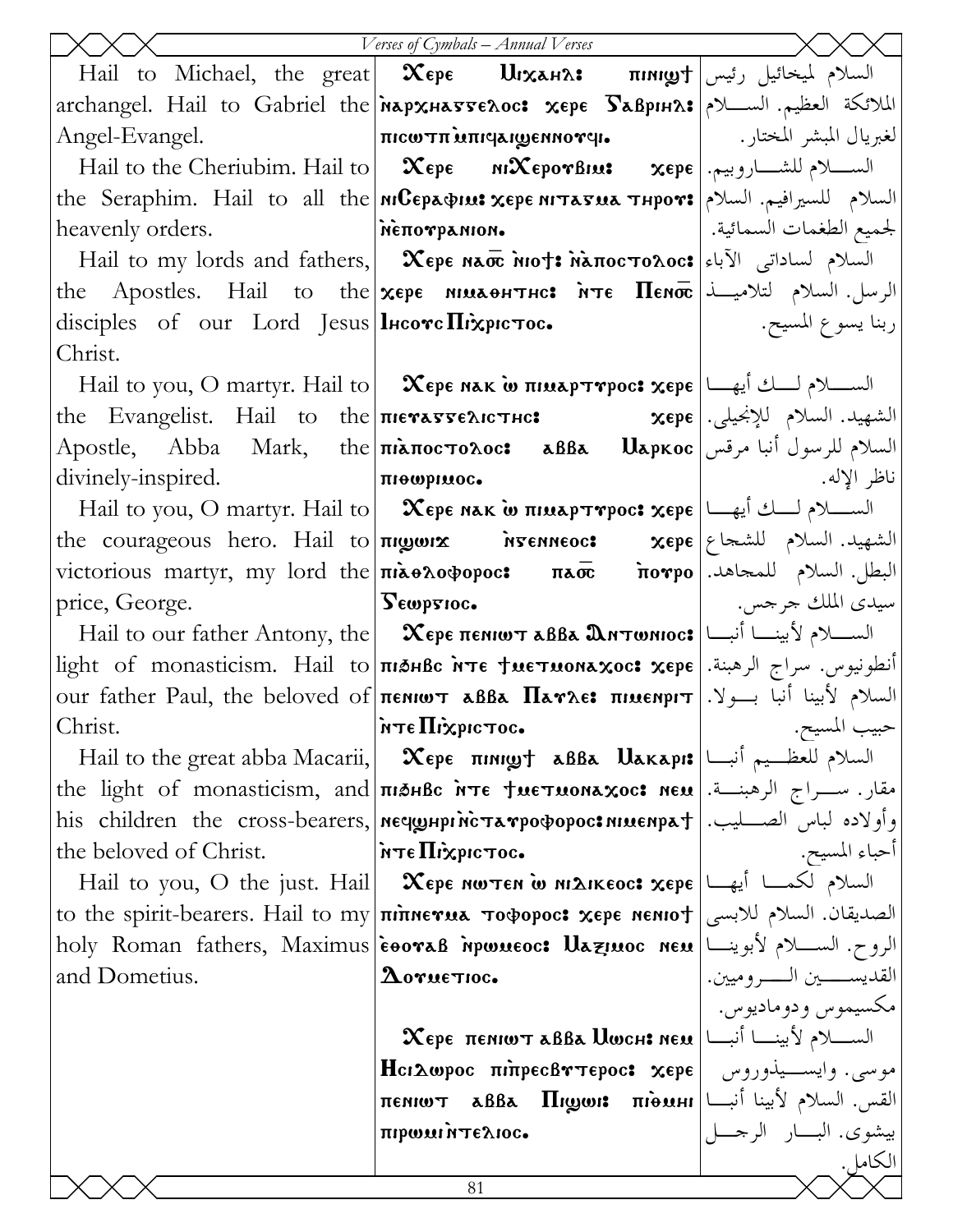| Verses of Cymbals – Annual Verses                                                                                                                        |                            |
|----------------------------------------------------------------------------------------------------------------------------------------------------------|----------------------------|
| $\chi_{\rm cpe}$ $\chi_{\rm cpe}$ $\chi_{\rm cpe}$ $\chi_{\rm cpe}$ $\chi_{\rm cpe}$ $\chi_{\rm cpe}$ $\chi_{\rm cpe}$ $\chi_{\rm cpe}$ $\chi_{\rm cpe}$ |                            |
| بســاخوم. أب الشـــركة. πει βιωτ ivτε tkomωnia: neu                                                                                                      |                            |
| $\Theta$ εδλωρος πεςμιλθητης: neu (او لاده) κέρλωρος πεςμιλθητης:                                                                                        |                            |
| оох зноми терени                                                                                                                                         | الر هبان.                  |
| $\mathbf X$ ере иштен ш мібе $\lambda$ лоі: авва $ \Box_{\mathbb A}\Box $ السلام لكمـــا أيهـــا                                                         |                            |
| $\mathbf{\mathfrak{A}}$ πολλο new aββa $\mathbf{\mathfrak{A}}$ πιπ: χερε الشيخين. أنبا أبوللو وأنبا                                                      |                            |
| TENIWT ABBA APCENIOC: πcaδ ήτε  زيسب. السلام لأنبا                                                                                                       |                            |
| MIOTPWOT.                                                                                                                                                | أرسانيوس. معلم الملوك.     |
| $\bm{\chi}$ epe nw $\bm{\tau}$ en w niap $\bm{\chi}$ неретс: السلام لكم يا رؤساء                                                                         |                            |
|                                                                                                                                                          |                            |
| الأرثوذكسية. أثناســـيوس πιλποςτολικος   πιλπο                                                                                                           |                            |
| $\kappa$ етри $\lambda$ ос Сетнрос                                                                                                                       | الرسولي. كيرلس ساويرس  NEU |
| $\boldsymbol{\Delta}$ іоскорос.                                                                                                                          | و ديسقو روس.               |

 *In the presence of the patriarch, the congregation says* 

|                                                                                                               | انسألك يا إبن الله. أن   We ask Thee, O Son of God,   Демтео ѐрок ம் Тюс Оеос: |                             |
|---------------------------------------------------------------------------------------------------------------|--------------------------------------------------------------------------------|-----------------------------|
| to keep the life of our patriarch, $\epsilon$ operapes                                                        |                                                                                | تحفظ حيساة بطريركنسا Επωνιδ |
| البابا أنبـــا (…) رئـــيس Abba   (…),   the   high   priest. אות пеитатриархнс:   авва    (…) رئـــيس المساء |                                                                                |                             |
| الكهنة ثبته على كرسيه. [Confirm him upon his throne. [пюрхнеретс: wa¬axpoq sixen] الكهنة ثبته على كرسيه.      |                                                                                |                             |
|                                                                                                               | песеромос.                                                                     |                             |

## *In the presence of a bishop or metropolitan, the congregation says*

And his partner in the liturgy, Mευ πεςκεςωφμρ κλιτονρτος: الخدمة أبانا ا $\lambda$ ιτονρτος our Holy, righteous father Abba|πεΝΙωτ εθονaβ: ألقديس البار أنبـــا (...)  $(...)$  the Metropolitan (Bishop).  $|(...)|$ Confirm him on his throne. (الأسقف) ثبتــه | пімнтропо $\Lambda$ ітнс ثبتــه | пімнтропо $\Lambda$ ітнс (nienickonoc): nataxpoq eixen πες<br />
πες<br />
πες<br />
πες<br />
πες<br />
πες<br />
πες<br />
πες<br />
πες<br />
πες<br />
πες<br />
πες<br />
πες<br />
πες<br />
πες<br />
πες<br />
πες<br />
πες<br />
πες<br />
πες<br />
πες<br />
πες<br />
π على كرسيه.

#### *In conclusion, the congregation says*

82 Through the intercessions of **EITEN** the Theotokos, Saint Mary, О $|$ †өѐотокос ̀е́өо $\bm{v}$ ав  $\bm{\mathrm{U}}$ арı̀а:  $\bm{\mathrm{I\!T\bar{c}}}\,$  القديسة مريم يا رب انعم Lord, grant us the forgiveness apieuot nan: iunixw ebox ite of our sins. ni<del>n</del>pecBia: nennobi. بشفاعات والدة الالـه لنا بمغفرة خطايانا. That we may praise Thee, Eqren\wc `erok> nem Pekiwt لكى نسبحك مع أبيك with Thy Good Father and the <mark>indsaooc: neu Піпнетиа ̀eooraß:</mark> الصالح والروح القـــدس. Holy Spirit, for Thou hast come xeakiakcwt innon. and saved us. لأنك أتيت وخلصتنا.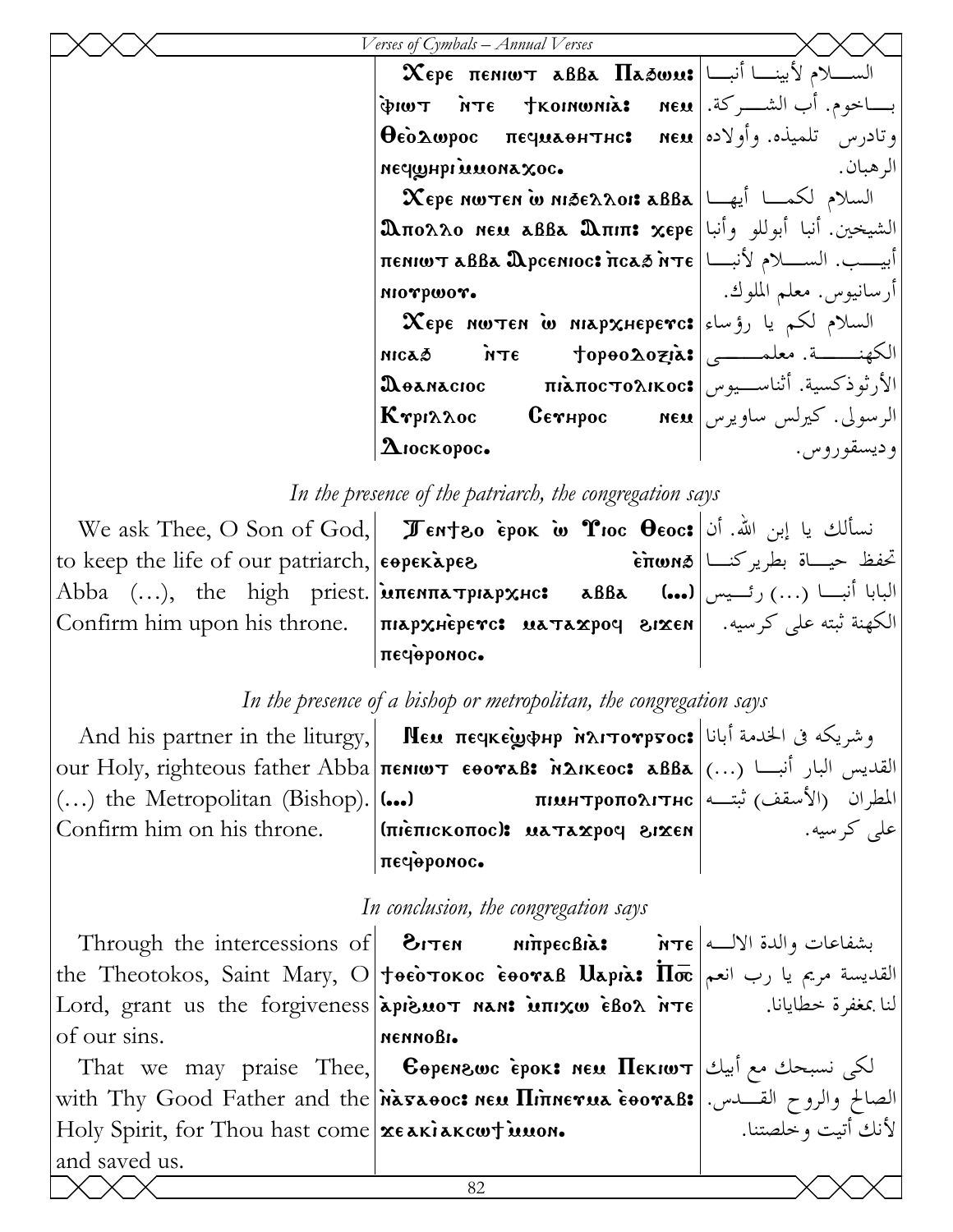## VERSES FOR THE ANGELS

 $\bm{\mathsf{X}}$ ере  $\bm{\mathsf{U}}$ і $\bm{\mathsf{x}}$ ан $\bm{\mathsf{\Lambda}}$  ітар $\bm{\mathsf{x}}$ юм і́ма  $\mid$ رئيس  $\bm{\mathsf{X}}$ السمائيين. هــو الأول في міфно**ті і**рорп**і** бем 'етоі прорп nitazic dastenikon: equeuugi sii siikitali mata  $\mathbf{\dot{m}}$ e $\mathbf{\dot{m}}$ oo $\mathbf{\dot{m}}$ lboic.  $\boldsymbol{\chi}$ epe  $\boldsymbol{\mathrm{S}}$ аврін $\boldsymbol{\mathsf{\Lambda}}$ : пімі $\boldsymbol{\mathrm{g}}$ т $\vdash$  رئـــيس  $\boldsymbol{\mathrm{g}}$ `Napxha55e2oc: vetaf\i]ennofi> `mMari`a ;parqenoc.  $\boldsymbol{\mathrm{\chi}}$ ере Рафан $\boldsymbol{\mathrm{a}}$ : תושולم لرافائيل مفرح القلوب. السلام لسوريال| хере Сотрин $\alpha$ : фа  $\pi$ ica $\lambda$  $\pi$ ic $\tau$ hc. Hail to the Cheriubim. Hail to the Seraphim. Hail to all the <mark>niCepaspius xepe nitasua thpors</mark> (السلام للسيرافيم. السلام للسيرافيم.  $\boldsymbol{\mathsf{X}}$ epe ni $\boldsymbol{\mathsf{X}}$ epo $\boldsymbol{\mathsf{v}}$ bius  $\boldsymbol{\mathsf{x}}$ epe الســـــلام للشـــــاروبيم. NETTO TRANION.

 $\bm{\chi}$ epe  $\Pi$ i $\bm{\tau}$ or ivzwo $\bm{r}$ a k $\downarrow$ الســــــــلام للأربعــــــة حيوانات غير المتجسدين|Σκacwuaπoc: eτqai sa πisapua `nte V;> ou\o `mmou`i nem ou\o الحاملين مركبة االله. وجه أسد ووجه ثور ووجـه|stuaci: orso npwur neu orso `na`htoc.

Отиішт тар пе пітаіо: йтє حظيمة هـــى كرامـــة) nhèooraß diacwuatoc: niorhb bixan ilial norhb hacwuato كهنــة الحــق. الأربعــة| тихот̀qтот و фите дате inpecBrTepoc.

أمام الرب. الملائكة العظيم. السـلام للذى بشر مريم العذراء. المبّوق. لجميع الطغمات السمائية. إنسان ووجه نسر. والعشرين قسيساً.

ربنا يسوع المسيح.

## VERSES FOR OUR FATHERS THE APOSTLES

heavenly orders.

 $\bm{\chi}$ ере на $\bm{\overline{w}}$  пот $\bm{\ast}$  напосто $\bm{\Lambda}$ ос $\bm{\ast}$  السلام لسادتى الآبــاء xere nimaqhthc> `nte Pen\_ الرسل. السلام لتلاميـذ  $l$ нсотс $\Pi$ іхрістос.  $\boldsymbol{\chi}$ epe  $\boldsymbol{\pi}$ eniw $\boldsymbol{\tau}$   $\boldsymbol{\Pi}$ e $\boldsymbol{\tau}$ poc: ne $\boldsymbol{\mu}$  السلام لأبينا بطـــرس penca' Pauloc> nini]; ومعلمنا بولس. العمودين العظيمين لثبات المؤمنين. | .mc̀тዮλλοc:εтта $\mathbf x$ ро̀ниπιстос |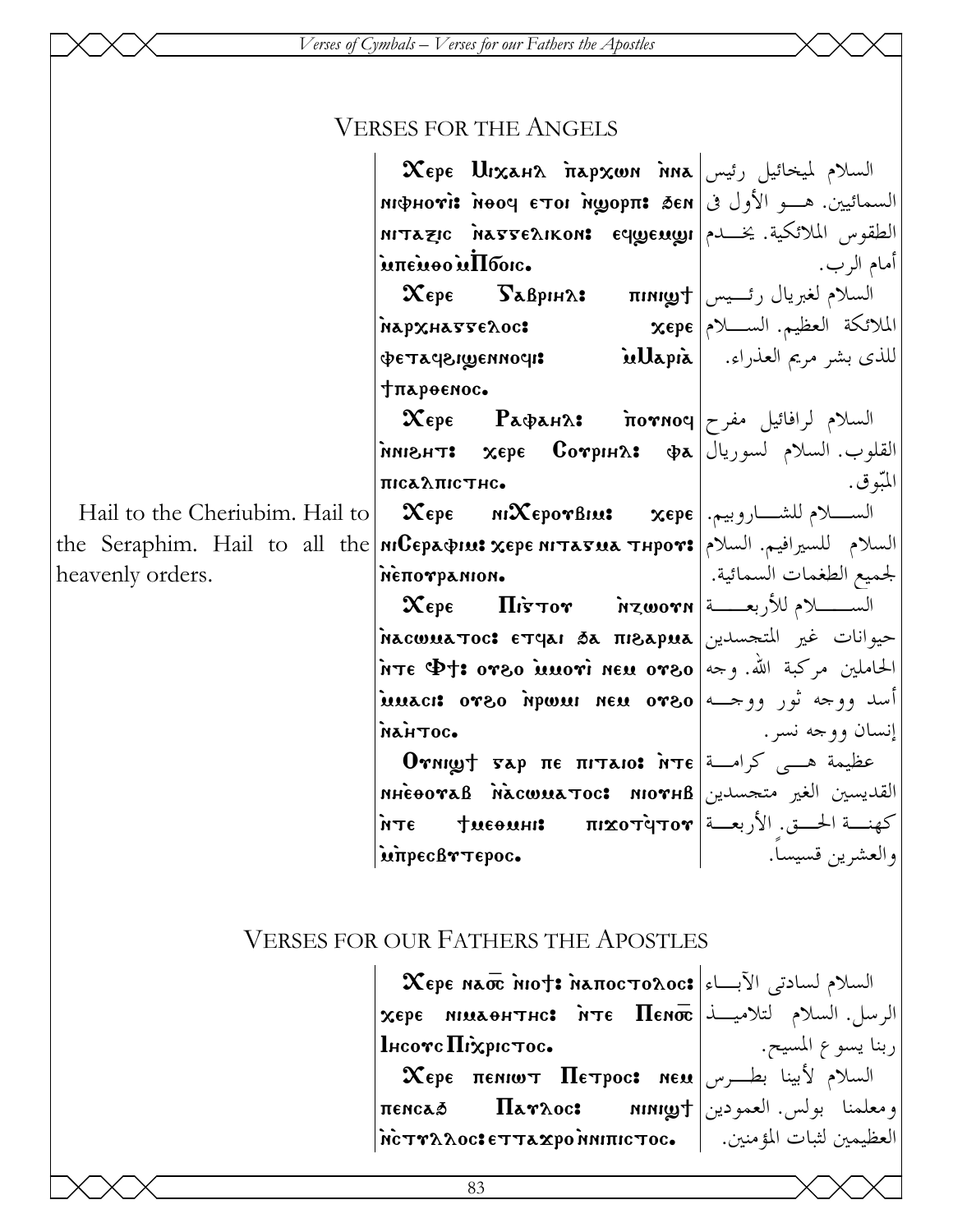| $\sigma$ of Cymoals $-$ V erses for the iviarityrs                             |                                                                                                                                                                          |
|--------------------------------------------------------------------------------|--------------------------------------------------------------------------------------------------------------------------------------------------------------------------|
|                                                                                |                                                                                                                                                                          |
| пієтабъєлістнс <b>:</b>                                                        | الشهيد. السلام للإنجيلي. XEPE                                                                                                                                            |
| السلام للرسول مـــرقس Πιλποςτολος: aßβa Uapkoc                                 |                                                                                                                                                                          |
| піоефрімос.                                                                    | ناظر الإله.                                                                                                                                                              |
| $\bm{\chi_{\epsilon}}$ السلام لأبينا مــرقس Хєрє пємют авва $U$ аркос $\bm{s}$ |                                                                                                                                                                          |
| الإنجيلي مبدد الأوثان. Πιεναστελιστικ: πηρεqχωρ εβολ:                          |                                                                                                                                                                          |
| •πολωλών τή                                                                    |                                                                                                                                                                          |
| $\Pi$ المبشر العظيم في كورة   Tiningt mpeqsiong: 3en $\tau$ xwpa               |                                                                                                                                                                          |
| $\overline{\text{MTE}}$ مصر مسرقس الرســول Dapkoc مصر مسرقس الرســول           |                                                                                                                                                                          |
| πιλπος τολος:                                                                  | $\pi$ ec $\boldsymbol{\mathsf{u}}$ op $\boldsymbol{\pi}$   $\boldsymbol{\mathsf{u}}$   $\boldsymbol{\mathsf{u}}$   $\boldsymbol{\mathsf{u}}$   $\boldsymbol{\mathsf{u}}$ |
| пресераемь                                                                     |                                                                                                                                                                          |
| $\mathbf{\Theta}$ וות ботшин: w †хωра آنوری یا کورة ان نوری یا کورها           |                                                                                                                                                                          |
| مصر لأنه قد أتى نـــورك жтє Жнш: хє дер пєотонн:                               |                                                                                                                                                                          |
| δεη ογμετλαμπρος.                                                              | بضياء.                                                                                                                                                                   |
| $\mathbf{\chi}_{\epsilon \mathrm{p} \epsilon}$                                 | السلام ليوحنا الإنجيلي. [ lwannнc:                                                                                                                                       |
| السلام للبتـول المختـار πιεγαστελιστικ: χερε πιςωτπ                            |                                                                                                                                                                          |
| απερθεπος: ονος πιθεόλονος.                                                    | الناطق بالإلهيات.                                                                                                                                                        |
|                                                                                |                                                                                                                                                                          |

## VERSES FOR THE MARTYRS

J.

|                                                                                     | $\bm{\chi_{\epsilon}}$ السلام لإســــطفانوس.   Хере     С $\bm{\tau}$ ефалос:     пирор $\bm{\pi}$                              |                            |
|-------------------------------------------------------------------------------------|---------------------------------------------------------------------------------------------------------------------------------|----------------------------|
|                                                                                     | أول الشـــهداء. الســـلاك xuapT۳poc: χερε πιapχнΔιaκωn: المســـلاك )                                                            |                            |
|                                                                                     | oro& ercuapwort.                                                                                                                | لرئيس الشمامسة المباركة. [ |
|                                                                                     | Hail to you, O martyr. Hail to $\vert$ Xepe nak ω πιμαρτηρος: χερε $\vert$ السلام لــــك أيهــــا                               |                            |
| the courageous hero. Hail to  $\pi$ yenneoc: $\pi$ $\pi$ epe  الشهيد. السلام للشجاع |                                                                                                                                 |                            |
| victorious martyr, my lord the πιλθλοφορος: πλιπό πονρο . البطل. السلام للمجاهد.    |                                                                                                                                 |                            |
| price, George.                                                                      | Lembrioc.                                                                                                                       | سيدي الملك جرجس.           |
|                                                                                     |                                                                                                                                 |                            |
|                                                                                     | $\pi$ الشهيد. السلام للشحاع   xepe روم معنى بن معند السلام للشحاع                                                               |                            |
|                                                                                     | $\vec{n}$ البطل. السلام للمجاهد. $\vec{\theta}$ $\vec{\theta}$ $\vec{\theta}$ $\vec{\theta}$ $\vec{n}$ $\vec{n}$ $\vec{\theta}$ |                            |
|                                                                                     | πιστρατιλατης.                                                                                                                  | تاؤدوروس الاسفهسلار .      |
|                                                                                     |                                                                                                                                 |                            |
|                                                                                     | $\pi$ الشهيد. السلام للشجاع   xepe وسعة متابع الشهيد.                                                                           |                            |
|                                                                                     | $\overline{\text{max}}$ 9) البطل. السلام للمجاهد. $\Phi$ ו $\Lambda$ ס $\pi$ 7Hp                                                |                            |
|                                                                                     | Uepkorpioc.                                                                                                                     | فيلو باتير مرقوريوس.       |
|                                                                                     |                                                                                                                                 |                            |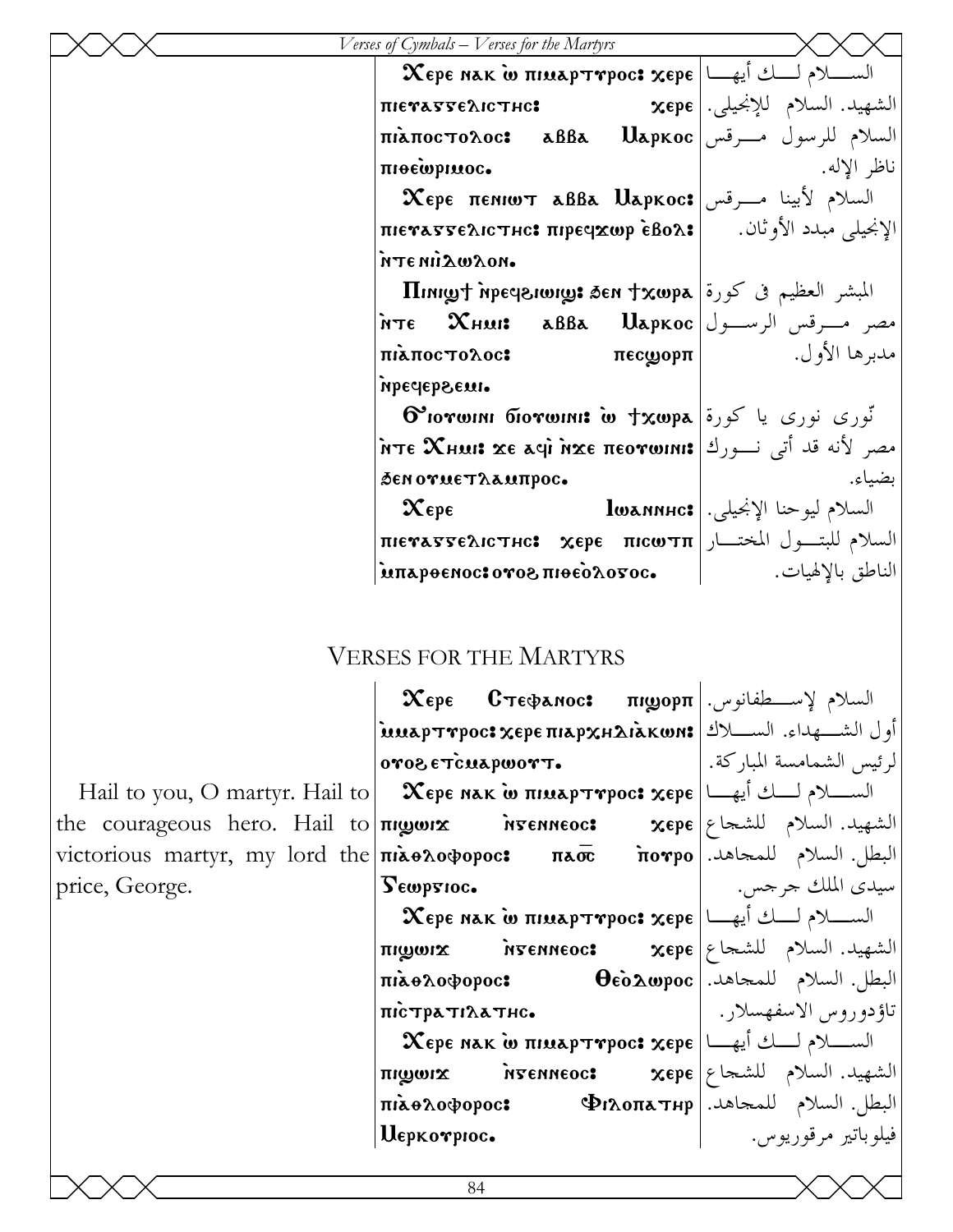$\bm{\chi}$ epe nak w  $\bm{\pi}$ imap $\bm{\tau}$ rpoc:  $\bm{\chi}$ epe  $\left|\left.\bm{\omega}\right|\right|$ الســـــلام لــــك أيهـــا priments interneoc:  $\pi$ البطل. السلام للمجاهد. $\mid$  hià $\theta$ 20  $\varphi$ o $\varphi$ opoc:  $\Pi$ ià $\pi$ 10 a $\pi$ a Uhna.

الشهيد. السلام للشجاع القديس أبا مينا.

الجهاد. أباكير ويوحنـا

الجهــاد. القديســين

الجهاد. قزمـان ودميـان

وأخوهتما وأمهم.

دميانة.

بربارة.

يوليانة.

سرجيوس وواخس.

أخاه.

## VERSES FOR A GROUP OF MARTYRS

 $\bm{\chi}$ epe nwten w niuaptrpoc: الســـلام لكــــم أيهـــا xere ni]wij `ngenneoc> xere الشهداء. السلام للشجعان niao2oopopoc: Дпакір lwannhc *necicon*. الأبطال. السلام للابسـى

 $\bm{\chi}$ epe nwten w niuaptrpoc: الســــلام لكـــــم أيهـــا xere ni]wij `ngenneoc> xere الشهداء. السلام للشجعان الأبطال. السلام للابســـى| mixə $\alpha$ o $\varphi$ opoc: nix $\mathbf{z}$ ıoc Gep $\mathbf{x}$ ıoc ne $\mathbf{u}$ Baxoc.

 $\bm{\chi}$ epe nwten w niuaptrpoc: الســـلام لكــــم أيهـــا xere ni]wij `ngenneoc> xere الشهداء. السلام للشجعان niao2oopopoc: Kocua negenhor neu toruar. الأبطال. السلام للابسـى

**Jahov incaBh imapoenoc: العذراء الصبية الحكيمة** לאשע **i**nk $\mathbf r$ pla שרא $\mathbf r$ inte 'طقيقيــة' | те  $\Pi$ ixpictoc: tagia  $\Delta$ ruianh. عروسة المسيح. القديسـة

**Jahov incaBh imapoenoc: العذراء الصبية الحكيمة** לאשאת **ht r**pia שוואג לעשב לשבאב לשפאל לвелет ите לשבאב д $\epsilon$  $\Pi$ ixpictoc: tagia BapBapa. عروسة المسيح. القديسـة

**JJ**aλor McaBh intapoenoc:|العذراء الصبية الحكيمة לאשע **i**nk $\mathbf r$ pla שרא $\mathbf r$ inte 'طقيقيــة' | те Hixpictoc: tagia loraianh.

عروسة المسيح. القديسـة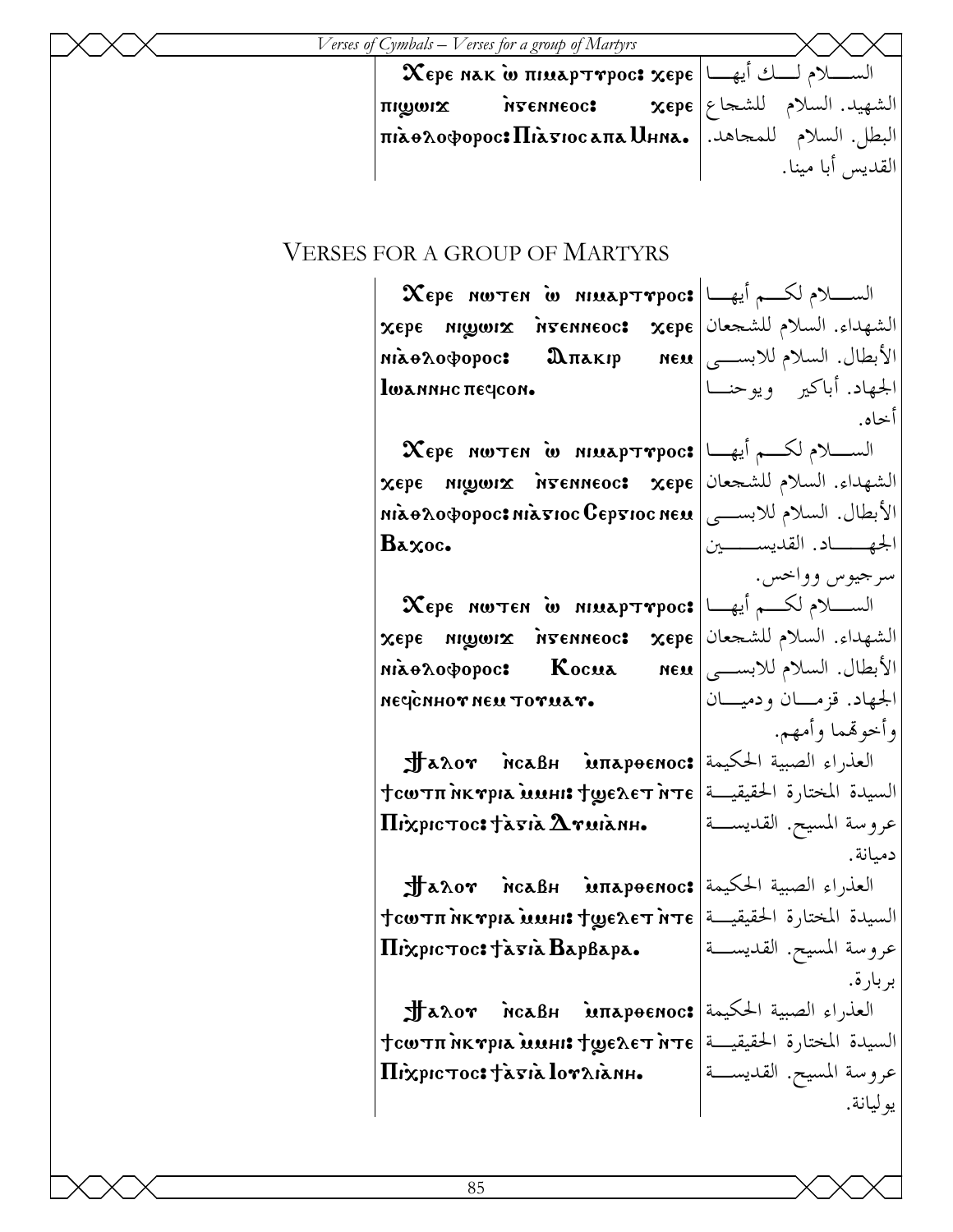| Verses of Cymbals – Verses for a group of Martyrs                                           |                           |
|---------------------------------------------------------------------------------------------|---------------------------|
| العذراء الصبية الحكيمة Jaλor McaBH Mπapoenoc: العذراء الصبية الحكيمة                        |                           |
| $\vert$ السيدة المختارة الحقيقيـــة $\vert$ эте السيدة المختارة الحقيقيـــة   Нсотп̀мктрю ) |                           |
| $ \Pi$ ixpic $\tau$ oc: tàsia Uapınh.                                                       | عروسة المسيح. القديســـة' |
|                                                                                             | مار ينا.                  |
|                                                                                             |                           |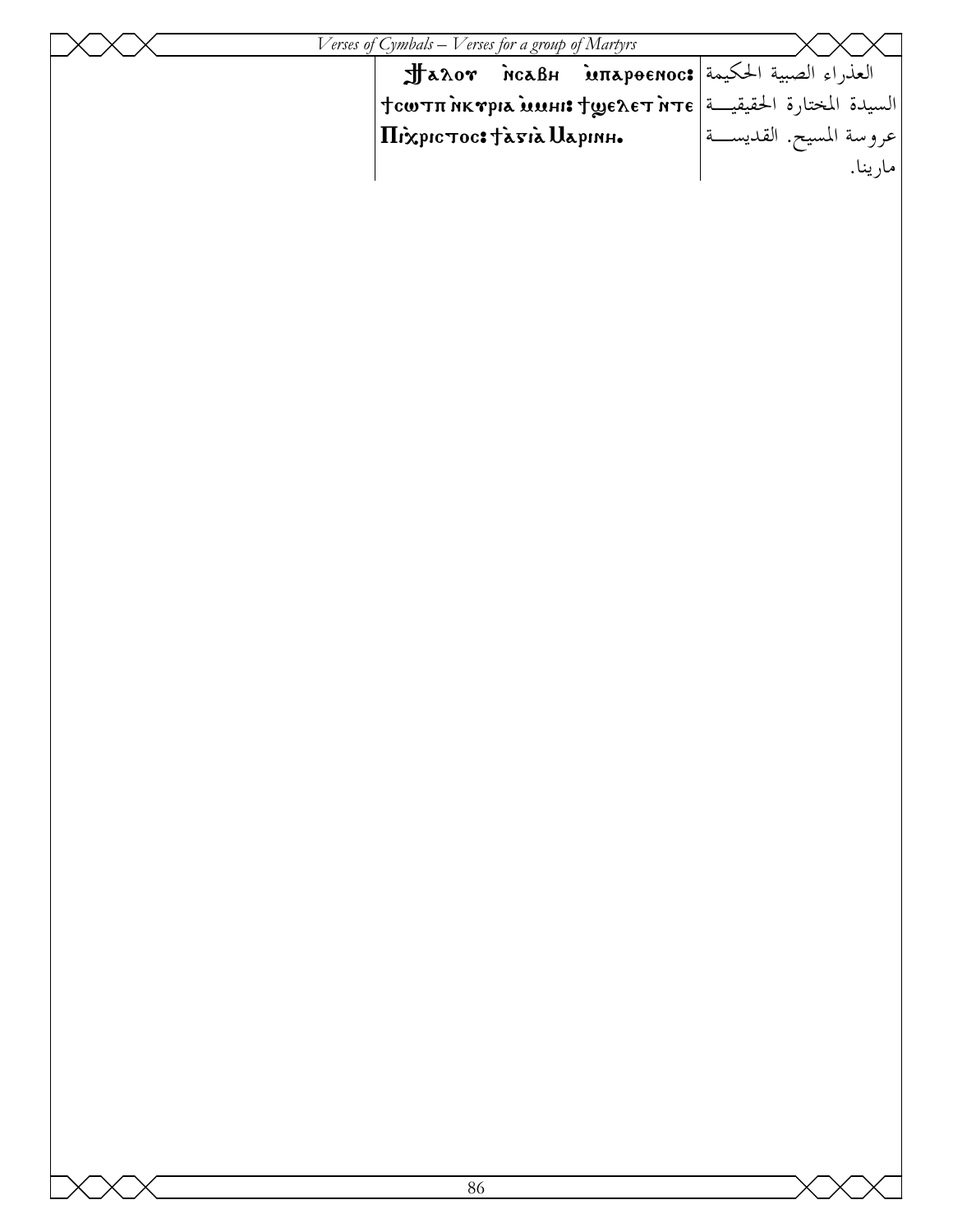

## THE DOXOLOGIES



## GRACIOUSLY ACCORD, O LORD

|                                                         | Graciously accord, O Lord, to   Ωρικαταγιοη Πσε Ντεκλρεδ $ \psi\rangle$ (جا $ \psi\rangle$ is set of the Usia of Denotes in Tex                                                                                                                                                                          |                  |
|---------------------------------------------------------|----------------------------------------------------------------------------------------------------------------------------------------------------------------------------------------------------------------------------------------------------------------------------------------------------------|------------------|
| keep us this night without sin.                         | $\epsilon$ تحفظنا في هذا اليوم بغـــــــير  epon $\delta$ en $\pi$ aie enor)                                                                                                                                                                                                                             |                  |
|                                                         | паоновы                                                                                                                                                                                                                                                                                                  | خطية.            |
|                                                         | Blessed are Thou, O Lord, Kcuapwort $\overline{\Pi} \overline{\sigma}$ $\Phi$ t $\overline{\eta}$ $\tau \epsilon$ $\vert$ بارك أنت أيها الرب                                                                                                                                                             |                  |
|                                                         | [إله آبائنا ومتزايد بركــة،  God of our fathers, and nenio†: kepsoro cuapworT: إله آبائنا ومتزايد بركــة،                                                                                                                                                                                                |                  |
|                                                         | exceedingly blessed, and <i>i</i> wor <i>n</i> xe πεκρανιέθονα Busines: القدوس مملوء مجدا   exceedingly                                                                                                                                                                                                  |                  |
| glorified be Thy Name forever. [амни.                   |                                                                                                                                                                                                                                                                                                          | إلى الأبد. أمين. |
| Amen.                                                   |                                                                                                                                                                                                                                                                                                          |                  |
|                                                         | Let Thy mercy be upon us, O   $\bf{U}$ Аречротн ихе пекнан едрнн المعرفة علينا يا                                                                                                                                                                                                                        |                  |
|                                                         | Lord, according to our hope in $ \tilde{\epsilon} \times \omega $ (ب كمثل اتكالنا عليك.   Дота, ассогдит поре in $ \tilde{\epsilon} \times \omega $                                                                                                                                                      |                  |
| Thee.                                                   | εταπερεελπις έροκ.                                                                                                                                                                                                                                                                                       |                  |
|                                                         | For the eyes of everyone wait $\ \mathbf{x}_{\epsilon}\ $ <b>And Serveryone wait</b> $\ \mathbf{x}_{\epsilon}\ $                                                                                                                                                                                         |                  |
|                                                         | تترجاك، لأنك أنت الذي   upon Thee, for Thou givest ceepseλπις εροκ: xe Nook εθΝα +                                                                                                                                                                                                                       |                  |
|                                                         | them their food in due season.  мтотаремшот денистот итнис.   معطيهم طعامهم فى حينه.                                                                                                                                                                                                                     |                  |
|                                                         | Hearken to us, O God, our <b>Corea epon <math>\Phi</math>† Пенситнр:</b> اسمعنا یا الله مخلصنا یا الله ا                                                                                                                                                                                                 |                  |
|                                                         | Saviour, the hope of all the teenic <b>NTE arpHXq inKasi</b> Jet (الأرض كلها. Saviour, the hope of all the teenic <b>NTE</b>                                                                                                                                                                             |                  |
| regions of the earth.                                   | тнрч.                                                                                                                                                                                                                                                                                                    |                  |
|                                                         | And Thou, O Lord, keep us <b>  Nook λε Πσε εκέλρεδ έροn:</b>   رب تحفظنــا   And Thou, O Lord, keep us                                                                                                                                                                                                   |                  |
|                                                         | وتنجينا من هذا الجيل وإلى  safe from this generation and  ekenasuen              ekeтorxon الجيل وإلى                                                                                                                                                                                                    |                  |
| forever. Amen.                                          | $\mathcal{E}$ الأبد. أمين. $\mathbf{u}$ = $\mathbf{u}$ = $\mathbf{u}$ = $\mathbf{u}$ = $\mathbf{u}$ = $\mathbf{u}$ = $\mathbf{u}$ = $\mathbf{u}$ = $\mathbf{u}$ = $\mathbf{u}$ = $\mathbf{u}$ = $\mathbf{u}$ = $\mathbf{u}$ = $\mathbf{u}$ = $\mathbf{u}$ = $\mathbf{u}$ = $\mathbf{u}$ = $\mathbf{u}$ = |                  |
|                                                         | ununs tsana aw                                                                                                                                                                                                                                                                                           |                  |
|                                                         | Blessed are Thou, O Lord; <b>Kcuapwort <math>\Pi \overline{\mathbf{\in}}</math> uarcaboi</b> (صبارك أنت يسا رب،                                                                                                                                                                                          |                  |
| teach me Thy statutes.                                  | емекмеетни•                                                                                                                                                                                                                                                                                              | علميٰ عدلك.      |
|                                                         | Blessed are Thou, O Lord; <b>Kcupawort <math>\Pi</math>oe</b> wakat NHI (صبارك أنت يــا رب                                                                                                                                                                                                               |                  |
| make me to understand Thy $\epsilon$ nex $\alpha$ even. |                                                                                                                                                                                                                                                                                                          | فهمني حقوقك.     |
| commandments.                                           |                                                                                                                                                                                                                                                                                                          |                  |
|                                                         | Blessed are Thou, O Lord; Kcupawor $\overline{\text{II}\bar{\sigma}}$ ua dorwini أنر $\sim$ hilossed are Thou, O Lord; Kcupawor $\overline{\text{II}\bar{\sigma}}$                                                                                                                                       |                  |
| enlighten<br>me with Thy NHI сиские омн.                |                                                                                                                                                                                                                                                                                                          | لى برك.          |
| righteousness.                                          |                                                                                                                                                                                                                                                                                                          |                  |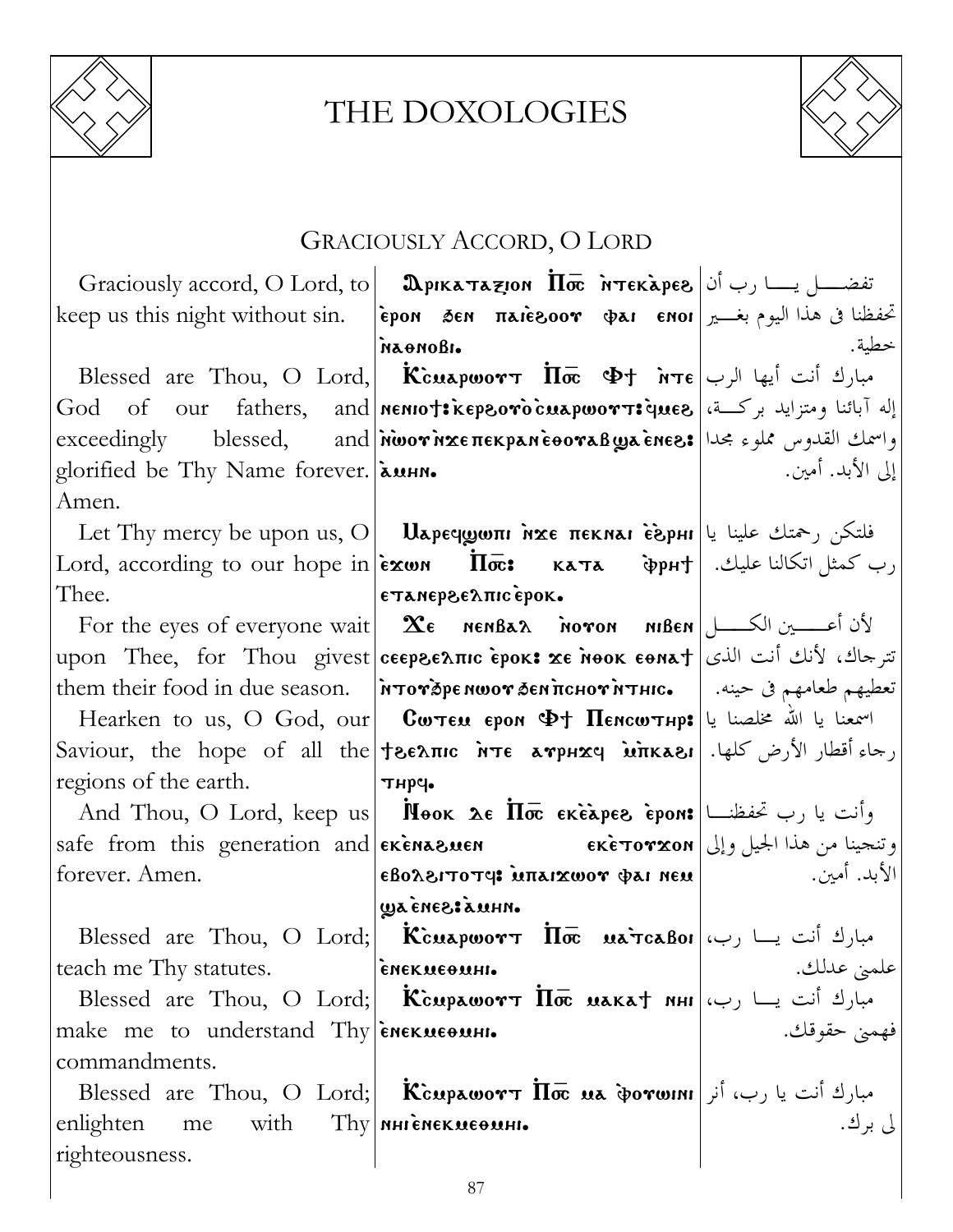|                                                                 | The Doxologies - Graciously Accord, O Lord                                                                                                                                                                    |                       |
|-----------------------------------------------------------------|---------------------------------------------------------------------------------------------------------------------------------------------------------------------------------------------------------------|-----------------------|
|                                                                 | Thy mercy, O Lord, endures <b>II</b> $\overline{\mathbf{a}}$ <b>III</b> $\overline{\mathbf{a}}$ <b>EXIVE 1998</b> $\overline{\mathbf{a}}$ are $\mathbf{a}$ and $\mathbf{a}$                                   |                       |
|                                                                 | forever. Despise not, O Lord, MigBHori MTE MEKXIX $\overline{\Pi}$ ت الأبد. أعمال يديك يا                                                                                                                     |                       |
| the works of Thine hands. <b>Example 22 Auroran</b> ce Views.   |                                                                                                                                                                                                               | رب لا ترفضها.         |
|                                                                 | Thou hast been my refuge   $\mathbf{\hat{x}}$ e akwwiti nan noruau $\phi$ w $\tau$  أنك صرت لى ملحأ                                                                                                           |                       |
| from generation to generation.  ICXEN XWOTUA XWOT.              |                                                                                                                                                                                                               |                       |
|                                                                 | I asked the Lord and said: <b>D</b> . Mok arxoc xe $\Pi$ oc nar nhi: أنا طلبت الرب وقلت:                                                                                                                      |                       |
|                                                                 | "Have mercy on me, heal my นลтотхо нтафтхн хе аюрнові ارحمني وخلص نفســي،                                                                                                                                     |                       |
| soul; for I have sinned against epox.                           |                                                                                                                                                                                                               | فإن أخطأت إليك.       |
| Thee."                                                          |                                                                                                                                                                                                               |                       |
|                                                                 | Lord, I have fled unto Thee. <b>II</b> <sub>o</sub> are are <b>Export: NALL MAGE I</b> Lord, I have fled unto Thee. <b>II</b> <sub>o</sub> are vert as port: $\mathbf{R}$                                     |                       |
|                                                                 | Save me, and teach me to do <b>uarcaBor eipr intertesnak: xe</b> أنا   Save me, and teach me to do                                                                                                            |                       |
| Thy will, for Thou art my God. $\vert$ <b>NOOK THE TRANOTT.</b> |                                                                                                                                                                                                               | أصنع مشيئتك. لأنك أنت |
|                                                                 |                                                                                                                                                                                                               | هو إلهي.              |
|                                                                 | And with Thee is the fountain <b>CxH SATOTK NXE TWOYMI NTE</b> (الحيساة، And with Thee is the fountain                                                                                                        |                       |
|                                                                 | of life. In Thy light shall we see πωмన: бем пекотωии По емѐмат وبنورك يـــا رب نعـــاين                                                                                                                      |                       |
|                                                                 |                                                                                                                                                                                                               |                       |
|                                                                 | those who know Thee, and Thy innet cworn innok: oros 3. وبسرك الله الله عرفونك، وبسرك ال                                                                                                                      |                       |
|                                                                 |                                                                                                                                                                                                               |                       |
| in heart.                                                       | потант.<br>To Thee belongs the blessing. <b>Hepway</b> nak $n \times e$ $\pi$ icuor: الك تجب البركة. لك                                                                                                       |                       |
|                                                                 | To Thee belongs the praise. To <b>[depwear nak nxe πιεως: depπpeπι</b>   يحق التسبيح. لك ينبغــى                                                                                                              |                       |
|                                                                 |                                                                                                                                                                                                               |                       |
|                                                                 | Father, Son and Holy Spirit, NE <i>Hinna</i> EboraB: PHETWON ICXEN USLA, Son and Holy Spirit, NE Hinna EboraB: PHETWON                                                                                        |                       |
|                                                                 | existing from the beginning,  2H NEN JNOT NEN WA ENES NTE   وإلى   existing from the beginning,  2H Nen ven we                                                                                                |                       |
| now and forever. Amen.                                          | <b>MHUÁ</b> :S3MJIN                                                                                                                                                                                           | الأبد. آمين.          |
|                                                                 | Tt is good to confess unto the <b>Nane orwns</b> $\hat{\epsilon}$ 802 $\hat{\boldsymbol{\mu}}$ $\overline{\boldsymbol{\mu}}$ $\overline{\boldsymbol{\sigma}}$ : الاعتـــراف The section of $\boldsymbol{\mu}$ |                       |
|                                                                 | للرب، والترتيل لاسمـــك  Lord, and to sing praises unto εερψαλιn    επεκραn    πεπδοει: [للرب، والترتيل لاسمـــك                                                                                              |                       |
|                                                                 | أيهـــا العـــالي. أن يخـــبر Thy Name, O Most High; to ὲπxɪnφɪpɪ ὲπεκnaɪ n̄sanàтoori: أيهـــا العـــالي. أن                                                                                                  |                       |
|                                                                 | show forth Thy mercy every   MEN TEKNEONHIKATAEXWP8. إرجمتـــك في الغـــدوات،                                                                                                                                 |                       |
| morning, and Thy faithfulness                                   |                                                                                                                                                                                                               | وحقك في كل ليلة.      |
| every night.                                                    |                                                                                                                                                                                                               |                       |
|                                                                 |                                                                                                                                                                                                               |                       |
|                                                                 |                                                                                                                                                                                                               |                       |
|                                                                 |                                                                                                                                                                                                               |                       |
|                                                                 |                                                                                                                                                                                                               |                       |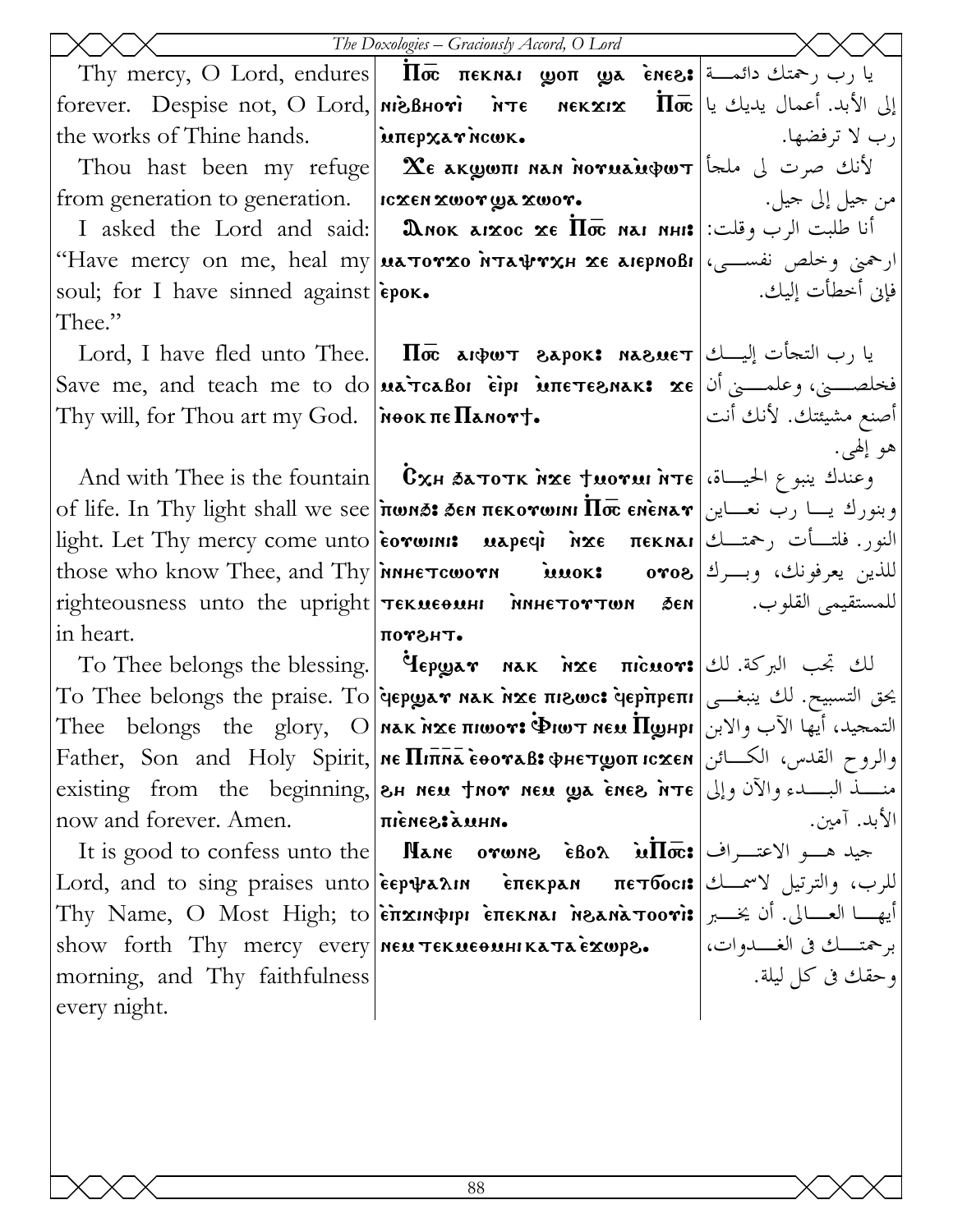#### **PRAISES OF THE ANGELS**

goodwill toward men."

Thee. We glorify Thee. We give **Tencaxi** 56N thanks to Thee for Thy great Tengenewor NTOTK: glory.

Begotten Son, Jesus Christ, and  $\Pi_{\mathbf{X}\mathbf{C}}$  new  $\Pi_{\mathbf{H}\mathbf{X}}$  everal. the Holy Spirit.

away the sin of the world,  $\psi$  en neutro epox. receive our prayers unto Thee.

Thou, Who sits at the right  $\Phi$ He Teuen hand of the Father, have mercy in The quor nainan. on us.

Spirit; glory be to God the PIWTEAMHN. Father, Amen.

Let us praise with the angels, **Uapenswc нем навтелос xe:** فلنسبح مع الملائكة saying, "Glory to God in the orwor in the ten инетбоси ием الأعالي العد لله في الأعالي العديد المجمع highest, peace on earth, and **or siphinh sixen πikasi: neu** وعلى الأرض السلام وفي nighest, peace on earth, and ortuat sennipwui.

Ne praise Thee. We bless Jenzwc epok Tencuor epok: نسبحك. نباركسك. إ خدمك. نســـجد لـــك. |Thee. We serve Thee. We Tengeng innox: Tenorwy T worship Thee. We confess to **innok:** TENOTWAR NAK EBOA: نعتسرف لسك. نطبق ا  $\epsilon$ oße *πεκηιωτήωον.* 

O Lord, King of heaven, God | П $\bar{x}$  потро стъгжен июрноті: أيها الرب المالك على  $\rm Lord,$  the one and  $\rm Only$ - Порнргимататепномотеннс  $\overline{\rm Inc}$  والرب الابن

O Lord God, Lamb of God,  $\boxed{\text{Im}\bar{\bm{\sigma}}}$  Флот $\dag$  лизны ите Ф $\dag\ast$  (بها الرب آلإله، حسل الله، ابن الآب، رافع خطية|Son of the Father, Who takes **|Пиднри мте Фиот: фнетюли** away the sin of the world, have *inversion inte*  $\pi$  intocuse nat nan: العالم، ارحمنا. يا حامــــل mercy on us. Thou, Who takes wre virabuoli NTE TIKOCMOC is in the last is the ready

Thou only art the Holy; Thou **Nook MEDAN MEDALE:** 100K  $\cdot$  160K  $\cdot$  160K  $\cdot$  160K only art the Most High, O Lord, issuara TK ETOCI: Паос Iнс Пхс | إنت وحدك العالي يا ربي Jesus Christ, and the Holy ทอม  $\Pi$ inka eooraB: eorwor is $\Phi$ t $|$  الســيح والــروح  $\Phi$ t

الناس المسرة. بمجدك. نشكرك من أجل|πek̀wor: عظم مجدك .

> الواحد الوحيـــد يســـوع المسيح، والروح القدس. أ إليك.

اً أيها الجالس عن يمـــين| cao�ina.u أبيه، ا, حمنا.

> القدس. مجــــدا لله الآب. أمين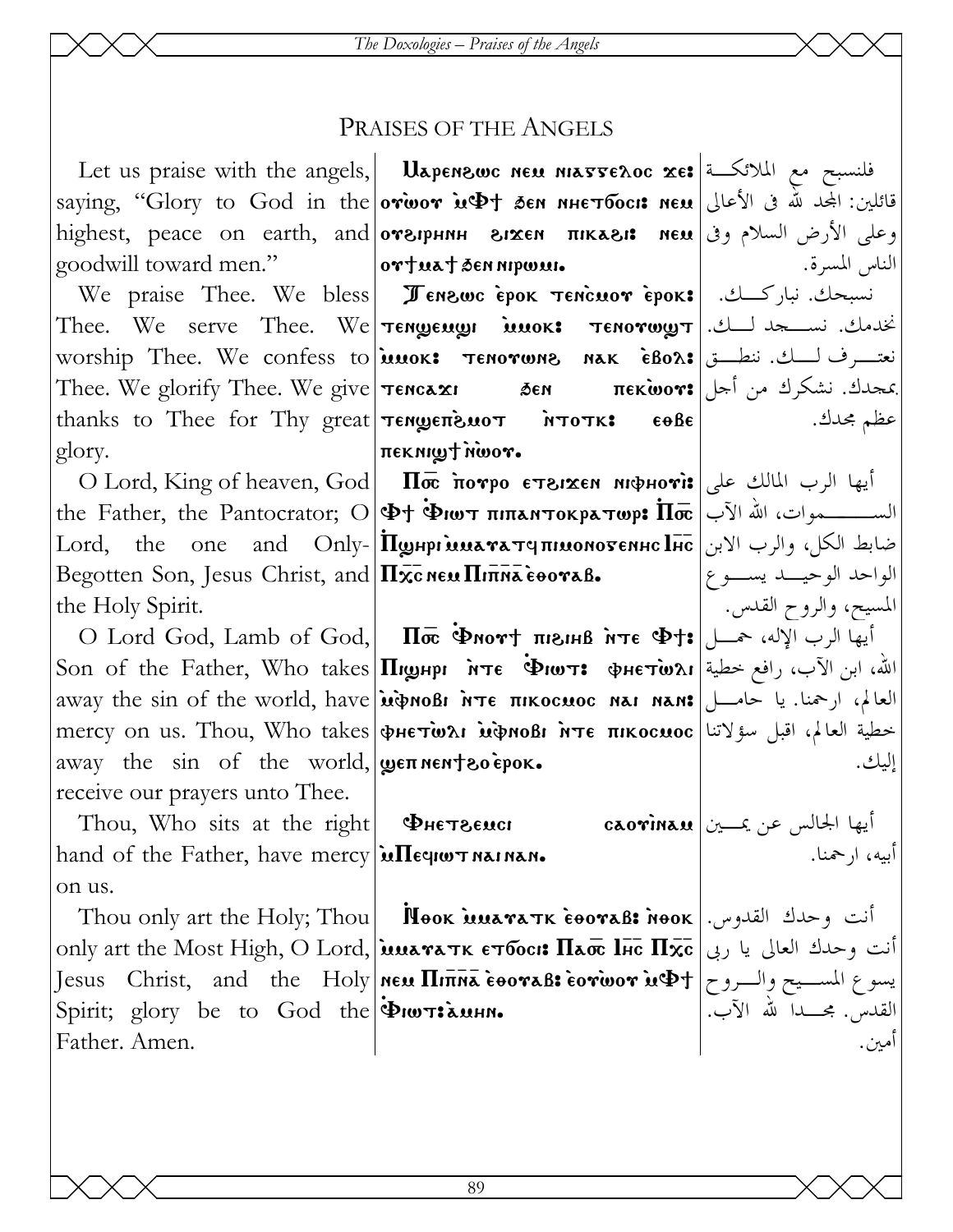|                                                          | The Doxologies - The Hymn of the Trisagion                                                                                                                                                                                                                                     |                                     |
|----------------------------------------------------------|--------------------------------------------------------------------------------------------------------------------------------------------------------------------------------------------------------------------------------------------------------------------------------|-------------------------------------|
|                                                          | Every day I will bless Thee, <b>J Macuor epok munni munni:</b> أباركك كسل يسوم،                                                                                                                                                                                                |                                     |
|                                                          | وأسبح اسمك القدوس إلى and praise Thine Holy Name <b>  tnacuoveπεκρaneeovaß waee ares</b>                                                                                                                                                                                       |                                     |
| forever and unto the ages of neugaenes irrenienes: aunn. |                                                                                                                                                                                                                                                                                | الأبد. وإلى أبـــد الأبـــد.        |
| ages. Amen.                                              |                                                                                                                                                                                                                                                                                | امين.                               |
|                                                          | From the night season my lcxen xwps a $\pi$ a $\bar{\pi}$ wwp $\pi$ ) is the night season my                                                                                                                                                                                   |                                     |
|                                                          | soul awakes early unto Thee, O <b>innoq</b> eapok <b>Ilanov†:</b> xe إليك يا إلهي، لأن أوامرك <b>x</b> e                                                                                                                                                                       |                                     |
|                                                          | my God, for Thy precepts are a <b>SANOTWINI ME MEKOTASCASNI</b>   $\omega$ می نور علی الأرض.                                                                                                                                                                                   |                                     |
| light upon the earth.                                    | $\sim$ 1.5 $\sim$ 1.5 $\sim$ 1.5 $\sim$ 1.5 $\sim$ 1.5 $\sim$ 1.5 $\sim$ 1.5 $\sim$ 1.5 $\sim$ 1.5 $\sim$ 1.5 $\sim$ 1.5 $\sim$ 1.5 $\sim$ 1.5 $\sim$ 1.5 $\sim$ 1.5 $\sim$ 1.5 $\sim$ 1.5 $\sim$ 1.5 $\sim$ 1.5 $\sim$ 1.5 $\sim$ 1.5 $\sim$ 1.5 $\sim$ 1.5 $\sim$ 1.5 $\sim$ |                                     |
|                                                          | T have pursued Thy ways, for <b>NaiepueAe TAN 812EN NEK UCHT:</b> ( ) كنت أتلو فى طرقك                                                                                                                                                                                         |                                     |
|                                                          | Thou hast become a helper xe AKwwni NHI MorBoHooc: الأنك صرت لي معينــا.                                                                                                                                                                                                       |                                     |
|                                                          | unto me. Thou shalt hear my <b>SANA TOO TILE EXECW TELLE TCALIE TOO ME ALLE AUTEL</b>                                                                                                                                                                                          |                                     |
|                                                          | voice in the morning. Early will <b>  wep Tele Taeor Maepak Ekenar</b>   موتى، بالغسداة أقسف                                                                                                                                                                                   |                                     |
| I will stand before Thee, and epon.                      |                                                                                                                                                                                                                                                                                | أمامك وتراين.                       |
| Thou shalt see me.                                       |                                                                                                                                                                                                                                                                                |                                     |
|                                                          |                                                                                                                                                                                                                                                                                |                                     |
|                                                          | THE HYMN OF THE TRISAGION                                                                                                                                                                                                                                                      |                                     |
|                                                          | Holy God, Holy Mighty, Holy $\ \mathbf{x}$ rioc o $\mathbf{\theta}$ eoc: ة محدوس الله. قسلة وس                                                                                                                                                                                 |                                     |
|                                                          | Immortal, who was born of the <b>asioc aeanatios o εκ πapeenoc</b> القوى. قدوس الحي الذي                                                                                                                                                                                       |                                     |
| Virgin, have mercy upon us.                              | теминонселенсомнилс.                                                                                                                                                                                                                                                           | لا يموت. يا من ولد مــــن           |
|                                                          |                                                                                                                                                                                                                                                                                | العذراء، ارحمنا.                    |
|                                                          |                                                                                                                                                                                                                                                                                |                                     |
|                                                          | القوى. قدوس الحي الذي   Іmmortal, who was crucified for   а̀вюс а̀еалатос: о̀ с̀татрюенс ді                                                                                                                                                                                    |                                     |
| us, have mercy upon us.                                  | HUACE LEHCONHUAC.                                                                                                                                                                                                                                                              | لا يموت. يا من صــــلب              |
|                                                          |                                                                                                                                                                                                                                                                                | عنا، ا <sub>ر</sub> حمنا.           |
|                                                          | Holy God, Holy Mighty, Holy $ $ asioc o $\theta$ eoc: asioc icxrpoc: قسدوس الله. قسطوس                                                                                                                                                                                         |                                     |
|                                                          | Immortal, who was form the <b>asioc asanations</b> o anactac EK JULI, who was form the lasioc asanations o                                                                                                                                                                     |                                     |
|                                                          | dead and ascended into the <b>TON NEKPWA KE ANE AOWA IC TOTC</b> ) لا يموت. يا من قام مـــن                                                                                                                                                                                    |                                     |
| heavens have mercy upon us.                              | orpanorc exencon huac.                                                                                                                                                                                                                                                         | الأمـــــوات وصـــــعد إلى          |
|                                                          |                                                                                                                                                                                                                                                                                | السموات، ارجمناز                    |
|                                                          | Glory be to the Father and to <b>Δοξε Πετρι κε Υιω κε λτιω</b> $ y $ (View Let Lake                                                                                                                                                                                            |                                     |
|                                                          | the Son and to the Holy Spirit, <b>IInerua Ti KE NYN KE ai KE IC TOYC</b> (والروح القدس الآن وكل                                                                                                                                                                               |                                     |
| both now and always, and unto ewnac TwnewnoustauHn.      |                                                                                                                                                                                                                                                                                | أوان وإلى دهر الــــدهور            |
| the ages of ages. Amen. O Holy                           | Asià tpiac è dencon nuac.                                                                                                                                                                                                                                                      | آمــــــين. أيهــــــا الثـــــالوث |
| Trinity have mercy upon us.                              |                                                                                                                                                                                                                                                                                | القدوس ارحمنا.                      |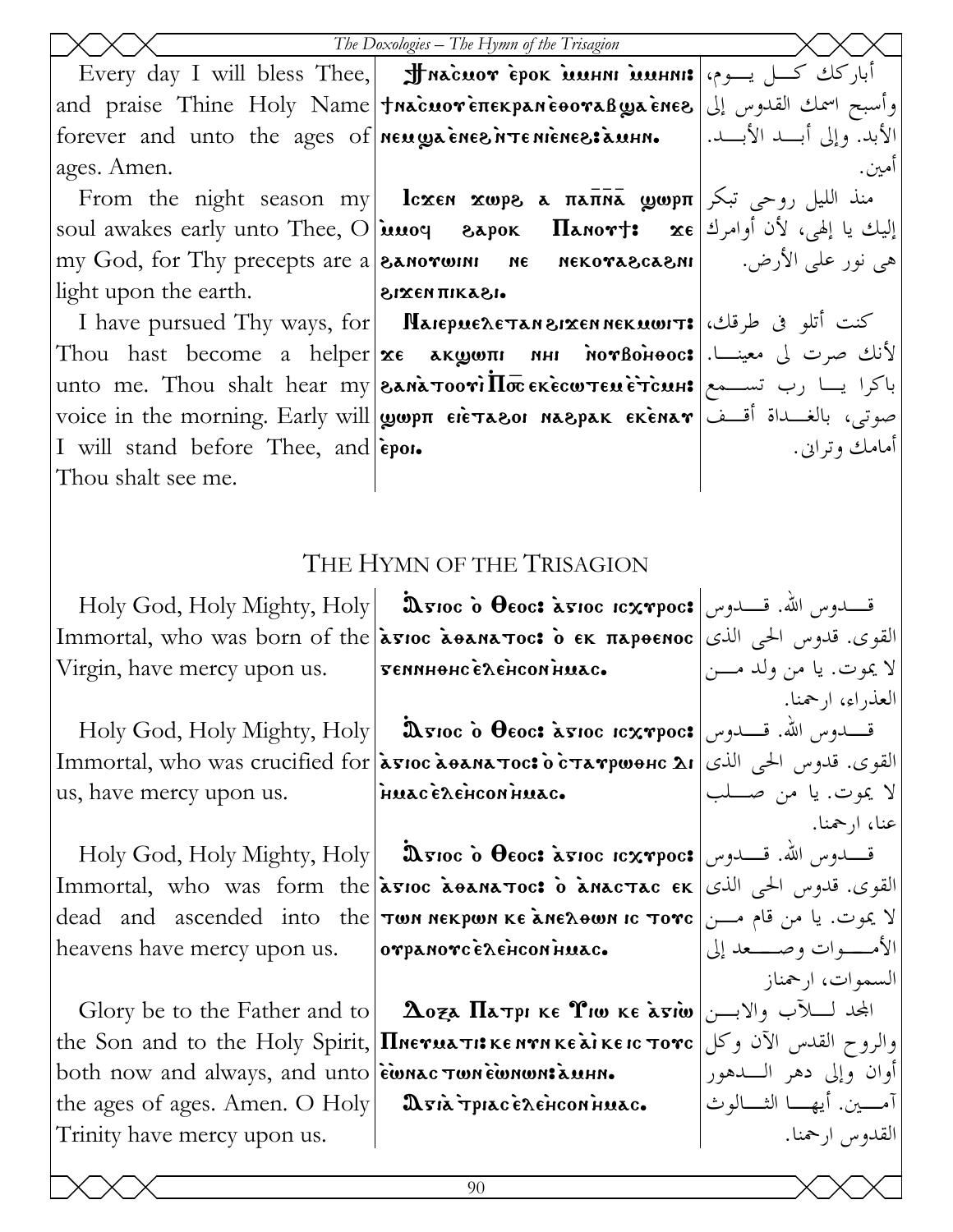|                                                     | The Doxologies - Introduction to the Doxologies                                                                                                                                                                  |                           |
|-----------------------------------------------------|------------------------------------------------------------------------------------------------------------------------------------------------------------------------------------------------------------------|---------------------------|
|                                                     | O Holy Trinity, have mercy   Dria Ppiac Exencon inuac: أيها الثالوث القــــدوس                                                                                                                                   |                           |
|                                                     | on us. O Holy Trinity, have <b>nanasia <i>J</i> ipac exencon nuac:</b> ارحمنا. أيهـا الثــالوث                                                                                                                   |                           |
| mercy on us. O Holy Trinity, Finity, oceanaBnainan. |                                                                                                                                                                                                                  | القدوس ارحمنـــا. أيهـــا |
| have mercy on us.                                   |                                                                                                                                                                                                                  | الثالوث القدوس ارحمنا.    |
|                                                     |                                                                                                                                                                                                                  |                           |
|                                                     | $\text{O}$ Lord, forgive us our <b>xa nenanowia nan èBox: Iloc xa</b> أنه با رب اغفر لنا                                                                                                                         |                           |
|                                                     | iniquities. O Lord, forgive us  <b>MENTAPATTWUA NANEBOA.</b> [مصر اغفر لنسا]                                                                                                                                     |                           |
| our trespasses.                                     |                                                                                                                                                                                                                  | ; لاتنا.                  |
|                                                     | $\mathrm{O} \,\, \mathrm{Lord}, \, \mathrm{visit} \,\, \mathrm{the} \,\, \mathrm{sick} \,\, \mathrm{of} \,\, \mathrm{Thy} \big  \quad \overline{\mathrm{Hoc}} \,\, \overline{\mathrm{\bf x}}$ یا رب افتقد مرضــی |                           |
|                                                     | شعبك، اشفهم من أحسل  people, heal them for the sake πεκλλος: wa τλίωον εθβε πεκρλη                                                                                                                               |                           |
|                                                     | of Thine Holy Name. Our eoral: nentot neu nenchror  اسمك القسدوس. آباؤنا                                                                                                                                         |                           |
|                                                     | fathers and brethren who have $ \epsilon \text{trans} \cdot \pi - \pi \cdot \pi $ وإخوتنا الذين رقدوا، يـــا                                                                                                     |                           |
| fallen asleep, O Lord, repose norway                |                                                                                                                                                                                                                  | رب نيح نفوسهم.            |
| their souls.                                        |                                                                                                                                                                                                                  |                           |
|                                                     | O Thou Who art sinless, <b>  Пілемові<math>\Pi</math>оє магмам<math>\mathbf{s}</math>пілемові</b> عيا من هو بلا خطيسة،                                                                                           |                           |
|                                                     | Lord have mercy on us. О Thou По дривоно и вром: уеп темтоо  ایا رب ارحمنا. یا من بلا                                                                                                                            |                           |
| Who art sinless, Lord help us epox.                 |                                                                                                                                                                                                                  | خطية، يا رب أعنا، واقبل   |
| and receive our supplications.                      |                                                                                                                                                                                                                  | طلباتنا إليك.             |
|                                                     | For Thine is the glory, the <b>XE wok TE THOOT NEU TIRUARI</b> ( $\mathbf{r}$ ) لأن لك المجد والعسرة                                                                                                             |                           |
|                                                     |                                                                                                                                                                                                                  |                           |
|                                                     | Lord have mercy. Lord have energie cont Krpie energie lural bave let have le have let have let have                                                                                                              |                           |
| mercy. Lord bless. Amen.                            | сленсом.                                                                                                                                                                                                         | رب بارك. أمين.            |
| Make us worthy to pray                              |                                                                                                                                                                                                                  |                           |
| thankfully:                                         | or ψεπελιοτ:                                                                                                                                                                                                     |                           |
| Our Father, Who art in                              | جعلنا مســـتحقين أن   TER MORTEN MENTRA MERITYS ASEN<br>  نقول بشكر:<br>  أبانا الذي في السموات  <br>  أبانا الذي في السموات  <br>••• Гронфии из& тэ тwna $\Pi$                                                  |                           |
| heaven                                              |                                                                                                                                                                                                                  |                           |
|                                                     |                                                                                                                                                                                                                  |                           |
|                                                     | INTRODUCTION TO THE DOXOLOGIES                                                                                                                                                                                   |                           |

Hail to you. We ask you, O  $\mid$   $\infty$ epe  $\mid$  ne  $\mid$   $\tau$ en $\uparrow$ eo $\mid$   $\bullet$   $\mid$   $\bullet$   $\mid$   $\downarrow$   $\downarrow$   $\downarrow$   $\downarrow$ saint full of glory, the Ever-|อค่e้องขอ<code>B</code> eoues พิพงจร e้วง Virgin, Mother of God, the **імпареенос менот** мівен: Mother of Christ.  $\mathbf{z}$ Tuacnort Huar iu $\Pi \mathbf{x}$ c. العذراء كل حين. والـدة الاله أم المسيح.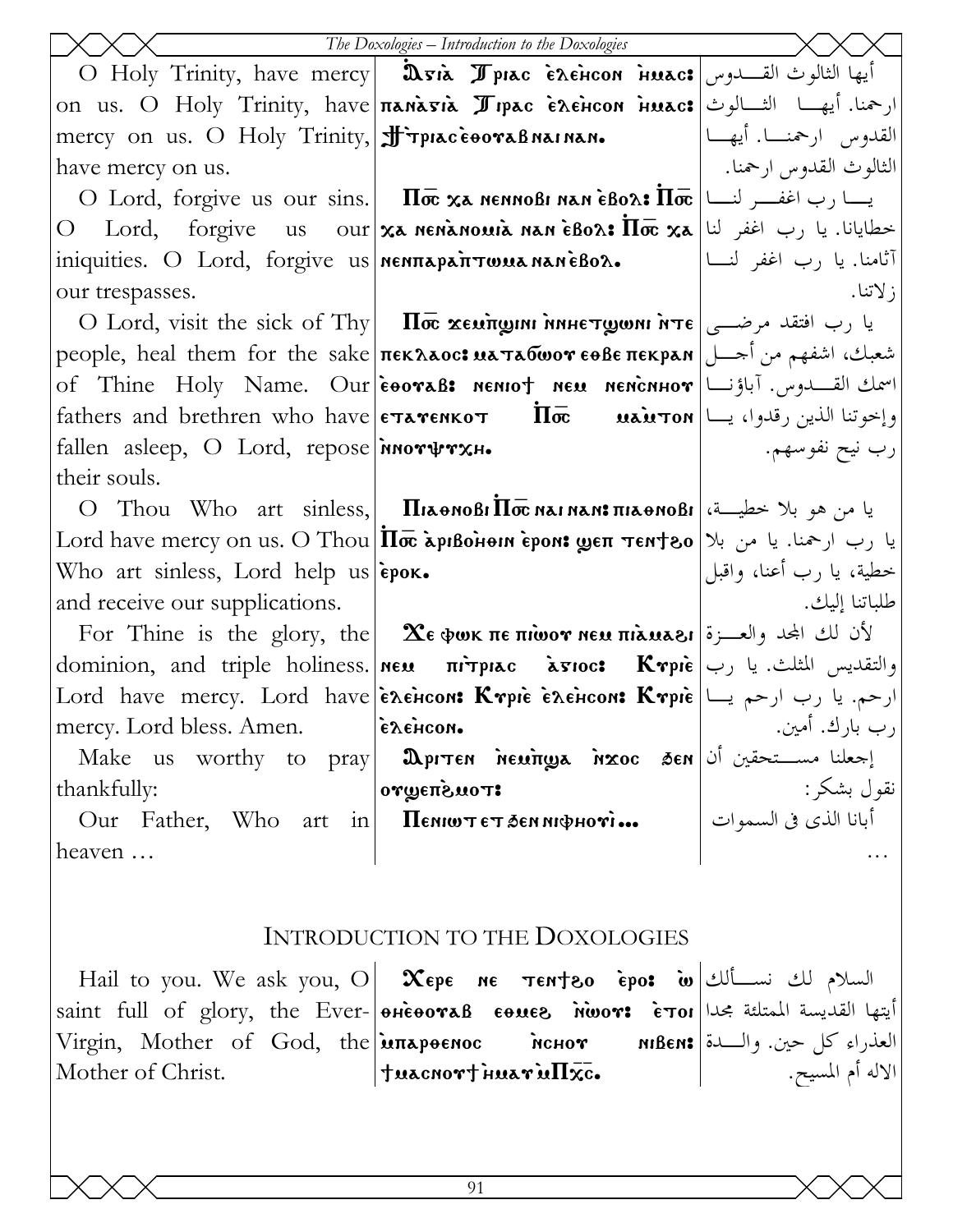|                                                             | The Doxologies - Introduction to the Doxologies                                                                                                   |                                             |
|-------------------------------------------------------------|---------------------------------------------------------------------------------------------------------------------------------------------------|---------------------------------------------|
|                                                             | Offer our prayers, unto your <b>Aniovi MTENTIPOCETXHE ETTOWII</b> [1] اصعدی صلاتنا إلی                                                            |                                             |
|                                                             |                                                                                                                                                   |                                             |
| forgive us our sins. MennoBinaneBox.                        |                                                                                                                                                   | خطايانا.                                    |
|                                                             |                                                                                                                                                   |                                             |
|                                                             | forth unto us the True Light, илютоин мтафинн: Пхс علمة النور الحقيقي المسيح إلهنا                                                                |                                             |
|                                                             | Christ our God, the saintly Πεηποντ: Tπαρθεπος εθοναβ.   العذراء القديسة.                                                                         |                                             |
| Virgin.                                                     |                                                                                                                                                   |                                             |
|                                                             | Ask the Lord on our behalf, <b>Uateo in Toc</b> $\epsilon$ $\sin$ $\alpha$ $\sin$ $\sin$ $\sin$ $\sin$                                            |                                             |
|                                                             | to have mercy upon our souls, [MTECLEPOTNAI NEN MENTTXH: [محمة مع نفوسنا ويغفر لنا to have mercy upon our souls                                   |                                             |
| and that He may forgive us our <b>Free x AME AND REAL</b> . |                                                                                                                                                   | خطايانا.                                    |
| sins.                                                       |                                                                                                                                                   |                                             |
|                                                             | O Virgin Mary, the holy <b>J περθεποι Uspis: Tθεο τοκος</b> ايتها العذراء مريم والدة                                                              |                                             |
|                                                             | Mother of God, the faithful eooraB: TrpocTaTHC ETENSOT: الإله القديسة الشـفيعة Mother of God, the faithful                                        |                                             |
|                                                             |                                                                                                                                                   |                                             |
|                                                             | Intercede on our behalf, <b>DpinpecBevin esphi exwns</b>                                                                                          |                                             |
|                                                             | before Christ, whom you have <b>Maspen <math>\Pi \overline{\mathbf{x}}</math>c</b> $\phi$ He $\tau$ ape $\mathbf{x}$ poq: الذي ولدته لكي ينعم لنا |                                             |
|                                                             | brought forth, that He may <b>[BOTTOL MTECLEPS MOT MAN: MTIXW</b>                                                                                 |                                             |
| grant us the forgiveness of our ends in TenennoBi.          |                                                                                                                                                   |                                             |
| sins.                                                       |                                                                                                                                                   |                                             |
|                                                             | Hail to you O Virgin, the very <b>Xepe ne ω +π</b> λρθεπος: torpw تحرم لسلام للك أيتسها                                                           |                                             |
|                                                             | and true Queen. Hail to the <b>issus Nahoms xepe frogorgor</b> = العذراء الملكة الحقيقية                                                          |                                             |
|                                                             | pride of our race, who has <i>i</i> rte πεηγεριος apexpo nan pride of our race, who has interession of                                            |                                             |
| borne to us Emmanuel.                                       | <i><b>NGUUANOTHA.</b></i>                                                                                                                         | حنســــنا. ولـــــدٰت لنــــاً<br>عمانوئيل. |
|                                                             |                                                                                                                                                   |                                             |
|                                                             | We ask you to remember us,   $\pi$ <sub>ent</sub> zo   مكة مكوينا   We ask you to remember us,   $\pi$                                            |                                             |
|                                                             | O our faithful advocate, before Tipoc TATHC ETENSOT: мадрен  أيتها الشفيعة المؤتمنة أمام                                                          |                                             |
|                                                             |                                                                                                                                                   |                                             |
| may forgive us our sins. MennoBinaneBox.                    |                                                                                                                                                   |                                             |
|                                                             |                                                                                                                                                   |                                             |
|                                                             |                                                                                                                                                   |                                             |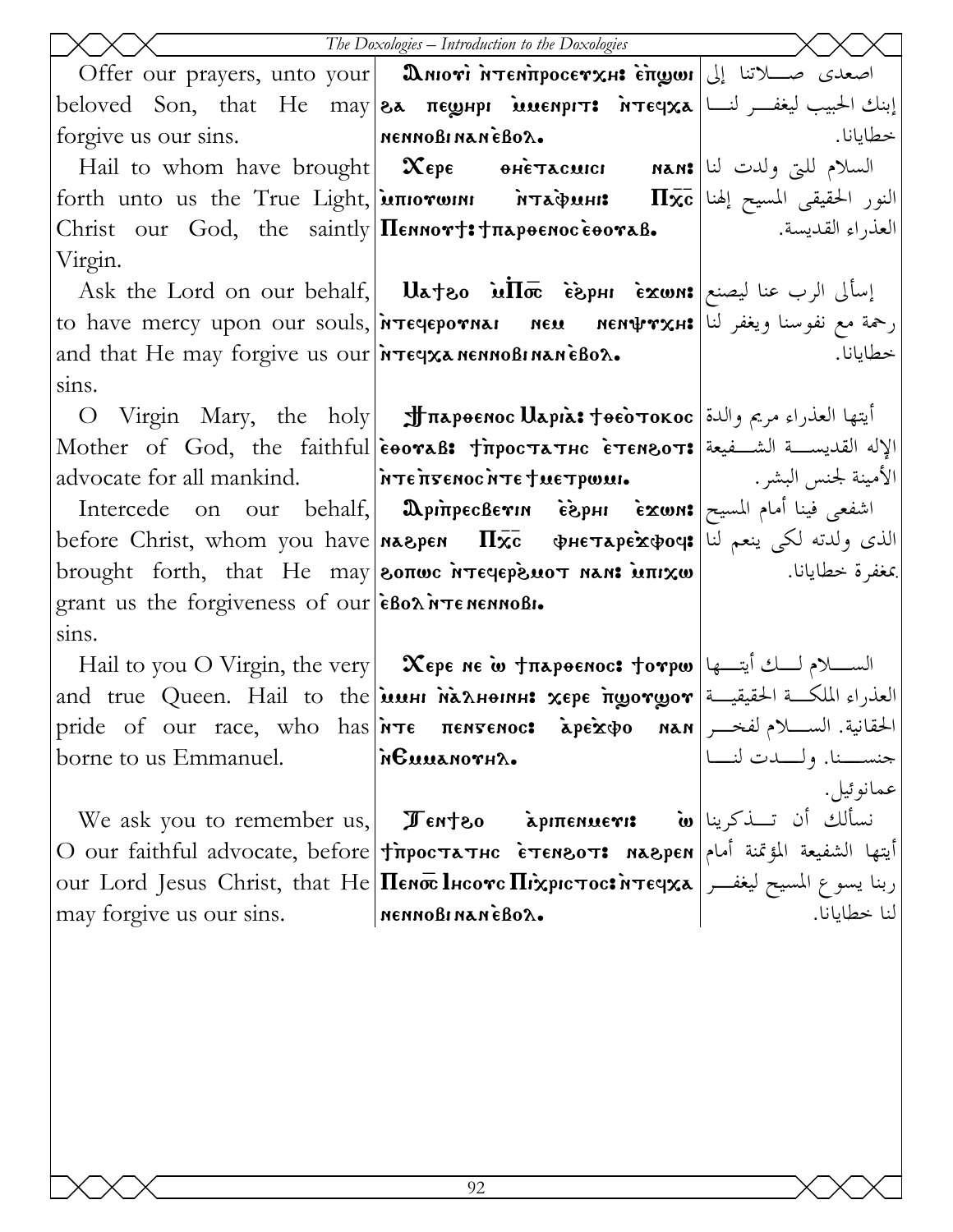The Doxologies - Doxologies for the Virgin, the Angels and the Heavenly

## DOXOLOGIES FOR THE VIRGIN, THE ANGELS AND THE HEAVENLY

## Vespers Doxology for the Virgin

 $\mathbf{I}$ 

| The adornment of Mary, in <b>C</b> pe <b>n</b> coacea <b>illapiant 3en</b> Jum ازينة مريم في السموات <b>The</b> adornment of Mary, in                                  |                                                                                                                                                                                                                                                           |  |
|------------------------------------------------------------------------------------------------------------------------------------------------------------------------|-----------------------------------------------------------------------------------------------------------------------------------------------------------------------------------------------------------------------------------------------------------|--|
| the highest heaven, at the right   мфноті стсапуши: саотімам   العلوية عن يمين حبيب ها                                                                                 |                                                                                                                                                                                                                                                           |  |
|                                                                                                                                                                        |                                                                                                                                                                                                                                                           |  |
| EXWN.                                                                                                                                                                  |                                                                                                                                                                                                                                                           |  |
| As David has said, in the <b>Kata</b> $\Phi$ pht $\epsilon$ <b>xaqxoc:</b> $\alpha \le \epsilon$ $ \psi $ and $\Delta \le \epsilon$                                    |                                                                                                                                                                                                                                                           |  |
| book of the Psalms, "Upon Thy $\Delta$ arı $\Delta$ ðen $\pi$ ir $\psi$ a $\lambda$ ouc: xe acòei المزمور قامت الملكة عـــن                                            |                                                                                                                                                                                                                                                           |  |
| right hand, O King, did stand epa Tchxe forpw: caorinau innok   الملك. المستوجمة المعاملة                                                                              |                                                                                                                                                                                                                                                           |  |
| πoγpo.                                                                                                                                                                 |                                                                                                                                                                                                                                                           |  |
| Solomon has called her, in the <b>Coλουων μον + èpoc: ت</b> صليمان دعاها في نشيد Solomon has called her, in the <b>Coλουων μον + èpoc: ق</b> صد ا                      |                                                                                                                                                                                                                                                           |  |
|                                                                                                                                                                        |                                                                                                                                                                                                                                                           |  |
| $\text{ceil}$ ملايقيّ ملاينتي الحقيقيـــة $\text{max}$ , متبعّ العقيقيــة العقيقيــة ال                                                                                |                                                                                                                                                                                                                                                           |  |
|                                                                                                                                                                        | أورشليم.                                                                                                                                                                                                                                                  |  |
|                                                                                                                                                                        |                                                                                                                                                                                                                                                           |  |
| her, in diverse high names, கலையத் அலை வார்க்கை வார்க்கப்பு அவர் வாதி அல்லா                                                                                            |                                                                                                                                                                                                                                                           |  |
|                                                                                                                                                                        |                                                                                                                                                                                                                                                           |  |
| garden, O choicest aroma."   MapwwaTa.                                                                                                                                 | العنبر المختار .                                                                                                                                                                                                                                          |  |
| Hail to you O Virgin, the very $\ \mathbf{x}_{\text{epe}}\ $ $\mathbf{x}_{\text{epe}}\ $ $\mathbf{v}_{\text{m}}\ $ $\mathbf{v}_{\text{epe}}$ $\mathbf{v}_{\text{epe}}$ |                                                                                                                                                                                                                                                           |  |
| $ \!$ and true Queen. Hail to the $ \! $ العذراء الملكــة الحقيقيـــة $ \! $ and true Queen. Hail to the $ \! $                                                        |                                                                                                                                                                                                                                                           |  |
| pride of our race, who has <i>i</i> rte πεηγεηος: apexo nan <i>i</i> الحقانية. السللام لفخــر                                                                          |                                                                                                                                                                                                                                                           |  |
| borne to us Emmanuel. $\mathbf{h}$ <b>Euuanov</b> $\mathbf{h}$                                                                                                         | جنســــنا. ولـــــدت لنـــــا                                                                                                                                                                                                                             |  |
|                                                                                                                                                                        | عمانوڻيل.                                                                                                                                                                                                                                                 |  |
| We ask you to remember us, <b>I Tenteo</b> apmenuer: <b>iv</b> w تسألك أن تسذكرينا                                                                                     |                                                                                                                                                                                                                                                           |  |
|                                                                                                                                                                        |                                                                                                                                                                                                                                                           |  |
| our Lord Jesus Christ, that He <b>Henoc lucove Hixpic Toc: integxa</b>   ربنا يسوع المسيح ليغفـــر                                                                     |                                                                                                                                                                                                                                                           |  |
| may forgive us our sins. MennoBinaneBox.                                                                                                                               | لنا خطايانا.                                                                                                                                                                                                                                              |  |
| Midnight Doxology for the Virgin                                                                                                                                       |                                                                                                                                                                                                                                                           |  |
|                                                                                                                                                                        | For he has given a type of   $\Omega$ q† инии $\sigma$ ар ѐрос: бем علامة عنها<br>saying "Come out of your εδολδεη πεκλπος: w θΗετςωτπ انحرجى من بستانك أيتها <br>O our faithful advocate, before TipocTATHC ETENBOT: MABPEN  أيتها الشفيعة المؤتمنة أمام |  |

Your greatness O Mary, the Jewernight عير الدنسة تشب علو اundefiled Virgin, is likened to Jπapoenoc MarowAeB: coni the height of the palm tree, **μπιδιει μπιβεΝΙ ετασολομων σαχι** مختلم عنها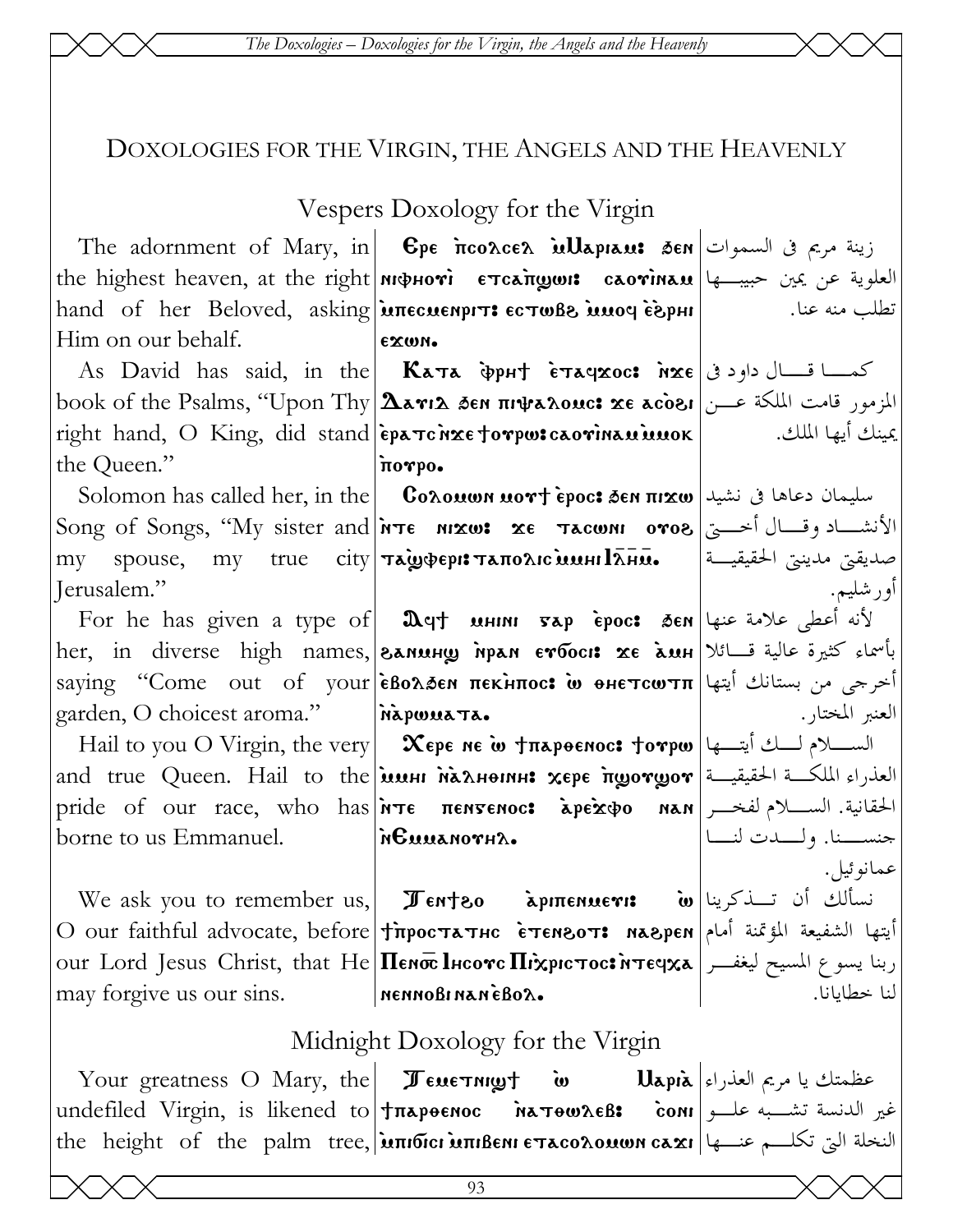|                                                                       | The Doxologies - Doxologies for the Virgin, the Angels and the Heavenly                                                    |                            |
|-----------------------------------------------------------------------|----------------------------------------------------------------------------------------------------------------------------|----------------------------|
| spoken of by Solomon.                                                 | еөвнтч                                                                                                                     | سليمان.                    |
|                                                                       | You are the spring of living <b>Noo TE fuorul multiply</b> $\mathbf{F}$ is $\mathbf{F}$ is $\mathbf{F}$                    |                            |
|                                                                       | الفائض من لبنان. الـــتي  water, that flows from Lebanon, επδα†່ນπιλιβαnoc: أفائض من لبنان. الـــتي                        |                            |
|                                                                       | for out of you sprang unto us, <i>i</i> rte tuenort BeBI NAN eBo $\lambda$ i                                               |                            |
| the grace of the Divinity.                                            | MOHTC.                                                                                                                     | اللاهو ت.                  |
|                                                                       | You gave birth to Emmanuel, <b>     Desuici нан немианотн</b> ден   ولدت لنا عمانوئيل من                                   |                            |
|                                                                       |                                                                                                                            |                            |
|                                                                       | He has made us heirs, to the мклнромомос    мерни    дем العرض ملكـــــوت                                                  |                            |
| Kingdom of heaven <b>Example 3 by Formal Power or point of heaven</b> |                                                                                                                            | السموات.                   |
|                                                                       | According to the promise, He   <b>Καταπιως εταγως υπογήτε</b>   بالوعد الذي وعد به                                         |                            |
|                                                                       | أبانا رئيس الآباء الذي هو promised to our father, King πεΝιωτ млатріархнс: ετε φаї πε                                      |                            |
|                                                                       |                                                                                                                            |                            |
| and fulfilled to us.                                                  | εβολ.                                                                                                                      | لنا.                       |
|                                                                       | Hail to you O Virgin, the very <b>X</b> ερε ne ω <del>Jnapoenoc: Jorpω</del> على أيت بها                                   |                            |
|                                                                       | and true Queen. Hail to the <b>insul Maxheinh: xepe frogorgor</b> and true Queen. Hail to the in                           |                            |
|                                                                       | pride of our race, who has <b>אדε πεηγεηος: مَجتمَع بَالْحَ</b> قَانِيَّة. الســــلام لفخـــر   pride of our race, who has |                            |
| borne to us Emmanuel.                                                 | AHTONAMOTH'S.                                                                                                              | حنســـنا. ولــــدت لنــــا |
|                                                                       |                                                                                                                            | عمانوئيل.                  |
|                                                                       | We ask you to remember us, <b>I Tentzo</b> apmenuer: <b>iv</b> w تسألك أن تسذكرينا                                         |                            |
|                                                                       | O our faithful advocate, before   †простатнс  ѐтемзот:  мазрем   أيتها الشفيعة المؤتمنة أمام                               |                            |
|                                                                       | our Lord Jesus Christ, that He <b> Пемос Інсотс Піхрістос: تر</b> بنا يسوع المسيح ليغفــر   معر                            |                            |
| may forgive us our sins.                                              | nennoßi nan eßo $\lambda_\bullet$                                                                                          | لنا خطايانا.               |
|                                                                       | Matins Doxology for the Virgin                                                                                             |                            |
|                                                                       | Blessed are you, O Mary, the <b>Worniat noo Uapia tcaße</b> $\sim$ $\sim$ $\sim$ $\sim$ $\sim$                             |                            |
|                                                                       | prudent and the chaste, the отов нсемне: †мав в † нскнин: الحكيمة العفيفة القبــة                                          |                            |
| second tabernacle, the treasure niaeo intenvia TIKON.                 |                                                                                                                            | الثانية الكنز الروحي.      |
| of the spirit.                                                        |                                                                                                                            |                            |
|                                                                       | The pure turtle-dove, which <b>  J bpoungar Micore,</b> اليمامة النقية التي نادت                                           |                            |
|                                                                       | في أرضنا وأينعت لنا ثمرة  declared   in   our   land,   and  ohe tacuort sen πεηκαει: oro8                                 |                            |
|                                                                       | brought unto us, the Fruit of $\alpha$ acoppi nan $\epsilon$ Bo $\alpha$ : norkapπoc $\lambda$ T $\epsilon$                | الرو ح.                    |
| the Spirit.                                                           | ΠITTNETUA.                                                                                                                 |                            |
|                                                                       | The Spirit of Comfort, which <b>Ilinerua MITALE MAGES</b> 11 Mercey 14th Spirit of Comfort, which <b>Ilinerua</b>          |                            |
|                                                                       | came upon your Son, in the фнетачи ехем пешнри гихем على ابنك فى ميساه  сате ироп уоиг Son, in the                         |                            |
|                                                                       | waters of the Jordan, as in the <b> мишот нте Пнорданнс: ката  </b> بالأردن كمثال نوح.                                     |                            |
| type of Noah.                                                         | iτγπος η Πωε.                                                                                                              |                            |
|                                                                       | 94                                                                                                                         |                            |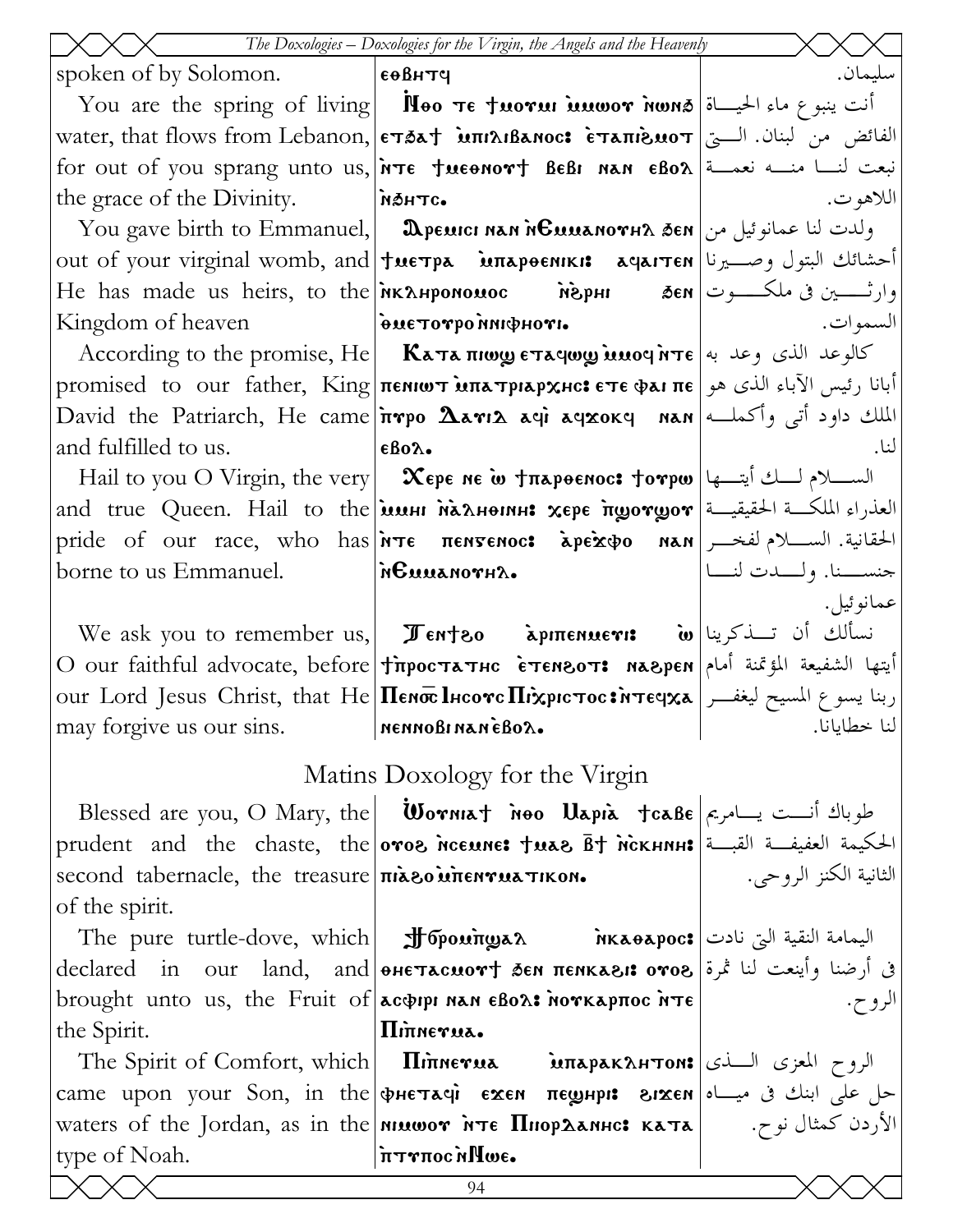|                                                                | $\begin{picture}(180,10) \put(0,0){\line(1,0){10}} \put(15,0){\line(1,0){10}} \put(15,0){\line(1,0){10}} \put(15,0){\line(1,0){10}} \put(15,0){\line(1,0){10}} \put(15,0){\line(1,0){10}} \put(15,0){\line(1,0){10}} \put(15,0){\line(1,0){10}} \put(15,0){\line(1,0){10}} \put(15,0){\line(1,0){10}} \put(15,0){\line(1,0){10}} \put(15,0){\line($ |                            |
|----------------------------------------------------------------|-----------------------------------------------------------------------------------------------------------------------------------------------------------------------------------------------------------------------------------------------------------------------------------------------------------------------------------------------------|----------------------------|
|                                                                | For Noah's dove, has <b>Johoum vap ETE muar: Nooc</b> $\mathbf{c}$ and $\mathbf{c}$ if $\mathbf{c}$                                                                                                                                                                                                                                                 |                            |
|                                                                | declared unto us, the peace of acargennory NAM: htapHNH NTE   بشرتنا بسلام الله السذى                                                                                                                                                                                                                                                               |                            |
|                                                                |                                                                                                                                                                                                                                                                                                                                                     |                            |
|                                                                | وأنت أيضا يارجاءنـــا Tenze λπιc: مة Meo zwi في Likewise you our hope, the                                                                                                                                                                                                                                                                          |                            |
|                                                                | rational turtle-dove, have foponing an inourre: apeinn in the dove, have foponing                                                                                                                                                                                                                                                                   |                            |
|                                                                | brought mercy unto us, and μπικει και: apeqaι δερος δεκ  أبالرحمة وحملته في بطنك. [brought mercy unto us, and                                                                                                                                                                                                                                       |                            |
| carried Him in your womb.   TENEXI.                            |                                                                                                                                                                                                                                                                                                                                                     |                            |
|                                                                | To wit Jesus our Lord, the $ $ επε φαι πε lncore: πιμιει $ $ باسوع المولود مـــن                                                                                                                                                                                                                                                                    |                            |
|                                                                | Only-Begotten of the Father, EBonden PIWT: aruacy Nan EBon   الآب ولد لنا منك وحرر                                                                                                                                                                                                                                                                  |                            |
| was born of you unto us, and non-taquep $\pi$ enxenoc inpense. |                                                                                                                                                                                                                                                                                                                                                     | جنسنا.                     |
| set free our race.                                             |                                                                                                                                                                                                                                                                                                                                                     |                            |
|                                                                |                                                                                                                                                                                                                                                                                                                                                     |                            |
|                                                                | hearts, and with our tongues εβολδεη πενελτ Myopπ: وبعد ذلك بلساننا أيضا                                                                                                                                                                                                                                                                            |                            |
|                                                                |                                                                                                                                                                                                                                                                                                                                                     |                            |
|                                                                | εβολ εηχω μμος.                                                                                                                                                                                                                                                                                                                                     |                            |
|                                                                | "O our Lord Jesus Christ,   Хе Пемо Інсотс Піхрістос: ياربنا يسوع المســيح إ                                                                                                                                                                                                                                                                        |                            |
|                                                                | make in us a sanctuary, for <b>MAGAMIO NAK NOPHI NOHTEN:</b> اجعل لك فينـا هـيكلا                                                                                                                                                                                                                                                                   |                            |
|                                                                | Thine Holy Spirit, ever Morepier MTE Hekmerua الروحك القدوس يعطيك                                                                                                                                                                                                                                                                                   |                            |
|                                                                | $\text{glorifying Thee."}$ $\text{eoorableer}$ $\text{aDer}$ $\text{awide}$                                                                                                                                                                                                                                                                         |                            |
|                                                                | Hail to you O Virgin, the very <b>  Χερε ne ω †περθεnoc: †oγρω</b>  السلام لسلة أيتسها   Hail to you O Virgin, the very                                                                                                                                                                                                                             |                            |
|                                                                | and true Queen. Hail to the <b>inush rangers xepe ingorgor</b> = العذراء الملكة الحقيقية   and true Queen. Hail to the                                                                                                                                                                                                                              |                            |
|                                                                | pride of our race, who has <i>i</i> nte πεηγεριος: apexto nan <i>i</i> bit im the pride of our race, who has <i>i</i> nte πεηγεριος: apexto nan <i>i</i>                                                                                                                                                                                            |                            |
| borne to us Emmanuel.                                          | <i>i</i> nGuuanovha.                                                                                                                                                                                                                                                                                                                                | جنســـنا. ولــــدت لنــــا |
|                                                                |                                                                                                                                                                                                                                                                                                                                                     | عمانوئيل.                  |
|                                                                | We ask you to remember us, <b>I Tenteo</b> apmenuer: مُسألك أن تسذكرينا "We ask you to remember us                                                                                                                                                                                                                                                  |                            |
|                                                                | O our faithful advocate, before Tippoстатнс ETENBOT: naBpEN   التفا الشفيعة المؤتمنة أمام                                                                                                                                                                                                                                                           |                            |
|                                                                | our Lord Jesus Christ, that He <b>Henoc l</b> hcove <b>Hixpic toc: أربنا يسوع المسيح ليغفــر our</b> Lord Jesus Christ, that He <b>Henoc l</b> hcove <b>Hixpic toc:</b>                                                                                                                                                                             |                            |
| may forgive us our sins. MennoBinaneBox.                       |                                                                                                                                                                                                                                                                                                                                                     | لنا خطايانا.               |
|                                                                | Doxology for the Heavenly                                                                                                                                                                                                                                                                                                                           |                            |
|                                                                | Seven archangels, always  <b>Waws MapxHasse2oc: ceoe, ا</b> سبعة رؤساء ملائكة                                                                                                                                                                                                                                                                       |                            |
|                                                                | praising as they stand, before <b>epator eveperunoc: inteuso</b> and they stand, before <b>epator eveperunoc:</b> inteural interpreties                                                                                                                                                                                                             |                            |
|                                                                | the Pantocrator, serving the <b>ininan Tokpa Top:</b> ergengi external thanks                                                                                                                                                                                                                                                                       |                            |
| Hidden Mystery.                                                | and ST and Human Strum (                                                                                                                                                                                                                                                                                                                            | السر الخفي.                |
|                                                                | Michael is the first. Gabriel is     UIханл пе пьотит: Sаврна   الأول.   Мichael is the first. Gabriel is     U                                                                                                                                                                                                                                     |                            |
|                                                                | the second. Rafael is the third. <b>πεπιμελ char: Paφaнλ πεπιμελ</b> اغبريال هو الثاني. رافائيل                                                                                                                                                                                                                                                     |                            |
|                                                                | 95                                                                                                                                                                                                                                                                                                                                                  |                            |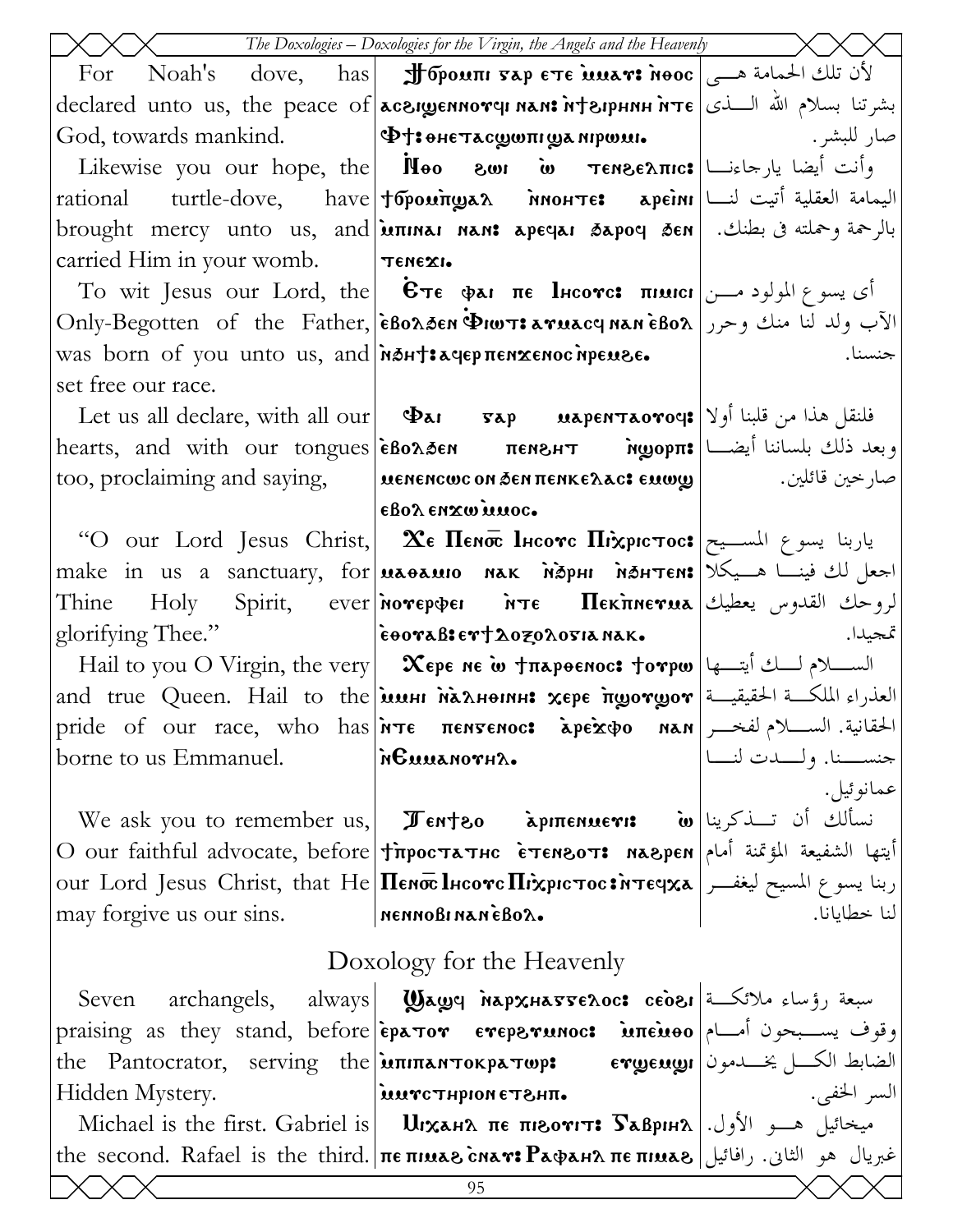| The Doxologies – Doxologies for the Virgin, the Angels and the Heavenly |                                                                                                                                                   |                         |
|-------------------------------------------------------------------------|---------------------------------------------------------------------------------------------------------------------------------------------------|-------------------------|
|                                                                         | A symbol of the Trinity. <b>JEEN A</b> symbol of the Trinity. <b>Signar: الثال</b> ث. كمثـــال                                                    |                         |
|                                                                         |                                                                                                                                                   | الثالو ث.               |
|                                                                         | Souriel, Sedakiel, Sarathiel  Сотрия Седакина: Сараөнна كيال  Souriel, Sedakiel, Sarathiel  Сотрина                                               |                         |
|                                                                         |                                                                                                                                                   |                         |
|                                                                         | المنيرون العظماء الأطهـــار   holy, asking Him for the  мречеротшин соотав: ннеттшве                                                              |                         |
| creation.                                                               |                                                                                                                                                   |                         |
|                                                                         | The Cherubim, the Seraphim, <b>  HIXEpovBIM NEM MICEPa&amp;IM: إلشاروبيم   والسارافيم   The Cherubim, the Seraphim,   NIXEPOVBIM NEM NICEPA</b>   |                         |
|                                                                         | the thrones, dominions and <b>Mieponoc NIMETOR MIXOM: πρίτον</b> $ U_{\text{t}} $                                                                 |                         |
|                                                                         | powers, and the four <b>inzwon nacwua too: ETGAI 3a a</b>                                                                                         |                         |
|                                                                         | incorporeal beasts, carrying the <b>The Algebra Metal</b>                                                                                         | الحيوانات غير المتجسدين |
| throne of God.                                                          |                                                                                                                                                   | الحاملون مركبة الله.    |
|                                                                         | And the twenty four priests, <b>Ilixot qtor witpecBrtepoc:</b> الأربعة والعشـــرون                                                                |                         |
|                                                                         | in the Church of the Firstborn, SEN TEKRAHCIA NTE MLOPIT MUICI   الأبكار ا                                                                        |                         |
|                                                                         | praising Him incessantly, evewe epoq sen ovue Taouovnk: يستجونه بسلا فتسور                                                                        |                         |
|                                                                         | proclaiming and saying.   $\ket{\text{erwy} \text{e} \text{Bo} \text{r} \text{c} \text{w} \text{u} \text{u} \text{o} \text{c}}$ .                 |                         |
|                                                                         | "Holy, O God. The sick, O $\alpha$ $\alpha$ б тос о̀ Осос: инстуюми الله. المرضـــي                                                               |                         |
|                                                                         | $\text{Lord}, \text{~heal}$ them. $\text{Holy}, \text{~O}$  اشفهم. قدوس القـــوى.  $\text{3.74}$ kg100 $\text{cm}$                                |                         |
|                                                                         | Mighty. Those who slept, мнетатемкот $\overline{\text{H}\bar{\text{c}}\text{}}$ иа̀итон моот. الراقدين يارب نيحهم. والمجمعة                       |                         |
| repose them."                                                           |                                                                                                                                                   |                         |
|                                                                         | "Holy, O Immortal. O Lord,  Дуюс Дөлматос: مقدوس الذي لايموت. "Holy, O Immortal. O Lord                                                           |                         |
|                                                                         | bless Thine inheritance, and <b>  етекканромоміа: маре пекма</b> н   والث ميراثـــك. ولــتكن                                                      |                         |
|                                                                         | may Thy mercy and Thy peace, $ \text{new} - \text{reks}$ $\text{repunk} - \text{or} - \text{r}$ $\text{rcoBr}$ $ \text{t} - \text{c} - \text{c} $ | لشعىك.                  |
| be a fortress unto Thy people."   MITTEK AAOC.                          | Holy, Holy, Holy Lord of $\alpha$ $\alpha$ e xoraß oros xoraß: xoraß محلوس قلدوس قلدوس قلدوس ا                                                    |                         |
|                                                                         | رب الصاباؤوت. السماء   Hosts. Heaven and earth are   Πσε caBawo: ער الصاباؤوت. السماء   Alosts. Heaven and earth are                              |                         |
|                                                                         |                                                                                                                                                   |                         |
| glory.                                                                  |                                                                                                                                                   | مجدك وكرامتك.           |
|                                                                         | And when they say "Alleluia,"   మెణ్నుగ్రాణ్ మπι $\mathbf{a}$ λληλονιλε   اذا ما قالوا هلليلويــا.                                                |                         |
|                                                                         | the Heavenly respond saying.   wape Na Nichovi ovwe innove xe   يتبعهم السمائيون قسائلين                                                          |                         |
|                                                                         | قدوس أمين هلليلويا. المجد   Holy. Amen. Alleluia. Glory be  الكة Glory be التم العامة "Holy. Amen. Alleluia. G                                    |                         |
| to our God."                                                            | $\vert{\bf \Pi}$ ennor† $\pi$ e.                                                                                                                  | هو لالهنا.              |
|                                                                         | Intercede on our behalf, O <b>DpinpecBevin</b> $\epsilon$ <b>exwn:</b> اشــفعوا فينـــا أيهـــا   Intercede on our behalf, O                      |                         |
|                                                                         | angelic hosts, and all the nic patia nargenous neu angelic hosts, and all the nic oparations neu                                                  |                         |
|                                                                         | heavenly orders, that He may niπaτua neπoγpanion: nτεqχa بعنفر  heavenly orders, that He may niπaτua                                              |                         |
| forgive us our sins.                                                    | NENNOBINANÈBOA.                                                                                                                                   | لنا خطايانا.            |
|                                                                         |                                                                                                                                                   |                         |
|                                                                         | 96                                                                                                                                                |                         |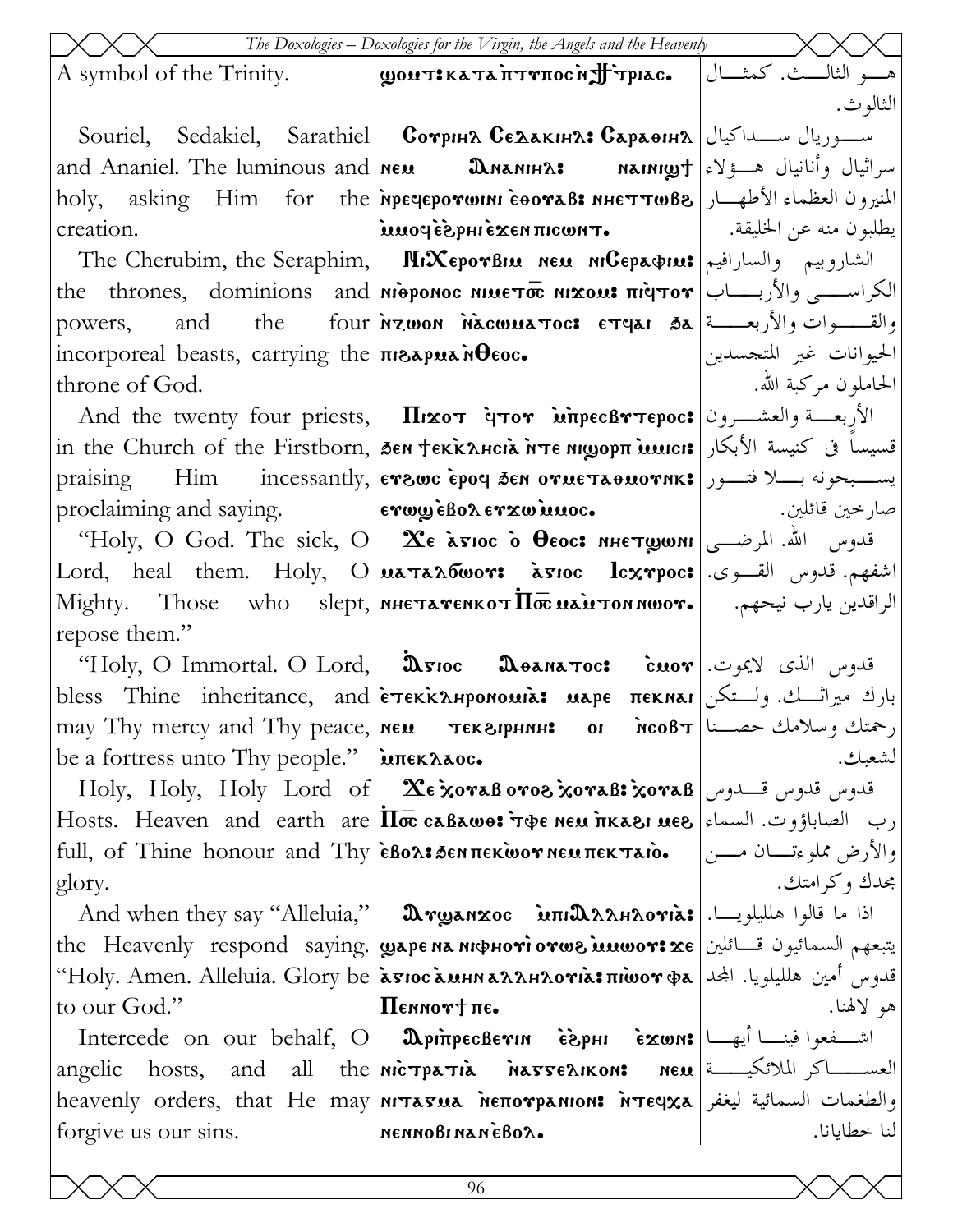*The Doxologies – Doxologies for the Virgin, the Angels and the Heavenly* 

## Doxology for Saint John the Baptist

Among those John the Baptist.

Bridegroom, the Lamb of God.

on His Name, became children Neuprin τεπιονωπι. of the Light.

us our sins.

the Light.

women, no one is like you. You <del>dre ansiour eqoni immok: أ</del>نت عظـيم аre great among the saints, O $\vert$ отншу $\dagger$  бен ннеоотав тнрот: $\vert$ ي جميع القديسين يايوحنا  $\lim\epsilon$  ovon  $\tau$ wnd  $\delta$ en ni ${\rm x}$ inmici: النساء  $\lambda$  $|$ lwannhc  $\pi$ ipeq $\dagger$ wuc.

 ${\rm You}$  are much more than a $|$   ${\rm Meo}$ к отгото̀  $\dot{\rm \bf un}$ рофн ${\rm\bf true}$ нс: أنت أفضل من نـبى. prophet, foremost among the $\vert$ акбісі зем †иеөині: меок πе $\vert$ نعاليت فى البر. أنت هـــو just. You are the friend of the `p`]vhr `mpipat]elet> pi\ihb `nte صديق الختن حمل االله.  $\Phi$ t.

You have witnessed to the  $\mid$   $\pmb{\mathfrak{A}}$ кериеөре  $\mid$  эль пютонн: شهدت للنور الحقيقى الذى أتــى الى العــالم.|True Light, which came into the אדαڤة etaqii `eπικοcωoc:| الذى أتــى الى العــالم.| world, and those who believed|nheona&† èπeqpan: aγgwπr|فين يؤمنــون باسمــه

Intercede on our behalf, O Ari`precbeuin `e`\rhi `ejwn> `w اشفع فينا أيها السابق fore-runner and baptizer, John **πίπρο2ρουος مسلم الله معمدان المعم**ــدان المعمــدان the Baptist, that He may forgive **loxnnhc** пречтомс: итечха nennobi nan ebol.

ليغفر لنا خطايانا.

صاروا أبناء النور.

الأردن.

صارخاً قائلاً.

لأنه هو المحيى.

المعمدان.

## Another Doxology for Saint John the Baptist

Among those born women, no one is like you, you <del>nigtor herasse</del>aion: xe aitwuc |الاناجيــــل الأربعــــة أنى are great among the saints, O $\vert$ ம $\Pi$ கсம $\tau$ нр: бен инишот `н $\tau$ е $\vert$ ه ميــاه  $\tau$ John the Baptist. Afermeqre `nje Iwannhc> 'en شــهد يوحنــا فى |πilop2anhc.

You are much more than a **| మిபாகும் சொர்பாளையுக `eooraß: و**نظرت الروح القدس prophet, you were righteously|εταφὶ ềπεςμτ ềβολδεκ ̈тфε:|مندما نزل من الســـماء. وسمعـــت صـــوت الآب| exalted, you are the friend of the <mark>аксотем ѐт̀син ̀ите Фкот: есо</code>ی صـــوت الآب</mark> Bridegroom, the Lamb of God. | EBox Ecxwinnoc.

 ${\hbox{You\,\,} }$  Mou  ${\hbox{~hare\,\,} }$  witnessed to the  $\hbox{~\,\,}$   $\hbox{~\,\,}$  Хе фат пе  ${\hbox{~\,\,} }$   ${\hbox{~\,\,} }$  дмемргт:  $\text{True Light, which came into the }|\tilde{\mathop{\bf{er}}\nolimits}$ a  $\text{max}$ yat  $\text{max}$ aqep $\text{sup}\left| \text{sum}\right|$ الذى سرت بــه نفســى وصنع مشيئتي. إسمعوا لـــه| world, those who believed in|πaorwy cwтεu ncwq: xe nooq πe His Name, became children of **The STANSO.** 

Intercede on our behalf, O Ari`precbeuin `e`\rhi `ejwn> `w اشفع فينا أيها السابق fore-runner and baptizer, John|πιπροΔροιιος `mbaπτιςτης:|الصابغ يوحنا المعمــدان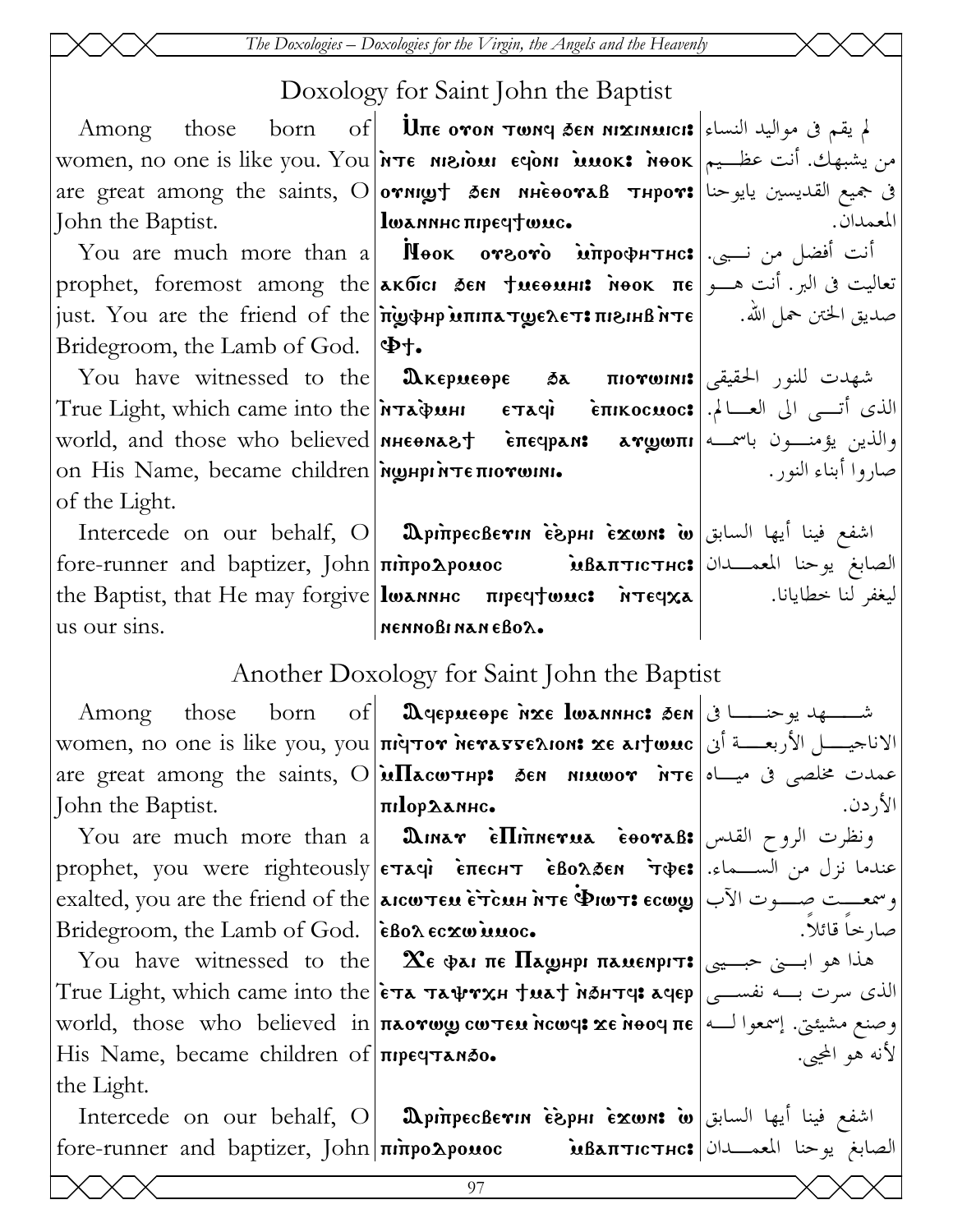|                                                | The Doxologies - Doxologies for the Virgin, the Angels and the Heavenly                                                                                                   |                    |
|------------------------------------------------|---------------------------------------------------------------------------------------------------------------------------------------------------------------------------|--------------------|
|                                                | the Baptist, that He may forgive losannuc $\pi$ rpeqtouc: $\pi$ reqxa                                                                                                     | ليغفر لنا خطايانا. |
| us our sins.                                   | меммовимамевол.                                                                                                                                                           |                    |
|                                                | Doxology for the Apostles                                                                                                                                                 |                    |
|                                                | Our Lord Jesus Christ, has <b>Krpioc lucorc Hixpic Toc:</b> الرب يسوع المســيح                                                                                            |                    |
|                                                |                                                                                                                                                                           |                    |
|                                                | Andrew, And John and James; Петрос нем Длареас: lwannнс اواس. ويوحنـــا                                                                                                   |                    |
|                                                | neulakwBoc.                                                                                                                                                               | و يعقو ب.          |
|                                                | And Philip and Matthew;  <b>λοιπο Φιλιππος Neu</b> وفيلـــــــبس ومـــــــيّ  And Philip and Matthew;  <b>λοιπο Φιλιππος</b>                                              |                    |
|                                                |                                                                                                                                                                           |                    |
|                                                | James the son of Alphaeus, and  <code><math>\bm{\theta}</math>wuac: lakwBoc</code> א $\bm{\tau}$ e هندوب بسن حلفـــي $\bm{s}$                                             |                    |
| Simon the Canaanite. Mex CIMENTIKANANEOC.      |                                                                                                                                                                           | و سمعان القانوي.   |
|                                                | 7haddaeus and Matthias;  $\theta$ a $\lambda$ aeoc neu Uatorac:  وتـــــداوس ومتـــــاس.                                                                                  |                    |
|                                                | Paul, Mark and Luke; and the <b>Narxoc   neu   Uapkoc   neu</b> اوبولس ومرقس ولوقــا.                                                                                     |                    |
|                                                | rest of the Disciples, who <b>Aorkac:</b> neu ncem n refly . وبقية التلاميذ الذين تبعوا                                                                                   |                    |
| followed our Saviour.                          |                                                                                                                                                                           | مخلصنا.            |
|                                                | $\prod$ емсωтнр.                                                                                                                                                          |                    |
|                                                | Matthias was chosen, instead   $\alpha$ متياس السذى صـــار   Matthias was chosen, instead                                                                                 |                    |
|                                                | of Judas, and was numbered <i>i</i> ry unior hor act new it xwk (حوضا عن يهوذا. وكامل                                                                                     |                    |
| with, the rest of the Apostles.                | وبقية التلاميذ الذين تبعوا   εβολ neω πceπι: nnheтaγωoωι nca                                                                                                              |                    |
|                                                | $\mathbf{\Omega}$ еспота.                                                                                                                                                 | السيد.             |
|                                                | Their sound went forth, into   మпотэршот уенач свол: طوحت أصبواهم إلى                                                                                                     |                    |
|                                                | all the earth, and their words <b>Sixen nos inkasi Thpe: 0708</b> [bless] all the earth, and their words                                                                  |                    |
| unto, the ends of the world.                   | كلامهـــــم إلى أقطــــــار  мотсахі атфог, да атрнхс<br>муоткотиенн.                                                                                                     | المسكو نة.         |
|                                                | Pray to the Lord on our <b>I whe in the lord on our I where ight is rewrit w</b> $ \vec{v} $                                                                              |                    |
|                                                | الرسل والاثنان والاثسنين behalf, my lords and fathers the nao inot ManocToAoc: الرسل والاثنان والاثسنين                                                                   |                    |
|                                                | Apostles, and the rest of the <b> пікѐувеснат млаонтнс: птечха  </b> اليغفر لنسا   Apostles, and the rest of the                                                          |                    |
| Disciples, that He may forgive MennoBinaneBox. |                                                                                                                                                                           | خطايانا.           |
| us our sins.                                   |                                                                                                                                                                           |                    |
|                                                | Doxology for Saint Mark                                                                                                                                                   |                    |
|                                                |                                                                                                                                                                           |                    |
|                                                | 0 Mark the Apostle, and the <b>  ΩBBa Uapkoc πιαποςτολος:</b> يا مسرقس الرسسول                                                                                            |                    |
|                                                | والانحيلي الشــاهد لآلام  Evangelist, the witness to the oros πιενατελιστικ: πιμεθρε δα<br>passion, of the Only-Begotten <b>  мінкате:</b> ите пимиотемне   الإله الوحيد. |                    |
| God.                                           | nnort.                                                                                                                                                                    |                    |
|                                                |                                                                                                                                                                           |                    |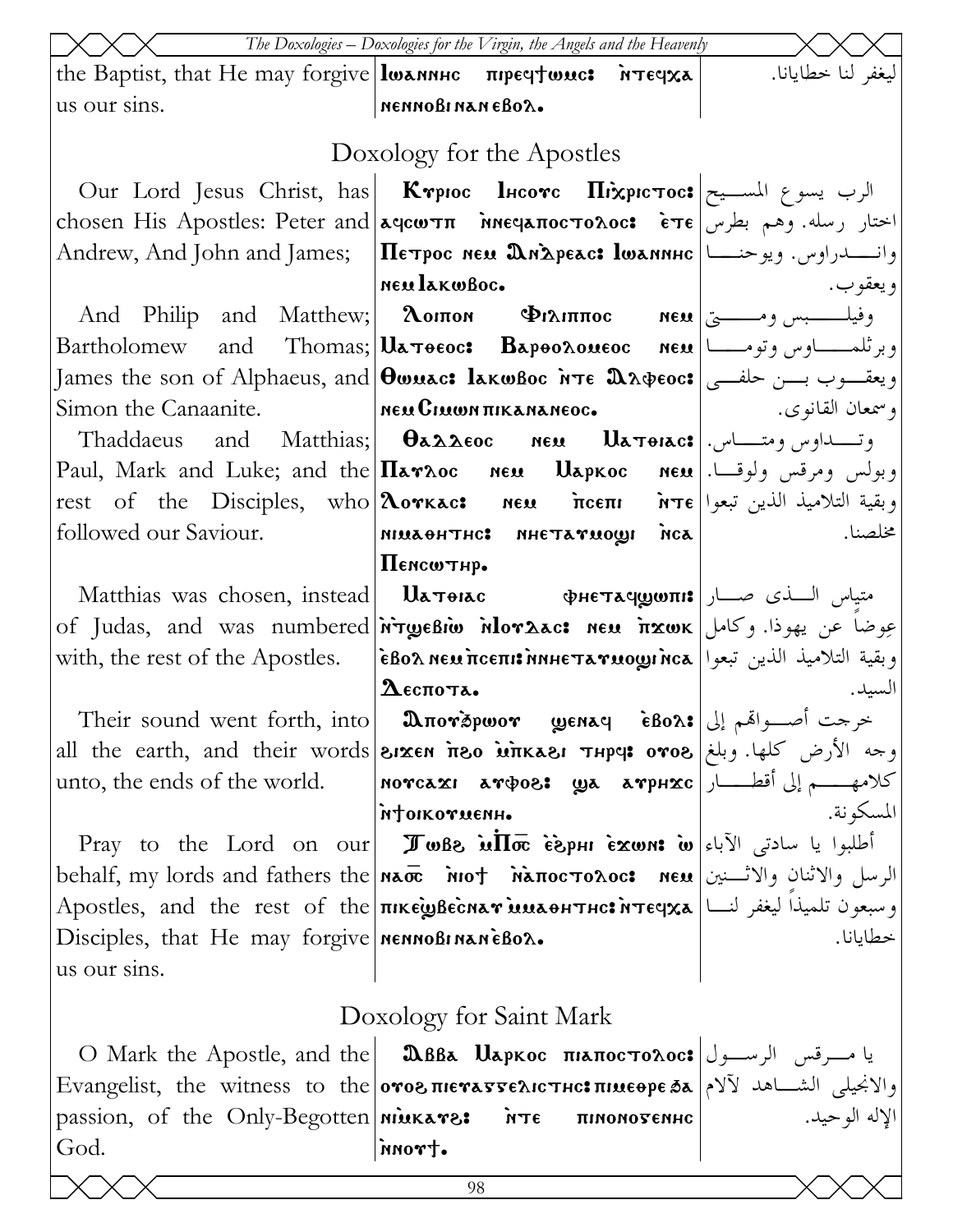|                                                                                             | The Doxologies - Doxologies for the Martyrs                                                                                                                                                                                                                                                                                                                        |                 |
|---------------------------------------------------------------------------------------------|--------------------------------------------------------------------------------------------------------------------------------------------------------------------------------------------------------------------------------------------------------------------------------------------------------------------------------------------------------------------|-----------------|
| You                                                                                         | have come and $\vert$ дкі акеротонн ером: гтем $\vert$ التيست وأنسرت لنسا                                                                                                                                                                                                                                                                                          |                 |
|                                                                                             | enlightened us, through your πεκεναστελιοn: مانجيلك وعلمتنــا الآب  enlightened us, through your πεκεναστελιοn                                                                                                                                                                                                                                                     |                 |
|                                                                                             | Gospel, and taught us the <b>iveliar nex Hyspit nex Nex</b> 1 ( $\theta$ بن والزوح القدس. <b>[Gospel</b>                                                                                                                                                                                                                                                           |                 |
| Father and the Son, and the <i>Ininerua</i> cooral.                                         |                                                                                                                                                                                                                                                                                                                                                                    |                 |
| Holy Spirit.                                                                                |                                                                                                                                                                                                                                                                                                                                                                    |                 |
|                                                                                             | You brought us out of the   Дкентен еволбен пхакі: وأخرجتنا من الظلمــة [You brought us out of the                                                                                                                                                                                                                                                                 |                 |
|                                                                                             | darkness, into the True light, εδονη επιονωιηι минι λκτεμμοη   الى النور الحقيقـــي.   darkness, into the True light,   εδονη επιονωιηι минι λκτεμμοη                                                                                                                                                                                                              |                 |
|                                                                                             | and nourished us with the Bread <b>inter interval Example Frace Steed</b> Theorities of the Bread interest $\epsilon$                                                                                                                                                                                                                                              |                 |
| of Life, that came down from $\epsilon$ Bo $\lambda$ Den $\tau \phi \epsilon$ .             |                                                                                                                                                                                                                                                                                                                                                                    | نزل من السماء.  |
| heaven.                                                                                     |                                                                                                                                                                                                                                                                                                                                                                    |                 |
|                                                                                             | All the tribes of the earth, <b>Aroicuor Maphi Mahtk: تباركت بك كل قبائل All</b> the tribes of the earth, <b>Aroicuor Maphi Mahtk:</b>                                                                                                                                                                                                                             |                 |
|                                                                                             | الأرض. وأقوالك بلغــت   were blessed through you, and мфтлн тнрот ите пкази отог                                                                                                                                                                                                                                                                                   |                 |
|                                                                                             |                                                                                                                                                                                                                                                                                                                                                                    |                 |
| ends of the world. <b>The intervention interventional contract in the set of the world.</b> |                                                                                                                                                                                                                                                                                                                                                                    |                 |
|                                                                                             | Hail to you O martyr, Hail to $\vert$ Xερε nak ω πιμαρτηρος: χερε السلام لك أيها الشهيد                                                                                                                                                                                                                                                                            |                 |
|                                                                                             | the Evangelist, Hail to the πιεναντελιστικ: مسلام للانجيلي. السسلام للأنجيلي. السلام للأ                                                                                                                                                                                                                                                                           |                 |
|                                                                                             | للرسول مرقس ناظر الاله.  Apostle, Mark the Beholder of πιλποςτολος: مقس ناظر الاله.  Apostle, Mark the Beholder of                                                                                                                                                                                                                                                 |                 |
| God.                                                                                        | πιθωριμος.                                                                                                                                                                                                                                                                                                                                                         |                 |
|                                                                                             | Pray to the Lord on our <b>I</b> wBe $\overline{u}$ $\overline{10}$ $\overline{0}$ $\overline{10}$ $\overline{0}$ $\overline{10}$ $\overline{0}$ $\overline{0}$ $\overline{0}$ $\overline{0}$ $\overline{0}$ $\overline{0}$ $\overline{0}$ $\overline{0}$ $\overline{0}$ $\overline{0}$ $\overline{0}$ $\overline{0}$ $\overline{0}$ $\overline{0}$ $\overline{0}$ |                 |
|                                                                                             | الانجيلي مرقس الرسول   behalf,     O    Divinely-Inspired   πιθεωρικος λεγλετρελιστης: λββλ                                                                                                                                                                                                                                                                        |                 |
|                                                                                             | Evangelist, Saint Mark the <b>U</b> apkoc πιαποστολος: <i>Νεεγχ</i> α   <del>Συναι</del> βείς, Saint Mark the   Uapkoc πιαποστολος: <i>Νεεγχ</i> α                                                                                                                                                                                                                 |                 |
| Apostle, that He may forgive us   NENNOBI NANEBOX.                                          |                                                                                                                                                                                                                                                                                                                                                                    |                 |
| our sins.                                                                                   |                                                                                                                                                                                                                                                                                                                                                                    |                 |
|                                                                                             |                                                                                                                                                                                                                                                                                                                                                                    |                 |
|                                                                                             |                                                                                                                                                                                                                                                                                                                                                                    |                 |
|                                                                                             | <b>DOXOLOGIES FOR THE MARTYRS</b>                                                                                                                                                                                                                                                                                                                                  |                 |
|                                                                                             |                                                                                                                                                                                                                                                                                                                                                                    |                 |
|                                                                                             | Doxology for Saint Stephen                                                                                                                                                                                                                                                                                                                                         |                 |
|                                                                                             | The honoured martyr, of our <b>PHETTAILOVT</b> is in propose ILLA, I limit                                                                                                                                                                                                                                                                                         |                 |
|                                                                                             | Lord Jesus Christ, the holy <i>i</i> rre <b>Πευσε Ιμεονε Πιχριετος:</b> الربنسا يسموع المسسيح                                                                                                                                                                                                                                                                      |                 |
|                                                                                             | Stephen, which means "A $\phi$ HeooraB <b>C</b> Te $\phi$ anoc: $\epsilon$ Te $ \psi\rangle$ Austral                                                                                                                                                                                                                                                               |                 |
| crown."                                                                                     | πε φτώδει πε πιλλου.                                                                                                                                                                                                                                                                                                                                               | تأويله الاكليل. |
|                                                                                             |                                                                                                                                                                                                                                                                                                                                                                    |                 |
|                                                                                             | great mysteries, and his face did мзаннщут имтетнрюм: وأسراراً عظيمة واســـتنار                                                                                                                                                                                                                                                                                    |                 |
|                                                                                             | shine, like the face of an angel.   kqбiorwini мхє πεqεο: أوجهه مثل وجه ملاك.   shine, like the face of an angel.   kqбiorwini                                                                                                                                                                                                                                     |                 |
|                                                                                             | uπεο MOΥΑΓΓελος.                                                                                                                                                                                                                                                                                                                                                   |                 |
|                                                                                             | 99                                                                                                                                                                                                                                                                                                                                                                 |                 |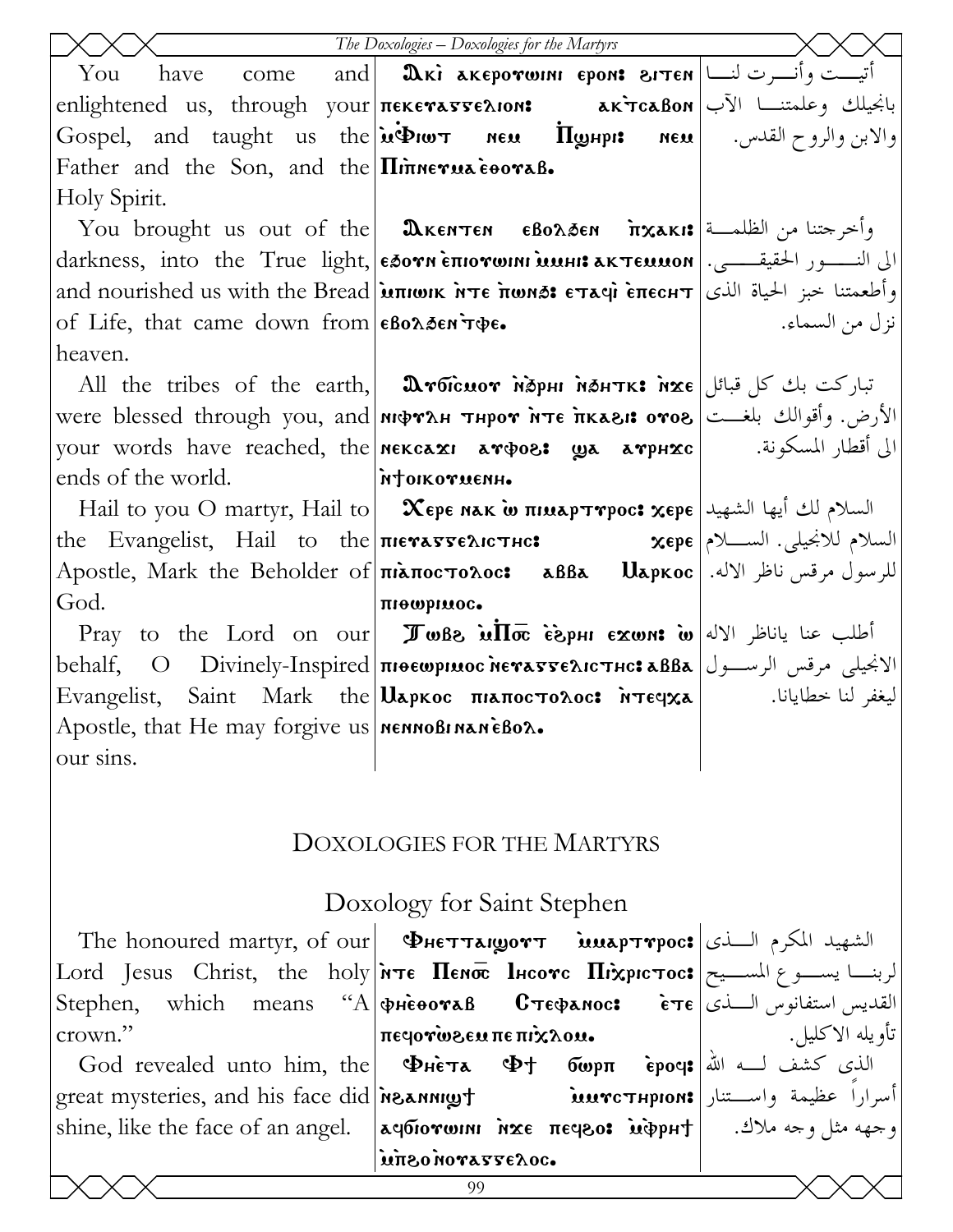|                                                     | The Doxologies - Doxologies for the Martyrs                                                                                                                                                                                                                                    |                     |
|-----------------------------------------------------|--------------------------------------------------------------------------------------------------------------------------------------------------------------------------------------------------------------------------------------------------------------------------------|---------------------|
|                                                     | He saw the glory of heaven, <b>Φετλαγιλή ενιφμονί ενονιμι:</b> الذي رأى الســموات He saw the glory of heaven, <b>Φετλαγιλή</b>                                                                                                                                                 |                     |
|                                                     | and Jesus at the right of His <b>oros <math>\Pi</math>aoc lucorc caorinau</b> and Jesus at the right of His <b>oros <math>\Pi</math>aoc lucorc caorinau</b>                                                                                                                    |                     |
|                                                     | Eather, and those who were <b>integrams nhetaresions exwes</b> and those who were <b>integrams</b>                                                                                                                                                                             |                     |
|                                                     | stoning him, he prayed for their <b>  naqτωβ&amp; nca πογογχaι.</b>   المكان يطلب عن خلاصهم.                                                                                                                                                                                   |                     |
| salvation.                                          |                                                                                                                                                                                                                                                                                |                     |
|                                                     | Proclaiming and saying, "O <b>Cywy eBox eyxw innoc: xe</b> صارحا قائلا يسا ربى                                                                                                                                                                                                 |                     |
|                                                     | my Lord Jesus Christ, receive <b>Паос Інсотс Піхрістос: மூєп</b> روحي   سوع المسيح إقبل روحي                                                                                                                                                                                   |                     |
|                                                     | my spirit, and count not sin πannerua epok: uπepeπ πannoßi  مقسـب هـــذه  my spirit, and count not sin                                                                                                                                                                         |                     |
| against them."                                      |                                                                                                                                                                                                                                                                                |                     |
|                                                     | "For they know not, what   $\bm{\chi}_{\bm{\epsilon}}$ нессоотн нела ден  نانم لا يدرون مـــاذا [ For they know not, what ]                                                                                                                                                    |                     |
|                                                     | they are doing, because of the <b>MHETOTIPI MUWOT: 60BE πIOWU</b> $\cos$ 3                                                                                                                                                                                                     |                     |
|                                                     | blondness of their hearts, Lord <b>NTE NOTE: Iloc MTEPCOSI</b>   بارب لا تبكتهم. [blondness of their hearts, Lord                                                                                                                                                              |                     |
| do not hold this against them." $\lambda$ $\lambda$ |                                                                                                                                                                                                                                                                                |                     |
|                                                     | He completed his mission, <b>Πε</b> φλροπος αφχοκφεβολ:0908 [صدات   He completed his mission, <b>Πε</b> φλροπος                                                                                                                                                                |                     |
|                                                     | and he died for the truth, and aquor Exen Tueouni aqep popin [على الحق ولبس إكليـــل                                                                                                                                                                                           |                     |
|                                                     | he wore the unfading crown, of <b>μπιχλου διαθλωμε</b> διτε   . الشهادة غير المضمحل. الصحر العامة                                                                                                                                                                              |                     |
|                                                     |                                                                                                                                                                                                                                                                                |                     |
|                                                     | Hail to you, O athlete, of our <b>Xepe NAK w πιλθλΗΤΗς: MTE</b> السلام لك أيها الجاهد Hail to you, O athlete, of our                                                                                                                                                           |                     |
|                                                     | Lord Jesus Christ, the holy <b>Πεησε lucove Πιλεριστος:</b> الذي لربنا يسوع المسيح                                                                                                                                                                                             |                     |
|                                                     | Stephen, which means "A $\phi$ $\vec{a}$ $\vec{b}$ $\vec{c}$ $\vec{c}$ $\vec{c}$ $\vec{c}$ $\vec{c}$ $\vec{c}$ $\vec{c}$ $\vec{c}$ $\vec{c}$ $\vec{c}$ $\vec{c}$ $\vec{c}$ $\vec{c}$ $\vec{c}$ $\vec{c}$ $\vec{c}$ $\vec{c}$ $\vec{c}$ $\vec{c}$ $\vec{c}$ $\vec{c}$ $\vec{c}$ |                     |
| crown."                                             | ι με το αχίπ <b>επίλ</b> του στ                                                                                                                                                                                                                                                | تأويله الإكليل.     |
|                                                     | Pray to the Lord on our <b>I</b> wBe $\inf \bar{\mathbf{\sigma}}$ $\hat{\mathbf{\sigma}}$ $\mathbf{\hat{\sigma}}$ $\mathbf{\hat{\sigma}}$ $\mathbf{\hat{\mu}}$ $\mathbf{\hat{\mu}}$ $\mathbf{\hat{\mu}}$ $\mathbf{\hat{\mu}}$                                                  |                     |
|                                                     | behalf, O blessed archdeacon,  $\pi$ رئيس الشمامسة المبارك  5 مى متابع مى متابع الشمامسة المبارك   5 مى                                                                                                                                                                        |                     |
|                                                     | Stephen the First Martyr, that <b>C</b> πεφαnoc πιωορπ <b>imapτγροc:</b> استفانوس الشكهيد الأول                                                                                                                                                                                |                     |
|                                                     | He may forgive us our sins.   $\lambda$ TEGXA NENNOBINANEBOX.                                                                                                                                                                                                                  | ليغفر لنا خطايانا.  |
| Doxology for Saint George                           |                                                                                                                                                                                                                                                                                |                     |
|                                                     | Saint George endured, for Wawy ipouni ayxokov eBors (2) سبع ســنين أكملــها                                                                                                                                                                                                    |                     |
|                                                     | seven whole years, seventy nxe wheeovas Sewpsioc: epe   . القسديس حيؤر حيدوس.                                                                                                                                                                                                  |                     |
|                                                     | impious kings, judging him πιωβε Norpo Nanowoc: εττελπ تسبعون ملكا منــافقين                                                                                                                                                                                                   |                     |
| every day.                                          | epoclient.                                                                                                                                                                                                                                                                     | يحكمون عليه كل يوم. |
|                                                     | ولم يقدروا أن يميلوا They could not change his Uπorφφωne interprosicuoc:                                                                                                                                                                                                       |                     |
|                                                     | mind, neither his upright faith, ονλε πες περιτικότητων συλε  افكاره ولا ايمانه المستقيم                                                                                                                                                                                       |                     |
|                                                     | nor the great love he had, for <b>Teeningt MASATH: eSorn Enorpo</b> اولا عظم محبته في الملـــك                                                                                                                                                                                 |                     |
| his King, Jesus Christ.                             | $\Pi \overline{\mathbf{x}}$ .                                                                                                                                                                                                                                                  |                     |
|                                                     | And he sang with David, "All  <b>Nagepann neu <math>\Delta</math>ari<math>\lambda</math>:</b> xe وكان يرتل مـــع داود                                                                                                                                                          |                     |
|                                                     | 100                                                                                                                                                                                                                                                                            |                     |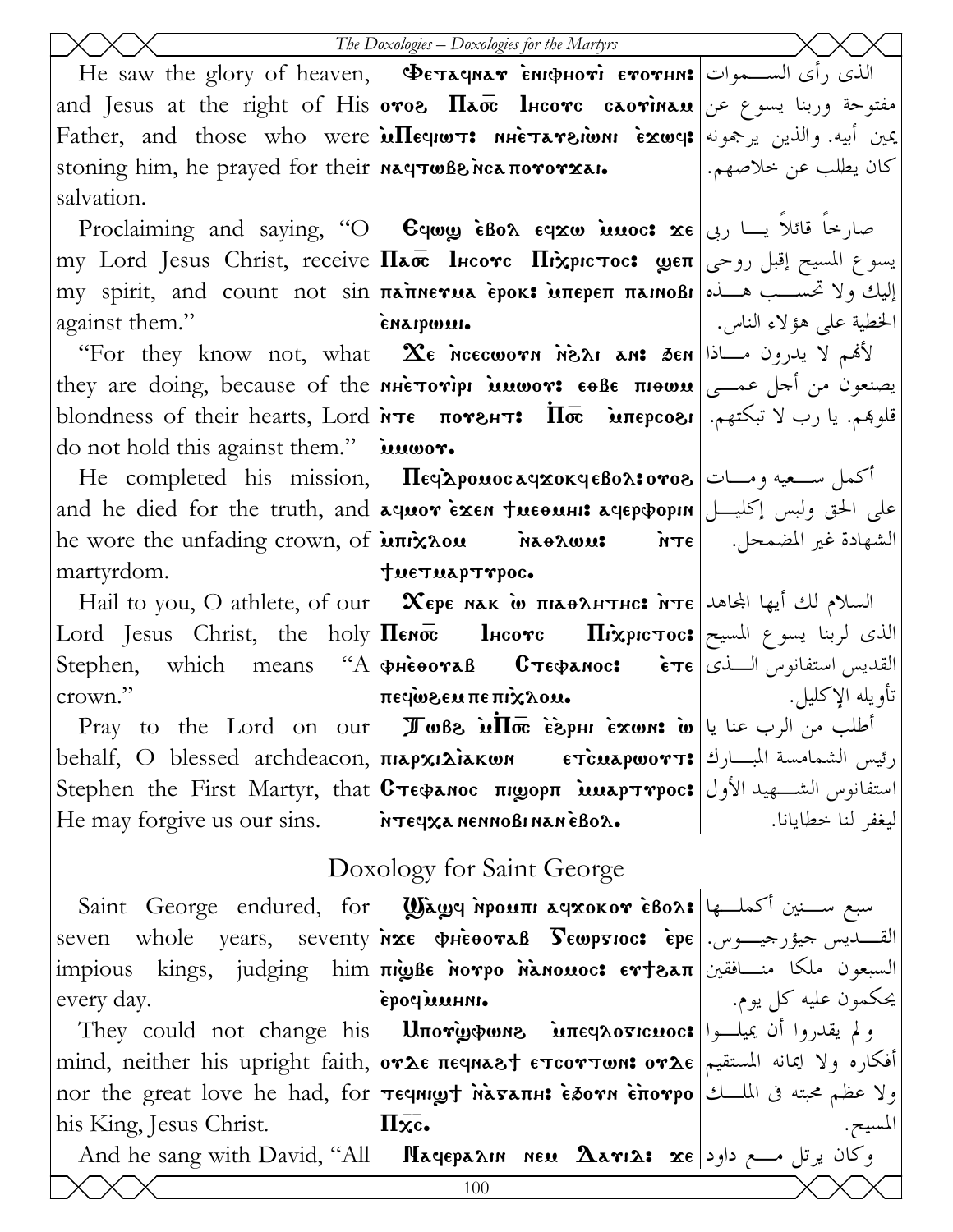|                                                                 | The Doxologies - Doxologies for the Martyrs                                                                                                             |                                |
|-----------------------------------------------------------------|---------------------------------------------------------------------------------------------------------------------------------------------------------|--------------------------------|
|                                                                 | nations  compassed  me  about, arkwt èpor irxe мюног тнрот: قائلا أحاط بي جميع الامم                                                                    |                                |
|                                                                 | but in the Name of the Lord <b>anna Sen pannilusorc Hanort:</b> الكن باسم يسوع الهـــى                                                                  |                                |
|                                                                 | Jesus, will I destroy them."   ماتقمت منهم. [صدر انتقمت منهم. الله ] anti and impute wor.                                                               |                                |
|                                                                 | Great is your honor, O my   Oγnigyt sap πε πεκταιο: أعظيمة هي كرامتــك  Great is your honor, O my                                                       |                                |
|                                                                 | Master Prince George, for $\Pi$ ao norpo $S$ ewprioc: epe المسلسلة عليه المعدي الملسسطين المسلسلة المجموعة المعاملة                                     |                                |
|                                                                 | Christ rejoices with you, in the <b>Ilixpic Toc pags NEMAK: SEN l</b> and = بعيور جيوس. المسيح يفرح                                                     |                                |
| heavenly Jerusalem.                                             | $\bullet$ э $\Phi$ т $\epsilon$ эти $\parallel$                                                                                                         | معــــــك فى أورشــــــــــليم |
|                                                                 |                                                                                                                                                         | السمائية.                      |
|                                                                 | Hail to you, O martyr. Hail to $\vert$ Хере нак w пиларттрос: хере $\vert$ السلام لسلام لسلام السلام العام الله السلام ل                                |                                |
|                                                                 | the courageous hero. Hail to the $\pi$ rgorx $\alpha$ $\pi$ Fenneoc: $\alpha$ $\pi$ epe $\alpha$ $\beta$ $\beta$ $\beta$ $\beta$ $\gamma$               |                                |
|                                                                 | victorious, my lord the prince, <b>πιδάντρος καιτιστικό ποντρο</b> المجاهد. السلام لللابـــس victorious, my lord the prince,                            |                                |
| George.                                                         | Lempsioc.                                                                                                                                               | الجهاد. ســيدى الملــك         |
|                                                                 |                                                                                                                                                         | جيؤرجيوس.                      |
|                                                                 | Pray to the Lord on our <b>I</b> whe in $\overline{u}$ is $\overline{v}$ is $\overline{v}$ is $\overline{v}$ is $\overline{v}$ lexent if $\overline{v}$ |                                |
|                                                                 | behalf, O victorious martyr, my $ \pi$ ia odopoc is is $\pi$ pres $\pi$ a $ \ell $ الجاهد سـيدى الملــك                                                 |                                |
|                                                                 | lord the prince George, that He <i>i</i> rorpo Sewpsioc: <i>איפּן איז a nennoßi</i>  سیور حیوس لیغفـــر لنـــا                                          |                                |
| may forgive us our sins. MANEBOX.                               |                                                                                                                                                         | خطايانا.                       |
|                                                                 | Doxology for Saint Mena                                                                                                                                 |                                |
|                                                                 | What shall it profit a man, if $ $ $\mathbf{C}$ gwn $\text{OPT}$ $\mathbf{C}$ $\mathbf{C}$ ול $ $ און $ $                                               |                                |
|                                                                 | he shall gain the whole world, <b>xeushor introcuoc Thpe:</b> أكله وخسر نفسه فما هي                                                                     |                                |
|                                                                 | and lose his own soul? Oh, the <i>i</i> re epocritical or ne πarwns   and lose his own soul? Oh, the <i>i</i> re epocritical                            |                                |
| vanity of this world!                                           | $\tilde{\mathbf{m}}$                                                                                                                                    |                                |
|                                                                 | The holy Abba Mena, heard   <b>Iliasioc ana Uhna: aqcw<math>\tau</math>cu</b>   القديس أبا مينا أطاع                                                    |                                |
|                                                                 | the Voice Divine, and forsook nca tien nort: aqxw as exer left as exer                                                                                  |                                |
|                                                                 | the whole world, and its vain <b>imixocuoc THPY</b> new rew   العالم كله ومجده الفاسد.                                                                  |                                |
| glory.                                                          | πεςώον εθηλτλκο.                                                                                                                                        |                                |
|                                                                 | He gave his soul unto death,   Дет нтеецинхн едиот: неи   وبذل نفسه للمسوت                                                                              |                                |
|                                                                 | and his flesh unto the fire, and πε التسار وقبل اله and his flesh unto the fire, and   πε الله الله عليه العدي                                          |                                |
|                                                                 | received great afflictions, for the <b>Sannigh Macanoc: сове Пунрі</b> [ابن عظيمة لأحل إبن                                                              |                                |
| Son of the Living God. ighort erons.                            |                                                                                                                                                         | الله الحبي.                    |
|                                                                 | Therefore, our Saviour, lifted   $\bm{\mathsf{G}}$ өве фат а $\bm{\Pi}$ емсотнр: ол $\bm{\mathsf{q}}$ إلى الله العامة المعاشرة المعامل ال               |                                |
|                                                                 | him to His Kingdom, and esorn èтеqueтorpo: aq† naq  الخسيرات ا<br>granted him the good things, $\left \right.$ MNIATAON: NHETE MITE BAA NAT $\left $    |                                |
| which an eye has not seen. $\left  \epsilon_{\text{p}} \right $ |                                                                                                                                                         |                                |
|                                                                 | Hail to you O martyr. Hail to $\vert$ Хере нак <b>опиларттрос: хере</b> $\vert \Box$ السلام لسلة أ                                                      |                                |
|                                                                 |                                                                                                                                                         |                                |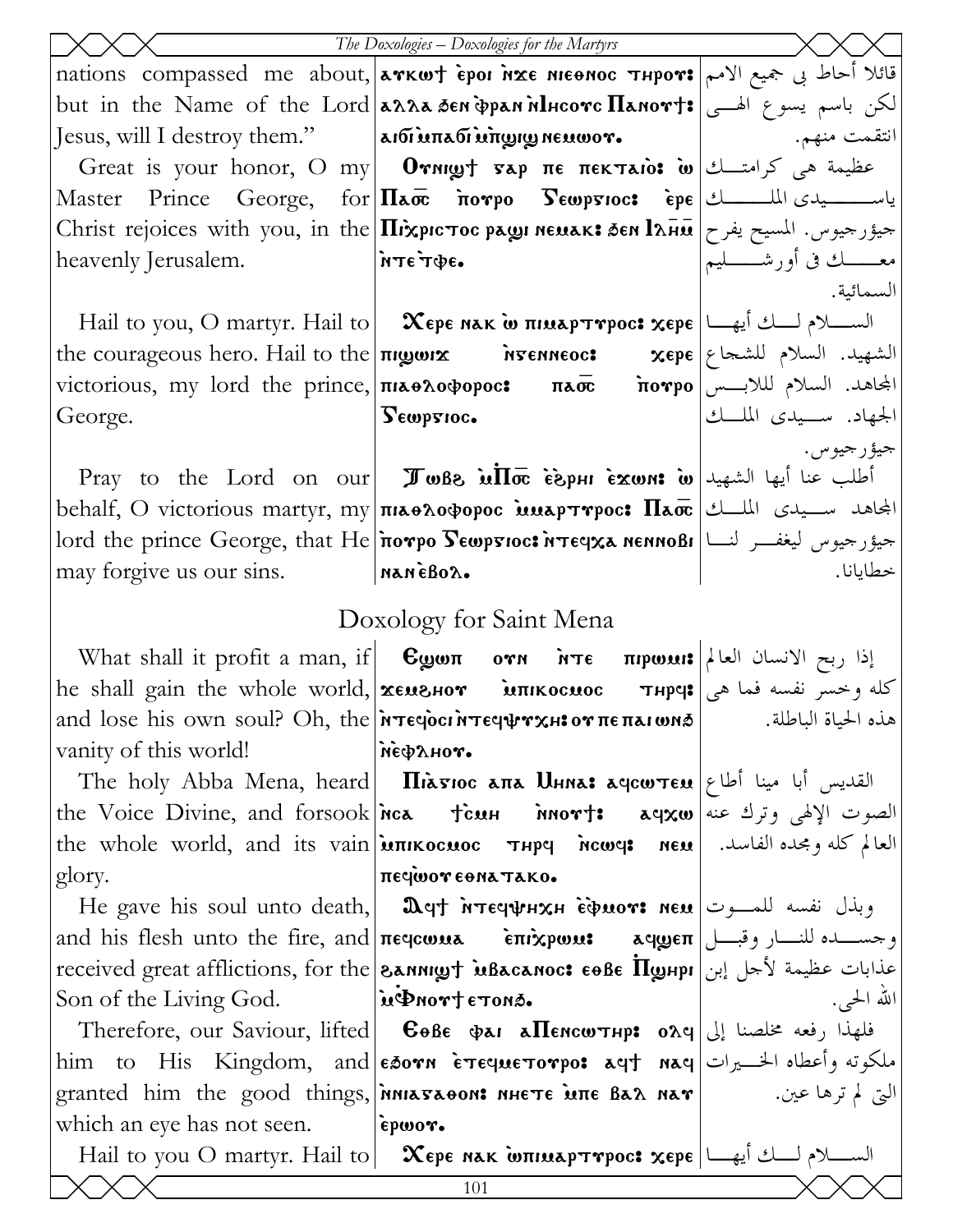|                                                                                                                                                                                                                                                                                                            | The Doxologies - Doxologies for the Martyrs                                                                                                                                    |                              |
|------------------------------------------------------------------------------------------------------------------------------------------------------------------------------------------------------------------------------------------------------------------------------------------------------------|--------------------------------------------------------------------------------------------------------------------------------------------------------------------------------|------------------------------|
| $\frac{1}{2}$ courageous hero. Hail to the $\frac{1}{2}$ $\frac{1}{2}$ $\frac{1}{2}$ $\frac{1}{2}$ $\frac{1}{2}$ $\frac{1}{2}$ $\frac{1}{2}$ $\frac{1}{2}$ $\frac{1}{2}$ $\frac{1}{2}$ $\frac{1}{2}$ $\frac{1}{2}$ $\frac{1}{2}$ $\frac{1}{2}$ $\frac{1}{2}$ $\frac{1}{2}$ $\frac{1}{2}$ $\frac{1}{2}$ $\$ |                                                                                                                                                                                | الشهيد. السلام للشجاع   xepe |
|                                                                                                                                                                                                                                                                                                            | البطل. السلام للمجاهـــد  .struggle-mantled, the saint Abba πιλθοφορος:πιλτιος λιμηλ.                                                                                          |                              |
| Mena.                                                                                                                                                                                                                                                                                                      |                                                                                                                                                                                | القديس أبا مينا.             |
|                                                                                                                                                                                                                                                                                                            | Pray to the Lord on our <b>I</b> who is $\overline{Im}$ $\overline{cos}$ $\overline{cos}$ $\overline{cos}$ $\overline{cos}$ $\overline{cos}$ $\overline{cos}$ $\overline{cos}$ |                              |
|                                                                                                                                                                                                                                                                                                            | behalf, O victorious martyr, the πιλθλοφορος inap τηρος πιλτιος [محاهد القديس أبا مينا                                                                                         |                              |
|                                                                                                                                                                                                                                                                                                            | holy Abba Mena, that He may $\lambda$ па $\lambda$ ниа: итечха неннові нан                                                                                                     | ليغفر لنا خطايانا.           |
| forgive us our sins.                                                                                                                                                                                                                                                                                       | $\epsilon$ Bo $\lambda$ .                                                                                                                                                      |                              |
|                                                                                                                                                                                                                                                                                                            | Doxology for the Theban Martyrs                                                                                                                                                |                              |
| The holy and valiant martyrs,                                                                                                                                                                                                                                                                              |                                                                                                                                                                                |                              |
| of the Theban Legion, who                                                                                                                                                                                                                                                                                  |                                                                                                                                                                                |                              |
| gave their lives for the Faith,                                                                                                                                                                                                                                                                            |                                                                                                                                                                                |                              |
| and converted the pagans.                                                                                                                                                                                                                                                                                  |                                                                                                                                                                                |                              |
| Egypt was their homeland,                                                                                                                                                                                                                                                                                  |                                                                                                                                                                                |                              |
| but Europe became their burial                                                                                                                                                                                                                                                                             |                                                                                                                                                                                |                              |
| ground. Six thousand and six                                                                                                                                                                                                                                                                               |                                                                                                                                                                                |                              |
| hundred soldiers, the best in the                                                                                                                                                                                                                                                                          |                                                                                                                                                                                |                              |
| Roman army.                                                                                                                                                                                                                                                                                                |                                                                                                                                                                                |                              |
| They fought with courage and                                                                                                                                                                                                                                                                               |                                                                                                                                                                                |                              |
| honour, defeating the impious                                                                                                                                                                                                                                                                              |                                                                                                                                                                                |                              |
| foes, but idols they would not                                                                                                                                                                                                                                                                             |                                                                                                                                                                                |                              |
| worship, even under threat of                                                                                                                                                                                                                                                                              |                                                                                                                                                                                |                              |
| death.                                                                                                                                                                                                                                                                                                     |                                                                                                                                                                                |                              |
| They threw their arms to the                                                                                                                                                                                                                                                                               |                                                                                                                                                                                |                              |
| ground, and gave their necks                                                                                                                                                                                                                                                                               |                                                                                                                                                                                |                              |
| unto the sword, preferring death                                                                                                                                                                                                                                                                           |                                                                                                                                                                                |                              |
| as Christians, to life in shame as                                                                                                                                                                                                                                                                         |                                                                                                                                                                                |                              |
| infidels.                                                                                                                                                                                                                                                                                                  |                                                                                                                                                                                |                              |
| Their testimony to their Lord,                                                                                                                                                                                                                                                                             |                                                                                                                                                                                |                              |
| was greeted by many miracles,                                                                                                                                                                                                                                                                              |                                                                                                                                                                                |                              |
| and thousands of those who                                                                                                                                                                                                                                                                                 |                                                                                                                                                                                |                              |
| stood by, believed on the Name                                                                                                                                                                                                                                                                             |                                                                                                                                                                                |                              |
| of Jesus Christ.                                                                                                                                                                                                                                                                                           |                                                                                                                                                                                |                              |
| Blessed<br>are<br>Saint<br>you                                                                                                                                                                                                                                                                             |                                                                                                                                                                                |                              |
| Maurice, Exuperius and Candid;                                                                                                                                                                                                                                                                             |                                                                                                                                                                                |                              |
| Victor, Ursus and Alexander,                                                                                                                                                                                                                                                                               |                                                                                                                                                                                |                              |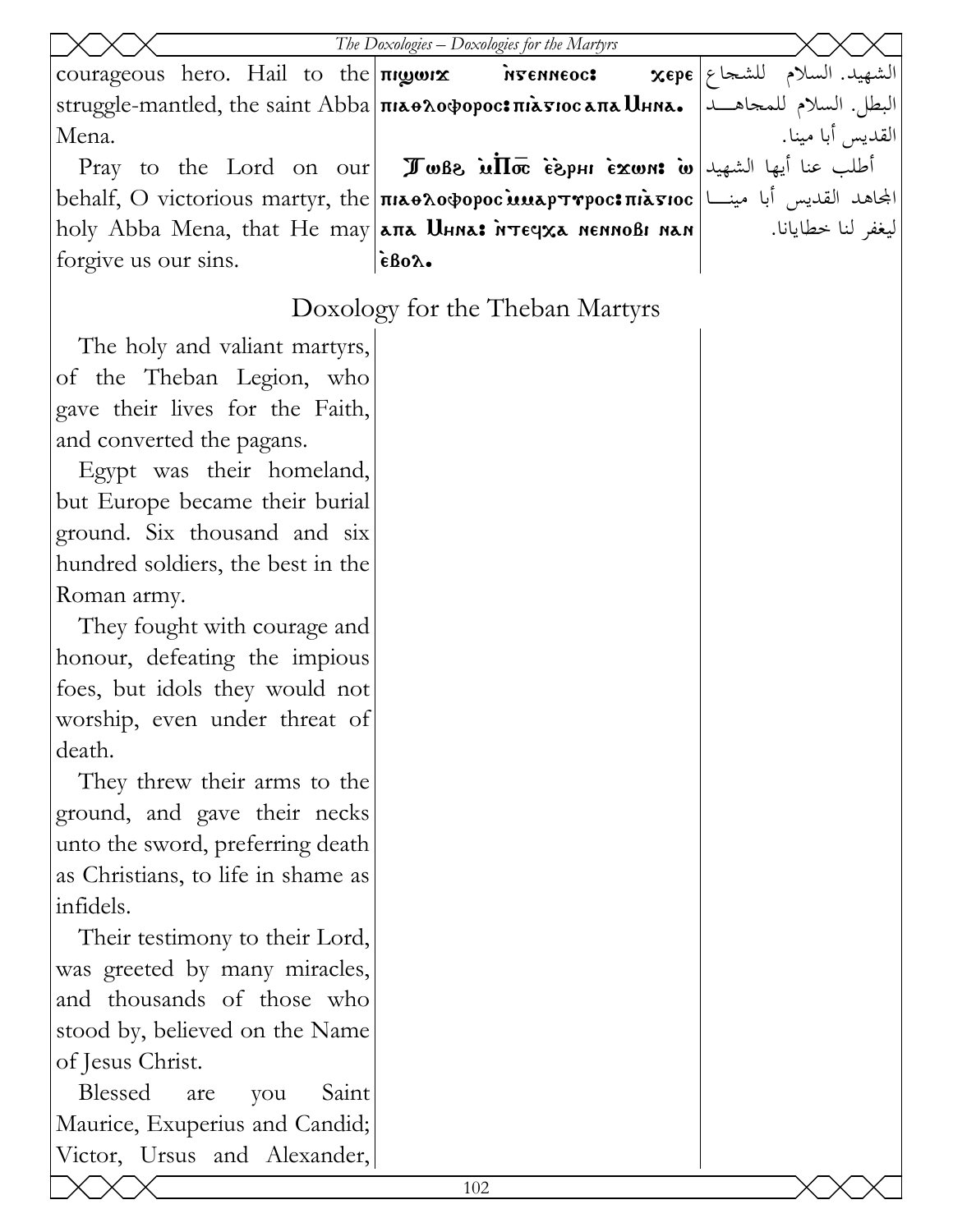The Doxologies – Doxologies for the Saints

the beloved of Christ.

Pray to the Lord on our behalf, O victorious martyrs, Saint Maurice his and companions, that He may forgive us our sins.

## DOXOLOGIES FOR THE SAINTS

## Doxology for Abba Antony and Abba Paul

The two luminous pillars, the  $|$  **W MCTTAOC Mpegeporwinis**  $|\psi|$   $\rightarrow$   $\mathbb{R}$ الكوكبـــان الحقيقيــــان| two shining stars, that give light|июфистнр малнонив стеротини to our souls, through their holy *inen* **WARE 21TEN** MOTAPETH is an integral to our souls, through their holy virtues:

who adorned their lives, with  $\Pi$ <sub>a</sub> $\gamma$  $\epsilon$ :  $\gamma$ purity;

Inhabiting the angels.

heavenly Jerusalem;

the heavenly orders, and the **NITATUA** DETOYPANION: choir of the saints, in perfect  $\frac{1}{x} \times \frac{1}{y} \times \frac{1}{y} \times \frac{1}{z}$ harmony;

good things.

Blessed are they, in truth, our

 $\epsilon$  $\theta$ Abba Antony and Abba Paul, **DBBa DATWNI NEM aBBa**  $\left| \right|$ <sup>i</sup> fasting and prayer, and great **inorBioc: 3en SANNHCTIA NEM** polyone player, and great .oaroth twinro usn : AHAWAS

wilderness,  $\mid$  Стуоп мерні бем мітачет: ساكنان فى الـــبرارى praising God incessantly, resting erews  $\epsilon \Phi$ t den orue $\tau$ аоиотик: الله بلا فتور فهارا not day and night, like unto the **uniezoor** new πιεχωρε: uφρH+ MNIATTEAOC.

They perfected their lives, in **Wantorxwk inorsioc eBox:**  $\left| \bigcup_{n=1}^{\infty} \mathbb{E} \right|$ joy and rejoicing, and did win|த்தை ототноч нем отоедна: مفرح وتمليل ونالا الإكليل|joy and rejoicing, and did win|த்தை ототноч нем отоедна: the unfading crown, in the **inix LOU MATTAKO: SEN LAHER MTE** (equaller the unfading crown, in the  $\cdot$   $\cdot$ 

Praising with the angels, and | Grewc NEM MATTELOC: NEM | مسبحان مع الملائكة orcrudwnianorwT.

Holy and Co-Essential, the nouoorcioc:  $\epsilon \tau \epsilon$  nooc  $\tau \epsilon$   $\tau \Delta p \chi_H$ ; الأقسطس المسلوي في beginning and the end, of all  $\left|\right|$  new  $\overline{n}$  xwk  $\overline{\right|}$  Bo $\lambda$   $\overline{\right|}$   $\overline{\right|}$  and  $\overline{\right|}$  and  $\overline{\right|}$  and  $\overline{\right|}$  and  $\overline{\right|}$  and  $\overline{\left|}$  and  $\overline{\left|}$  and  $\overline{\left|}$  and  $\overline{\left|}$  and  $\overline{\left|}$  and

بفضائلهما المقدسة. بولا. الذان زينا سيرتمما | ETATCOACEA عظمة.

وليلا مثل الملائكة.

السمائية.

والطغمـــــات الســــــمائية| neu ومصاف القديسين باتفاق| ðen و احد.

الجوهر الذي هو بدايسة وفماية كل الخيرات.  $\mathbfbfW}$ طوباهم بالحقيقة أبوينا| $\mathbf{w}$  σεν σνιεθινης (باهم بالحقيقة أبوينا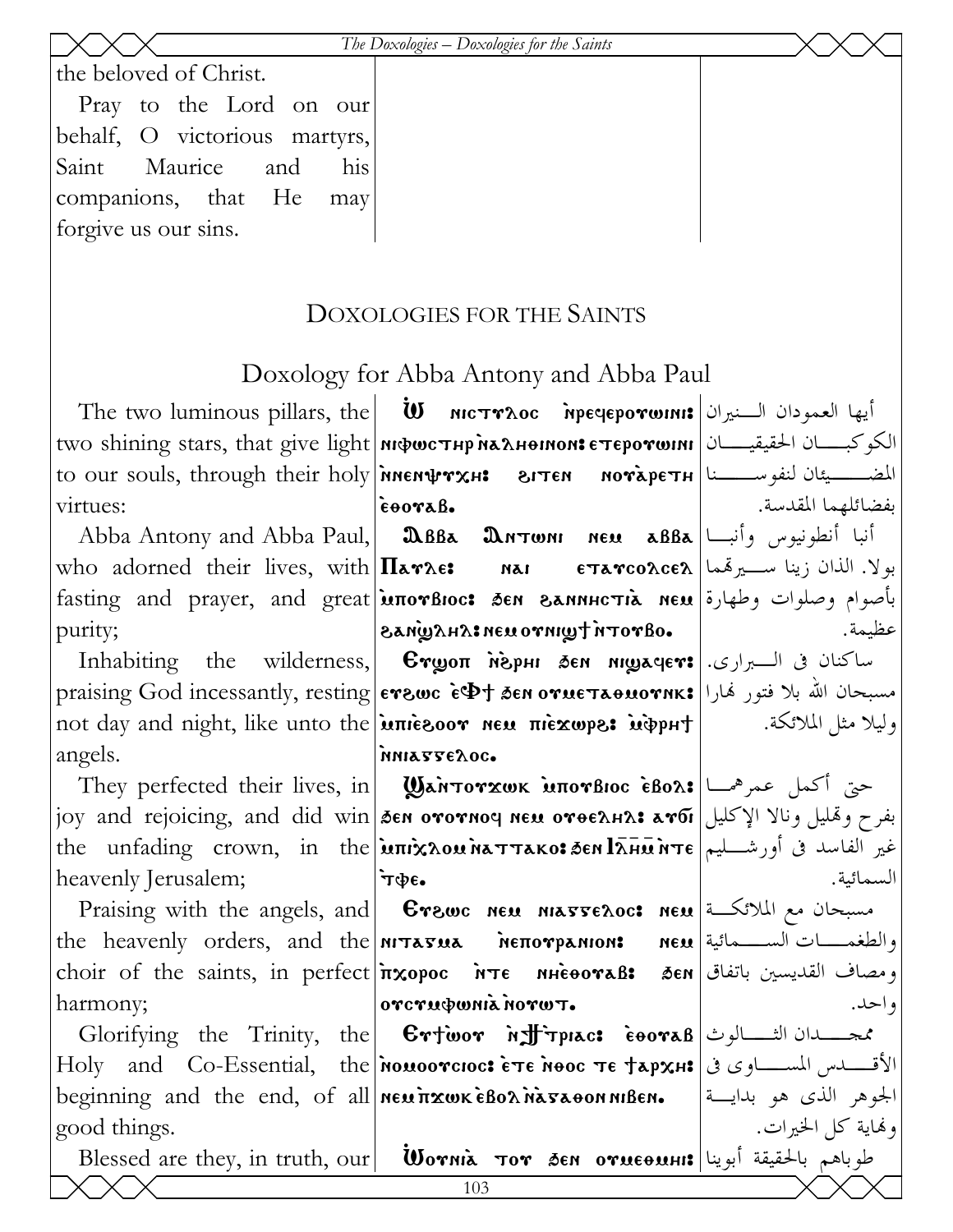|                                                                                                                                                                     | The Doxologies $-D$ oxologies for the Saints                                                                                                                          |                            |
|---------------------------------------------------------------------------------------------------------------------------------------------------------------------|-----------------------------------------------------------------------------------------------------------------------------------------------------------------------|----------------------------|
|                                                                                                                                                                     | saintly and righteous fathers, <b>  MENIOT EOOTAB MAIKEOC: ABBA</b>                                                                                                   |                            |
|                                                                                                                                                                     | Abba Antony and Abba Paul, <b>Antonioc neu aBBa Har</b> ae: أنطونيوس وأنبا بولا مجبي                                                                                  |                            |
| the beloved of the Christ. $\vert$ MIMENPAT $\pi \epsilon \Pi$ $\chi$ protoc.                                                                                       |                                                                                                                                                                       | المسيح.                    |
|                                                                                                                                                                     | Pray to the Lord on our <b>I whe in the form</b> $\cos \theta$ <b>Pray</b> to the Lord on our <b>I J</b> when $\sin \theta$ $\sin \theta$ $\sin \theta$ $\sin \theta$ |                            |
|                                                                                                                                                                     | behalf, my lords and fathers <b>Nace iof iverally intervally the set of the set of the set of the behalf, my</b>                                                      |                            |
|                                                                                                                                                                     | who love their children, Abba <b>Antwnioc neu aBBa <math>\prod_{\alpha \in \alpha}</math></b> is it is in the set of $\log x$                                         |                            |
|                                                                                                                                                                     | Antony and Abba Paul, that $He $ $\lambda \tau \in \mathcal{R}$ $\lambda$ nennoBi naneBo $\lambda \bullet$                                                            | وأنبا بسولا ليغفسر لنسا    |
| may forgive us our sins.                                                                                                                                            |                                                                                                                                                                       | خطايانا.                   |
|                                                                                                                                                                     | Doxology for Abba Pishoy and Abba Paul of Tamoh                                                                                                                       |                            |
|                                                                                                                                                                     | O Joseph, the high priest, of   lwcнфпіархнєрєтс: یا یوساب رئیس کهنة   О                                                                                              |                            |
|                                                                                                                                                                     | the great city, Alexandria; the <b>μβακι Ρακο†: πιπαρθενιος</b> الملدينـــــة العظمــــــي                                                                            |                            |
|                                                                                                                                                                     | pure celibate, adorned with true <b>επτονβнοντ: ετχολ8 innoeBio</b> الإسكندرية البتول النقى                                                                           |                            |
| humility;                                                                                                                                                           | uuni.                                                                                                                                                                 | الملتحـــــف بالتواضـــــع |
|                                                                                                                                                                     |                                                                                                                                                                       | الحقيقي.                   |
|                                                                                                                                                                     | $\text{In the blessed days, of your}$ [ <b>Nephi Sen niesoor:</b> $\text{NTE}$ ( $\text{NTE}$ ) $\text{NTE}$                                                          |                            |
|                                                                                                                                                                     | high-priesthood, we the <b>τεκυεταρχ</b> Ηερενο: <b>aπainigh</b> and the bigh-priesthood,                                                                             |                            |
|                                                                                                                                                                     | undeserving, received a blessing: <i>inguot</i> Tagon: anon sa and sail in the serving, received a blessing: $\lambda$                                                |                            |
|                                                                                                                                                                     | MIATENTINA.                                                                                                                                                           | المستحقين.                 |
|                                                                                                                                                                     | The coming of our fathers, <b>Επεπιχικί ωροκελτεκεκκιστ</b>   ای مجمع أبوینا لابســـی                                                                                 |                            |
|                                                                                                                                                                     |                                                                                                                                                                       |                            |
|                                                                                                                                                                     | وأنبا بسولا الكسوكبين stars, Abba Pishoy and Abba aßBa     Патле:     мюростнр                                                                                        |                            |
| Paul;                                                                                                                                                               | етеротонн.                                                                                                                                                            | النيرين.                   |
|                                                                                                                                                                     | Who became unto us, a haven   <b>Mai ETAYWOTII NAN MITICHAY:</b> هذين الذين صارا لنــا                                                                                |                            |
|                                                                                                                                                                     | of salvation, and gave light to MATUHN NTE пютхан атеротонн   استاء للخلاص وأضــاءا<br>our souls, through their holy พิทธศษรร.นะ ยารถ ทอรมรายปรดทดท                   |                            |
| bodies.                                                                                                                                                             | coorab.                                                                                                                                                               | الطاهرين.                  |
|                                                                                                                                                                     | Hail to our father Abba <b>Χερε πε</b> νιωτ <b>aBBa Πιωωι:</b> السكام لأبينـــا أنبــــا [Hail to our father Abba                                                     |                            |
| Pishoy,                                                                                                                                                             | بيشـــوى الرجــــل البــــار   the      perfect      and  πιθωμι   πιρωωι   мтєλιος:   xєpє                                                                           |                            |
|                                                                                                                                                                     | righteous man. Hail to our πεΝΙωτ aBBa Παγλε: πιμεΝριτ ألكامل. السلام لأبينا أنبا                                                                                     |                            |
| father Abba Paul, the beloved $\ \mathbf{r}\ $ $\mathbf{r}$ $\mathbf{r}$ $\mathbf{r}$ $\mathbf{r}$ $\mathbf{r}$ $\mathbf{r}$ $\mathbf{r}$ $\mathbf{r}$ $\mathbf{r}$ |                                                                                                                                                                       | بولا حبيب المسيح.          |
| of Christ.                                                                                                                                                          |                                                                                                                                                                       |                            |
|                                                                                                                                                                     | Pray to the Lord on our <b>I when</b> $\vec{u}$ $\vec{u}$ $\vec{v}$ $\vec{v}$ $\vec{v}$ $\vec{v}$ $\vec{v}$ $\vec{v}$ $\vec{v}$ $\vec{v}$                             |                            |
|                                                                                                                                                                     | behalf, my lords and fathers na mot inuamory pp: aBBa seller equiped when the physical set                                                                            |                            |
|                                                                                                                                                                     | who love their children, Abba Πιωωι nεω aßBa Πaγλε: أولادهما أنبا بيشوى وأنبا  who love their children, Abba                                                          |                            |
| Pishoy and Abba Paul, that He MennoBinaneBox.                                                                                                                       |                                                                                                                                                                       | بولا ليغفر لنا خطايانا.    |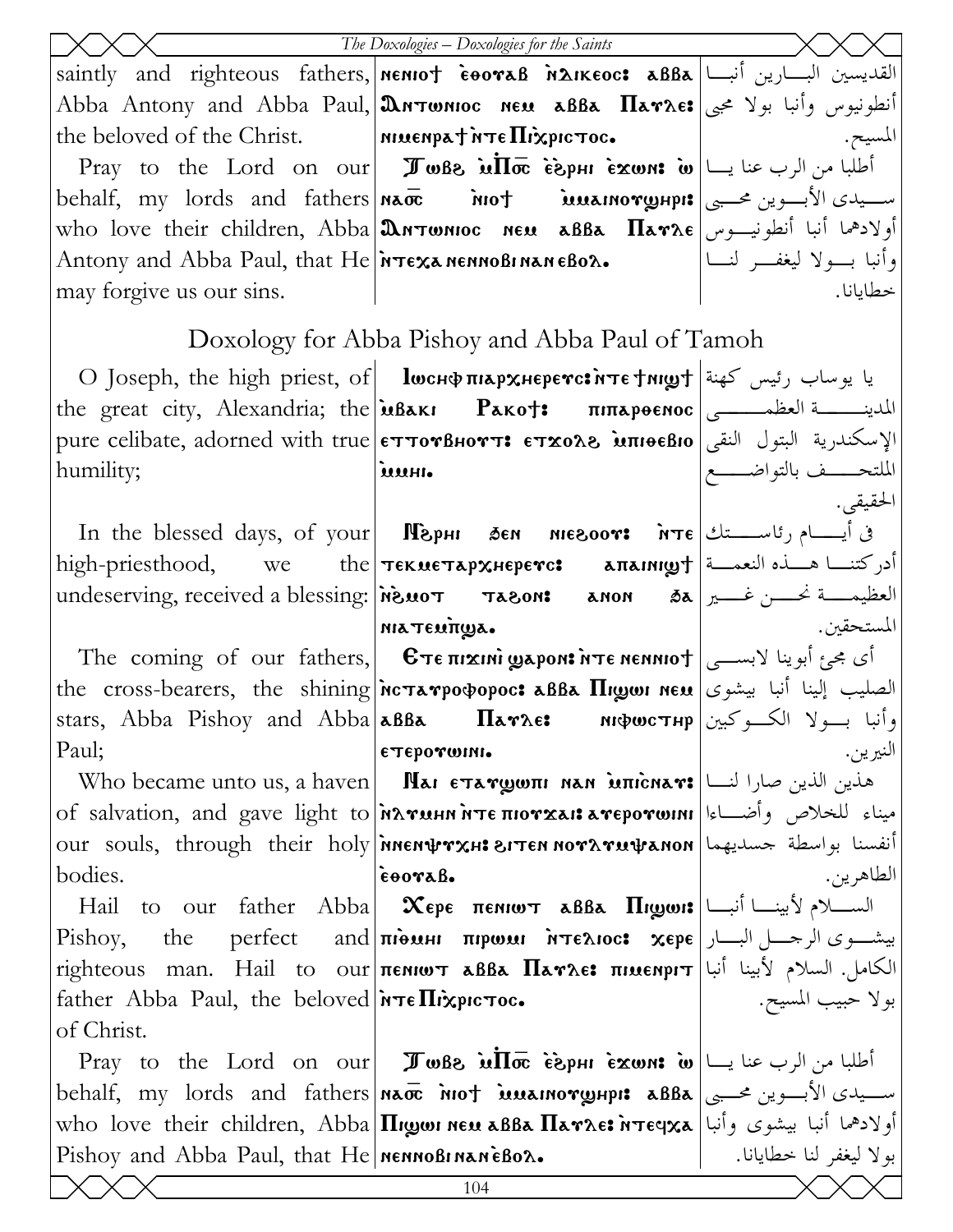#### *The Doxologies – Conclusion of the Doxologies*

may forgive us our sins.

## Doxology for Saint Athanasius the Apostolic

O great Athanasius; the pillar of the Church; the unyielding defender; of the Orthodox Faith.

The trusted shepherd; of the flock of Jesus Christ; the honoured patriarch; Saint Athanasius the Apostolic.

the beloved of Christ.

Apostolic, that He may forgive **inteqxa nennoBinanèBox.** us our sins.

Blessed are you, indeed; our| Worniatk Ten orucouis|أبانا|السلام Blessed are you, indeed; our saintly father, the patriarch;|πεмιωτ ὲθονaβ ̀мпатріархнс:|ألقديس البطريرك، أنبــا Saint Athanasius the Apostolic;|aßBa Ωөанасюс піапосто $\Lambda$ ікос:|مجيب الرسولى، حبيب  $\vert$ πιμεηριτή τα Πιχριστος

 $\Pr$ اللب من الرب عنـــا، $\ker~\bullet$  العلب من الرب عنـــا،  $\ker~\bullet$   $\ker~\bullet$  الع $\Pi$ مة  $\bullet$  الع $\Pi$ يا أبانا القديس البطريرك،|Եehalf, Our saintly father the <del>πε</del>νιωτ čooraβ мπaтрιaр ${\bf x}$ нс: patriarch, Saint Athanasius the|aßBa Ωөанасюс піапосто $\alpha$ ікос:|أنبا أثناسيوس الرســـولى،

الراعى المؤتمن، لقطيع المسيح، البطريرك المكرم، أثناسيوس الرسولى. المسيح.

يا أثناسيوس العظيم، يا

عمود الكنيسة، المـدافع

الذى لا يلين، عن الإيمان

المستقيم.

# ليغفر لنا خطايانا.

## CONCLUSION OF THE DOXOLOGIES

Be our advocate, in the }wpi `nqo `ere comc `ejwn> 'en كونى أنتِ ناظرة علينا  ${\rm higher\, where\, you\, are,\, O\,lady\, of}$ אומא е ${\rm\, force\,\, energy}$  - האפאו האפאר ו ${\rm\,$ **s** $المواضع العالية التى أنتِ$ us all, the Mother of God, the $\mid$ тєм $\overline{\textbf{w}}$  тиреи † $\textbf{e}$ ѐотокос $\textbf{s}$  كائنة فيها. ياسيدتنا كلنا ever-virgin Mary.  $|\epsilon$ toi èntapoenoc nchov niben.

accord to us His peace.

borne to us Emmanuel.

Ask of Him Whom you have | Ua†80 мфнетаремасч: اسألى الــذى ولدتــه borne, our Good Saviour, to **|Пемсютнр `науаоос: `нтеq̀ю**ли|الصالح أن يرفع عنا take away our afflictions, and|**`nnai3ici •̀Bo^&apon: `nteqceuni**|الأتعاب ويقرر لنـــا nan `ntef\irhnh.

Hail to you O Virgin, the very | Жере не ̀w †пароенос: †отри |الســـلام لـــك أيتـــها and true Queen. Hail to the $|\dot{\bm{\mathsf{u}}}$ мин м̀алнонин: хере  $\overline{\text{u}}$ уот $\bm{\mathsf{g}}$ от $|\vec{\mathsf{u}}|$ ал pride of our race, who has <mark>א $\texttt{in}$ те пентенос: الحقانية. الســــلام لفخـــر |pride of our race, who has</mark> `nEmmanouhl.

والدة الإله العذراء كـل حين. سلامه.

جنســنا. ولــدت لنــا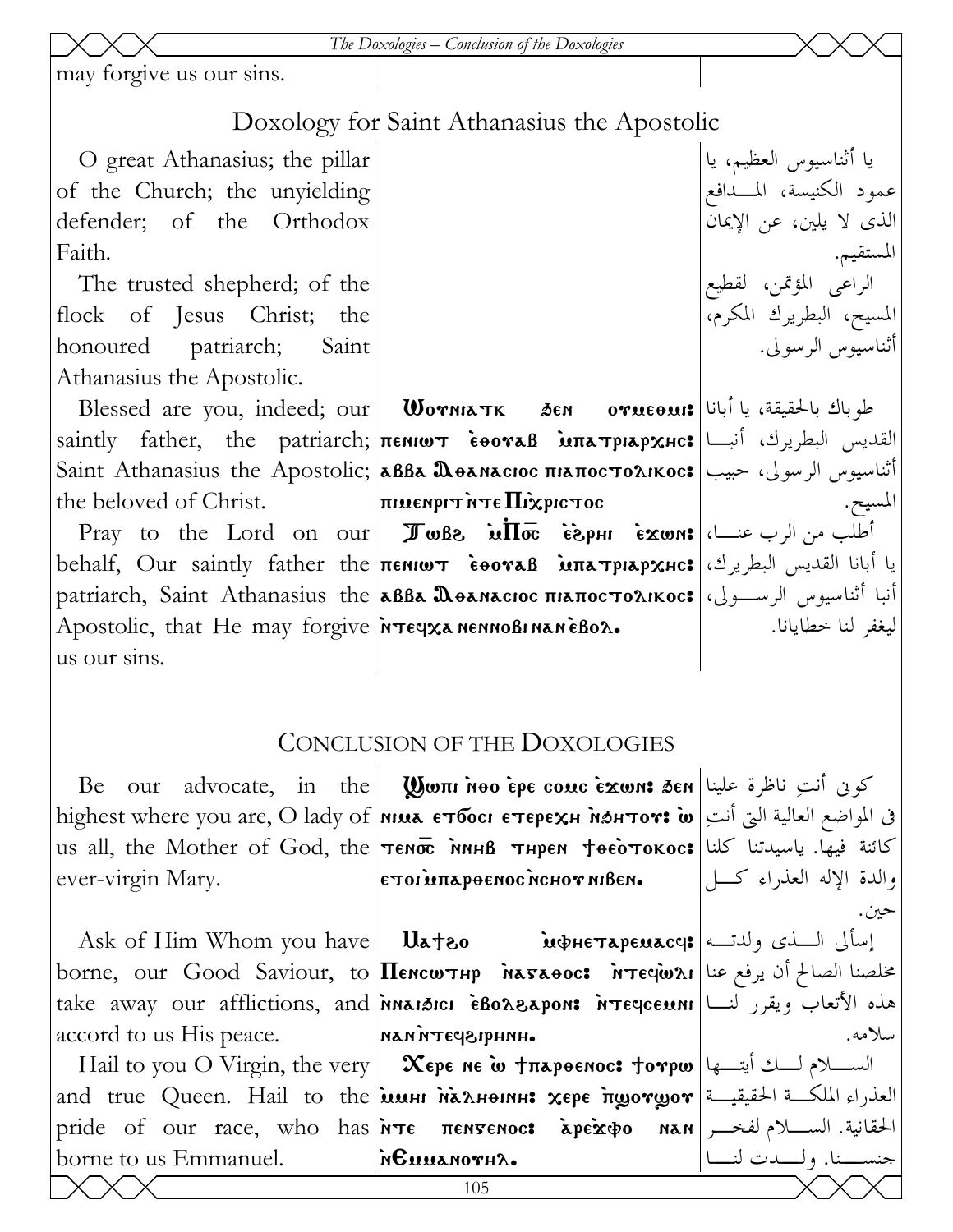|                                                                                                                                                                                                                                                    | The Doxologies – Conclusion of the Doxologies                                     |              |
|----------------------------------------------------------------------------------------------------------------------------------------------------------------------------------------------------------------------------------------------------|-----------------------------------------------------------------------------------|--------------|
|                                                                                                                                                                                                                                                    |                                                                                   | عمانو ئيل.   |
|                                                                                                                                                                                                                                                    | We ask you to remember us, $ $ Fentzo apmenuer: $\omega$ $ \omega $ in $ $ in $ $ |              |
| O our faithful advocate, before tпростатнс ETEN&OT: na&pen أيتها الشفيعة المؤتمنة أمام                                                                                                                                                             |                                                                                   |              |
| $ \!\:\hspace{0.15cm}\textrm{our Lord Jesus Christ, that He} \overline{\mathbf{H}}$ enot les christ, that He $ \overline{\mathbf{H}}$ enot les $\overline{\mathbf{h}}$ eqxa иенновн $ \!\:\hspace{0.15cm}\textrm{L}}\!\:$ ربنا يسوع المسيح ليغفــر |                                                                                   |              |
| may forgive us our sins.                                                                                                                                                                                                                           | nanèBoa.                                                                          | لنا خطايانا. |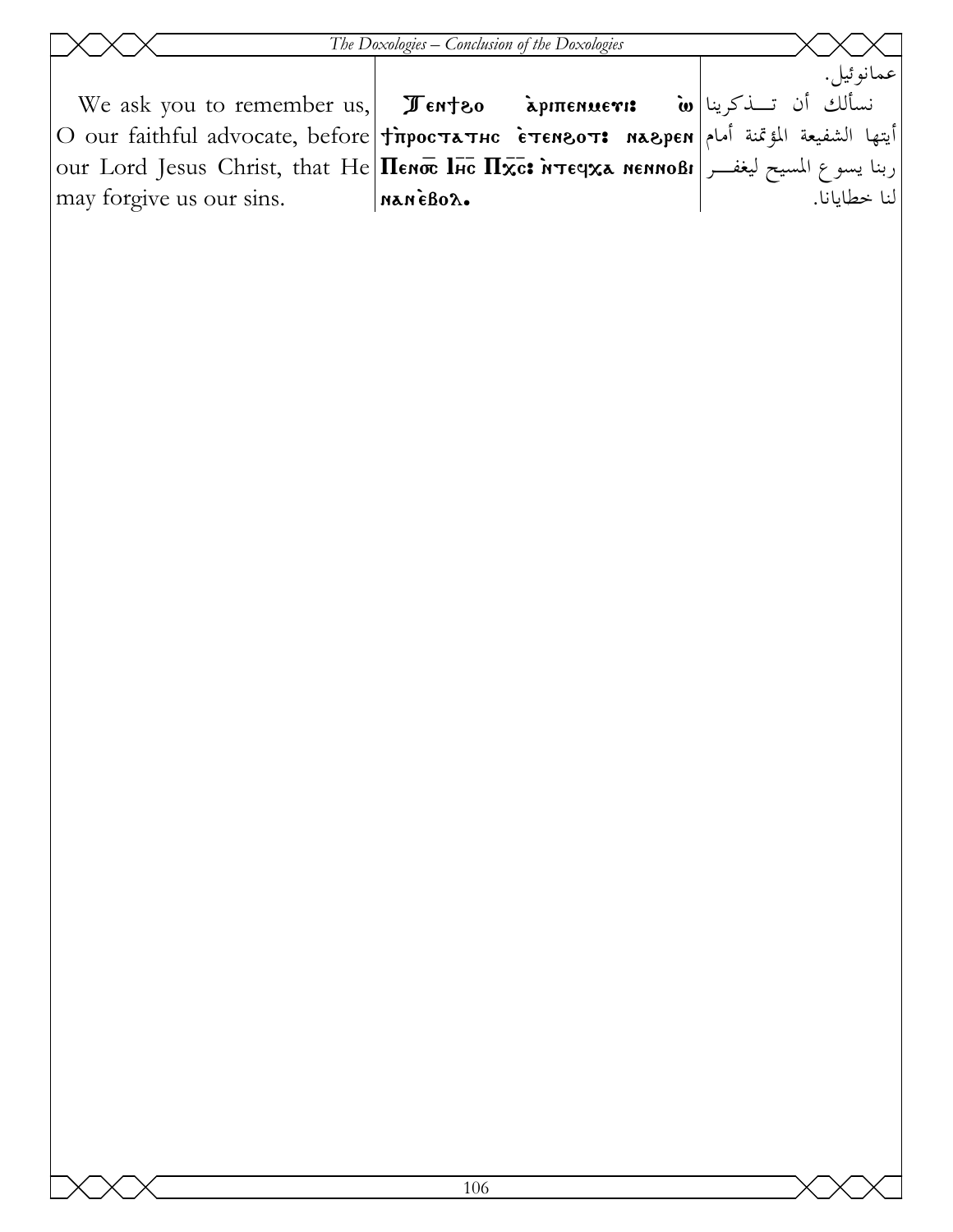

## **DOXOLOGIES OF THE FEASTS**



## **DOXOLOGY FOR THE COPTIC NEW YEAR**

us with his salvation: as a Good **zwcaszoocorog interprett.** One and Lover of Mankind.

Thee: with voices Savior: confirm us unto the end. | Wa tern TELIA.

enemies: humble their counsel: |uaeeBIO MITOTCOONIS and heal our sicknesses.

the seeds and the fruits.

grace and Thy goodness.

have slept repose them.

O Giver of good things.

Praise the Lord with a new **8wc Ellonc Sen or 2wc usepis w** | i praise: O people who love *MAAOC MAAI Hixpic Toc* Hennort: الشعوب محبو المسيح إلهنا. لأنه قد Christ our God: for He visited xe aqxeunengini sen neqorxai: عبو المسيح إلهنا. لأنه قد

We send the praise unto **I CHOTOPH NAK MILITIEY MOCS**  $of|$ den Bancuh nt20zo20sia: الله ناصوات التمجيـــد يـــا glorification: O our Good Пенситнр наталос: матахрон إلى العالم: ثباتنا إلى

Grant us, O Lord, Thy peace: | Uor мам Пбою мтекарнин: | رب سلامك. save us from the hands of our neasuen sen nenxix n Te nenxaxis | المستدانا. иаталбоменщины.

Bless the crown of the year: **Cuor επιχλου ητε trouns**  $\left| \bigcup_{i=1}^{\infty} \mathbb{R}^2$  بارك يا رب إكليــل through Thy goodness, О Lord: | гитем текметхрнстос  $\overline{\text{II}}$ бою: السنة بصلاحك. الأفسار the rivers and the springs: and <mark>nuapwor neu nuorui: neu nicit</mark> . والينابيع والزروع والأثمار. **NEW MIKAPTIOC.** 

Bless us in our works: with **Cuor** epon sen nenes usin but works: باركنسا في أعمالنسا | Bless us ببركتك السمائية. وأرسل|Τhine heavenly blessings: send|πεκ̀сиот̀мѐπотрамюм:отωрπмам (ببركتك السمائية. us from Thine highest: Thy εβολδεη πεκδιαι: πεκενιοτ new تنا من علــوك نعمتــك | us from Thine highest: Thy NEKATAOON.

The afflicted save them: the **MHETSEXSWX MASMOT EBOA:** المتضايقين خلصهم. loosen them: and those who new nue towns Boror  $\epsilon$ Bors  $|\star - \star|$ **NHETAYENKOT NANTON NWOY.** 

Lift away Thy wrath from us:  $\|\mathbf{W}\|$  interxwar  $\epsilon$ Bo $\lambda$ 8 apon: and deliver us from famine: and nazuen eBorza oreBon: neu from the snares of the demons: *MIGLAGY* NTE MILENWAI W POPEYT **MILZTAOON.** 

تعهدنا بخلاصه كصــالح ومحب البشر . الانقضاء. وأذل مشورقم. وأشــف|8000 أمر اضنا. و خير اتك. والراقدين نيحهم.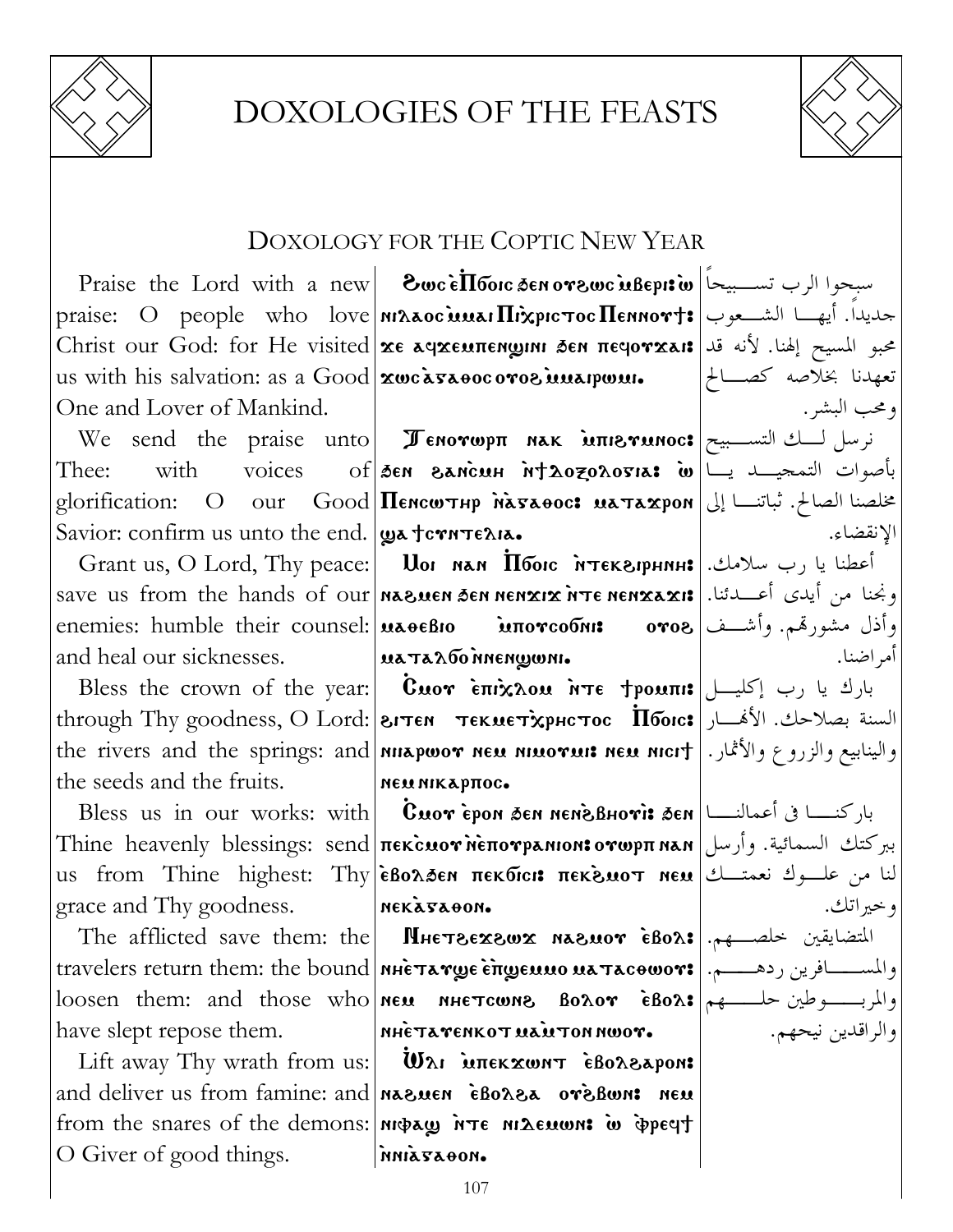|                                                                                 | Doxologies of the Feasts - Doxology for the Feasts of the Cross                                                                                                                                   |                                 |
|---------------------------------------------------------------------------------|---------------------------------------------------------------------------------------------------------------------------------------------------------------------------------------------------|---------------------------------|
|                                                                                 | We praise and glorify Him:   Jenswe epoq $\tau$ entwor naq: السبحه ونمجده ونرفعه                                                                                                                  |                                 |
|                                                                                 | and exalt Him above all: as a <b>темергото бісі шиоч: гос ата өос</b> حصالح ومحسب                                                                                                                 |                                 |
|                                                                                 | Good one and Lover of oros interponts nat nan Kata  سشر. إرحمنـــا كعظــيم  Good one and Lover of   oros                                                                                          |                                 |
| mankind: have mercy upon nex night near.                                        |                                                                                                                                                                                                   | , حمتك.                         |
| according to Thy great mercy.                                                   |                                                                                                                                                                                                   |                                 |
|                                                                                 |                                                                                                                                                                                                   |                                 |
|                                                                                 | DOXOLOGY FOR THE FEASTS OF THE CROSS                                                                                                                                                              |                                 |
|                                                                                 |                                                                                                                                                                                                   |                                 |
|                                                                                 | And we also the people, the <b>  இல்லை தகார்க்கா வழுடிர</b> ் அவை அவர்                                                                                                                            |                                 |
|                                                                                 |                                                                                                                                                                                                   |                                 |
|                                                                                 | down to the Cross, of Our Lord <b>[uctarpoc: MTE Henboic lucorc</b>   الارثوذكســـيين نســــــجد   down to the Cross, of Our Lord                                                                 |                                 |
| Jesus Christ.                                                                   | Піхрістос.                                                                                                                                                                                        | لصـــــليب ربنـــــا يســـــو ع |
|                                                                                 |                                                                                                                                                                                                   | المسيح.                         |
|                                                                                 | Saint Paul the Apostle, speaks   Παγλος πιαποςτολος: εqχω   بولس الرسول ينطــق<br>of the honor of the Cross, <b>μπετιο μπιεταγρος:</b> $\mathbf{x} \boldsymbol{\epsilon}$ بكرامة الصليب قائلا ليس |                                 |
|                                                                                 | لنا أن نفتخر إلا بصـــليب   saying "We will not glory,   <b>Tennaworwor Muon an: èBHA 5en</b>                                                                                                     |                                 |
| except in the Cross of Christ." $ \pi\mathbf{c}\cdot\mathbf{x}\cdot\mathbf{b} $ |                                                                                                                                                                                                   | المسيح.                         |
|                                                                                 | Let us give praise O faithful, <b>Feneperuoc io nific tocs</b> $\left  \text{arrows} \right $                                                                                                     |                                 |
|                                                                                 | to our Lord Jesus Christ, and <b>in Terror lice IFIX: oros</b> وبنسا يسبوع المسسيح.                                                                                                               |                                 |
|                                                                                 | bow down to His Cross, the <b>Tenorwy inegcrarpoc: nige</b> liming letting bow                                                                                                                    |                                 |
| Immortal and Sacred Wood. [EDOTABINATION-                                       |                                                                                                                                                                                                   | المقدسة غير المائتة             |
|                                                                                 | We take pride in you O <b>Fengorgor innok w</b> $\left \frac{1}{s}\right $                                                                                                                        |                                 |
|                                                                                 | Cross, on which Jesus was πισταγρος: ΦHeταγινων εχωκ الصليب السذى صُلب                                                                                                                            |                                 |
|                                                                                 | crucified, for through your type, MIHC: xe εδολδιτεΝ πεκτνπος: طيك يسوع لأنه من قبل                                                                                                               |                                 |
| we were set free.                                                               |                                                                                                                                                                                                   |                                 |
|                                                                                 | The mouths of the Orthodox  Pwor אווס Pwor innopeo                                                                                                                                                |                                 |
|                                                                                 | people, and the seven hosts of <b>Prasua hasseroc: ceyoryor</b> الطغمات الملائكية                                                                                                                 |                                 |
|                                                                                 | angels, take pride in you O iuuok w mic nicrarpoc: in the lumine                                                                                                                                  |                                 |
| Cross, of our Good Savior.   Пенситнр на часо                                   |                                                                                                                                                                                                   | الصليب الذى لمخلصــنا           |
|                                                                                 |                                                                                                                                                                                                   | الصالح.                         |
|                                                                                 | We carry you O Cross, upon   Jentaro Muok w пістатрос: على أعناقنا أيها                                                                                                                           |                                 |
|                                                                                 | our necks, O supporter of brave   Φηλωτ   νικλριστιληος: εχεη   ناصر المسيحيين   our necks, O supporter of brave<br>بشجاعة ونصرخ حهاراً. [@Christians, and we proclaim nenuo†אתαποιεογοδήτενω     |                                 |
| loudly.                                                                         | εβολρμτως.                                                                                                                                                                                        |                                 |
|                                                                                 | Hail to you O Cross, the joy   Χερε NAK ω πιστανρος: Φραωι   السلام لمسلام لمسلام الله الله الله بين                                                                                              |                                 |
|                                                                                 |                                                                                                                                                                                                   |                                 |
| 108                                                                             |                                                                                                                                                                                                   |                                 |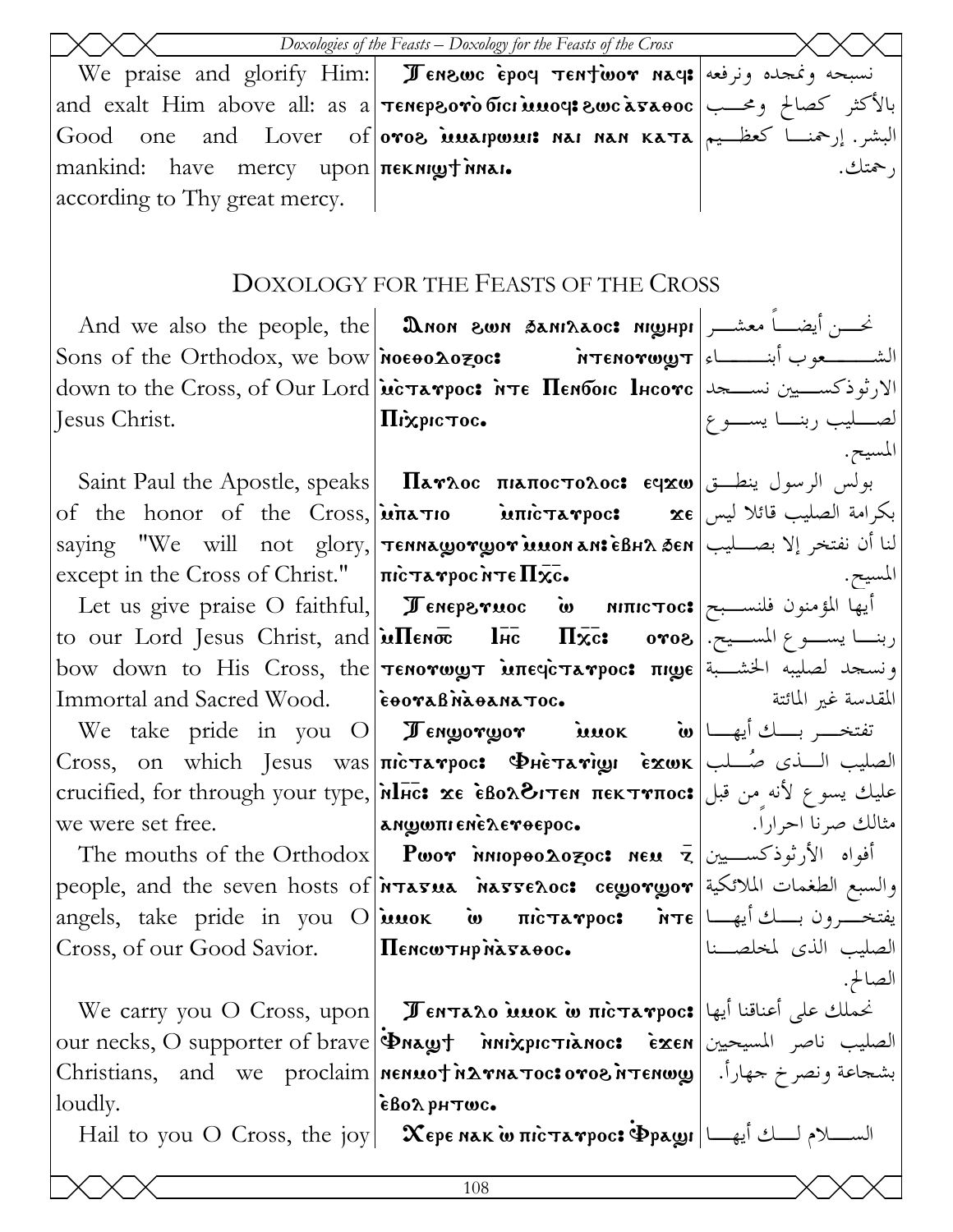| Doxologies of the Feasts - Doxology for the Feasts of the Cross |                                                                                                                                                                                                                                                                                                                                                                                                                                                                         |                            |  |
|-----------------------------------------------------------------|-------------------------------------------------------------------------------------------------------------------------------------------------------------------------------------------------------------------------------------------------------------------------------------------------------------------------------------------------------------------------------------------------------------------------------------------------------------------------|----------------------------|--|
|                                                                 | of Christians, the Conqueror of $\lambda$ πίδρο ον Βε $\lambda$ σενδε $\lambda$ τιδρο ον Βε                                                                                                                                                                                                                                                                                                                                                                             |                            |  |
|                                                                 | tyranny, our confirmation we πιτηρεπικος: neu πειτεχρο εποι  الغالب ضــد المعانـــدين                                                                                                                                                                                                                                                                                                                                                                                   |                            |  |
| the faithful.                                                   | $\delta$ a ni $\pi$ ic $\tau$ oc $\bullet$                                                                                                                                                                                                                                                                                                                                                                                                                              | وثباتنا نحن معشر المؤمنين. |  |
|                                                                 | Hail to you O Cross, the <b>Χερε κακίω πιστανρος: φηοική</b> $\Box$ السكلام لك أيها                                                                                                                                                                                                                                                                                                                                                                                     |                            |  |
|                                                                 | Comfort of the faithful, the <i>n</i> MIT <b>(1998 - 175 λεγο</b> (الصليب عــزاء المـــؤمنين ا                                                                                                                                                                                                                                                                                                                                                                          |                            |  |
|                                                                 | confirmation of the martyrs, <i>innuap τηρος ωα π</i> ον xωκ εβολ   وثبات الشكهداء حسيّ                                                                                                                                                                                                                                                                                                                                                                                 |                            |  |
| who completed their sufferings.   invorBacanoc.                 |                                                                                                                                                                                                                                                                                                                                                                                                                                                                         | أكملوا عذاباقم.            |  |
|                                                                 | Hail to you O Cross, the <b>Χερε nak w πιcτaγρος</b> السكلام لك باع بين Hail to you O Cross, the <b>Χερε nak w</b>                                                                                                                                                                                                                                                                                                                                                      |                            |  |
|                                                                 | Weapon of victory. Hail to you πιεοπλοκ ήτε πιδρο: χερε κακ ω الصليب سلاح الغلبة   Weapon of victory. Hail to you                                                                                                                                                                                                                                                                                                                                                       |                            |  |
|                                                                 | O Cross, the Throne of the πιστενρος:πιθρονος υπιονρο.  السلام لك أيها الصــليب                                                                                                                                                                                                                                                                                                                                                                                         |                            |  |
| King.                                                           |                                                                                                                                                                                                                                                                                                                                                                                                                                                                         | عرش الملك.                 |  |
|                                                                 | Hail to you О Cross, the Sign $\vert$ Хере нак и пістатрос: пімніні $\vert$ السلام لسلام لسلام الله الله المجموع الله الله المجموع الله الله المجموع الله المجموع المجموع الله المجموع الله المجموع الله الله المجموع الله الله الل                                                                                                                                                                                                                                     |                            |  |
|                                                                 | of salvation. Hail to you $O$ <sup>2</sup> וואדε πιονχaι: χερε nak ω. الصليب علامة الحالاص.                                                                                                                                                                                                                                                                                                                                                                             |                            |  |
| Cross, the shining light.                                       | $ \pi$ السلام لك أيها الصــــليب $ \pi$ ه العربية:πὶста $r$ рос $\mathbf r$ лѝста                                                                                                                                                                                                                                                                                                                                                                                       |                            |  |
|                                                                 |                                                                                                                                                                                                                                                                                                                                                                                                                                                                         | النور المشرق.              |  |
|                                                                 | Hail to you O Cross, the <b>Хере мак w пістатрос: fснен</b> $\left  \bigcup_{i=1}^{\infty} \mathbb{I}_{i} \right $                                                                                                                                                                                                                                                                                                                                                      |                            |  |
|                                                                 | السلام لك أيها الصـــليب   O Cross, the Fountain of grace.   πισταγρος των νιινηχερισω.   السلام لك أيها الصـــليب                                                                                                                                                                                                                                                                                                                                                      |                            |  |
|                                                                 |                                                                                                                                                                                                                                                                                                                                                                                                                                                                         | ينبوع النعم.               |  |
|                                                                 | Hail to you O Cross, the $\infty$ $\infty$ $\infty$ $\infty$ $\infty$ $\infty$ $\infty$ $\infty$ $\infty$ $\infty$ $\infty$ $\infty$                                                                                                                                                                                                                                                                                                                                    |                            |  |
|                                                                 | Treasure of good things, Hail, πιθνελνρος ητε ΜιλσλθοΝ: χερε   الصليب كنز الخسيرات.   Treasure of good things, Hail,                                                                                                                                                                                                                                                                                                                                                    |                            |  |
| to the end of the ages.                                         | السلام لك أيها الصــــليب  nak w πιcτaγpoc: yaπxwk ẽBoλ                                                                                                                                                                                                                                                                                                                                                                                                                 |                            |  |
|                                                                 | иинет.                                                                                                                                                                                                                                                                                                                                                                                                                                                                  | إلى كمال الدهور .          |  |
|                                                                 | Hail to you O Cross, which   $\mathbf{X}$ e xepe мак w $\pi$ ic $\pi$ a $\mathbf{v}$ poc: قائلين السلام لك أيها                                                                                                                                                                                                                                                                                                                                                         |                            |  |
|                                                                 | Emperor Constantine, carried PHETA MOTPO KWNCTANTINOC: الصليب الذي حمله الملك                                                                                                                                                                                                                                                                                                                                                                                           |                            |  |
|                                                                 | with him to the war, and smote <b>oλq neuaq επιπολεμος: aqwapı</b> الحرب <b>oλq neuaq επιπολεμος: قسطنطین معه إلى</b> الحرب                                                                                                                                                                                                                                                                                                                                             |                            |  |
| the Barbarians.                                                 | inni <b>B</b> apBapoc.                                                                                                                                                                                                                                                                                                                                                                                                                                                  | وقتل البربر .              |  |
|                                                                 | For greatly honored, is the <b>Trainory sap enages inxe</b> and all a solver a solver                                                                                                                                                                                                                                                                                                                                                                                   |                            |  |
|                                                                 | $\begin{bmatrix} \text{sign} & \text{of} & \text{the} & \text{Cross}, & \text{of} & \text{Jesus} \end{bmatrix}$ $\begin{bmatrix} \text{minmin} & \text{in} & \text{in} & \text{in} & \text{in} & \text{in} & \text{in} & \text{in} & \text{in} & \text{in} & \text{in} & \text{in} & \text{in} & \text{in} & \text{in} & \text{in} & \text{in} & \text{in} & \text{in} & \text{in} & \text{in} & \text{in} & \text{in} & \text{in} & \text{in} & \text{in} & \text{in}$ |                            |  |
|                                                                 | المسيح الملك إلهنا الحقيقي. Christ the King, our True God.  lncovc        Πιχριστος                            novpo:                                                                                                                                                                                                                                                                                                                                                   |                            |  |
|                                                                 | пеммот ула льнопос.                                                                                                                                                                                                                                                                                                                                                                                                                                                     |                            |  |
|                                                                 | He who was crucified upon <b>ΦHe Ta Tagg</b> entertampoc: الذي صُلب علي                                                                                                                                                                                                                                                                                                                                                                                                 |                            |  |
|                                                                 | the Cross, to save our race, let <b>ganter intersence anon λε</b> $\left  \begin{array}{cc} \text{if } \\ \text{otherwise} \end{array} \right $ intersence $\left  \begin{array}{cc} \text{if } \\ \text{otherwise} \end{array} \right $                                                                                                                                                                                                                                |                            |  |
|                                                                 | us also honor Him, proclaiming <b>  800 n uapentaioci enwy</b> eBox   العضا العدم us also honor Him, proclaiming   800 n                                                                                                                                                                                                                                                                                                                                                |                            |  |
| and saying.                                                     | enxwinnoc.                                                                                                                                                                                                                                                                                                                                                                                                                                                              | فلنكر مه صار حين قائلين.   |  |
|                                                                 | The Cross is our weapon, the <b>Πιέταγρος πε πεκερπλοκ:</b> الصليب هو سـلاحنا   The Cross is our weapon, the<br>109                                                                                                                                                                                                                                                                                                                                                     |                            |  |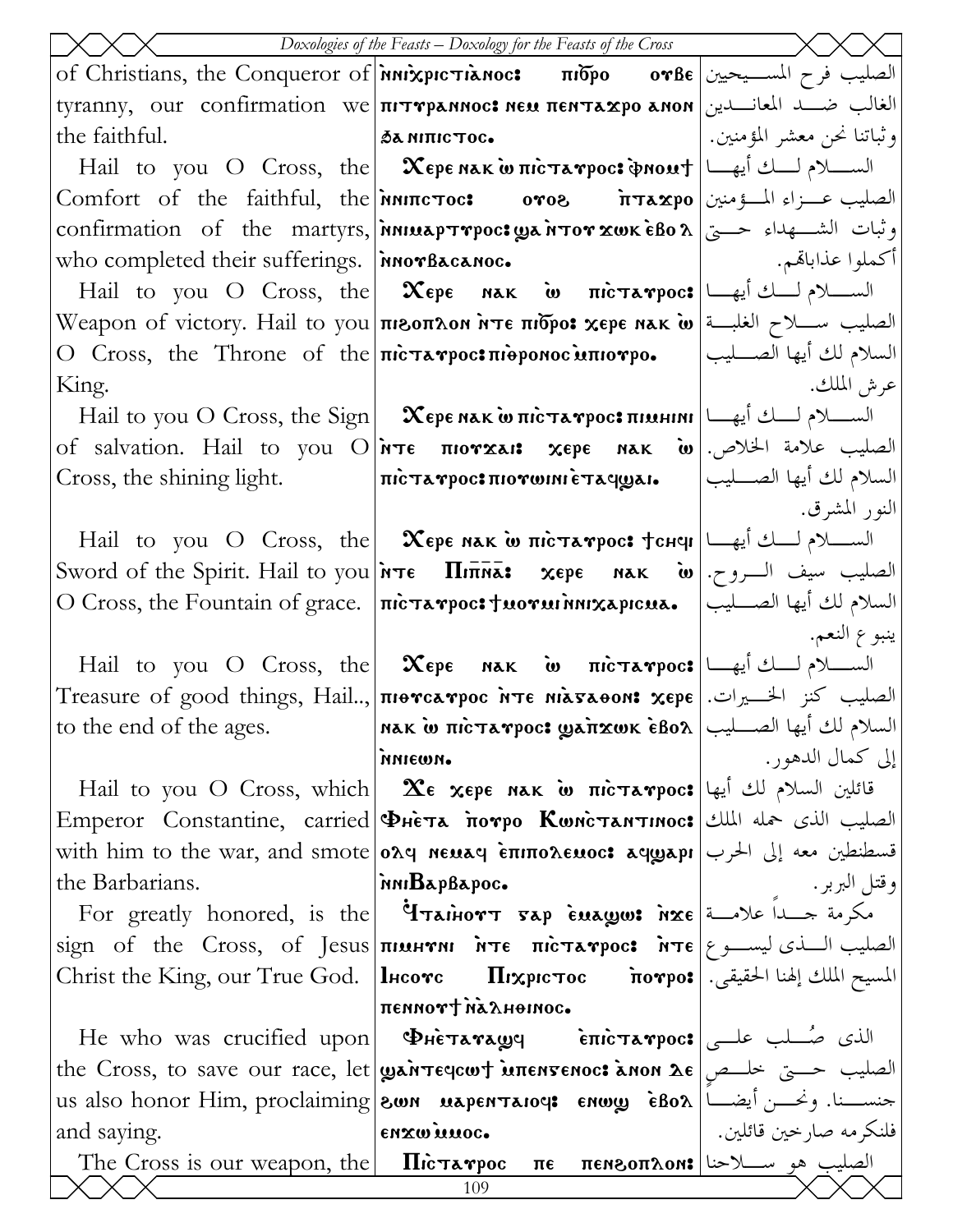| Doxologies of the Feasts - Doxology for the Feasts of the Cross |                                                                                                                                                 |          |  |  |
|-----------------------------------------------------------------|-------------------------------------------------------------------------------------------------------------------------------------------------|----------|--|--|
|                                                                 | Cross is our hope, the Cross is $\pi$ ic πε πενεδπικε $\frac{1}{\pi}$ (see Tense λπικε                                                          |          |  |  |
| our                                                             | الصليب هـــو ثباتنـــا في ا confirmation,    in    our πιστενρος  πε  πεητεχρο:  ,δεη في الصليب هـــو ثباتنـــا في                              |          |  |  |
|                                                                 | roubles and sufferings. Mensox3EX NEU nend Artro. 1 and sufferings.                                                                             |          |  |  |
|                                                                 | For blessed is Christ our <b>2:</b> $\alpha$ <b>ce discuspwort inxe <math>\Pi \overline{\mathbf{x}}</math>c</b> $\alpha$ إنه مبارك المسيح إلهنا |          |  |  |
|                                                                 | God, and His Life-giving Cross, <b> Пеннот†:</b> ием печстатрос   رصليبه المحيى الذي صُلب                                                       |          |  |  |
|                                                                 | upon which He was crucified, to <b>пречтандо: Фнетаташе серні</b> اسن ا                                                                         |          |  |  |
|                                                                 | redeem us from our sins.   exwel wa NTEY COTTON SEN                                                                                             | خطابانا. |  |  |
|                                                                 | иеимови.                                                                                                                                        |          |  |  |
|                                                                 | We praise and glorify Him, Jenswe epoq Tentwor naq: السبحه ونمجده ونزيده                                                                        |          |  |  |
|                                                                 | and exalt Him above all, as a <b>Tenepsoro bici muoce swc asaoc</b>   البشر and exalt Him above all, as a                                       |          |  |  |
|                                                                 | Good One and Lover of man, oros <b>issuarposit nai nan Kata</b>   ارحمنا كعظيم رحمتك.   Good One and Lover of man,   oros                       |          |  |  |
| have mercy upon us according <b>nexilly</b> invar.              |                                                                                                                                                 |          |  |  |
| to Your great mercy.                                            |                                                                                                                                                 |          |  |  |
|                                                                 |                                                                                                                                                 |          |  |  |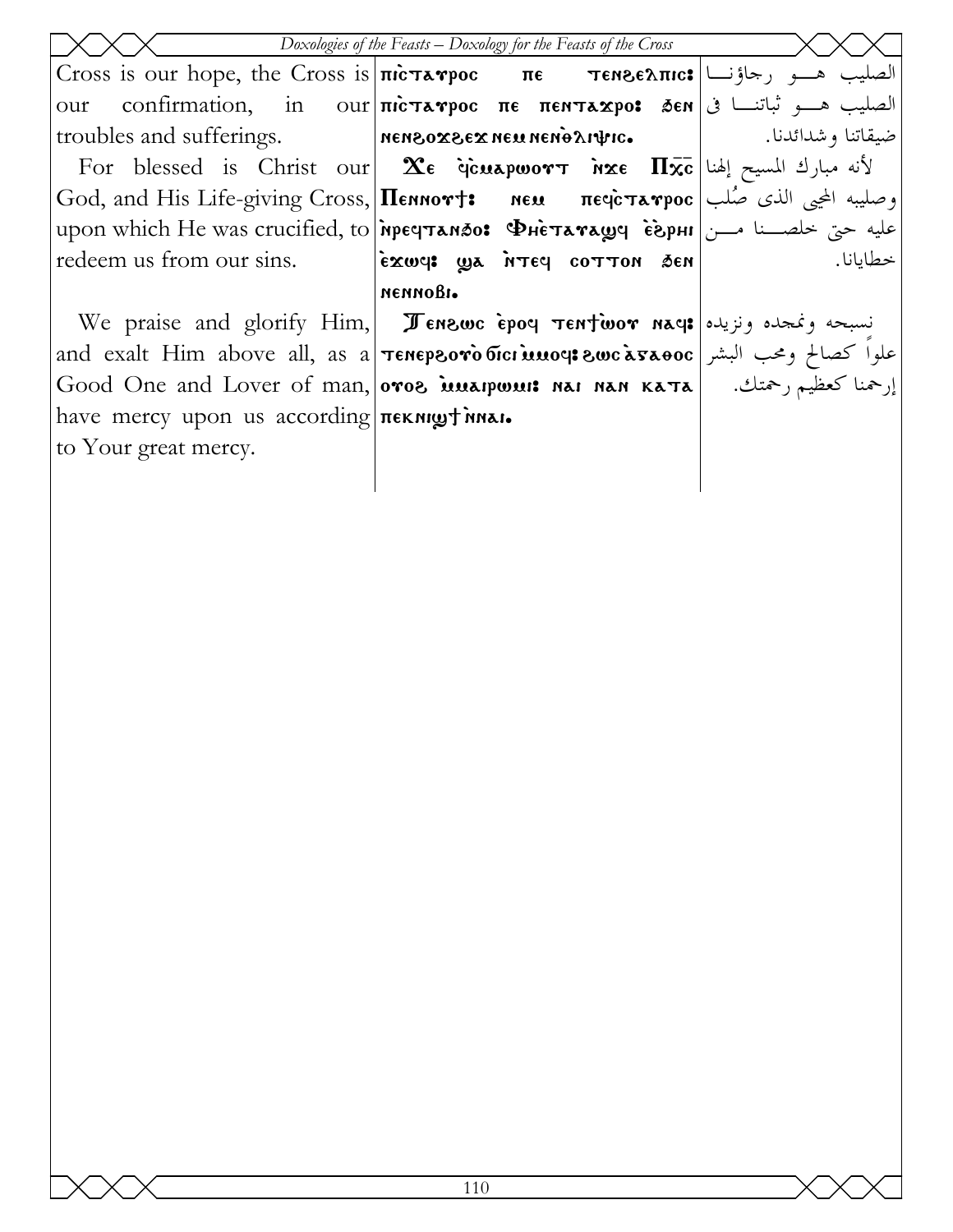DOXOLOGIES OF THE MONTH OF KIAHK

### DOXOLOGY FOR THE VIRGIN

you. `mmo.

I will speak of your honor.

accepted Him.

remained a virgin.

Mary.

we exalt you sayig "Hail to **Tendici uno.** you."

 $\text{The \quad \text{Any} \quad \text{Angle} \quad \text{Gabriel:} \quad \text{Max}$ خبريال الملاك الطـــاهر announced to the Virgin: after|aqaigennorqi irfnapoenoc:|أنا|announced to the Virgin: after the greeting: he strengthened **| uenenca πιαςπαςuoc: αqταxpo** |مداها الســـلام قواهـــا her with his saying. imoc Sen negcaxi.

When I speak about you: O $\vert$  Ke 5ap aiganca ${\bf x}$ i e $\theta$ bh†: أن إذا ما تكلمت من $\vert$ cherubic chariot: My tongue will **πιεδρυδ λχερονβιμικοn: παλαce** أجلــك أيتــها المركبــة never get tired: from blessing|naāici an ènes: тепериакарızın|Y الشاروبيمية فأن لسانى لا

For truly, I will go: to the **| Хеомтwc тар †машенн: Wa |**الأننى أمضى حقــا إلى إ $\forall$ courtyards of the house of $\left|$ матленот ̀нте ̀пни й $\bm \Lambda$ аті $\bm \lambda$ : ديار بيت داود لأحظــى David: to take a voice by which:|พรลดี мотс̀мн ѐволетотче;|بصـــوت بـــه أنطـــق  $\epsilon$  epica $\mathbf{x}$ i interaio.

For God has stood: at the **Xe à Pnort osi èpa<code>rq</code>: الأن الله وقف فى حدود** borders of Judea: and has called <mark>niowy нте tlor2eà: aqt</mark> اليهودية وأعطى صـــوته | joyfully: and the tribe of Judah|พระยุс̀นн ฮะм отоелнл: خَهليل فقبلة سبط يهوذا.  $\mathbf{r}\mathbf{r}$ and the tribe of Judah | nlorλa ωοπqèpoc.

The Virgin is the tribe of  $\big|$   $\mathbf{\hat{J}}\mathbf{\Phi}$ rah n $\mathbf{hor}$ a te $\mathbf{\tau}$ napoenoc: العذراء هى سبط يهوذا Judah: who gave birth to our|өнстасшсı шПенсwтнр:отог он|التى ولدت مخلصنا وبعــد Savior: and after His birth: she menenca `qrecmacf> ac`o\i ecoi ولادته أيضاً بقيت عذراء. `mparqenoc.

And through the voice: of CBox бар згтем †финн: ите عبريال )And through the voice: of Gabriel the angel: we give you $|\bf{S}$ aврıн $\bf{A}$  піатте $\bf{A}$ ос: тем $\bf{t}$  ме $|\bf{\Sigma}$ با والــدة greeting: O the Mother of God, **απιχερετιcuoc:** w **τθεότοκος** Uapia.

Hail to you from God: hail to  $|$   $\bm{\chi}$ ере не ѐво $\bm{\chi}$  витен  $\bm{\Phi}$ мот $\bm{\tau}$ : السلام لك من قبل الله you from Gabriel: hail to you $\vert{\bf x}$ ере не ѐво ${\bf a}$ втен  $\bf{S}$ аврıн $\bf{a}$ з ${\bf x}$ ере $\vert$  السلام لك من قبل غبريال from us: Hail to you from us,  $\mid$ ne èBo $\lambda$  sitoten: xe xepe ne $\mid$ السلام لك مــن قبلنــا

بكرامتك.

يتعب أبداً فى تطويبك.

الإله مريم.

نعظمك قائلين السـلام لك.

بقوله.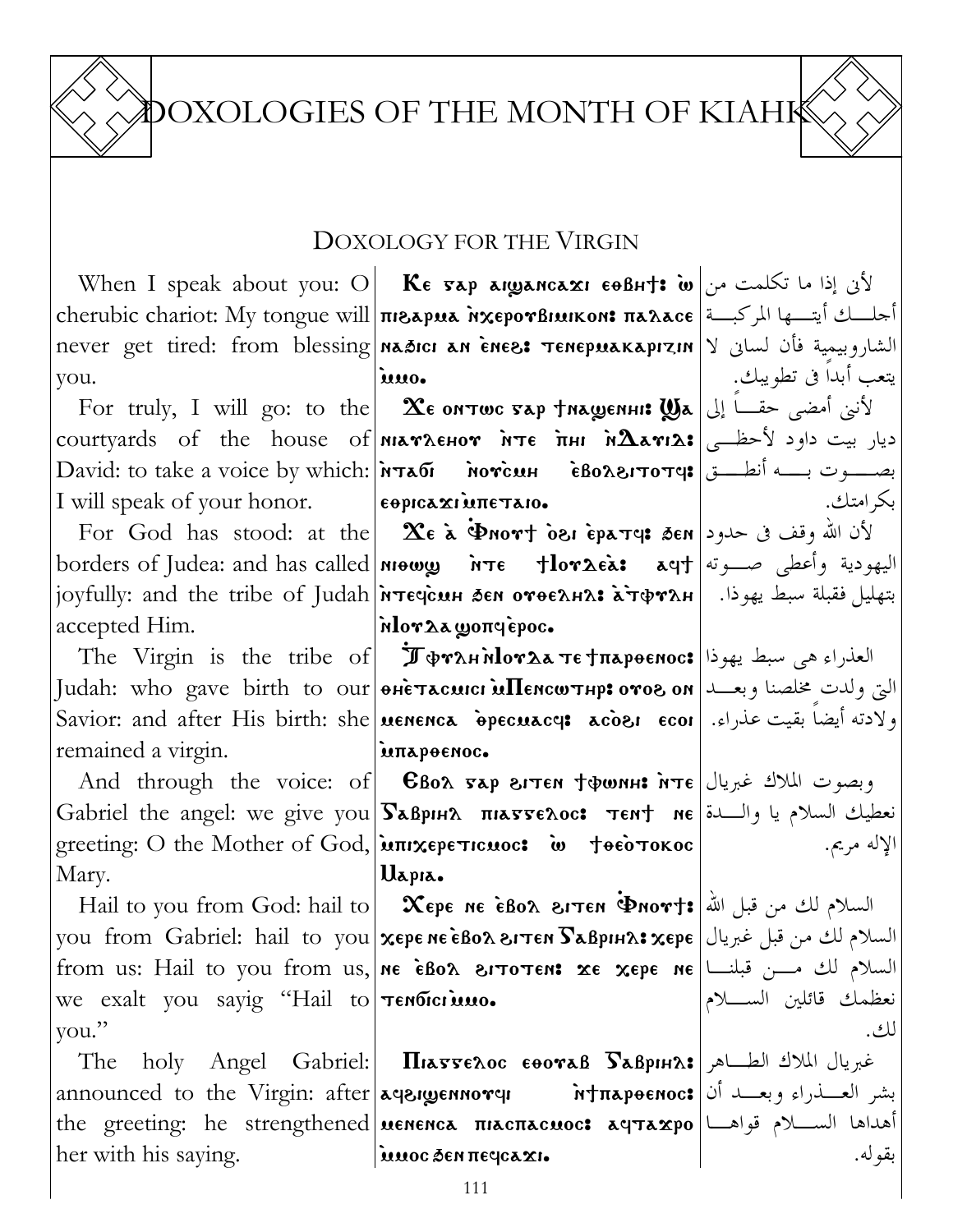|                                                         | Doxologies of the Month of Kiahk - Another Doxology for the Virgin                                                                                                                                                                                                                                            |                                |
|---------------------------------------------------------|---------------------------------------------------------------------------------------------------------------------------------------------------------------------------------------------------------------------------------------------------------------------------------------------------------------|--------------------------------|
|                                                         | "Do not be afraid, Mary: for   Σε மாерергот ปарнаи: الا تخافى يا مريم لأنك                                                                                                                                                                                                                                    |                                |
|                                                         | you have found grace with God: apeхии гар мотемот: батен   أناد وجدت نعمة عند الله.                                                                                                                                                                                                                           |                                |
|                                                         | for behold, you will conceive: [Pnort: SHITTE 5AP TEPAEPBOKI: [ . بما ستحبلين وتلدين إبناً. [16]                                                                                                                                                                                                              |                                |
| and give birth to a Son."   <b>orog</b> MTEMICI NOTUHI. |                                                                                                                                                                                                                                                                                                               |                                |
|                                                         | "And the Lord God shall give   Cyet nay nxe <b>Hoorc Pnort:</b> ويعطيه السرب الإلسه   And the Lord God shall give                                                                                                                                                                                             |                                |
|                                                         | Him: The throne of David, His <b>junieponoc irte <math>\Delta</math>ari</b> $\Delta$ <b>Heqiwit:</b> ريملك Him: The throne of David, His <b>junieponoc irte <math>\Delta</math>ari</b> $\Delta$ Heqiwit: $\Delta$                                                                                             |                                |
|                                                         | على بيت يعقوب إلى أبد  father: He will reign over the <b>inaeporpo exen пни мельсизе ула</b>                                                                                                                                                                                                                  |                                |
| house of Jacob: forever and <i>energienes.</i>          |                                                                                                                                                                                                                                                                                                               | الأبد.                         |
| ever."                                                  |                                                                                                                                                                                                                                                                                                               |                                |
|                                                         | Wherefore, we glorify you: as   <b>GoBe <math>\phi</math>AI TENTWOY NE: 8WC</b>   عضد اجل هذا نمجسلك                                                                                                                                                                                                          |                                |
|                                                         | Mother of God at all Times: <b>  осотокос менот мівем: иатео   ح</b> والدة الاله كل حــين   Mother of God at all Times                                                                                                                                                                                        |                                |
|                                                         | Ask the Lord on our behalf: <b>eTlouc esphi exwn:</b> $\text{argmax}$ $\text{argmax}$ اسألى الرب عنا ليغفر لنا                                                                                                                                                                                                |                                |
| that He may forgive us our sins.   NENNOBINANEBOX.      |                                                                                                                                                                                                                                                                                                               | خطايانا.                       |
|                                                         | Hail to you, O Virgin: the <b>Χερε Ne ω +π</b> λροεπος: torpω تحدير السكلام لك أيتسها                                                                                                                                                                                                                         |                                |
|                                                         | very and true Queen: Hail to the <b>імині палнення хере ітуотурот</b> = العذراء الملكة الحقيقية                                                                                                                                                                                                               |                                |
|                                                         | pride of our race: who gave <i>NTE</i> <b>πεηγεριος: apextpo nan</b> bie bien pride of our race: who gave <i>NTE</i>                                                                                                                                                                                          |                                |
| birth to Emmanuel.                                      | SHTOMALLON                                                                                                                                                                                                                                                                                                    | حنســــنا. ولــــــدت لنـــــا |
|                                                         |                                                                                                                                                                                                                                                                                                               | عمانو ئيل.                     |
|                                                         | We ask you to remember us:   $\pi$ <sub>ent</sub> zo   مكابة معكوه معرفة السائك أن تسفكرينا                                                                                                                                                                                                                   |                                |
|                                                         | O our faithful advocate: before Tippoстатнс стемвот: маврем أيتها الشفيعة المؤتمنة أمام                                                                                                                                                                                                                       |                                |
|                                                         | our Lord Jesus Christ: that He <b>IIenoc lic IIxc: MTEqxa nennoßi</b>   ربنا يسوع المسيح ليغفــر                                                                                                                                                                                                              |                                |
| may forgive us our sins. MANEBOX.                       |                                                                                                                                                                                                                                                                                                               |                                |
|                                                         |                                                                                                                                                                                                                                                                                                               |                                |
|                                                         | ANOTHER DOXOLOGY FOR THE VIRGIN                                                                                                                                                                                                                                                                               |                                |
|                                                         | The adornment of the Virgin: <b>Epe</b> $\frac{1}{2}$ $\frac{1}{2}$ $\frac{1}{2}$ $\frac{1}{2}$ $\frac{1}{2}$ $\frac{1}{2}$ $\frac{1}{2}$ $\frac{1}{2}$ $\frac{1}{2}$ $\frac{1}{2}$ $\frac{1}{2}$ $\frac{1}{2}$ $\frac{1}{2}$ $\frac{1}{2}$ $\frac{1}{2}$ $\frac{1}{2}$ $\frac{1}{2}$ $\frac{1}{2}$ $\frac{1$ |                                |
|                                                         | Mary the daughter of king Uapia τωρερι inorpo $\Delta$ ari $\Delta$ : يا أبنة الملك داود هي عن                                                                                                                                                                                                                |                                |
|                                                         | David: at the right hand of Jesus   саотиам    Мнс    Пхс:    Пунрн   أبن الله المسيح إبن الله الكلم                                                                                                                                                                                                          |                                |
| Christ: the Beloved Son of God. iv Dnort muenpin.       |                                                                                                                                                                                                                                                                                                               |                                |
|                                                         | As king David the Psalmist:  Κατα ποαχι ΝΔανιλ πονρο: الملسك Δs king David the Psalmist:  Κατα ποαχι ΝΔανιλ πονρο                                                                                                                                                                                             |                                |
|                                                         | has said in the psalms: "Upon πιεγανιολος δεν πιψαλαιος: xε  المرتل فى المزامير قامــت                                                                                                                                                                                                                        |                                |
|                                                         | the right hand of the throne: did   acosi epa Tc nxe torpw: caorinau   الملكة عن يمين العرش. الله الله                                                                                                                                                                                                        |                                |
| stand the queen.                                        | ілпіеромос.                                                                                                                                                                                                                                                                                                   |                                |
|                                                         | You are exalted more than <b>I EllixeporBine: w</b> duar $\omega$ $\sim$ $\omega$ $\sim$ $\omega$                                                                                                                                                                                                             |                                |
|                                                         | the Cherubim: O Mother of the <i>in</i> Phort фа пілиаві: тетанютт  الشاروييم وأكرم مسن                                                                                                                                                                                                                       |                                |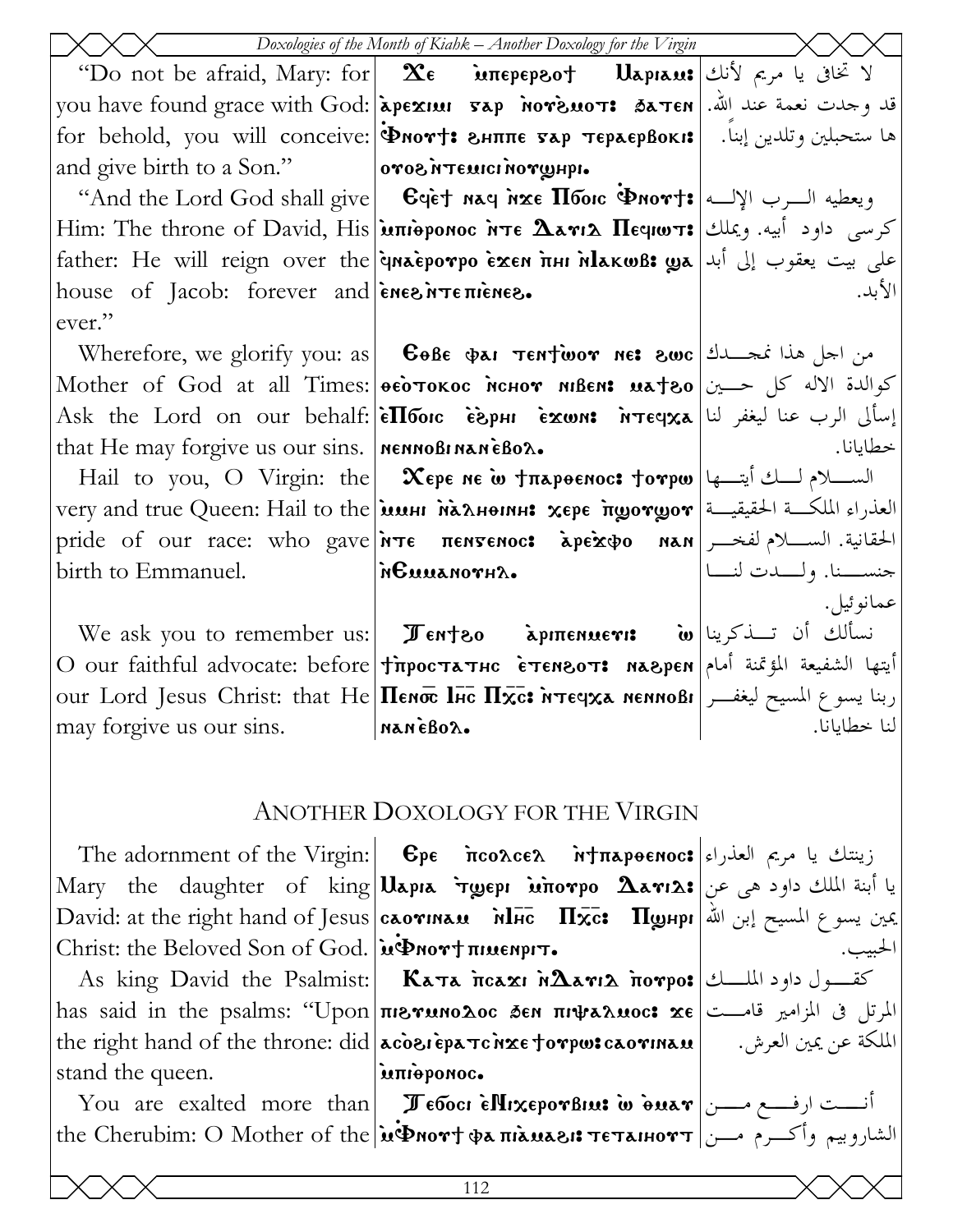|                                                         | $\sqrt{ }$ Doxologies of the Month of Kiahk – Doxology for the Annunciation of Gabriel to the Virign                                                                                      |                              |
|---------------------------------------------------------|-------------------------------------------------------------------------------------------------------------------------------------------------------------------------------------------|------------------------------|
|                                                         | Mighty God, and honored more  èllicepa&iu: 3en r�e neu 8ixen   وعلى   Mighty God, and honored more                                                                                        |                              |
| than the Seraphim, in heaven $\pi$                      |                                                                                                                                                                                           | الأرض يـــــــــا أم الله ذي |
| and on earth.                                           |                                                                                                                                                                                           | العزة.                       |
|                                                         | Blessed are you O Mary: for <b>Wormat Noo Uapia: xe</b> $\epsilon$ $\epsilon$ $\rightarrow$ $\epsilon$ $\rightarrow$ $\epsilon$                                                           |                              |
|                                                         | you have given birth to the True apeхфо ипіалнонос: естов ихе (الإله) уои have given birth to the True   арехфо                                                                           |                              |
|                                                         | One: while remaining a virgin: <b>TETTAPOENIA:</b> Fepeos Fepeoi a virgin: الحقيقي وبتوليتك مختومة                                                                                        |                              |
| and your virginity is sealed. <b>EXECUTE:</b> $\lambda$ |                                                                                                                                                                                           | وانت باقية عذراء.            |
|                                                         | As Isaiah has said: with a <b>Kata</b> $\Phi$ pht $\epsilon$ <b>xaqxoc:</b> $\eta$ x $\epsilon$ $\sim$ $\epsilon$ $\sim$ $\epsilon$ $\sim$                                                |                              |
|                                                         | voice of joy: "Behold a young Hcanac sen orcun nee nas xe ic   التهليل ها فتــاه   voice of joy: "Behold a young                                                                          |                              |
|                                                         | virgin will conceive: and give <b>aλογ млароенос: есемісі нан</b> salie exiculus virgin will                                                                                              |                              |
|                                                         |                                                                                                                                                                                           |                              |
|                                                         | We magnify you every day: <b>  Ленбісі ілло іллнні іллнні: ن</b> عظمك كل يوم قائلين                                                                                                       |                              |
|                                                         | saying with Gabriel: "Hail to enxw innoc nen SaBpin ?! xe xepe still de saying with Gabriel: "Hail to                                                                                     |                              |
|                                                         | you O full of grace: the Lord is кехартишенн: • • Ктрюс мета           • بعمة الرب معكِ.           уои О full                                                                             |                              |
| with you."                                              | co <sub>v</sub>                                                                                                                                                                           |                              |
|                                                         | Hail to you O Virgin: we also $\vert$ Χερε ne ω $\frac{1}{2}$ $\frac{1}{2}$ $\frac{1}{2}$ $\frac{1}{2}$ $\frac{1}{2}$ $\frac{1}{2}$ $\frac{1}{2}$                                         |                              |
|                                                         | bless you: with Gabriel the Tenepuakapizin inuo: neu just as selected the bless                                                                                                           |                              |
|                                                         | Angel: the Lord is with you. <b>SaBpIHA THASSEAOC: over <math>\overline{\Pi}</math></b> $\overline{\infty}$ . Angel: the Lord is with you. <b>SaBpIHA <math>\overline{\Lambda}</math></b> |                              |
|                                                         | <b>WOTT NEXE.</b>                                                                                                                                                                         |                              |
|                                                         | We ask you to remember us, $\ \mathcal{F}$ enteo apmenueri: $\omega$ $\omega$ $\omega$                                                                                                    |                              |
|                                                         | O our trusted advocate, before Tipoстатнс стемзот: мазрем أيتها الشفيعة المؤتمنة أمام                                                                                                     |                              |
|                                                         | our Lord Jesus Christ that He <b>Henoc luc Hister in Tegxa nennoßi</b> [مينا يسوع المسيح ليغفــر                                                                                          |                              |
| may forgive us our sins. MANEBOX.                       |                                                                                                                                                                                           | لنا خطايانا.                 |

# DOXOLOGY FOR THE ANNUNCIATION OF GABRIEL TO THE VIRIGN

| $\mathbf{S}$ аврін $\mathbf{A}$                                                                                                                                                                                                                                                                                                    | الملاك حبرائيل بشر   mia55e2.oc:               |
|------------------------------------------------------------------------------------------------------------------------------------------------------------------------------------------------------------------------------------------------------------------------------------------------------------------------------------|------------------------------------------------|
| <b>1pronagusps</b>                                                                                                                                                                                                                                                                                                                 | العذراء مبتدئا بالســــلام πtπapəenoc <b>:</b> |
| قائلا السلام لك يا ممتلئة  aqepaнтс Minacπacuoc: xe xepe                                                                                                                                                                                                                                                                           |                                                |
| <b>. TOUSN SEUGERG</b>                                                                                                                                                                                                                                                                                                             | نعمة.                                          |
| $\mathbf{B}$ $\mathbf{B}$ $\mathbf{B}$ $\mathbf{C}$ $\mathbf{C}$ $\mathbf{C}$ $\mathbf{C}$ $\mathbf{C}$ $\mathbf{C}$ $\mathbf{C}$ $\mathbf{C}$ $\mathbf{C}$ $\mathbf{C}$ $\mathbf{C}$ $\mathbf{C}$ $\mathbf{C}$ $\mathbf{C}$ $\mathbf{C}$ $\mathbf{C}$ $\mathbf{C}$ $\mathbf{C}$ $\mathbf{C}$ $\mathbf{C}$ $\mathbf{C}$ $\mathbf{$ |                                                |
| العفيفة صب ته. فكرت  Jaxov nceune: aceporw sen                                                                                                                                                                                                                                                                                     |                                                |
| وأجابت بحكمة ما هــو @ornetcaBe:0ro8acnoknekxeor                                                                                                                                                                                                                                                                                   |                                                |
| пефањ                                                                                                                                                                                                                                                                                                                              | هذا.                                           |
| $\Pi$ EXAY NAC NXE $\Pi$ ATTE $\Lambda$ OC: الملاك الملاك الملتهب                                                                                                                                                                                                                                                                  |                                                |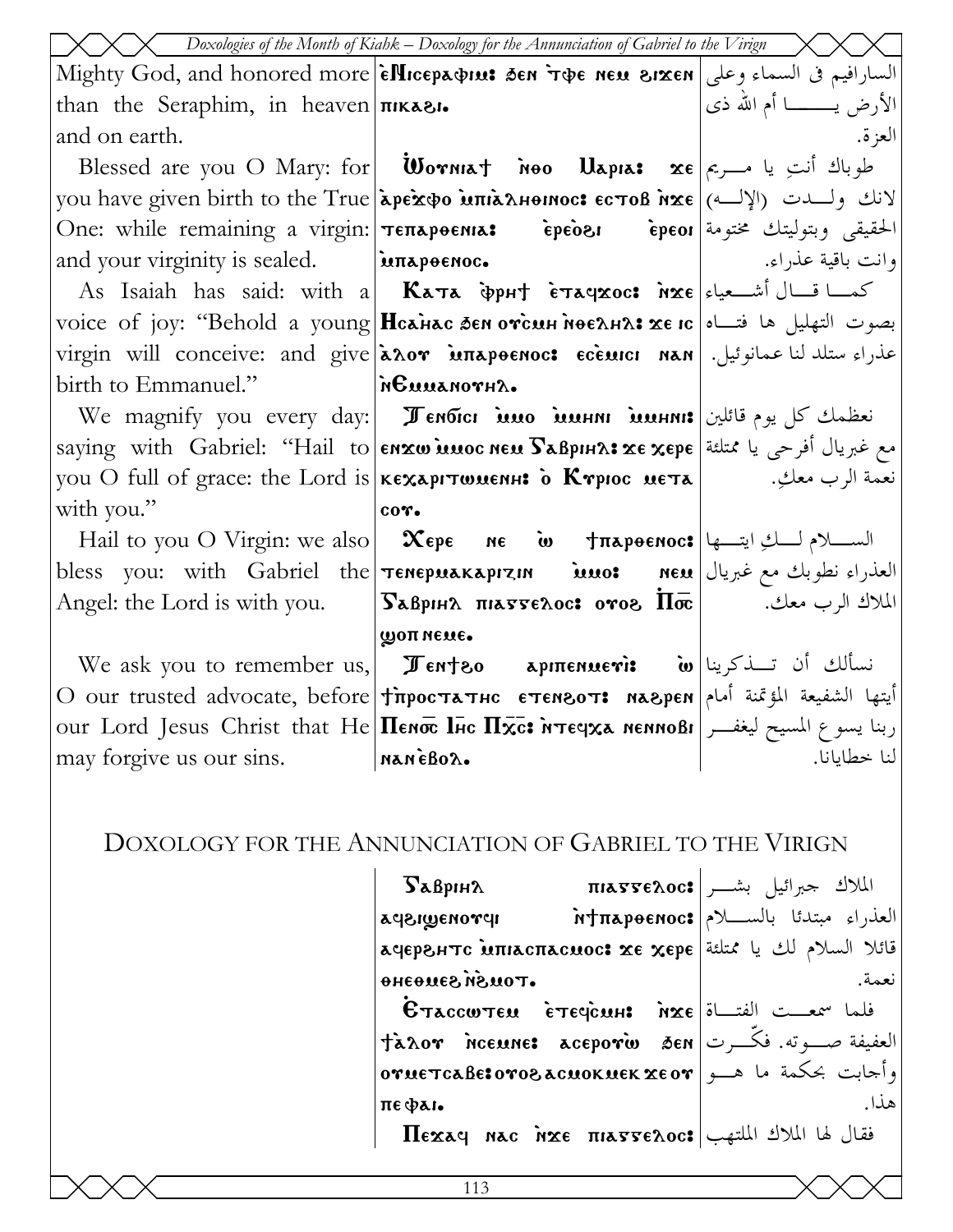| نارا غير الجسداني أميلــي   πιωαλί ναρων λίκτος κε<br>سمعك واصغى يا سيدتى   Taбoic Mapeenoc: pek πεμaωx<br>العذر اء.<br>cw Texepon.<br>$U$ περερεο† ογλε μπερκιω: الا تخافي ولا تتزعزعي<br>يا مريم إبنة يواقيم. الرب   Uapıa `ryepı `nlwakıu: Пбоіс<br>$\Phi$ إله الســـارافيم اختـــاركِ  отфисерафия ачсотп)<br>مسكنا له.<br>εγμαή ψωπι και.<br>بالحقيقـــــة تحــــــبلين  тераервокі:<br>Данешс<br>بالكلمة. السذى افتقــر  Mπιλοσος ὲταςερ&нкі: εθβнтєм.<br>لأحلنا نحن الفقراء حـــى   а́ном да инзнкі: шайтєчаттєн<br>يجعلنا أعنباء.<br>npauao.<br>$\bm{\Pi}$ ون لي هـــذا $\bm{\mu}$ ة الله على الله على الله على الله على الله على الله على الله على الله على الله على ال<br>ولم يدخل إلى أحــد ولم  ge   èsorn   èpois   ††80   èpok<br>أعرف رجلاً أسسألك أن   μaτauoi:uπep&ωπ mõs 1 exwi<br>تخبريي ولا تخف عبي شيئاً.<br>الروح القسلس يحسل Rinnerua eooraß eonhor exw:<br>عليـــكِ. وقسوة العلـــى  отхом ите фнетбосі еөлаєраніві<br>تَظْلَلْكِ. الملائكة تسبحك   epo: eos eole وepo: epo: nasse $\lambda$ oc ce<br>من أحل حوف حالقهم.<br>T80+ MOPSPECOUNT.<br>Jepauici MyHpi ughort: الله = Tepauici in TyHpi<br>وحكمة الله. لأنه هو إله φοντ: xe nooy=" وحكمة الله. لأنه هو إله<br>πε Φηοντ ήτε ηεηιοτ: μυοη κε  اآبائنا وليس آخر سواه. [πε Φηοντ ήτε ηεηιοτ<br>oraieBHA epoc.<br>${\bf \Omega}$ اين أذهب من قبلك إذ ${\bf \Pi}$ بابو) ${\bf \Gamma}$ 1707 ${\bf \Omega}$ 680 ה $i$<br>$\mathbf{u}$ ות الله يصير فى المستودع   மு $\mathbf{u}$ காக்கோ $\mathbf{v}$ என $\mathbf{v}$ , $\mathbf{u}$<br>oγn $\text{im}$ epepeo†: xe $\text{im}$ ττнрq $ \text{min}$ $\text{min}$<br>يخلص من قِبَلْكِ.<br>·totis/odáuasonan<br>إبراهيم التي خلصت آدم \$RBpaau Marepua وابراهيم التي خلصت آدم<br>من لعنة الخطية. [مح Boxea in Magnosen in Magnosen in Magnosen in Magnosen in Algnosen in Algnosen in Algnosen<br>.ιθοπφθητή ιγοδλοπ<br>Hail to you O Virgin: we also   $\mathbf x$ ερε ne ω †περθεπος: الســـلام لــــكِ ايتـــها<br>bless you: with Gabriel the Tenepuakaprzin inuo: neu just as single<br>$\overline{S}$ авріня піаттелос: отог $\overline{\text{Inc}}$   $\overline{S}$<br>попиеме. |                              | Doxologies of the Month of Kiahk – Doxology for the Annunciation of Gabriel to the Virign |  |
|----------------------------------------------------------------------------------------------------------------------------------------------------------------------------------------------------------------------------------------------------------------------------------------------------------------------------------------------------------------------------------------------------------------------------------------------------------------------------------------------------------------------------------------------------------------------------------------------------------------------------------------------------------------------------------------------------------------------------------------------------------------------------------------------------------------------------------------------------------------------------------------------------------------------------------------------------------------------------------------------------------------------------------------------------------------------------------------------------------------------------------------------------------------------------------------------------------------------------------------------------------------------------------------------------------------------------------------------------------------------------------------------------------------------------------------------------------------------------------------------------------------------------------------------------------------------------------------------------------------------------------------------------------------------------------------------------------------------------------------------------------------------------------------------------------------------------------------------------------------------------------------------------------------------------------------------------------------------------------------------------------------------------------------------------------------------------------------------------------------|------------------------------|-------------------------------------------------------------------------------------------|--|
|                                                                                                                                                                                                                                                                                                                                                                                                                                                                                                                                                                                                                                                                                                                                                                                                                                                                                                                                                                                                                                                                                                                                                                                                                                                                                                                                                                                                                                                                                                                                                                                                                                                                                                                                                                                                                                                                                                                                                                                                                                                                                                                |                              |                                                                                           |  |
|                                                                                                                                                                                                                                                                                                                                                                                                                                                                                                                                                                                                                                                                                                                                                                                                                                                                                                                                                                                                                                                                                                                                                                                                                                                                                                                                                                                                                                                                                                                                                                                                                                                                                                                                                                                                                                                                                                                                                                                                                                                                                                                |                              |                                                                                           |  |
|                                                                                                                                                                                                                                                                                                                                                                                                                                                                                                                                                                                                                                                                                                                                                                                                                                                                                                                                                                                                                                                                                                                                                                                                                                                                                                                                                                                                                                                                                                                                                                                                                                                                                                                                                                                                                                                                                                                                                                                                                                                                                                                |                              |                                                                                           |  |
|                                                                                                                                                                                                                                                                                                                                                                                                                                                                                                                                                                                                                                                                                                                                                                                                                                                                                                                                                                                                                                                                                                                                                                                                                                                                                                                                                                                                                                                                                                                                                                                                                                                                                                                                                                                                                                                                                                                                                                                                                                                                                                                |                              |                                                                                           |  |
|                                                                                                                                                                                                                                                                                                                                                                                                                                                                                                                                                                                                                                                                                                                                                                                                                                                                                                                                                                                                                                                                                                                                                                                                                                                                                                                                                                                                                                                                                                                                                                                                                                                                                                                                                                                                                                                                                                                                                                                                                                                                                                                |                              |                                                                                           |  |
|                                                                                                                                                                                                                                                                                                                                                                                                                                                                                                                                                                                                                                                                                                                                                                                                                                                                                                                                                                                                                                                                                                                                                                                                                                                                                                                                                                                                                                                                                                                                                                                                                                                                                                                                                                                                                                                                                                                                                                                                                                                                                                                |                              |                                                                                           |  |
|                                                                                                                                                                                                                                                                                                                                                                                                                                                                                                                                                                                                                                                                                                                                                                                                                                                                                                                                                                                                                                                                                                                                                                                                                                                                                                                                                                                                                                                                                                                                                                                                                                                                                                                                                                                                                                                                                                                                                                                                                                                                                                                |                              |                                                                                           |  |
|                                                                                                                                                                                                                                                                                                                                                                                                                                                                                                                                                                                                                                                                                                                                                                                                                                                                                                                                                                                                                                                                                                                                                                                                                                                                                                                                                                                                                                                                                                                                                                                                                                                                                                                                                                                                                                                                                                                                                                                                                                                                                                                |                              |                                                                                           |  |
|                                                                                                                                                                                                                                                                                                                                                                                                                                                                                                                                                                                                                                                                                                                                                                                                                                                                                                                                                                                                                                                                                                                                                                                                                                                                                                                                                                                                                                                                                                                                                                                                                                                                                                                                                                                                                                                                                                                                                                                                                                                                                                                |                              |                                                                                           |  |
|                                                                                                                                                                                                                                                                                                                                                                                                                                                                                                                                                                                                                                                                                                                                                                                                                                                                                                                                                                                                                                                                                                                                                                                                                                                                                                                                                                                                                                                                                                                                                                                                                                                                                                                                                                                                                                                                                                                                                                                                                                                                                                                |                              |                                                                                           |  |
|                                                                                                                                                                                                                                                                                                                                                                                                                                                                                                                                                                                                                                                                                                                                                                                                                                                                                                                                                                                                                                                                                                                                                                                                                                                                                                                                                                                                                                                                                                                                                                                                                                                                                                                                                                                                                                                                                                                                                                                                                                                                                                                |                              |                                                                                           |  |
|                                                                                                                                                                                                                                                                                                                                                                                                                                                                                                                                                                                                                                                                                                                                                                                                                                                                                                                                                                                                                                                                                                                                                                                                                                                                                                                                                                                                                                                                                                                                                                                                                                                                                                                                                                                                                                                                                                                                                                                                                                                                                                                |                              |                                                                                           |  |
|                                                                                                                                                                                                                                                                                                                                                                                                                                                                                                                                                                                                                                                                                                                                                                                                                                                                                                                                                                                                                                                                                                                                                                                                                                                                                                                                                                                                                                                                                                                                                                                                                                                                                                                                                                                                                                                                                                                                                                                                                                                                                                                |                              |                                                                                           |  |
|                                                                                                                                                                                                                                                                                                                                                                                                                                                                                                                                                                                                                                                                                                                                                                                                                                                                                                                                                                                                                                                                                                                                                                                                                                                                                                                                                                                                                                                                                                                                                                                                                                                                                                                                                                                                                                                                                                                                                                                                                                                                                                                |                              |                                                                                           |  |
|                                                                                                                                                                                                                                                                                                                                                                                                                                                                                                                                                                                                                                                                                                                                                                                                                                                                                                                                                                                                                                                                                                                                                                                                                                                                                                                                                                                                                                                                                                                                                                                                                                                                                                                                                                                                                                                                                                                                                                                                                                                                                                                |                              |                                                                                           |  |
|                                                                                                                                                                                                                                                                                                                                                                                                                                                                                                                                                                                                                                                                                                                                                                                                                                                                                                                                                                                                                                                                                                                                                                                                                                                                                                                                                                                                                                                                                                                                                                                                                                                                                                                                                                                                                                                                                                                                                                                                                                                                                                                |                              |                                                                                           |  |
|                                                                                                                                                                                                                                                                                                                                                                                                                                                                                                                                                                                                                                                                                                                                                                                                                                                                                                                                                                                                                                                                                                                                                                                                                                                                                                                                                                                                                                                                                                                                                                                                                                                                                                                                                                                                                                                                                                                                                                                                                                                                                                                |                              |                                                                                           |  |
|                                                                                                                                                                                                                                                                                                                                                                                                                                                                                                                                                                                                                                                                                                                                                                                                                                                                                                                                                                                                                                                                                                                                                                                                                                                                                                                                                                                                                                                                                                                                                                                                                                                                                                                                                                                                                                                                                                                                                                                                                                                                                                                |                              |                                                                                           |  |
|                                                                                                                                                                                                                                                                                                                                                                                                                                                                                                                                                                                                                                                                                                                                                                                                                                                                                                                                                                                                                                                                                                                                                                                                                                                                                                                                                                                                                                                                                                                                                                                                                                                                                                                                                                                                                                                                                                                                                                                                                                                                                                                |                              |                                                                                           |  |
|                                                                                                                                                                                                                                                                                                                                                                                                                                                                                                                                                                                                                                                                                                                                                                                                                                                                                                                                                                                                                                                                                                                                                                                                                                                                                                                                                                                                                                                                                                                                                                                                                                                                                                                                                                                                                                                                                                                                                                                                                                                                                                                |                              |                                                                                           |  |
|                                                                                                                                                                                                                                                                                                                                                                                                                                                                                                                                                                                                                                                                                                                                                                                                                                                                                                                                                                                                                                                                                                                                                                                                                                                                                                                                                                                                                                                                                                                                                                                                                                                                                                                                                                                                                                                                                                                                                                                                                                                                                                                |                              |                                                                                           |  |
|                                                                                                                                                                                                                                                                                                                                                                                                                                                                                                                                                                                                                                                                                                                                                                                                                                                                                                                                                                                                                                                                                                                                                                                                                                                                                                                                                                                                                                                                                                                                                                                                                                                                                                                                                                                                                                                                                                                                                                                                                                                                                                                |                              |                                                                                           |  |
|                                                                                                                                                                                                                                                                                                                                                                                                                                                                                                                                                                                                                                                                                                                                                                                                                                                                                                                                                                                                                                                                                                                                                                                                                                                                                                                                                                                                                                                                                                                                                                                                                                                                                                                                                                                                                                                                                                                                                                                                                                                                                                                |                              |                                                                                           |  |
|                                                                                                                                                                                                                                                                                                                                                                                                                                                                                                                                                                                                                                                                                                                                                                                                                                                                                                                                                                                                                                                                                                                                                                                                                                                                                                                                                                                                                                                                                                                                                                                                                                                                                                                                                                                                                                                                                                                                                                                                                                                                                                                |                              |                                                                                           |  |
|                                                                                                                                                                                                                                                                                                                                                                                                                                                                                                                                                                                                                                                                                                                                                                                                                                                                                                                                                                                                                                                                                                                                                                                                                                                                                                                                                                                                                                                                                                                                                                                                                                                                                                                                                                                                                                                                                                                                                                                                                                                                                                                |                              |                                                                                           |  |
|                                                                                                                                                                                                                                                                                                                                                                                                                                                                                                                                                                                                                                                                                                                                                                                                                                                                                                                                                                                                                                                                                                                                                                                                                                                                                                                                                                                                                                                                                                                                                                                                                                                                                                                                                                                                                                                                                                                                                                                                                                                                                                                |                              |                                                                                           |  |
|                                                                                                                                                                                                                                                                                                                                                                                                                                                                                                                                                                                                                                                                                                                                                                                                                                                                                                                                                                                                                                                                                                                                                                                                                                                                                                                                                                                                                                                                                                                                                                                                                                                                                                                                                                                                                                                                                                                                                                                                                                                                                                                |                              |                                                                                           |  |
|                                                                                                                                                                                                                                                                                                                                                                                                                                                                                                                                                                                                                                                                                                                                                                                                                                                                                                                                                                                                                                                                                                                                                                                                                                                                                                                                                                                                                                                                                                                                                                                                                                                                                                                                                                                                                                                                                                                                                                                                                                                                                                                |                              |                                                                                           |  |
|                                                                                                                                                                                                                                                                                                                                                                                                                                                                                                                                                                                                                                                                                                                                                                                                                                                                                                                                                                                                                                                                                                                                                                                                                                                                                                                                                                                                                                                                                                                                                                                                                                                                                                                                                                                                                                                                                                                                                                                                                                                                                                                |                              |                                                                                           |  |
|                                                                                                                                                                                                                                                                                                                                                                                                                                                                                                                                                                                                                                                                                                                                                                                                                                                                                                                                                                                                                                                                                                                                                                                                                                                                                                                                                                                                                                                                                                                                                                                                                                                                                                                                                                                                                                                                                                                                                                                                                                                                                                                |                              |                                                                                           |  |
|                                                                                                                                                                                                                                                                                                                                                                                                                                                                                                                                                                                                                                                                                                                                                                                                                                                                                                                                                                                                                                                                                                                                                                                                                                                                                                                                                                                                                                                                                                                                                                                                                                                                                                                                                                                                                                                                                                                                                                                                                                                                                                                |                              |                                                                                           |  |
|                                                                                                                                                                                                                                                                                                                                                                                                                                                                                                                                                                                                                                                                                                                                                                                                                                                                                                                                                                                                                                                                                                                                                                                                                                                                                                                                                                                                                                                                                                                                                                                                                                                                                                                                                                                                                                                                                                                                                                                                                                                                                                                |                              |                                                                                           |  |
|                                                                                                                                                                                                                                                                                                                                                                                                                                                                                                                                                                                                                                                                                                                                                                                                                                                                                                                                                                                                                                                                                                                                                                                                                                                                                                                                                                                                                                                                                                                                                                                                                                                                                                                                                                                                                                                                                                                                                                                                                                                                                                                |                              |                                                                                           |  |
|                                                                                                                                                                                                                                                                                                                                                                                                                                                                                                                                                                                                                                                                                                                                                                                                                                                                                                                                                                                                                                                                                                                                                                                                                                                                                                                                                                                                                                                                                                                                                                                                                                                                                                                                                                                                                                                                                                                                                                                                                                                                                                                | Angel: the Lord is with you. |                                                                                           |  |
|                                                                                                                                                                                                                                                                                                                                                                                                                                                                                                                                                                                                                                                                                                                                                                                                                                                                                                                                                                                                                                                                                                                                                                                                                                                                                                                                                                                                                                                                                                                                                                                                                                                                                                                                                                                                                                                                                                                                                                                                                                                                                                                |                              |                                                                                           |  |
| We ask you to remember us, <b>Fentzo</b> apmenueris i w نسألك أن تسذكرينا الله We ask you to remember us,<br>114                                                                                                                                                                                                                                                                                                                                                                                                                                                                                                                                                                                                                                                                                                                                                                                                                                                                                                                                                                                                                                                                                                                                                                                                                                                                                                                                                                                                                                                                                                                                                                                                                                                                                                                                                                                                                                                                                                                                                                                               |                              |                                                                                           |  |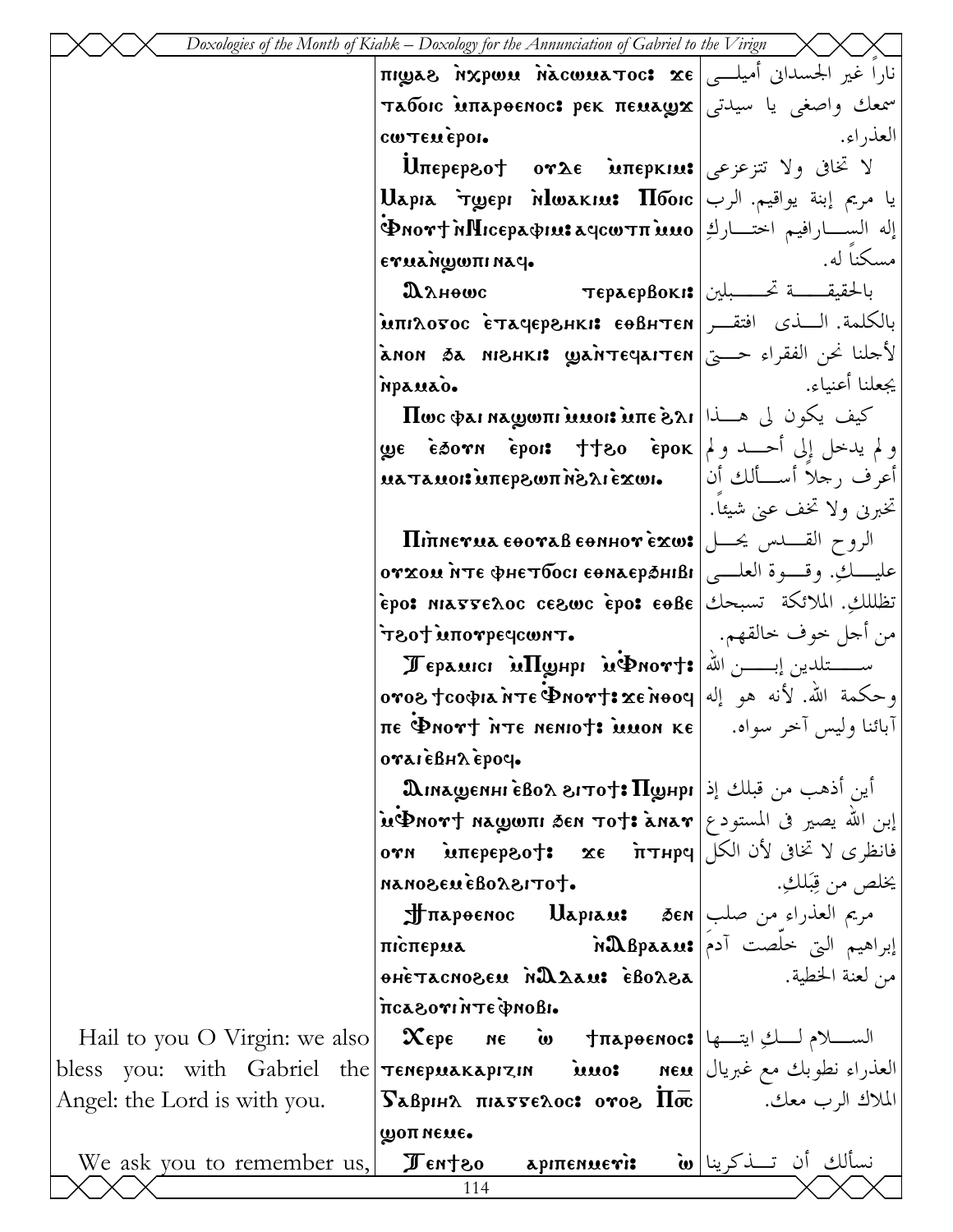|                          | Doxologies of the Month of Kiahk – The Annunciation to Zechariah and the Virgin                                                                               |              |
|--------------------------|---------------------------------------------------------------------------------------------------------------------------------------------------------------|--------------|
|                          |                                                                                                                                                               |              |
|                          | $ _{\text{out}}$ Lord Jesus Christ that He  $\Pi$ емо $\bar{\mathbf{c}}$ Пяс $\Pi \tilde{\mathbf{x}}$ с: איז פין אפומאו $ _{\text{out}}$ פון $ _{\text{out}}$ |              |
| may forgive us our sins. | InanèBoa.                                                                                                                                                     | لنا خطابانا. |

### ANOTHER DOXOLOGY FOR THE ANNUNCIATION

| $\mathbf{b}$ EN $\pi$ iaBo $\tau$ iuuas coor: ســـادس                                               |                                                          |
|-----------------------------------------------------------------------------------------------------|----------------------------------------------------------|
|                                                                                                     |                                                          |
| ΠΙΕΥΑΣΣΕΛΙΟΝ                                                                                        | كما في الإنجيل المقدس.       €007aB:                     |
| aysigennoryi ullapia.                                                                               |                                                          |
| $\mathbf{A}$ rorwp $\pi$                                                                            | أُرسل جبرائيل خـــادم \$Bpıн2\$i ``                      |
| الخلاص. أرسل العبد الغير πιογχaι:قtriorxa، الخلاص. أرسل العبد الغير                                 |                                                          |
| الجسداني إلى العذراء غير குrorwpπ மாபீஸ்ட் nacwயa Toc: الجسداني إلى العذراء غير                     |                                                          |
| <b><i>TπαρθεΝος Νατθωλεβ.</i></b>                                                                   | الدنسة.                                                  |
| $\mathbf{A}$ rorwp $\pi$                                                                            | أرسل جبرائيل وأقامنا \$я $\bf{S}$ аврıн $\lambda$ ́ا     |
| بالدعوة الجديدة. أرسط   аqтотностен бен пються дей ивері                                            |                                                          |
|                                                                                                     |                                                          |
| ta zor neeune.                                                                                      |                                                          |
|                                                                                                     | ارسل حبرائيل ليهيــئ θπ λδεβριμλ: έсєβτε تمرائيل ليهيــئ |
|                                                                                                     |                                                          |
| مُبريال إلى البلاط العلوى.   па $\bf{a}$ атюм   فبريال إلى البلاط العلوى.   п $\bf{a}$ врн $\bf{a}$ |                                                          |
| ιιπδιειλκου.                                                                                        |                                                          |
| $0$ rurcтнрюм м̀ழூфнрі: 0ro8 200 میر به $\sim$                                                      |                                                          |
| مرتفعة. لأن كلمة الآب Μπερελο <del>z</del> on ετбoci <b>: x</b> e πιλοσος                           |                                                          |
| λτε Φιωτ: aqwwπι neu nipwui.                                                                        | صار مع البشر .                                           |
| $\pi$ Enorwy $\pi$ innoq $\pi$ Entivor $\sim$                                                       |                                                          |
| أبيه غير المدرك والـــروح ‡rag: neu $\Pi$ eqiw ay أبيه غير المدرك والـــروح                         |                                                          |
| المعزى لأنه أتى وخلصنا.   neu Πιπneγua นπapaκλнтon: xe                                              |                                                          |
| agiagewt innon.                                                                                     |                                                          |

# THE ANNUNCIATION TO ZECHARIAH AND THE VIRGIN

 $\varepsilon$ та пішпі е $z$ ахаріас: етале ovcoonovel enge afge esorn `epiervei> afjwk `mpef]em]i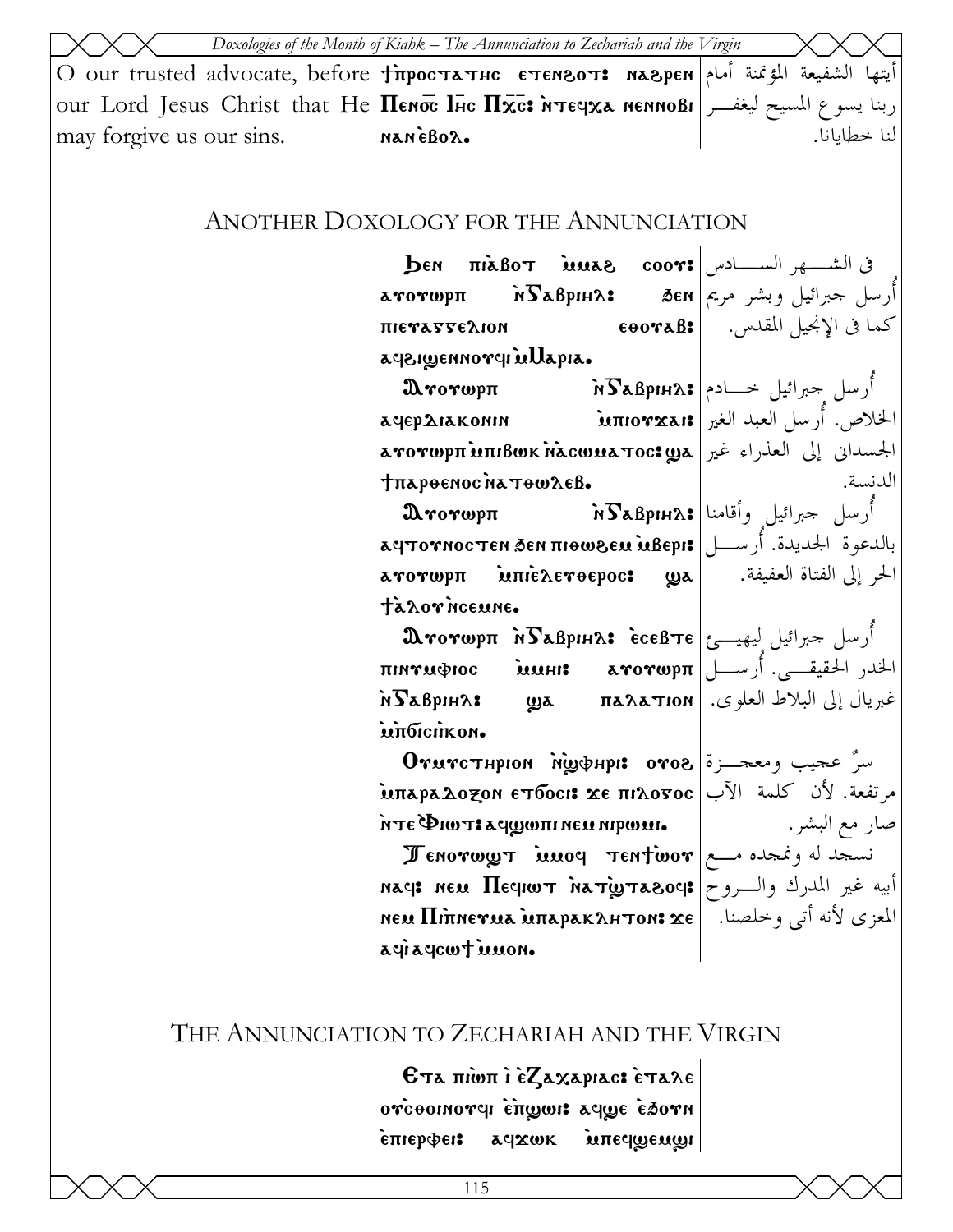$\epsilon$ Bo $\lambda$ .

| Orasseloc actoronect epoct  |  |  |
|-----------------------------|--|--|
| cλoγιnλu inπιμλήθρωσιων (31 |  |  |
| εςταλε ονέθοικονοι επωω: χε |  |  |
| intepepsotZaxapiac.         |  |  |

Deinar Fap ETTEKTAIO: 0708 TEKCEILLI GAICABET: ECELLICI NAK Morwhpi: EKEMOrt Enecipan xe lwannhc.

Zaxapiac  $0<sub>ros</sub>$  $\pi$ 10 $\gamma$  $H$  $\beta$ : iunuanepwworwi CAOVINAM ε τρατισθούπω ωχρε  $S$ a $\beta$ pih $\lambda$ accaxineuac.

 $\mathbf X$ є тексенці Єлісавет: есемісі нак нотунрі: ере отраці ципі мак: немотоелна бен печхимись.

 $\chi_{\epsilon}$  noe dat nagont muot ιαιδόστ δονο ιοκλεθερτα μΔιπέ Елісавет: отабрин те есемісіан.

**Екешели εκχω** NPWK: WATOVUICI UNIALOVI AVWANNAV nxe nekBa2: xnatwor uPnort ienlcpahλ.

 $\mathbf{A}$ rorwp $\mathbf{\pi}$ is Suigaze **: TOWN STH OGYON MSTISSOLS** eorBaki nte + Salikea: enecpan πε Ναγαρεο.

ಹಿ  $0$ ra $\lambda$ 0r мпареемос:  $\epsilon$ волбен пні н $\mathbf{\hat{A}}$ атід: епесран пе Uapiau: Tyepi unorpo Aari2.

D κωωπι εκ τη συντ πας: χε ραωι canoch more ze xebe oneones ·θυστιοποιολη δονοιτου. Хере не w +пароенос: torpw имні налнепин: хере пшотшот

**αρελφο** 

NAN

пемхемос:

**PLN**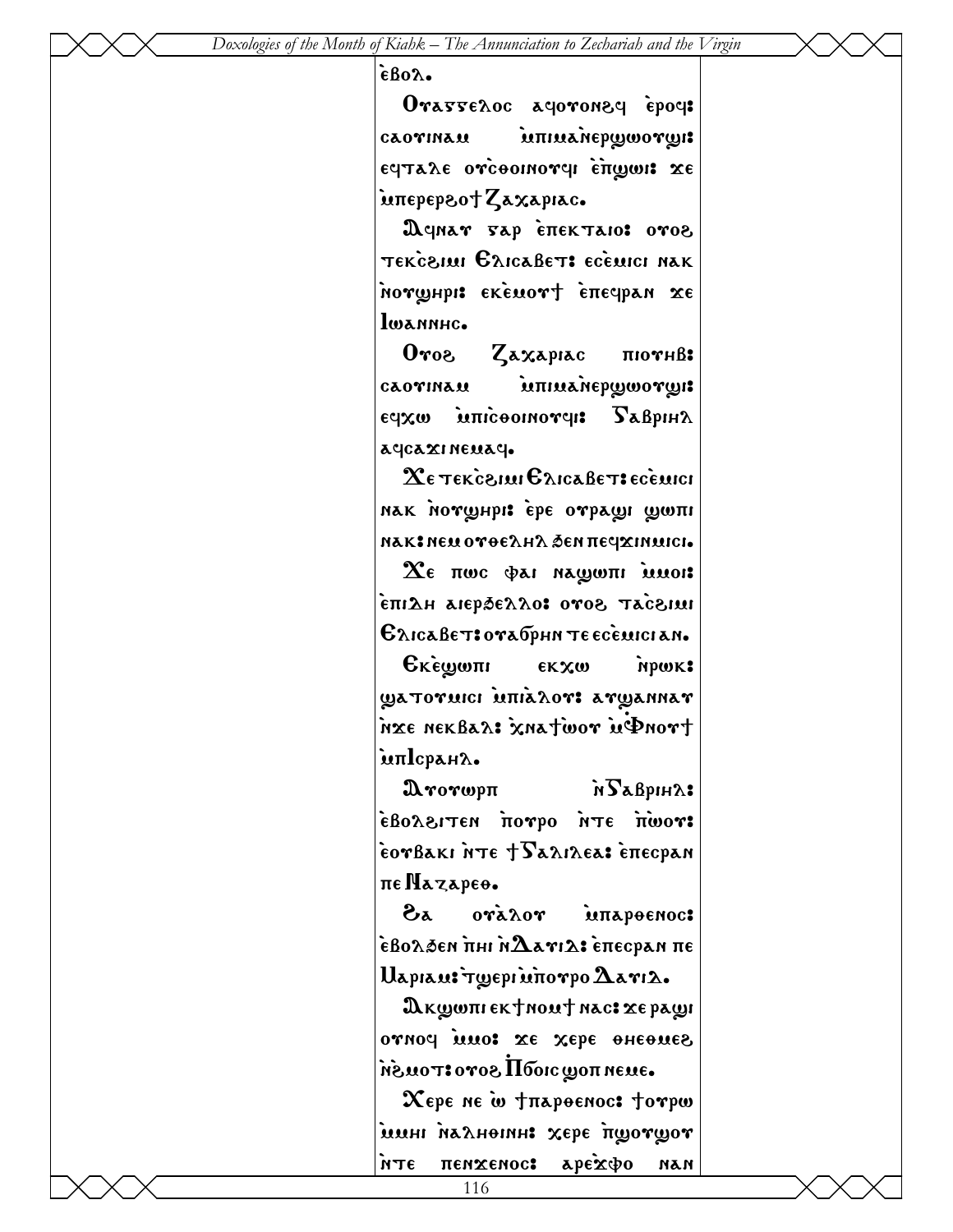#### $\hat{\mathbf{h}}$ Emmanovh $\lambda$ .

Ten†zo apiπenue**ri:** w tipoctathc etensot: naspen  $\Pi$ ено $\overline{\mathbf{c}}$  Inc  $\Pi \overline{\mathbf{x}}$ c: итеч $\mathbf{x}$ а неннові nan cBoa.

### DOXOLOGY FOR GABRIEL THE ANGEL

Wook ornight annouse w niqaiwennovqi nkaloc: Ben nitazic nasserikon: nem nitavua nėnovpanion.

 $\Gamma$ аврін $\alpha$  пічаіфеннотчі: pini]; 'en niaggeloc> nem nitavua eoovaß etboci: etqai sa wwqxn sawniphot

Deinar vap enektaio: nxe  ${\bf \Omega}$ алін $\mathbf{\Lambda}$  піпрофитис: ото $\mathbf{\delta}$ ak Tauoy eniurc Thpion: Not Tpiac `nreftan'o.

Oroz Zaxapiac *norhb*: Nook aksiwennovel nae: Ben Itxinuici informoc: lwannhc nibed<sub>4</sub> more.

 $\mathfrak A$ к $\epsilon$ гуеннотчі он іт $\uparrow$ пароєнос:  $\overline{\text{m}}$  xepe  $\overline{\text{m}}$  and  $\overline{\text{m}}$ neme τεραπιci: **Μπιcωρ** Μπικοcmoc THPY.

WpinpecBevin espHi exwn: w  $\pi$ iap $\chi$ iagge $\lambda$ oc  $\epsilon$ eoraß:  $\Gamma$ aßpih $\lambda$ niqaigennovel: NTEEXA nennobi nan eBoa.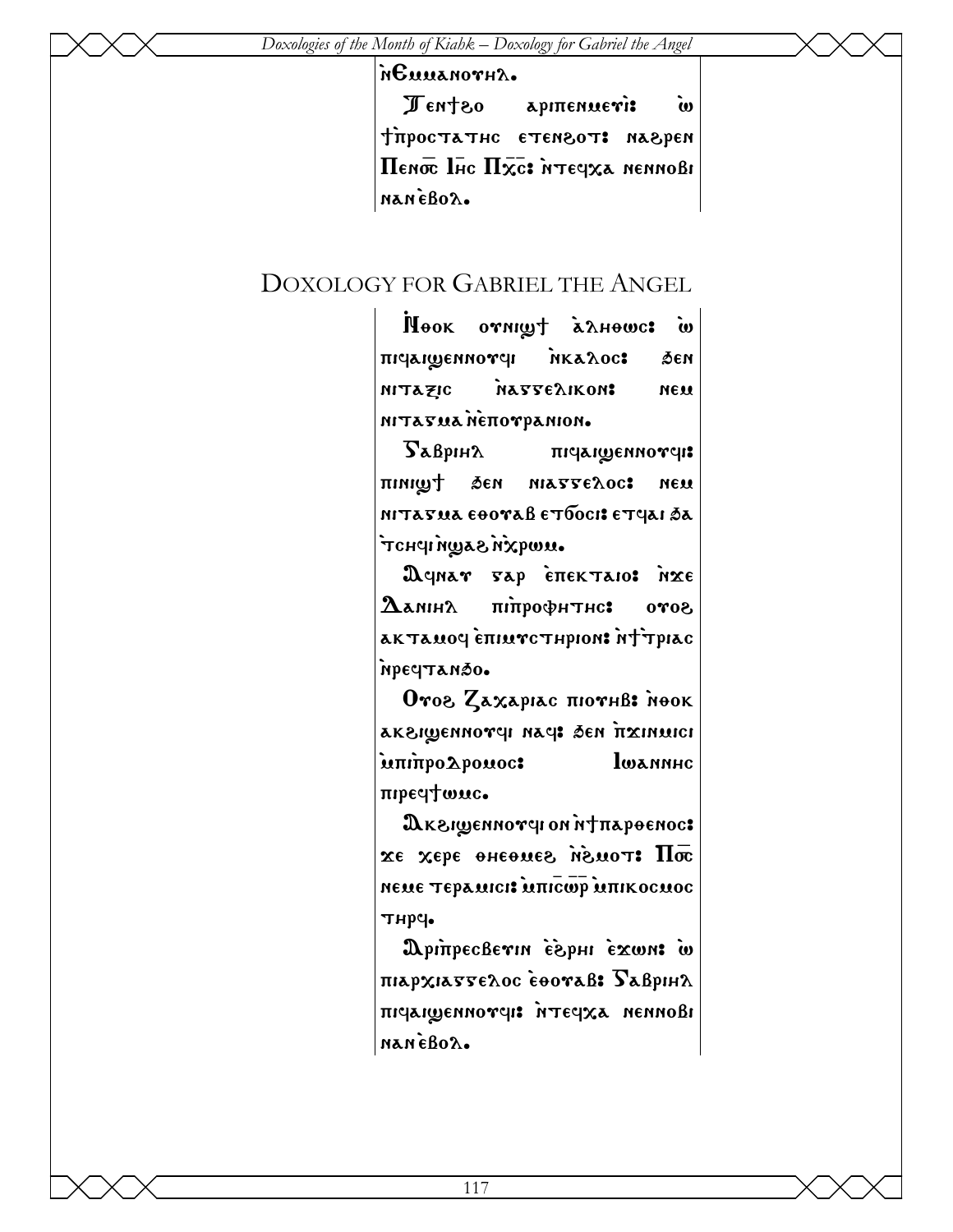*Doxologies of the Month of Kiahk – A Hymn Said During the Communion* 

## A HYMN SAID DURING THE COMMUNION

For truly it is: Meet and right: To praise the True God: The Lord who dwells in Heaven.

His Name is beautiful and blessed: In the mouths of His saints: This is God the Father: The Son and the Holy Spirit.

We glorify the pure: Mary the Theotokos: The Second Tabernacle: The True Treasure.

We utter crying out: With great charm saying: Hail to you O Virgin: The Lord is with you.

Hail to you O Virgin: The salvation of Adam and Eve: Hail ...: The joy of the ages.

Hail ...: The Joy of righteous Abel: Hail ...: Exalted above the Temple.

Hail ...: The ark of Noah: Hail ...: To the last breath.

Hail …: The Grace of Our father Abraham: Hail …: The faithful Advocate.

Hail ...: The Redemption of Saint Isaac: Hail ...: The Mother of the Holy.

Hail ...: The joy of our father Jacob: Hail ...: Thousands and myriads of myriads.

Hail ...: The Pride of Judah and his brothers: Hail ...: To the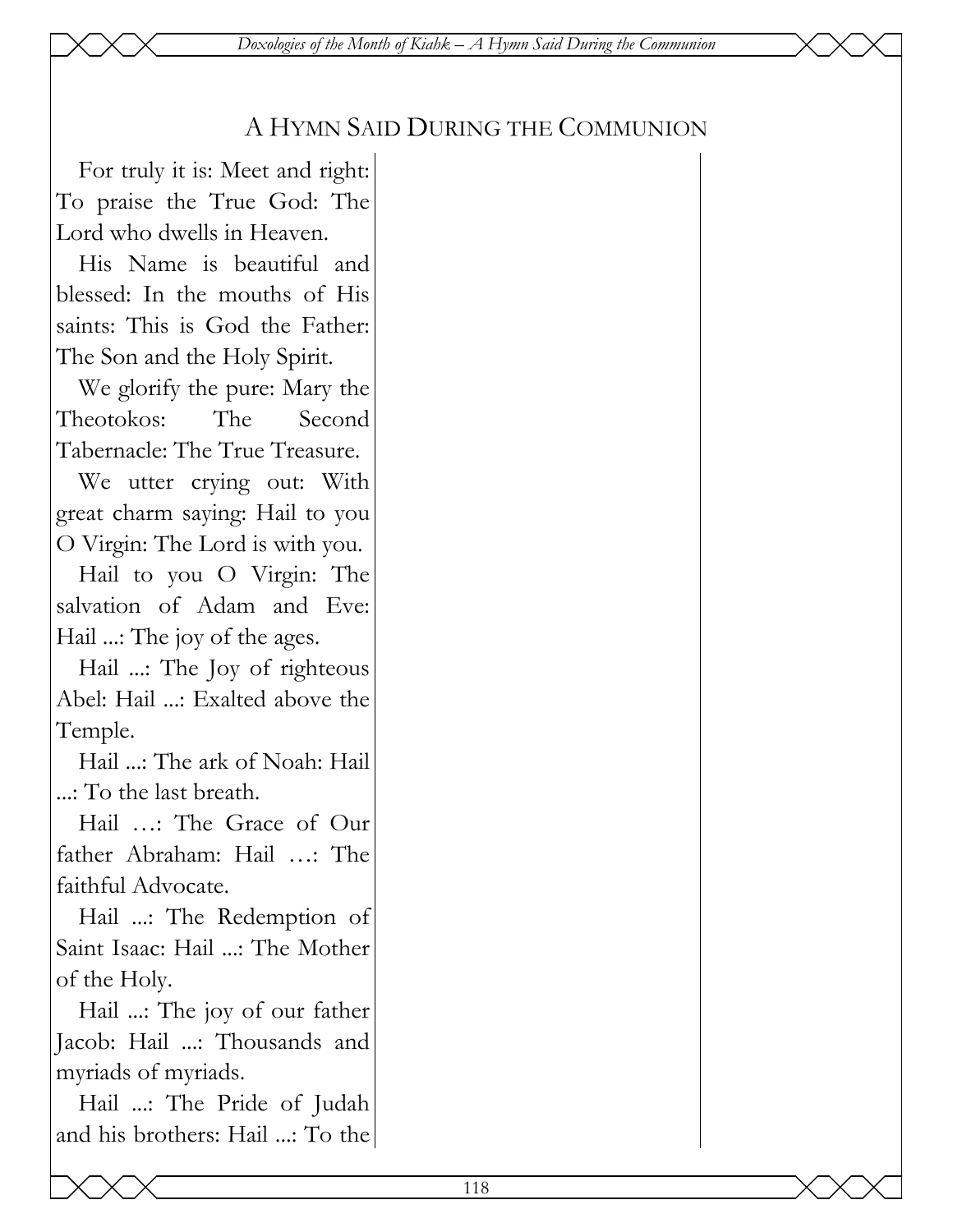|                                          | Doxologies of the Month of Kiahk $-A$ Hymn Said During the Communion |  |
|------------------------------------------|----------------------------------------------------------------------|--|
| end of time.                             |                                                                      |  |
| Hail : The apparition of                 |                                                                      |  |
| Mosses: Hail : The Mother of             |                                                                      |  |
| the Master.                              |                                                                      |  |
| Hail : The might of Joshua               |                                                                      |  |
| and Gideon: Hail : The                   |                                                                      |  |
| triumph of Barak and Samson.             |                                                                      |  |
| Hail : The power of Samuel:              |                                                                      |  |
| Hail : The Queen of Israel.              |                                                                      |  |
| Hail : The patience of Job:              |                                                                      |  |
| Hail : By many varieties and             |                                                                      |  |
| various times.                           |                                                                      |  |
| Hail : The Daughter of                   |                                                                      |  |
| King David: Hail : Who was               |                                                                      |  |
| clothed in purity.                       |                                                                      |  |
| Hail : The friend<br>ot                  |                                                                      |  |
| Solomon: Hail : The almond               |                                                                      |  |
| wooden rod.                              |                                                                      |  |
| Hail : The prophecy of                   |                                                                      |  |
| Isaiah: Hail: The restoration of         |                                                                      |  |
| Jeremiah.                                |                                                                      |  |
| Hail : The chariot of                    |                                                                      |  |
| Ezekiel: Hail : The vision of            |                                                                      |  |
| Daniel.                                  |                                                                      |  |
| Hail : The exaltation of                 |                                                                      |  |
| Elijah: Hail : Who gave birth            |                                                                      |  |
| to the Messiah.                          |                                                                      |  |
| Hail : The grace of Elisha:              |                                                                      |  |
| Hail : The pure bride.                   |                                                                      |  |
| Hail : The joy of the angels:            |                                                                      |  |
| Hail : The rejoicing of the              |                                                                      |  |
| archangels.                              |                                                                      |  |
| Hail : The glory of the                  |                                                                      |  |
| Patriarchs:<br>Hail<br>The<br>$\ldots$ : |                                                                      |  |
| preaching of the prophets.               |                                                                      |  |
| Hail : The tongue of the                 |                                                                      |  |
|                                          | 119                                                                  |  |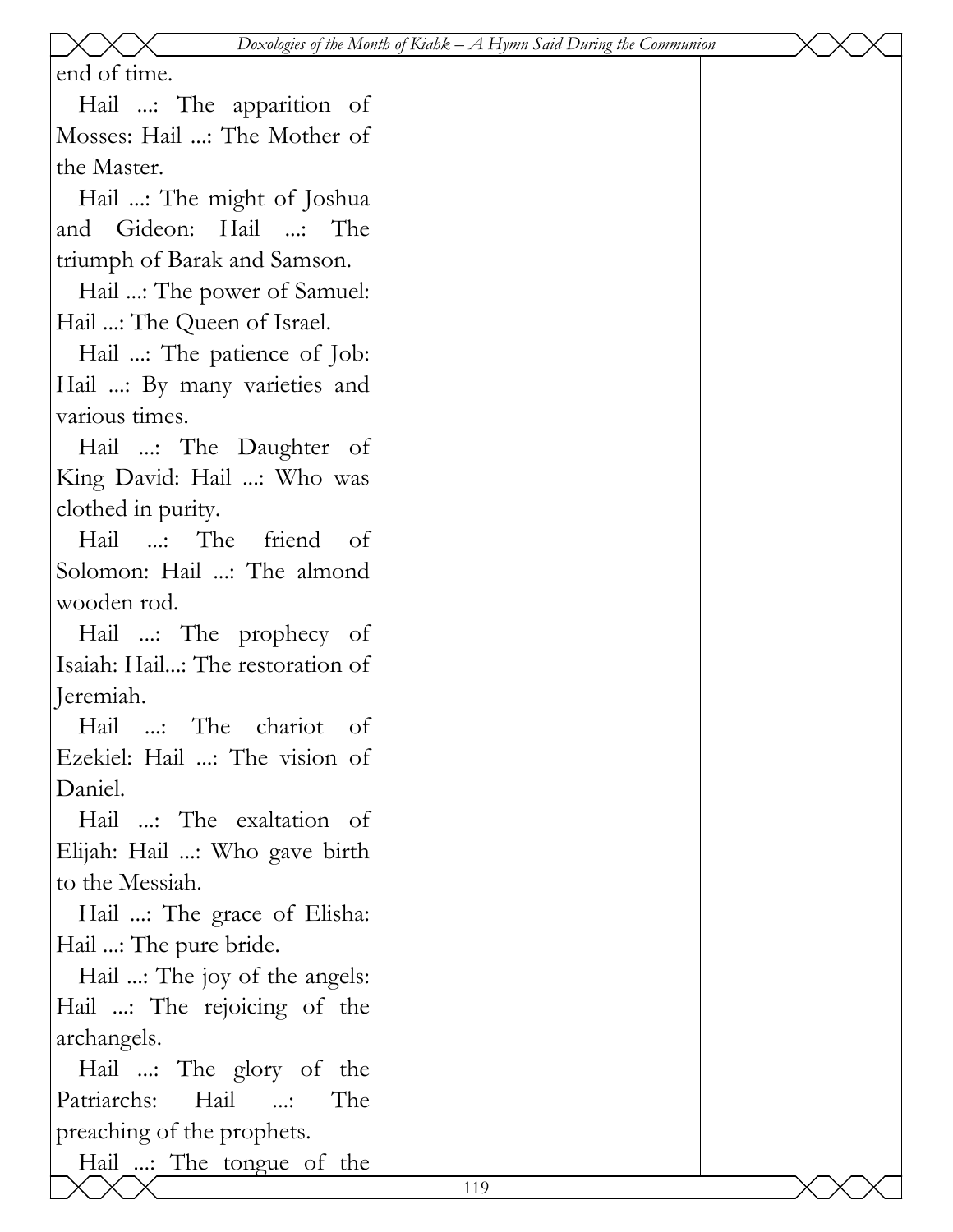|                                   |     | Doxologies of the Month of Kiahk $-A$ Hymn Said During the Communion |  |
|-----------------------------------|-----|----------------------------------------------------------------------|--|
| Apostles: Hail : The purity of    |     |                                                                      |  |
| the virgins.                      |     |                                                                      |  |
| Hail : The crown of the           |     |                                                                      |  |
| martyrs: Hail : The joy of the    |     |                                                                      |  |
| righteous.                        |     |                                                                      |  |
| Hail : The confirmation of        |     |                                                                      |  |
| the churches: Hail : The true     |     |                                                                      |  |
| Saint Mary.                       |     |                                                                      |  |
| Hail : The flowing source of      |     |                                                                      |  |
| life: Hail : The forgiveness of   |     |                                                                      |  |
| sins.                             |     |                                                                      |  |
| Hail : Them offspring of          |     |                                                                      |  |
| Israel: Hail : Who bore for us    |     |                                                                      |  |
| Emmanuel.                         |     |                                                                      |  |
| Hail : The vestment of the        |     |                                                                      |  |
| crossbearers: Hail : The hope     |     |                                                                      |  |
| of the Christians.                |     |                                                                      |  |
| We ask you, remember us: O        |     |                                                                      |  |
| the faithful advocate: Before the |     |                                                                      |  |
| Lord who became Man: and          |     |                                                                      |  |
| granted us His Grace.             |     |                                                                      |  |
| That He may confirm: All of       |     |                                                                      |  |
| us, His flock: And guide us with  |     |                                                                      |  |
| His delight: To the end of days.  |     |                                                                      |  |
| And keep our Shepherd:            |     |                                                                      |  |
| Abba (Shenouda) and exalt his     |     |                                                                      |  |
| glory: That he may shepherd his   |     |                                                                      |  |
| people: together with<br>our      |     |                                                                      |  |
| fathers the Bishops.              |     |                                                                      |  |
| And accept our prayers: Be        |     |                                                                      |  |
| our shelter: And repose the       |     |                                                                      |  |
| souls: Of the Christians who      |     |                                                                      |  |
| have slept.                       |     |                                                                      |  |
| And grant us favor: Through       |     |                                                                      |  |
| the prayers and intercessions:    |     |                                                                      |  |
| Of our Lady Mary: to the end.     |     |                                                                      |  |
|                                   | 120 |                                                                      |  |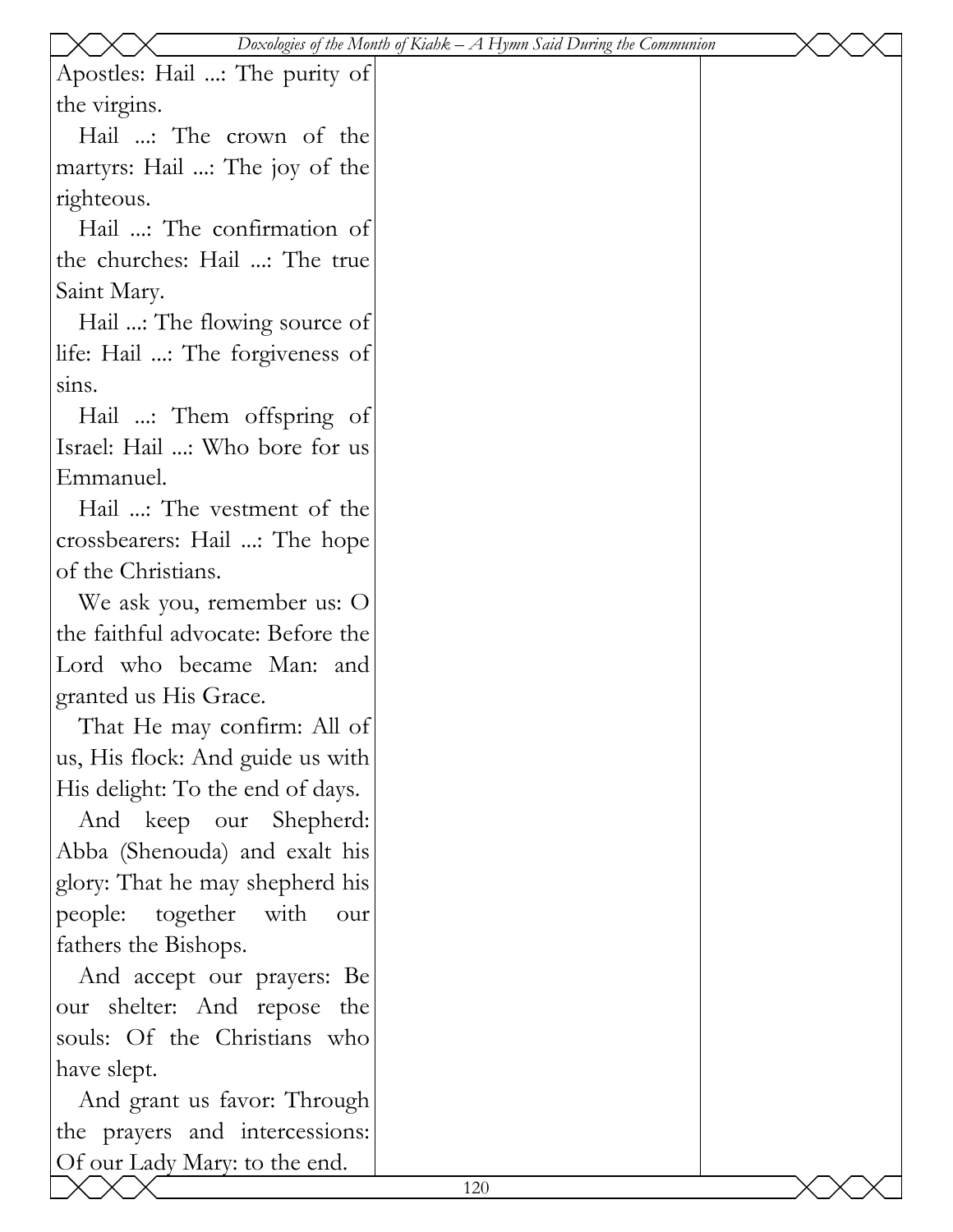|                                    | Doxologies of the Month of Kiahk $-A$ Hymn Said During the Communion |  |
|------------------------------------|----------------------------------------------------------------------|--|
| We glorify you O faithful:         |                                                                      |  |
| with the angel of blessing         |                                                                      |  |
| saying: Hail to you full of grace: |                                                                      |  |
| The Lord is with you.              |                                                                      |  |
| Intercede on our behalf: O         |                                                                      |  |
| lady of us all, the Theotokos:     |                                                                      |  |
| Mary the Mother of our Savior:     |                                                                      |  |
| That He may forgive us our         |                                                                      |  |
| sins.                              |                                                                      |  |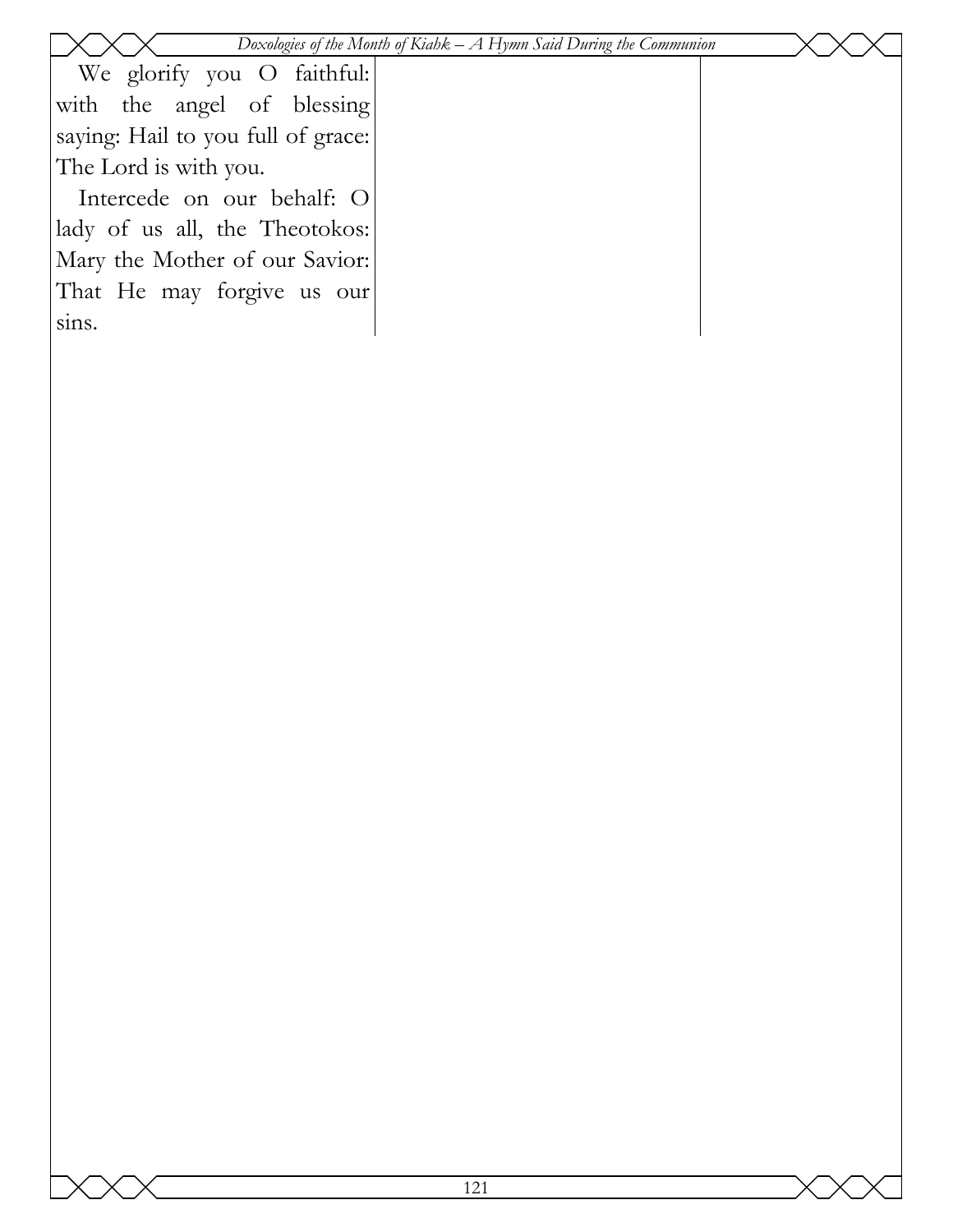

# DOXOLOGIES OF THE GREAT LENT



# DOXOLOGY OF THE LENT OF NINEVEH

### DOXOLOGY OF THE GREAT LENT (WEEKDAYS AND SUNDAYS)

 $N$ EKNAI W  $\Pi$ a $\bar{x}$  tha $\alpha$ wc  $\mathcal{S}$ ovo  $\mathbf{t}$ esnám a produtí icxen xwor ya xwor: thaxw `ntekmeqmhi 'en rwi.

Naanowia aroici etaabe: oroo avepous  $\Phi$  investing upogent chaqia zowi ivois uosaipani \aroi.

 $\mathbf{\Omega}$ рітт мерн $\dagger$  мпітелюннс:  $\Phi$ нетачернові ерок: акщенент `e`\rhi `ejwf> akxa nefnobi naf  $\epsilon$ Bo $\lambda$ .

 $\mathbf{D}_{\text{P}}$ ohetakcwt imoc eBo2: aktovxoc akno&em imoc: xe acpanak unekuoo.

 $\mathfrak{D}_{\mathrm{PITT}}$   $\mathfrak{m}$   $\mathfrak{p}_{\mathrm{PIT}}$   $\mathfrak{p}_{\mathrm{PITT}}$  $\Phi$ HETATAWY NCA TEKOTINAM: agepowologin mwok: intaipht edxw imoc.

Remember me O Lord; remember me O remember me O King; when  $\omega$ you come into Thy kingdom.  $\bm{\chi_{\epsilon}}$  أذكرنى يا ربى، أذكرنى $\bm{\pi_{\epsilon}}$ مى  $\bm{\Pi_{\bar{\kappa}}}$ ة نيا إلهي، أذكرنى يا ملكي $\max$ i àpı $\max$ arj: ما $\limsup$  $\Pi$ aovpo: ak $\omega$ anì sen $|$ TEKMETOTPO.

إذا جئت فى ملكوتك.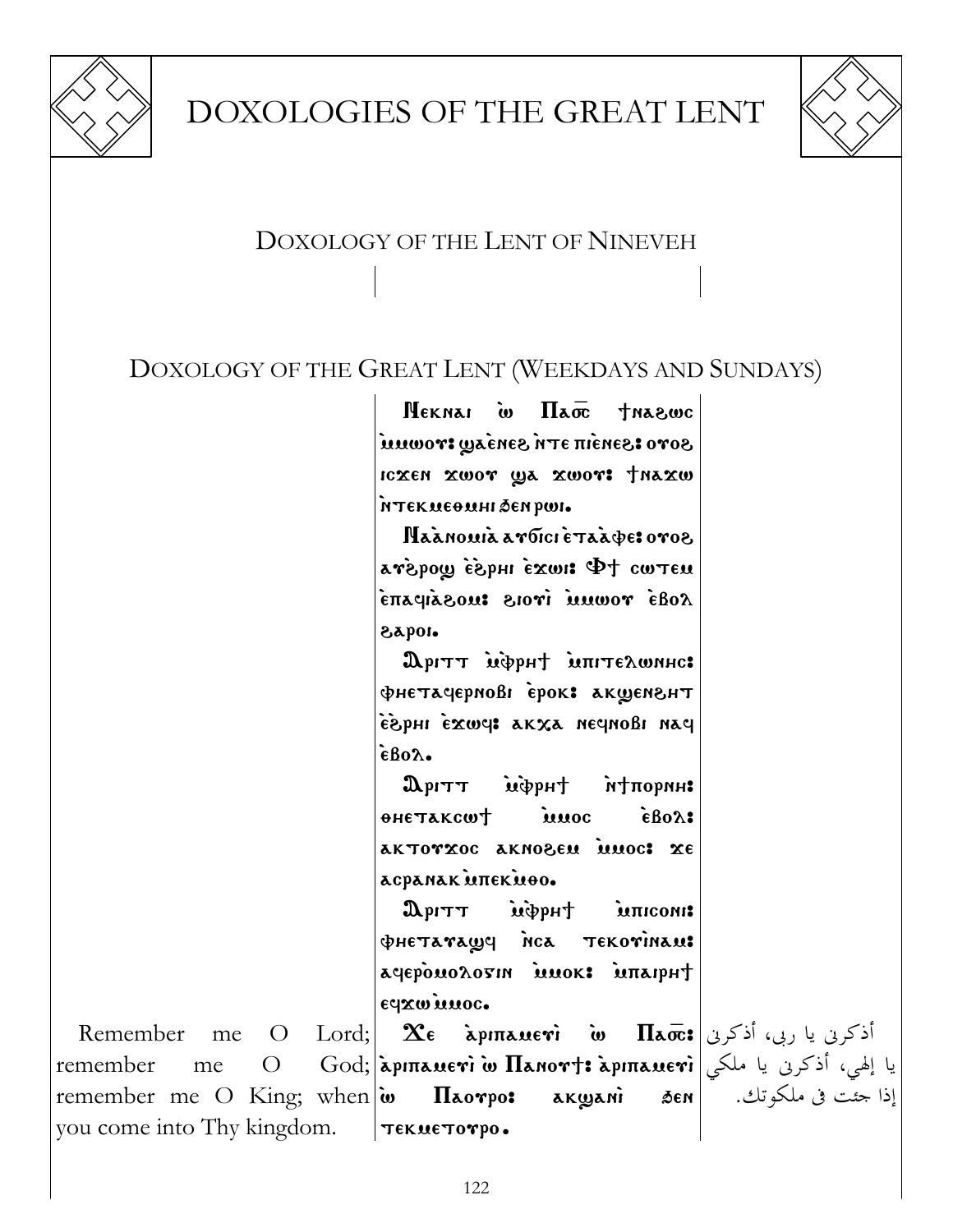Hook Le w **Hacwthp:** akwwn EPOK NTECOMOLOSIA: AKWENSHT  $\epsilon$ )  $\epsilon$  $\alpha$   $\alpha$  akorop $\pi$ q `epiparadicoc.

 $\mathbf{\Omega}$ мок  $\mathbf{\Omega} \mathbf{w}$   $\delta \mathbf{a}$  піречернові:  $l$ нсотс  $\Pi$ анот $\dagger$  паотро мини: ETHE EUWE'S HOGANALLY `m`vrh; `nouai `nnai.

 $\frac{1}{x}$ cwovn xe nook ovasaooc: truann sovo Tusnawpan apinamevi sen neknai: ya ènes `nte pi`ene\.

 $\pm$ Twb $\epsilon$  is now well as Incorc: inwxaan in den dekxwnt: oγλε on sen πεκμβοn: uπερτcβω `ntametat`emi.

 $\chi_{\epsilon}$  xorwy inprior an integepnoßi: impet itegkotg oros nteqwns: Wanasohk sa Tametxwß: intepcomc epoi sen oru<sub>Bon</sub>.

 $\mathbf{\mathfrak{A}}$ iepnoßi Ihcovc  $\Pi$ a $\overline{\text{oc}}$ : aiepnoßi  $l$ нсотс Памот $+$ : паотро мпершп `eroi>`nninobi etaiaitou.

 $\pm$ +30 èpok w  $\Pi$ acw $\tau$ hp: uape nekmeqnaht ta\oi> `ntouno\em muoi Ben nianaskh: ett ovbe  $\epsilon$ Ta $\Psi$ rxh.

 $U^{\text{m}}$   $\mathcal{X}^{\text{m}}$ pws tuq $\phi$  : wroworatation  $\mathbf{\hat{n}}$ Co $\mathbf{\hat{a}}$ oua: or $\mathbf{\hat{a}}$ e on inteptakoi: inippht swein Tomoppa.

 $\mathfrak{A}\lambda\lambda$   $\overline{\mathfrak{A}}$   $\overline{\mathfrak{A}}$   $\overline{\mathfrak{A}}$   $\overline{\mathfrak{A}}$   $\overline{\mathfrak{A}}$   $\overline{\mathfrak{A}}$   $\overline{\mathfrak{A}}$   $\overline{\mathfrak{A}}$   $\overline{\mathfrak{A}}$   $\overline{\mathfrak{A}}$   $\overline{\mathfrak{A}}$   $\overline{\mathfrak{A}}$   $\overline{\mathfrak{A}}$   $\overline{\mathfrak{A}}$   $\overline{\mathfrak{A}}$   $\overline{\mathfrak{A}}$  `m`vrh; `nniremNineu`h> nai etarepuetanoin: akxa nornoßi nwor eBol.

123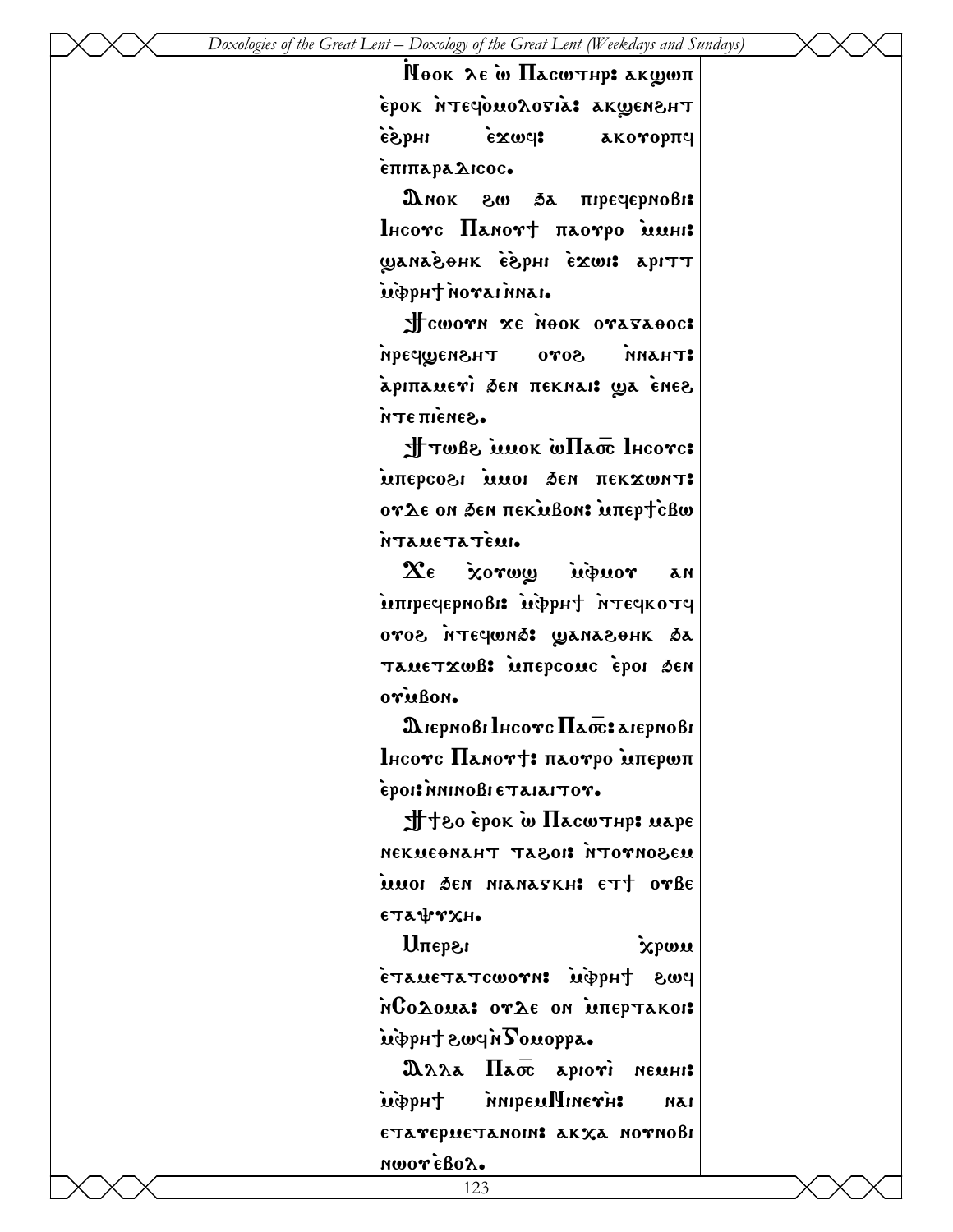$2\lambda\lambda\lambda$  $\mathbf{u}\mathbf{a}\mathbf{p}\mathbf{\epsilon}$ иекмеемант: TASOI HATE SEN OVIHICE NTAWW εβολ neu παιλαος: δεη ογεμh NATXAPWC.

 $6066$   $\phi$ ai  $\dagger$ TWB<sub>2</sub> iluok:  $\Pi\overline{\infty}$  $\Phi$ nort Пасштир: intepips NOTEAN NEUHI ANOK SA NIXWB mpecyepnoBI.

Длла Вол Евол хо ингевол: MARAPHTWUA ETOW: SWCATAOOC oros innapwin: nai nan kata neknigt nnai.

# DOXOLOGY OF THE GREAT LENT (WEEKDAYS)

|                                                     | Fasting and prayer are, <b>J</b> MHc <b>τιλ NEW πιζηλΗλ: Newor</b> $\left  \begin{array}{cc} \mathbf{a} & \mathbf{b} \end{array} \right $ Fasting and prayer are, <b>J</b> MHc <b>τιλ New πιζηλΗλ: Newor</b>                                                                                                                                                                                                                                                                    |       |
|-----------------------------------------------------|---------------------------------------------------------------------------------------------------------------------------------------------------------------------------------------------------------------------------------------------------------------------------------------------------------------------------------------------------------------------------------------------------------------------------------------------------------------------------------|-------|
|                                                     | خلاص نفوسنا. والطهارة  salvation to our souls, and πε πιωτ νη εντικι πιτονβο neu                                                                                                                                                                                                                                                                                                                                                                                                |       |
|                                                     | purity and righteousness, are tweensi newor ne warpanay will get the only                                                                                                                                                                                                                                                                                                                                                                                                       |       |
| what pleases God. $\vert \mathbf{u}\phi\mathbf{y}.$ |                                                                                                                                                                                                                                                                                                                                                                                                                                                                                 | الله. |
|                                                     | me product was, and through fasting Moses was, <b>JHNHCTIA (1996) </b><br>الصوم هو الذي رفع <b>(1996) Өнетас̀was</b> (1998) В                                                                                                                                                                                                                                                                                                                                                   |       |
|                                                     | lifted up to the mountain, and <b>illwiche BIXEN прост:</b> الجبل حسيّ على الجبل حسيّ                                                                                                                                                                                                                                                                                                                                                                                           |       |
|                                                     | he brought us the Law, from <b>ganTeqoi innomoc</b> nan: أخذ لنا الناموس من قِبَـــل                                                                                                                                                                                                                                                                                                                                                                                            |       |
|                                                     | the Lord God. $\epsilon$ Bo $\alpha$ Bridge $\overline{\theta}$ $\overline{\theta}$ $\overline{\theta}$ $\overline{\theta}$ $\overline{\theta}$ $\overline{\theta}$ $\overline{\theta}$ $\overline{\theta}$ $\overline{\theta}$ $\overline{\theta}$ $\overline{\theta}$ $\overline{\theta}$ $\overline{\theta}$ $\overline{\theta}$ $\overline{\theta}$ $\overline{\theta}$ $\overline{\theta}$ $\overline{\theta}$ $\overline{\theta}$ $\overline{\theta}$ $\overline{\theta}$ |       |
|                                                     | — الصوم هو الذي رفــع  Through fasting Elijah was,    अपि अवत्यात्रे өнетас̀о для рыбов (فــع                                                                                                                                                                                                                                                                                                                                                                                   |       |
|                                                     | Lifted into heaven, and Daniel engon eroes acnosen ايليا إلى السماء. وخلص                                                                                                                                                                                                                                                                                                                                                                                                       |       |
|                                                     | too was saved, from the den of <b>MAANIHA: •</b> GBoAðen • �Aakkoc   من جب الأسود. • إtoo was saved, from the den of                                                                                                                                                                                                                                                                                                                                                            |       |
| the lions.                                          | irounn                                                                                                                                                                                                                                                                                                                                                                                                                                                                          |       |
|                                                     | Our Lord Jesus Christ, fasted      ఏ Пембою Інсотс Піхрістос: اربنا يسوع المسيح صام                                                                                                                                                                                                                                                                                                                                                                                             |       |
|                                                     | for us, forty days and forty <b>epnuc terin espul exwn: news</b> $\mathbf{u}$ e et less and forty ep                                                                                                                                                                                                                                                                                                                                                                            |       |
|                                                     | nights, to save us from our sins. Nesoor neusue nexupes ya n Tey  سلة حتى خلصــنا مــن                                                                                                                                                                                                                                                                                                                                                                                          |       |
|                                                     | COUTTEN DEN NENNOBI.                                                                                                                                                                                                                                                                                                                                                                                                                                                            |       |
|                                                     | And we too let us fast, with <b>  Don son uspenephHc Terin:</b> ونحن ايضـــا فلنصـــم                                                                                                                                                                                                                                                                                                                                                                                           |       |
|                                                     | purity and righteousness, and let sen or TorBo neu orueounis oros   وبسر ونصلى                                                                                                                                                                                                                                                                                                                                                                                                  |       |
|                                                     | us also pray, proclaiming and <i>i</i> renepitpocerxecoe: enwy eBox   wide also pray, proclaiming and <i>i</i> renepitpocerxecoe:                                                                                                                                                                                                                                                                                                                                               |       |
| saying:                                             | enzwinnoc.                                                                                                                                                                                                                                                                                                                                                                                                                                                                      |       |
|                                                     |                                                                                                                                                                                                                                                                                                                                                                                                                                                                                 |       |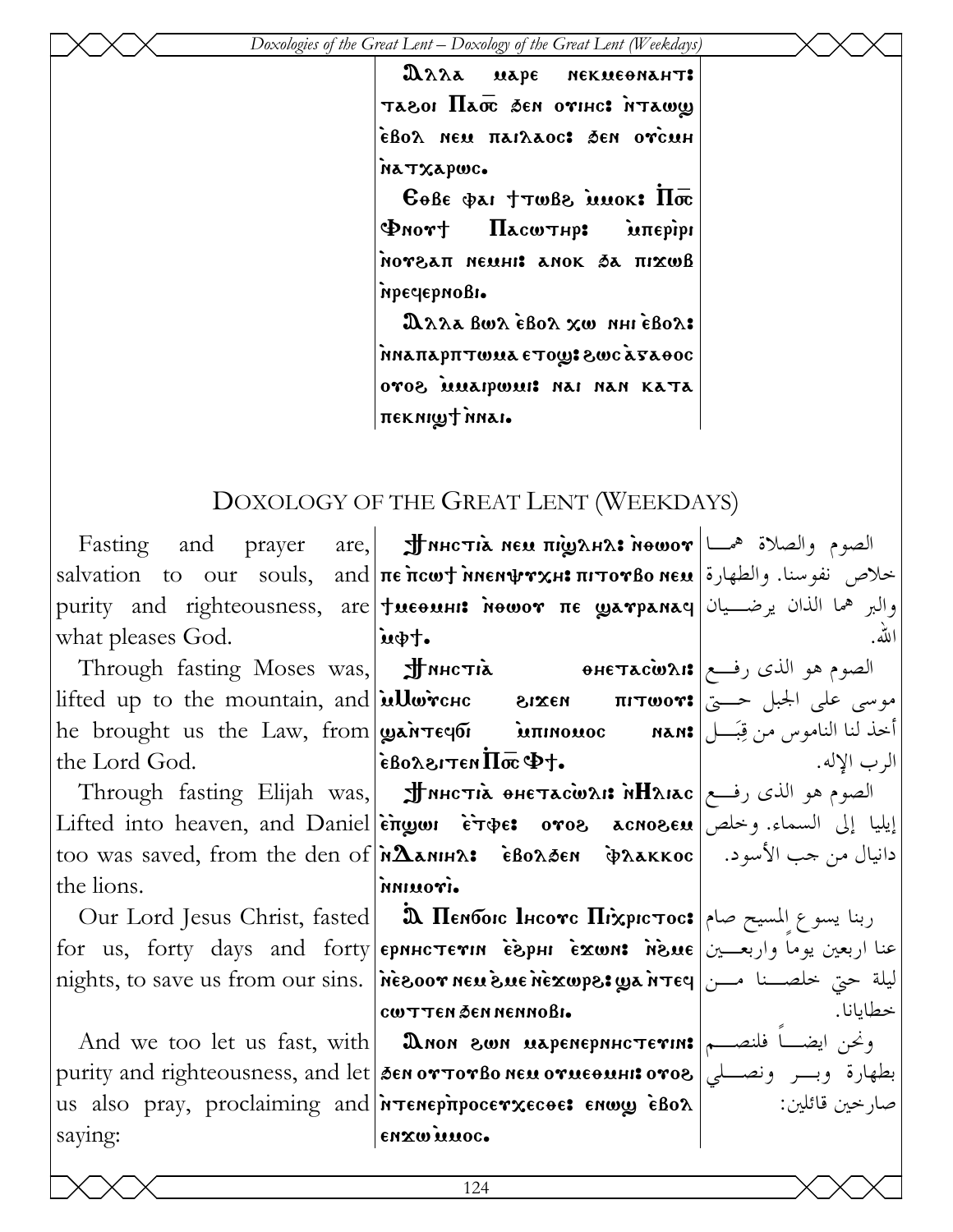|                                 | Doxologies of the Great Lent - Doxology of the Great Lent (Weekdays)                                                                                                                                                                          |         |
|---------------------------------|-----------------------------------------------------------------------------------------------------------------------------------------------------------------------------------------------------------------------------------------------|---------|
| Our                             | Father who art in $\mathbf X$ e <b>Пемют етлем мифноті:</b> أبانا الذي في السموات                                                                                                                                                             |         |
|                                 | ليتقدس إسمـــك ليـــأت Heaven, hallowed be Thy name, <b>μερες τον βο λχε πεκρελε μερες</b> ليتقدس إسمـــك ليـــأت                                                                                                                             |         |
|                                 | Thy kingdom come, for Thine ixe TEKNETOTPO: xe QWK ME إلي   Thy kingdom come, for Thine                                                                                                                                                       |         |
|                                 |                                                                                                                                                                                                                                               | الأبد.  |
|                                 |                                                                                                                                                                                                                                               |         |
|                                 | DOXOLOGY OF THE GREAT LENT (WEEKDAYS)                                                                                                                                                                                                         |         |
|                                 | Come see our Savior, the <b>Duwini anar Elencw THP:</b> تعالوا وأنظروا مخلصنا                                                                                                                                                                 |         |
|                                 | محب البشر الصالح. صنع  Good Lover of mankind, He πιμληνωμι hashoos λφηνι μπενιβ                                                                                                                                                               |         |
|                                 | performed the work of fasting, <i>MtHHCTIA: NEU TIE qHIQT NOEBIO.</i>   الصدوم بتواضـعه                                                                                                                                                       |         |
| with His great humility.        |                                                                                                                                                                                                                                               | العظيم. |
|                                 | He was above the high <b>Cangon MITOOT ETTOOIS SEN</b> بالعالية. بسانفراد He was above the high <b>Cangon MITOOT</b>                                                                                                                          |         |
| mountains, with                 | جسدي. وعلمنا    المسلك  bodily orwpqncapkikon:aqтanoneπina                                                                                                                                                                                    |         |
|                                 | discipline, He taught us the way   <i>innogri sina rennogri une</i> qpht.   and sail and set                                                                                                                                                  |         |
| in order, that we may walk like |                                                                                                                                                                                                                                               |         |
| Him.                            |                                                                                                                                                                                                                                               |         |
|                                 | He conquered the enemy's <b>  Ω</b> qκωpq אדֹר τιε πιχλημείς (ابطل قوة العدو وحيله He conquered the enemy's                                                                                                                                   |         |
|                                 | strength, his snares and his neu neqkotc neu neqkeswizi: وحججه. وإفتضح المجرب                                                                                                                                                                 |         |
|                                 | deceptions, He embarrassed the oros πιρεφερπιρατικε αφδιαιπι                                                                                                                                                                                  | أمامه.  |
| tempter, before Him.            | intequeo.                                                                                                                                                                                                                                     |         |
|                                 |                                                                                                                                                                                                                                               |         |
|                                 | apostles, witnessed His victory, [NATIOCTOAOC EOOTAB: ETEPMEOPE   اوالرسل الأطهار. شهدوا                                                                                                                                                      |         |
| over the enemy's snares.        | επεςισρο: εχεη μιλωιχι λτε  اعتلم العدود   επεςισρο: εχεη μιλωιχι                                                                                                                                                                             |         |
|                                 | πιχλχι.                                                                                                                                                                                                                                       |         |
|                                 | A great and plenteous profit, <b>Ornigt менот енашет: ربح عظیم کثیر کائن</b> A great and plenteous profit, <b>Отнит менот енашет:</b>                                                                                                         |         |
|                                 | في الصوم الخطايا ويست ر  is found in fasting, it purges sins èВолаем   тинстіа: في الصوم الخطايا ويستر                                                                                                                                        |         |
|                                 | and covers those, who are <i>n</i> innoßis <b>depckentarin</b> and covers those, who are <i>ninno</i> Bis                                                                                                                                     |         |
| defiled.                        | nnhe Toasen.                                                                                                                                                                                                                                  |         |
|                                 | derned.<br>Remove laziness, and take <b>Xw intueramentes oros</b><br> watch, seek after the love of <b>intuerincs kwt ica tuermaicons</b>  الأخوية واستعوا نحسة  <br> https: and run after love.    <b>oros бохгітса tа́вапн.</b><br> المودة. |         |
|                                 |                                                                                                                                                                                                                                               |         |
|                                 |                                                                                                                                                                                                                                               |         |
|                                 |                                                                                                                                                                                                                                               |         |
|                                 |                                                                                                                                                                                                                                               |         |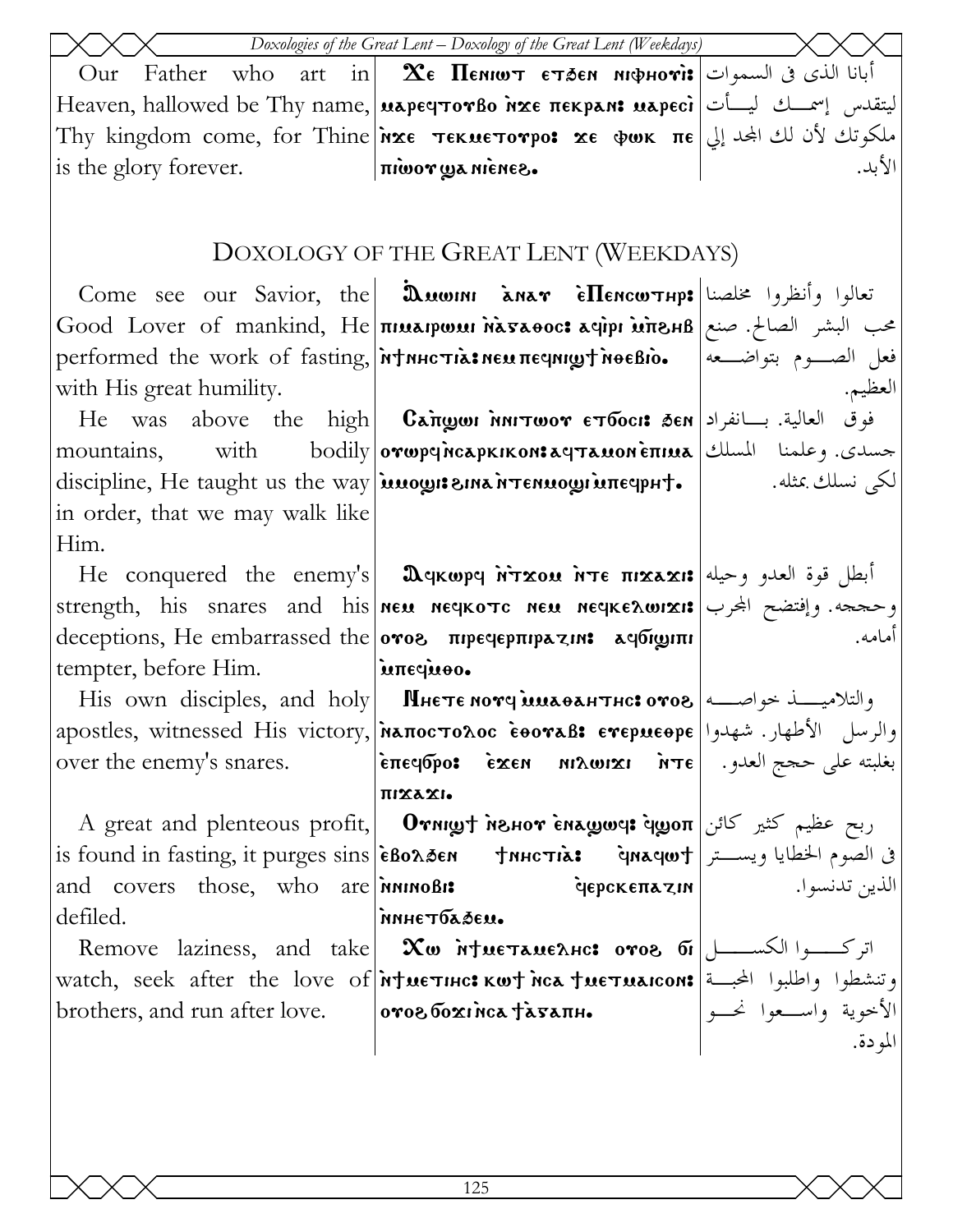|                                                        | Doxologies of the Great Lent - Doxology of the Great Lent (Weekdays)                                                                                                     |                        |
|--------------------------------------------------------|--------------------------------------------------------------------------------------------------------------------------------------------------------------------------|------------------------|
|                                                        | The perfection of humility, $\vert$ $\pi$ xwk $\texttt{inneBio}$ ebox: $\texttt{oro}$ e) كمال التواضع وبسر                                                               |                        |
|                                                        | the truth of piety, and the <b>tweensulf of the truth of piety, and the the truth</b>                                                                                    |                        |
|                                                        | forgiveness of iniquities, come eBox iniumousis eBoxerore                                                                                                                | قِبَلِ الصوم.          |
| from fasting.   MANICTIL.                              |                                                                                                                                                                          |                        |
|                                                        | To those who follow, fasting   Мнеона́амом Мототс: المتمسكون بالصــوم                                                                                                    |                        |
|                                                        | and prayer, swords and <i>i</i> rtnuction of the mightnes of pe plants. <a></a>                                                                                          |                        |
|                                                        | سيوف وأسلحة.         weapons, endure in their hands.  ارجم العجميد المعلمين المعلمين المعلمين العجمي                                                                     |                        |
|                                                        | έβολ δεη ηονχιχ.                                                                                                                                                         |                        |
|                                                        | $\text{O}$ King of peace, our Lord   Потро ите †арнин: Пеиос   ربنا يسوع المسيح ملك                                                                                      |                        |
|                                                        | Jesus Christ, bless fasting and all lнсотс Піхрістос: єриакарізія وكل Jesus Christ, bless fasting and all                                                                |                        |
|                                                        | rhose, who perform it. <b>hthartia: New ovon NIBEN ETA vipi</b>   widely new properties, who perform it.                                                                 |                        |
|                                                        | innoc.                                                                                                                                                                   |                        |
|                                                        | All kinds of evil, flee and are <b>  Пуенос нипоннрос: датфит</b>   الأشرار يهربون                                                                                       |                        |
|                                                        |                                                                                                                                                                          |                        |
| fasting, and supplications.                            | $ \texttt{impocervx} \texttt{s}$ neu $\texttt{dnncria}$ neu $ \texttt{impocervx}\texttt{r} $                                                                             |                        |
|                                                        | .Sawtin                                                                                                                                                                  |                        |
|                                                        | Christ's martyrs, defeated the <b>MIMAPTYPOC MTE HIXPICTOC:</b> بشهداء المسيح بغلبوا                                                                                     |                        |
|                                                        | sufferings, through fasting and <i>aropo nniBacanoc</i> : eBoAerToTc allow the Line                                                                                      |                        |
|                                                        |                                                                                                                                                                          |                        |
|                                                        | <b>HROMOTT SOBTH</b><br>The wise virgins, who are MicaBer <b>imapoenoc:</b> العذارى الحكيمــات                                                                           |                        |
|                                                        | clothed with purity, carry their <b>MHETXOA8 inity interpretion</b> $\mathbf{a}$                                                                                         |                        |
|                                                        | lamps full of oil, through prayer  <b>noγλαμπας naγμεδ nes: εθβε</b>  اكانت مصابيحهن مملوءة                                                                              |                        |
| and fasting.                                           | піфана нем тинстіа.                                                                                                                                                      | ; يتاً بالصلاة والصوم. |
|                                                        | Those who please the Lord <b>  Пиетатранач иП</b> $\overline{\mathbf{x}}$ <b>Phort:</b> الذين أرضــوا الــرب                                                             |                        |
|                                                        | God, with their good works, SEN NOTESBHOTI EONANET: aTUENPE  اللإله بأعمالهم الصــالحة   God                                                                             |                        |
|                                                        | $\alpha$ love the beauty of fasting, and $ \tilde{\pi}$ iot $\tilde{\pi}$ $\tilde{\pi}$ ל new $\tilde{\pi}$ שה $\alpha$ ן love the beauty of fasting, and $ \tilde{\pi}$ |                        |
| the patience that comes with it. <b>FITECSTTOMONH.</b> |                                                                                                                                                                          | صبره.                  |
|                                                        | David proclaimed, in the holy   <b>Deqwy eBox inxe <math>\Delta</math>ari2: 3en</b>   صرخ داود فی ســفر                                                                  |                        |
|                                                        | psaltery saying, "I will decorate <b>πιψαλτηριον εθοναβ:</b> xe  المزامير المقدس قسائلاً أن                                                                              |                        |
|                                                        | my soul, before You with †พลหอล $\bm{x}$ พันสุขรหะ มิทะหมอง أحنيت نفســـی أمامـــك                                                                                       |                        |
| fasting."                                              | SENOTNHCTIA.                                                                                                                                                             | بالصوم.                |
|                                                        | Paul the Apostle the perfume-   Παγλος πιλποςτολος: ογο8   سان   Paul the Apostle the perfume-   Παγλος πιλπος                                                           |                        |
|                                                        | tongue, says this phrase, "In <i>in</i> ac incoomous xe sen and you, says this phrase, "In in and wroton our se                                                          |                        |
| fasting                                                | and watchfulness, ornhc ria neu origpwic: 3en    وسهر في الأيام والليالي. [and watchfulness,   ornhc ria                                                                 |                        |
| through the days and nights."   eanesoor neu sanexupe. |                                                                                                                                                                          |                        |
|                                                        | 126                                                                                                                                                                      |                        |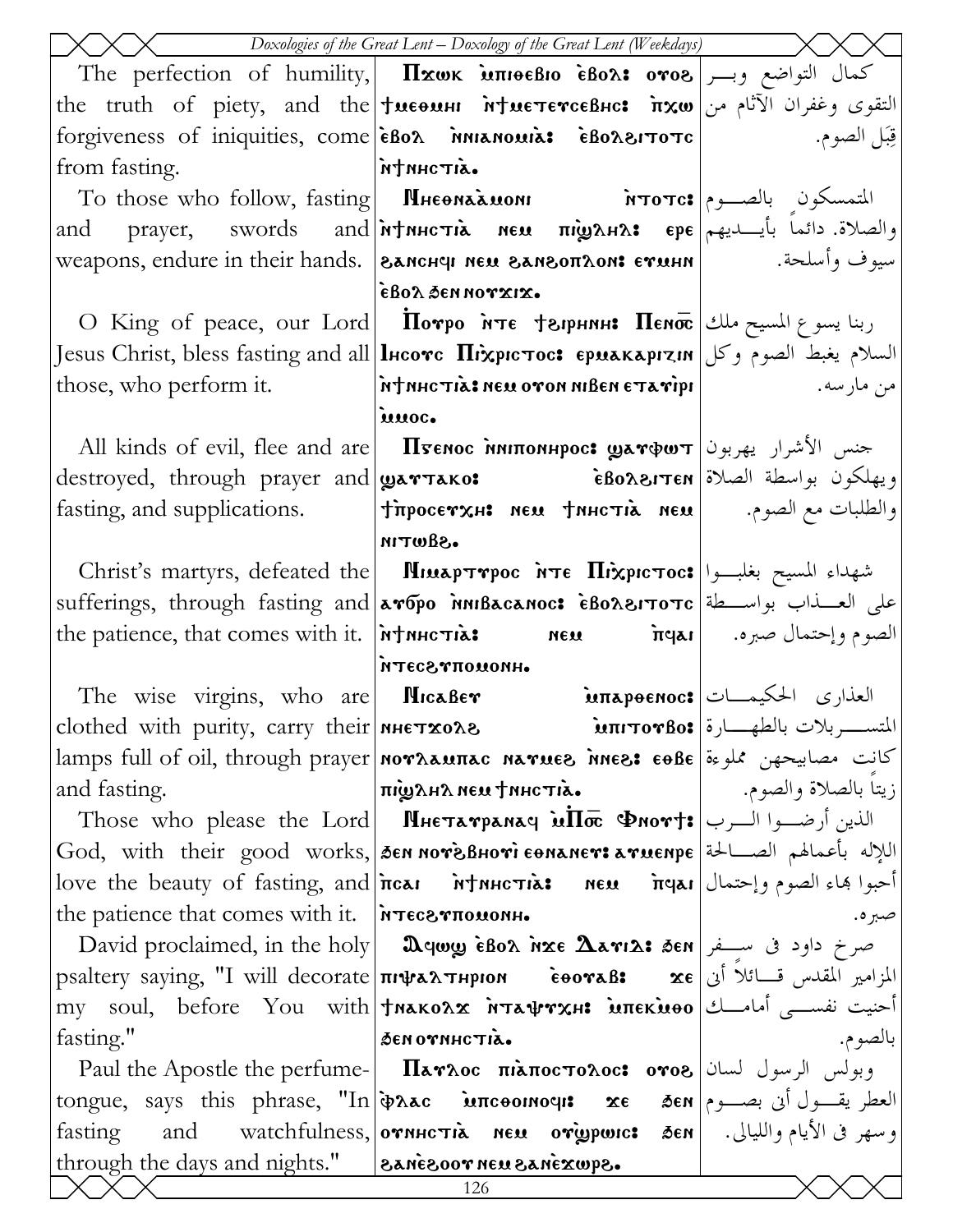|                                                              | Doxologies of the Great Lent - Doxology of the Great Lent (Weekdays)                                                                                    |                       |
|--------------------------------------------------------------|---------------------------------------------------------------------------------------------------------------------------------------------------------|-----------------------|
| Our                                                          | Father who art in $\mathbf X$ e <b>Пемют</b> етлем мфнот: أبانا الذي في السموات                                                                         |                       |
|                                                              | heaven, hallowed be Your <b>μερες τον βο ήχε πεκρελε μερεςi</b> المتقدس إسمسك ليسأت                                                                     |                       |
|                                                              | Name, may Your Kingdom nxε τεκμετονρο: xε φωκ πε إلى المجد إلى الله عد العديد العديد العديد العديد ا                                                    |                       |
| come, for Your is the glory niwor wanienes.                  |                                                                                                                                                         | الأبد. آمين.          |
| forever Amen.                                                |                                                                                                                                                         |                       |
|                                                              |                                                                                                                                                         |                       |
|                                                              |                                                                                                                                                         |                       |
|                                                              | DOXOLOGY OF THE GREAT LENT (WEEKDAYS)                                                                                                                   |                       |
|                                                              | O Good Lover of Mankind, <b>IImapwu Masaoc: Паст Inc</b>   میدی یسوع محب                                                                                |                       |
|                                                              | my Master Jesus, I entreat You ++30 εροκ: мπερειτ caxaбн   y البشر الصالح أسـألك لا                                                                     |                       |
|                                                              | not to put me on Your left, with <b>  μυοκ: NEAL AND POR POON POON</b> POOK POOK POOK POOK                                                              |                       |
| the goats the sinners.                                       |                                                                                                                                                         | الجداء الخطاة.        |
|                                                              | Do not say to me also, "I  <b>Orλε on мπερχος ині: χε</b>  رلا تقل لی أيضا أين ما                                                                       |                       |
|                                                              | don't know you go away from †cworn แมงк ลท: แลพูยาลห e้Bo $\lambda$  أعرفك إذهب عنى أيهـــا                                                             |                       |
|                                                              | Me, you who is prepared, for <b>Sapois ФНЕТСЕВТОТ мпіхром</b>   المعد للنار الأبدية.                                                                    |                       |
| the everlasting fire."                                       | SONON                                                                                                                                                   |                       |
|                                                              | I know indeed, that I am a   அர்ப்ய சகர த்வ отмесяни хе   الأنى لا أعلم بالحقيقة                                                                        |                       |
|                                                              | sinner, and that all my bad או אסי אסי אסאם sinner, and that all my bad אن خاطئ وأعمالي الرديئة                                                         |                       |
|                                                              | deeds, are manifested before <b>THPOY ET8WOY: CEOYWN8 EBOA</b>   $\blacksquare$ dlate diagnostic defore <b>THPOY</b> ET8WOY: ceorwne                    |                       |
| You.                                                         | intekuso.                                                                                                                                               |                       |
| $\mathbf{I}$                                                 | أقولِ بصوت العشـــار  scream with, the tax Jfxw พัรсัมน พระ πιτελωνικα                                                                                  |                       |
|                                                              | collector's voice, proclaiming erwy eBon Erxw innoc: xe \$+ xw   بصار خاً قائلاً اللهم اغفر                                                             |                       |
| and saying, Lord I am a sinner   мнієвольже алокотречернові. |                                                                                                                                                         | لى أنا الخاطئ.        |
| forgive me.                                                  |                                                                                                                                                         |                       |
|                                                              | I have sinned I have sinned, <b>D</b> uepnoBraiepnoBi: Πaoc lHc xw   المحطأت أخطأت فالمحافي الكلمة I have sinned I have sinned,                         |                       |
|                                                              | O my Lord Jesus forgive me,   мні свол: хе шион вык на тернові: إي يسوع إغفر لي. لأنه   O my Lord Jesus forgive me,   мні свол: хе шион вык на тернові: |                       |
|                                                              | for there is no servant without $\sigma \lambda \epsilon \mathbf{u}$ won $\sigma \alpha \mathbf{v}$ $\mathbf{v}$ $\alpha \mathbf{v}$                    | ليس عبد بلا خطيسة ولا |
| without<br>master<br>sin,<br>nor                             |                                                                                                                                                         | سيد بلا غفران.        |
| forgiveness.                                                 |                                                                                                                                                         |                       |
|                                                              | O Lord give me repentance, <b>Uor инг Пос мотистанова:</b> أعطني يسا رب توبسة O                                                                         |                       |
|                                                              | لكي أتوب قبل أن يســـد  so I may repent, before death επαιητισμετικοιη κατε                                                                             |                       |
|                                                              | closes my mouth, at the doors <b>φυον μεψθαυ ήρωι: δεν μιπν</b> λΗ الموت فمسى فى أبسواب                                                                 |                       |
| of Hades.                                                    | inteauent.                                                                                                                                              |                       |
|                                                              |                                                                                                                                                         |                       |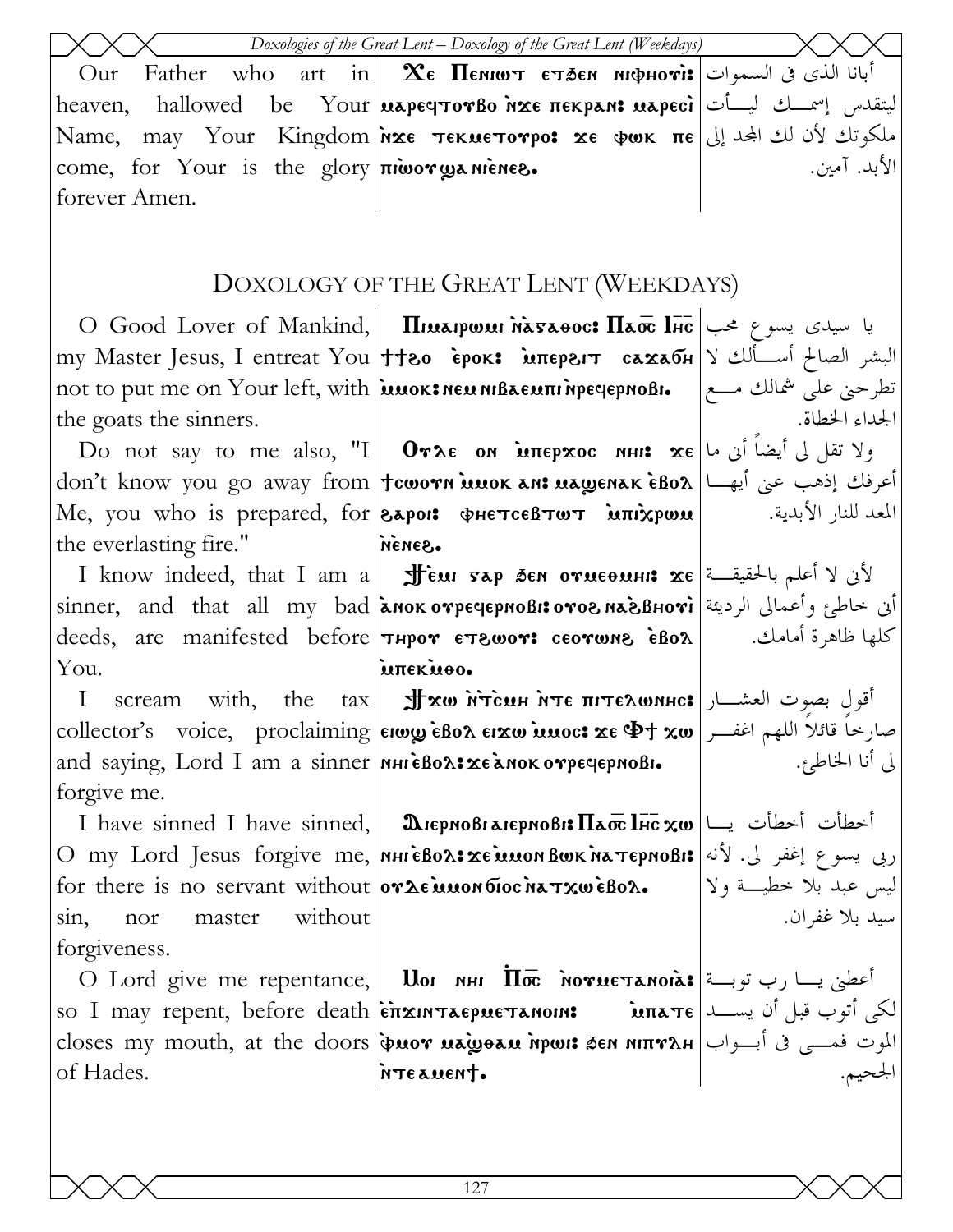|                                                      | Doxologies of the Great Lent – Doxology of the Great Lent (Saturdays and Sundays)                                                                                                                                                                                                                                                                                                                                                                                                                                    |              |
|------------------------------------------------------|----------------------------------------------------------------------------------------------------------------------------------------------------------------------------------------------------------------------------------------------------------------------------------------------------------------------------------------------------------------------------------------------------------------------------------------------------------------------------------------------------------------------|--------------|
|                                                      | Also give me an answer, to all     Oros on nTathovoc: تولكي أعطــي أيضــــا  Also give me an answer, to all                                                                                                                                                                                                                                                                                                                                                                                                          |              |
|                                                      | what I have done, O Just Judge, тнрот стакатот: пікрітнс шині : حوابا عن كل ما فعلتــه: ا                                                                                                                                                                                                                                                                                                                                                                                                                            |              |
|                                                      | يسوع القاضي العادل هو   Incorc: моочеема†запѐрог.   مارا [esus who will judge me.   ما                                                                                                                                                                                                                                                                                                                                                                                                                               |              |
|                                                      |                                                                                                                                                                                                                                                                                                                                                                                                                                                                                                                      | يدينن.       |
|                                                      | Compassionate is my Savior, <b>  Отречуенент пе Паситнр:</b> رؤوف هــو مخلصــی                                                                                                                                                                                                                                                                                                                                                                                                                                       |              |
|                                                      | سرأف على شعبه كصالح  who have compassion upon His eqewers + 5x πεqλλος: وترأف على شعبه كصالح                                                                                                                                                                                                                                                                                                                                                                                                                         |              |
|                                                      | people, as a Gracious and Lover <b>Asaeoc oros innapwint nai nan</b> let $\left  \begin{array}{c} \mathbf{r} \rightarrow \mathbf{r} \rightarrow \mathbf{r} \rightarrow \mathbf{r} \rightarrow \mathbf{r} \rightarrow \mathbf{r} \rightarrow \mathbf{r} \rightarrow \mathbf{r} \rightarrow \mathbf{r} \rightarrow \mathbf{r} \rightarrow \mathbf{r} \rightarrow \mathbf{r} \rightarrow \mathbf{r} \rightarrow \mathbf{r} \rightarrow \mathbf{r} \rightarrow \mathbf{r} \rightarrow \mathbf{r} \rightarrow \mathbf{r}$ |              |
| of Mankind, have mercy upon <b>KATA TEKNIGH MAI.</b> |                                                                                                                                                                                                                                                                                                                                                                                                                                                                                                                      | كعظيم رحمتك. |
| us according to Your great                           |                                                                                                                                                                                                                                                                                                                                                                                                                                                                                                                      |              |
| mercy.                                               |                                                                                                                                                                                                                                                                                                                                                                                                                                                                                                                      |              |
|                                                      |                                                                                                                                                                                                                                                                                                                                                                                                                                                                                                                      |              |
|                                                      |                                                                                                                                                                                                                                                                                                                                                                                                                                                                                                                      |              |
|                                                      | DOXOLOGY OF THE GREAT LENT (SATURDAYS AND SUNDAYS)                                                                                                                                                                                                                                                                                                                                                                                                                                                                   |              |
|                                                      | Fasting and prayer in purity <b>JINHCTIA NEM TIMERIAS</b> δεν εναφερείας εναλετική θεσμέλλον θα                                                                                                                                                                                                                                                                                                                                                                                                                      |              |
|                                                      | and chastity and love without orTorBo neu orueTceunoc: neu وعفاف ومحبة بغير غــش                                                                                                                                                                                                                                                                                                                                                                                                                                     |              |
|                                                      | معما الذان يرضيان المسيح.   pretence are what please Christ.   orasanh   Mat Aoλoc:   Mai   Me                                                                                                                                                                                                                                                                                                                                                                                                                       |              |
|                                                      | пнешатранаси Піхрістос.                                                                                                                                                                                                                                                                                                                                                                                                                                                                                              |              |
|                                                      | Fasting and prayer with <b>JINHCTIA NEU TILO AHA:</b> SEN الصوم والصلاة بنحيب                                                                                                                                                                                                                                                                                                                                                                                                                                        |              |
|                                                      | weeping and mourning and orne in the orpluit neu oragant lead of the server                                                                                                                                                                                                                                                                                                                                                                                                                                          |              |
|                                                      | unpretentious love are what <b>NATUETWOBIS</b> MAI ME NE NE ME ME                                                                                                                                                                                                                                                                                                                                                                                                                                                    |              |
| please the Sinless One. MHEWATPANAGUITIAONOBI.       |                                                                                                                                                                                                                                                                                                                                                                                                                                                                                                                      | خطية.        |
|                                                      | Fasting and prayer with a  $\sharp$ мнстıл нем пі̀удн $\alpha$ : бен $ $ باه الصوم والصلاة بقلب                                                                                                                                                                                                                                                                                                                                                                                                                      |              |
|                                                      | contrite heart and a contrite <b>orght суевнотт: нем отпнетиа</b> متواضع وروح منســـحق                                                                                                                                                                                                                                                                                                                                                                                                                               |              |
|                                                      | spirit are what please the Holy eqtennHort: nai ne nHyarpanaq   الذان يرضيان الطاهر.                                                                                                                                                                                                                                                                                                                                                                                                                                 |              |
| One.                                                 | MOHETTOTBHOTT.                                                                                                                                                                                                                                                                                                                                                                                                                                                                                                       |              |
|                                                      | Fasting and prayer are the <b>JINHCTIA</b> NEU πιναλΗλ: الصوم والصلاة همسا                                                                                                                                                                                                                                                                                                                                                                                                                                           |              |
|                                                      | things which saved the three <b>NHETATNOBEN MITILIOUT NAROT</b>                                                                                                                                                                                                                                                                                                                                                                                                                                                      |              |
|                                                      | saintly children, Shedrach, Masioc: CEApak Ulcak   فالقديسين سدراك وميساك التعديسين سدراك وميساك                                                                                                                                                                                                                                                                                                                                                                                                                     |              |
|                                                      | وأبسدناغو مسن أتسون Meshach and Abednego from &B2EN&5W: EBo2.3EN fispw                                                                                                                                                                                                                                                                                                                                                                                                                                               |              |
| the fiery furnace.                                   | NCATE.                                                                                                                                                                                                                                                                                                                                                                                                                                                                                                               | اللهيب.      |
|                                                      | $\text{Fasting}$ and prayer are the <b>JINHCTIA NEM <math>\text{m}</math>) الصوم والصلاة همسا</b>                                                                                                                                                                                                                                                                                                                                                                                                                    |              |
|                                                      | weapons of victory and the life πε πεοπλοη <b>απιδρο: Newor ne</b> will be a victory and the life πε πεοπλοη <b>απιδρο:</b> Newor ne                                                                                                                                                                                                                                                                                                                                                                                 |              |
|                                                      | which the Christians walk NHETOTUOLI MSHTOT: inxe  المسيحيون. [علام السيحيون                                                                                                                                                                                                                                                                                                                                                                                                                                         |              |
| through.                                             | міхрістіанос.                                                                                                                                                                                                                                                                                                                                                                                                                                                                                                        |              |
|                                                      |                                                                                                                                                                                                                                                                                                                                                                                                                                                                                                                      |              |
|                                                      |                                                                                                                                                                                                                                                                                                                                                                                                                                                                                                                      |              |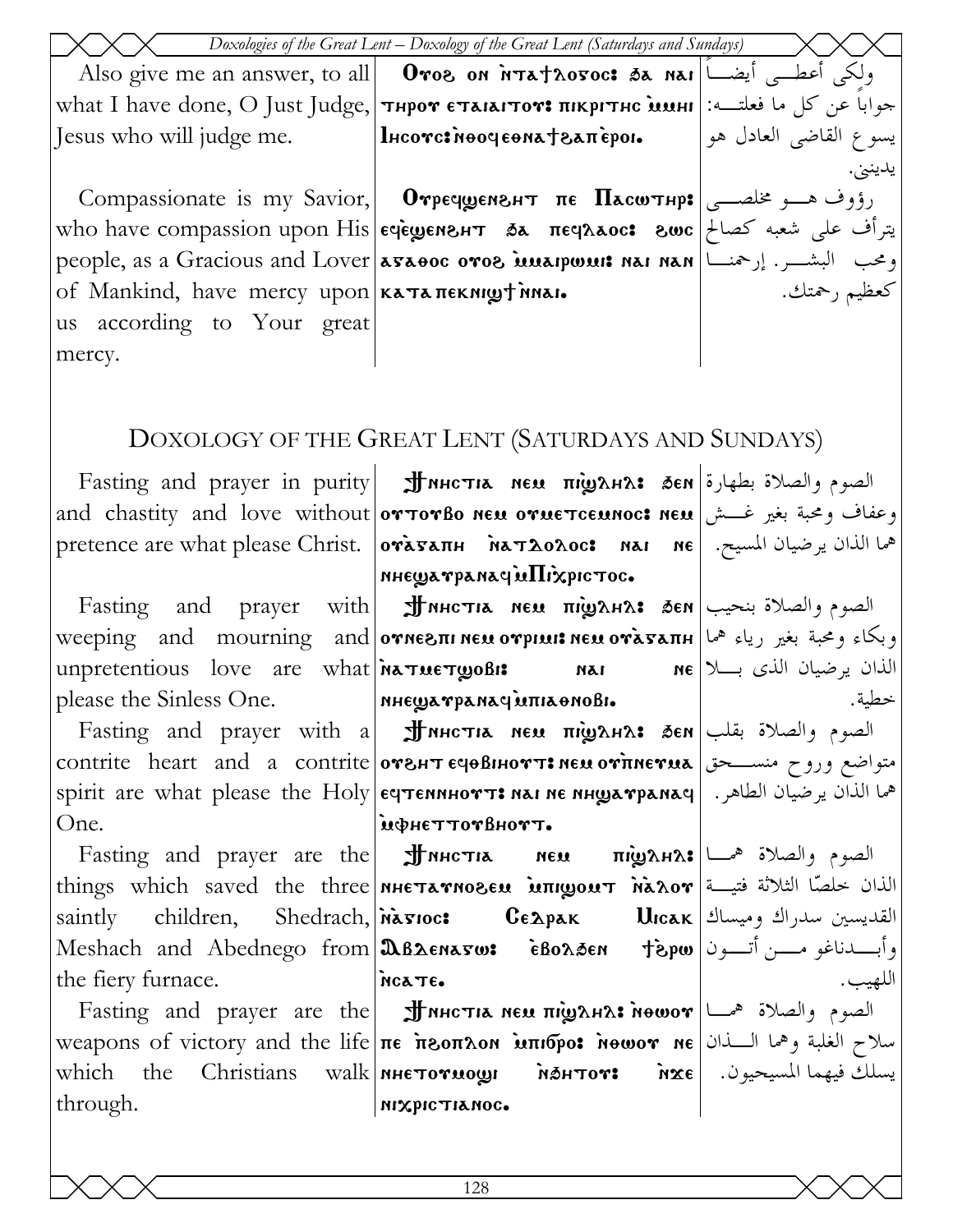|                                            | Doxologies of the Great Lent - Doxology of the Great Lent (Saturdays and Sundays)                                                               |           |
|--------------------------------------------|-------------------------------------------------------------------------------------------------------------------------------------------------|-----------|
|                                            | Through fasting and prayer, <b>Вітем †инстіл нем пі̀удна: ب</b> الصــــوم والصـــــلاة Through fasting and prayer,                              |           |
|                                            | Abraham was worthy to host aqep <del>he</del> unga nxe Dispaau: eope يستحق إبراهيم أن يضيف                                                      |           |
|                                            | God with His holy angels. $ \Phi$ t xwisi Epoci neu neclasses. الله عنده مسع الملائكة                                                           |           |
|                                            | EOOVAB.                                                                                                                                         | الأطهار . |
|                                            | Through fasting and prayer, 3. بالصوم والصلاة أصعد Through fasting and prayer, 1                                                                |           |
|                                            | Isaac was offered upm, as a avim engon Mcaak: novovcia Jacho de Sance Was offered upm, as a lavin E                                             |           |
|                                            | pure sacrifice, as a sign of   естотвнотт: معطيا إشاره للمسيح. المسيح المسيح المسيح                                                             |           |
| Christ.                                    | $\epsilon$ . in $\epsilon$                                                                                                                      |           |
|                                            | Through fasting and prayer, <b>Витем тинстіл нем підулна:</b> بالصوم والصلاة خلص                                                                |           |
|                                            | Jacob was saved, from his వqnoseu אَتَعْوَى مِنْ عِيسُو أُخِيْسُه إِ                                                                            |           |
|                                            | وأخذ بركه من أبيه.         brother Esau and received, the πεqcon <b>Hcar: ονοs aqбi novcuov</b>                                                 |           |
| blessing from his father.  εβολδεν περιωτ. |                                                                                                                                                 |           |
|                                            | Through fasting and prayer, <b>الصوم والصلاة تراءف [ Through fasting and prayer,</b> بالصوم والصلاة تراءف                                       |           |
|                                            | the Lord had compassion on <b>Πόοις geneer sa πεγβωκ:</b> الرب على عبده الصــالح   the Lord had compassion on                                   |           |
|                                            | His servant, the good and <b>πιλελθος lωβ πιθωμι: ovos λeyt</b>   البار أيوب ومنحه الشفاء.                                                      |           |
| righteous Job. He gave him naquorTano.     |                                                                                                                                                 |           |
| healing.                                   |                                                                                                                                                 |           |
|                                            | Through fasting and prayer,   Эгтем †мнстія мем підулнл: أرتفع   Through fasting and prayer,                                                    |           |
|                                            | Joseph was raised, he ruled over கால்வ моснф: лефротро Ехен  يوسف وملك على مصر                                                                  |           |
|                                            |                                                                                                                                                 |           |
| adulteress.                                | тормн.                                                                                                                                          |           |
|                                            | Through fasting and prayer, <b>Витем †инстіл нем пі̀удназ ліст</b> е رفع Through fasting and prayer,   ди                                       |           |
|                                            | God lifted His anger, from the $ \Phi$ $\#$ ωλι μπε καντι εδολελ $ $ نينوى $ $ δεδολελ                                                          |           |
|                                            | people of Nineveh, and forgave <b>  мрем!Чиетн: отог ачнагмот</b>    من خطاياهم. People of Nineveh, and forgave   <b>мрем!Чиетн:</b>            |           |
| them their sins.                           | εβολδεη πον ποβι.                                                                                                                               |           |
|                                            | Through fasting and prayer, <b>Вітем †инстіл нем пі̀удна: ب</b> الصوم والصلاة تنبأ                                                              |           |
|                                            | the prophets and the righteous, <b>  NITPOΦHTHC MEM</b> MioMHI: جميع الأنبياء والأبرار من   the prophets and the righteous, <b>  NITPOΦHTHC</b> |           |
|                                            | all prophesied, concerning Him <b>avepirpo PHETTIN THPOV: EOBHTI</b>   $\blacksquare$ all prophesied, concerning Him                            |           |
| in many ways.                              | Senovoonpht.                                                                                                                                    |           |
|                                            | Through fasting and prayer,  Эгтем †инстіл нем піділнл: بالصوم والصلاة أرسل                                                                     |           |
|                                            | He sent, the saintly apostles, to <b>  niλποcτολος λλετιος: λεγονορπον</b>   الرسل القديسين ليكرزوا                                             |           |
|                                            | g جميع المسكونه. [   етерктризив бен †окотиенн   سلكونه. [ етерктризив бен †окотиенн                                                            |           |
|                                            | тнрс.                                                                                                                                           |           |
|                                            |                                                                                                                                                 |           |
|                                            |                                                                                                                                                 |           |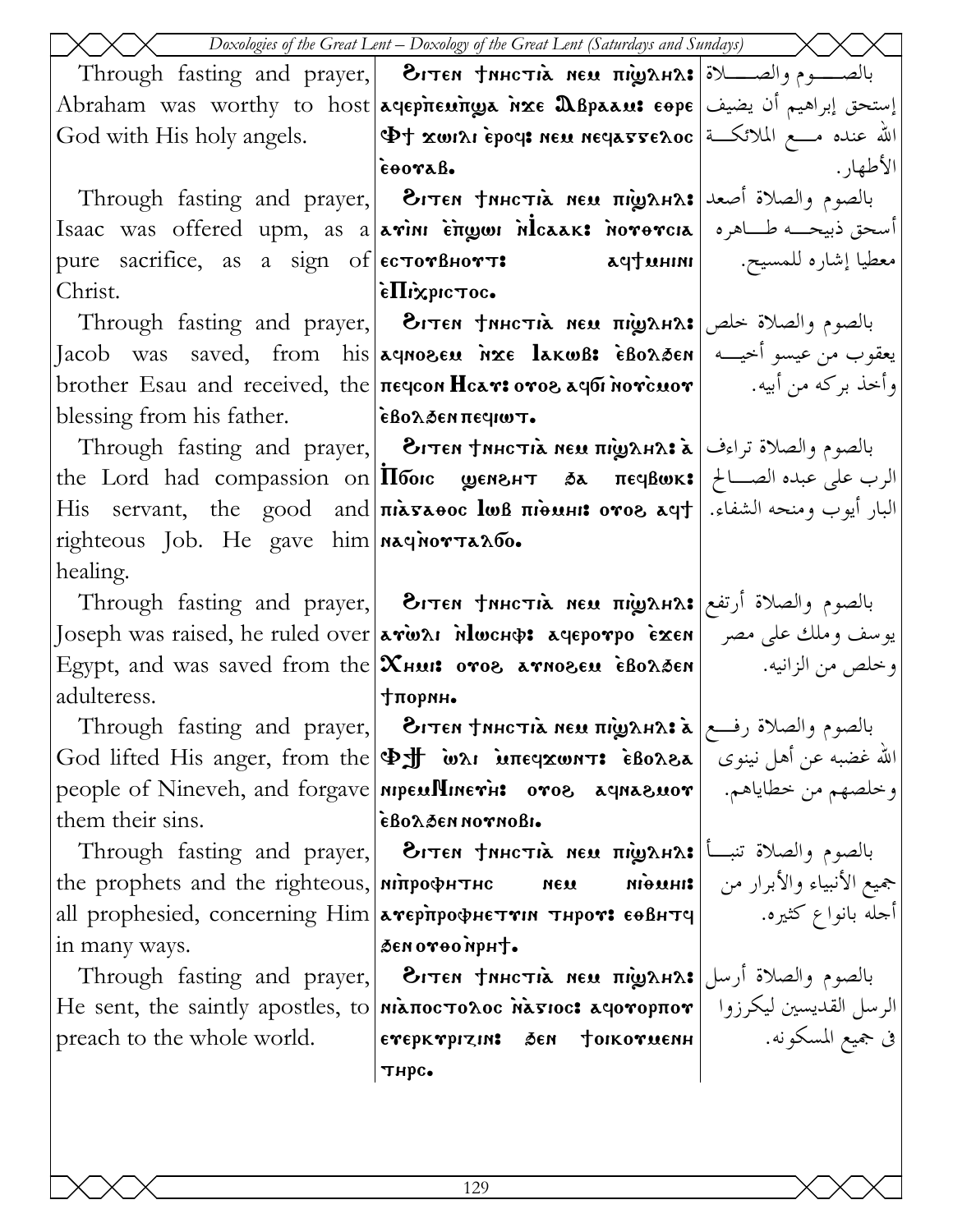|                                                                                        | $\times$ Doxologies of the Great Lent – Doxology of the Great Lent (Saturdays and Sundays) $\times$                       |                        |
|----------------------------------------------------------------------------------------|---------------------------------------------------------------------------------------------------------------------------|------------------------|
|                                                                                        | Through fasting and prayer, <b>Витем тинстіа нем пішана:</b> ابالصدوم والصللة Through fasting and prayer,   ди            |                        |
|                                                                                        | Sod revealed, great mysteries  <b>nicTarpopopoc neu ni2ikeoc: ا</b> كشف الله أسرارا عظيمه   God revealed, great mysteries |                        |
|                                                                                        | to, the cross-bearers and the <b>a Phort бωρπ nwor: neannigh</b> = l                                                      |                        |
| just.                                                                                  | iuurcTHpion.                                                                                                              | الصليب .               |
|                                                                                        | Through fasting and prayer, 3. والصلاة نسال ا $\mathbf{r}$ and prayer, المحموم والصلاة نسال                               |                        |
|                                                                                        | the struggling martyrs, wore the <b>MAOAHTHC it is aptrpoc:</b> الشهداء المجاهدون الأكليل                                 |                        |
|                                                                                        | unfading, crown of martyrdom.  aγερφοριη πιχλου λατλωυι: λτε                                                              |                        |
|                                                                                        | tue Tuap Trpoc.                                                                                                           |                        |
|                                                                                        | Daniel fasted, and closed the <b>  <math>\Delta</math>амін</b> $\lambda$ <b>  ачернистетін: م</b> ام دانیال فاغلق أفواه   |                        |
|                                                                                        | mouths of the lions, they did agigor inpwor innuori: الأسد فلم تمس جسده من   mouths of the lions, they did                |                        |
|                                                                                        | not touch his body, because of <b>μπονбινευ</b> πες περεωμα: εθβε  الجمل الصلاه والصوم. [ not touch his body, because of  |                        |
| prayer and fasting.  предлагаем тинсти.                                                |                                                                                                                           |                        |
|                                                                                        | Our Good Savior fasted,  Пенсотнрачерннстетивноме  صام مخلصنا أربعــين                                                    |                        |
|                                                                                        | forty days and forty nights, to ness oor new sue nexwpe: يوما وأربعين ليله حسيّ   forty days and forty nights, to         |                        |
|                                                                                        | teach us the way, that we may <b>wanter reabon immonts</b> and we had we may <b>wanter in the way</b>                     |                        |
|                                                                                        |                                                                                                                           |                        |
|                                                                                        |                                                                                                                           |                        |
|                                                                                        | and righteousness, with sen orueoun neu ortorBo: وطهاره وضمير ومحبسه                                                      |                        |
|                                                                                        |                                                                                                                           |                        |
| and saying,<br>$\mathsf{env}$ and $\mathsf{env}$ and $\mathsf{env}$ and $\mathsf{env}$ |                                                                                                                           |                        |
|                                                                                        | Our Father in heaven, who   $\alpha$ є Пємют єтаєм мюрнот: أبانا الذي في السموات                                          |                        |
|                                                                                        | knows my thoughts, remember фнетсшоти плацеті: ката العارف أفكاري أذكرني المعت                                            |                        |
|                                                                                        | me in Your kingdom, according <del>neknar apmanevis Nophi Ben Jen المسمو</del> ات الســـموات                              |                        |
| to Your mercy.                                                                         | •ινομφική ο τον τενθ                                                                                                      | كرحمتك.                |
|                                                                                        | Our Father in heaven, holy is   $x_{\epsilon}$ Пемют $\epsilon$ тэем мфнот:   ابانا الذی فی السموات                       |                        |
|                                                                                        | Your name, may Your kingdom μaρεqτoνβo אנש או Your name, may Your kingdom                                                 |                        |
|                                                                                        | come, for Yours is the glory and <i>\inxe</i> TekueTorpo: xe ψωκ πε المكوتك. لأن لك الجحد ا                               |                        |
| the honor.                                                                             | <b>THEORY MESS THAT OF</b>                                                                                                | والإكرام.              |
|                                                                                        | Our Father in heaven, who   Хе Пемют стэем мфнот: أبانا الذي في السموات                                                   |                        |
|                                                                                        | carries the sin of the world, do   PHETWAI MPNOBI MIKOCHOC: ياحامل خطيه العسالم لا                                        |                        |
|                                                                                        | not lead us into temptation, but   uπερεΝΤΕΝ εδοΥΝ επιρισιωσε   ندخلنا فى تجربه لكن نجنا                                  |                        |
|                                                                                        | deliver us from the evil one. $ a\lambda\lambda a \lambda a \lambda e \lambda e \lambda e \lambda a \pi n$                | من الشرير .            |
|                                                                                        | Our Father in heaven, who   $\mathbf{\hat{x}}$ е Пемют стэем мфнот:   أبانا الذي في السموات                               |                        |
|                                                                                        | carries the sin, who is blessed <b>εκεθρεηςωτευεπιδρωον υπιρλωμε</b>   اسمعنا صوت الفرح. يــا   carries the sin, who is   |                        |
|                                                                                        | with His Good Father, may we фнетыл иднов етсиаршотт: حامل الخطيه المبارك مــع                                            |                        |
| hear the joyful voice.                                                                 | <b>NEW THEKIWT NATAOOG.</b><br>130                                                                                        | أبيك الصالح .<br> <br> |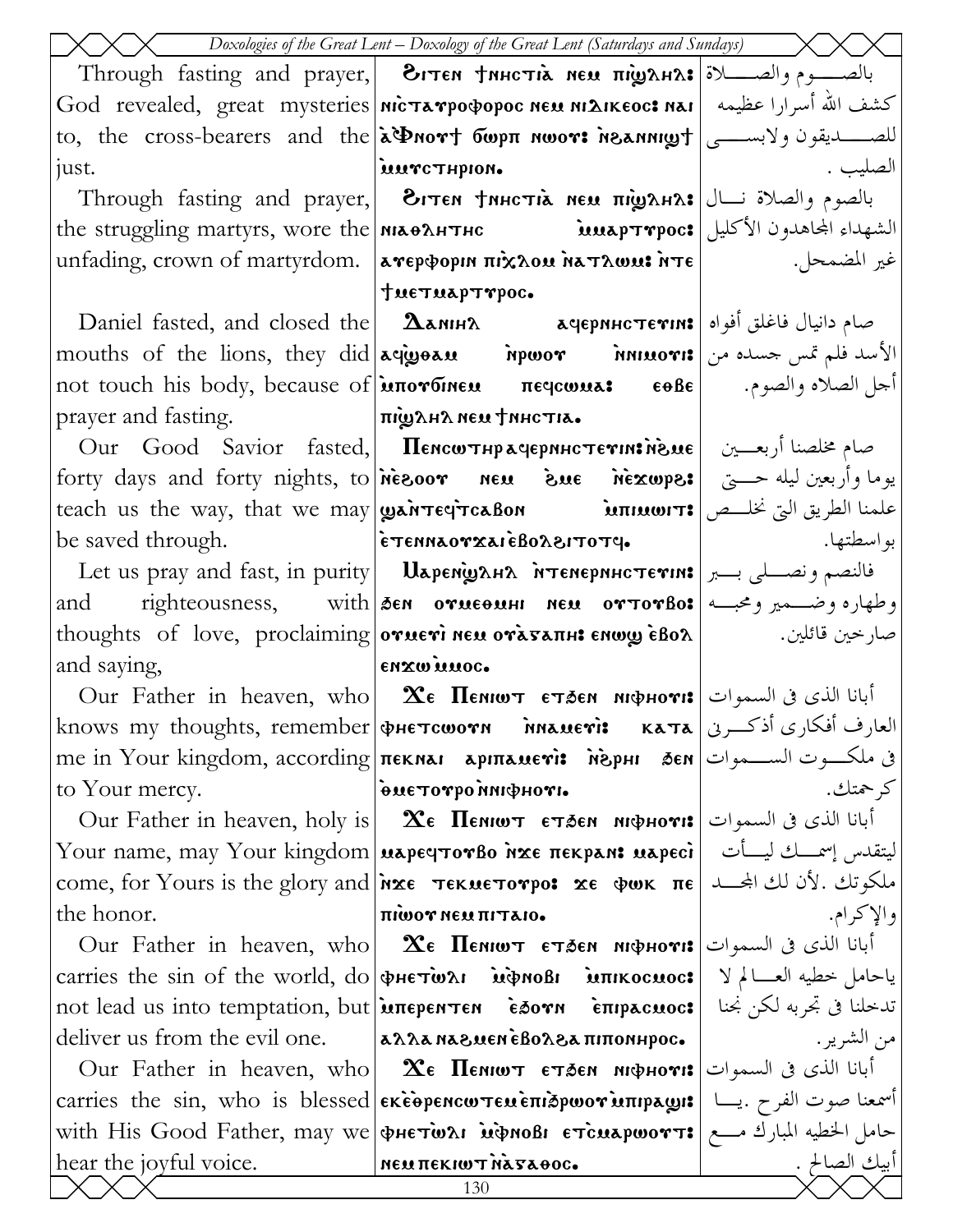| Doxologies of the Great Lent – Doxology of the Great Lent (Saturdays and Sundays) |                                                                                                                                                                                                                          |                           |  |
|-----------------------------------------------------------------------------------|--------------------------------------------------------------------------------------------------------------------------------------------------------------------------------------------------------------------------|---------------------------|--|
|                                                                                   | Our Father in heaven, have <b>  <math>\alpha</math>E</b> Пемют етлем мфнот: أبانا الذي في السموات   Our Father in heaven, have                                                                                           |                           |  |
|                                                                                   | mercy upon us, according to <b>MANKATA πεκΝιωτ MALI: 10708 MOI</b>                                                                                                                                                       |                           |  |
|                                                                                   | Your great mercy, and grant us <b>Nan internal to be a</b> $\pi$ <b>e</b> $\mid$ $\pi$                                                                                                                                   |                           |  |
| the Spirit of the prophets. MITHOODHTHC.                                          |                                                                                                                                                                                                                          |                           |  |
|                                                                                   | Our Father in heaven, we <b>  <math>\alpha</math> Пемиот етэем мифнот:</b> أبانا الذي في السموات                                                                                                                         |                           |  |
|                                                                                   | praise You O Good One, <b>Tenswc εροκ ω πιλτλθοσ: enwy</b> الصبالح   praise You O Good One, <b>Tenswc εροκ ω πιλτλθοσ:</b>                                                                                               |                           |  |
|                                                                                   |                                                                                                                                                                                                                          |                           |  |
| O God."                                                                           |                                                                                                                                                                                                                          | الله.                     |  |
|                                                                                   | Our Father in heaven, forgive   $\alpha_{\epsilon}$ Пемют стаем мфнот: $\alpha$ ю   أبانا الذي في السموات                                                                                                                |                           |  |
|                                                                                   | us, our sinful thoughts, through <b>  NAN EBOA MENLETI:</b> ANON 5A   اغفر أفكارنا الخاطئه مـــن                                                                                                                         |                           |  |
| Your love for mankind.                                                            | قبل محبتك للبشر. [ BOλ8ITEN   ΠΡΕΨΕΡΝΟΒΙ:                                                                                                                                                                                |                           |  |
|                                                                                   | текметиагромь                                                                                                                                                                                                            |                           |  |
|                                                                                   | Yes our Master, hear us and <b>Ce Пенннв сотем ероне отог</b>   سمه ياســيدنا إسمعنـــا   Yes our Master, hear us and                                                                                                    |                           |  |
|                                                                                   | be with us; we, who are not <b>wom neuan: anon 3a nhe teunga</b>   وكن معنسا نحسن غسير                                                                                                                                   |                           |  |
|                                                                                   | worthy to entreat Your Name. $\ $ an: $\epsilon$ open $\tau$ wBe $\alpha$ are $\kappa$ pan.                                                                                                                              | المستحقين أن نتضرع إلى    |  |
|                                                                                   |                                                                                                                                                                                                                          | إسمك.                     |  |
|                                                                                   | Yes our Master the CE Пенннв пречуенент: Фа انعم ياسيدنا الــرؤوف   Yes                                                                                                                                                  |                           |  |
|                                                                                   | Compassionate, who has <b>niagwp ntueonahts uπepxan den</b> bi-                                                                                                                                                          |                           |  |
|                                                                                   | treasuries of mercy, do not <b>MIMETATEHT: NEU MIMETE TEWOT</b>                                                                                                                                                          |                           |  |
| abandon us with the ignorant, $\omega$                                            |                                                                                                                                                                                                                          | والافكار الرديئه الباطله. |  |
| and vain evil thoughts.                                                           |                                                                                                                                                                                                                          |                           |  |
|                                                                                   | ${\rm Yes\,\,\,our\,\,\, Master\,\, accept\,\,us\,\,to\,\, 0}$ فعم ياسيدنا إقبلنا إليك   Yes  our  Master  accept  us  to $\vert$ Ge ${\bf \Pi}$ еминß ${\bf \text{gamma}}$ ерок ${\bf \text{cov}}$ о ${\bf \text{vol}}$ |                           |  |
|                                                                                   | You, and grant us our Christian μοι nan μπεnxωκ λχριστιαnoc:  وأعطنا كمالا مســيحيا                                                                                                                                      |                           |  |
|                                                                                   | perfection, that pleases You and едрамак мем отклирос: мем برضيك ونصيبا مع جميع  <br>an inheritance with all Your мнеотавтнротитак.                                                                                      |                           |  |
| an, inheritance with all Your NiesoraB THPOTNTAK.                                 |                                                                                                                                                                                                                          |                           |  |
| saints.                                                                           |                                                                                                                                                                                                                          |                           |  |
|                                                                                   | Yes our Master accept us to <b>Ce Πεημηβ ωρπτεη εροκε μa</b> انعم يلسيدنا إقبلنا إليك   Yes our Master accept us to                                                                                                      |                           |  |
|                                                                                   | You, and give joy to our souls, потноч    мненфтхн:    гтен  اوأعط فرحا لنفوسنا مـــن [                                                                                                                                  |                           |  |
| Your Name, O our Lord Jesus   lHcove Πιχριστος.                                   | through the remembrance of περφμετι μπεκρινι ω Πενδοις   بسمك يا ربنسا   through the remembrance of                                                                                                                      |                           |  |
| Christ.                                                                           |                                                                                                                                                                                                                          | يسوع المسيح.              |  |
|                                                                                   | Yes our Master, accept us to <b>Ce Πεημηβ ωρπτεη εροκ:</b> العم ياسيدينا اقبلنا إليك                                                                                                                                     |                           |  |
|                                                                                   | You, You are truly worthy of <b>λικεως κευπωρε: whwor neu</b> بالحقيقه أنت مستحق المجد   You, You are truly worthy of                                                                                                    |                           |  |
|                                                                                   | the glory, and honor with Your <del> πταιο: Μεκιωτ λάσαθο</del> ς.   ابيك الصالح.                                                                                                                                        |                           |  |
| Good Father.                                                                      |                                                                                                                                                                                                                          |                           |  |
|                                                                                   |                                                                                                                                                                                                                          |                           |  |
|                                                                                   | 131                                                                                                                                                                                                                      |                           |  |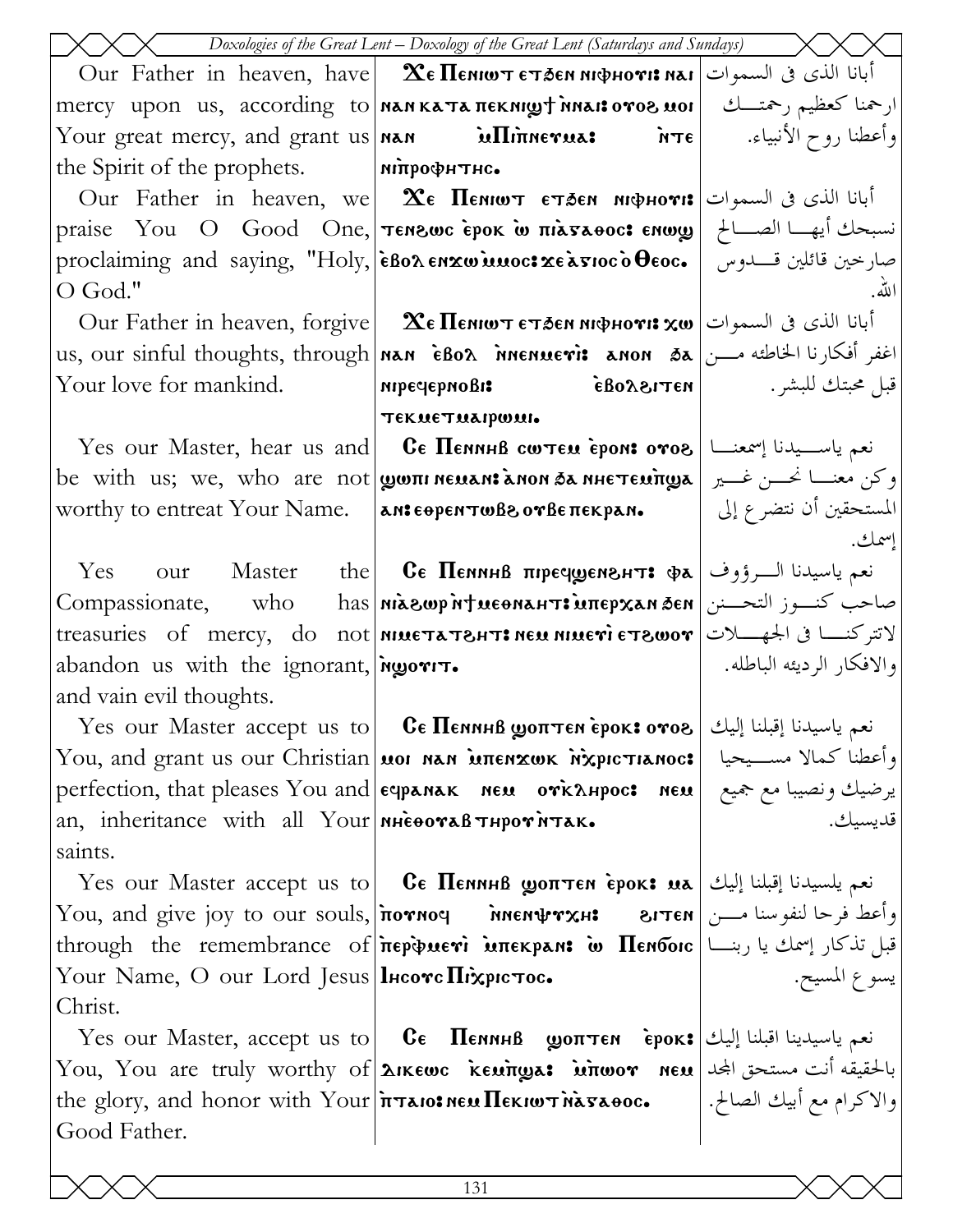نعه ياسيدنا يساذا  $C_{\epsilon}$   $\prod_{\epsilon}$ <sub>nnHB</sub> Yes our Master who has  $\Phi$  $\lambda$ tezorcia:| authority, we praise You with Tenzwe epok den nierowna: hymns, we worship You in the Tenorwy Tunok Sen Niekk AHCIA: churches, from now and to the  $ncxen$  thor wa term  $\tau$ exia. end.

silent, when we declare the  $\overline{\text{unit}}$ honor, of fasting and prayer.

Heavenly King.

to. partake from sacraments.

Comfort from us. but have annamentexun. patience with us.

us, He came and saved us.

Then our mouths will not get **I** ove pon nasici an: ove  $\vert$ . حينئذ لا يتعب فمنـــا tired, and our tongues will no be  $n$  ren $\lambda$ ac naxapwy an: encaxi NEM |  $\mathbf{u}$   $\mathbf{u}$ 

السلطان نسبحك بالمدائح

ونسجد لك في الكنائس

ولا يسكت لســــاننا. إذ

ننطق بكرامــــه الصـــــوم

وارحمنا كلنا أيها الملسك

يارب أرحـــم يـــارب

أرحم يارب أرحم كملنا

في الايمان المستقيم.وأجعلنا أيضا مستحقين أن نتناول

يارب أرحـــم يـــارب

أرحم لاتنزع عنا رحمتك

ولا روحك المعزى بل تأن

والصلاه.

السمائي.

من أسرارك.

علىنا.

من الآن والي الانقضاء.

Lord have mercy, Lord have **Krpie exencon Krpie exencons** =  $\vert \psi \rangle$  = Lord have mercy, Lord have mercy on us Your creation, save **| ληοη δε πεκπλλαιμε coττon: ارحم.** نحن جبلتك خلصنا | mercy on us Your creation, save us and have mercy upon us, O oros nai nan THPEN: w  $m$ NETTOTPANION.

Lord have mercy Lord have  $\kappa_{\text{min}}$  is a senson Krpie exences! mercy, perfect us in the upright xokTEN SEN HINAST ETCOTTWN: faith, and also make us worthy, oros apiten newings noinon:  $\text{Your}$   $\epsilon$   $\theta$   $\text{p}$   $\epsilon$   $\theta$   $\theta$   $\epsilon$   $\theta$   $\theta$   $\lambda$   $\delta$   $\epsilon$   $\theta$   $\theta$   $\epsilon$   $\kappa$   $\theta$   $\epsilon$   $\tau$   $\tau$   $\theta$   $\theta$   $\theta$ 

Lord have mercy Lord have  $\kappa_{\text{min}}$   $\kappa_{\text{min}}$   $\kappa_{\text{min}}$ mercy, do not take away Your unepwar internal eBoA&apon: mercy, and Your Spirit of **or Le Пекпиетиа ипаракантом:** 

Let us worship our Savior,  $U$ dapenorwyt  $\tilde{u}$ Hencw $\tau$ нр: $\left|$ الفلسسجد لمخلصــنا the Good lover of mankind, πιμειρωμι νεπερος: xe νοοφ | الصالح محب البشر لأنه | ترأف علينا أتى وخلصنا. | because He had compassion on|ачуенант барон: ترأف علينا أتى وخلصنا. | iuuon.

# A HYMN SAID DURING COMMUNION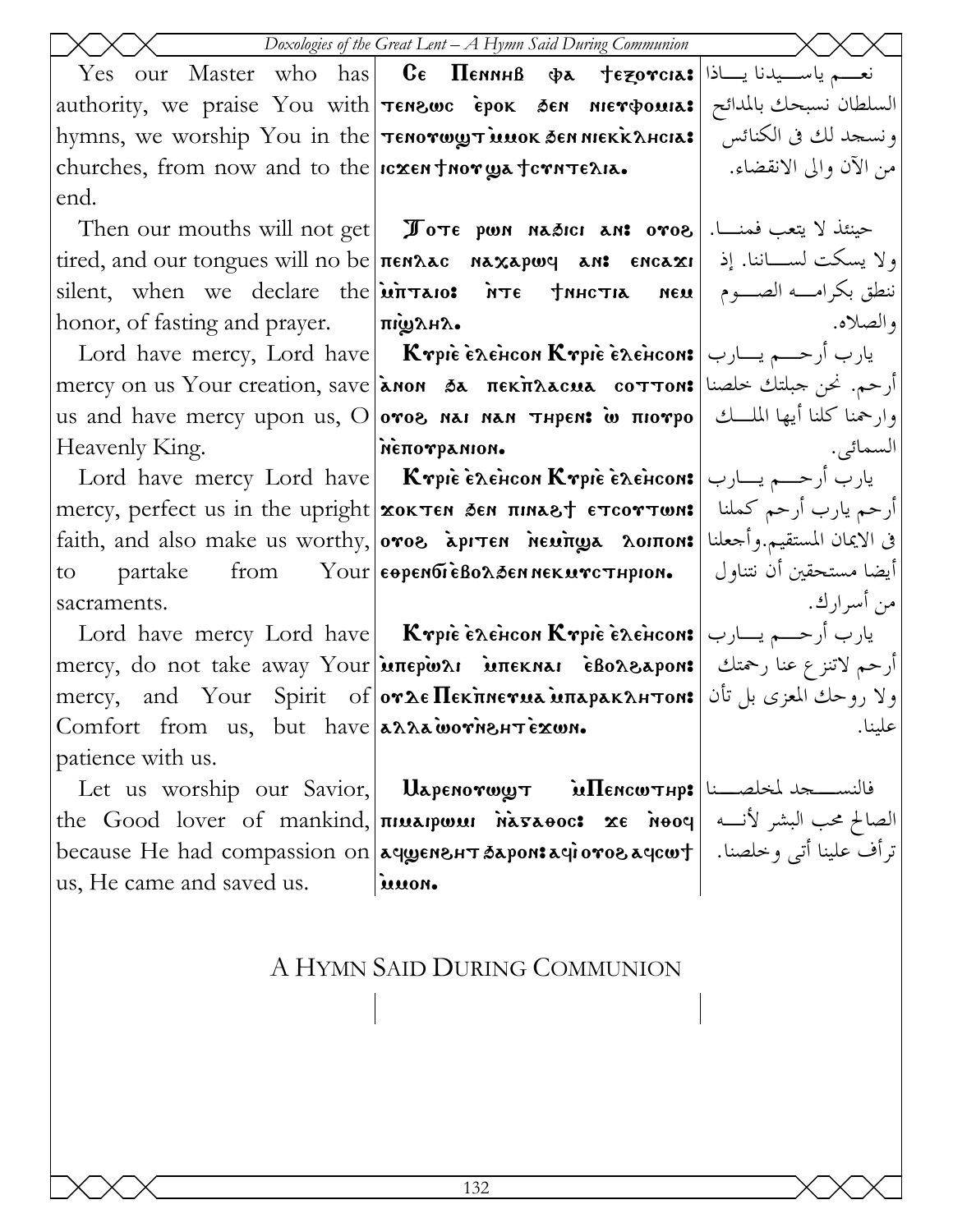Doxologies of the Great Lent - Doxology of the Annunciation

### DOXOLOGY OF THE ANNUNCIATION

|                                                   | The Father looked from <b>a SUAT XOTY TEBOLSEN</b> TOPES IV MORE THE THE TAT                                                                                                |        |
|---------------------------------------------------|-----------------------------------------------------------------------------------------------------------------------------------------------------------------------------|--------|
|                                                   | heaven, upon the inhabitants of <b>exen nhetroon 81xen πικλει:</b> مطلي سكان الأرض فله                                                                                      |        |
|                                                   | the earth, and found no one to <b>interace of Hetoni muoc: inllapia</b>    بجد من يشبه العذراء.                                                                             |        |
| resemble, Saint Mary the Virgin.   Trapoenoc.     |                                                                                                                                                                             |        |
|                                                   | He sent to her Gabriel, the <b>  Ωqovωpπ _ωερος NS&amp;BpiH2.:</b> أرسل إليهــا غيريـــال   He sent to her Gabriel, the                                                     |        |
|                                                   |                                                                                                                                                                             |        |
|                                                   | her, proclaiming joyfully.            aqaı $\bm{y}$ enno $\bm{r}$ qı      nac      no $\bm{r}$ payı:   محكذا.  الاسترها بفرح قائلاً هكذا.                                   |        |
|                                                   | iunaipht eqxwinnoc.                                                                                                                                                         |        |
|                                                   | "Hail to you filled with grace, $\alpha$ $\alpha$ $\gamma$ $\alpha$ $\gamma$ $\alpha$ $\gamma$ $\alpha$ $\gamma$ $\alpha$ $\gamma$ $\alpha$ $\gamma$ $\alpha$ $\gamma$      |        |
|                                                   | the Lord is with you. You have $ \overline{\text{In}\bar{\infty}}\>$ שסח neue: арехни $\text{gap}$ and is with you. You have $ \overline{\text{In}\bar{\infty}}\>$          |        |
|                                                   | found grace, with God the <b>nore мот: батен Фиот+ Фиот.</b>   $\vec{v}$ = 1. الله الآب.                                                                                    |        |
| Father."                                          |                                                                                                                                                                             |        |
|                                                   | لأنك ستحبلين وتلدين Behold you shall bear, and   Знππє тар тєраєрвокі: отов ''                                                                                              |        |
|                                                   | bring forth a son, and He shall <b>interior inorghpis creatort</b> l. يبنا ويدعى إسمه يســـوع. [ bring forth a son, and He shall                                            |        |
|                                                   | be called Jesus, the Son of the $ \tilde{\epsilon} \pi \epsilon q p \times n \times \epsilon $ <b>Порнри</b> $ \tilde{\epsilon} \pi \epsilon q p \times n \times \epsilon $ |        |
| Most High.  иФнетбось                             |                                                                                                                                                                             |        |
|                                                   | "The Lord God shall give <b>C</b> qet naq nxe $\overline{\text{In}\bar{\text{m}}}$ $\Phi$ t: ويعطيه السرب الإلــه )                                                         |        |
|                                                   | unto Him, the throne of His <b>juπιθροnoc ǹπε Δεγιλ πε quoπ:</b> كرسي داود أبيه ويملــك   unto Him, the throne of His                                                       |        |
|                                                   | Father David. He shall reign <b>inaeporpo exen fini hlakwß: ع</b> لى بيت يعقوب إلى أبد   Father David. He shall reign                                                       |        |
| over the house of Judah, unto energive πιεπειρεσ. |                                                                                                                                                                             | الأبد. |
| the age of ages."                                 |                                                                                                                                                                             |        |
|                                                   | "And His Eternal Kingdom,  Отог млаерэле: يكون لملكه فمايــة (And His Eternal Kingdom,  Отог млаерэле                                                                       |        |
|                                                   | shall have no end, and after you <b>Teque Torpo: oros uenenca</b> $\frac{d}{dx}$ $\frac{d}{dx}$ ord                                                                         |        |
|                                                   | $\vert$ bring Him forth, you shall $\vert$ $\tilde{\mathbf{e}}$ penacy: epedesi epeorin $\Pi$ apoenoc.                                                                      | عذراء. |
| remain virgin."                                   |                                                                                                                                                                             |        |
|                                                   | The Virgin Mary replied, Πεχε Uapia †πapoenoc: xe العسدراء The Virgin Mary replied,   Πεχε Uapia                                                                            |        |
|                                                   | هوذا أنا أمة الرب. ليكن Behold the handmaid of the אמס וъранок и те $\overline{\text{h}\varpi}$ : هوذا أنا أمة الرب. ليكن                                                   |        |
|                                                   | $ \mathrm{Lord. \quad Let \quad it \quad be \quad unto \quad me,}$ און און ג $\mathrm{star} \times \mathrm{star}$ האזון און האפן און און און און און און און און און א      |        |
| according to your saying."   MEE THATTEROC.       |                                                                                                                                                                             |        |
|                                                   |                                                                                                                                                                             |        |

133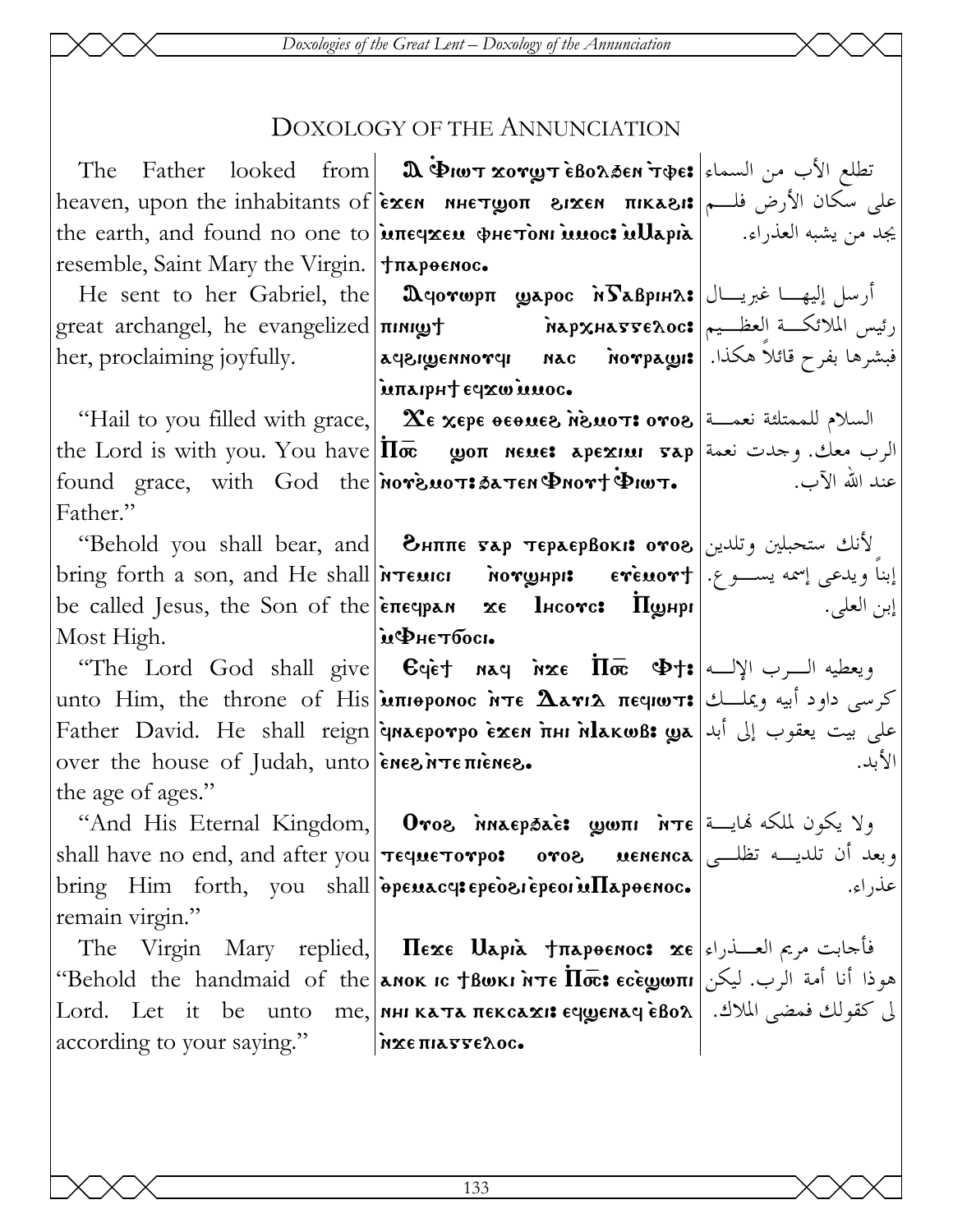|                                                             | Doxologies of the Great Lent - Doxology of Palm Sunday                                                                                                  |              |
|-------------------------------------------------------------|---------------------------------------------------------------------------------------------------------------------------------------------------------|--------------|
|                                                             | We worship Thee, O Christ, <b>Fenorwy T imok w</b> . وسجد لك أيها المسيح. We worship Thee, O Christ, <b>Fenorwy T</b>                                   |              |
|                                                             | for Thou hast loved our race, $\ln x$ pic roc: $\phi$ He $\pi x$ Kuel, $\frac{1}{x}$ $\frac{1}{y}$ is $\frac{1}{y}$                                     |              |
|                                                             | and camest to the womb of the <b>EXTENSENOCS</b> aki countrpa   and camest to the womb of the <b>EXTENSES aki</b>                                       |              |
|                                                             |                                                                                                                                                         |              |
| her.                                                        | <b>мантс.</b>                                                                                                                                           |              |
|                                                             | We praise Him and glorify <b>I Enswe Epok TENTWOY NAK:</b> نستبحك ونمجتـــدك                                                                            |              |
|                                                             | Him, and exalt Him above all, <b>Tenepsoro bici muok: 8wc a5a00c</b>   محصـالح   Him, and exalt Him above all,   <b>Tenepsoro bici muok: 8wc a5a00c</b> |              |
|                                                             | as a Good One and a Lover of <b>oros innapwint nai nan ката</b>  رحمنـــا   as a Good One and a Lover of                                                |              |
| mankind. Have mercy on $us \pi \in \mathbb{R}$ mexicularity |                                                                                                                                                         | كعظيم رحمتك. |
| according to Thy mercy.                                     |                                                                                                                                                         |              |
|                                                             | Alleluia, Alleluia, Alleluia <b>D</b> AAHAOTIA AAAHAOTIA: هلليلويـــــا هلليلويــــــا                                                                  |              |
|                                                             | Alleluia. Jesus Christ the Son of <b>LAAAHAOVIA LAAHAOVIA: lHcovc</b>   مالليلويا. يســـو ع                                                             |              |
|                                                             | God, was incarnate of the <b>II</b> : المسيح إبن الله تجسد مـــن  God, was incarnate of the <b>II: المسيح إبن الله</b> تجسد مـــن                       |              |
| Virgin.                                                     | EBOλ3EN JTπαρθεΝος.                                                                                                                                     | العذر اء.    |
|                                                             | This is He to Whom the glory   $\Phi$ ai èpe $\pi$ iwo $r$ ep $\pi$ pe $\pi$ i naq $\mathbf s$ ne $\mathbf u$   الحله الجد                              |              |
|                                                             | is due, with His Good Father, <b>Hequot Masaooc: New Hinnerua</b>   والسروح   as due, with His Good Father,                                             |              |
|                                                             | and the Holy Spirit, now and eooraB: القسم مسـن الآن وإلى   .and the Holy Spirit, now and eooraB: rxen froor neuga enes                                 |              |
| forever.                                                    |                                                                                                                                                         | الأبد.       |

### **DOXOLOGY OF PALM SUNDAY**

sits the He **Who** upon Cherubim, on the throne of His glory, did sit upon a colt, and entered Jerusalem.

When they drew nigh to Jerusalem, unto Bethphage and Bethany, at the Mount of Olives, then sent Jesus two disciples.

They loosed the donkey and the colt, and brought them unto Him, and put their clothes upon them, and they set Him thereon.